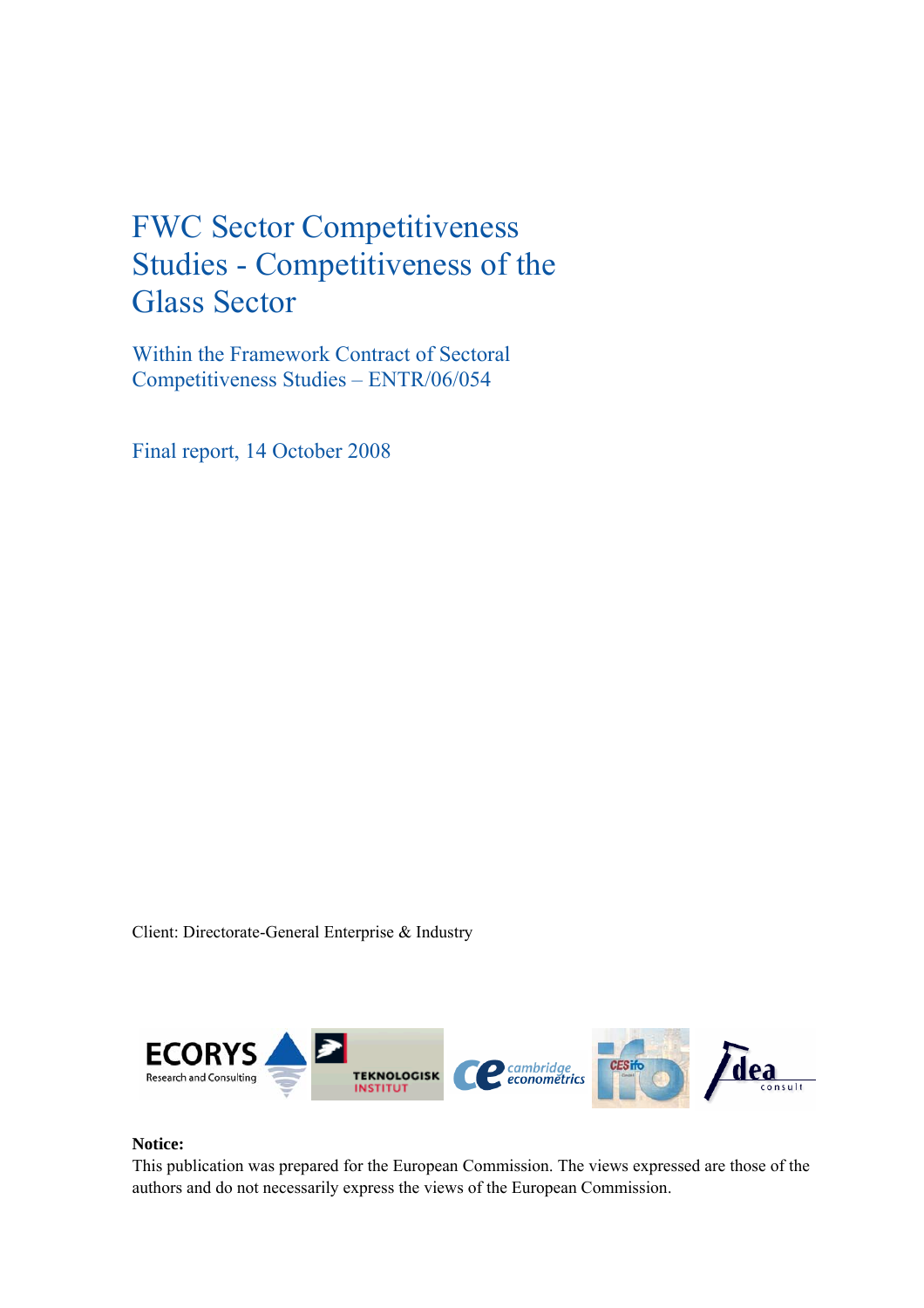ECORYS SCS Group P.O. Box 4175 3006 AD Rotterdam Watermanweg 44 3067 GG Rotterdam The Netherlands

T +31 (0)10 453 88 16 F +31 (0)10 453 07 68 E fwc-scs@ecorys.com W www.ecorys.com Registration no. 24316726

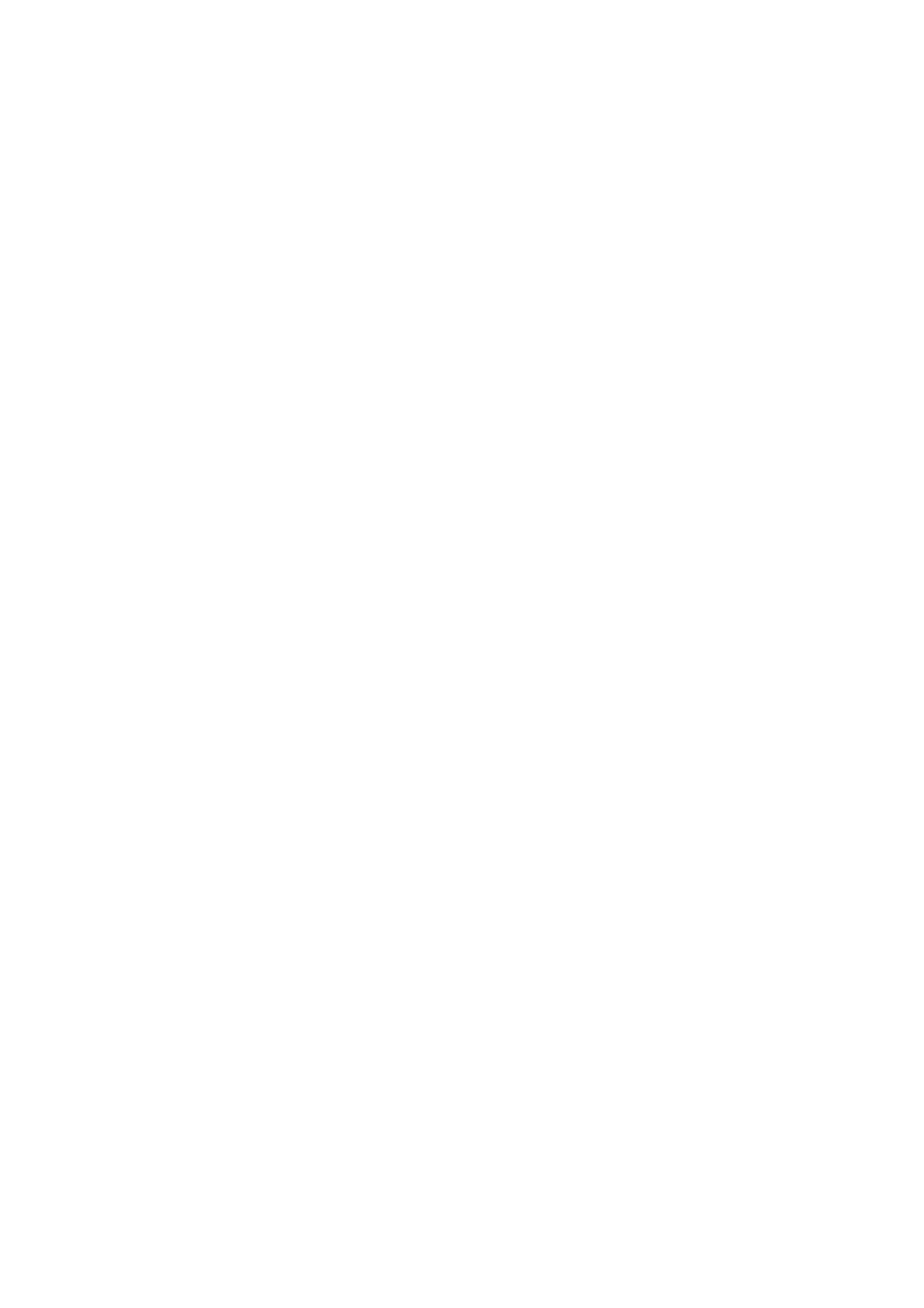# Table of contents

| 7<br><b>Abbreviations and conventions</b> |                                                                               |    |  |  |  |
|-------------------------------------------|-------------------------------------------------------------------------------|----|--|--|--|
|                                           | <b>Executive Summary</b>                                                      | 9  |  |  |  |
|                                           | 1 Introduction                                                                | 15 |  |  |  |
|                                           | 1.1 Background                                                                | 15 |  |  |  |
|                                           | 1.2 Purpose                                                                   | 15 |  |  |  |
|                                           | 1.3 Remaining sections                                                        | 16 |  |  |  |
|                                           | 2 Key aspects of the sector                                                   | 17 |  |  |  |
|                                           | 2.1 Introduction                                                              | 17 |  |  |  |
|                                           | 2.2 Performance                                                               | 17 |  |  |  |
|                                           | 2.2.1 Importance of the industry and its different sub-sectors                | 17 |  |  |  |
|                                           | 2.2.2 Distribution of production and employment within the EU                 | 21 |  |  |  |
|                                           | 2.2.3 Location and nature of key industry clusters                            | 27 |  |  |  |
|                                           | 2.2.4 Productivity                                                            | 29 |  |  |  |
|                                           | 2.2.5 Profitability and price-cost margins                                    | 30 |  |  |  |
|                                           | 2.2.6 Exports and trade                                                       | 32 |  |  |  |
|                                           | 2.3 Structure                                                                 | 39 |  |  |  |
|                                           | 2.3.1 Industry structure and size distribution of companies                   | 40 |  |  |  |
|                                           | 2.3.2 Extent and role of SMEs in sector                                       | 42 |  |  |  |
|                                           | 2.3.3 Identification and ownership of key producers in EU and globally        | 43 |  |  |  |
|                                           | 2.4 Processes                                                                 | 48 |  |  |  |
|                                           | 2.4.1 Production processes                                                    | 48 |  |  |  |
|                                           | 2.5 Inputs                                                                    | 49 |  |  |  |
|                                           | 2.5.1 Raw materials                                                           | 49 |  |  |  |
|                                           | 2.5.2 Energy prices                                                           | 49 |  |  |  |
|                                           | 2.5.3 Capital                                                                 | 52 |  |  |  |
|                                           | 2.6 Conclusions                                                               | 53 |  |  |  |
| 3                                         | <b>Competitive position of the sector</b>                                     | 57 |  |  |  |
|                                           | 3.1 Performance                                                               | 57 |  |  |  |
|                                           | 3.1.1 In view of the wide range of sub-sectors, identification of significant |    |  |  |  |
|                                           | developments in key product areas                                             | 57 |  |  |  |
|                                           | 3.1.2 Developments in global market shares and relative prices of exports     | 59 |  |  |  |
|                                           | 3.1.3 Developments in profitability and price-cost margins                    | 60 |  |  |  |
|                                           | 3.1.4 Developments in and determinants of labour productivity                 | 61 |  |  |  |
|                                           | 3.1.5 Macroeconomic outlook                                                   | 63 |  |  |  |
|                                           | 3.1.6 Expansion outside the EU                                                | 64 |  |  |  |

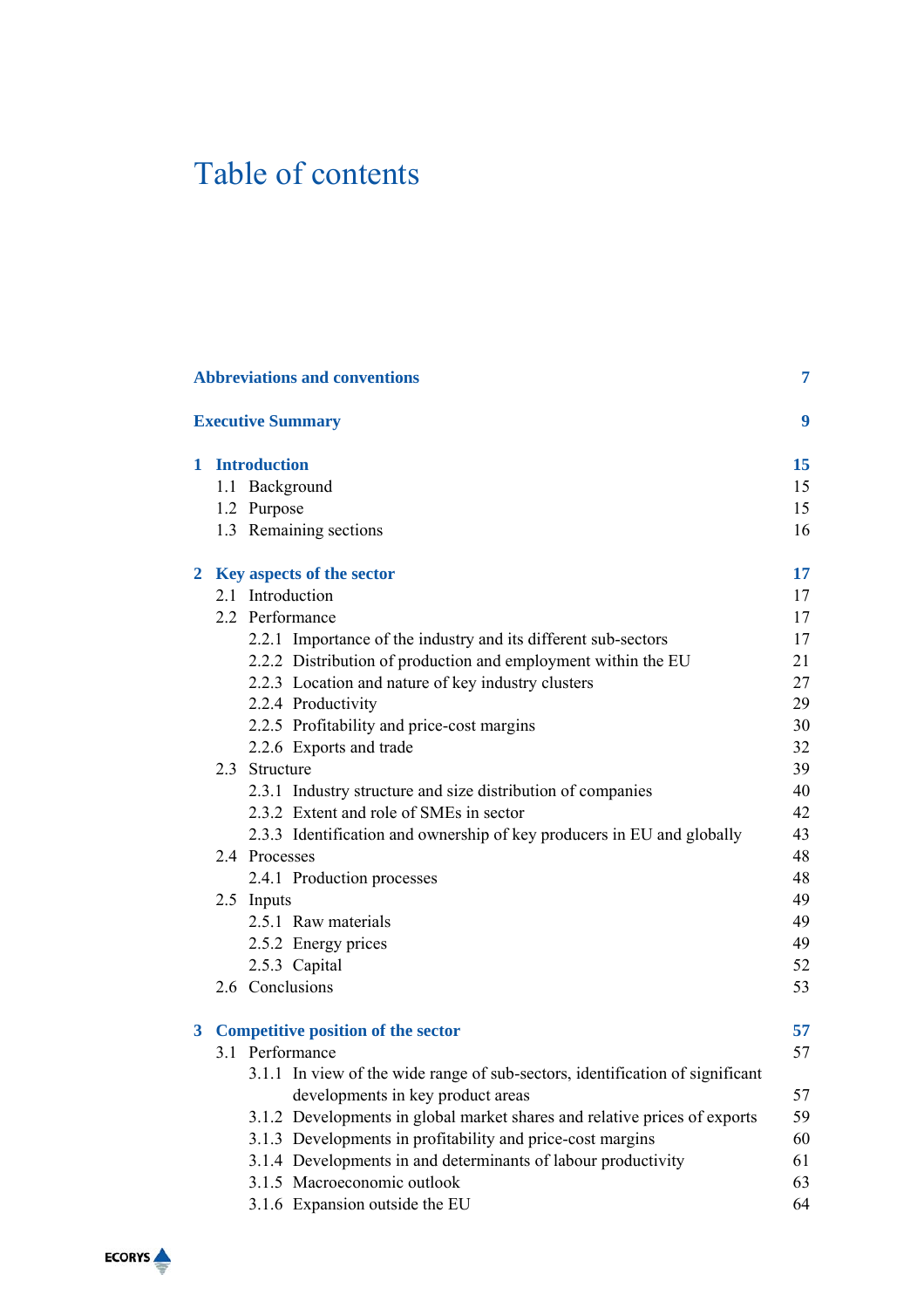|   | 3.1.7 Engaging in the climate change challenge                                          | 65  |
|---|-----------------------------------------------------------------------------------------|-----|
|   | 3.1.8 The EU Emissions Trading Scheme                                                   | 65  |
|   | 3.2 Structure                                                                           | 68  |
|   | 3.2.1 Identification of key players in the world market and their strategies            | 68  |
|   | 3.2.2 Identification of potential barriers to entry and exit                            | 71  |
|   | 3.2.3 Market structure of suppliers and customers                                       | 73  |
|   | 3.3 Inputs                                                                              | 79  |
|   | 3.3.1 Energy                                                                            | 79  |
|   | 3.3.2 Knowledge and technology                                                          | 82  |
|   | 3.3.3 Developments in international technology efficiency, with special                 |     |
|   | emphasis on reducing greenhouse gas emissions                                           | 84  |
|   | 3.4 Conclusions                                                                         | 87  |
|   | 4 Horizontal aspects affecting competitiveness                                          | 91  |
|   | 4.1 Introduction                                                                        | 91  |
|   | 4.2 The framework grid                                                                  | 91  |
|   | 4.2.1 Conclusions from the framework grid                                               | 105 |
|   | 4.3 Regulatory conditions                                                               | 108 |
|   | 4.3.1 Environmental issues                                                              | 108 |
|   | 4.4 Other framework conditions                                                          | 111 |
|   | 4.4.1 Cost and availability of supply of energy                                         | 111 |
|   | 4.5 Framework conditions in the new Member States                                       | 112 |
|   | 4.5.1 General framework conditions in the new Member States                             | 112 |
|   | 4.5.2 Implementation of the EU regulatory conditions in the new Member<br><b>States</b> | 113 |
|   | 4.5.3 The effect of accession on the glass industry in the Western                      |     |
|   | <b>European Member States</b>                                                           | 115 |
|   | 4.6 Effect of the framework conditions on the competitive position                      | 115 |
|   | 4.6.1 Competitiveness grid                                                              | 115 |
|   | 4.6.2 Conclusions from the competitiveness grid                                         | 120 |
|   | 4.6.3 Concluding summary from the competitiveness grid                                  | 127 |
|   |                                                                                         |     |
| 5 | <b>Strategic outlook</b>                                                                | 129 |
|   | 5.1 The global position of EU glass sector                                              | 129 |
|   | 5.2 SWOT analysis                                                                       | 130 |
|   | 5.2.1 Strengths for the EU glass sector and its sub-sectors                             | 132 |
|   | 5.2.2 Weaknesses of the EU glass sector and its sub-sectors                             | 133 |
|   | 5.2.3 Opportunities to the EU glass sector and its sub-sectors                          | 134 |
|   | 5.2.4 Threats for the EU glass sector and its sub-sectors                               | 135 |
|   | 5.3 Possible strategic responses                                                        | 135 |
|   | 5.3.1 Seek product leadership                                                           | 135 |
|   | 5.3.2 Take advantage of the climate change challenge                                    | 135 |
|   | 5.3.3 An efficient and flexible production process                                      | 135 |
|   | 5.3.4 Increase skill base                                                               | 135 |
|   | 5.3.5 Support a level playing field                                                     | 135 |

## **6 Conclusions 135**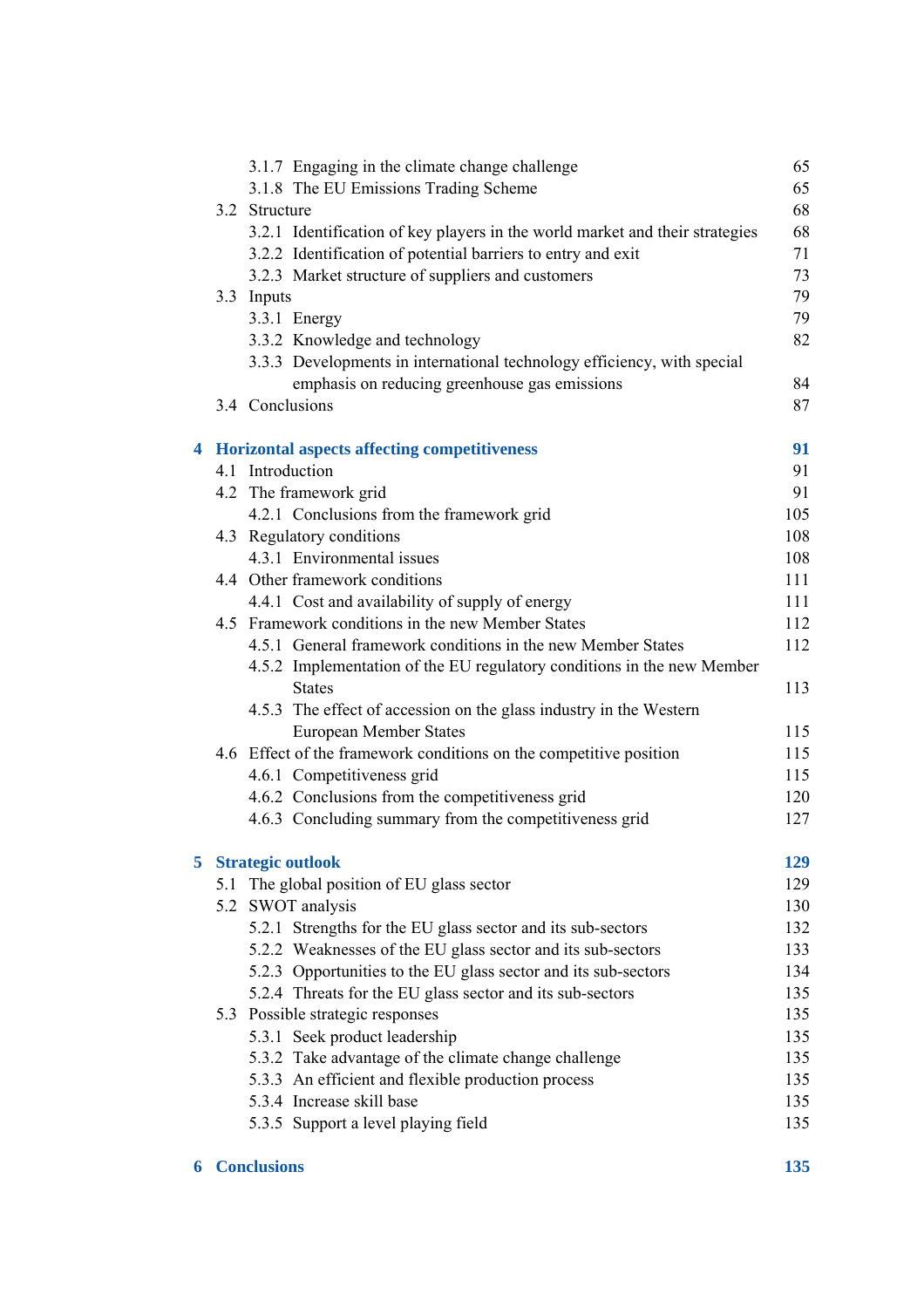| <b>7</b> References              | 135  |
|----------------------------------|------|
| 7.1 Reports and articles         | 135. |
| 7.2 Company reports and accounts | 135  |
| 7.3 Websites                     | 135. |
| 7.4 Notes for framework grid     | 135  |

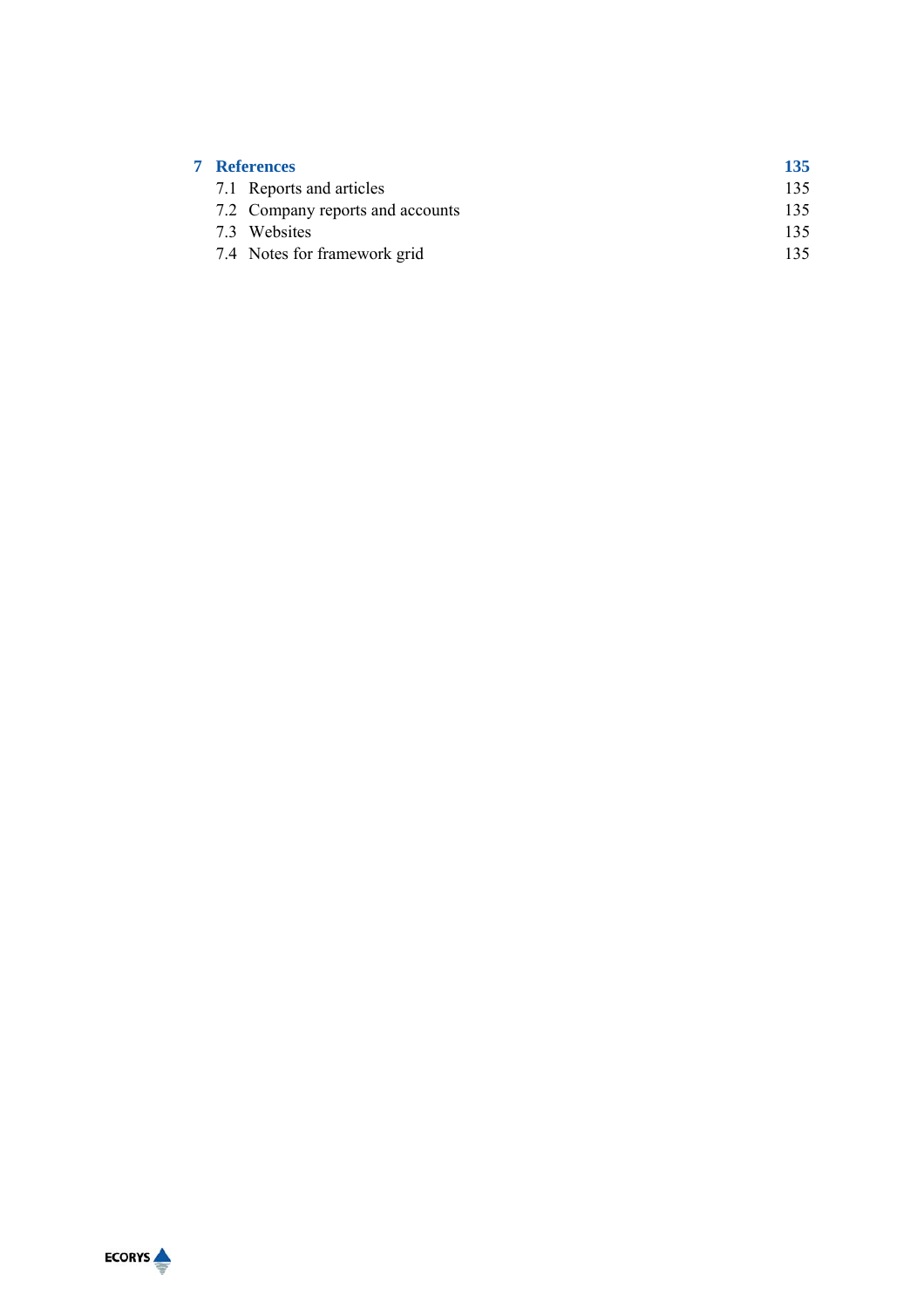# Abbreviations and conventions

| <b>ANFFECC</b>                                                               | Asociación Nacional de Fabricantes de Fritas, Esmaltes y Colores        |  |  |
|------------------------------------------------------------------------------|-------------------------------------------------------------------------|--|--|
|                                                                              | Cerámicos (National Spanish Association of Ceramic Frits, Glazes and    |  |  |
|                                                                              | Ceramic Pigments)                                                       |  |  |
| <b>APFE</b>                                                                  | Association des Producteurs de Fibre de Verre Européens (Association of |  |  |
|                                                                              | European Reinforcement Glass Fibre Producers)                           |  |  |
| <b>BG</b>                                                                    | <b>British Glass</b>                                                    |  |  |
| CE                                                                           | Cambridge Econometrics, Cambridge, UK                                   |  |  |
| <b>CPIV</b>                                                                  | Comité Permanent des Industries du Verre Européennes (Standing          |  |  |
|                                                                              | Committee of the European Glass Industries)                             |  |  |
| <b>IDEA</b>                                                                  | IDEA Consult, Brussels, Belgium                                         |  |  |
| <b>DTI</b>                                                                   | Danish Technological Institute, Aarhus, Denmark                         |  |  |
| <b>ECORYS</b>                                                                | ECORYS Holding BV, Rotterdam, Netherlands                               |  |  |
| <b>EDG</b>                                                                   | <b>European Domestic Glass</b>                                          |  |  |
| <b>ESGA</b>                                                                  | European Special Glass Association                                      |  |  |
| EC                                                                           | <b>European Commission</b>                                              |  |  |
| <b>ETS</b>                                                                   | <b>Emissions Trading Scheme</b>                                         |  |  |
| The European Union as it was in the year of reference, e.g. EU in 2003<br>EU |                                                                         |  |  |
|                                                                              | would be the EU15; EU in 2005 would be the EU25                         |  |  |
| <b>EU10</b>                                                                  | The ten Member States that acceded to the EU on 1st May 2004            |  |  |
| <b>EU12</b>                                                                  | The 12 Member States that have acceded to the EU since 1st May 2004     |  |  |
| EU15                                                                         | The bloc of 15 Member States that made up the EU prior to 1st May 2004  |  |  |
| <b>EU25</b>                                                                  | The bloc made up of the EU10 and the EU15                               |  |  |
| <b>EU27</b>                                                                  | The bloc made up of the EU25 plus Bulgaria and Romania                  |  |  |
| <b>EURIMA</b>                                                                | European Insulation Manufacturers Association                           |  |  |
| <b>FEVE</b>                                                                  | Fédération Européenne du Verre d'Emballage (European Container Glass    |  |  |
|                                                                              | Federation)                                                             |  |  |
| ICF                                                                          | <b>International Crystal Federation</b>                                 |  |  |
| <b>IFO</b>                                                                   | CESifo, Munich, Germany                                                 |  |  |
| <b>IPPC</b>                                                                  | Integrated pollution prevention and control                             |  |  |
| <b>IPR</b>                                                                   | Intellectual property rights                                            |  |  |
| <b>SME</b>                                                                   | Small and medium-sized enterprises (typically defined as a firms with   |  |  |
|                                                                              | less than 250 employees)                                                |  |  |
| <b>SWOT</b>                                                                  | Marketing/strategic analysis technique highlighting Strengths,          |  |  |
|                                                                              | Weaknesses, Opportunities and Threats                                   |  |  |

| bn  | billion          |
|-----|------------------|
| GfE | Glass for Europe |
| GWh | gigawatt hours   |
| m   | million          |
|     |                  |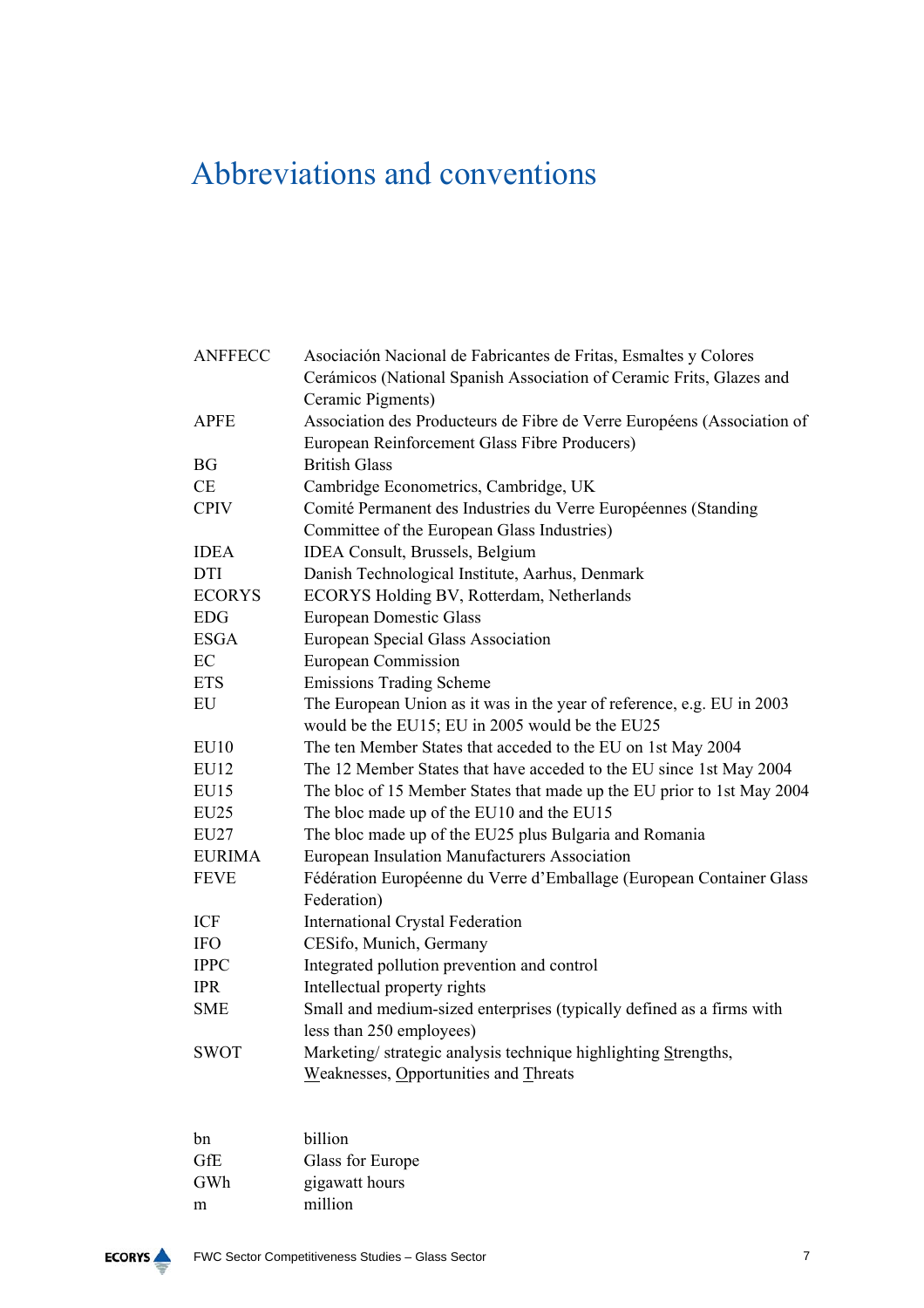| mt  | million tonnes   |
|-----|------------------|
| kWh | kilowatt hours   |
| MWh | megawatt hours   |
| pa  | per annum        |
| pb  | per barrel       |
| pp  | percentage point |

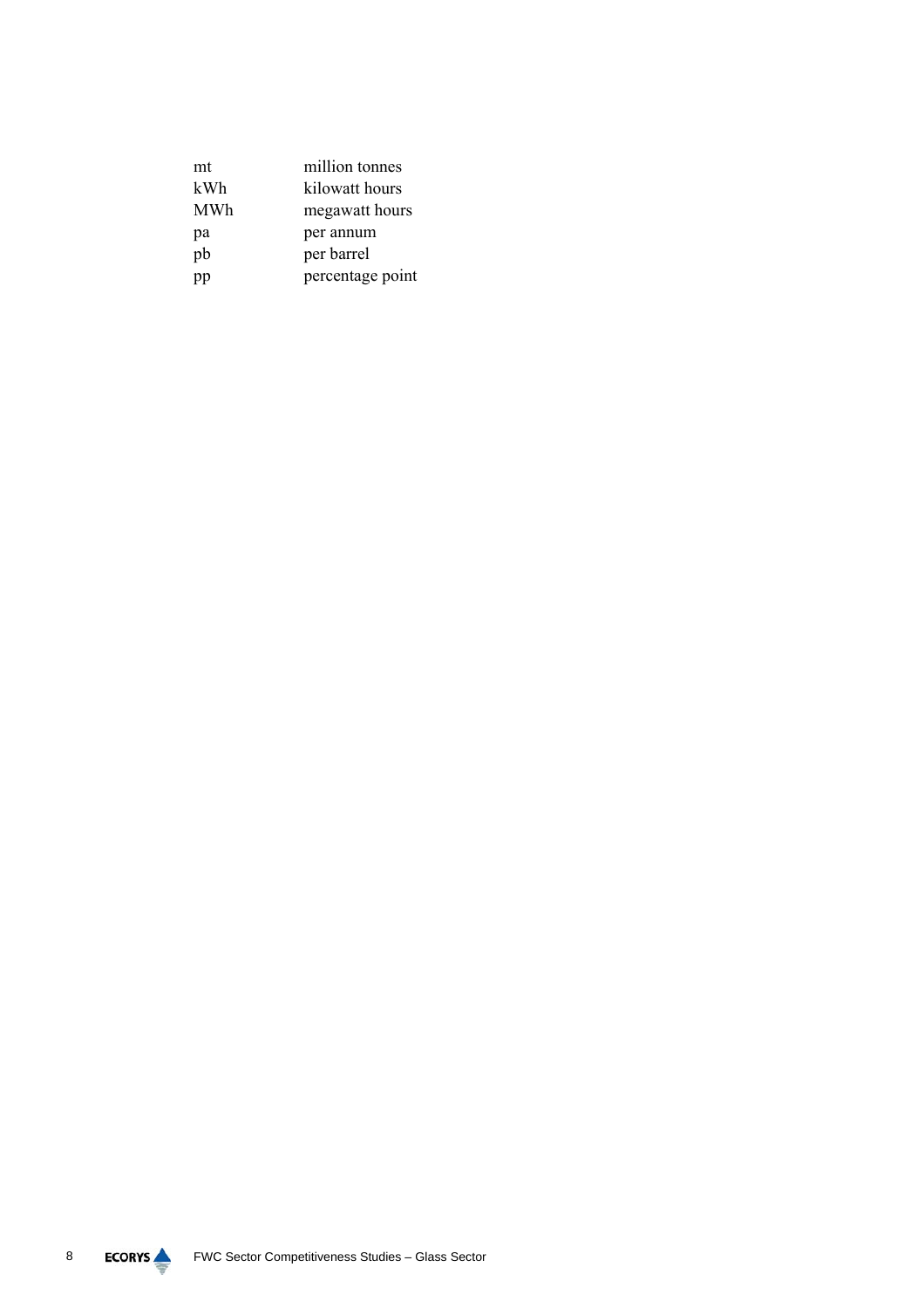## Executive Summary

The Mid-term Review of Industrial Policy in 2007 concluded that the integrated approach adopted in 2005 has been successful and should be continued. In order to do so, an up-todate understanding of sectors is required and in recognition of this DG Enterprise and Industry set up a Framework Agreement for analysing the competitiveness of industry sectors. This report presents the work undertaken to study the competitiveness of the EU glass industry. The information presented in this report is based on data and literature collected from desk-based research and a questionnaire, the findings of which are presented in boxes in chapters two and three.

In 2007 the EU glass industry produced around 37 million tonnes (mt) of various types of glass. Growth in output in the EU has been quite flat since 2000, with much of the increase coming from the expansion of the EU. In volume terms, container glass accounted for 58% of production in 2007, with flat glass on 27%. Tableware accounted for 4% while insulating and reinforcement fibres accounted for 6% and 2% respectively. In terms of location, much is still located in the EU15 (the bloc of 15 Member States that made up the EU prior to 1st May 2004) and, in particular, Germany, France, Italy, Spain and the UK, which together accounted for 68% in 2007. The EU12 (the 12 Member States that have acceded to the EU since 1st May 2004) was responsible for 15%, while the rest of the EU15 accounted for 17%. Germany is the biggest producer overall, while production in the EU12 is concentrated in Poland and the Czech Republic.

Employment in the EU glass industry has generally been on a downward trend since 2000. The level of employment did increase in 2004 and 2007 with the accession of new Member States, but otherwise the level has been falling, driven largely by a combination of productivity requirements, increased automation, industry consolidation and low-cost competition. In 2007 the EU glass industry employed 234,000 people. Across the Member States, Germany is the single biggest employer, with just under 50,000 employees in 2007. France is the next biggest employer, with 9% of the workforce. The EU12 accounted for almost 40% of employment in 2007, indicative of the differences that exist between the EU12 and EU15 in capital and labour intensities. Most of the jobs in the EU12 lie within Poland and the Czech Republic, which together account for around 71% of employment in the EU12.

Typically, extra-EU trade has formed only a small part of the industry, with volumes equating to just 5-10% of production or consumption. Within this, is worth bearing in mind that glass exported as part of a finished good (as opposed to as an intermediate/ unfinished good) can be more important to some sub-sectors, eg. container glass. Nevertheless, import growth has accelerated in recent years, especially in flat and container glass for example, and remains strong. (In 2007 Chinese float glass imports increased by 162%, to just under 550,000 tonnes, which means Chinese float glass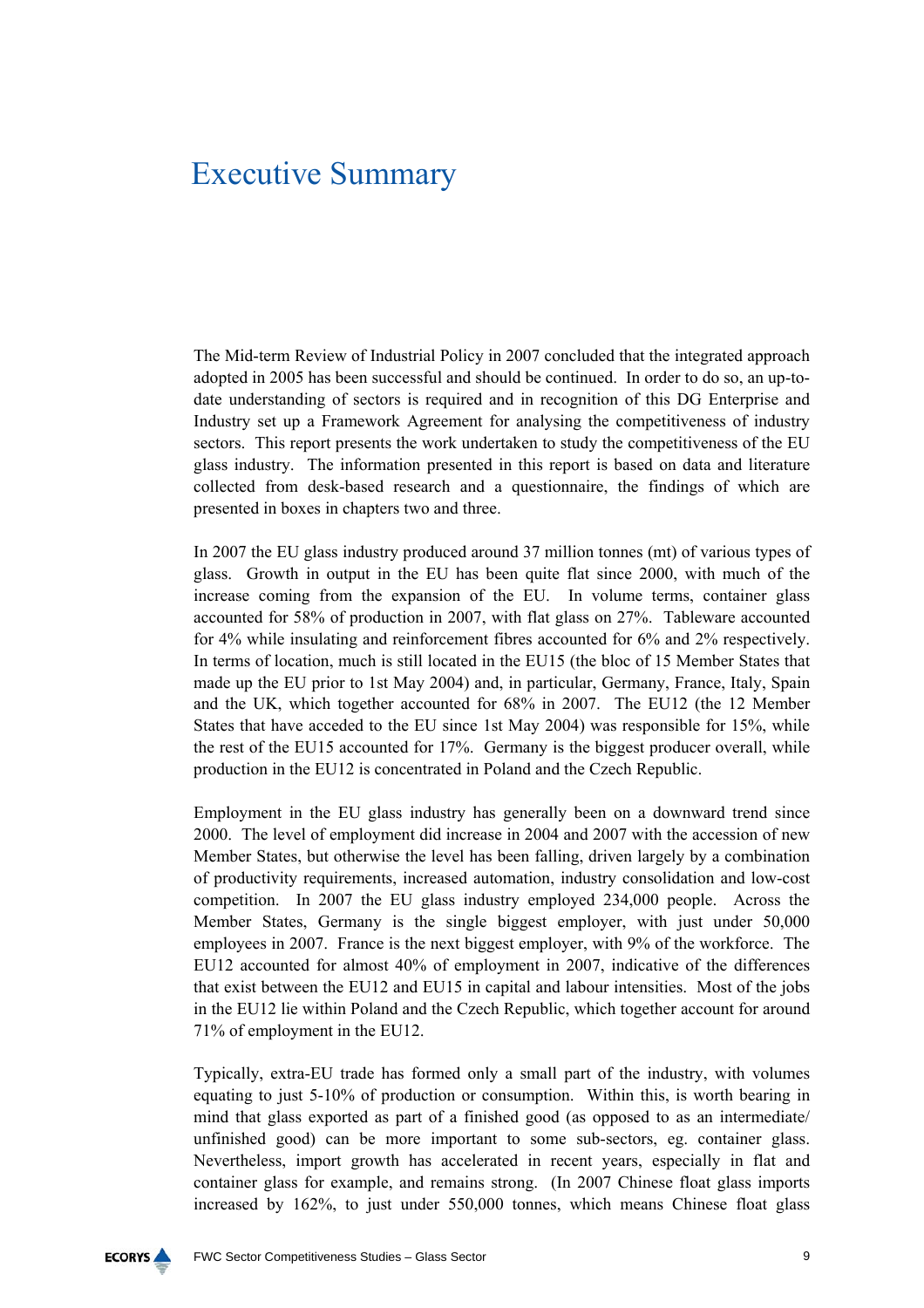imports have increased tenfold since 2004.) Export growth has not accelerated to the same degree and remains modest by comparison. As a result, import penetration has increased overall, and quite substantially in some sub-sectors, while the proportion of output export is largely unchanged. Consequently, trade, and in particular the terms of trade for EU exporters, have become important issues for the glass industry.

The EU glass industry faces a challenging period over 2007-09 as economic activity slows in the wake of the credit crunch and demand slows. GDP growth in the EU is expected to slow from 2.8% in 2007 to 1.9% in 2008 and 1.7% in 2009. The construction sector looks to be especially vulnerable as household confidence and spending weakens, and investment demand is curbed. The construction sector is important for several glass sub-sectors, and as such the outlook for the glass sector is not good.

The flat glass sub-sector looks to be the most exposed, as the housing sector enters a downturn and weaker household spending forces automotive producers to curb production plans further, while demand for domestic glass can also be expected to suffer form a weaker housing market and weaker household spending. Both fibres sub-sectors are also likely to suffer from a slowdown in construction activity, as lower building activity hits demand for insulation and structural material. While initiatives to support the housing market and the construction market would help the glass sector, it is difficult to implement them without distorting the market and so the prospect of any substantial initiative seems unlikely.

These challenging conditions will be exacerbated by the expansion of capacity in countries neighbouring the EU. Over 2004-09, an estimated 7.3 mt of production capacity will be added across several countries, including Russia, Ukraine, Belarus, Qatar, UAE and Egypt. Most of this increase will come in flat glass and container glass. With such expansion trade seems likely to continue to grow and this reinforces the need for policy makers to ensure that EU glass producers are operating on the same terms.

Against this backdrop of weaker demand in the EU and increasing competition from imports from neighbouring countries in the medium term, EU producers are likely to find it harder to rely on conventional products and revenue streams. With policy makers embracing the climate change challenge more fully, the glass industry has an opportunity to introduce more new products and educate policy makers on the benefits that glass products can deliver. To help foster the markets for these products and both help tackle climate change and support the glass sector, it is important for policy makers to consider the environmental and energy benefits that can be delivered by glass when setting policy and taxes on energy/carbon.

The EU glass industry is faced with a number of competitiveness challenges, many of which have been driven by globalisation, increased environmental regulation and rising energy costs. The gradual increase in the number of comparative low-cost glass products being imported from emerging economies is a sign that the EU glass sector's competitive advantage is diminishing, especially in the low-value product markets. Despite this, the report shows that the EU is still a major global player in several areas of the glass sector.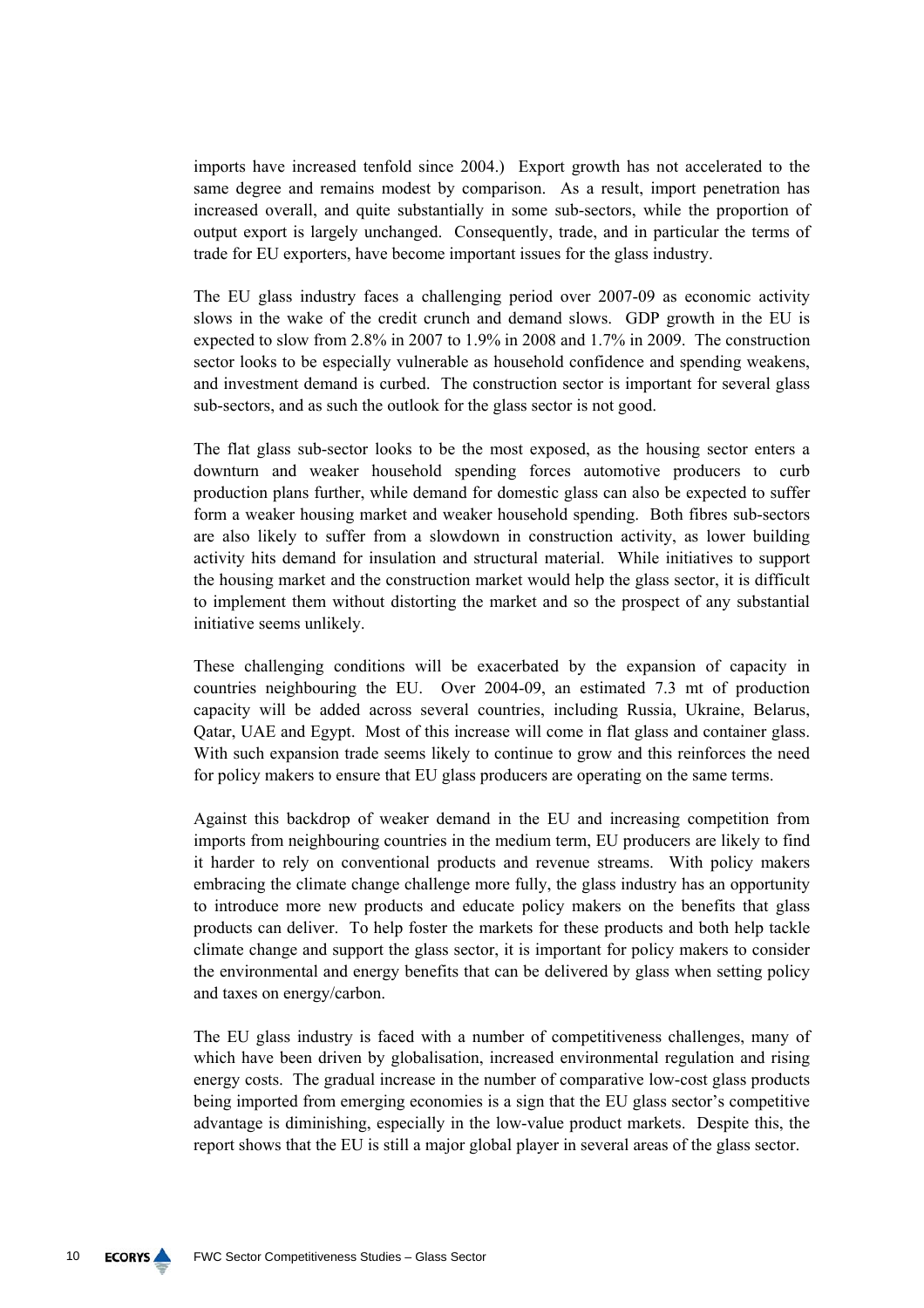A second interrelated competitiveness factor is the increased environmental regulation that the EU glass industry is faced with, and there is concern about the full impact of Phase III of the EU ETS on the industry (a projection<sup>1</sup> for the UK container and glass sub-sector shows a three to four-fold increase in direct  $CO<sub>2</sub>$  purchase costs over 2013-20). The relatively high energy intensity of glass production makes the challenge of reducing carbon dioxide emissions especially demanding. The review shows that the technologies used in glass production to minimise energy use are already mature and that short-term future increases in efficiency are likely to be limited. One way the industry is reacting is by using increasing amounts of recycled glass in production and the review identifies the key benefits that this brings for glass producers, and society in general. However, even with increased recycling rates there are limits to the use of recycled glass because of purity standards and other demands imposed by the market. The availability of cullet can be an issue where, for example, it is diverted to the production of aggregates or because waste is not separated and makes recycling impossible. At the same time, weight-based targets for recycling and waste management tend to disadvantage glass (compared to substitute materials). Many of the barriers seem to be within the control of policy makers and authorities rather than the industry. If policy makers could be more aggressive in setting targets and standards, and authorities make more effort to recycle glass properly (or police the recycling), much more could be achieved with, for example, much less glass leaving the system.

The cost structures of energy-intensive glass producers are also disadvantaged by increasing input prices. A major factor here is the lack of competition in the markets for all raw materials, not just soda ash and crystalline silica (sand). This is compounded by a lack of competition in the energy market, which affects the glass sector directly, as an energy consumer, and indirectly, through its effect on the price of raw materials. The prices of some raw materials have increased as a result of the electricity sector passing through the environmental compliance costs. Together these trends are hindering the cost-effectiveness of EU glass producers.

Questionnaire results indicate the financial performance of the glass sector has come under increasing pressure since 2000, with net profit margins falling. Costs in the EU are reported to be significantly higher in the EU than in competitor regions, with labour costs, energy costs and environmental/ pollution compliance the main drivers. The general mood on future developments appeared to be more pessimistic than optimistic on balance, with compliance costs, for example, expected to increase and disadvantage EU producers further, while labour costs are expected to remain an issue. With regard to raw materials, the proportion imported by glass firms has risen since 2000. Although there is a fair degree of variation across sub-sectors, a figure of 30% is not unreasonable. Most questionnaire respondents expected this proportion to increase over the next five to ten years. Consequently, the sector has become more dependent on imports to meet its needs.

With regard to energy the price of energy in the EU has risen substantially since 2004 mirroring to a large extent the rise in the price of crude oil. A consequence of this is that energy costs are likely to account for a far larger share of operating costs than the roughly 20% estimated before oil prices surged. As a result, with regard to energy prices, the EU compares favourably against Japan, but less so against the US. EU industry would

<sup>&</sup>lt;sup>1</sup> British Glass projection using CE assumptions, see pp. 65-68.

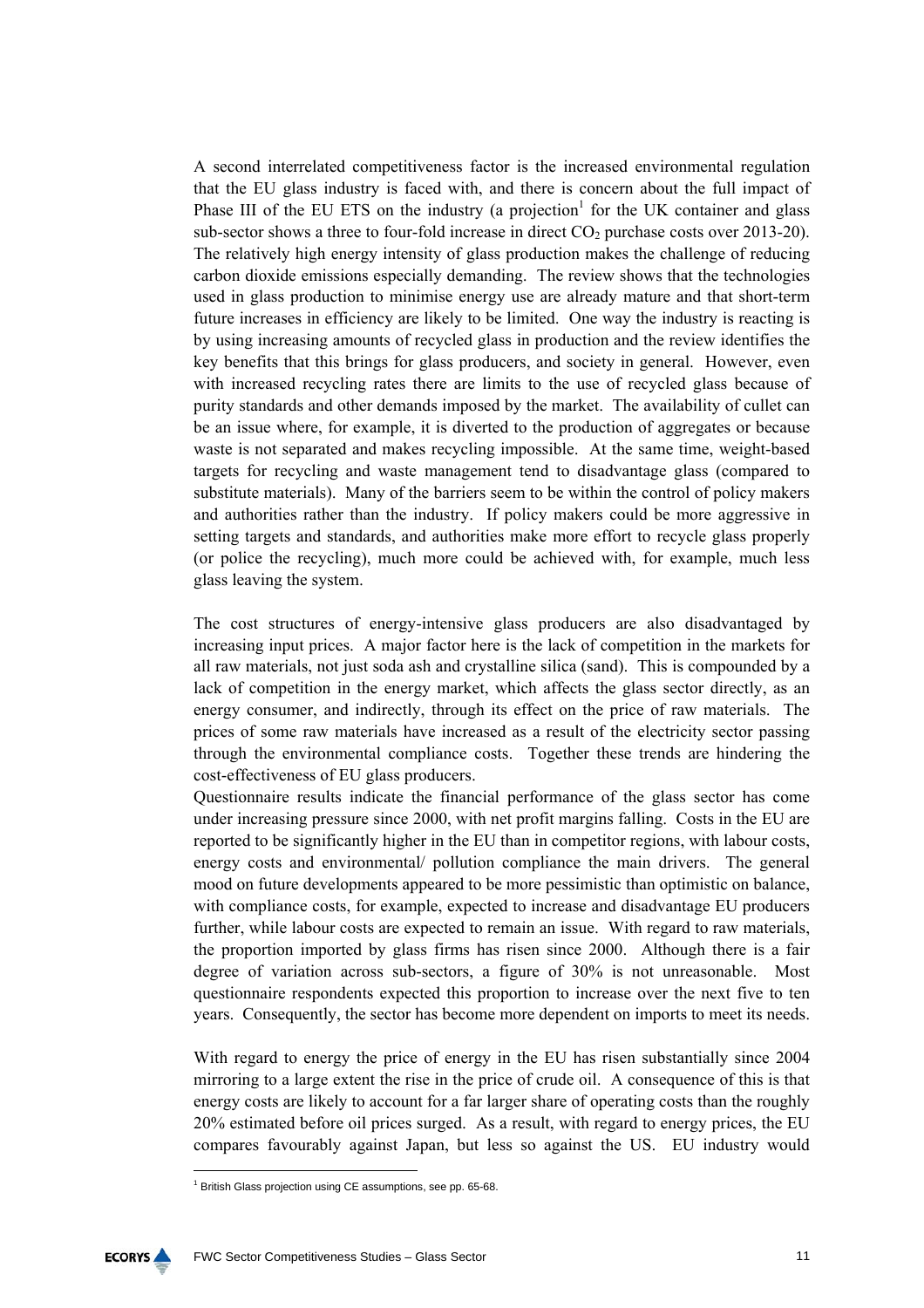benefit form a better functioning, more competitive energy market to bring about more harmonised pricing and free firms from the decision of where to locate.

Looking across the EU, there is great variation in the price of electricity in the EU, created by differences in the cost of generation and the rate of taxation applied to end users. Gas prices and tax rates show less variation across the EU. These variations have implications for whether and where firms choose to set up operations and partly explains why glass firms have been leaving the UK and Italy and expanding in the newer Member **States** 

The main competitiveness problem that the EU glass industry faces is the relocation of production outside of the EU where environmental regulation is less stringent and Health and Safety laws are more relaxed. The specific economic problems this creates are reviewed. Relatively high levels of EU regulation has meant that EU glass producers are no longer competing on a level playing field in the global environment and this is handing a competitive advantage in certain markets to non-EU firms.

Whilst the negative effects of globalisation and increased environmental regulation are well documented, there is less literature regarding the potential economic benefits that it brings to the glass industry. Tighter environmental regulation has created a number of new opportunities for glass producers, especially in environmentally friendly items. Globalisation has encouraged specialisation in many markets within the EU and the EU is a world leader in producing *value added* glass products.

A systematic review through a framework profile of the glass sector was done, covering the regulatory conditions, the framework conditions and the so called exogenous conditions. The review was based on the literature survey as well as on additional sources. Particular attention was paid to the sub-sectors. For each of the various conditions surveyed, the assessment included the importance, the expected future trend, the geographical concentration, and significance for specific sub-sectors. Furthermore, another column was added to map the potential effects of each of the conditions on the competitiveness of the EU glass sector. This facilitates the subsequent step: matching the results with the ones of the competitiveness analysis. This indicates which of the potential effects that have been identified from a regulatory and framework perspective will bear further consequences in the field of competitiveness.

Based on an analysis of the framework grid we found that the following conditions have a substantial potential impact on the competitiveness of the glass sector as a whole:

- Cost of energy and security of supply
- Environmental regulations
- Regulations on working conditions
- Intellectual property right issues and counterfeiting
- Globalisation
- Competition from substitutes: alternative materials, and low-cost extra-EU imports

As far as regulations are concerned, environmental regulations dominate. The scheme for greenhouse gas emissions, the Integrated Pollution Prevention and Control, and REACH, as well as eco-design have substantial potential effects on the production costs.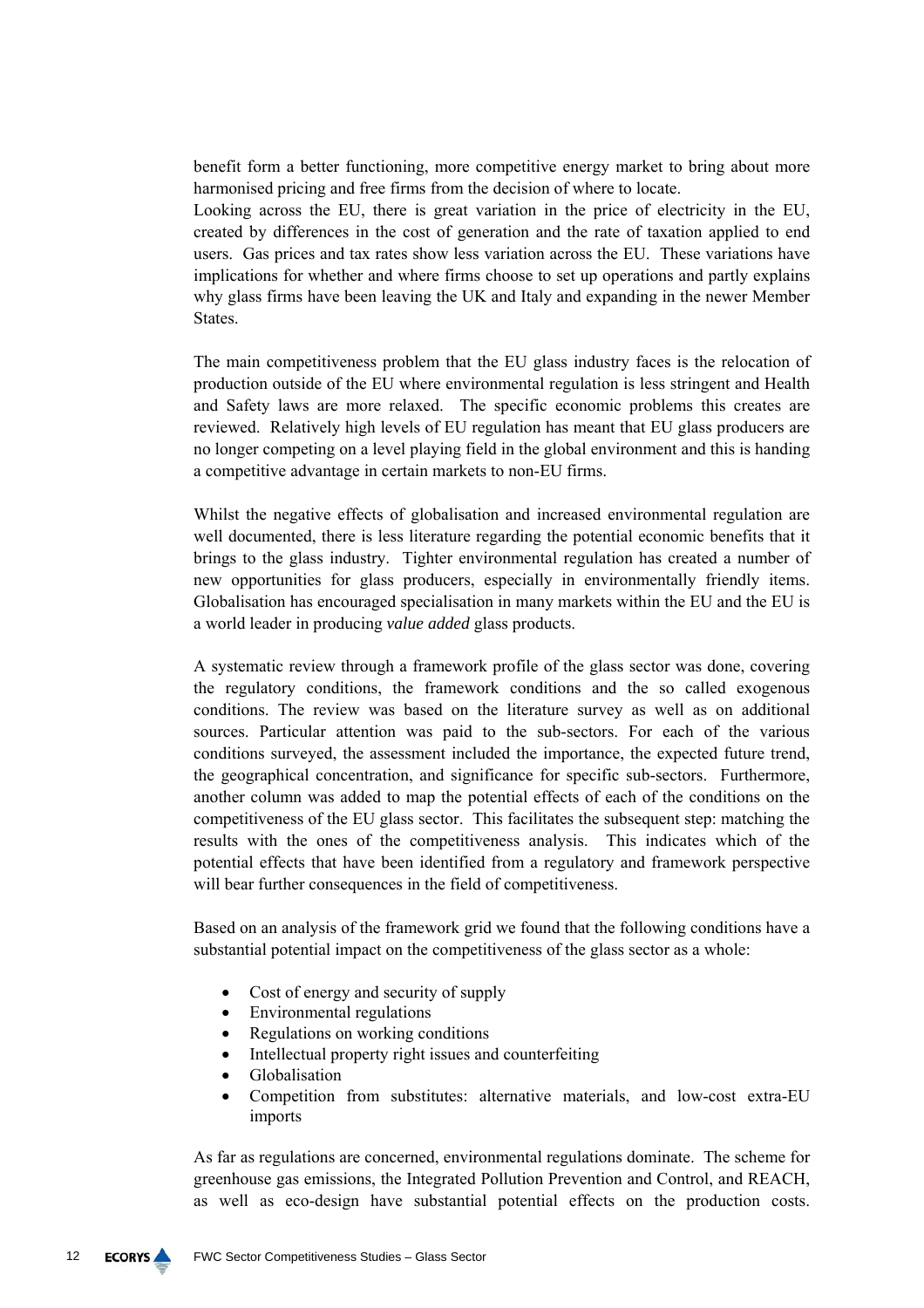Furthermore, a set of regulations affects the storage, handling and use of input materials which imply additional costs for production. However, it has to be mentioned that these regulations provide an incentive to invest in R&D for better energy efficiency, production methods and new products. The production process itself is perceived as quite mature. Yet in the area of outputs, the glass sector has a promising potential for energy efficient products, such as building materials or glass containers with a high recycled content. The returns on these investments are not always realised in the short run; energy efficient products represent an innovative and relatively young market, albeit a booming one. However, the adjustment and compliance costs of the environmental regulations and the aligned investments can be substantial and are felt in the short-run.

Other regulations that come to the forefront are intellectual property rights and regulations on working conditions. While glass is a labour intensive industry, the labour intensity of the glass sector varies across sub-sectors and regions. The flat and container glass sub-sectors are highly automated. Some parts of the domestic glass sub-sector are also highly automated but other parts are still very labour intensive. Stronger regulations on handling materials by workers provide a potential competitive disadvantage for the EU producers in comparison to companies located in countries with less stringent rules. Design protection may create a profitable market niche, yet the enforcement of the intellectual property rights remains challenging.

The costs of energy and globalisation are important framework conditions. Glass production is energy consuming. It has high sunk costs at the set-up stage. Production is to a large extent automated. Delocalisation towards low-wage countries is a threat since the relatively low wage costs provide a higher return on investment. As such a feedback loop is created. The new investments in the low-cost countries create excess capacity (in the short run at least) which in turn puts a downward pressure on prices, creating strong import competition for the EU based companies.

In terms of exogenous conditions, the competition from substitute materials is an issue of increasing importance. The container and domestic glass sub-sectors in particular face competition from plastic, carton, steel and aluminium. Regulations that apply to the glass industry do not necessarily apply to the industries where the substitutes are produced.

Not all regulations are equally important for all sub sectors, although some are relevant for the whole glass industry, e.g. environmental regulations and product regulations. Looking at the number of specific conditions that have a potential effect on the competitiveness of a sub sector, it appears that the conditions play a relatively larger role in the sub sector of domestic glass. Not only the amount of regulations matters, also the impact and weight in terms of competitive effect is relevant.

A strategic outlook for the EU glass industry in the medium to long term investigates these challenges further and explores possible strategic responses.

The European glass industry is still a major player in the world market for glass products and has good prospects for continuing to be so. However, the increase in the number of comparatively cheap glass products being imported from emerging economies is a sign

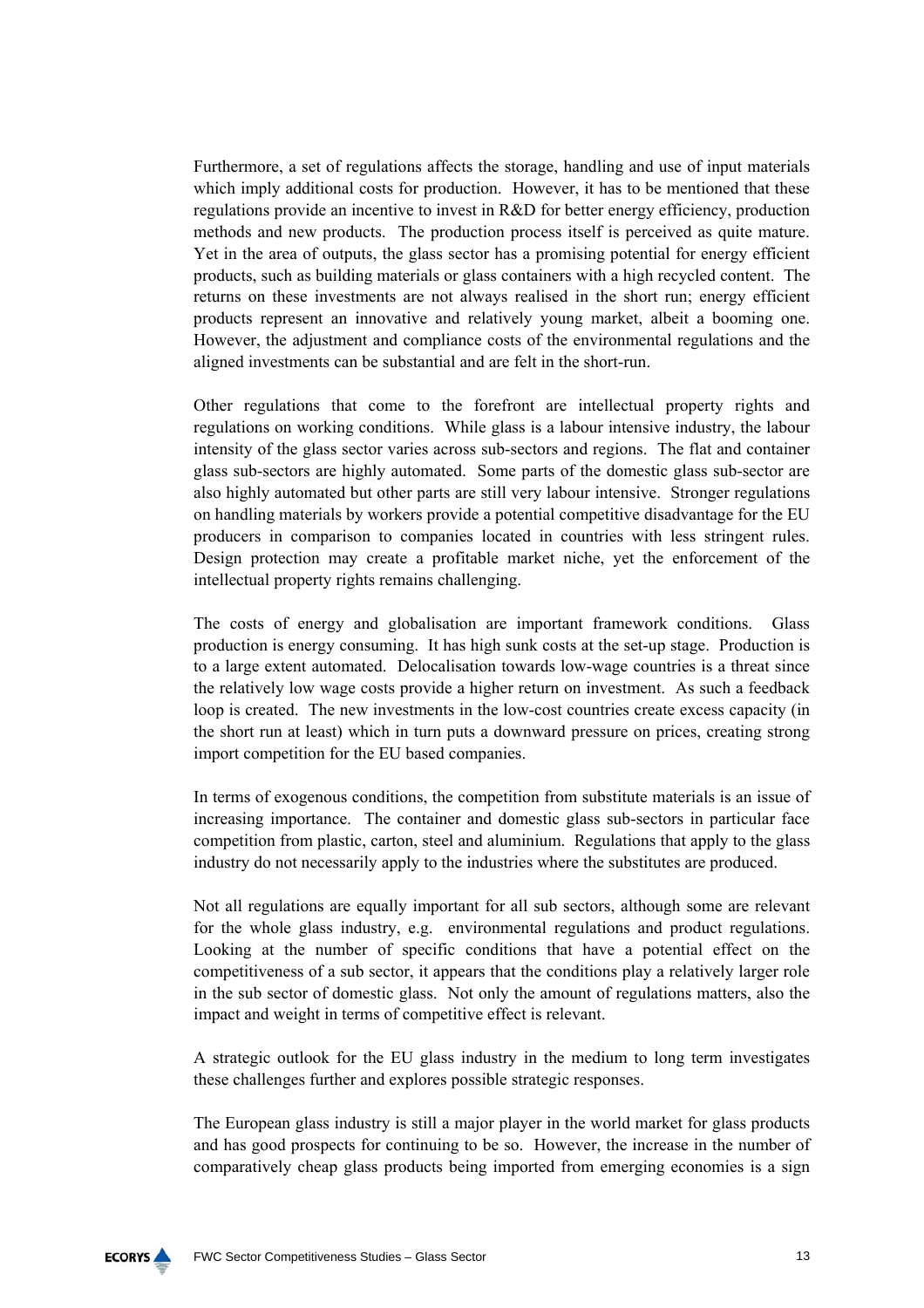that in some sub-sectors, especially in flat glass and the low-value end of the domestic glass market, the EU's competitive advantage is put under pressure.

Looking at the European glass industry's strengths and opportunities, the most obvious opportunities seem to be most relevant to the parts of the industry producing high-value products, regardless of sub-sector. Firms producing glass products with high knowledge content have potentially a good chance to maintain and extend their position as a world leader in the market for high-value glass products. Currently, the European glass industry is a world leader in some areas of all glass-sub-sectors.

The European glass industry may build on its strengths as a world leader in the market for high-value glass products, giving higher priority to customers, branding, product development, cooperation, and R&D. The European glass industry may also respond to the growing demand for energy-saving products and processes, and engage more proactively in the climate change challenge and adapt a strategy to become a greener industry. Where it does, however, there will always be a challenge from non-EU producers who quickly learn how to manufacture the product and minimise the duration of EU firms' competitive advantage. The constant investment in production efficiency and maintaining a skilled, trained, and motivated workforce must be continued and encouraged.

In total, based on the SWOT analysis of the entire European glass sector and its subsectors, some of the key fields for strategic responses for EU policy makers and industry are indicated:

- 1. Seek product leadership
- 2. Engage in the climate change challenge
- 3. Increase efficiency and flexibility in production
- 4. Improve the skill base

.

5. Support a level playing field.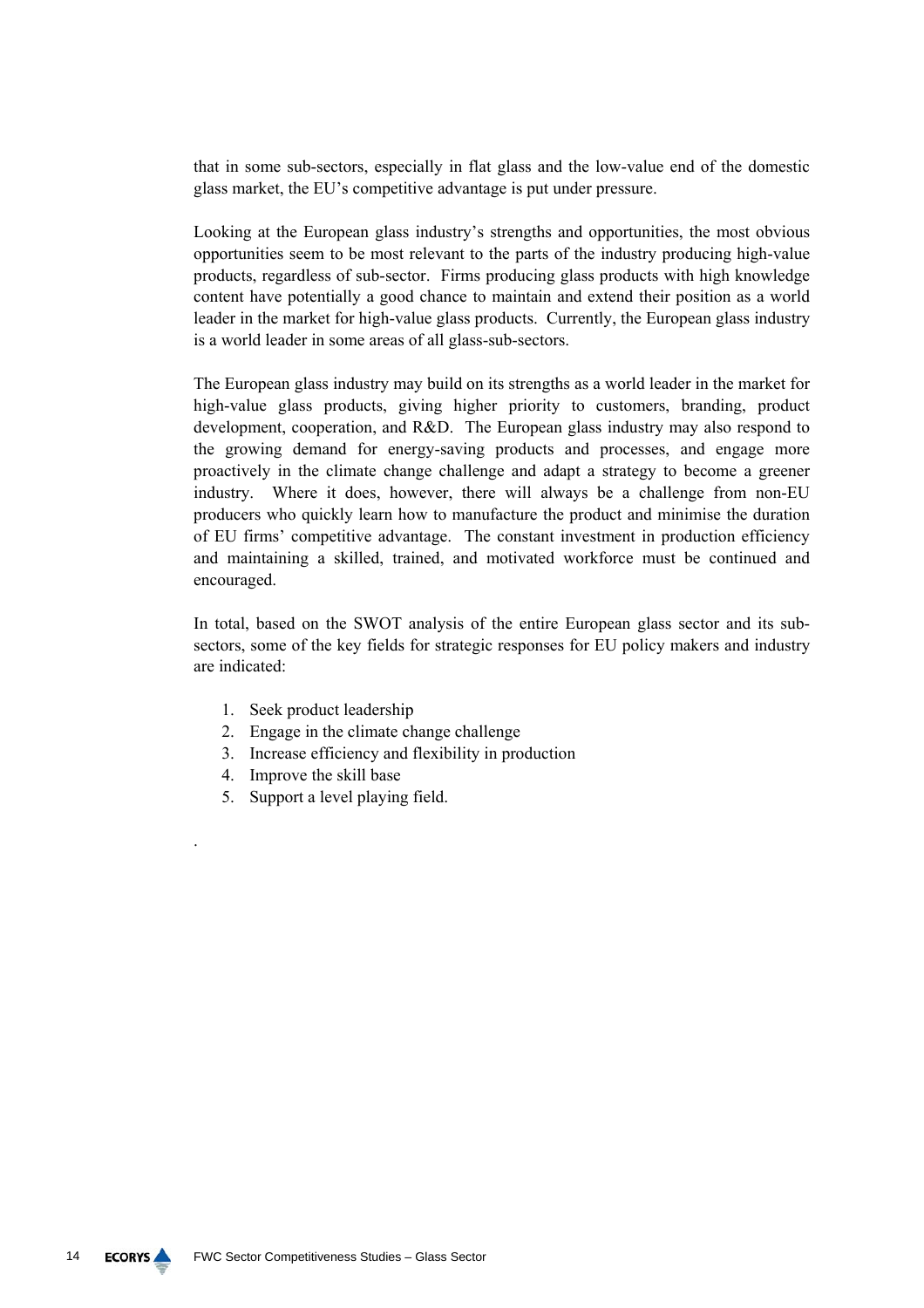## 1 Introduction

## 1.1 Background

In 2005 the EC set out for the first time an integrated approach to industrial policy with horizontal and vertical initiatives, to provide the right framework conditions for enterprise and innovation to succeed, and to drive the economy forward. The Mid-term Review of Industrial Policy in 2007 concluded that this approach has been successful and should be continued, with a focus on how best to respond to globalisation and climate change. And in highlighting the importance of productivity as a driver of long-term growth, the European Competitiveness Report 2007 reinforced the importance of industrial policy in helping to deliver the framework conditions that allow firms and employees to raise their productivity.

In order to sustain the progress made under the integrated approach an up-to-date understanding of sectors and the conditions affecting their competitiveness is required, and this prompted DG Enterprise and Industry to set up a Framework Agreement analysing the competitiveness of sectors and industries. Under this Agreement, the first set of competitiveness studies was commissioned towards the end of 2007, with the **glass** sector being the focus of one of them.

This final report presents the work undertaken on the competitiveness of the EU glass sector.

## 1.2 Purpose

The purpose of the study is to provide the EC with a clear and up-to-date understanding of the competitiveness of the EU glass sector (as it is now and how it might develop), which will then allow the EC to knowledgably engage with the sector in the development of horizontal and vertical policy.

This includes:

- Identifying the key aspects of the sector (performance, structure, processes and inputs) that can be described by reliable data sources or other available documentation;
- Identifying the competitive position of the sector in relation to main competitors:
- Identifying which horizontal aspects (eg regulation, labour force skills, infrastructure, energy supply, etc) are key issues for the sector;
- Presenting the strategic outlook for the sector, identifying threats, opportunities and policy challenges/issues.

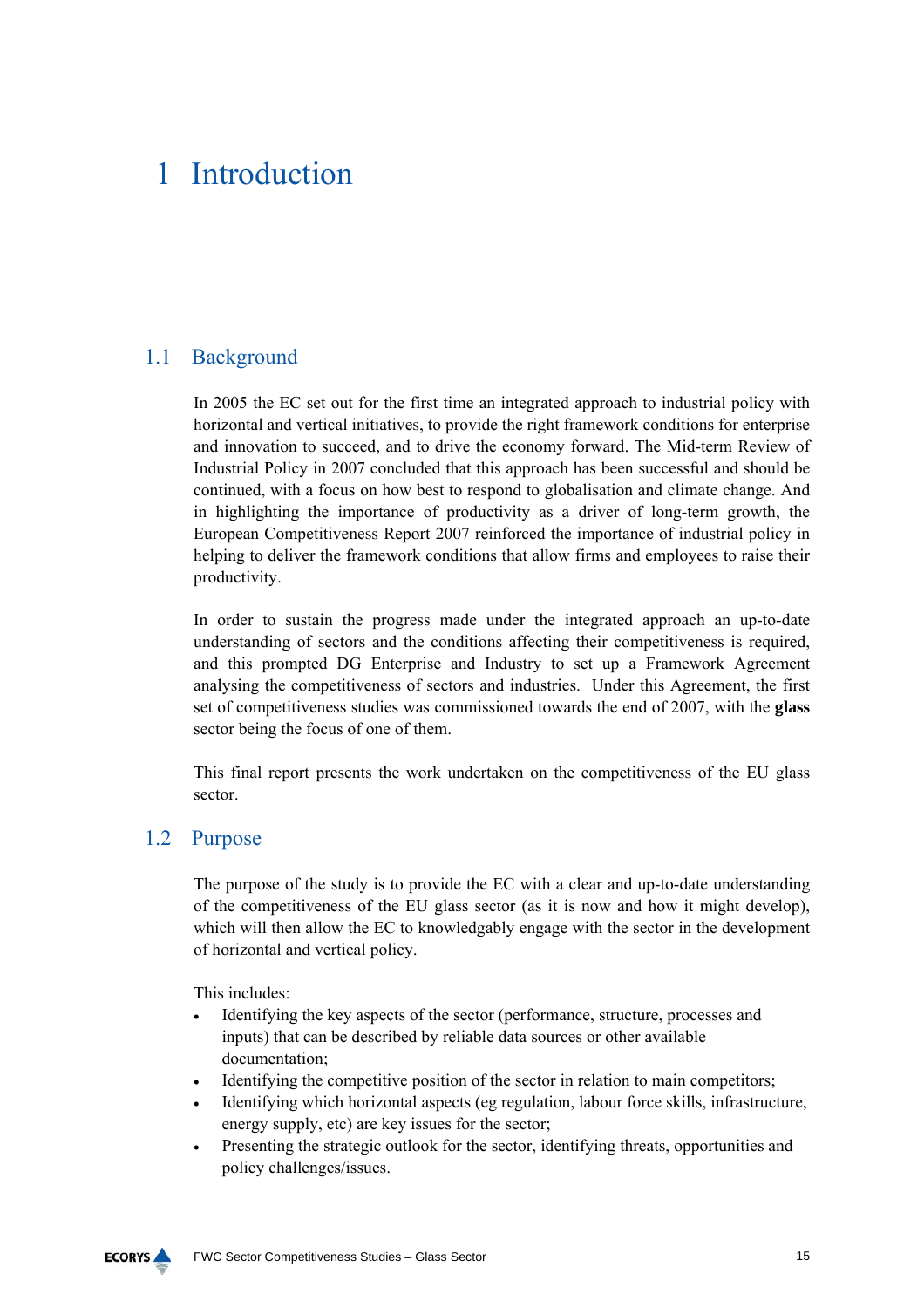## 1.3 Remaining sections

The Terms of Reference identified five key requirements:

- 1. The collection and presentation of data
- 2. A synthetic literature review
- 3. Assessment of the industry's competitive position on EU and global markets
- 4. Analysis of regulatory and other framework conditions which have an impact on the competitiveness of the EU glass industry
- 5. A strategic outlook

In relation to these requirements the remaining sections of this final report are organised as follows:

The collection and presentation of data is not confined to a single section or chapter. Collected data are used in chart and table form to illustrate and support points throughout the report where deemed necessary. However, most of the collected data that are presented in this report are used in chapters two and three.

Similarly, the synthetic literature review is not confined or relevant to just one part of the report, rather it is used to support and inform all sections of the report.

Chapter Two looks at key aspects of the glass sector by presenting some stylised facts on the way the sector operates. This includes a review of performance, structure, processes and inputs.

Chapter Three analyses the competitive position by looking at a similar range of factors, but focusing more on how they contribute to varying performance levels within subsectors and for individual firms.

Chapter Four presents and analyses the horizontal aspects relating to the competitiveness of the glass sector, including regulatory and environmental issues alongside external factors such as trade links outside of the EU.

Chapter Five presents a strategic outlook for the EU glass industry in the medium to long term based on an in-depth assessment of underlying trends, future competitiveness drivers, and challenges for the sector and its sub-sectors.

Finally, along with any supporting annexes, Chapter Six provides conclusions on the competitiveness of the EU glass sector.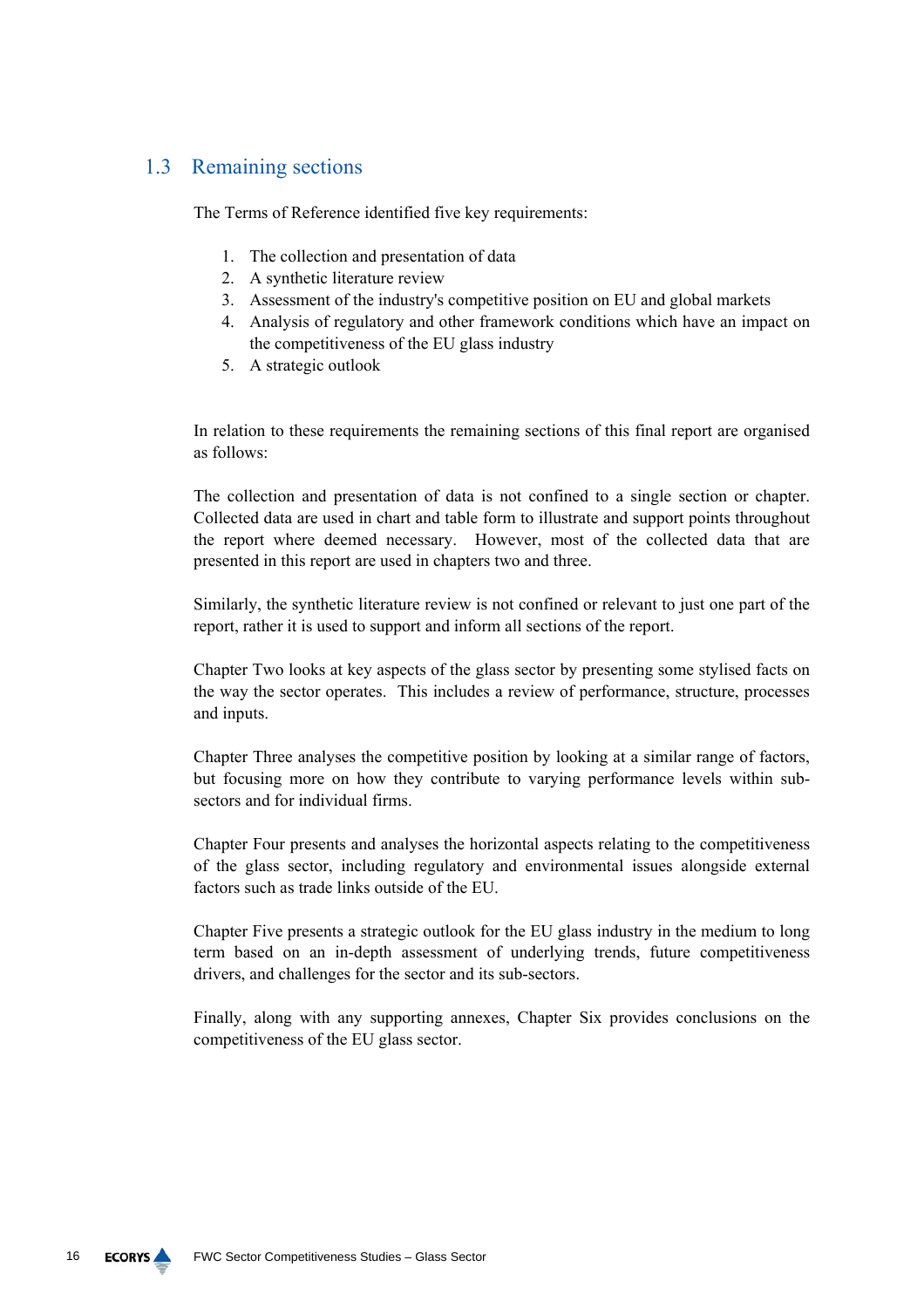## 2 Key aspects of the sector

## 2.1 Introduction

This section details the characteristics of glass as a product, and reviews the main types of glass relevant to the study. Using the data collected and the literature review, this chapter then presents an overview of the glass sector as a whole, and its sub-sectors, with a special emphasis on the new Member States where the data and literature permit. Where possible we review each sub-sector in relation to production, capacity and employment. We also try to identify the distribution and location of these across firms and countries, and the role of SMEs in the glass sub-sector. The importance of trade is also presented, along with the key EU and non-EU players.

## 2.2 Performance

## 2.2.1 Importance of the industry and its different sub-sectors

## *Glass In Society*

Glass has been in society in its most basic form since circa 4000BC and was used mainly to produce weapons and jewellery, and by 1500BC glass vessels were used in cooking and drinking (British Glass, 2003). Glass has been developed for thousands of years and production methods have evolved considerably since its induction. A key factor that sparked a large increase in the mass production of glass was the development of the Solvay Process in the 1860s, which significantly reduced the cost of sodium oxide, a major input into the glass production process. Two important developments in the 20th century were automation, with the introduction of full mechanisation of bottle manufacture around 1920, and the introduction of the float process in 1952 for flat glass. Other major advancements in glass production have resulted from:

- Continuous large-scale production;
- Longer furnace lifetimes (typically 12-15 years, but in some cases (flat glass) even longer);
- Improved thermal efficiency;
- New production techniques (such as 'Just-In Time');
- Significant product innovation.

Improvements in the production process have led to a typical furnace output of 300 tonnes per day of molten glass (British Glass, 2003), but in some sub-sectors, such as flat glass, this figure is even higher: 500 tonnes per day is typical but some recent projects have hit 1000 tonnes per day. In the EU25, approximately 35mt of final product glass in various forms were produced in 2006 according to CPIV (Comité Permanent des Industries du Verre) estimations. Whilst production levels have increased, manufacturers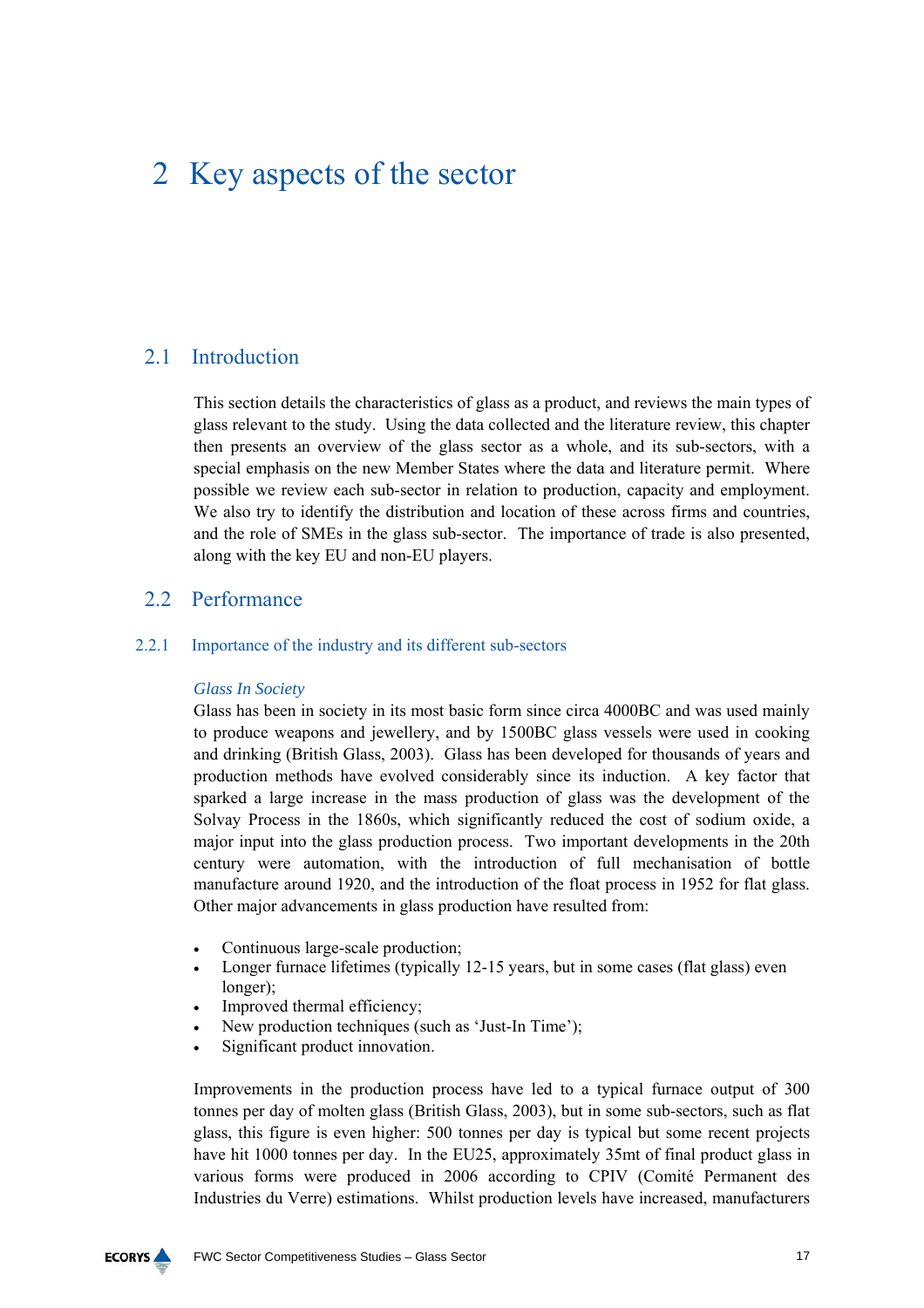have also strived to further improve efficiency in what is an energy-intensive process, fuelled by the need to operate furnaces at over 1600°C. Improvements in furnace efficiency have had a significant impact on the amount of energy required to melt a tonne of glass. According to British Glass (2003), the recycling of glass has been a major factor since it uses 25% less energy than making glass from virgin raw material. Whilst this performance may sound impressive, EU glass producers have been put under further pressure from Governments to improve their efficiency due to increased environmental concerns by society, and this is something that is covered later.

A feature of glass is its versatility and that its specification such as its strength, weight, colour and appearance can be changed to suit demand and this has led to a number of glass sub-sectors which are reviewed below.

The Terms of Reference asked for '…key information on the EU glass industry as a whole, and on its sub-sectors, that is, container glass, flat glass, domestic glass, fibre glass, and special glass…'. Table 2.1 provides the statistical definitions of subsectors within the glass sector which we have tried to cover in the study. More detail on these sub-sectors is provided below.

| <b>Sub-Sector</b>       | <b>NACE Code</b> | <b>HS Code</b> | <b>Definition</b>                                            |
|-------------------------|------------------|----------------|--------------------------------------------------------------|
| Flat glass              | 26.11            |                | Manufacture of flat glass                                    |
|                         | 26.12            |                | Shaping and processing of flat glass                         |
|                         |                  | 7003           | Cast glass and rolled glass, in sheets or profiles           |
|                         |                  | 7004           | Drawn glass and blown glass, in sheets                       |
|                         |                  | 7005           | Float glass and surface ground or polished glass             |
|                         |                  | 7006           | Glass of 7003 - 7005 worked                                  |
|                         |                  | 7007           | Safety glass, consisting of toughened or laminated glass     |
|                         |                  | 7008           | Multiple-walled insulating units of glass                    |
|                         |                  | 7009           | Glass mirrors, whether or not framed                         |
| Container glass         | 26.13            |                | Manufacture of hollow glass                                  |
|                         |                  | 7010           | Carboys, bottles, flasks, jars, pots, phials, ampoules and   |
|                         |                  |                | other containers of glass                                    |
| 26.13<br>Domestic glass |                  |                | Manufacture of hollow glass                                  |
|                         |                  | 7013           | Glassware of a kind used for table, kitchen, toilet, office, |
|                         |                  |                | indoor decoration or similar purposes                        |
| Fibre glass             | 26.14            |                | Manufacture of glass fibres                                  |
| (insulation)/ mineral   |                  | 7019           | Glass fibres and articles thereof                            |
| wool                    |                  |                |                                                              |
| Fibre glass             | 26.14            |                | Manufacture of glass fibres                                  |
| (reinforcement)         |                  | 7019           | Glass fibres and articles thereof                            |
| Special glass           | 26.15            |                | Manufacture and processing of other glass (technical)        |
|                         |                  | 7011           | Glass envelopes, open, and glass parts thereof               |
|                         |                  | 7014           | Signalling glassware and optical elements of glass           |
|                         |                  | 7015           | Clock or watch glasses and similar glasses, glasses for      |
|                         |                  |                | spectacles                                                   |
|                         |                  | 7017           | Laboratory, hygienic or pharmaceutical glassware             |
|                         |                  | 8540           | Thermionic, cold cathode or photo-cathode valves and tubes   |

#### Table 2.1 Glass sub-sector definitions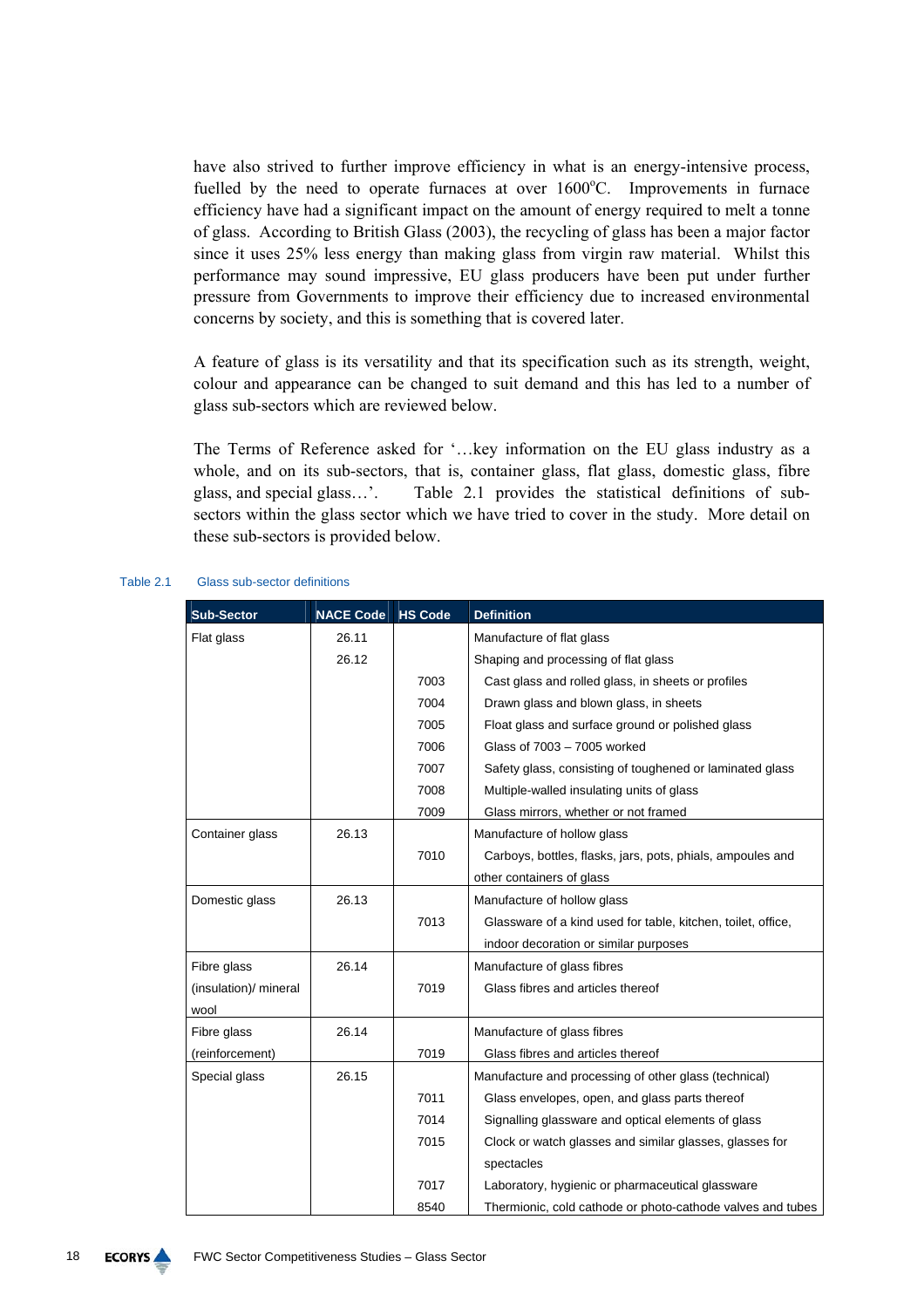| <b>Sub-Sector</b> | NACE Code HS Code |        | <b>Definition</b>                                     |
|-------------------|-------------------|--------|-------------------------------------------------------|
|                   |                   | 8544   | Insulated and other insulated electric conductors     |
|                   |                   | 8546   | Electrical insulators of any material                 |
| Glass frits       | 26.15             |        | Manufacture and processing of other glass (technical) |
|                   |                   | 3207.4 | Glass frit and other glass                            |

## • *Container Glass*

Container glass can be manufactured to suit the size, style or brand image of the final product, as well as being physically strong, transparent and impervious. It is used predominantly in packaging bottles for drinks and jars for food, and to a lesser extent in the packaging of pharmaceutical and perfume/cosmetics products (IPPC, 2001). The former are generally considered to be commodity items while the latter tend to be higher value-added products. Container glass is the largest sector of the EU glass industry, representing about 60 % of the total glass production, and the majority of container glass production is sold to customer industries within the EU, which then sell their packaged products into markets in the EU and the rest of the world.

## • *Flat Glass*

Flat glass accounts for roughly a third of total EU glass production and the most common production process is the float method, which gives a superior product. The demand for flat glass is directly influenced by consumer demand for vehicles and commercial construction and housing (especially glazing). Flat glass production is a mature, cyclical, and essentially commodity business. In recent years the sub-sector has enjoyed strong and volatile output growth. According to CPIV estimates, 9.7 mt of flat glass were produced in the EU in 2006.

## • *Domestic Glass*

In common with most sectors of the glass industry the domestic glass sector is an established mature business that experiences modest long-term growth in demand. Examples of domestic glass include products such as ovenware (cookware and heat resistant tableware), drinking glasses and giftware. Giftware is an important sector of the domestic glass sub-sector, producing high quality products using the latest technologies available, ranging from jewellery to home décor products. The domestic glass sub-sector accounts for around 4% of total EU glass output (CPIV). In lead crystal the best estimates indicate that the EU is a major global player with 80-90% of all lead crystal glassware being produced in the European Union.

## • *Insulation fibres (mineral (glass) wool)*

The sector covers the production of glass wool fibre used for insulation (the production of stone wool fibre is part of the ceramics industry). These insulating materials are essentially randomly interlaced masses of fibre with varying lengths and bound by a resin based binder. Insulation fibres are typically used in building insulation (especially loft and cavity wall). The performance of firms in this sub-sector depends on activity in the building industry and the effect of building regulations. Although mineral wool is a mature technology, the business itself is constantly innovating. It is growing rapidly and is becoming increasingly competitive. One of the key drivers in recent years has been retrofit legislation aimed at reducing energy consumption and GHG emissions in the

**ECORYS**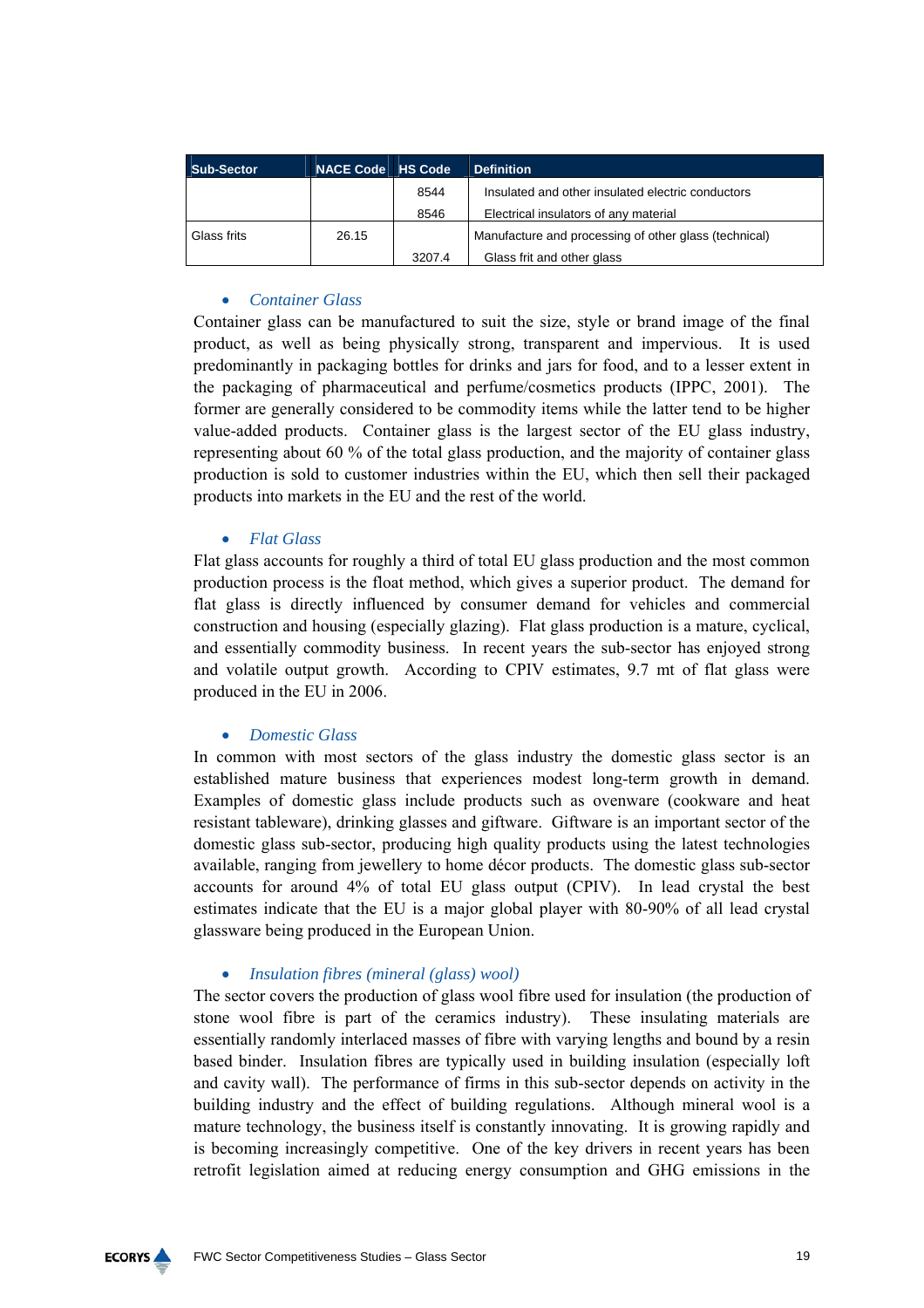housing stock in a bid to tackle climate change. The glass mineral wool sector represents around 6% of the total output of the glass industry.

## • *Reinforcement fibres (continuous filament glass fibre)*

The production of continuous filament glass fibre is one of the smallest sectors of the glass industry in terms of tonnage, but the products have a relatively high value to mass ratio. Reinforcement fibres are used in the strengthening of composite materials, including thermosetting resins and thermoplastics. A considerable amount of production is devoted to the construction and optic fibre industries. On a global basis, the US is the biggest producer with over 40 % of worldwide output, Europe and Asia each account for 20 to 25%. Since products have a relatively high value and are readily transported there is significant international trade.

## • *Special Glass*

The special glass sub-sector covers a range of products such as lighting glass, cathode-ray tubes, and specialised scientific and medical items such as optical glass and pharmaceutical tubing glass. There is some overlap between the special glass sector and other sectors of the glass industry, in particular the domestic glass sector, for some borosilicate and glass ceramic products, which are used for hobs and cookware. However, these products account for only a small share of this sub-sector's output. The special glass sub-sector is very diverse, and this is reflected in production processes and capacities. Most smaller producers of the low volume specialist products such as optical glass and glass for the electronics industry fall below the 20 tonnes per day production level. Of the plants producing CRT glass, lighting glass, borosilicate glass, and glass ceramics, most will be above this threshold. There are some integrated installations that produce a wide range of low and higher volume products, and in these cases total production may be above this level. This sub-sector also includes the production of water or liquid glass (formally Sodium Silicate), a glassy soluble compound which has a wide variety of applications, for example as a sealant, cement or binding agent, and for passive fire protection.

### • *Glass Frits*

The sector covers the production of frits for glazes and enamels, which are used for decorating ceramic materials and metals. These glazes, when applied to the surface of ceramic bodies such as tiles and tableware, and then fired, provide an impervious, protective and decorative coating. It is a well established industry and has served the ceramics sector for many years. There is competition from other types of glazes (raw and plastic) but they suffer from leachability problems and the threat to enamel glazes is small. Production in the EU is estimated at  $1-1\frac{1}{4}$  mt per year making frits one of the smaller sectors of the glass industry.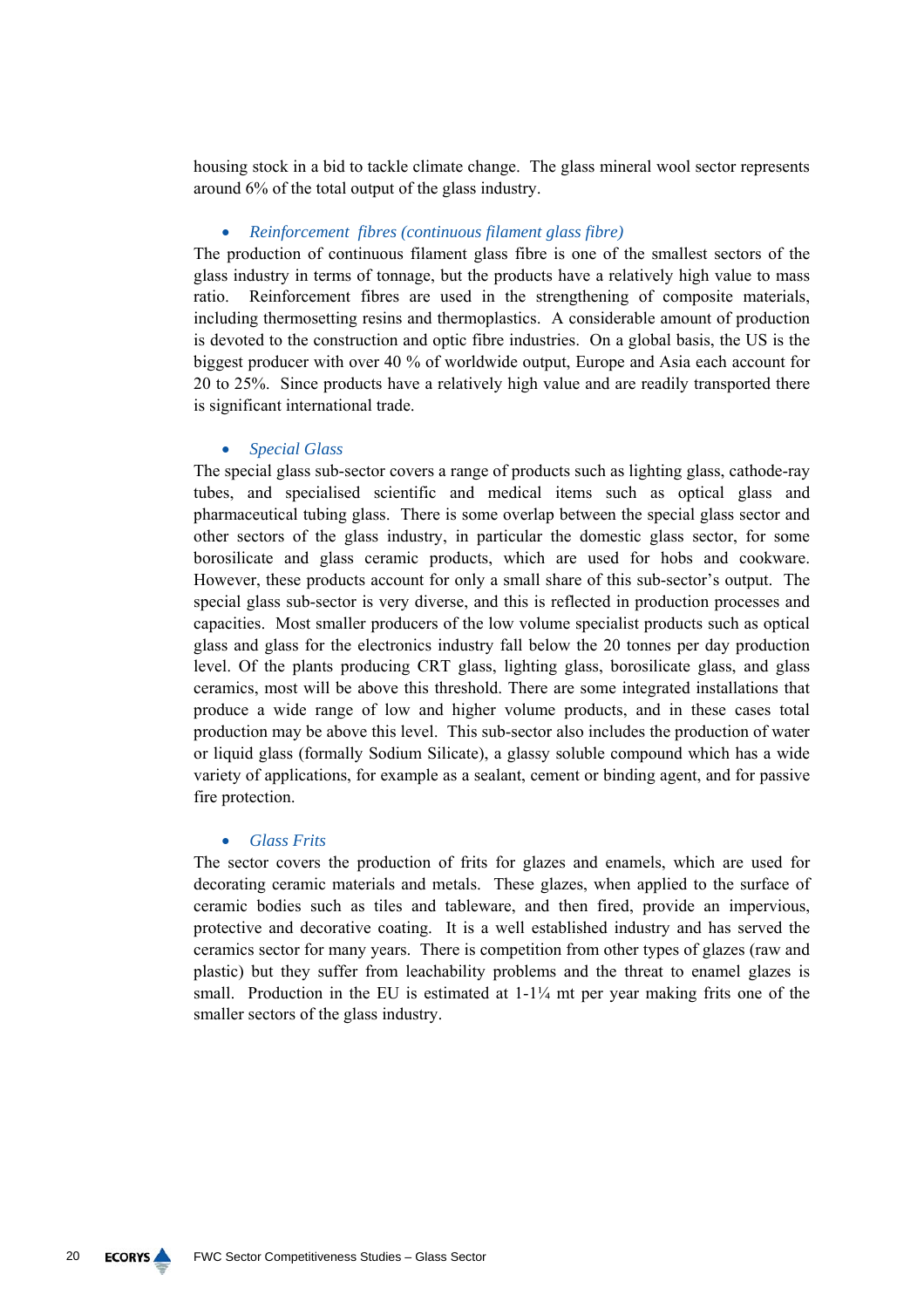## 2.2.2 Distribution of production and employment within the EU

## *Production*

Since 2000 the volume of total glass production in the EU has been broadly flat, with the EU15 producing 30-31 million tonnes (mt) each year between 2000 and 2007. However, there are variations in the performances of sub-sectors. The level of production increased to around 35 mt following the accession of 10 new Member States in 2004, but remained at around that level in the following years. In 2007, 37.5 mt were produced in the countries that now make up the EU27.



With regard to the geographic distribution of production, in 2007 the five biggest producers of glass (France, Germany, Italy, Spain, and the UK) accounted for just under 70% of total EU production. The rest of the EU15 accounted for 17% with 15% coming from the EU12. Among the five largest producers, Germany produces the most. Production in the EU12 is concentrated in Poland and the Czech Republic. The Czech Republic is relatively specialized in flat glass compared to the rest of EU27, where container glass is the largest sub-sector in terms of output. In Romania meanwhile, the glass industry represents on 0.4% of national GDP, and 1.2% of EU glass production.

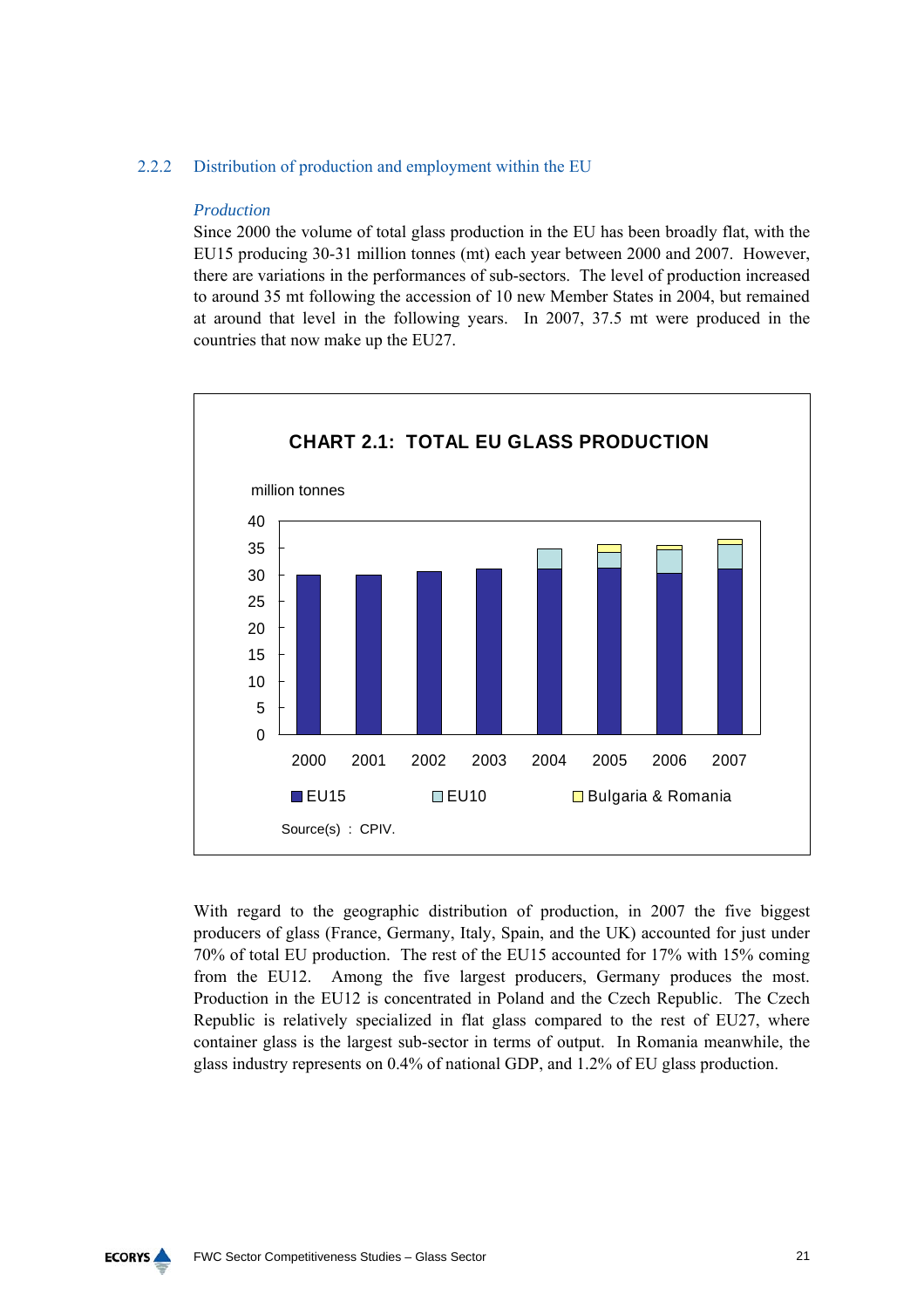

Breaking down glass production by product, the chart below shows that container glass and flat glass are the main types of glass produced in the EU, with container glass making

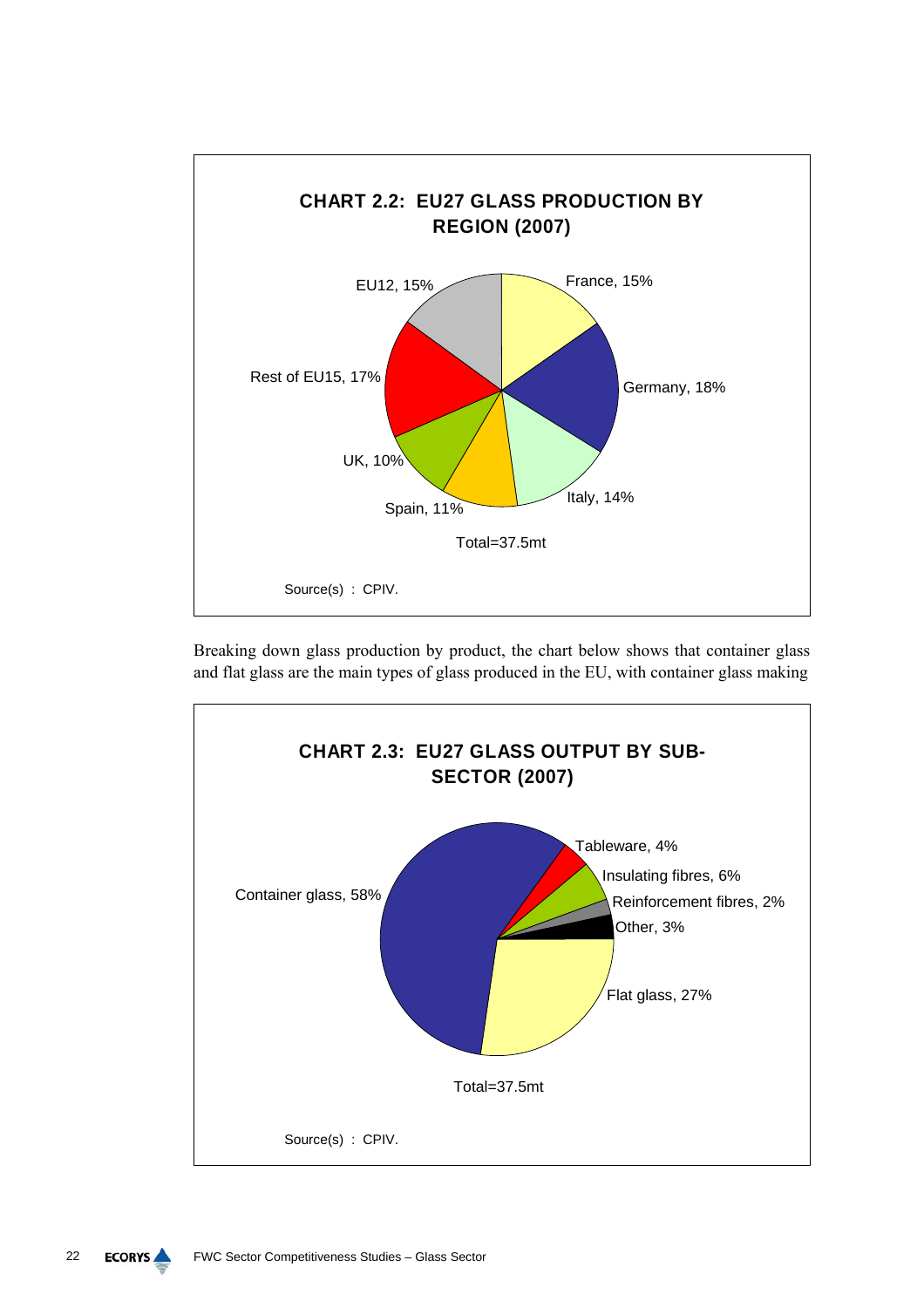up just under 60% of output in 2007; flat glass accounted for 27%. The remaining subsectors all account for 2-6% of EU glass production each.

The two tables below present a breakdown of recent production in the EU by sub-sector, although care should be taken in their interpretation, in particular the table with growth rates. As shown in chart 2.1, growth in production volumes in the EU has actually been virtually flat since 2000 and the impression of growth over 2000-07 is driven primarily by the expansion of the EU rather than organic growth.

| <b>GLASS PRODUCTION IN THE EU* BY SUB-SECTOR (million tonnes)</b>                                                |                                   |             |             |         |  |             |             |      |  |             |
|------------------------------------------------------------------------------------------------------------------|-----------------------------------|-------------|-------------|---------|--|-------------|-------------|------|--|-------------|
|                                                                                                                  |                                   |             |             |         |  |             |             |      |  |             |
|                                                                                                                  |                                   |             | <b>EU15</b> |         |  |             | <b>EU25</b> |      |  | <b>EU27</b> |
| <u>Year</u>                                                                                                      | 2000                              | <b>2001</b> | 2002        | 2003    |  | <u>2004</u> | 2005        | 2006 |  | <b>2007</b> |
| Sub-sector                                                                                                       |                                   |             |             |         |  |             |             |      |  |             |
| Container                                                                                                        | 17.7                              | 17.9        | 18.3        | 18.4    |  | 19.9        | 20.0        | 20.8 |  | 21.6        |
| Flat                                                                                                             | 7.6                               | 7.5         | 7.9         | 7.7     |  | 9.2         | 9.4         | 9.7  |  | 10.3        |
| Domestic                                                                                                         |                                   |             |             |         |  |             |             |      |  |             |
| (tableware)                                                                                                      | 1.2                               | 1.1         | 1.1         | 1.2     |  | 1.6         | 1.5         | 1.45 |  | 1.5         |
| Reinforcement                                                                                                    |                                   |             |             |         |  |             |             |      |  |             |
| fibres                                                                                                           | 0.55                              | 0.55        | $0.65*$     | $0.65*$ |  | 0.69        | 0.73        | 0.80 |  | 0.82        |
| Insulating                                                                                                       |                                   |             |             |         |  |             |             |      |  |             |
| fibres                                                                                                           | 1.4                               | 1.4         | 1.3         | 1.4     |  |             |             |      |  | 2.1         |
| Other<br>(incl.)                                                                                                 |                                   |             |             |         |  |             |             |      |  |             |
| special glass)                                                                                                   | 1.3                               | 1.3         | 1.3         | 1.2     |  | 1.2         | 1.2         | 1.1  |  | 1.2         |
|                                                                                                                  |                                   |             |             |         |  |             |             |      |  |             |
| Total                                                                                                            | 29.7                              | 29.8        | 30.6        | 30.6    |  | 32.6        | 32.8        | 33.8 |  | 37.5        |
|                                                                                                                  |                                   |             |             |         |  |             |             |      |  |             |
| Note(s)<br>* Figures are EU15 for 2000-03; EU25 for 2004-06; and EU27 for 2007, except for<br>$\dot{\mathbb{Z}}$ |                                   |             |             |         |  |             |             |      |  |             |
| Reinforcement Fibres which are EU25 from 2002 onwards; figures for Insulating                                    |                                   |             |             |         |  |             |             |      |  |             |
|                                                                                                                  | Fibres not available for 2004-06. |             |             |         |  |             |             |      |  |             |
| CPIV.<br>Source(s)                                                                                               |                                   |             |             |         |  |             |             |      |  |             |

In volume terms, the recent trends in sub-sector production are presented in the tables below. Note, that totals in the table might vary slightly with those in charts 2.1-2.3 due to differences in the collection of national and sectoral data. The general trends should still be captured, however. The total production volume in the EU increased by just under 20% between 2000 and 2007, from 29.7 mt to 37.5 mt, however this covers a period when the EU expanded to 25 Member States in 2004 and 27 in 2007. An analysis by EU bloc shows that growth in the EU15 was practically flat over 2000-03, with total output increasing by just 0.9 mt. Expansion of the EU to 25 members implied a large increase in production in 2004, but thereafter growth was variable: 0.6% in 2005 and then 2.9% in 2006. Overall the volume of output in the EU25 increased by only 1.2 mt over 2004-06. As a result, although the EU glass sector looks to have experienced robust growth over 2000-07 (implied annual average of 3.4%), in reality it hasn't. The apparent growth has been underpinned by significant increases in 2004 and 2007 due to the accession of ten new Member States.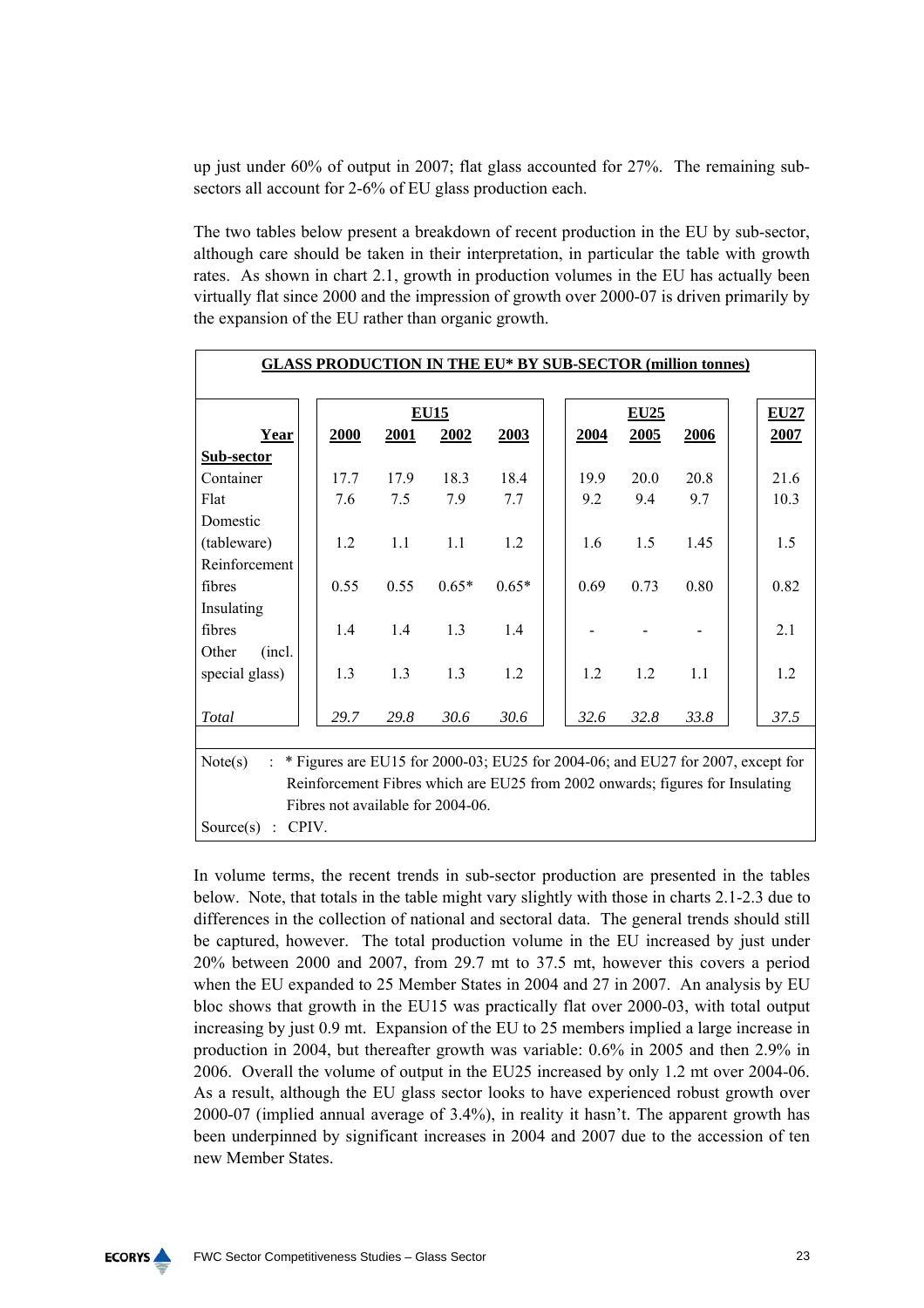| <b>GROWTH IN GLASS PRODUCTION IN THE EU* BY SUB-SECTOR</b>           |                     |                     |                     |  |                     |                     |  |  |
|----------------------------------------------------------------------|---------------------|---------------------|---------------------|--|---------------------|---------------------|--|--|
|                                                                      |                     | <b>EU15</b>         |                     |  |                     | <u>EU25</u>         |  |  |
| <u>Year</u>                                                          | <b>2001</b>         | 2002                | 2003                |  | <u>2005</u>         | <u>2006</u>         |  |  |
| Sub-sector                                                           | $\frac{(\%)}{(\%)}$ | $\frac{(\%)}{(\%)}$ | $\frac{(\%)}{(\%)}$ |  | $\frac{(\%)}{(\%)}$ | $\frac{(\%)}{(\%)}$ |  |  |
| Container                                                            | 13                  | 2.3                 | 0.4                 |  | 0.5                 | 3.8                 |  |  |
| Flat                                                                 | $-1.1$              | 5.0                 | $-2.8$              |  | 1.6                 | 3.4                 |  |  |
| Domestic                                                             |                     |                     |                     |  |                     |                     |  |  |
| (tableware)                                                          | $-9.3$              | 3.7                 | 7.0                 |  | $-5.7$              | $-2.0$              |  |  |
| Reinforcement                                                        |                     |                     |                     |  |                     |                     |  |  |
| fibres                                                               | $-0.7$              |                     | 0.2                 |  | 4.9                 | 95                  |  |  |
| Insulating fibres                                                    | 1.0                 | $-7.9$              | 12.5                |  |                     |                     |  |  |
| Other<br>(incl.                                                      |                     |                     |                     |  |                     |                     |  |  |
| special glass)                                                       | 4.0                 | $-3.3$              | $-91$               |  | 12                  | $-11.7$             |  |  |
|                                                                      |                     |                     |                     |  |                     |                     |  |  |
| Total                                                                | 0.3                 | 2.6                 | $-0.1$              |  | 0.6                 | 2.9                 |  |  |
|                                                                      |                     |                     |                     |  |                     |                     |  |  |
| *Figures are EU15 for 2000-03; EU25 for 2004-06; and EU27<br>Note(s) |                     |                     |                     |  |                     |                     |  |  |
| for 2007, except for Reinforcement Fibres which are EU25             |                     |                     |                     |  |                     |                     |  |  |
| from 2002 onwards.                                                   |                     |                     |                     |  |                     |                     |  |  |
| Source $(s)$ : CPIV.                                                 |                     |                     |                     |  |                     |                     |  |  |

All sub-sectors have seen an overall increase in production volumes except for Other glass, which includes special glass. The biggest volume increases have come in container and flat glass where output has increased by 3.9 mt and 2.7 mt respectively between 2000 and 2007. The largest relative increases have been in reinforcement fibres and flat glass where output increased by 49% and 35% respectively between 2000 and 2007; production volumes in the container and domestic sub-sectors increased by 22% and 25% respectively. Flat and domestic glass saw the biggest percentage increase in production following the accession of ten new Member States in 2004.

Although growth in output has averaged 3.4% pa over 2000-07, there is a great degree of variation in annual rates, due partly to the accession of new Member States. For example, after no growth in 2003, the total volume of output increased by just under 12% in 2004, when ten New Member States joined the EU. Annual growth has generally been in the range of 0-3%, with 2004 and 2007 (5%) the two years with much stronger growth. Flat and domestic glass in particular saw substantial increases in production volumes in 2004. The profile of output growth in these two sub-sectors has been the more volatile than in container glass. However, production of domestic glass in the EU25 fell in 2005 and 2006, reflecting the increasing pressure the sector is coming under from lower cost imports. The largest expansions over 2000-07 came in the fibres sub-sectors (with implied output growth of around 6% pa). However, the relative size of the container and flat glass sub-sectors (by volume of output) means the average for the glass industry as a whole was much closer to their averages for the 2000-07 period (2.9% pa and 4.3% pa respectively). The composition of total production has barely changed in the 2000-07 period with the most notable changes a small increase in the share of flat glass (27% to 29%) and a small decline in the share of other glass (just over  $4\frac{1}{2}\%$  to just under  $3\frac{1}{2}\%$ ).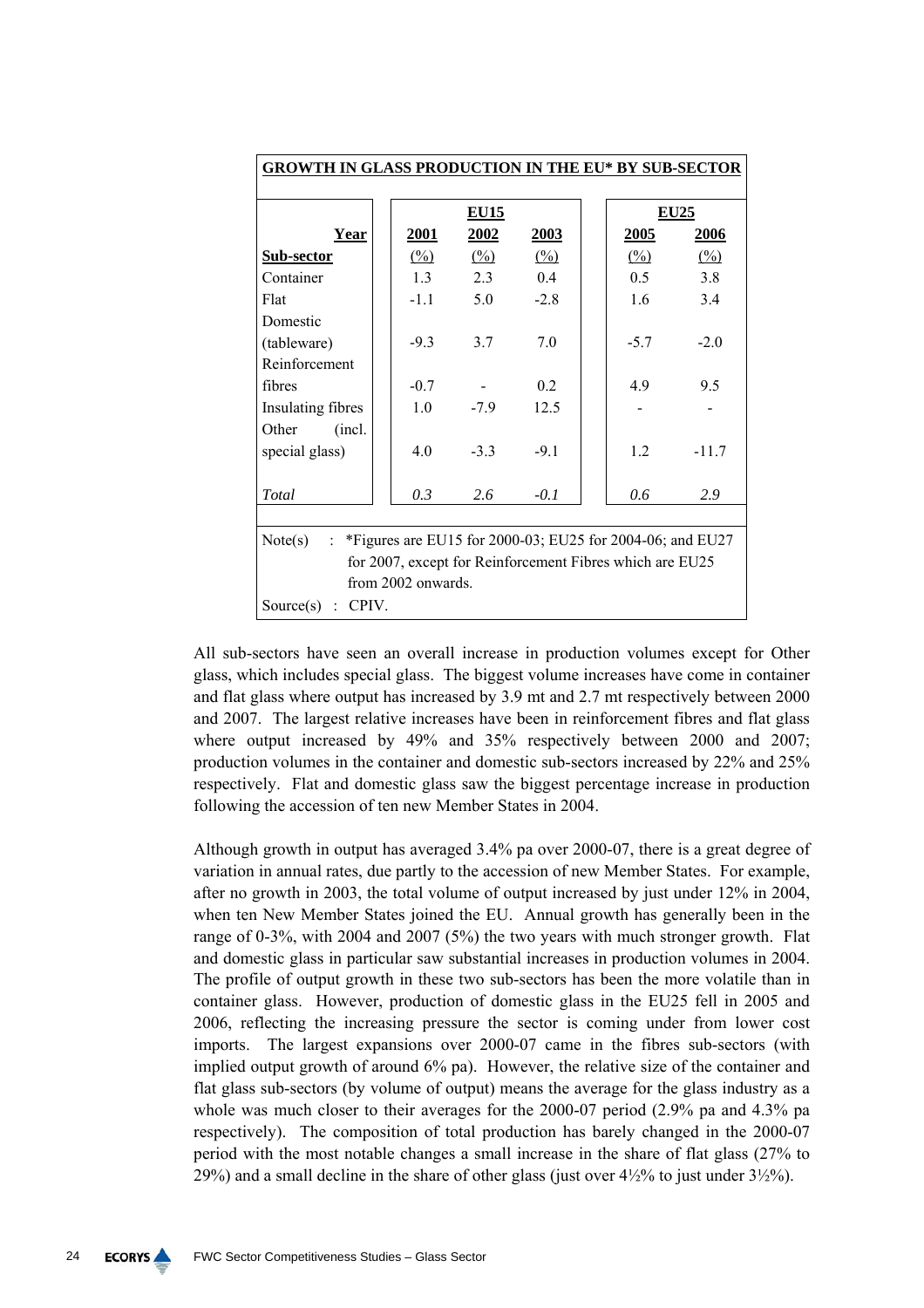In general, the sub-sectors have tended to operate below full capacity. In flat glass, where 53 float tanks were operated in the EU in 2006, capacity utilisation tended to be around 80-90% in the 1990s, below the level required to ensure long-term profitability. Since the expansion of capacity brought about by the accession of new Member States post-2004, capacity utilisation has been around 90-95%. Nevertheless, capacity conditions are not expected to tighten in the near future. In the insulation fibre sub-sector (62 installations in the EU27 in 2005) there is excess capacity in some Member States despite the closure of several operations, while in the reinforcement sector average capacity utilisation in 2005 was around 95%. Capacity utilisation varies across the glass types in the special glass sector. In the cathode ray tube sub-sector the rapid adoption of flat screen panels led to excess-capacity and ultimately plant closures; in 2005 capacity utilisation was in excess of 80%. In the tubes and bulbs sub-sector capacity utilisation was only 55% in 2005. Together these two sub-sectors account for 75% of capacity in special glass where, overall, only 60% of capacity was used in 2005 (excluding water glass (also known as liquid glass or, more properly, Sodium Silicate)). In container glass, there are a large number of furnaces but over-capacity tends to be localised and short term. What proportion of capacity in a sub-sector is approaching rebuild in any one year will depend on the average lifetime of the furnaces being used.

### *Employment*

The trend in the level of employment in the EU glass industry has been downward since 2000 driven largely by a combination of productivity requirements, automated production lines, industry consolidation and ultimately new low-cost competition. Increases since 2004 are due to the expansion of capacity brought about by the accession of new Member States.



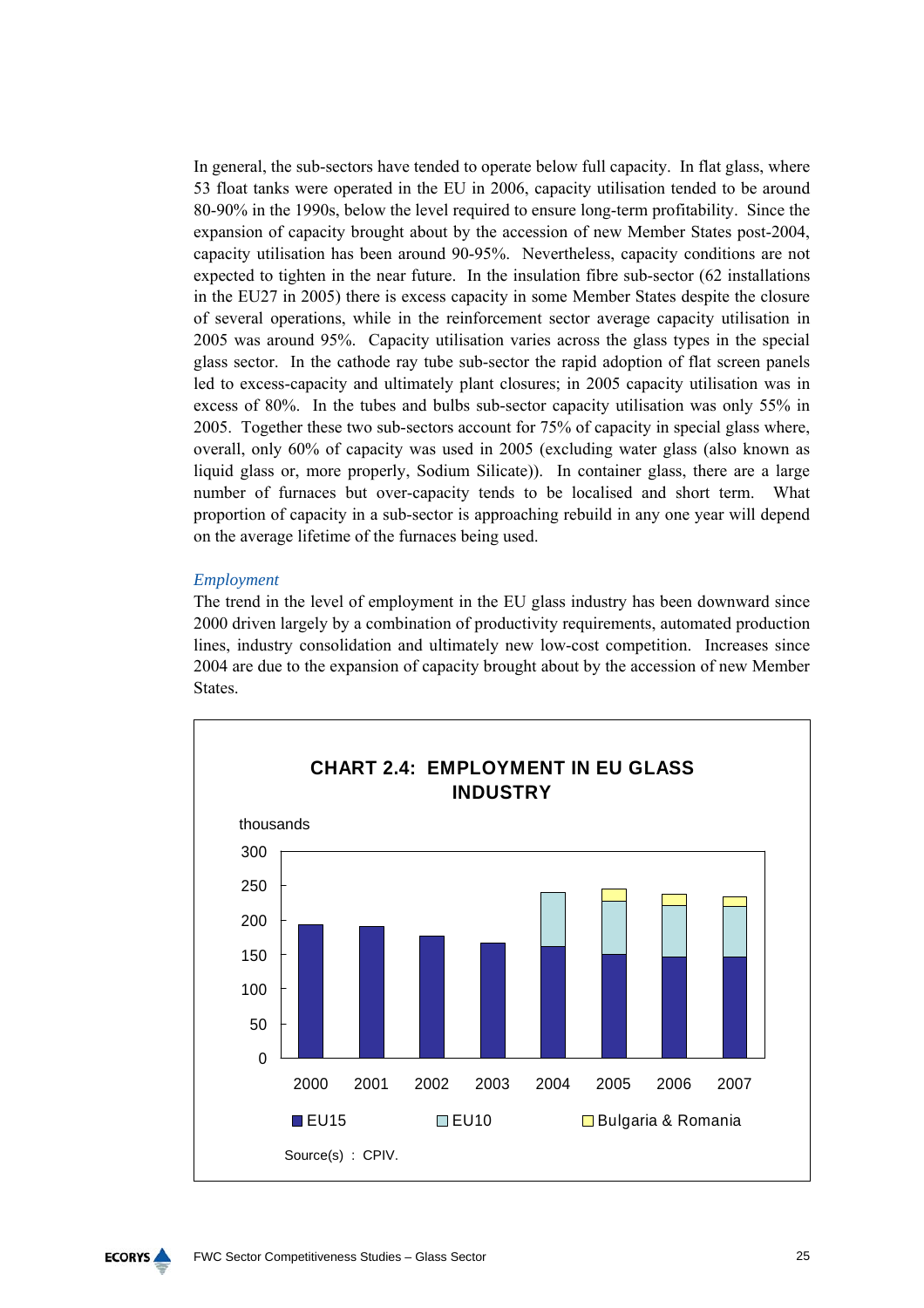Between 2000 and 2007 the number of people employed in the EU15 glass industry fell from 193,000 to 146,000. Data and estimates from CPIV suggest employment in the ten new Member States that joined the EU in 2004 fell by just over 7% between 2004 and 2007 (from 79,120 to 73,485).

Looking at employment by region, Germany is the single biggest employer among the EU countries (just under 50,000 employees), accounting for almost a fifth of all employment in the EU in 2007. France was the next biggest employer, with 9% of the workforce. Spain, Italy and the UK all accounted for 4-7% of employment in the EU glass sector. Despite accounting for just 15% of production, the EU12 accounted for almost 40% of employment in 2007, indicative of the differences that exist between the EU12 and EU15 in capital and labour intensities. Most of the jobs in the sector in the EU12 lie within Poland and the Czech Republic, which together account for around 71% of employment in the EU12. However, although employment levels in Poland have not changed much since 2004, in the Czech Republic employment in the glass industry has fallen each year as a result of rationalisation brought on the by privatisation of the industry, which was completed in 2000. In Bulgaria, flat glass and container glass both account for around a third of employment, and tableware accounts for almost 16%.



It is difficult to estimate how employment breaks down across the sub-sectors. No precise statistics are available by sub-sector. And in frits, for example, the number of employees is difficult to establish because for many companies frits production is only a small part of the business. In some cases estimates are available but with a fair degree of variation. The following estimates come from ANFFECC, CPIV, EURIMA, GfE and EC (2008):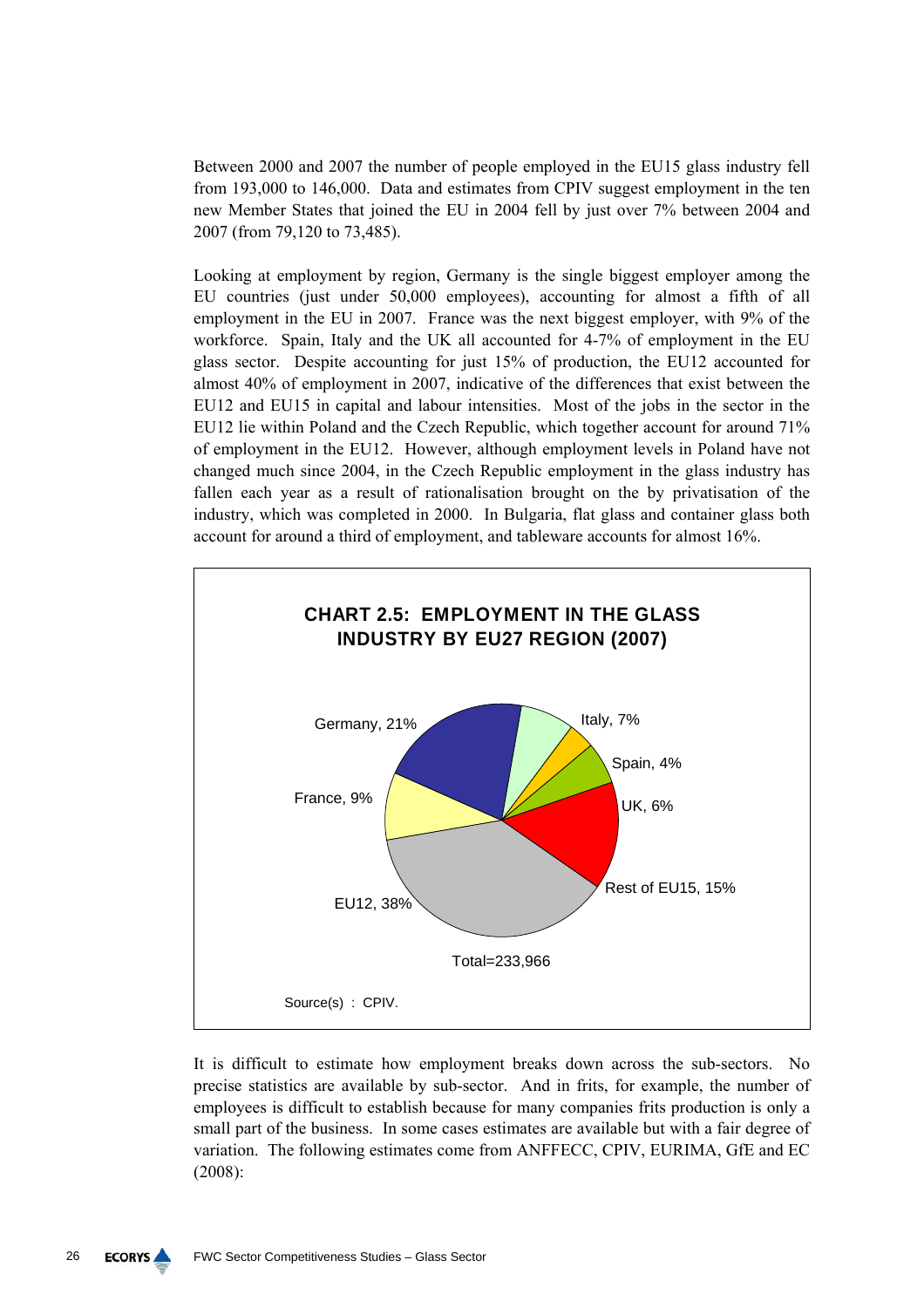| EMPLOYMENT BY SUB-SECTOR                           |                                |  |  |  |  |
|----------------------------------------------------|--------------------------------|--|--|--|--|
| Sub-sector                                         | Number emploved                |  |  |  |  |
| Container glass                                    | 40,000                         |  |  |  |  |
| Flat glass                                         | 16,000 (direct)*               |  |  |  |  |
|                                                    | 100,000 (including processing) |  |  |  |  |
| Domestic glass (tableware)                         | $\leq 20,000$                  |  |  |  |  |
| Glass fibre (reinforcement)                        | 8,200                          |  |  |  |  |
| Special glass                                      | 40,000                         |  |  |  |  |
| Other (frits – Spain only)                         | 3,800                          |  |  |  |  |
| Source(s) : CPIV; EC (2008); ANFFECC, EURIMA, GfE. |                                |  |  |  |  |

In domestic glass, employment has fallen substantially and this is attributed to changing market conditions. The influx of cheap domestic glass products with comparable quality from emerging economies such as China (where labour costs and other costs are lower) has forced the closure of many EU glass producers with associated loss of employment, especially in the UK. The relocation of production away from the EU to achieve lower costs, and to hurdle many of the barriers to entry surrounding the EU glass market identified later have also contributed to the decline in employment numbers in most subsectors. It should also be noted that the glass sector supports many jobs in other upstream and downstream sectors, eg, mining  $\&$  quarrying, automotive industries, construction, and so the above figures are likely to underestimate its importance as a job provider within the economy.

## 2.2.3 Location and nature of key industry clusters

The previous sections have given an indication of where the aggregate sector is located within the EU. The data indicate that Germany is the primary centre of production. Across all the sub-sectors it always has one of the largest shares of total EU production. Within the EU15, the other main producers (France, Italy, the Netherlands, Spain, the UK) all have large shares in some sub-sectors, but small shares in others. But in most cases, France is the second centre of production after Germany. There are some subsectors where the EU12 appears to have no or very low capacity (frits, special glass) but there are others where it accounts for around 14-26% of production. In all sub-sectors where data are available, production is concentrated in Poland and the Czech Republic. There are small levels of production in most of the other central and southern mainland EU12 states. The glass industry in Romania is clustered in a number of provinces across the country. Major clusters have developed in locations that have deposits of raw materials: sand and alkaline, and in the forests that used to provide firewood for the furnaces.

The details for the sub-sectors are as follows:

## *Container glass*

Because of its nature, container glass production tends to be located close to markets. As a result, there are production sites in most EU Member States. France, Germany and Italy are the largest producers in the EU, producing  $3\frac{1}{2}$ -4 mt each and as a result together they accounted for over 50% of EU output in 2006. With just over 2 mt in 2006, Spain and the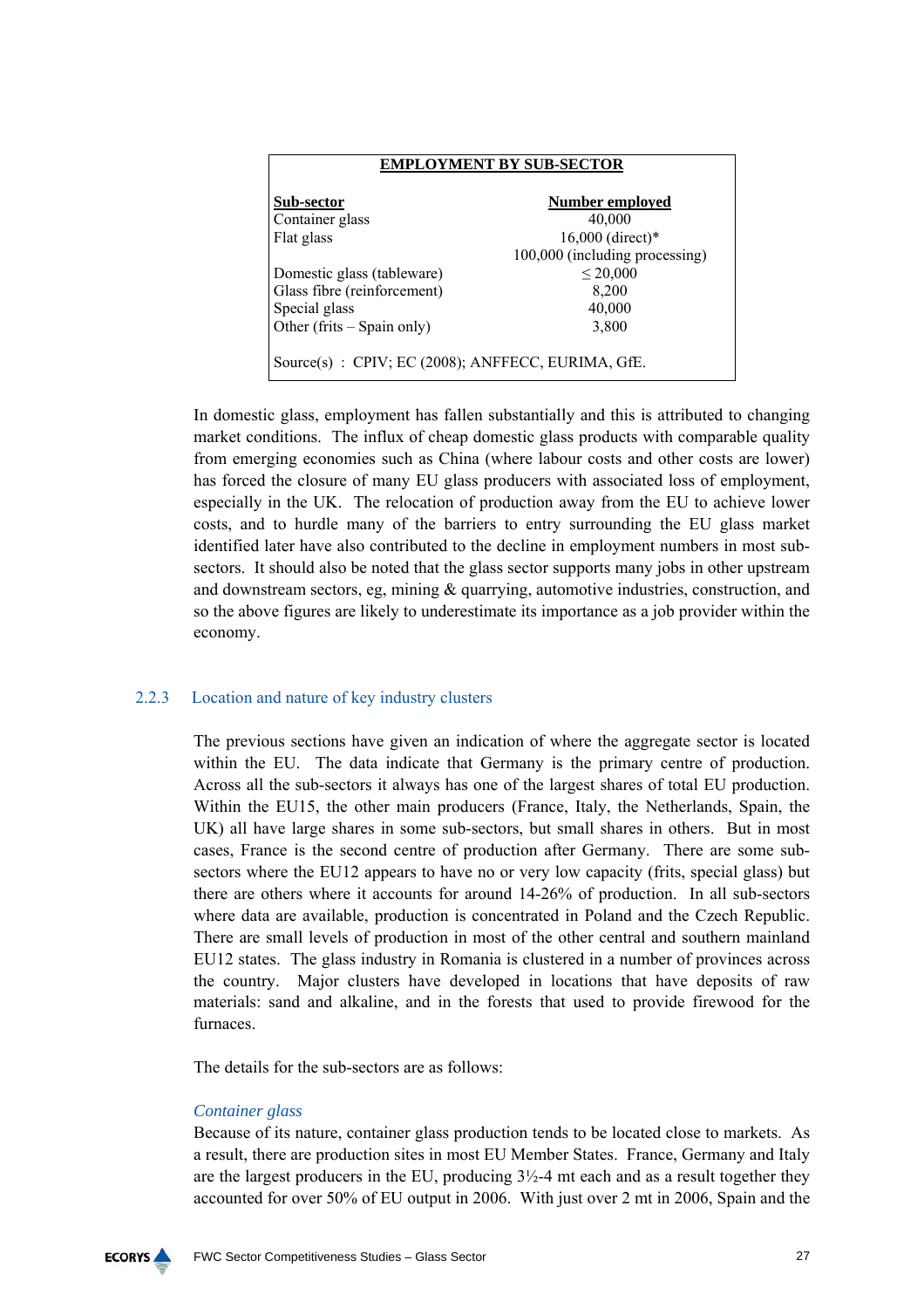UK are the next largest producers in the EU. The major producers in the EU12 are Poland, the Czech Republic and Romania. In Poland a third of production is coloured and two-thirds is clear. Production of clear glass in Poland has been increasing since 2000; production of coloured glass is rising after falling over 2000-03. In the Czech Republic container glass accounts for a smaller share of output compared to the EU27 average (just 28%). In Bulgaria, the manufacturing of container glass is shared between three major producers: Drujba Glassworks, Rubin and Interior glass, located in Sofia and Plovdiv, Pleven and Elena respectively. Outside the EU, and in the close neighbourhood of these countries, the Russian Federation and Ukraine are significant producers whose capacity is increasing. In Romania, the largest producers of container glass are located in Bucharest and Sighisoara.

### *Flat glass*

Generally, flat glass is expensive to transport and so is generally supplied on a local or regional basis. However, increasing competition between companies has led to glass being transported over further distances with cost the limiting factor. Flat glass was produced at 58 tanks in 16 Member States in 2007. The main flat glass producers were located in Germany, Italy and France. Germany accounts for around 20% of production, with France, Italy and Belgium each responsible for 12.5% of output. The EU12 is home to ten tanks which produce around 14% of EU output. In the EU12 production is concentrated in Poland and, to a slightly lesser extent, the Czech Republic. The other production sites are in Hungary, Romania and Bulgaria.

### *Domestic glass*

The manufacture of domestic glass is widely distributed across the EU. Estimates suggest production is spread out across between 16 (CPIV) and 20 (EC (2008)) Member States. ICF indicates that there are 50-60 installations spread out across the EU. France, Germany, Italy and Austria account for 60% of EU production with the remainder coming from 16-18 other Member States (EC (2008)). Production in the EU12 is centred in Poland and the Czech Republic, which each produce 5-5½% of EU output. Slovakia accounts for 3% of EU output. Domestic glass manufacture in Bulgaria is covered by a number of companies, some of which specialise in hand-made mouth blown glassware. The rest of production in the EU12 is located in central and southern mainland Europe; there appears to be no production in Estonia, Latvia, Lithuania, Cyprus or Malta.

#### *Fibre glass: insulation*

The production of insulation fibres was spread out across 62 installations in 2005: 15 of these were in the EU12 with 47 in the EU15. The installations in the EU12 accounted for 26% of production while those in the EU15 accounted for 74%. Within the EU12 production took place in only six countries, and Poland accounted for half of all production in the bloc. The next biggest producer in the EU12, the Czech Republic, produced only a quarter as much. In the EU15, Germany and France had the lion's share of production, with 18.3% and 10.3% of total EU production respectively. Together with the UK and the Netherlands, they produced 45% of total EU output. Denmark and Finland each account for just under 6%.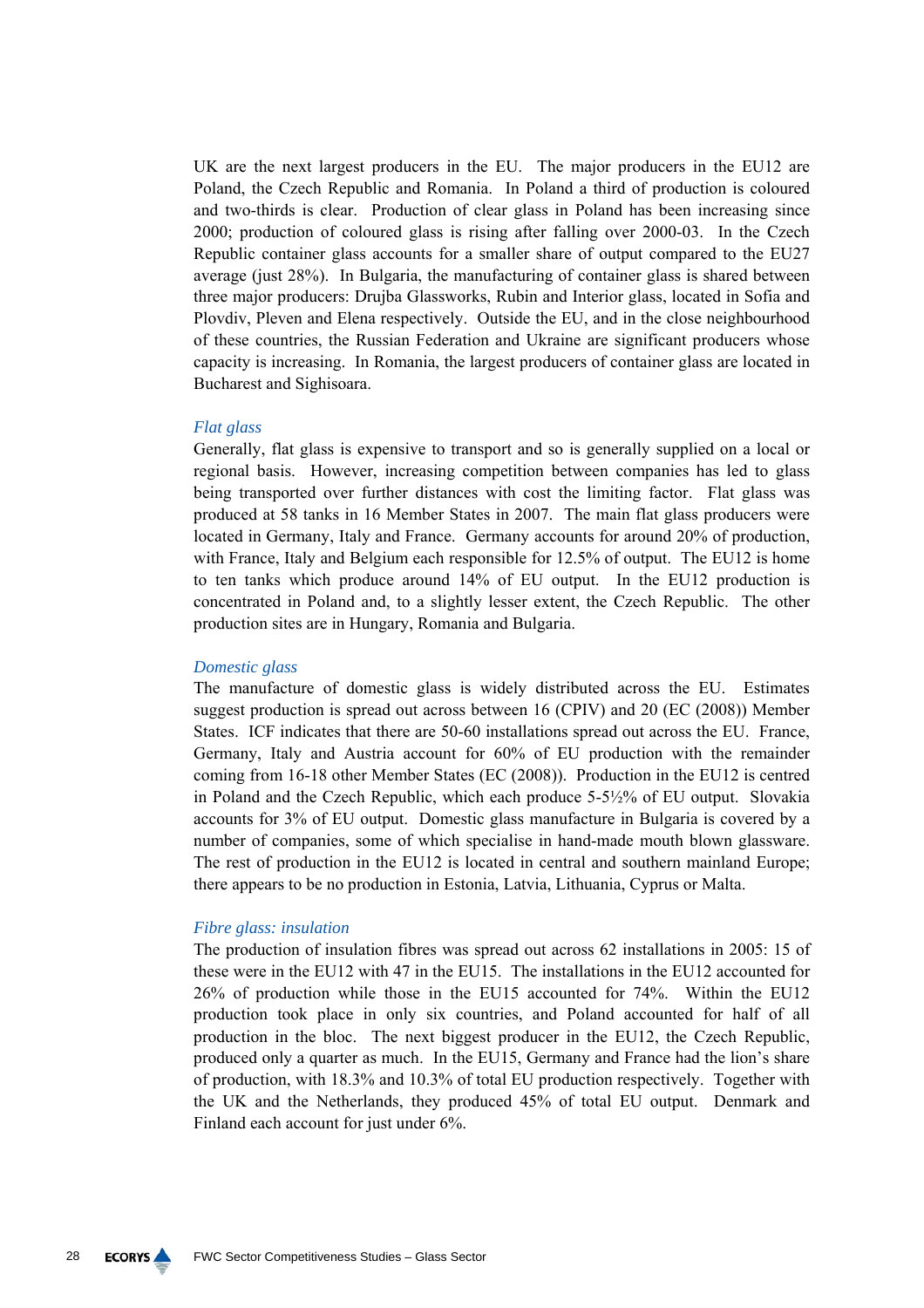## *Fibre glass: reinforcement*

Figures for 2005 show that production of reinforcement fibres is spread out across 31 furnaces on 17 sites in ten Member States; 26 of the furnaces are located in the EU15. There are five furnaces in Germany and Belgium, four in France, and three in Finland and Italy. There are five furnaces in the EU12 in total, with one in Latvia and four in the Czech Republic. Northern Europe (Germany, Finland, Latvia, Netherlands, UK) accounts for 29% of total production, with the rest being produced in Southern and Central Europe (France, Belgium, Czech Republic, Italy, Spain), EC (2008).

#### *Special glass*

The location of production depends to some extent on the type of glassware being produced, but production is generally concentrated in Germany. There are also facilities in France and the Benelux countries. The UK used to be the second largest producer in this sub-sector but this is no longer the case now that there is no primary manufacture of tube or bulb glass in the UK. Most CRT factories in the EU were closed during 2005 and 2006 and the one remaining plant is in Piaseczno in Poland. It is owned and run by VIDEOCON of India. There are no fully operational flat panel plants in the EU, as they tend to be close to the main panel producers, who are located in Asia. The only flat panel plant currently in the EU is in Germany (belonging to Schott AG) but it is only in the trial phase for the moment. Tube and bulb production is distributed across the EU, but it is centred around Germany and the Netherlands. There are three plants in Germany that account for 40% of EU production while two in Netherlands-Belgium account for a third of EU production. Borosilicate glass production (excluding tubes and lighting) is concentrated in Germany, France and in the UK.

#### *Frits*

The production of glass frits is mainly concentrated in Spain and Italy. There are an estimated 50 installations in the EU, with 21 in Spain and 9 in Italy. Most of the others are located in the EU15, with five in Germany and four the UK. In the EU12 there are two in Poland and two in the Czech Republic. Spain is the largest producer in the EU (and the world) accounting for over 80% of total EU output of 1.25 mt pa.

## 2.2.4 Productivity

The chart below shows the relative productivity of Member States in 2006. The average across the Member States of the EU27 in 2007 was just over 180 tonnes per employee. The Netherlands had the highest productivity, at just over 500 tonnes per employee, and was one of eight Member States above the average. Broadly speaking the EU15 countries had higher levels of productivity, with seven of the eight above the average coming from the EU15 and most of the lowest positions occupied by newer Member States from the EU12. Although this is partly due to the large scale and scope of output they produce and the higher level of automation in general, it also reflects the differences in industry structure in countries. Some Member States are more focused on sub-sectors with higher levels of automation and lower labour intensity, while others rely more on sectors with higher labour inputs, such as Romanian domestic glass, where traditional, hand-blown methods are still used extensively. Nevertheless, there are exceptions. Poland is ranked fourth and Bulgaria tenth, just ahead of Germany, boosted by their increasing capacities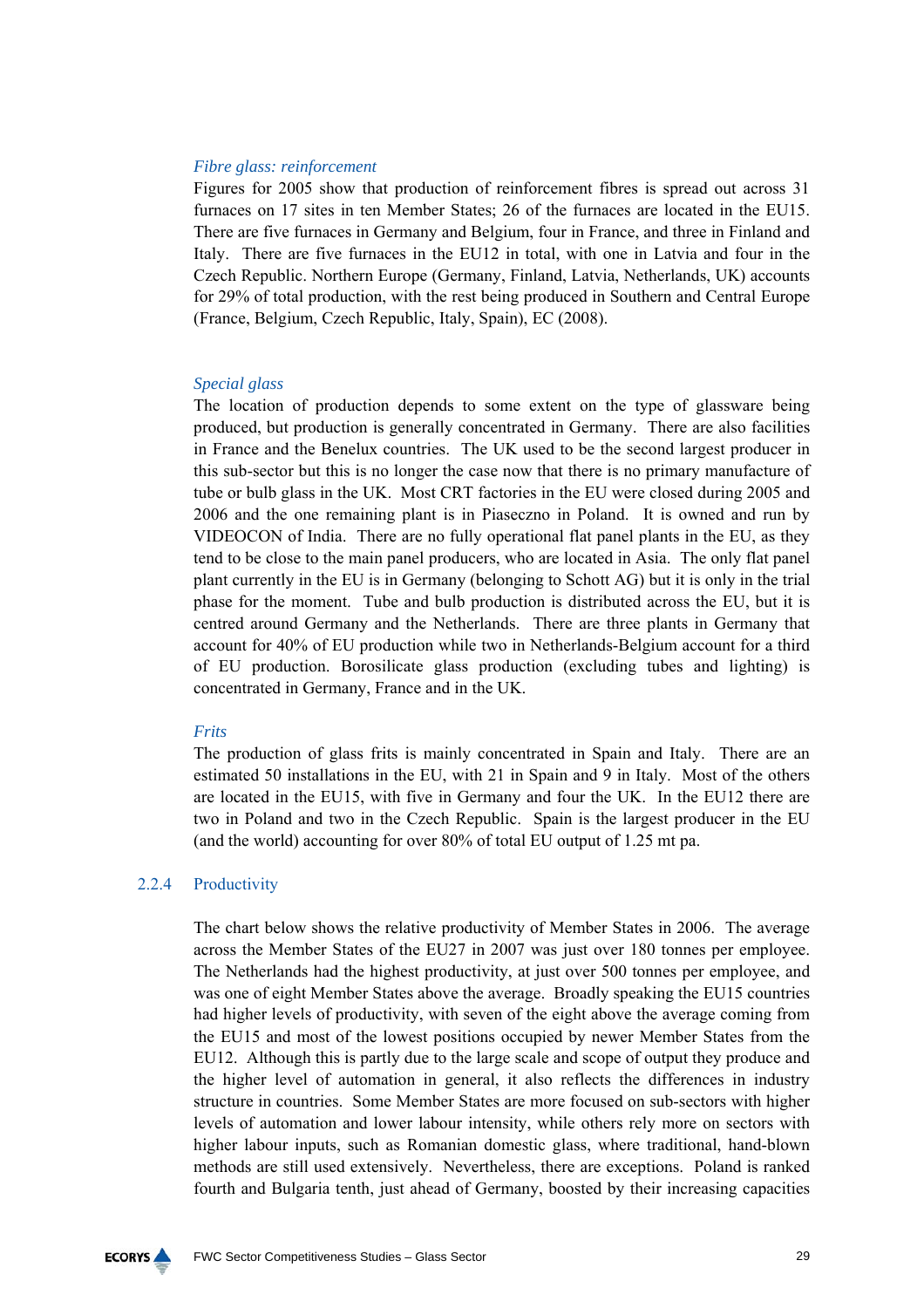in flat and container glass. Bulgaria has also benefited from substantial investment by Turkey's Sisecam and Greece's Yioula and the positive impact of this on labour productivity is expected to continue as more new investments are planned in the sector.



## 2.2.5 Profitability and price-cost margins

Excess capacity, trade and competition (often in high value-added segments) have all put pressure on profitability in recent years. A major cause of the squeeze on margins in recent years has been the substantial rises in costs, driven by strong increases in energy and raw materials (eg. soda ash) prices since 2004. Activity in the flat glass sub-sector is cyclical and so profits in the industry tend to fluctuate also; the sub-sector is one where capacity has been under-utilised and operated at an unprofitable level. In domestic glass, where some products are high value, a key threat is competition in the domestic markets from increased imports, and greater competition in the important export markets. This has led to severe pressure on prices and therefore restricted profitability. There is a wide range of factors that can affect the market for container glass. The main threat is from alternative packaging materials, especially plastics (principally PET – polyethylene terephthalate), metals (steel and aluminium) and laminated cartons. However, the container glass sub-sector is also coming under increasing pressure from imports from outside EU and faces a growing threat from the increase in production plants in countries close to or bordering the EU. In the fibre glass sub-sector, where products tend to have a relatively high value-added, increasing competition has placed pressure on prices, and curbed profit growth, despite strong growth in demand. Meanwhile, the outputs of the insulation fibres sub-sector are essentially commodity products with little scope for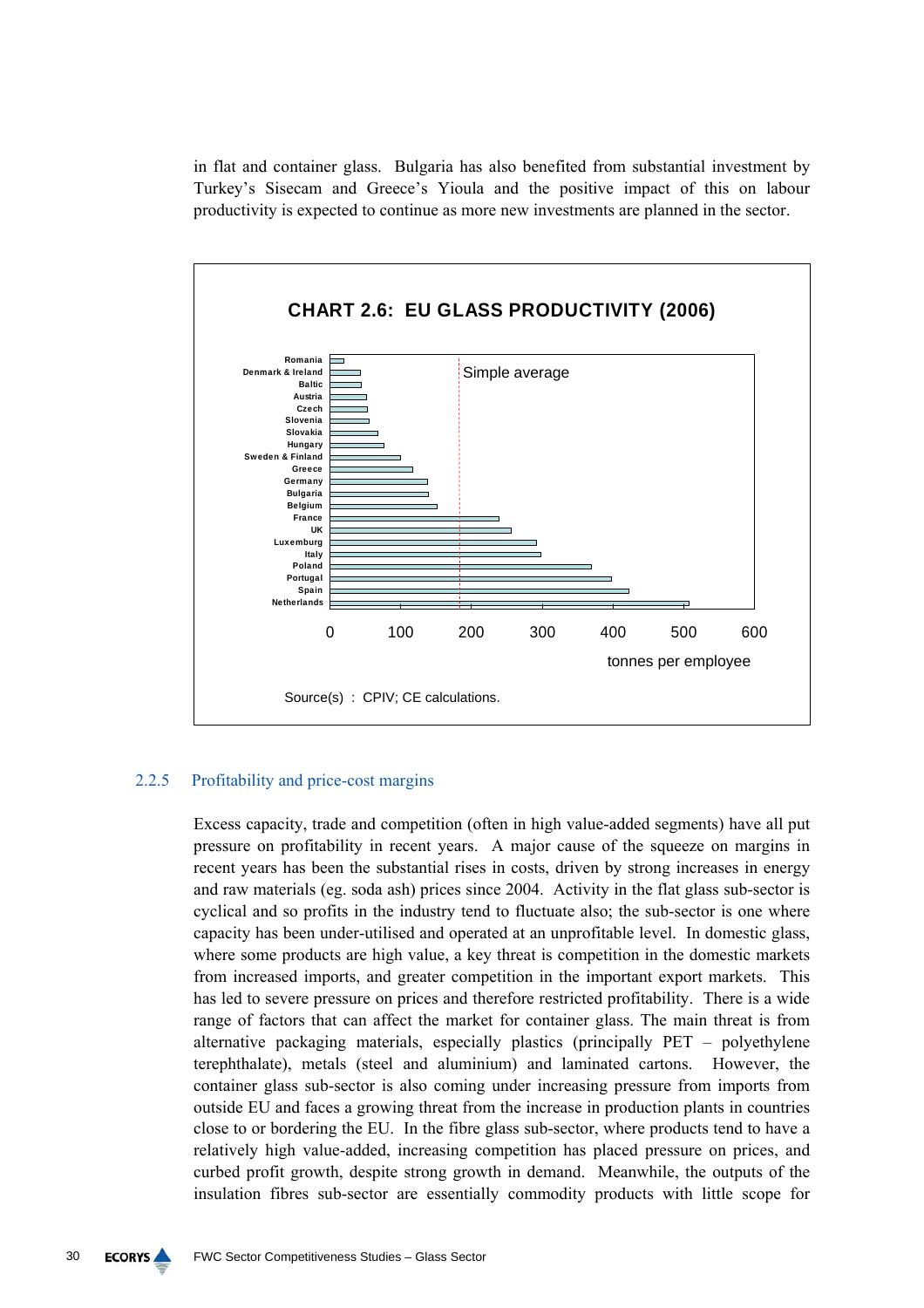differentiation. Competition takes place based mainly on price. This has resulted in cost reductions and downsizing within the sub-sector to protect profit margins. In the segments where products are less of a commodity and technical aspects are more important, price competition is weaker and margins are better. In the special glass subsector profitability can vary widely for each product segment, depending on how mature the market is and to what extent it is a commodity product.

## *Profits*

Questionnaire results confirmed that net profit margins have been falling since 2000. The fall varies across some sub-sectors, but all respondents (seven in total) reported falling margins over 2000-07 and lower margins in 2007. In 2000, margins varied from 'slightly positive' to 10-15%; the simple average of those reported was 7.3%. In 2007, the margins varied from negative to 7-13%, and the simple average of those reported was -7.1%. The prospects going forward seemed gloomy also. None of the respondents expected margins to increase over the next five to ten years. All but one expect net profit margins to fall further, while one was unsure. The return on investment is very important for the sector. A continued fall in profit margins would undermine the glass industry as an attractive investment.

## *Tax*

The percentage of profits paid in tax in 2007 was 30-40% in most cases, with a couple of exceptions outside this range. For four of the respondents, this had not changed since 2000; two others reported that the percentage of profits paid in tax had, on average, fallen since 2000. Only one respondent thought that the EU's competitive position with respect to taxes on profits had improved since 2000. Looking forward, there was no clear consensus on how taxes on profits in the EU might change over the next five to ten years, and so neither was there a clear consensus on how the EU's competitive position might change over the same period.

## *Costs*

Survey results also provided some support for the argument that the glass sector is disadvantaged on a cost basis. All respondents reported that costs in the EU were higher than costs in main competitor regions. In most cases the difference was reported as more than 20%. In two cases the reported difference was 10-15% and one reported a difference in the range of 0-5%. Among the drivers cited for these differences the three main ones were labour costs, followed by energy costs and the costs of complying with environmental/ pollution measures. Two respondents indicated bureaucracy as an important driver of these differences, while land costs were an issue for only one respondent. Other drivers put forward by the respondents included tax rates (one respondent), exchange rates (two), and material costs (two).

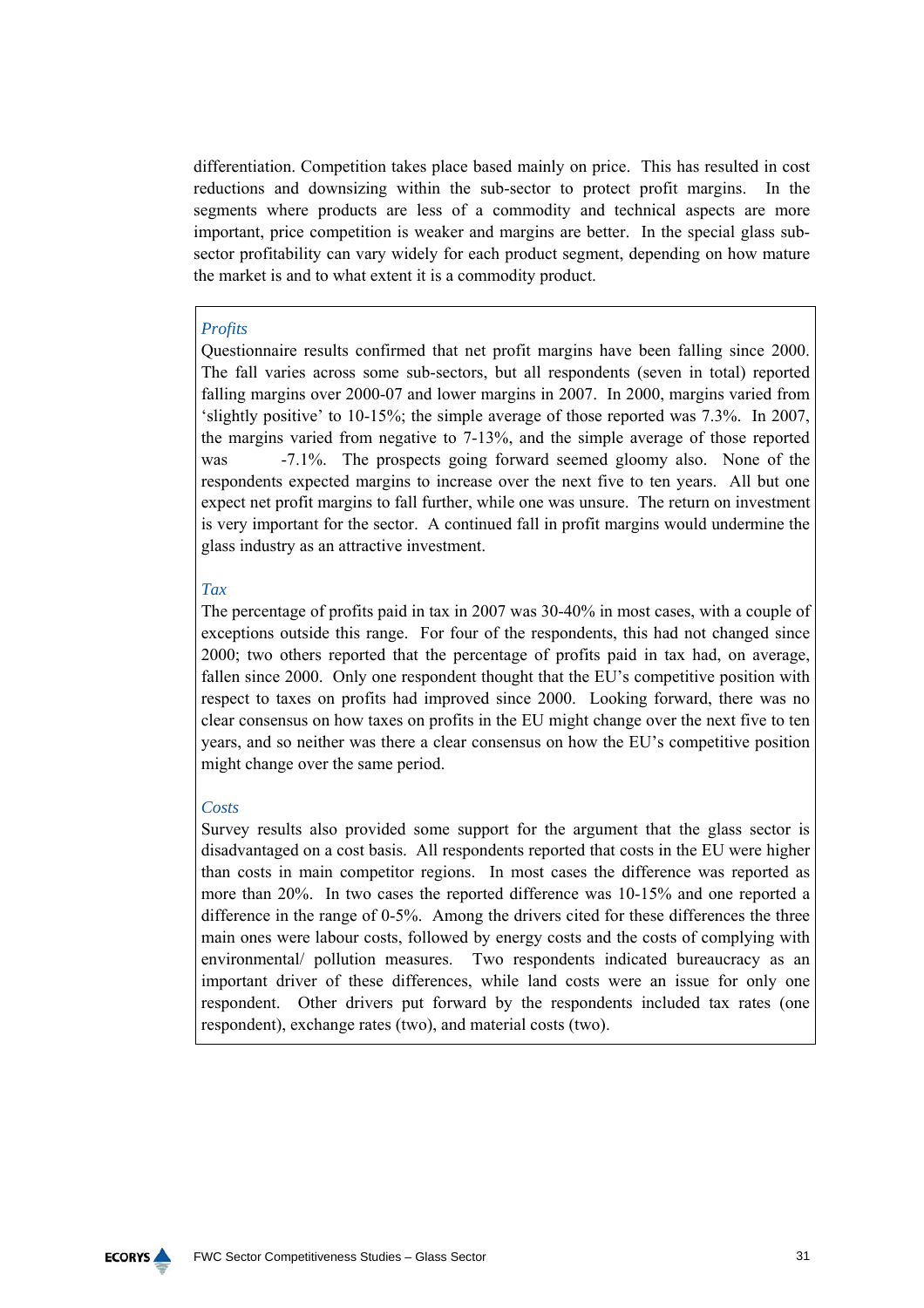With regard to labour costs, four respondents reported that the proportion of firms' operating costs paid as social security or pension contributions had risen since 2000, while five said the EU's competitive position had weakened since 2000 as a result. There was no clear consensus on how the proportion of firms' operating costs paid as social security or pension contributions might change over the next five to ten years and although views on how the EU's competitive position might change over the same period varied, four respondents did expect the position to deteriorate.

As a result, it is not entirely surprising that all the sub-sector respondents reported that the end price of EU-produced goods was higher than that for non-EU-produced goods. Five respondents put the difference at 10% or more, with two of them putting it at more than 20%. Another said that EU-produced goods were dearer by 5-10%, while one did not give a figure.

## *Outlook*

Looking ahead, thoughts on the outlook were mixed and balanced. With regard to the differences in end prices, two respondents expected no major change in the next five to ten years, two expected the differences to fall (EU goods become less expensive compared to non-EU goods), while two expected the differences to increase.

Expectations with regard to the outlook on costs were also mixed, with some respondents expecting the cost differential to shrink over the next five to ten years, while others expected it to increase. There was recognition that the cost difference will be driven in part by the availability of inputs and raw materials, environmental compliance requirements and exchange rate fluctuations, while the actions of policy makers will also play a role. While this creates some uncertainty, the mood seemed to be, if anything, on the pessimistic side. Compliance costs (environmental or otherwise) are expected to increase and disadvantage EU producers further in some cases, while regulations aimed at other industries and trade are expected to raise production costs for some glass firms. Labour costs were expected to remain an issue for some sub-sectors, which do not expect any decrease in labour costs over the next five to ten years, while the effect of a strong euro was also highlighted as a concern. A more positive expectation among the responses was that the EU's competitive position against Asian producers should improve due to high inflation in Asia and rising transport costs.

## 2.2.6 Exports and trade

#### *Overview*

Whilst 80% of output is traded with other Member States (EC Technical Update, 2006), extra-EU import flows are increasingly having a significant impact upon the make up of the EU glass industry. The total volume of extra-EU exports increased by 5.4% between 2004 and 2007, from 3.32 mt to 3.5 mt; the volume of extra-EU imports increased by 66.4% over the same period, from 2.16 mt to 3.6 mt. Consequently, a healthy surplus of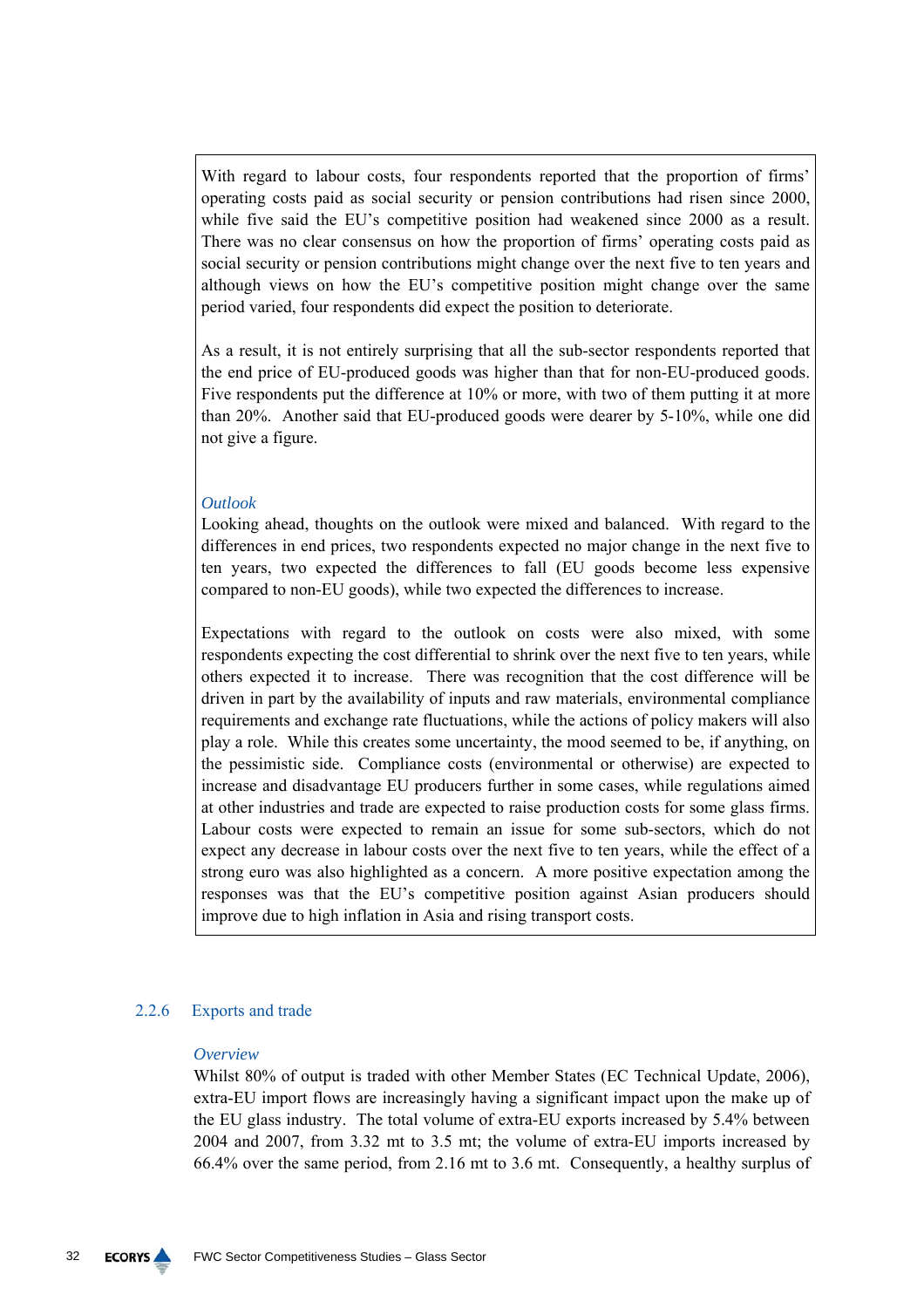1.15 mt in 2004 has been eroded and in 2007 the EU glass industry recorded its first trade deficit (by volume).

If we look at the value of trade, the story is similar but not quite so extreme. The total value of extra-EU exports increased by 13.4% between 2004 and 2007, from  $\epsilon$ 5.49bn to €6.22bn; the value of extra-EU imports increased by 40%, from  $€2.98$ bn to  $€4.18$ bn. As a result, the EU glass industry still trades at a surplus in value terms, but it has seen this surplus fall from  $\epsilon$ 2.5bn in 2004 to  $\epsilon$ 2.0bn in 2007.

There are a couple of interesting results from these trends. CE calculations using CPIV data (CPIV (2008)) show that, firstly, since export values have increased by more than export volumes, the per tonne value of exports has risen. Despite falling in 2007 following two years of increases, the per tonne value of exports was still 7.5% up on the 2004 figure (2004:  $\epsilon$ 1,655 per tonne; 2007:  $\epsilon$ 1,780 per tonne). In a period when the euro has been appreciating this is encouraging. The euro appreciated by around 3% against a basket of currencies between 2004 and 2007 (based on annual averages). Thus, the industry as a whole (there are exceptions among the sub-sectors) has managed to secure an increase in the export price greater than the appreciation of the euro alone, and still managed to increase export volumes.

Secondly, despite far stronger increases in import volumes and values, import values increased by less than volumes. This means that the per tonne value of extra-EU imports fell by 16% between 2004 and 2007, from  $\epsilon$ 1,380 per tonne to  $\epsilon$ 1,160 per tonne. Consequently, for every tonne of glass traded in each direction, the EU glass industry earned  $\epsilon$ 620 in 2007 (compared to  $\epsilon$ 275 in 2004).

The fall in the per tonne value of imports suggests two things. Firstly, with the volume of imports increasing by more than the value, non-EU firms have increased flexibility to lower their price. This is consistent with lower production costs that come about from increasing economies of scale as a result of expansions in production. Secondly, firms producing these imports are using the appreciation of the euro to help lower the price of their goods in the EU and increase their share of the EU market.

The chart below shows the major destinations for EU exports in 2007.

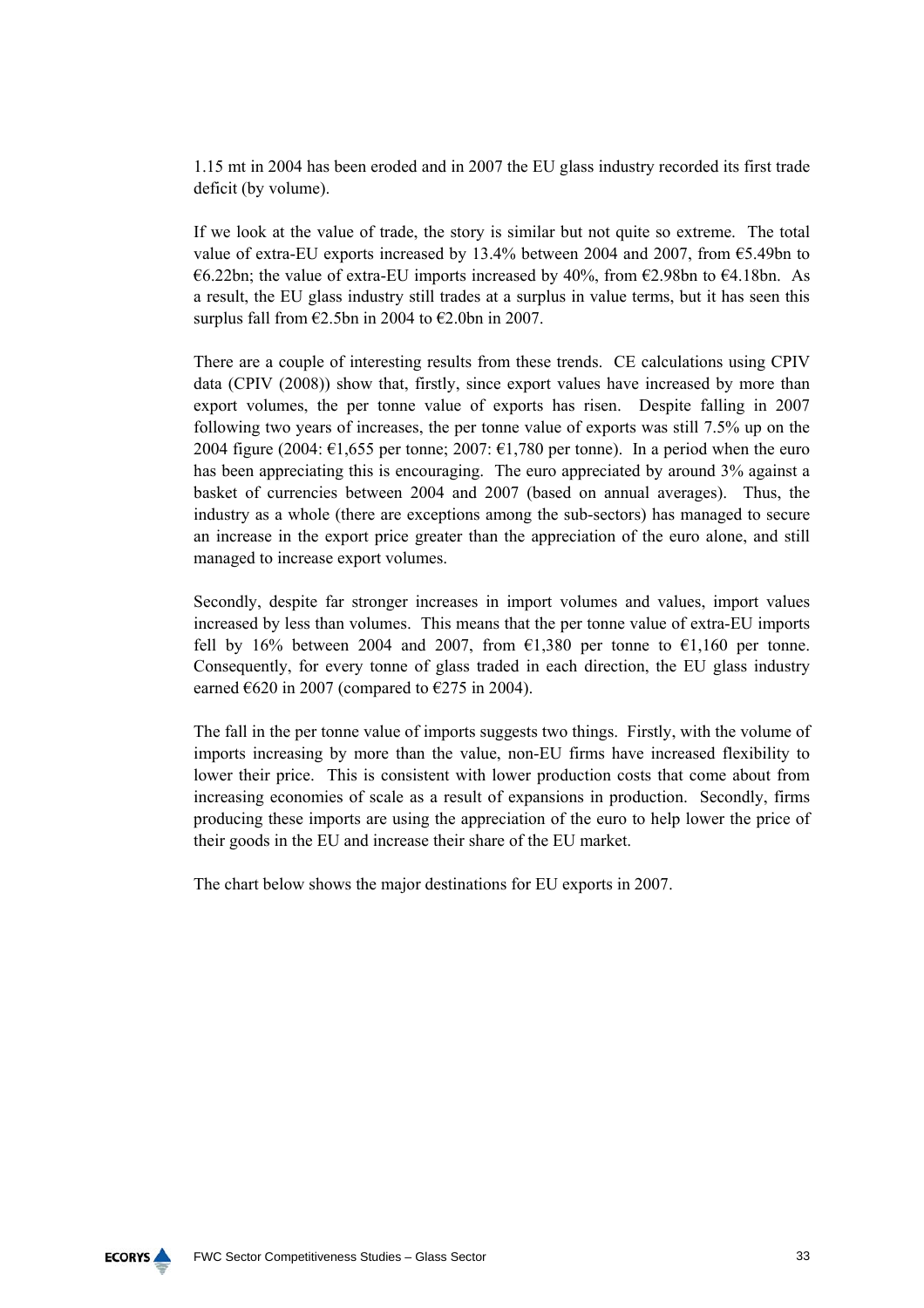

The primary sources of imports are China and Turkey as the chart below illustrates.



The main export markets are the USA, Russia and Turkey which all account for 9-11% of exports. On the periphery of the EU, Ukraine accounted for 4% of exports; China and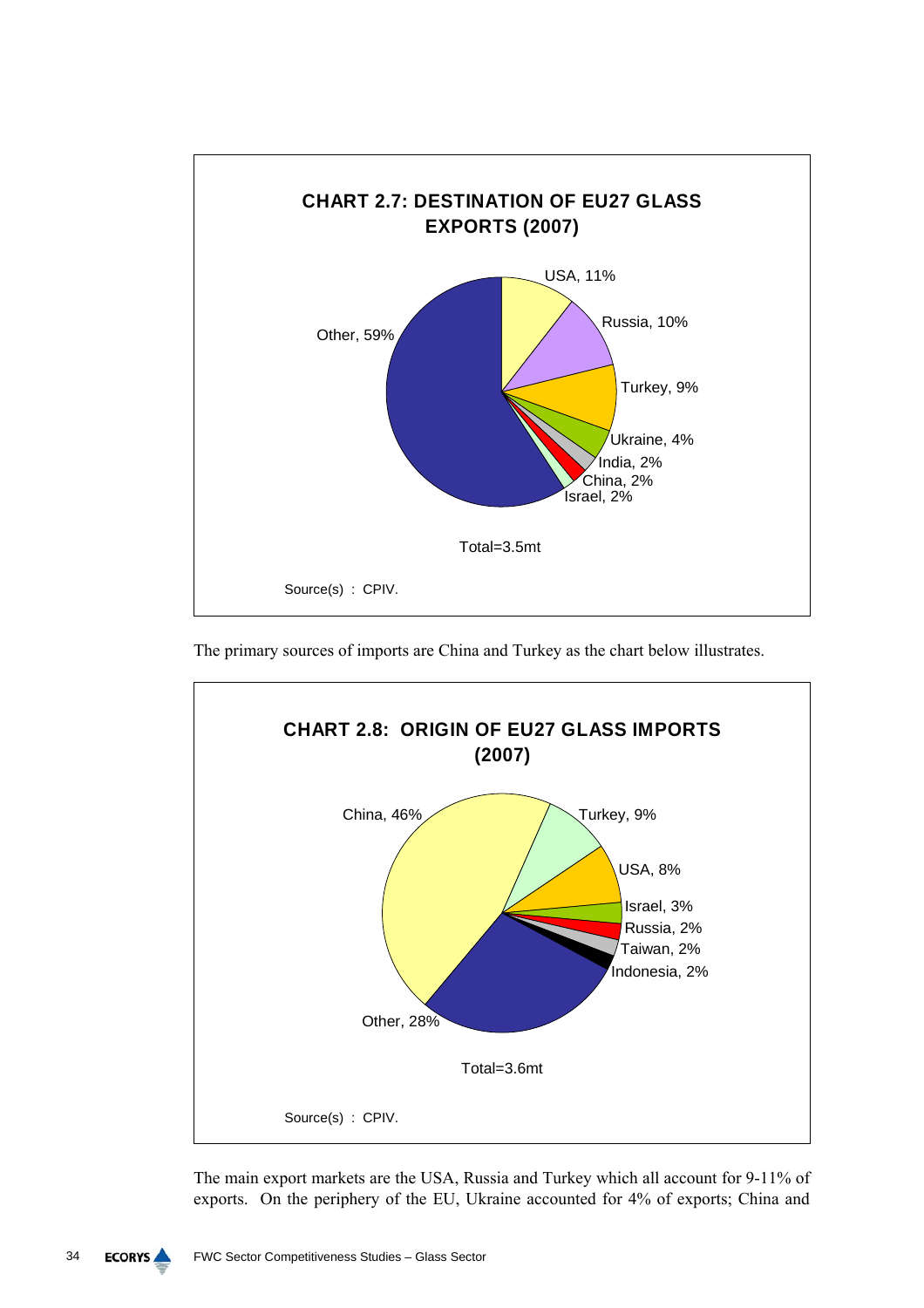India just 2% each. Just under a half of imports came from China in 2007 and 9% came from Turkey. The USA is the next major source of imports, accounting for 8%. There was very strong growth in the volume of imports from Ukraine and Belarus in 2007; the growth in imports from Russia and Croatia was weaker but also strong (17-19%).

The diagram below summarises the key global trade movements. Key import streams come from China and Turkey where much domestic glass originates, and the USA, which supplies mostly fibres and untransformed flat glass to the EU. In 2005, Turkey and China accounted for just over 40% of total imports (EC, 2006); in 2007 it was 55%. In 2007, the EU exported approximately 9% of its production, up from 8% in 2006. The main export streams were to the USA, Russia and Turkey, which accounted for 9-11% of EU exports each. All other EU exports were to countries that are geographically close the EU, including Switzerland and Ukraine. A key development in recent years has been the rapid increase in capacity in countries surrounding the EU (eg. Russia, Belarus, Ukraine, Turkey) and further a field (eg. UAE). This expansion, which is expected to continue in the medium term, poses a serious threat to EU glass exports and probably the EU domestic market in the longer term, especially as operating conditions in these countries tend to be less rigorous. In time, the increased capacity can be expected to result in reduced demand for EU exports in these countries and increased competition in EU markets from these countries' exports, which typically sell for less.

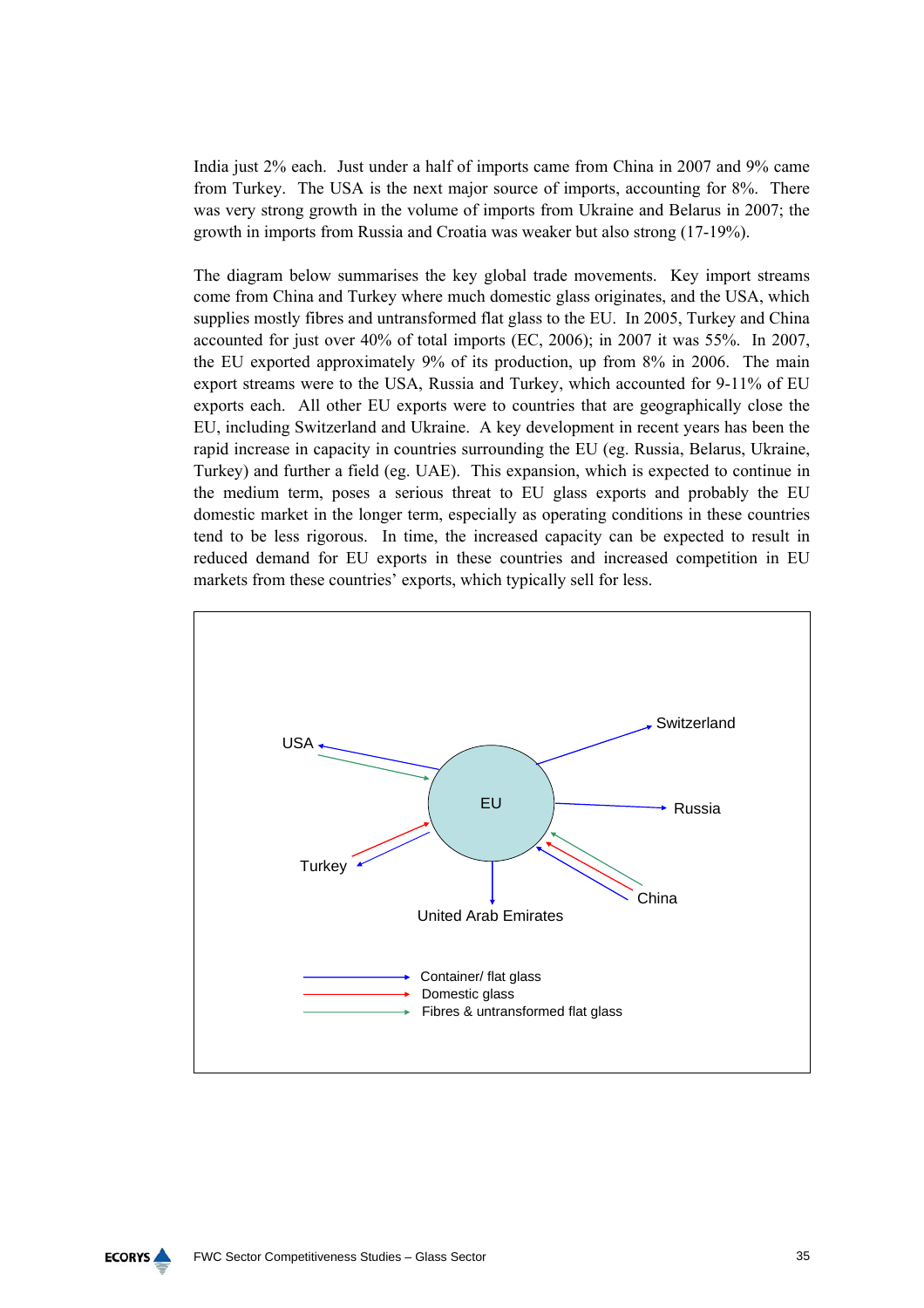

The chart above shows the trend in exports by sub-sector since 2004, and the performances have been mixed. Although the total volume of EU27 exports increased from 3.3mt to 3.5mt between 2004 and 2007, not all sub-sectors saw an overall increase. While exports of flat glass and glass fibres in 2007 were higher than in 2004, exports for the other sub-sectors were lower in 2007 than in 2004. In the intervening years, export volumes fell and rose in all sub-sectors. A concerning trend in terms of competitiveness is the steady growth in import volumes to the EU27 since 2004, as shown in the chart below, driven by imports from China and Turkey. The EU27 imported 3.6 mt of glass in 2007, generating a trade deficit (by volume) for the first time. Flat glass is the primary import product (by volume), followed by container glass, tableware (principally from China and Turkey) and glass fibres (mostly from the USA).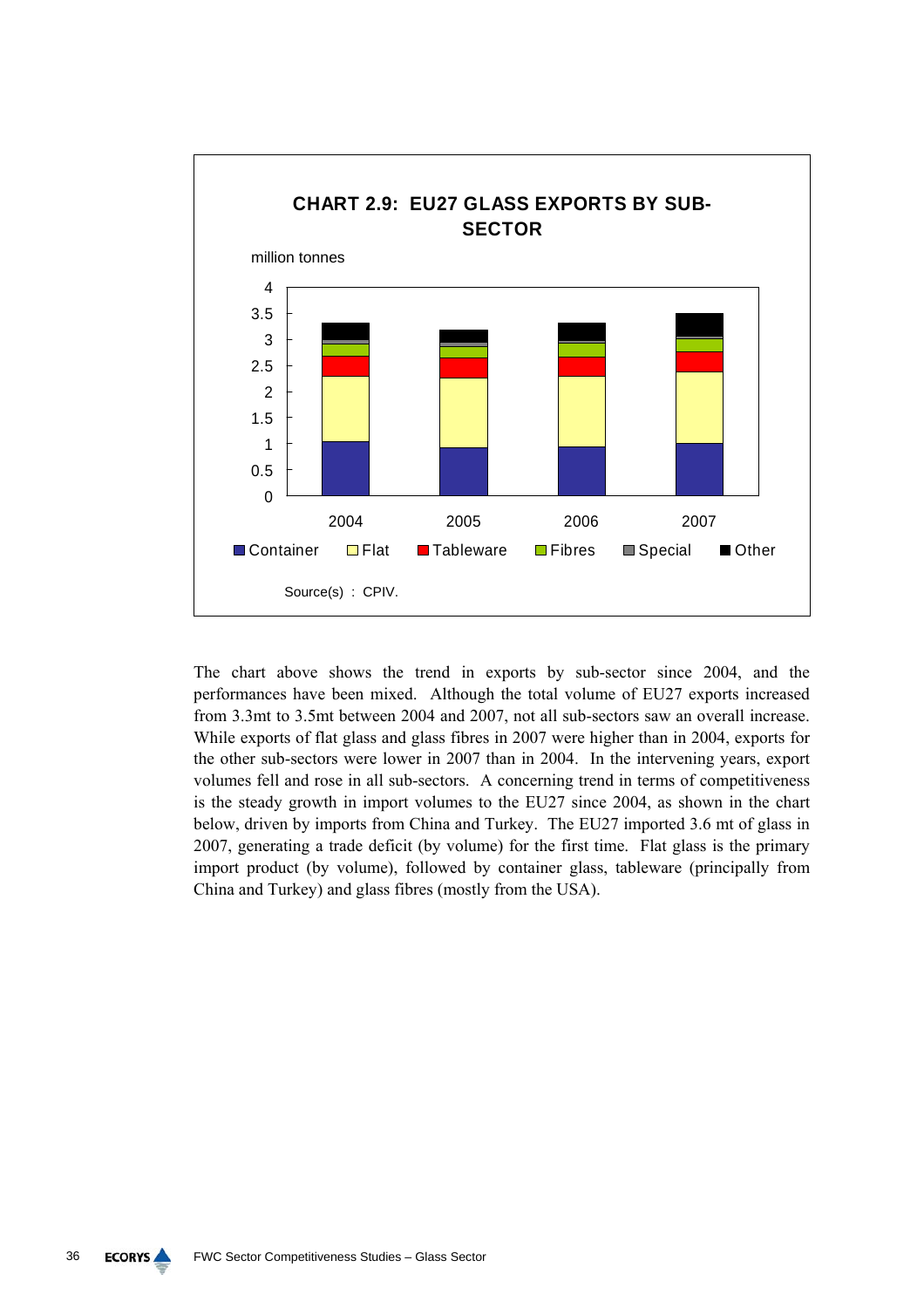

# *Container glass*

In 2004 EU27 exports were around five times greater than imports. Stronger growth in imports means that by 2007 exports were around only two and a half times greater. Total extra-EU exports represent only 4.6% of total production of 21.6 mt. Although the volume of exports has fallen, the value per tonne has risen (from  $\epsilon$ 707 in 2004 to  $\epsilon$ 825 in 2007) while for imports it has fallen. This has supported a pick-up in the overall value of container glass exports and prevented a slump in the balance (by value) in the face of a near doubling in import volumes. It is worth remembering, however, that for the container glass sub-sector, net exports of glass containers as part of final, packaged goods is much more important than those of empty glass containers.

Areas on the fringes of the EU can be subject to quite severe competition from non-EU countries, often with significantly lower prices but acceptable quality. The sheer scale of investment currently taking place in the Middle East means countries like the UAE will become a serious challenger to the EU container glass sector in future.

### *Flat glass*

Flat glass exports were 11% higher in 2007 than they were in 2004. Imports more than doubled however, and as a result a surplus of 445,000 tonnes in 2004 became a deficit of 358,000 tonnes in 2007. This was driven by substantial growth in basic and transformed glass imports. Consequently, despite a modest increase in the per tonne value of exports and a larger fall in the per tonne value of imports, the flat glass sector (as a whole) recorded a  $\epsilon$ 143m deficit in 2007 (a surplus in basic glass was outweighed by the deficit in transformed glass). On average around 13% of EU27 production is exported to non-EU countries. A slightly lower figure was imported into the EU market up to 2006, predominantly from Eastern Europe, but in 2007 the import penetration jumped to around

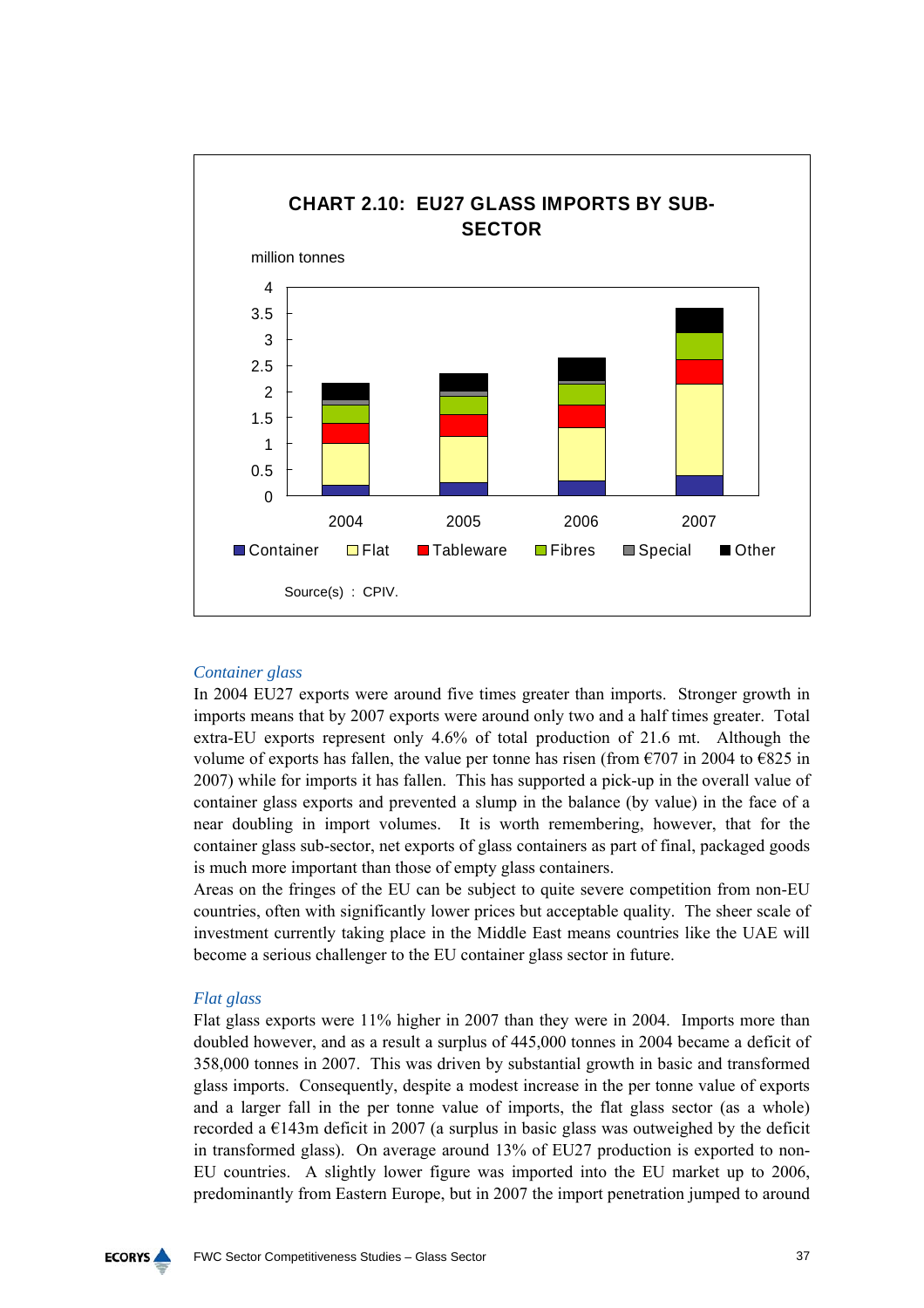17% of production. Imports from China were a major driver of this surge in imports. Chinese float glass imports increased by 162% in 2007, to just under 550,000 tonnes. (This mean Chinese float glass imports have increased tenfold since 2004.) In addition to the strong growth in Chinese imports, the sheer scale of investment currently taking place in the Middle East means flat glass production in the Middle East will become a serious challenger to the EU flat glass sector in future; the same can be said for countries on the edge of the EU: there are six tanks in Turkey and 14 across Belarus, Russia and Ukraine (compared to 58 in the EU27).

#### *Domestic glass*

There is substantial intra- and extra-EU trade. The main threat to this is increasing competition in the domestic markets from imports and greater competition in the important export markets. The majority of imports come from Turkey and China (83% of all domestic glass imports), and these greatly outweigh EU exports to these regions. Tableware exports have fallen each year since 2004 (to 387,000 tonnes in 2007), while the volume of imports has risen. The result was a deficit of around 84,000 tonnes in 2007 (and deficit in each year since 2004). At the same time the per tonne value of exports and imports have slipped back since 2004, more so in the case of imports. What is more, the per tonne value of exports ( $\epsilon$ 3,517 in 2007) is more than twice that of imports ( $\epsilon$ 1,615 in 2007). Thus, despite operating at a deficit by volume, by value the sector ran a surplus of €605m in 2007.

### *Fibre glass: insulation and reinforcement*

For insulation fibres there is significant trade within the EU but extra-EU trade represents less than 5% of output. Extra-EU trade is greatest where Member States border non-EU countries, eg. exports are greatest from Sweden and Finland into Russia. Trade in reinforcement fibres is much more developed, with exports and imports in the region of 30-40% of EU production. Figures discussed here are for the sectors combined. Across both sub-sectors, export volumes have increased slightly since 2004, even after a small fall in 2007. However, there has been a stronger increase in import volumes. In 2007, the EU exported 253,000 tonnes and imported 508,000; creating a deficit of 255,000 tonnes. As for tableware, trade in fibres has been running at a deficit since 2004 (by volume). Nevertheless, the per tonne value of fibre exports has increased by 22% to €3,122, while the import value has fallen from €1,685 per tonne in 2004 to €1,583 per tonne in 2007. This has supported the value of exports and means that in value terms, the trade in fibres has fluctuated between a surplus and deficit; in 2007 a deficit of  $E13m$  was recorded.

#### *Frits*

There is fierce competition between the producers in the EU both within, and between Member States. Most of the frits produced in the EU are used internally but exports are an important market for EU producers and are generally significantly higher than imports from non EU countries. The performance of the frits sector closely follows the success of the ceramic sector as a whole, and if the latter declines, then the Frits Sector that serves it, will also suffer. Imports into the EU of products using frits is potentially a greater threat than imports of frits themselves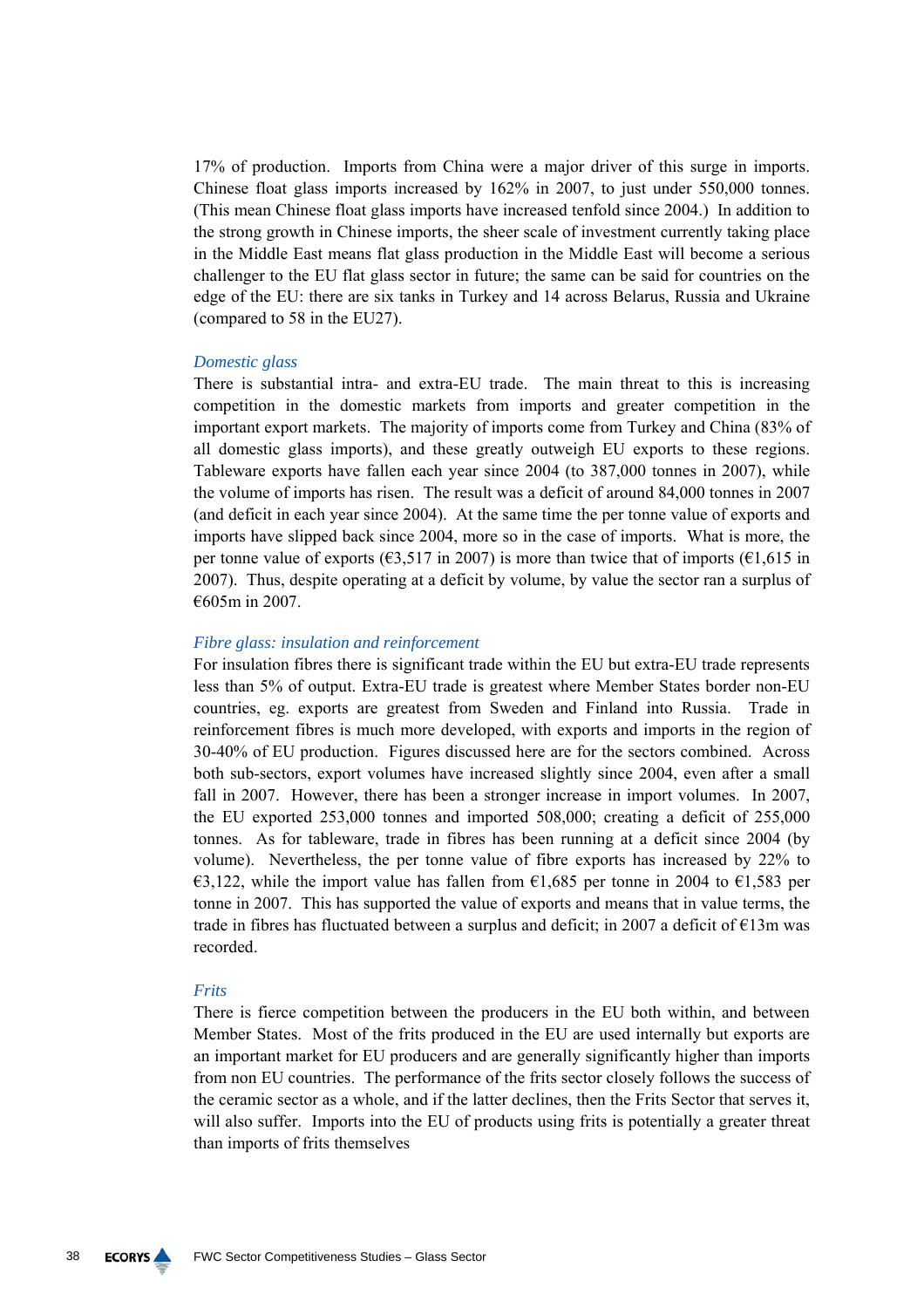### *Special glass*

In 2004, the EU27 ran a trade deficit as it imported around 30% more than it exported (by volume). Over 2004-07 the volume of exports and imports has fallen, but with a stronger fall in export volumes. The result is that by 2007, the EU exported 58,000 tonnes and operated a trade surplus of 26,000 tonnes. At the same the value per tonne increased for exports and imports, but with a much larger increase for imports. As a result exports were valued at €4,768 per tonne in 2007 but imports at €5,940 per tonne. Consequently, for every tonne of glass traded in each direction, the EU special glass industry lost money in 2007 making it unique among the sub-sectors. The only reason it turned in a surplus in 2007 (by value) is because it exported almost twice as much as it imported. The main export markets are China, the USA and Russia; the main sources of imports are China, India and the USA.

### *Degree of specialisation*

Excluding other glass, the sectors with the highest export value (per tonne) are special glass ( $\epsilon$ 4,768), tableware ( $\epsilon$ 3,517) and fibres ( $\epsilon$ 3,122) (transformed flat glass is next on  $E$ <sub>2</sub>,787). Tableware and fibres also offer the largest margins between import and export values (per tonne). In terms of export volumes, they accounted for 2%, 11% and 7% respectively in 2007. At the same time, special glass accounted for 1% of import volumes in 2007, with tableware accounting for 14% and fibres 15%. However, note that import penetration was higher in some cases. In the reinforcement fibres sub-sector, for example, imported volumes (443,000 tonnes) equated to 54% of production volumes (815,000) in 2007. For domestic glass, imported volumes equated to 31% of production volumes in 2007.

Container glass and flat glass have the lowest export value per tonne (the low value of basic flat glass outweighs the high value of transformed basic glass) at  $\epsilon$ 825 and  $\epsilon$ 1,100 per tonne respectively. This still generates a small margin over import values.

Container glass accounted for 29% of export volumes in 2007 and total flat glass accounted for 40% (basic flat glass accounted for 31%; transformed flat glass accounted for 9%). In comparison, container glass accounted for 11% of import volumes in 2007 and flat glass accounted for 50% (basic flat glass accounted for 32%; transformed flat glass accounts for 18%).

# 2.3 Structure

This section outlines the structure of the EU glass industry based on a review of a range of existing conceptual, empirical and analytical contributions made about the industry. The first part of this section details the main EU glass producers and their key product areas, production locations, and performance. The second part identifies the main barriers to entry into the EU glass industry that shield it from new and existing competition. The third part considers the impact that international trade has on the EU glass market. Import and export trends are traced, and the influences they have on competitiveness are considered.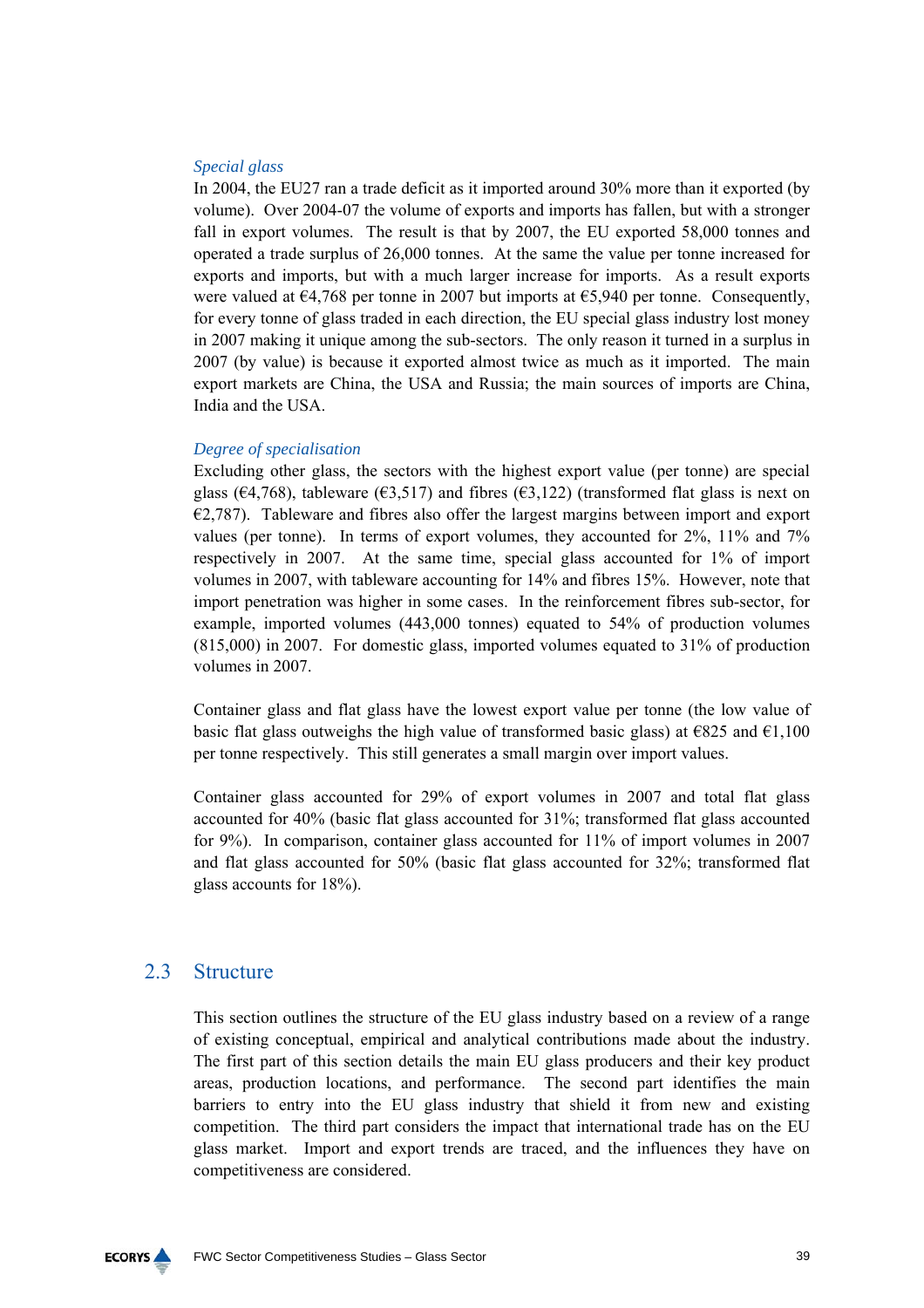### 2.3.1 Industry structure and size distribution of companies

The main EU glass market sub-sectors are becoming increasingly controlled by a small number of large, global firms due primarily to pressures to reduce costs to remain competitive in a fierce, cost-driven, global market. The flat glass market is dominated by four firms (NSG (Pilkington), Saint-Gobain, Asahi (Glaverbel) and Guardian).

For container glass, EU27 output is now accounted for by some large groups (Ardagh Glass, BA Vidro, O-I (Owens-Illinois), Saint-Gobain, Vetropack and Vidrala), and many smaller independent companies and groups which continue to compete effectively, due to the existence of regional and niche markets. On the other hand, the increased growth and influence of global food and drink, pharmaceuticals and cosmetics groups has been mirrored over the period 1997 to 2005 by further concentration and internationalisation of glass industry ownership, coupled with greater specialisation in terms of the glass products supplied.

The domestic glass sub-sector is less concentrated: 200 small to medium size firms produce 20-100 tonnes and 100-1000 tonnes of daily output respectively (CPIV). In terms of sales, the EU domestic glass market is relatively diverse, depending on local conditions. Some key players (especially jewellery producers) only account for a small percentage of output tonnage due to the high-value, small size giftware nature of their many of their products. (Some of the larger, better-known firms include Arc International, Swarovski and Bormiolo Rocco & Filio, although Swarovski does not produce any tableware, only ornamentalware.)

The special glass sub-sector is concentrated in certain respects, with a small number of large firms controlling output in certain markets. However, concentration really depends on the product and the market it is sold in. Although a few companies produce the majority of the EU output, the special glass sector has a large number of smaller, less capital intensive installations often specialising in high value, high quality and technically demanding products. Schott Glass is a large diversified German producer that has interests in many special glass sectors producing a diverse range of products from precision glass tubing to radiation shielding glass. It is one of the largest producers in the EU and has considerable market share in the special glass sub-sector. Another major player in the special glass sub-sector is Corning of the US, which has expertise is several types of special glass and has operations spread across Europe. The continuous filament glass fibres sub-sector is occupied by seven large firms, especially Owens Corning, PPG Industries, and Vetrotex (formerly part of Saint Gobain).

Predominantly high concentration has been brought about primarily by consolidation in response to increasing cost pressures. A main driver of cost pressures is new and expanding competition from low-cost producers that are able to offer comparable glass products to the market at lower prices. Many of these low-cost producers are Non-EU based firms that operate in distinctively different economic and political conditions, which allow such firms to bypass many of the costs that EU firms are faced with. The existence of new cost-driven competition from abroad is not a problem that is confined to the EU glass industry; industries such as car production, consumer electronics, airline and retail all face cost pressures from new forms of foreign competition. Critically, these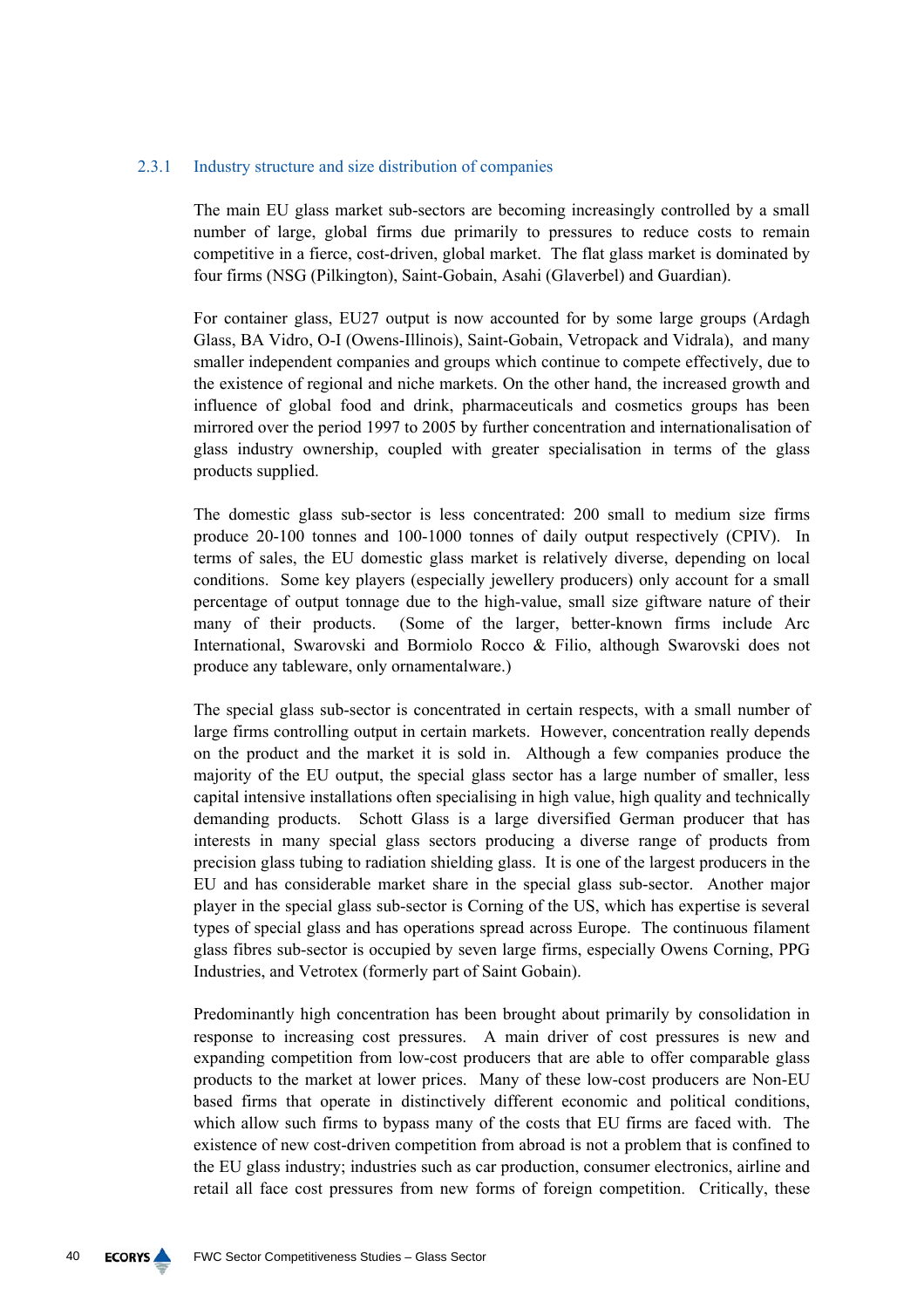industries are all direct or indirect customers of EU glass producers in one form or another, and hence the effects of globalisation have a knock-on effect on the demand profile and business models of the EU glass industry.

The only feasible way that EU glass producers can compete on price with cheaper comparable products is to improve productive and allocative efficiency. As mentioned earlier, industry consolidation in the form of mergers and takeovers (and associated integration) has occurred throughout the EU in an attempt to improve efficiency and to reduce costs (Van Houte, 2002). Some major recent examples include:

- 1. Ardagh's acquisition of Rexam's glass divisions in 2005 and 2007; and Heye in 2003.
- 2. CVC's acquisition of the food and beverage glass packaging activities of Danone and Gerresheimer (IP/99/460, www.europe.eu).
- 3. The acquisition of the French glass container manufacturer BSN Glasspack SA by a US competitor Owens-Illinois in 2004 (Bulletin EU 6-2004<sup>a</sup>).
- 4. The acquisition of Pilkington by Nippon Sheet Glass in 2006 (IP/06/750, www.europa.eu).
- 5. The acquisition of the reinforcement business of Saint Gobain-Vetrotex by Owens Corning in 2007.

In each of the examples there were concerns that the resultant higher concentration would lead to anti-competitiveness and higher prices due to increased market control. However, in each of the above cases the Commission concluded that the consolidation would not distort competitiveness due to the degree of EU and Non-EU competition already in the markets and felt that the combined market shares would not be detrimental to the consumers. In the case of the acquisition of Pilkington by Nippon Sheet Glass, The Commission identified the existence of, "strong, effective competitors with significant market shares" (www.europa.eu, IP/06/750) as one reason for giving the acquisition the go-ahead.

Although industry consolidation can lead to increased efficiency and lower prices, it can give increased scope and incentive for anti-competitive practices. In November 2007, Asahi, Guardian, Pilkington and Saint-Gobain were found guilty of cartel operation in the flat-glass market, where they organised, "several rounds of price increases, fixed minimum prices and other commercial conditions in an endeavour to raise or otherwise stabilise prices" (www.europe.eu, IP/07/1781). Competition Commissioner (Neelie Kroes) stated that the CARTEL was, 'cheating customers...depriving them of the benefits of the Single Market' (*ibid*). This clearly demonstrates how relatively high concentration could have the potential to hinder internal competition, and emphasises the need for effective monitoring by competition regulators and the encouragement of good corporate governance of firms.

Glass manufacture is a very capital-intensive activity requiring substantial financial resources, long-term investment and high technical skills. This can create a substantial barrier against entry into the market. However, whilst the majority of EU glass production is highly concentrated in the flat glass and, to a lesser degree, the container sub-sectors, there are still a large number of other smaller firms active in the rest of the

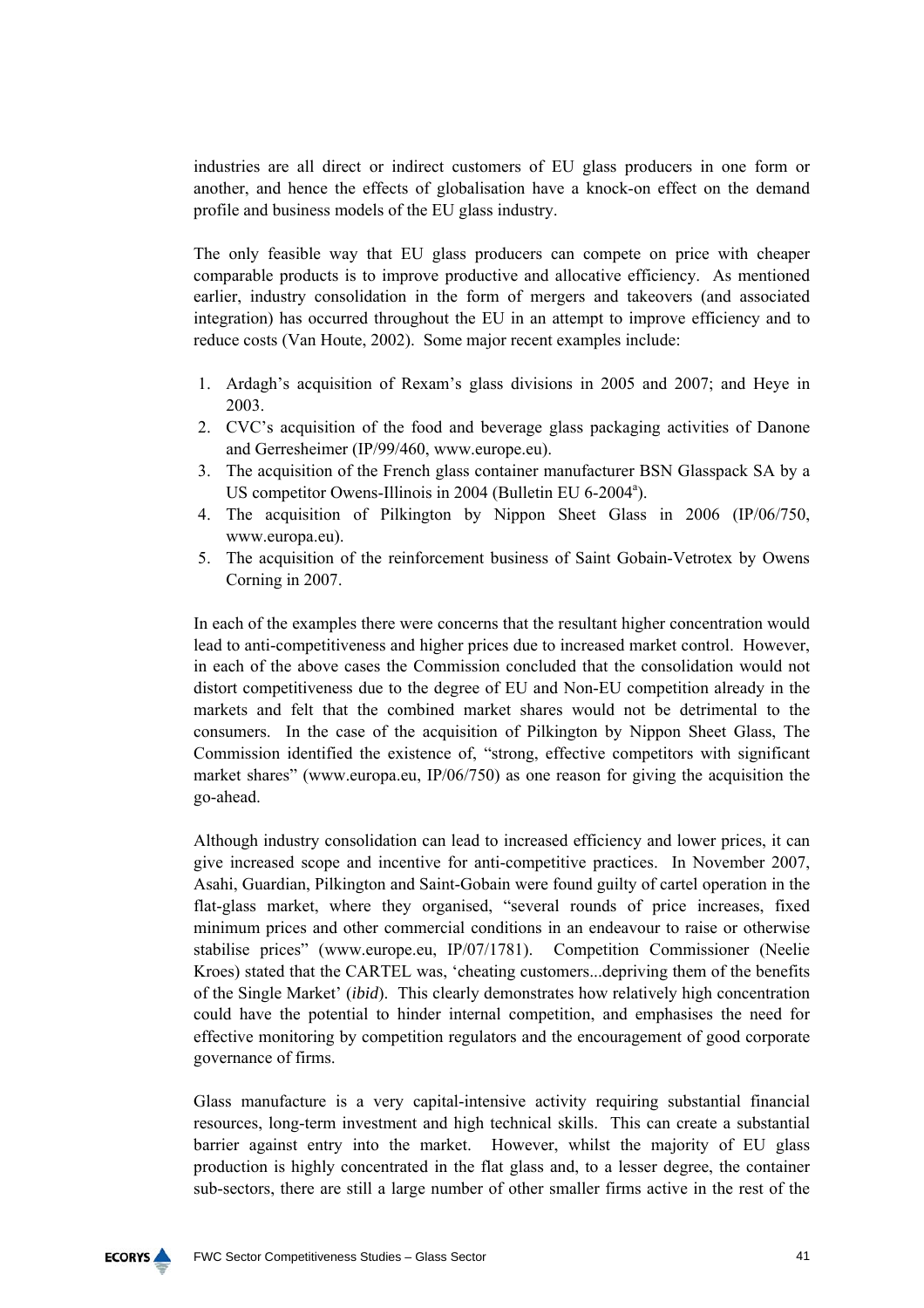market that are predominantly SMEs. This is especially true for the domestic glass subsector where there is a large number of smaller, less capital intensive installations often specialising in high value hand-made items or niche markets. An exception is the continuous filament glass fibres sub-sector which is occupied wholly by seven large firms. The capital-intensive nature of the glass industry is also crucial for when reinvestment decisions are made. Glass firms must be confident about future demand and operation conditions if they are to reinvest in European-based plants. Any uncertainty about future legislation, taxes, demand etc makes it harder for glass firms to estimate future returns and serves to discourage investment in the EU. In particular, recent trends in energy prices and developments in the structure of the energy market mean that certainty about future energy prices and security are now a key issue for firms making investment decisions.

### 2.3.2 Extent and role of SMEs in sector

"SMEs are well equipped to provide innovative solutions and transform challenges into business opportunities" (EC, 2007<sup>a</sup>, page 7). However, their role/importance varies across sub-sectors. While they play an important but increasingly diminishing role in container glass, their role in the insulation fibre sub-sector is very limited. That aside, across the glass sector they typically offer specialised glass products that are not supplied by the larger producers due to the economic trade-offs that would be involved. Larger suppliers (especially in the container glass sub-sector) concentrate on the production of large scale, less specialised glass products, with highly productive automated manufacturing process where there is a greater necessity for economies of scale due to the nature of the demand in the market for the end product and its relative substitutability. SMEs do not have the power to compete directly with the large producers due to extensive barriers to entry, primarily due to economies of scale and high initial investment costs. It would clearly also be very difficult for a new SME entrant to gain a sufficient foothold in the end markets for the products given the existing agreements and established brands of the large players.

In domestic glass, SMEs used to account for the majority of production, but their numbers are now falling because tightening operating conditions are forcing many to close. SMEs typically gear their operations towards low-volume, high-value, often very specialised, products, which they can typically produce competitively and compete on. The high product quality and the 'Made in Europe' badge help to make imitation difficult and protect the position of EU producers, however, the competitive advantage offered by these is shrinking as the ability of non-EU producers and the quality of their products improves. This impacts on SMEs ability to compete in the international giftware market for example, where the small size and low weight of many giftware products creates opportunities for them to be transported over long distances. EU based SMEs had been exporting quality products across the Atlantic and to the UAE in increasing volumes. The copying of designs and other intellectual property is also a problem for the reinforcement fibres sub-sector and its downstream composite partners.

Meanwhile, the manufacturers of glass tableware are obliged to invest constantly in new products in order to continually renew their offer to the market and try to be ahead of their competitors outside of the EU. Their customers being wholesale and distributors,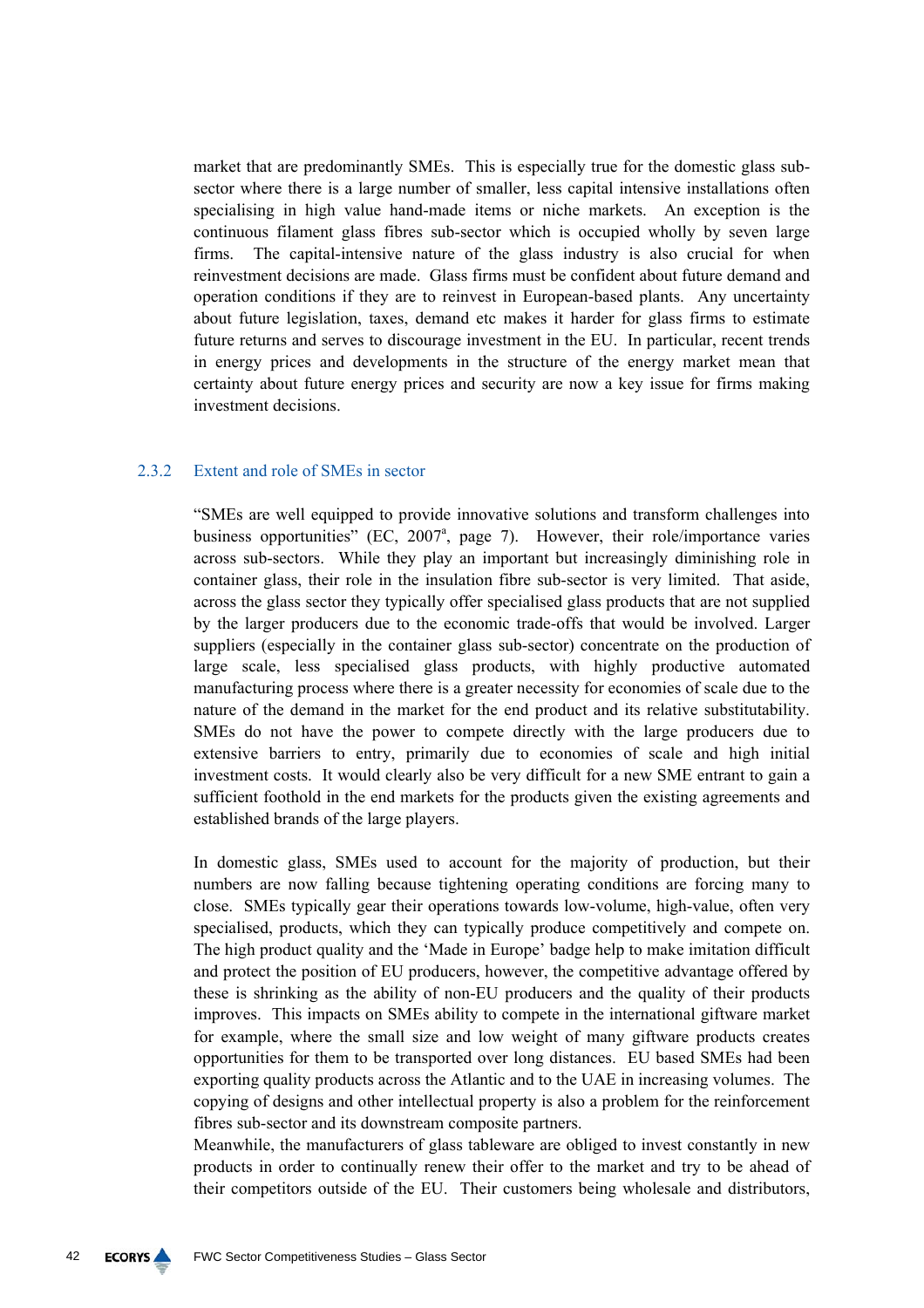but with contracts with hypermarkets and supermarkets, there is high pressure on margins, on the costs of distribution and on the contribution of advertising, to make sure that the products sold end up on the shelves and are offered to the final consumers. Consolidation in the retail industry in recent years has intensified these pressures and has forced down the prices that glassware producers can get for their products. In some cases the demand can only be satisfied by goods produced outside the EU, which are substantially cheaper. This has been compounded by large falls in the number of independent and boutique retailers, who are more profitable customers for glassware firms but cannot compete with the larger retailers and supermarkets in the current economic climate. These all combine to make it harder for SMEs to survive.

An additional burden for SMEs has come in the form of laws and regulations that firms must comply with. SMEs have struggled to compete with these and remain profitable, especially those with high levels of labour in production. And while conditions have tightened in the EU, the ability of EU producers to expand outside the EU has been limited by trade barriers and the strength of the euro.

In container glass, our own calculations indicate that in the EU12 almost half of the companies producing container glass is small; one third is medium in size. In the Russian Federation and Ukraine, however, there is a more equal distribution between large, medium and small firms, with an emphasis on medium sized firms. Very large firms are rare in both Eastern Europe and its neighbours.

In Romania, the structure of the glass industry is dominated by medium, small and microenterprises, which account for 80-90% of enterprises. Large firms account for 14% of the total. However, in terms of employment and export value, large firms account for the highest percentages. Many large firms rely on export companies to broker sales, particularly with larger buyers, while SMEs normally export in small batches directly to clients. There are some signs that SMEs in the glass sector are beginning to collaborate on certain aspects of the selling process; for instance, some firms coordinate to fill orders when a variety of products is desired by the customer.

# 2.3.3 Identification and ownership of key producers in EU and globally

The tables below illustrates the major EU-based glass producers and major non-EU companies with a major presence in the EU market.

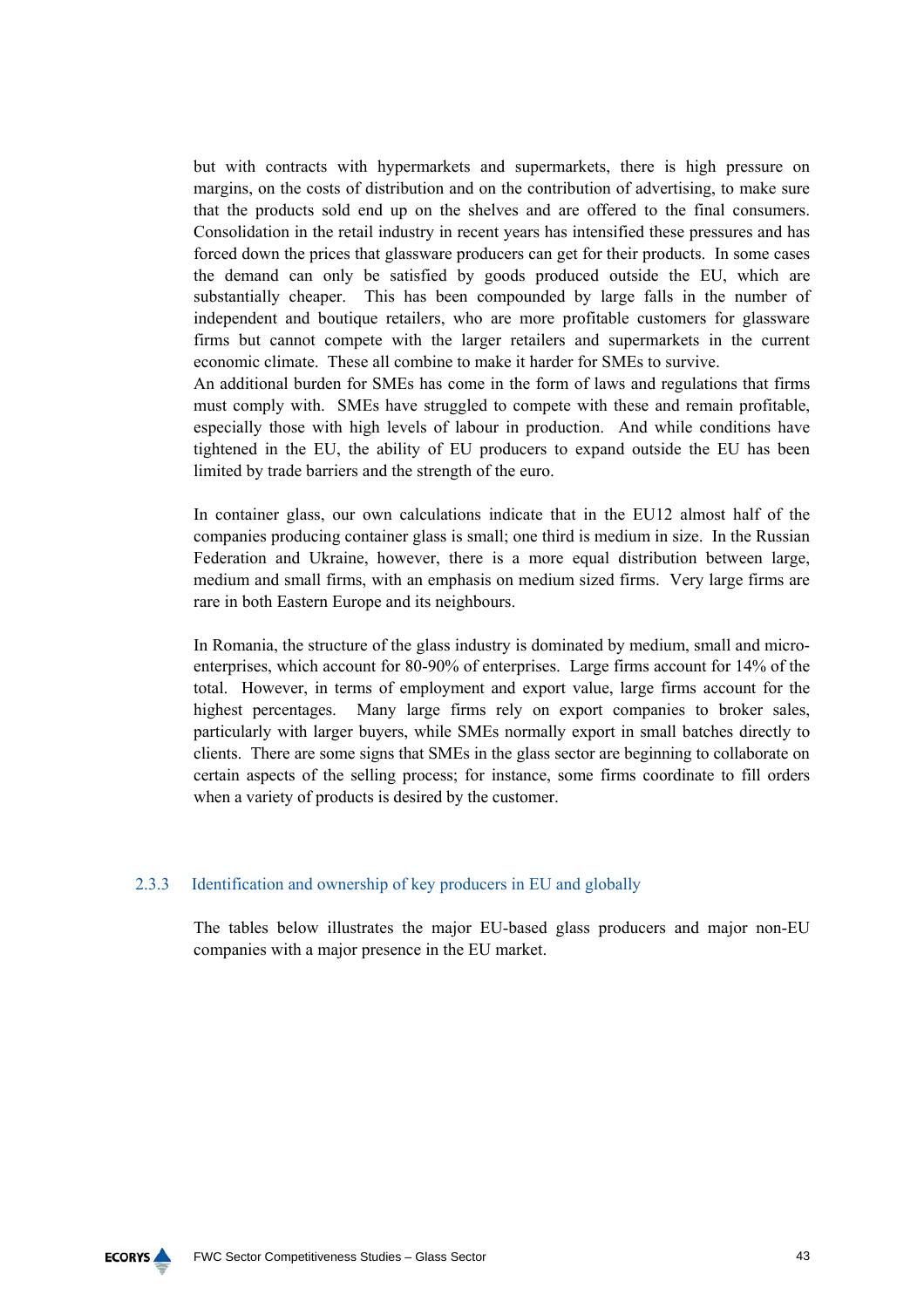| <b>EU-Based Owner</b>               | <b>Member State</b>   | Sub-sector                 |
|-------------------------------------|-----------------------|----------------------------|
| Ardagh                              | Ireland               | <b>Container Glass</b>     |
| <b>BA</b> Vidro                     | Portugal              |                            |
| Saint Gobain                        | France                |                            |
| Vidrala<br>.                        | Spain                 |                            |
| Saint Gobain                        | France                | <b>Flat Glass</b>          |
| Interpane                           | Germany               |                            |
| Sangalli Vetro                      | Italy<br><u></u>      |                            |
| Arc International                   | France                | <b>Domestic Glass</b>      |
| Riedel/Nachtmann                    | Austria/Germany       |                            |
| Bormioli Rocco e figli              | Italy                 |                            |
| Stölzle-Oberland GmbH               | Germany/Austria       |                            |
| Waterford Crystal                   | Ireland               |                            |
| Swarovski & Co KG                   | Austria               |                            |
| RCR Cristalleria Italiana           | Italy                 |                            |
| Durobor<br>.                        | Belgium               |                            |
| 3B                                  | Belgium - Norway      | <b>Glass Fibres</b>        |
| PPG Industries                      | Netherlands/UK        | (Reinforcement)            |
| Johns Manville                      | UK; Germany; Slovakia |                            |
| Ahlstrom                            | Finland               |                            |
| Lanxess                             | Belgium               |                            |
| P-D Glasseiden<br>----------------- | Germany/Latvia        |                            |
| Knauf                               | Germany Glass Fibres  |                            |
| Paroc                               | Finland               | (Insulation)/ Mineral wool |
| Pfleiderer                          | Germany               |                            |
| Rockwool                            | Denmark               |                            |
| Saint-Gobain                        | France                |                            |
| Ursa<br>.                           | Spain                 |                            |
| Schott                              | Germany               | <b>Special Glass</b>       |
| Osram                               | Germany               | <b>Special Glass</b>       |
| <b>TGI</b>                          | Germany               | (Tubing)                   |
| Philips                             | Netherlands           |                            |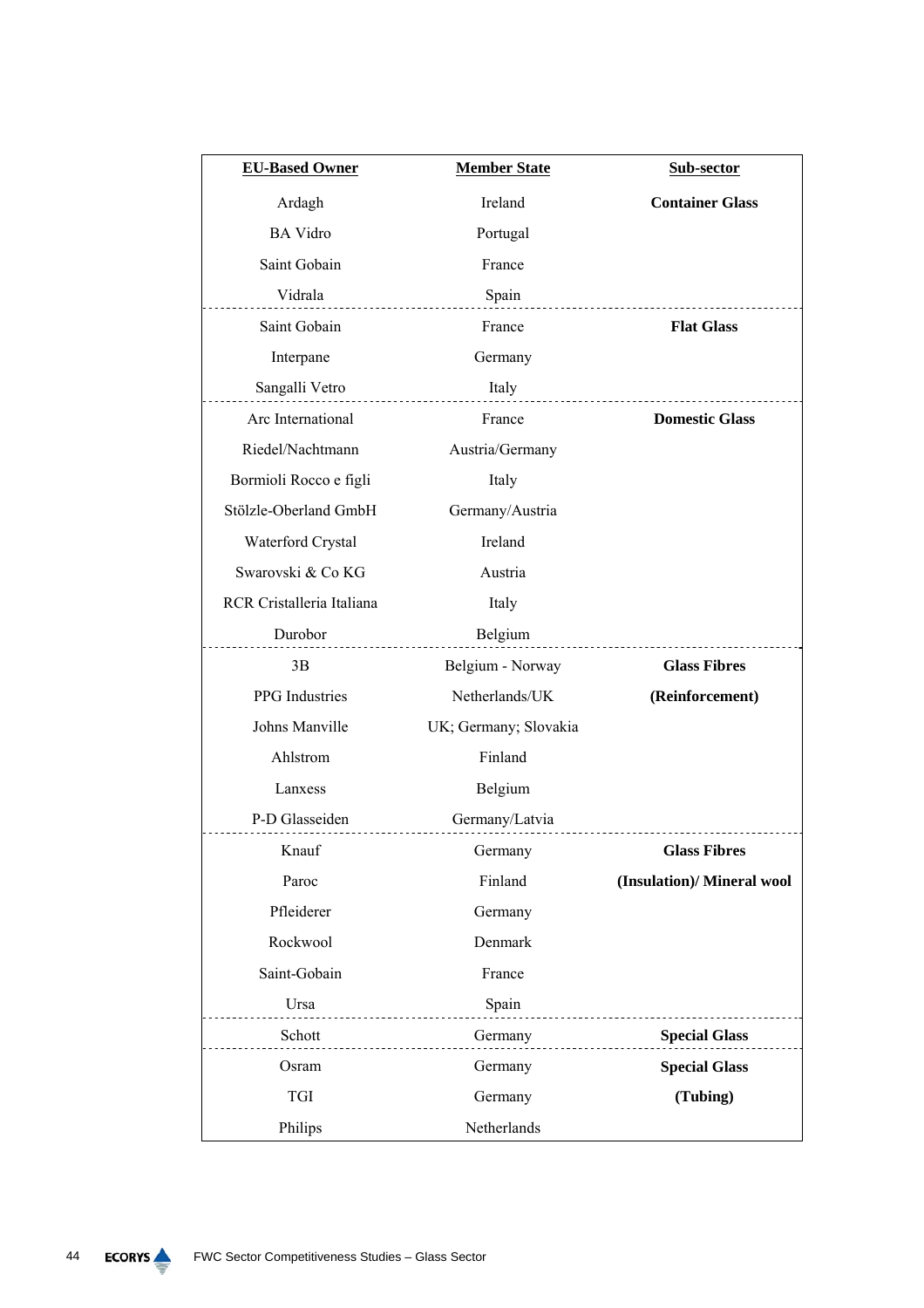| <b>Non-EU-based owner</b> | <b>Country</b> | <b>Sub-Sector</b>                   |
|---------------------------|----------------|-------------------------------------|
| Owens-Illinois            | <b>USA</b>     | <b>Container Glass</b>              |
| Vetropack                 | Switzerland    |                                     |
| Pilkington-NSG            | Japan          | <b>Flat Glass</b>                   |
| Glaverbel-Asahi           | Japan          |                                     |
| Guardian                  | <b>USA</b>     |                                     |
| Euroglas                  | Switzerland    |                                     |
| Libbey                    | <b>USA</b>     | <b>Domestic Glass</b>               |
| Pasabahce (Sisecam)       | Turkey         |                                     |
| Corning                   | <b>USA</b>     | <b>Special Glass</b>                |
| Asahi                     | Japan          |                                     |
| <b>NEG</b>                | Japan          |                                     |
| HOYA                      | Japan          |                                     |
| Owens Corning             | USA            | <b>Glass Fibres (Reinforcement)</b> |
| Owens Corning             | <b>USA</b>     | <b>Glass Fibres (Insulation)</b>    |

The table below lists the main producers we have managed to identify in the EU12.

| <b>Producer</b>                                      | <b>Member State</b> | Sub-sector             |
|------------------------------------------------------|---------------------|------------------------|
| Ardagh                                               | Poland              | <b>Container Glass</b> |
| Avirunion                                            | Czech Republic      |                        |
| O-I Polska                                           | Poland              |                        |
| Oroshaza - Sajoszentpeter<br>(owned by O-I)          | Hungary             |                        |
| Vetropack Moravia Glass                              | Czech Republic      |                        |
| Vetropack Nemsova                                    | Slovakia            |                        |
| <b>AGC Flat Glass Europe</b><br>(formerly Glaverbel) | Czech Republic      | <b>Flat Glass</b>      |
| <b>GES</b>                                           | Romania             |                        |
| Guardian                                             | Poland              |                        |
| Hunguard (owned by<br>Guardian)                      | Hungary             |                        |
| Pilkington-NSG                                       | Poland              |                        |
| Saint-Gobain Glass                                   | Poland & Romania    |                        |
| Sisecam                                              | Bulgaria            |                        |

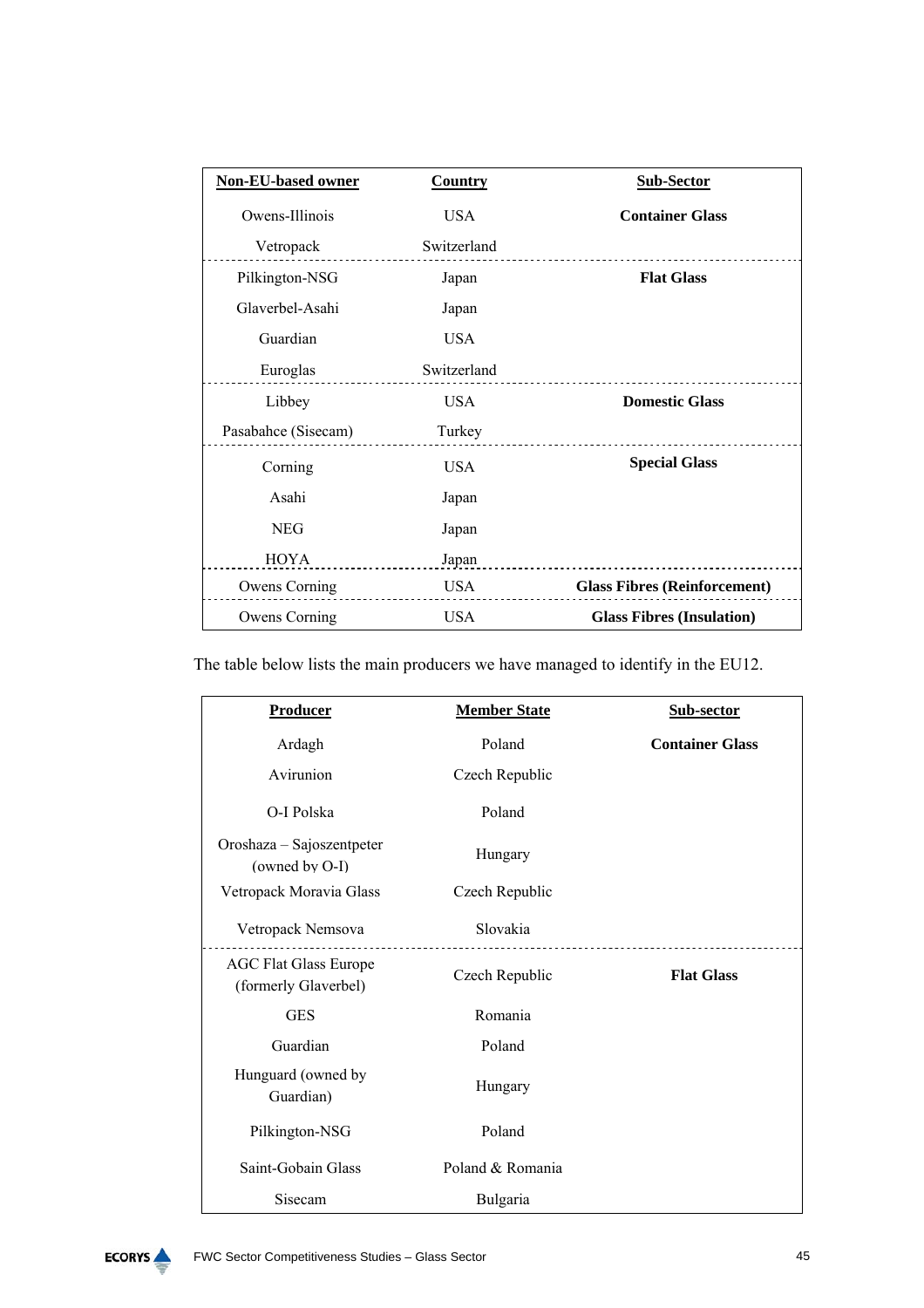| Producer                                    | <b>Member State</b> | Sub-sector            |
|---------------------------------------------|---------------------|-----------------------|
| Rona LR Crystal                             | Slovakia            | <b>Domestic Glass</b> |
| Slovglass                                   | Slovakia            |                       |
| Kelli                                       | Slovakia            |                       |
| <b>Burson Properties</b>                    | Czech Republic      |                       |
| Crystalex                                   | Czech Republic      | <b>Domestic Glass</b> |
| Sklarny Bohemia                             | Czech Republic      |                       |
| Sklo Bohemia                                | Czech Republic      |                       |
| Vetrotex                                    | Czech Republic      | <b>Glass Fibres</b>   |
| Johns Manville                              | Slovakia            | (Reinforcement)       |
| Knauf Insulation                            | Czech Republic      | <b>Glass Fibres</b>   |
| Union Lesni Brana                           | Czech Republic      | (Insulation)          |
| Salgotarjan Glassfibre<br>(Japanese owners) | Hungary             |                       |
| Izomat                                      | Slovakia            |                       |
| Johns Manville Slovakia                     | Slovakia            |                       |
| Sklarny Kavalier                            | Czech Republic      | <b>Special Glass</b>  |
| Ecoglass                                    | Czech Republic      |                       |
| Bohemia Optik                               | Czech Republic      |                       |
| Nagykanizsa                                 | Hungary             |                       |
| <b>Medical Glass</b>                        | Slovakia            |                       |
| Technicke Sklo                              | Slovakia            |                       |
| Sklarny Kavalier                            | Czech Republic      | <b>Special Glass</b>  |
| <b>GE</b> Tunsram                           | Hungary             | (Tubing)              |
| Preciosa International                      | Slovakia            |                       |
| Technicke Sklo                              | Slovakia            |                       |

In the flat glass sub-sector, Saint-Gobain was operating 16 float tanks in the EU in 2007, with four in Germany, three in France, two each in Spain and Belgium, and one each in Italy, the UK, Portugal, Poland and Romania. Pilkington had twelve float tanks and AGC Flat Glass Europe (formerly Glaverbel) had thirteen. Four of Pilkington's twelve are in Germany; three are in the UK, two in Italy and one each in Finland, Sweden and Poland. Of AGC's thirteen, four are in Belgium and three in the Czech Republic; there are two each in France, Italy and the Czech Republic, and one each in the Netherlands and Spain.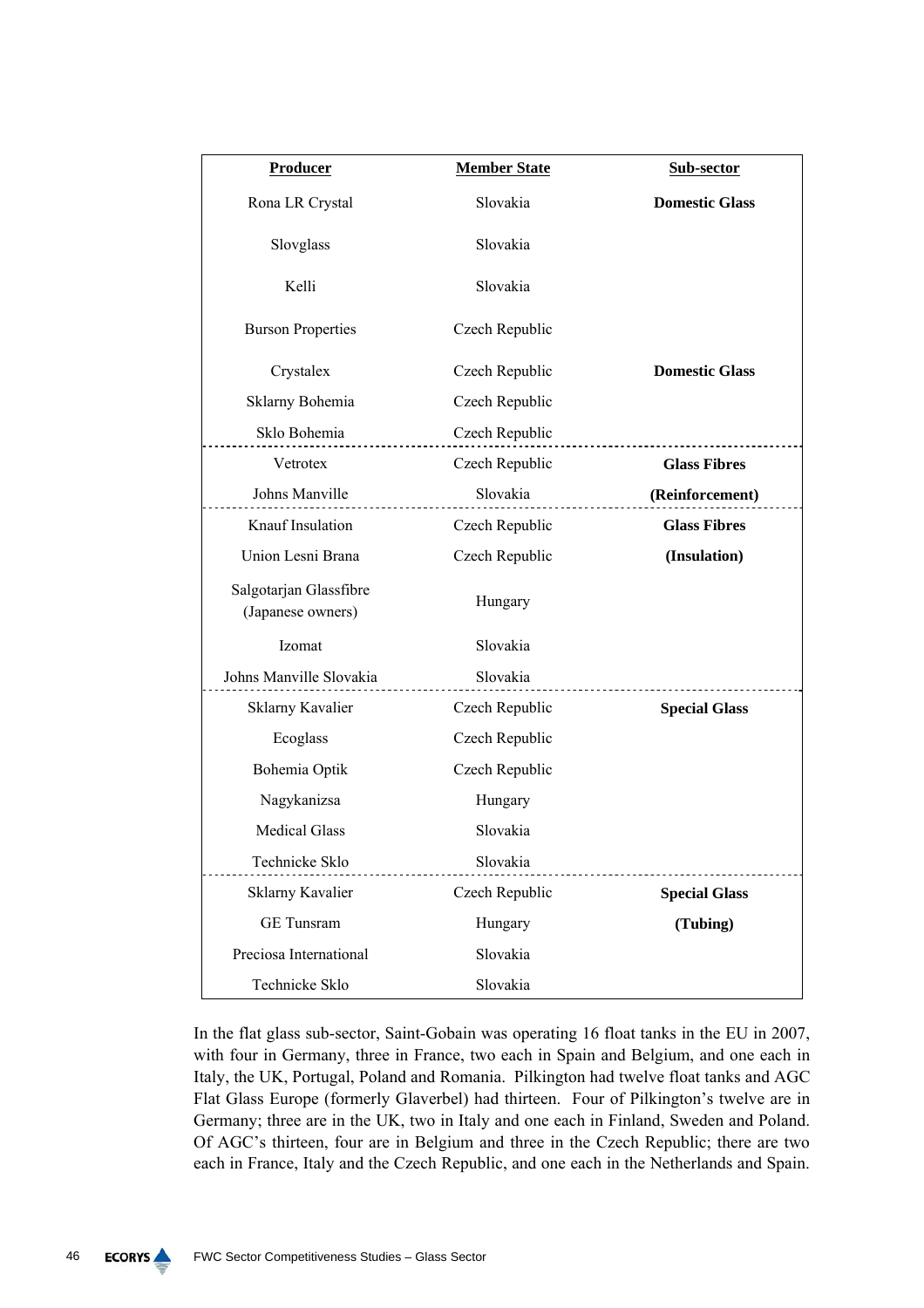Guardian has eight float tanks in the EU, two each Luxembourg and Spain, one each in Germany, the UK, Poland and Hungary.

In the fibre glass sub-sector there are seven reinforcement fibre producers in the EU. The biggest producers in the EU are Owens Corning with plants in Belgium, France and Norway, then PPG with plants in the Netherlands and the UK, and finally Johns Manville with plants in Germany and Slovakia. Vetrotex, which until recently was a subsidiary of Saint-Gobain, has plants in the Czech Republic and Germany.

The main producers of insulation fibres in the EU are Saint-Gobain with 20 installations in 12 Member States; Rockwool International with 10 installations in 5 Member States; Paroc with six installations in two Member States; Pfleiderer with three installations in two Member States.

In special glass, Schott is one of the key producers with interests in many special glass sectors, from precision glass tubing to radiation shielding glass. It has considerable market share in the special glass sub-sector. The main producers in the tubing segment are Osram (Germany), Technische Glaswerke Ilmenau (TGI) (Germany); Philips (Netherlands). There are other producers in Italy, France, Spain, Belgium and Hungary.

In Bulgaria the glass industry has benefited from significant levels of investment in the last ten years.

In container glass, Drujba Glassworks, which was acquired by Yioula Glassworks S.A. (Greece) in 1998, now has two glass melting furnaces (one of which is among the largest in Europe with an annual capacity of 130,000 tonnes), along with nine product formation lines. The second largest production factory of container glass in Bulgaria, the Stind factory, has also benefited from major investment in production renovation and upgrading. Today, Stind's glass melting furnace is one of the most modern in Europe. It delivers to four shaping lines and produces 300m bottles each year.

In the tableware sector, there has also been significant investment at the Kitka plant after Yioula acquired part of the plant as New Glass SA. Its glass melting furnace supplies five product formation lines and yields 100m tableware items annually.

Another big investment in the glass industry has come from Turkey's Sisecam. Its glass facility in Targovishte includes four plants for glass – manufacturing of flat glass, tableware glass, worked glass and glass mirror. The present value of the total investment is estimated to \$380m. The second investment phase of Sisecam is now under way and scheduled to finish by the end of 2010. The \$415m programme will deliver four new factories, and so glass production in Bulgaria can be expected to develop significantly over the next few years.

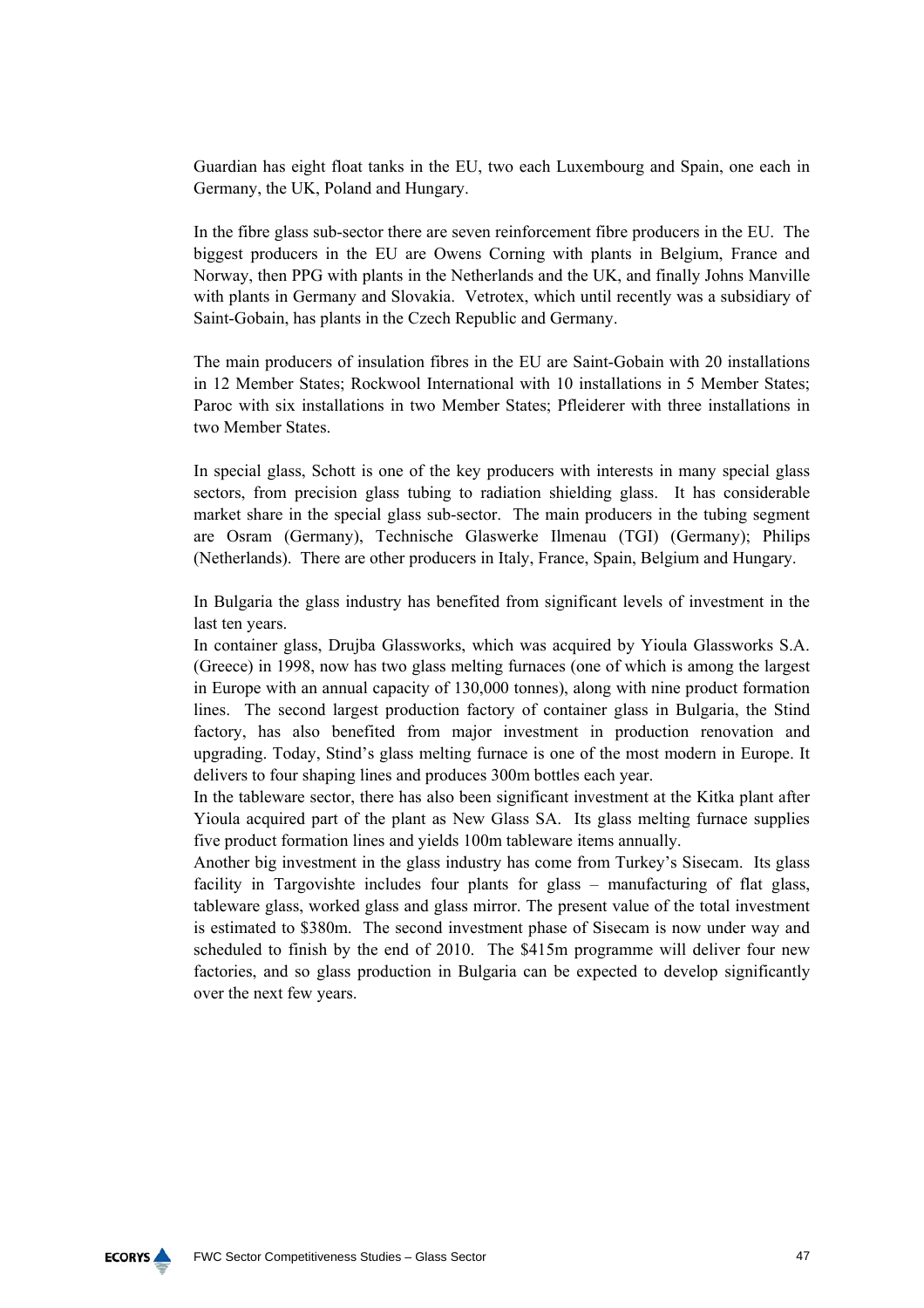# 2.4 Processes

# 2.4.1 Production processes

Container glass can be manufactured to suit the size, style or brand image of the final product, as well as being physically strong, transparent and impervious. There are two stages to the large scale glass forming process (a) the initial forming of the blank and (b) the final moulding operation by blowing to obtain a bespoke finished hollow shape (IPPC, 2001), both of which are now highly automated.

The chief raw materials ('formers, fluxes and stabilisers') in the production of container glass are (British Glass, 2003):

- Silicon dioxide (sand/ silica) (70-74%)
- Sodium Oxide (12-16%)
- Calcium Oxide  $(5-11\%)$
- Magnesium Oxide (1-3%)
- Aluminium Oxide  $(1-3\%)$
- Recycled Glass (this can vary between 0-95% and affect the material shares above accordingly)

The chief raw materials in the production of float glass (soda lime silicate glass) are (GfE):

- Silicon dioxide (sand/ silica) (69-74%)
- Calcium oxide  $(5-14\%)$
- Sodium oxide (10-16%)
- Magnesium oxide  $(0-6\%)$
- Aluminium oxide (0-3%)
- Others  $(0-5\%)$

In domestic glass, product forming methods include manual methods (blowpipes and cutting) and completely automated machines. The majority of products are made from soda-lime glass, which can be clear or coloured. Lead crystal and crystal glass formulations are used to produce glasses, decanters and decorative items with high brilliance and density. Opal glass is used to produce cups, plates, serving dishes, and ovenware. Borosilicate domestic glass is perhaps better known by some of the common trademarks namely Duran (Schott) and Pyrex (Arc International), and the main products are cookware and heat resistant tableware. In some cases, products made of these different glass formulations are tempered in order to increase their resistance to mechanical and thermal shocks. Glass ceramic products are used for high temperature applications, principally cookware, and can withstand high levels of thermal shock. Domestic glass formulations must be tailored to specific product and processing requirements. Even basic soda-lime formulations can show significant differences from other soda-lime formulations such as container or flat glass. Increased mechanisation in lead crystal production has led to the production of cheaper items with quality close to that of hand-made items. The giftware sector benefits from relatively low energy usage, but to achieve the necessary quality and perceived value in their final products (to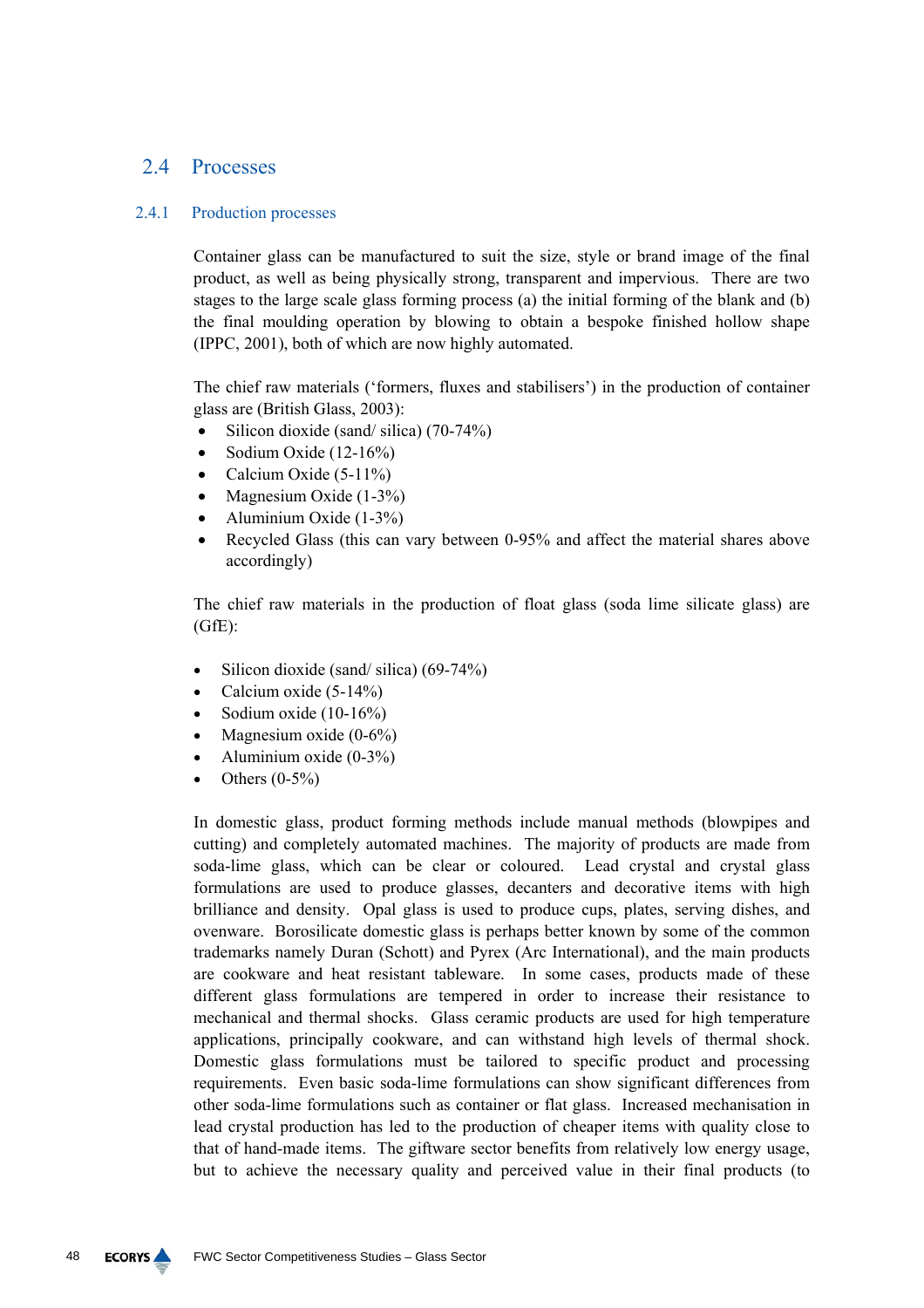differentiate themselves from cheaper foreign imports) production processes are typically very labour intensive.

Reinforcement glass fibres are produced and supplied in a variety of forms: roving, mat, chopped strand, textile (yarn), tissue, and milled fibre. The main end use (approximately 75%) is the reinforcement of composite materials, mainly thermosetting resins but also thermoplastics.

It is difficult to identify a typical composition for any of the main types of insulation fibres, eg. glass wool. The chemical composition can vary widely and is tightly controlled by regulations, which can act as a constraint on the use of inputs. The basic raw materials are selected and blended to give the final desired glass compositions following melting. The percentage of each raw material in the batch can vary significantly particularly where substantial amounts of recycled materials are used. The materials typically used are:

**Glass wool:** Silica sand, process cullet, external cullet, process wastes, nepheline syenite, sodium carbonate, potassium carbonate, limestone, dolomite, sodium sulphate, borax, colemanite

# 2.5 Inputs

# 2.5.1 Raw materials

Responses from the questionnaire survey show quite a variation in the percentage of raw materials imported. It varied from less than 10% to 80%, although this will, in part, reflect the differences in the type and nature of the glass products being produced. Three respondents reported a figure of 35% or more, while another indicated 20-40%. All respondents reported that since 2000 the share of raw materials imported has either increased or not changed. Five expect the share to increase over the next five to ten years. The primary reason for this appears to be poor availability within the EU, although it is not clear from the responses if this relates to raw materials that are not present/ abundant in the EU. Price is also quoted as a motive for importing. The problems and challenges identified with importing included variations in prices due to exchange rate fluctuations, ensuring consistent quality, the effect of distance (on access to supplier and on transport costs), and managing/ planning imports around the manufacturing process (ie a reliable and continuous, yet flexible, supply).

# 2.5.2 Energy prices

Energy can account for a significant proportion of glass firms production costs. In some sub-sectors which employ mass production techniques, energy could account for over 20% of firms' production costs, even before the sharp increases oil and gas prices in 2007 and 2008. The charts presented below show the electricity and gas prices faced by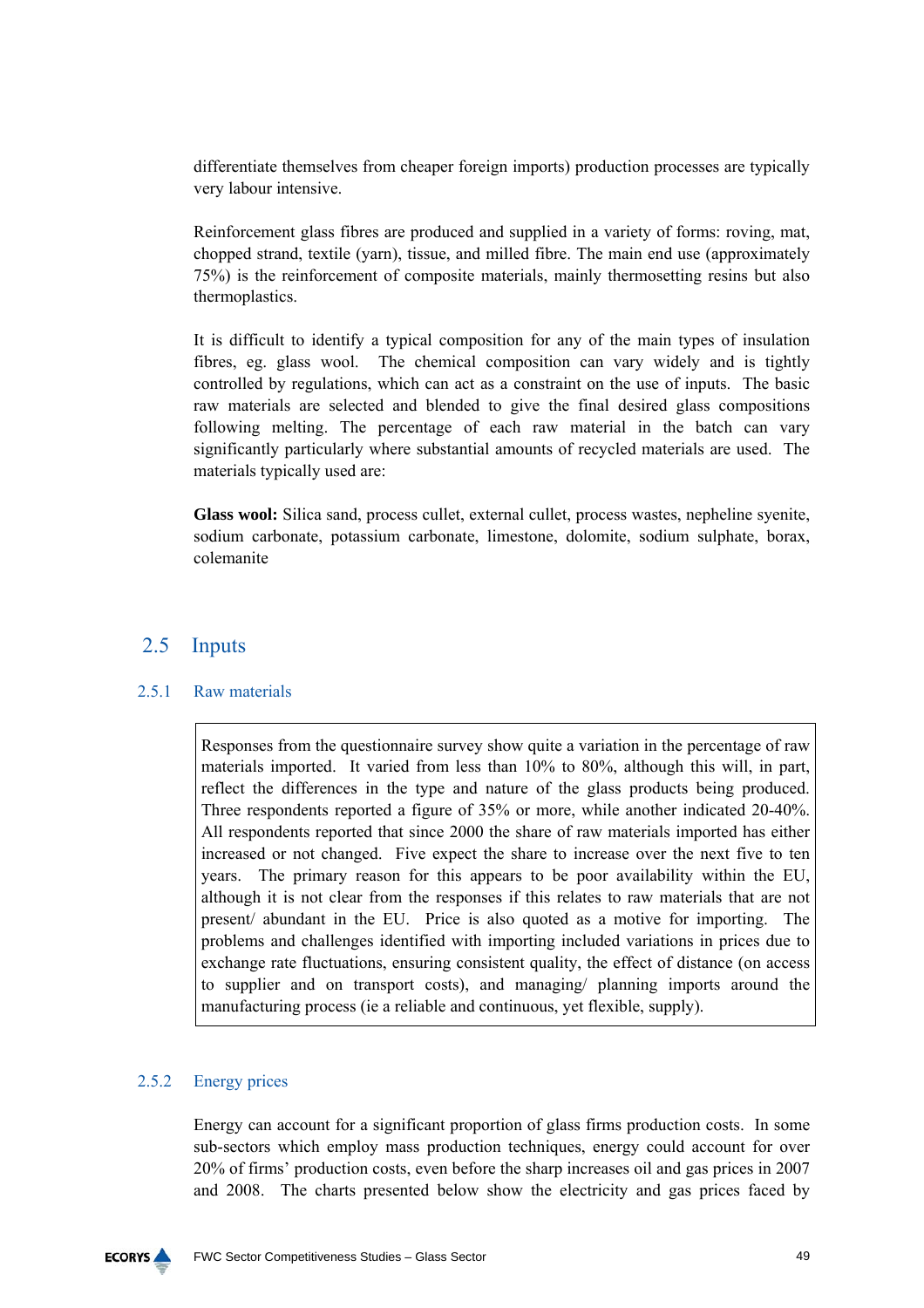industrial uses in a selection of EU countries along with the US and Japan. The data are for 2006 as 2007 data were not complete enough to conduct in similar international comparison.

First of all, the chart for electricity prices gives an indication of the variation in prices paid by producers across the EU and the world, and the impact of tax. There is substantial variation within the EU with France at one extreme, where producers paid just 4 cents per kWh in 2006 (including tax), and Italy at the other where producers paid just under 17 cents per kWh (including tax). The case of Germany and Slovakia illustrates the impact of tax. Before tax, electricity cost producers in Slovakia an average of 7.5 cents per kWh, the same as in Germany. However, producers in German paid no tax, while in Slovakia a tax of around 34% was added, leaving Slovakian producers to pay around 10 cents per kWh.

In the US and Japan, producers paid an average of 5.1 and 8.9 cents per kWh respectively. The tax rates on electricity prices the US and Japan were 5% and 3% respectively. By comparison, the median cost in the EU25 in 2006 was 8.1 cents per kWh, with a tax rate of around 8%.

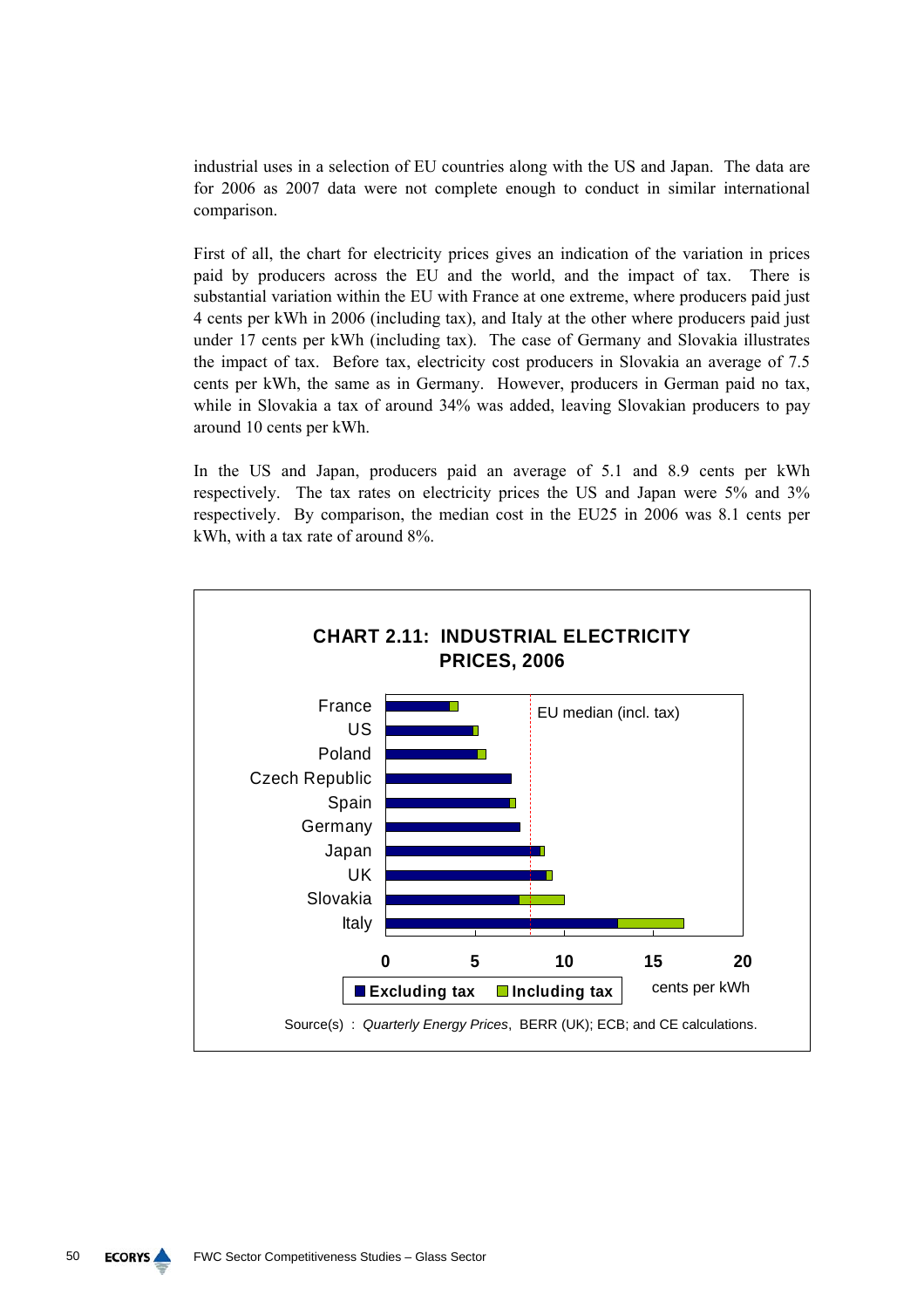

The chart for gas prices shows that compared to electricity prices, industrial gas prices were lower in 2006, at around 2-3 cents per kWh. There is some variation in the prices paid, but not as much as there was with electricity. Similar to prices for electricity, gas prices in the US and Poland were among the cheapest, while Japan and Italy were among the most expensive. A noticeable difference is that while France ranks favourably on electricity prices (ie. industrial electricity prices are among the cheapest) it ranks less favourably for gas prices. Producers in the US and Japan paid an average of 2.1 and 3 cents per kWh respectively in 2006. By comparison, the median EU price was 2.2 cents per kWh.

Both charts also indicate prices in some new Member States, Czech Republic and Poland in this case, are towards the lower end of the scale, thereby enhancing their attractiveness. Italy, meanwhile, remains one of the most expensive places to buy energy in the EU, particularly with regard to electricity, where the before tax price was 45% more than the before tax price in the UK.

The variation in EU energy prices has been reinforced by recent evidence provided by the Energy Intensive Users Group (UK) to the UK government (Department for Business, Enterprise and Regulatory Reform) (July 2008). This showed a wide range in forward wholesale gas and electricity prices between the UK, Europe and the US, and the UK, France and Germany respectively. This showed, for example, that while the forward price for electricity in November 2008 was around €37 per MWH in France, it was around  $\epsilon$ 108 in the UK per MWh; Germany was in-between at around  $\epsilon$ 83 per MWh. The price of electricity in France over 2009-10 was trading stably at around  $\epsilon$ 49 per MWh. In Germany, electricity was trading higher over the same period by roughly 30-

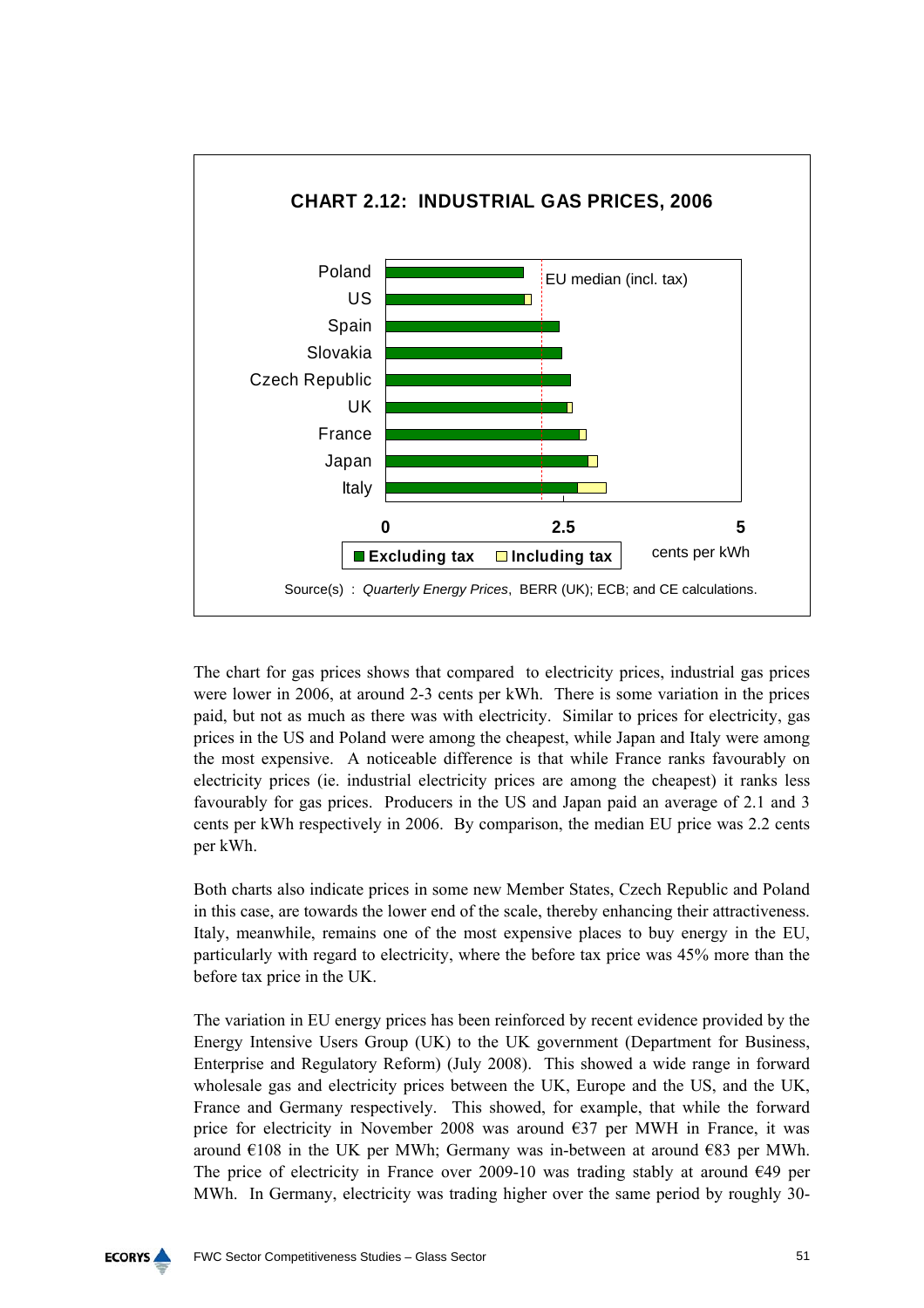95%; in the UK it was even more, 90-130%. Similarly, while gas in Europe was trading at a stable  $\epsilon$ 1.03 per therm for 2009-10 period, in the UK it was trading across a broad range between  $\epsilon$ 1.06 and  $\epsilon$ 1.37 per therm for the 2009-10 period. In US, by contrast, the forward price fell over the 2009-10 period, from around  $\epsilon$ 0.88 per therm in early 2009 to just over  $\epsilon$ 0.63 per therm for a May 2010 delivery.

As of July 2008, UK gas prices were around 16% above those in continental Europe and UK electricity prices were around 38% higher than those in Germany on a year-ahead basis.

### 2.5.3 Capital

### *Container glass*

In general, container glass furnaces operate continuously, or with a minor intermediate repair, for up to 20 years, after which time they are rebuilt with either partial or total replacement of the structure depending on its condition. While the cost of a repair would typically be €3-5m, the cost of a straightforward rebuild of a medium sized furnace (around 250 tonnes per day) would be substantially more. A new plant of comparable size on a green field site would cost in the region of  $\epsilon$ 40-50m including infrastructure and services. In all cases the actual expenditure can be significantly higher because it can come at a convenient time to implement any upgrades to the process. For example, the new two furnace Quinn site at Ince, which includes filling operations, the latest environmental abatement equipment and a huge fully automated warehouse, will cost close to €400m.

### *Flat glass*

Flat glass furnaces operate continuously for 12-15 years (or longer in some cases), after which time they are rebuilt with either partial or total replacement of the structure depending on its condition. A major rebuild would cost  $\epsilon$ 30-50m and a new float line (typically 500 tonnes per day) would cost in the region of  $E100m$ .

### *Domestic glass*

The domestic glass sector utilises a wide range of furnace sizes and types and the furnace repair interval will vary accordingly. Large fossil fuel furnaces will run for 5 to 8 years before a major repair is needed, for electrically heated furnaces it will be 3 to 6 years, and for pot furnaces 10 to 20 years, with the pots being replaced every 3 to 12 months. For a typical electrically heated 30 tonnes per day lead crystal furnace, a major repair (excluding forming machines) would be in the region of  $\epsilon$ 2m, and a new furnace  $\epsilon$ 8m. For a typical fossil fuel fired 130 tonnes per day soda-lime furnace a major repair (excluding forming machines) would be in the region of  $\epsilon$ 4m, and a new furnace  $\epsilon$ 12m.

### *Fibre glass: insulation*

The insulation fibre sub-sector uses mainly recuperative and electrical furnaces, and to a lesser extent oxy-gas-fired furnaces for glass wool production; and predominately hot blast cupolas for stone wool production. The furnace repair interval will vary accordingly. Recuperative furnaces will run for 8 to 12 years before a major repair is needed, and electrically heated furnaces for 3 to 6 years. The lifetimes of oxy-gas-fired furnaces have not been fully established, but are expected to be comparable to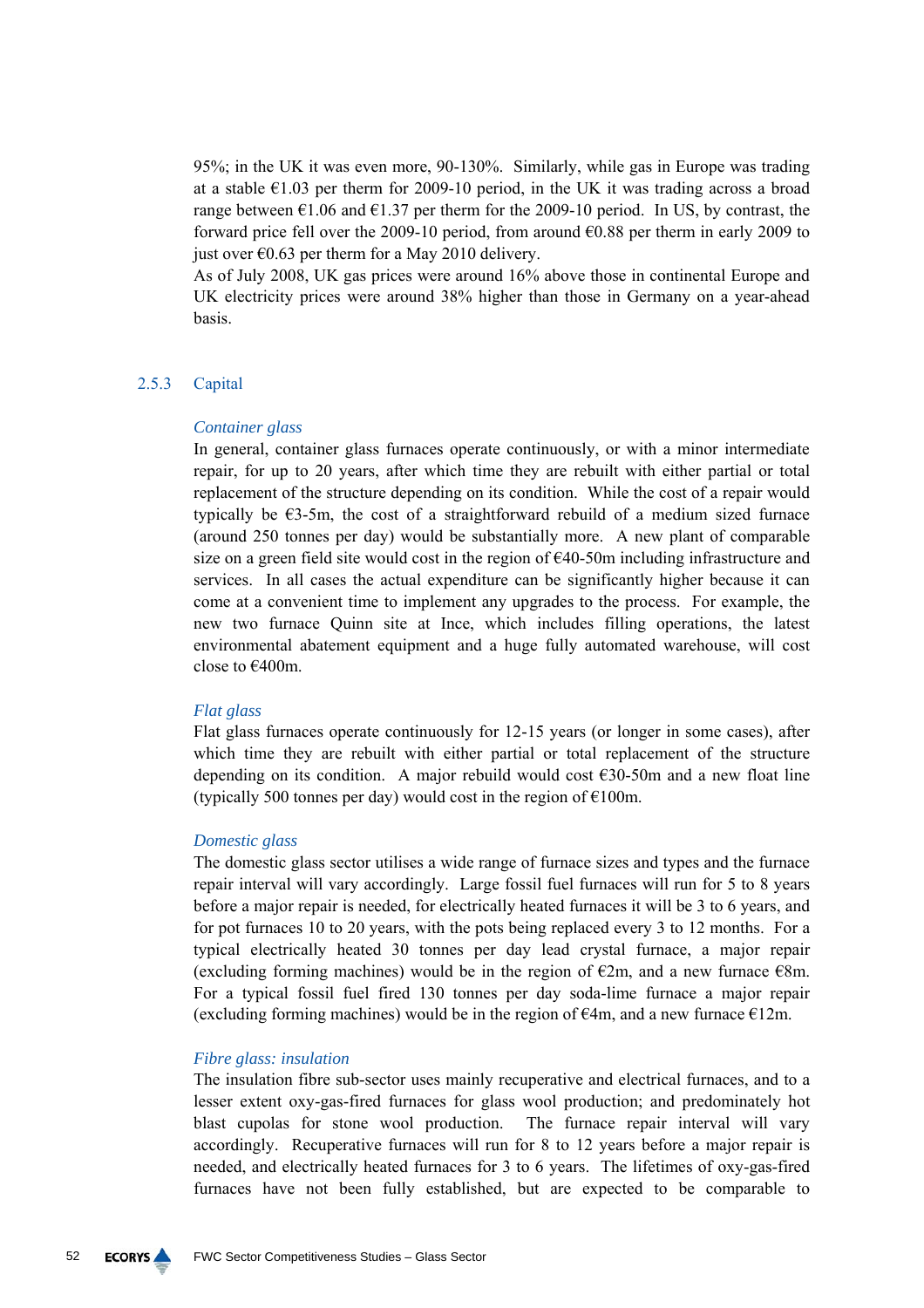recuperative furnaces. Cupola furnaces do not operate continuously for such long periods, usually operating for 1 to 3 weeks between shutdowns. In this mature sector new plants are very rare, but a 20,000 tonnes per year glass wool plant was built in 1998 at a cost of  $\epsilon$ 45m. A stone wool plant producing a similar volume (i.e. approximately 40,000 tonnes per year) would represent a similar investment.

### *Fibre glass: reinforcement*

Furnaces in this sector operate continuously for 8 to 12 years, after which time they are rebuilt with either partial or total replacement of the structure depending on its condition. The rebuild of a medium sized furnace (around 75 tonnes per day) will cost in the region of  $\epsilon$ 8m. A new plant of comparable size on a green field site would cost in the region of €75-90m including infrastructure and services.

### *Special glass*

Furnaces range from 20-200 tonnes/day for soda-lime glasses and 20-50 tonnes/day for borosilicate glasses. Soda-lime furnaces are predominantly cross-fired regenerative furnaces and borosilicate furnaces are largely electrically heated furnaces with some recuperative furnaces. The special glass sector utilises a wide range of furnaces and the furnace repair interval will vary accordingly. Large fossil fuel furnaces will run for 6 to 7 years for special glass and 8 to 12 years for water glass, before a major repair is needed. For electrically heated furnaces the rebuild interval is 3 to 4 years. Due to the wide variation within the sector typical costs are difficult to predict, but the following costs have been supplied by the sector:  $\epsilon$ 25m for one 35-40 tonnes per day furnace for borosilicate glass;  $\epsilon$ 30m for two 30-35 tonnes per day furnaces for glass tubes;  $\epsilon$ 175m for two 60 tonnes per day furnaces for glass ceramic oven tops.

# 2.6 Сonclusions

This section has presented an overview of the EU glass industry using a range of sources. Production and capacity is spread out across the EU, due in part to the historic need to be close to local markets. In some sub-sectors production takes place in 20 or more Member States. At the same time, there are a lot of producers, in some sectors more than others. However, it is hard to avoid the conclusion that despite the multitude of producers and their locations, production/capacity in the EU glass industry is concentrated in a few countries and producers. Geographically, production is centred in the EU15, and in particular Germany. Behind Germany, France, the UK, Spain and Italy are all major producers although unlike Germany they tend to have a weak presence in at least one subsector. In the EU12, capacity in the Baltic states (Estonia, Latvia, Lithuania) tends to be small; the primary centres of production are Poland and the Czech Republic, with the likes of Hungary, Romania, Slovakia the other, smaller, centres of production. In some sub-sectors capacity in Poland or the Czech Republic exceeds that of some EU15 states.

Production is also concentrated in certain sub-sectors. The largest sub-sector, container glass, accounted for around 58% of total output (by volume) in 2007. The second-largest sub-sector is flat glass which accounted for around 27%. The other sectors made up the remaining 15%.

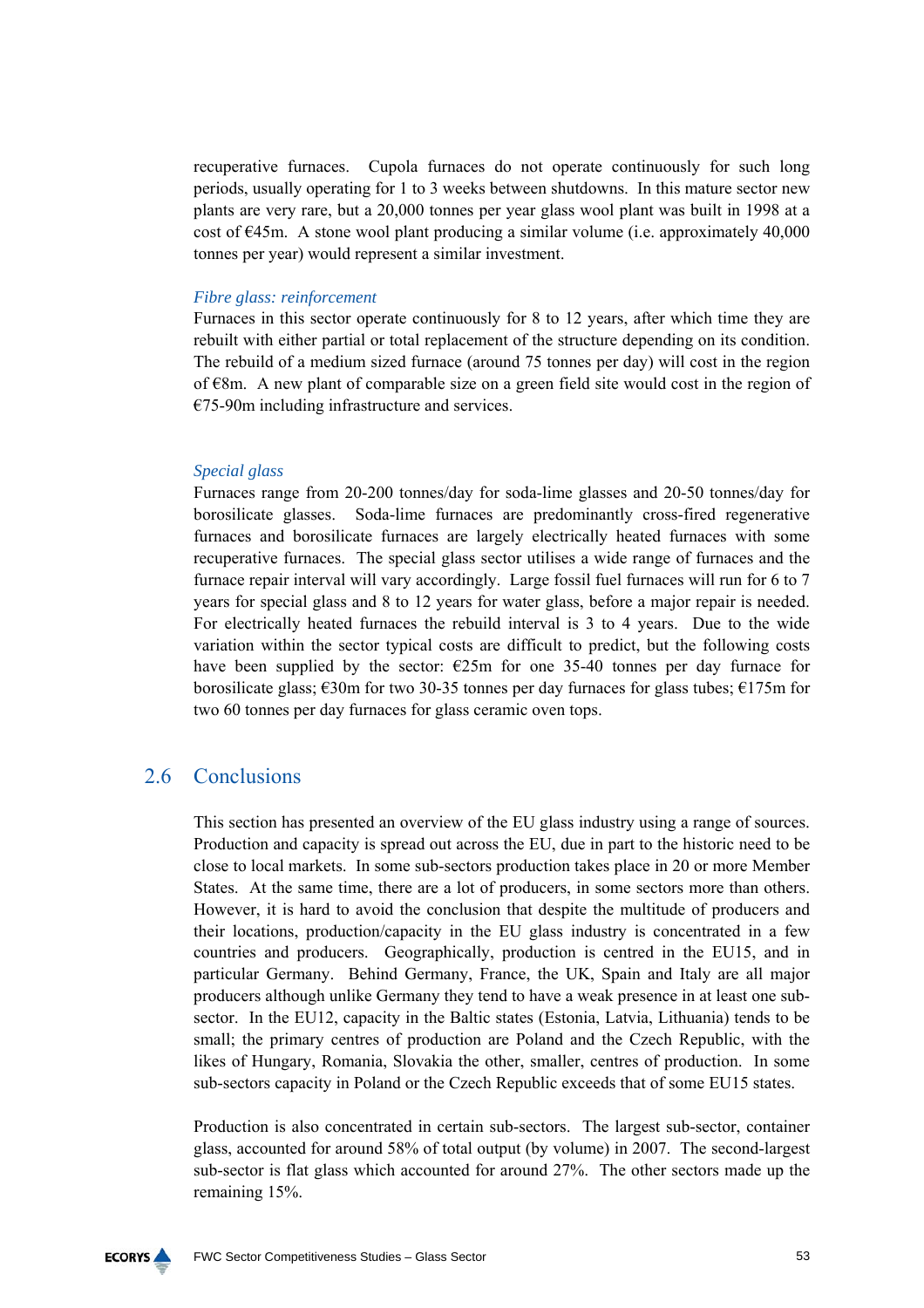Typically, extra-EU trade has formed only a small part of the industry, with volumes equating to just 5-10% of production or consumption. In some cases transport costs have restricted how far products can be profitably traded, thereby restricting trade. Nevertheless, import growth has accelerated in recent years, especially in flat and container glass for example, and remains strong. Export growth has not accelerated to the same degree and remains modest by comparison. As a result, import penetration has increased overall, and quite substantially in some sub-sectors, while the proportion of output export is largely unchanged. Consequently, trade, and in particular the terms of trade for EU exporters, have become important issues for the glass industry.

Questionnaire results indicate the financial performance of the glass sector has come under increasing pressure since 2000, with net profit margins falling. Costs in the EU are reported to be significantly higher in the EU than in competitor regions, with labour costs, energy costs and environmental/ pollution compliance the main drivers. Most respondents reported rising labour costs since 2000, weakening the EU's competitive position and most expected the position to deteriorate over the next five to ten years. As a result of these factors the majority of respondents reported that EU-produced goods are typically more expensive than non-EU produced goods, by 10% or more. While expectations on future developments were mixed, the general mood appears to be more pessimistic than optimistic, with compliance costs, for example, expected to increase and disadvantage EU producers further, while labour costs are expected to remain an issue.

With regard to raw materials, the proportion imported by glass firms has risen since 2000. Although there is a fair degree of variation across sub-sectors, a figure of 30% is not unreasonable. Most questionnaire respondents expected this proportion to increase over the next five to ten years. Consequently, the sector has become more dependent on imports to meet its needs and as such more vulnerable to fluctuations in exchange rates and supply. Poor availability of raw materials within the EU appears to be the primary reason driving this trend.

Within the EU there is great variation in the price of energy, with electricity in Italy, for example, three times more expensive than electricity in France. The price across the EU is also distorted by differences in tax, with tax rates of 25-35% in Italy and Slovakia compared to rates of 0% in Germany and the Czech Republic. Gas prices and tax rates also show some variation across the EU, but less than is the case for electricity. This has implications for where firms choose to set up operations and partly explains why glass firms have been leaving the UK and Italy and expanding in the newer Member States. Internationally, EU producers are at a disadvantage compared to the US with regard to electricity prices. The median EU price for electricity was 8.1 cents per kWh in 2006, substantially higher than in the US and slightly lower than in Japan. Gas prices compare better, with a median price of 2.2 cents per kWh, practically the same as in the US and slightly cheaper than in Japan.

The importance of SMEs in the sector is diminishing. A tightening of operating conditions characterised by increasing rules and regulations, stronger downstream bargaining power, and limits on the scope for expansion outside the EU, not to mention rising input costs, are forcing SMEs to out of business. Production is becoming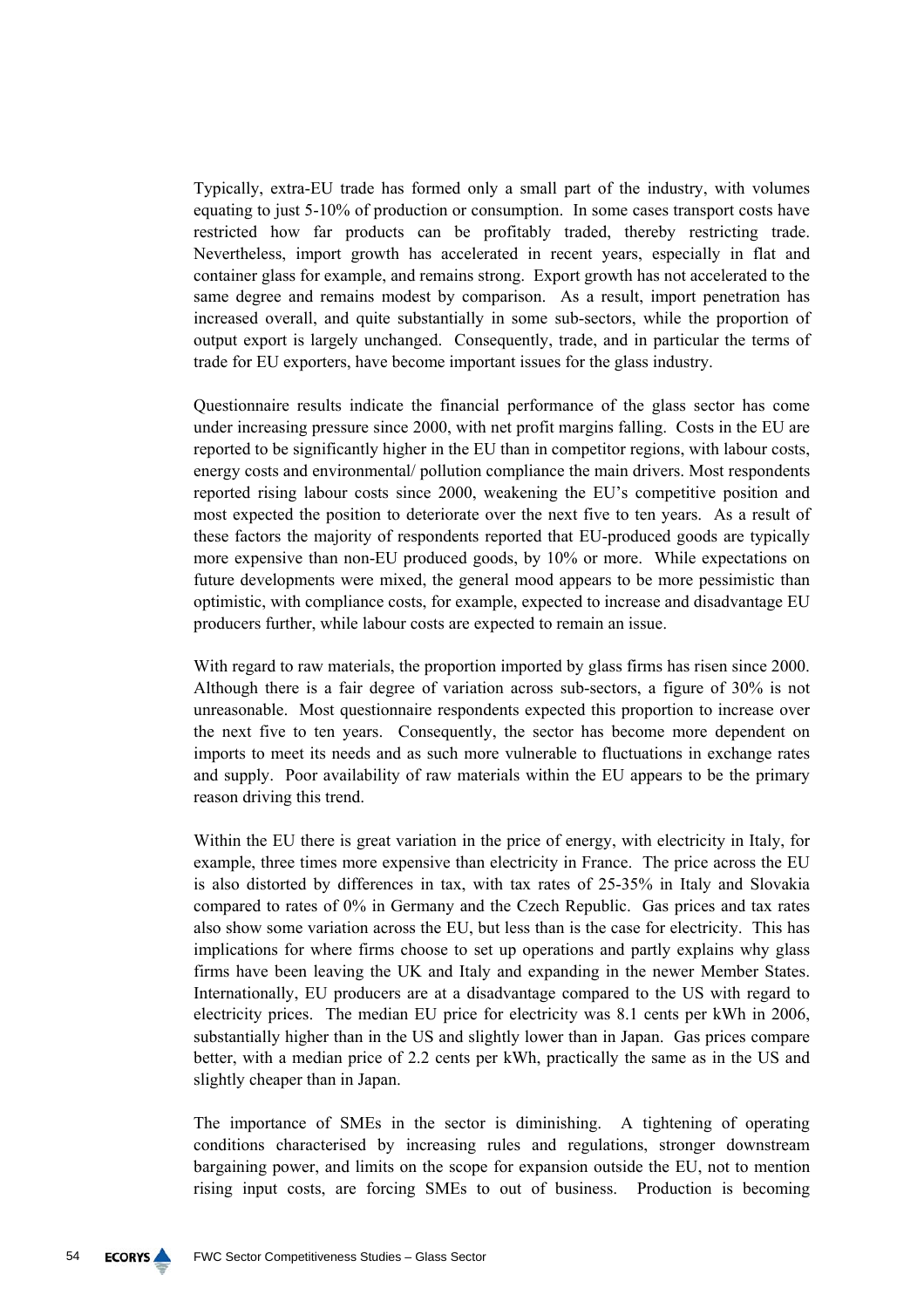increasingly concentrated in the hands of a few global producers, either EU-based firms, or non-EU firms with EU-based facilities. This is particularly true for flat glass, where production is concentrated in the hands of just three or four firms.

The EU glass industry has changed considerably in the past decade and this has been largely driven by cost pressures brought about by cheaper imports which the EU public have not been slow to purchase. In recent years, the main competitive threat in domestic and export markets has come from China, in the form of cheaper goods often of comparable quality and which sometimes infringe EU designs. This is especially true for the flat glass sector, where Chinese float glass imports have increased almost tenfold since 2004. Turkey is another country whose cheaper exports, particularly in domestic glass, are increasingly to be found in the EU undercutting EU-produced goods. In several cases, matters are often made worse for EU producers by a range of bureaucratic obstacles put up ostensibly to protect producers and consumers but with the net effect of denying or hindering access to export markets.

Increasing import penetration and excess capacity in some sub-sectors have increased pressure on margins in recent years. Along with environmental regulation this has forced existing EU producers to adapt their behaviour, and those that have not have essentially shut down. The industry response has been consolidation in the form of mergers and acquisitions, focusing on niche, high value-added products, the pursuit of greater economies of scale, significantly lower employment levels (or even outsourcing), increased automation in production and higher productivity.

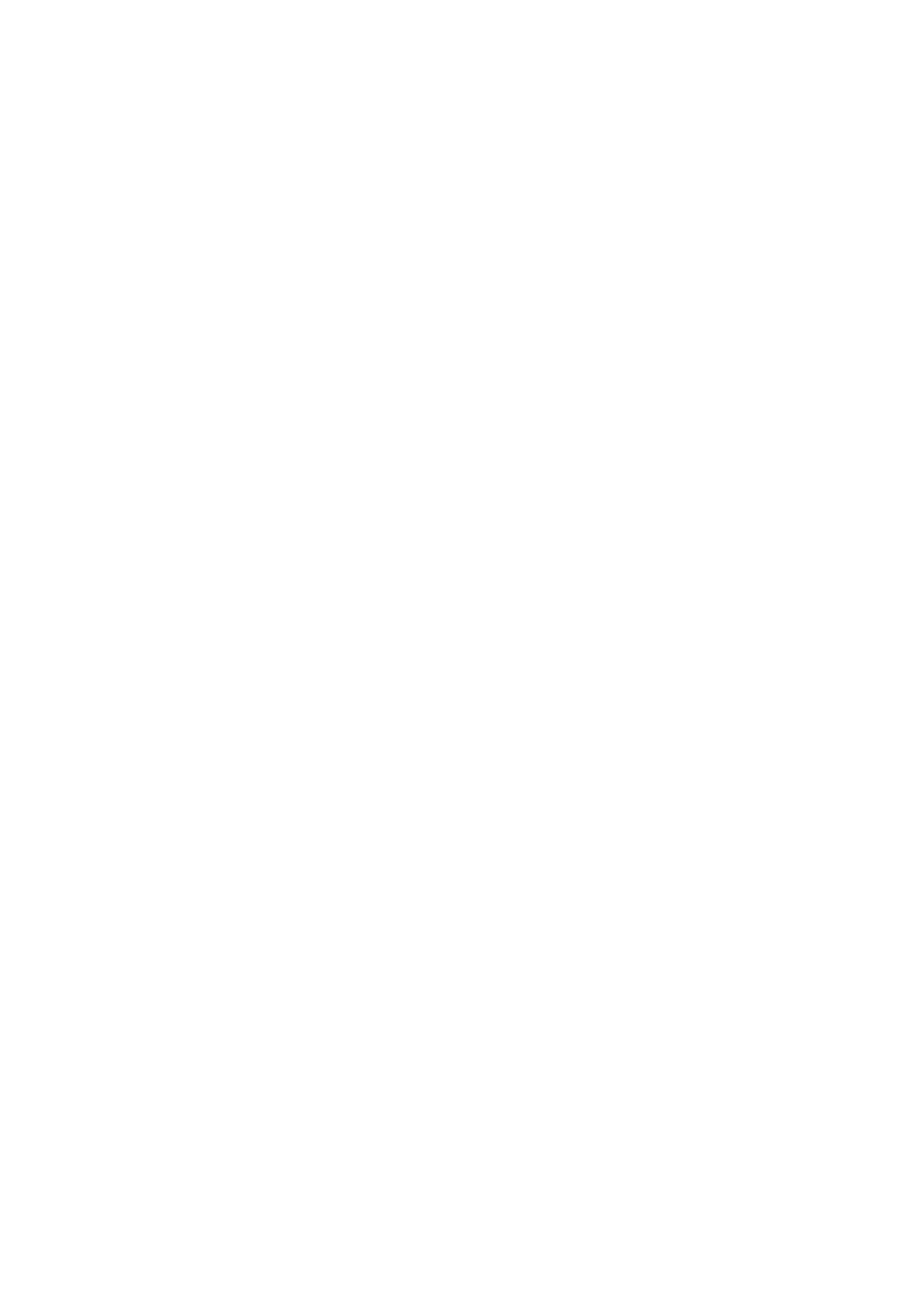# 3 Competitive position of the sector

This section provides an assessment of the glass sector's competitive position on EU and global markets, drawing upon the overview provided in Chapter 2. Where the data and literature permit, we assess the main performance indicators for the EU glass industry, in order to benchmark EU industry against its main competitors. This includes looking at developments in trade and the terms of trade, and global market shares; the strategies of key players in the sector; identifying real and potential barriers to entry and exit; the key customers and supplier markets, and their structure. We also present findings on profitability, margins, and developments in labour productivity. Developments in technology efficiency in relation to, say greenhouse gas emissions, are also covered.

# 3.1 Performance

# 3.1.1 In view of the wide range of sub-sectors, identification of significant developments in key product areas

The performance of EU glass producers has varied considerably in the past decade. Whilst many producers have performed poorly and lost market share (and even closed down) many firms, especially the major players, have continued to have a strong hold on world markets.

| Firm                                                                | <b>Turnover</b> | <b>Operating Income</b> |  |  |
|---------------------------------------------------------------------|-----------------|-------------------------|--|--|
| NSG Pilkington (2007)                                               | €4.23bn         | €146m                   |  |  |
| Saint-Gobain (2007)                                                 | €43.4bn         | €1.5bn                  |  |  |
| Vetropack (2007)                                                    | €425.9m         | €80.4m                  |  |  |
| $O-I (2007)$                                                        | €5.5bn          | €369.6m                 |  |  |
| Ardagh (2004)                                                       | €470.3m         | n/a                     |  |  |
| Source(s): Company Annual Reports and Accounts and CE calculations. |                 |                         |  |  |

It must be emphasised that in 2006, only roughly 8% of EU production was exported and sold on markets outside of the EU, mainly as container glass (CPIV). However, total EU glass exports growth generally continues to grow slightly year on year as demonstrated earlier and this is an indicator of healthy performance. Even given the influx of cheap imports from emerging economies, the majority of EU glass production is still sold to firms and consumers within the EU (though a proportion of this will be processed and exported). Notably, many of the large players have continued to prosper and serve traditional markets within the EU. Consolidation, automation, increased labour productivity, product differentiation and innovation, loyalty and experience have allowed the EU producers to remain competitive in certain markets and sub-sectors.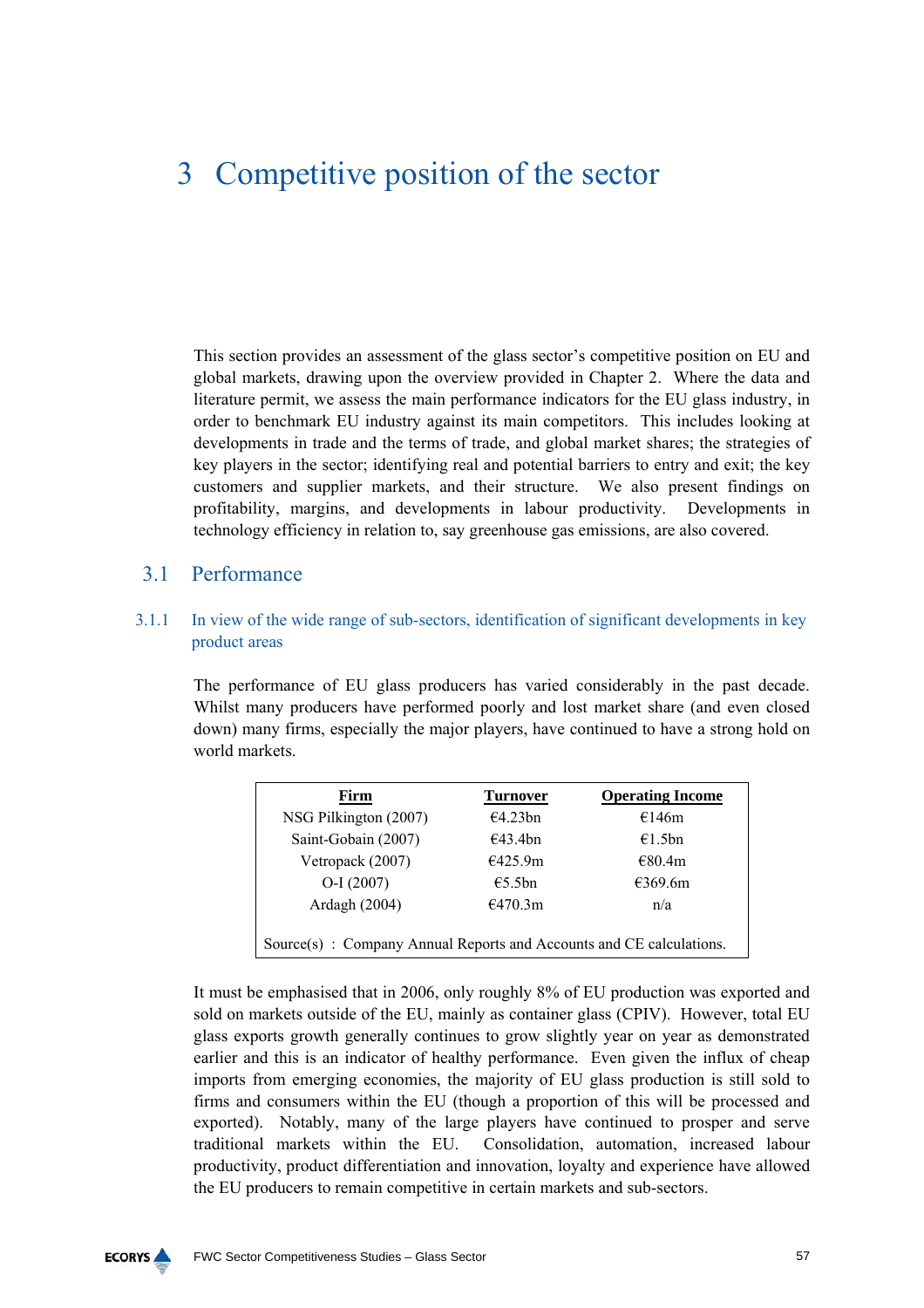One sub-sector where the performance picture is quite different is in the domestic glass market. This sector has seen many plant closures in the past decade and EU production of domestic glass has fallen over 12% since 2004 and this is chiefly as a direct result of substitutable low-cost non-EU imports. The relative performance of EU domestic glass producers is below par, especially in low end price range of soda lime glass, where import competition is intense. In 2006, import penetration of domestic glass products was 6% (CPIV). The situation now is that in many EU States, such as the UK, it is no longer viable to produce 'every day' domestic glassware (EC, 2006) as the vast majority of EU producers simply cannot compete on the basis of price with low-cost imports that are comparable in quality and design. Whilst low-end price range soda lime glass producers have suffered, new low-cost competition has encouraged specialisation by new and existing firms and in the high-value, high quality end of various domestic glass markets, the EU performs well – in the production of high quality glass crystal for example. Again, much of this competitive advantage boils down to superior product innovation and product uniqueness, labour skills, and the overall marketing package it is sold in.

The performance of special glass is sector specific. Special glass producers of cathode ray tubes for televisions and monitors have struggled due to an increase in demand for flat screen televisions and monitors. The cathode ray tubes segment was traditionally a significant market for EU producers. However, as discussed earlier, they are finding it difficult to gain a foothold in the supply of glass parts to the new, lucrative, global flat screen market. Many of the flat-screen producers are located in Asia (such as Sony, Hitachi and Panasonic) and many of their suppliers are nearby. The special glass section tends to perform well in technology-driven sectors where innovation is paramount.

The container glass sub-sector is a relatively mature industry serving extremely dynamic markets, where demand can change quickly according to consumer tastes and on a localised basis. On top of this, competition from alternative packaging materials is expected to continue to challenge the sector.

With regard to the new Member States that have joined the EU since 2004, the prospects are that the Polish economy will remain in a stage of continuous growth. It is also estimated that this growth will affect the packaging industry positively and relatively strongly. In the short run, paper packaging is expected to be the sub-sector with the largest consumption increase. But also other packaging materials such as plastic and glass will benefit. Despite the competition of plastic packaging, glass sales are expected to increase and due to improving quality of supplied packaging and the increasing role of returnable packaging in line with the adopted pro-ecological regulations, the value of the glass sales is even expected to rise faster than the volume. In the Czech Republic, manufacturers of flat glass and, for example, textile fibres will have an advantage in the glass industry due to the levels of foreign investments; but elsewhere manufacturers of illuminating glassware may have problems since the interest of consumers in these types of products has dropped and competition has increased.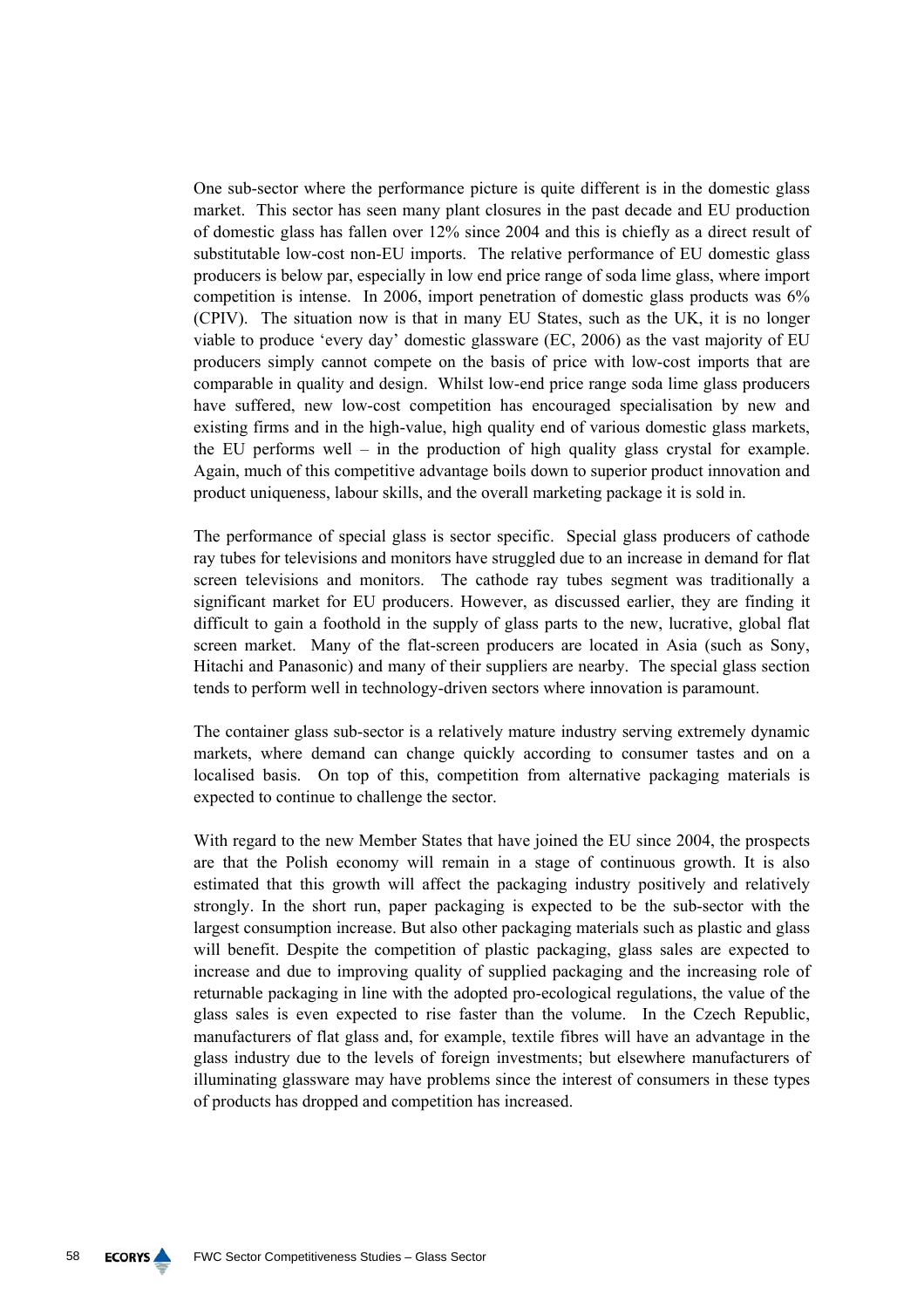# 3.1.2 Developments in global market shares and relative prices of exports

The performance of the EU industry on world markets can be judged by reviewing the size of the foothold that the industry has on the world market. In 2003 four companies accounted for 62% of the world flat glass market, three of which were EU based (Hedley, 2003). The following chart shows the global market share by volume and by value, of flat glass production in 2003.

As the chart shows 'Western Europe' (which is crudely assumed to refer to EU15) has a share of 22% by volume and nearly 32% by value in the global flat-glass market. This volume to value ratio is the second highest in the world, closely behind North America, and shows that in terms of producing value added glass items the EU performs very well and is a highly competitive world leader. This also applies to other glass sub-sectors. The EU has a major position in the global lead crystal glassware sector: 85% of *global* lead crystal glassware output is produced in the European Union (EC, 2006), and SMEs play a significant role in this high value segment.

Whilst the EU performs strongly in high value world markets, the chart shows that it performs less well in high volume activities and lags behind the high volume (and



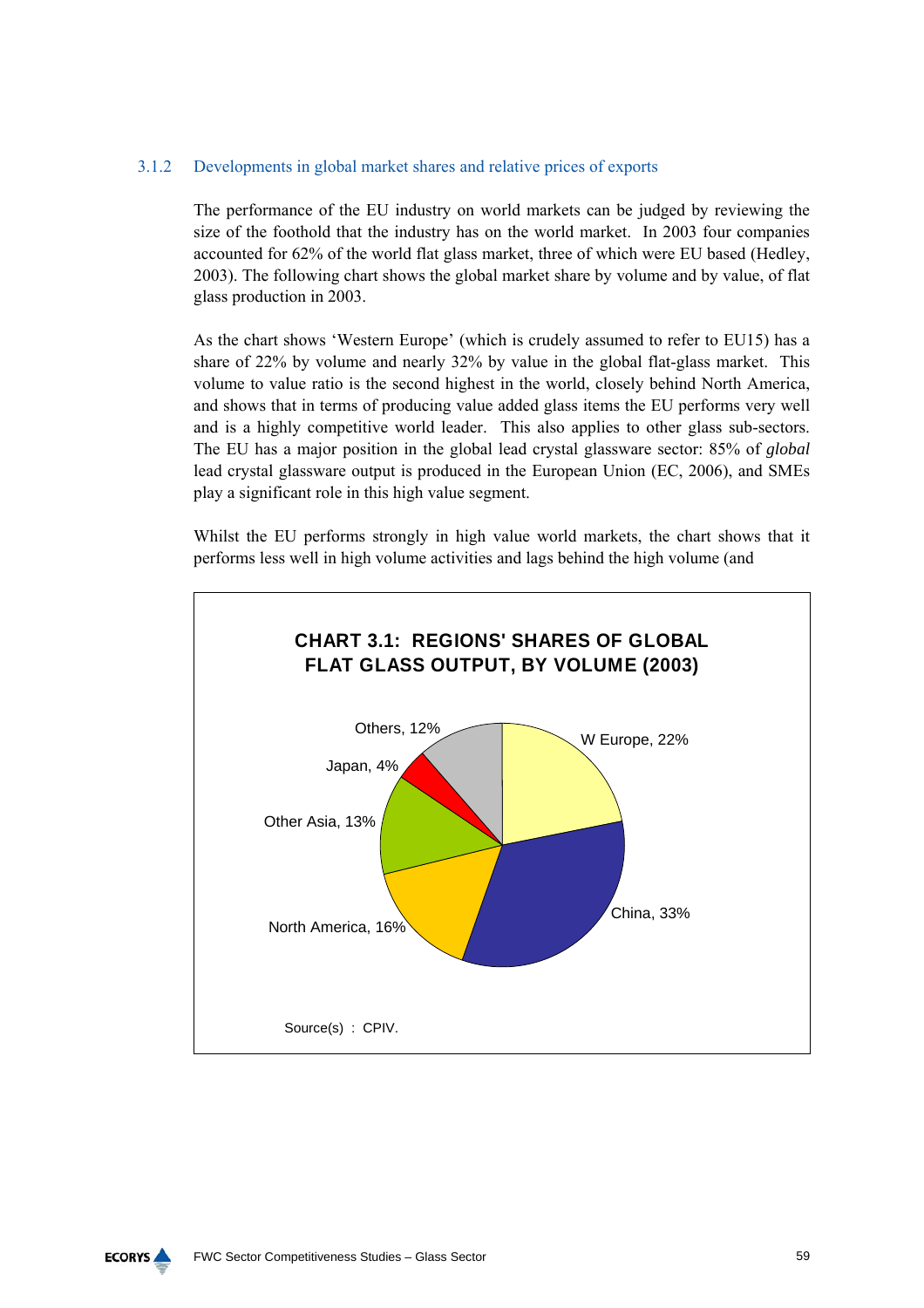

relatively low value) flat glass items produced by China. This shows that in terms of productive performance China is more cost efficient than the EU in low-value items and this is especially true of the low value section of the domestic glass sub-sector. In summary, this demonstrates that the EU has a competitive advantage in value added products and China has a competitive advantage in low-cost products and this is closely linked to the business models and strategies each employs.

# 3.1.3 Developments in profitability and price-cost margins

Typical cost structures for the glass industry are not easily available in the public domain. In the more broadly defined non-metallic mineral products sector, energy accounted for approximately 6% of costs in the EU25 in 2003, three times as much as the manufacturing average, making this sector relatively energy-intensive. While the share of other goods and services (70% of costs) was 8 pp lower than in manufacturing, personnel costs (24%) were 4 pp higher. Member State-level analysis shows energy costs were above the EU average mainly in southern and eastern Member States. Slovakia and Latvia had the largest percentage of this cost type at 18%.

In the flat glass sector, raw materials and energy are the single largest elements of cost, followed by overheads and prime labour. Energy accounts for around 20% of total cost in the float process. Since the 1960s, the glass industry as a whole has reduced specific energy consumption by approximately 1.5% pa. The rate of reduction is now slowing as the thermodynamic limits of the process are approached. The float process is not labourintensive. Glass is relatively heavy and comparatively cheap, making distribution costs significant; they typically represent around 10-15% of total costs. Similarly, in container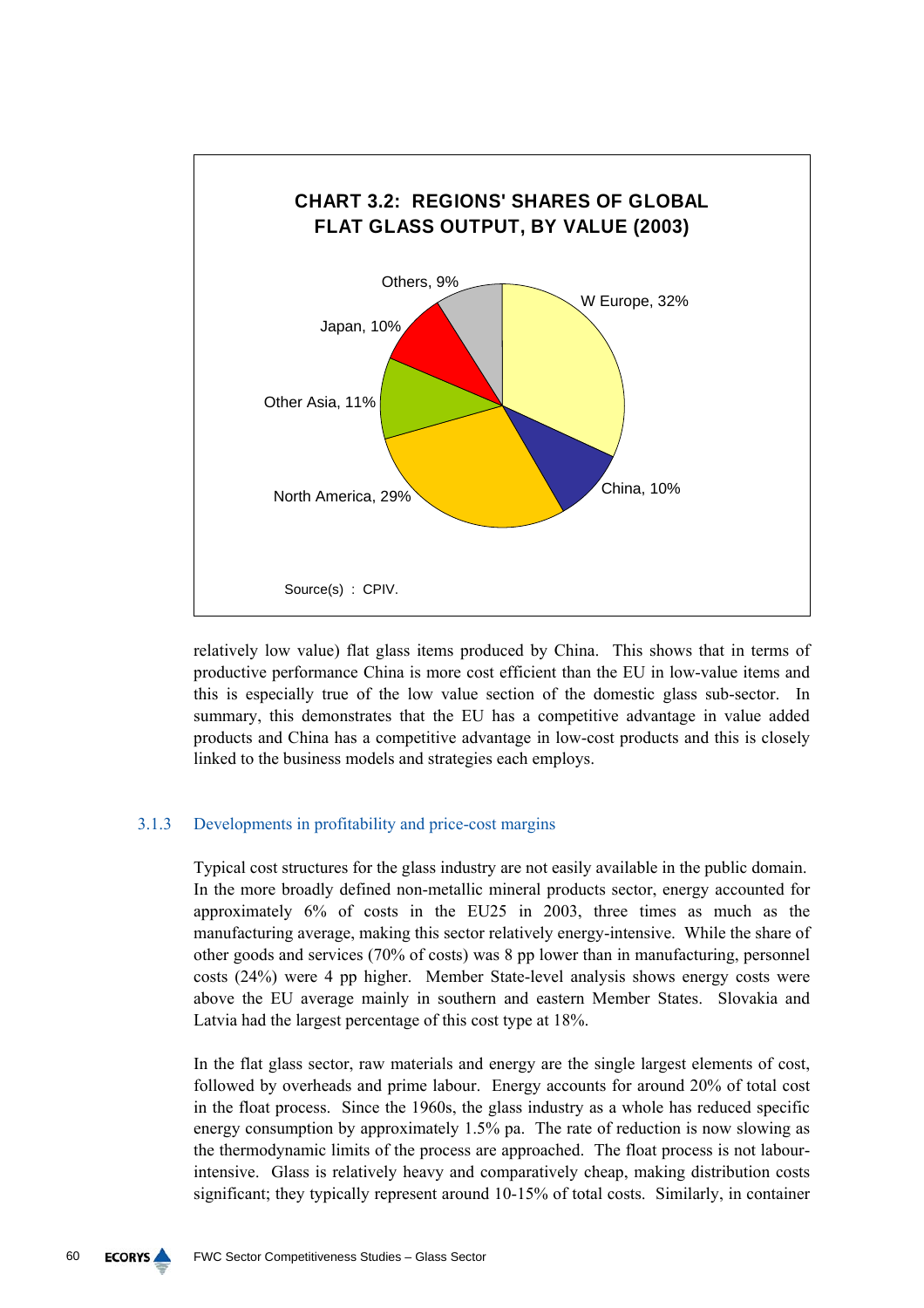glass energy accounts for around 20% of total costs. British Glass estimates that between 1980 and 2003 the amount of energy required to melt a tonne of glass fell by 54% to 1.47 MWh. This would have been accompanied by a similar reduction in  $CO<sub>2</sub>$  emissions.

Energy is a key driver for production costs in the glass sector. In Romania, for example, natural gas and electricity costs are no longer subsidized and so energy costs make up a significant proportion of total production costs. The current self-sufficiency rate of between 50-60% in Romania is expected to decrease over the next 10 years. Energy costs are expected to continue to increase as the Romanian government decreases subsidies and more energy, particularly gas, is imported. If industrial energy costs in Romania are raised to European market levels in the short term, the shock to glass companies is likely to be debilitating, especially for small companies. To address the issue of rising energy costs, industry groups have lobbied effectively for volume discounts for high-volume industrial users (defined as greater than 5 million cubic meters/month). This discount benefits large glass producers in particular. In contrast, medium sized firms may use as little as 60-70 cubic meters/month and do not benefit from discounted prices.

# 3.1.4 Developments in and determinants of labour productivity

Technological innovation and business organisation has had a significant influence on the productivity of EU Glass producers. The decline in employment identified earlier and virtually simultaneous rise in production automation has significantly increased the productivity of each worker. CPIV estimations suggest that productivity per employee grew by 95% between 1991 and 2005 (EC, 2006). Unfortunately, there is a lack of comprehensive literature on the productivity of EU glass producers by *value*, and only the key trends in output productivity per employee are available.

The chart below shows the increase in labour productivity (in terms of output per employee) in the EU over 2000-07. In terms of productivity growth, the overall output per employee has grown by nearly 40% in the EU15. This translates into an average rate of 4.7% pa. The upward trend has continued following the expansion of the EU in 2004 and 2007, but it can also be seen that the expansion has led to a lowering of productivity for the EU glass industry as a whole, reflecting the significantly lower rates of productivity in the countries of the EU12. Since 2004, labour productivity growth in the EU has averaged 3.7-4% pa. It the EU15 it has averaged 3.5% pa, while for the EU12 it has been in the region of 15% pa.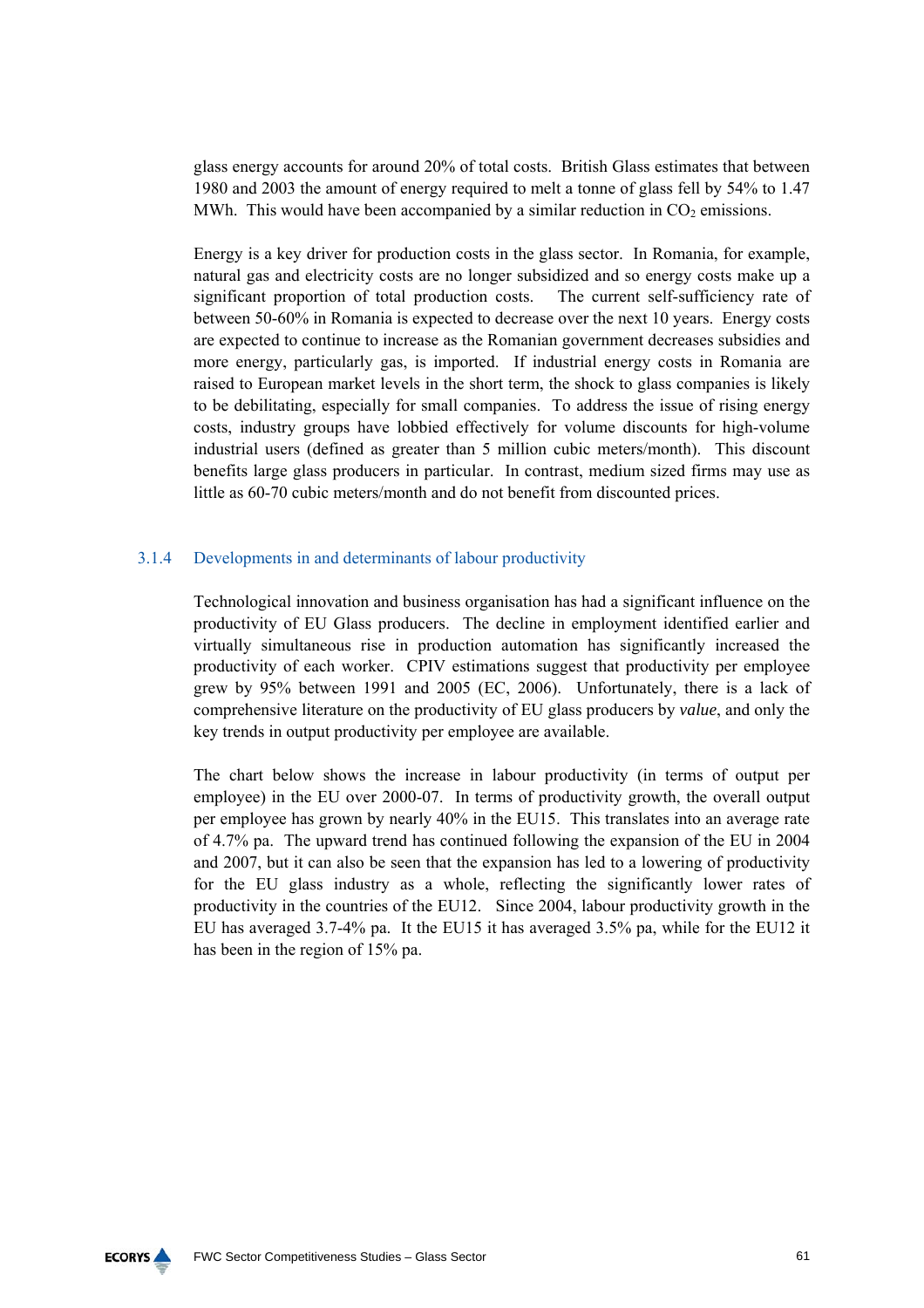

One factor that influences productivity is innovation. The EU is a major innovator in the global glass industry and the UK leads the world in flat glass innovation (British Glass, 2007). The high level of UK innovation is largely attributed to the high numbers of Science and Technology graduates, and their relationships with, and proximity to, established glass manufacturers and processors. This continuous innovation stimulates the development of new, unique products and ensures that the UK (and the EU) can differentiate its output from foreign competition and remain dominant players. Also, "investment in R&D and innovation is conducive to boosting productivity" (EC,  $2007^{\circ}$ , page 8). A threat to this position is the recent trend for some producers to locate R&D facilities outside the EU, as more production is relocated to lower-cost and/or faster growing markets. A recent example of this is O-I's decision to invest in a new R&D centre in Peru, where it is also doubling the capacity of its glass manufacturing plant in Lurin (operational 2009Q2).

The key factor that has influenced labour productivity is the development of production automation, which critically is driven by technological innovation. Whilst productivity growth brought about through automation is beneficial to producers (and the EU economy) a potential problem is that although the innovative production techniques and technology may require extensive continuous innovation by highly qualified persons, automated production lines do not require a highly skilled workforce to operate them (ifo Institute and Carl Bro Group, 2006). This makes production labour easily substitutable, and gives greater scope to relocate production to countries where labour costs are lower (such as China). The low worker skill requirement in production brought about by automation suits the low-cost business models of emerging economies as it allows them to minimise wage costs in labour markets where cheap labour is usually in ready supply, and hence boosts their relative productivity. A concerning potential by-product of this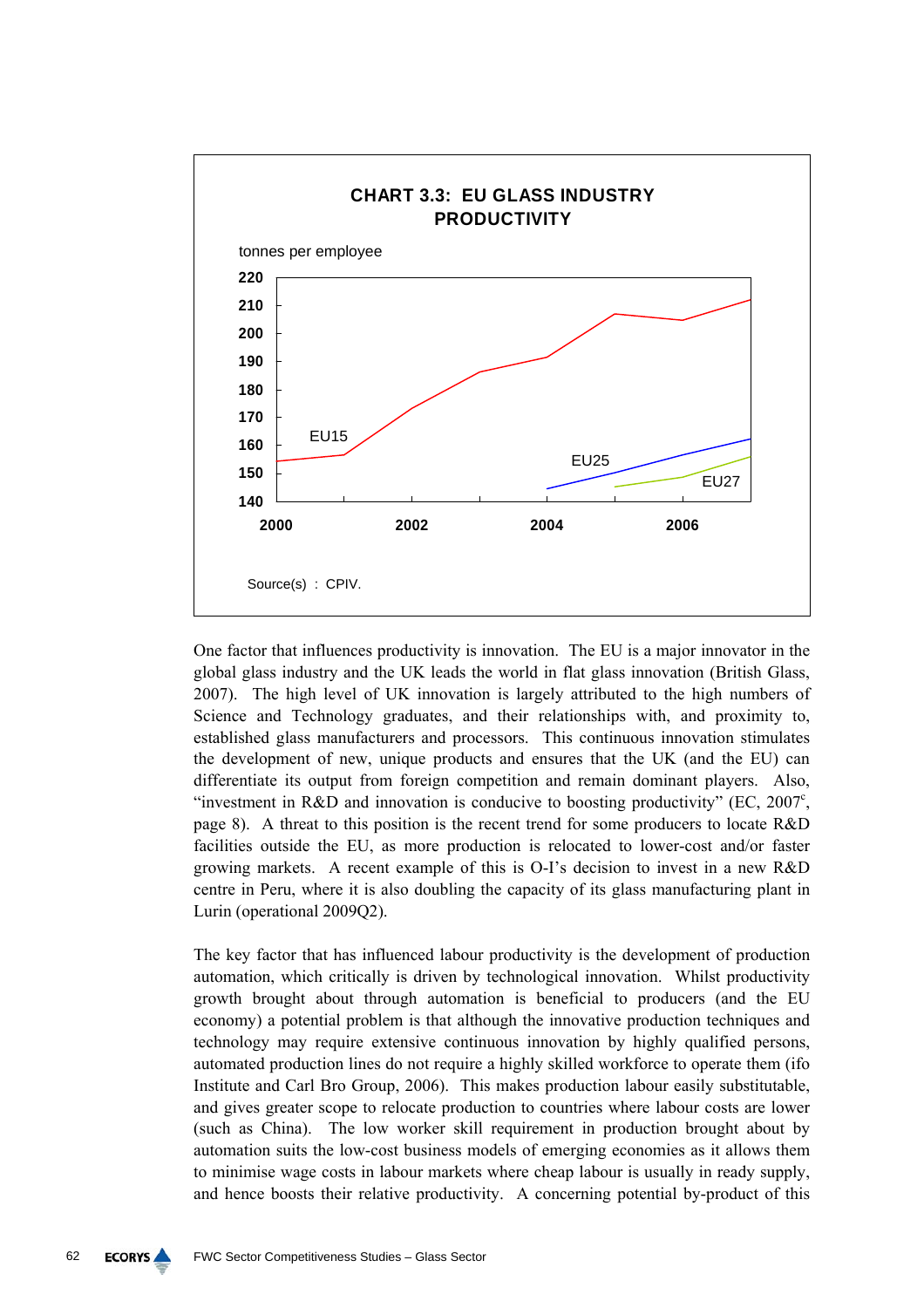trend is that evidence suggests that research into new products and processes needs to be located near to the core glass manufactures (British Glass, 2007). If production continues to move outside the EU, in the medium to long term innovators may follow them and the extent of the EU's competitive advantage in glass product innovation may fall.

Another driving factor behind increases in labour productivity in some new Member States (EU12) has been the privatisation of the glass industry. In the Czech Republic, many industrial firms were restructured and modernised by their private owners, with the result that labour productivity increased and employment fell.

### 3.1.5 Macroeconomic outlook

At the time of this report (summer 2008) the EU and global macroeconomic outlook has deteriorated. In the wake of the credit crunch of summer 2007, business and consumer confidence has deteriorated in the major economies of the world. Business confidence has fallen in the face of tighter borrowing conditions, falling investment demand and high input prices. Consumer confidence has fallen in the face of the rising living costs and the weaker economic outlook, and the potential impact on employment. In some countries, eg the UK, Ireland, Spain, the US, confidence has been further weakened by a sharp deterioration in the housing market and house prices.

As a result activity in the major world economies is expected to slow over the short to medium term as households rein in their spending, intermediate business demand slows and businesses curb investment demand. As a result, the latest consensus forecast (June 2008) was for world GDP growth to slow from 3.8% in 2007 to 2.9% in 2008 and 2.8% in 2009. GDP growth in the EU is expected to slow from 2.8% in 2007 to 1.9% in 2008 and 1.7% in 2009. Growth in the US is forecast to slow from 2.2% in 2007 to 1.5-1.7% over 2008-09, while Japan should see a similar trend, from 2% in 2007 to 1.3-1.5% in 2008 and 2009.

While the slowdown will affect all industries, some will be affected more than others, and within glass, some sub-sectors are more exposed. The flat glass sub-sector can be expected to suffer badly from the downturn in the housing market and construction sector generally, as lower/ falling activity translates into lower demand for windows and glass panels. Demand from the automotive sector can be expected to remain weak as household spending weakens and EU automotive producers curb production plans.

The domestic glass sub-sector is also exposed to the slowdown in housing markets, where fewer people moving into homes translates into fewer purchases of new household glassware, this will be compounded generally by weaker consumer spending. Domestic glass makers operating at the top end are especially vulnerable as consumers react to the economic uncertainty and delay expensive/ luxury purchases. The ceramics industry faces similar challenges and as such, frits producers face a tough time ahead given their relationship with the ceramics industry.

Demand for healthcare is not cyclical and should remain robust during this downturn. Consequently, in the container glass sub-sector, demand for pharmaceutical-related glass products should hold up. The higher value nature of these products will offer some respite for margins. Elsewhere in container glass, the outlook is not so good. With household spending expected to slow across nearly all expenditure groups over 2007-09, demand for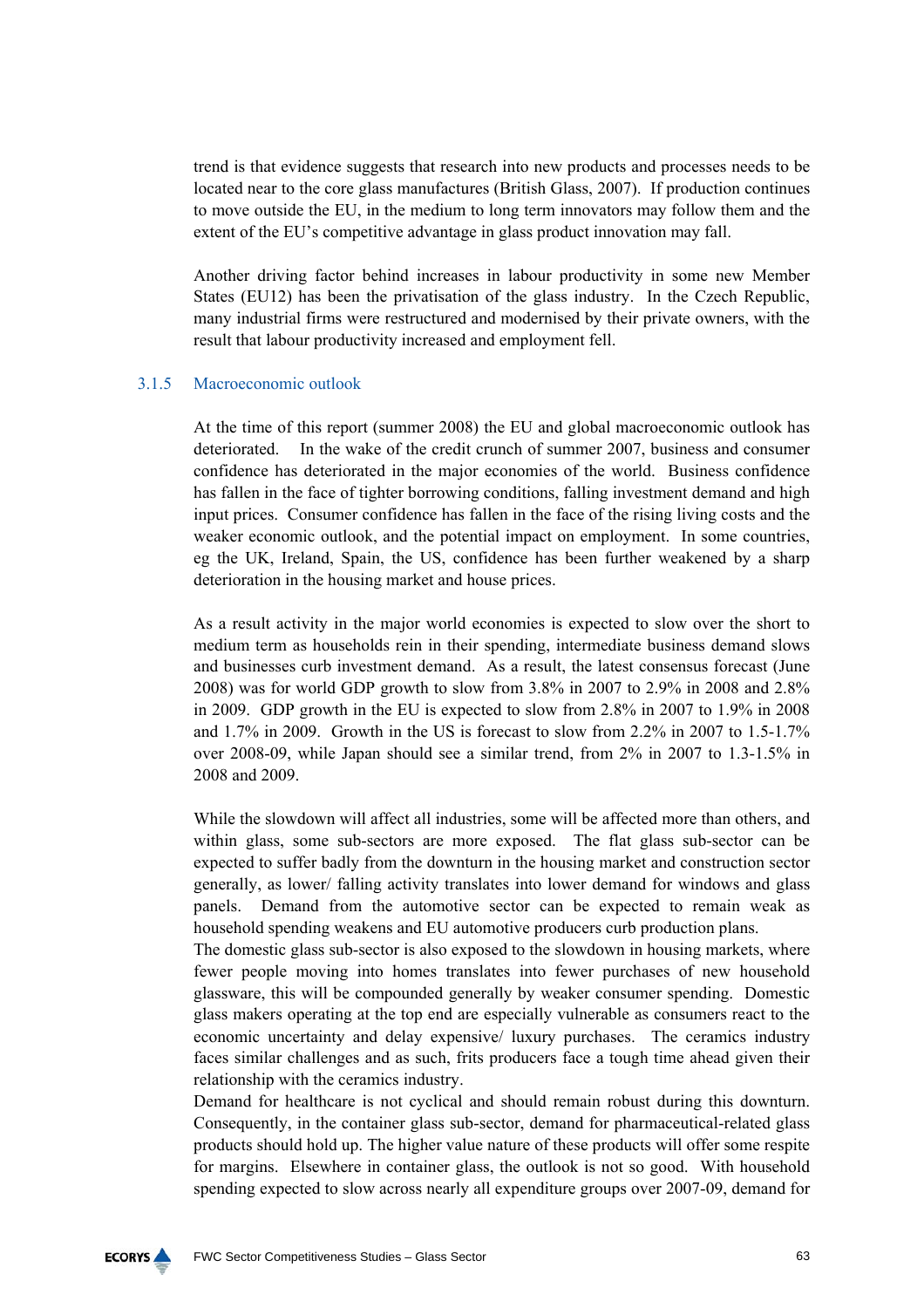cosmetics/perfume containers is likely to ease while demand for drinks and food containers can also be expected to weaken as households look to spend less, even here. However, given peoples' need to eat and drink, it is unlikely to be as sharp a slowdown as in say, the flat glass sub-sector. Both fibres sub-sectors are also likely to suffer from a slowdown in construction activity, as lower building activity hits demand for insulation and structural material.

# 3.1.6 Expansion outside the EU

In discussing trade in chapter two we highlighted the increasing flow of imports generally, and the increasing capacity coming on line in countries surrounding the EU. This is expected to pose a threat to EU producers over the coming years, but this is likely to be exacerbated by the deteriorating economic outlook and slower economic growth expected over 2007-09. EU producers will face a double whammy of weaker domestic demand (and increased pressure on prices) and increasing flows of lower cost imports. The table below is comprehensive but not exhaustive and indicates where capacity has recently been expanded or will come on line in the near future, along with the scale of that capacity.

| Sub-sector                                                                                                                                                                                                                    | <b>Number of new/expanded</b><br>plants 2004-09 | By country                                                                                        | <b>Total capacity of</b><br>new/expanded plants |  |
|-------------------------------------------------------------------------------------------------------------------------------------------------------------------------------------------------------------------------------|-------------------------------------------------|---------------------------------------------------------------------------------------------------|-------------------------------------------------|--|
| Container glass                                                                                                                                                                                                               | 21                                              | 12 Russia<br>3 Ukraine<br>1 Albania<br>1 Croatia<br>1 Egypt<br>1 Romania<br>1 Tajikistan<br>1 UAE | 3,022,000                                       |  |
| Flat glass                                                                                                                                                                                                                    | 10                                              | 4 Russia<br>2 Egypt<br>1 Azerbaijan<br>1 Belarus<br>1 Qatar<br>1 Ukraine                          | 2,405,000                                       |  |
| Domestic glass                                                                                                                                                                                                                | $\mathbf{1}$                                    | Russia                                                                                            | 250,000                                         |  |
| Fibre glass                                                                                                                                                                                                                   | 1                                               | Russia                                                                                            | 50,000                                          |  |
| Total                                                                                                                                                                                                                         |                                                 |                                                                                                   | 5,727,000                                       |  |
| : This includes two new container glass facilities to be opened in Russia in 2009 and<br>Note(s)<br>four new flat glass facilities to be opened in Azerbaijan, Egypt and Russia (2) in<br>2009.<br>Source(s) : British Glass. |                                                 |                                                                                                   |                                                 |  |

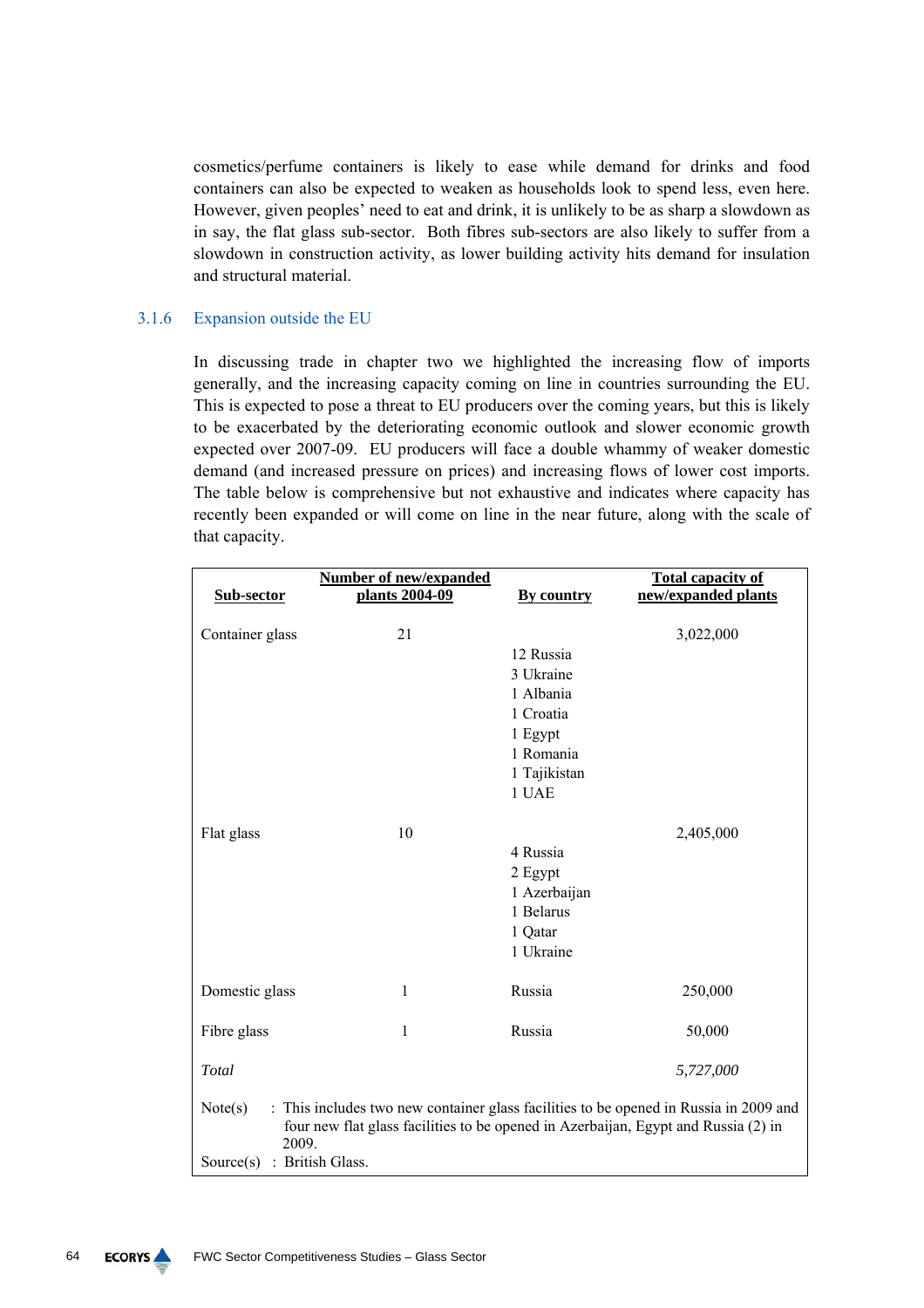The figures indicate and increase in production capacity of at least 7.5 mt in countries neighbouring the EU; 2.4 mt have come on line in 2008 or will do in 2009. The table indicates which sub-sectors are being most affected with the largest expansions coming in container and flat glass: an extra 3 mt of capacity in the case of the former and 2.4 mt in the case of the latter. However, the threat seems especially acute for flat glass, given that EU production is typically 9-10 mt. The table also shows that the threat comes from a range of countries, from Russia and Ukraine on the edge of the EU to UAE and Qatar in the Middle East. However, the main threat is likely to come from Russia, with over half of the plants listed and 3.7 mt of the increased capacity. In March 2008 the Chinese glass fibre producer CPIC announced plans to build a new glass fibre plant (aimed at the construction industry) in Bahrain over 2008-12. Production at the first furnace started in summer 2008 and when the plant is complete in 2012 total production capacity will be 200,000 tonnes.

# 3.1.7 Engaging in the climate change challenge

The prospect of weaker demand in the EU and increasing competition from imports from neighbouring countries in the medium term will make it even harder for EU glass producers to rely on conventional products and revenue streams. This will place increasing pressure on firms to develop new, higher value-added products. The glass industry has been introducing environmentally friendly products for many years but with policy makers embracing the climate change challenge more fully, the glass industry has an opportunity to introduce more new products and educate policy makers on the benefits that glass products can deliver.

For example, studies have demonstrated that the flat glass industry manufactures products that would enable considerable savings in the EU25 when replacing existing single and double glazing with high performance low-e coated glass  $(140 \text{ mt } CO<sub>2</sub> \text{ per year})$ . A further study has shown that the use of solar control glazing (in conjunction with low-e properties) in air conditioned existing and new residential and non-residential buildings can save 15-80 mt of  $CO<sub>2</sub>$  in the EU25 (between 15-85 mt in the EU27) depending on the assumptions made for the uptake of air conditioning in the coming years

To help foster the markets for these products and both help tackle climate change and support the glass sector, it is important for policy makers to consider the environmental and energy benefits that can be delivered by glass when setting policy and taxes on energy/carbon. Consideration also needs to be given to the impact of energy prices. Strong rises raise the cost of producing glass and undermine the competitiveness of EU glass producers.

### 3.1.8 The EU Emissions Trading Scheme

One mechanism through with the EU glass sector is already engaged with the climate change challenge is EU Emissions Trading Scheme (EU ETS). The EU ETS is an emissions trading scheme designed to bring down the EU's greenhouse gas (GHG) emissions. The first phase of the EU ETS came into force in 2005 and finished in 2007. The second phase (2008-12) is currently under way, while the third phase will commence in 2013 (and finish in 2020). The effectiveness of the scheme depends on how tight the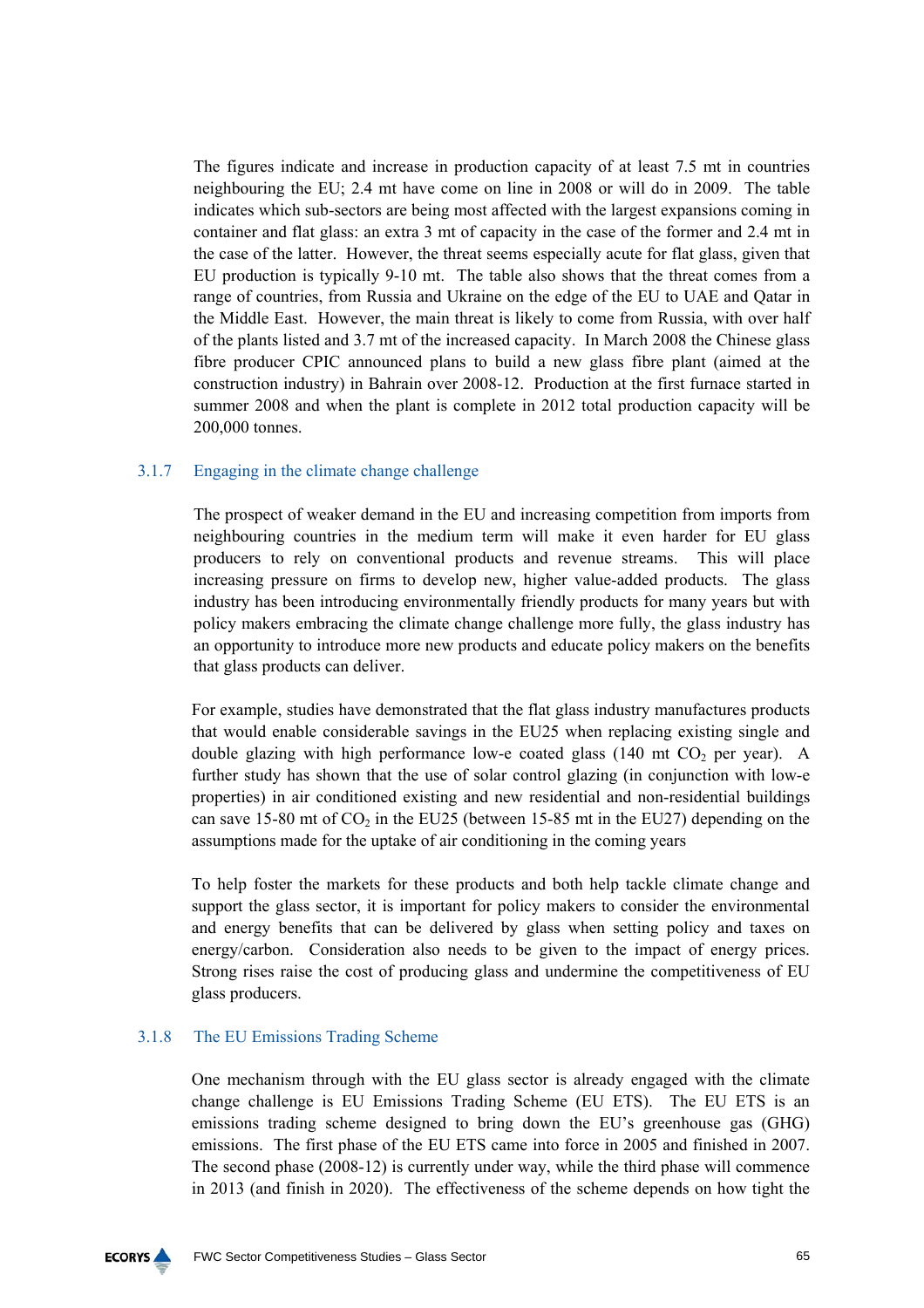caps are and how rigorously they are enforced. After rising throughout phase one to  $\epsilon$ 30 per tonne  $CO_2$ , the price of allowances fell back to less than  $\epsilon 10$  per tonne  $CO_2$  because emissions caps were not tight enough in some countries, ie. there were too many allowances. In late 2007, allowances were trading at less than  $\epsilon$ 1 per tonne CO<sub>2</sub>. Consequently, verified emissions *increased* over the first phase of the scheme.

Since then, the Commission has looked to broaden the scope of the EU ETS and bring down national emissions caps. Under phase two, for example, emissions caps are on average 7% below 2005 levels while emissions from aviation are expected to be included from 2010 onwards. The Commission has proposed further revisions for the third phase which would broaden the scope of the EU ETS further. Among these are the inclusion of all greenhouse gases and all sectors, including aviation, maritime transport and forestry. There is great concern in the glass sector about the potential impact of phase three on EU glass producers.

To illustrate this, presented below are the results of a British Glass projection (using CE assumptions) of the potential cost of phase three to container and flat glass producers in the UK (these two sub-sectors account for 97% of UK glass sector emissions).

Key assumptions are that the price of allowances in phase three will increase by an average of 2%pa and the average price for the phase three period (2013-20) will be  $\epsilon$ 29.8 per tonne of CO2; that the starting figure for calculating the 2013 allocation is based on the NAP2 allocation (National Allocation Plan for phase two); that the maximum amount of allowances used for calculating allocations to installations which carry out activities in 2013 and received a free allocation in the period 2008 to 2012 shall not exceed the 2005- 07 averages (Directive revision: 10a 4); allocations in 2013 are reduced to 80% and fall linearly to 0% in 2020.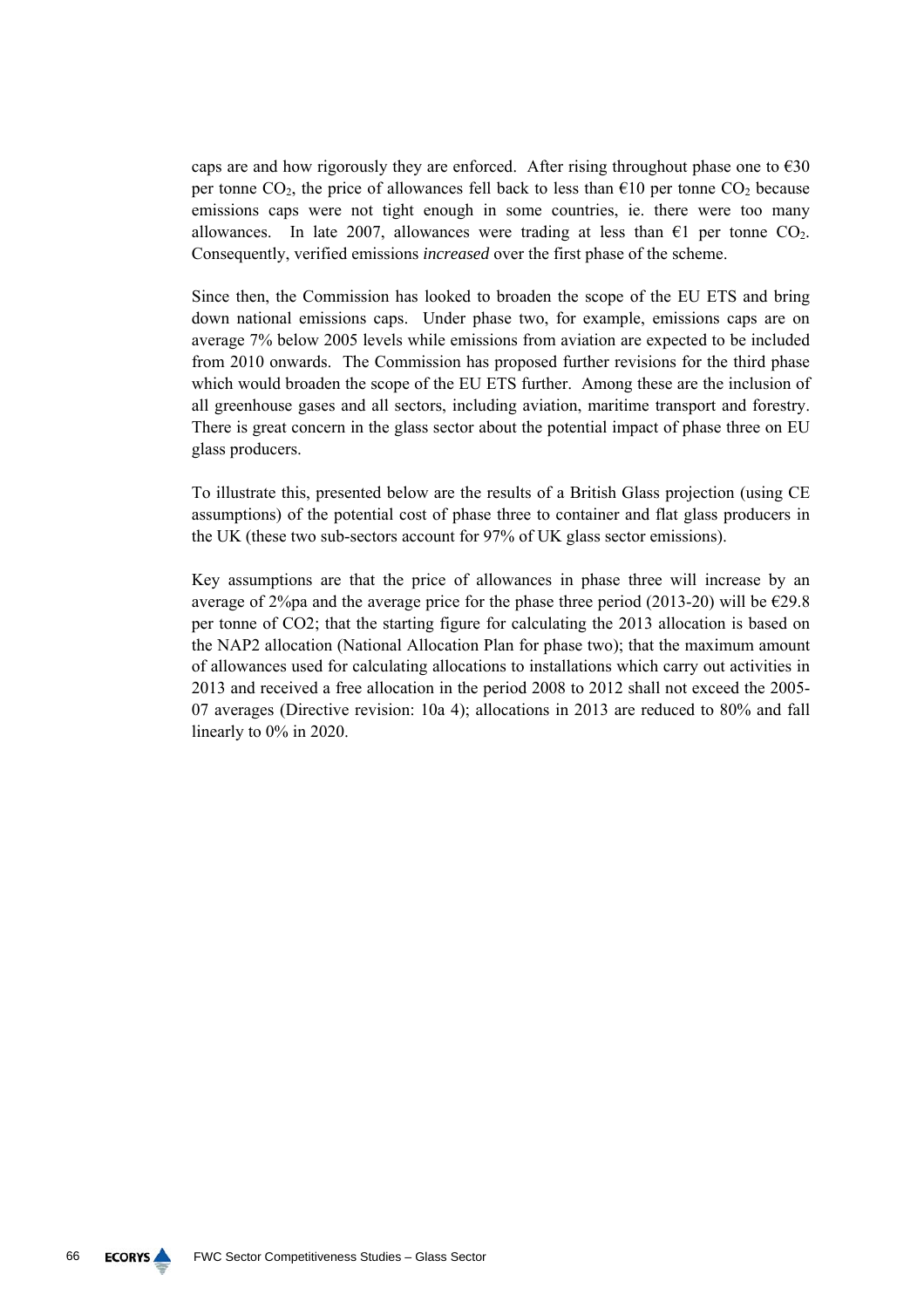| Estimated impact of EU ETS Phase III on UK container and flat glass sub-sectors                                                                     |      |      |      |      |                        |      |      |      |
|-----------------------------------------------------------------------------------------------------------------------------------------------------|------|------|------|------|------------------------|------|------|------|
|                                                                                                                                                     |      |      |      |      | <b>Container glass</b> |      |      |      |
| Cost                                                                                                                                                | 2013 | 2014 | 2015 | 2016 | 2017                   | 2018 | 2019 | 2020 |
|                                                                                                                                                     |      |      |      |      | $\epsilon$ m           |      |      |      |
| Direct $CO2$ purchase                                                                                                                               | 9.8  | 13.4 | 17.1 | 21.0 | 25.0                   | 29.2 | 33.5 | 38.0 |
| Electricity pass<br>through                                                                                                                         | 9.2  | 9.4  | 9.6  | 9.8  | 10.0                   | 10.2 | 10.4 | 10.6 |
| Soda ash pass<br>through                                                                                                                            | 7.9  | 7.9  | 7.9  | 7.9  | 7.9                    | 7.9  | 7.9  | 7.9  |
| Total                                                                                                                                               | 26.8 | 30.6 | 34.5 | 38.6 | 42.8                   | 47.2 | 51.8 | 56.5 |
|                                                                                                                                                     |      |      |      |      | <b>Flat glass</b>      |      |      |      |
| Cost                                                                                                                                                | 2013 | 2014 | 2015 | 2016 | 2017                   | 2018 | 2019 | 2020 |
|                                                                                                                                                     |      |      |      |      | $\epsilon$ m           |      |      |      |
| Direct $CO2$ purchase                                                                                                                               | 7.1  | 9.4  | 11.8 | 14.3 | 16.9                   | 18.0 | 22.4 | 25.3 |
| Electricity pass<br>through                                                                                                                         | 2.2  | 2.2  | 2.2  | 2.3  | 2.3                    | 2.4  | 2.4  | 2.5  |
| Soda ash pass<br>through                                                                                                                            | 5.0  | 5.0  | 5.0  | 5.0  | 5.0                    | 5.0  | 5.0  | 5.0  |
| Total                                                                                                                                               | 14.2 | 16.6 | 19.0 | 21.6 | 24.2                   | 25.4 | 29.8 | 32.8 |
| : For flat glass, the slowdown in 2018 is thought to reflect a period when rebuilds<br>Note(s)<br>produce a noticeable impact on overall emissions. |      |      |      |      |                        |      |      |      |
| British Glass projection using CE assumptions.<br>Source $(s)$ :                                                                                    |      |      |      |      |                        |      |      |      |

The results show the overall cost impact to the sub-sector, broken down across direct purchases, electricity pass through costs and soda ash pass through costs. The cost to the two sectors in the UK is estimated to be  $E41m$  in 2013, with the container glass sub-sector paying around  $\epsilon$ 27m. The overall cost to these sub-sectors (in the UK) rises substantially over phase three to reach just under €90m in 2020: the cost to the container glass subsector is estimated to be just over  $\epsilon$ 56m, and just under  $\epsilon$ 33m to the flat glass sub-sector.

Under our assumptions, this increase is driven by the direct  $CO<sub>2</sub>$  purchase cost<sup>2</sup>. For the container glass sub-sector, the cost of direct purchases almost quadruples from  $\epsilon$ 9.8m in 2013 to  $\epsilon$ 38m in 2020. For the flat glass sub-sector, the cost increases from  $\epsilon$ 7.1m in 2013



<sup>&</sup>lt;sup>2</sup> For pass through costs, historical electricity and soda consumption have been used (i.e. without growth) for pass through of production costs. Electricity pass through costs have been based on actual historical sector delivered electricity consumption (i.e. without growth) multiplied by the UK DEFRA Climate Change Agreement factor for primary emissions at the generators. This is then multiplied by the Cambridge Econometrics price factor. Soda ash pass through costs are based on an average increase in cost per tonne for phase three multiplied by sub-sector consumption calculations based on 2005-7 consumption without growth.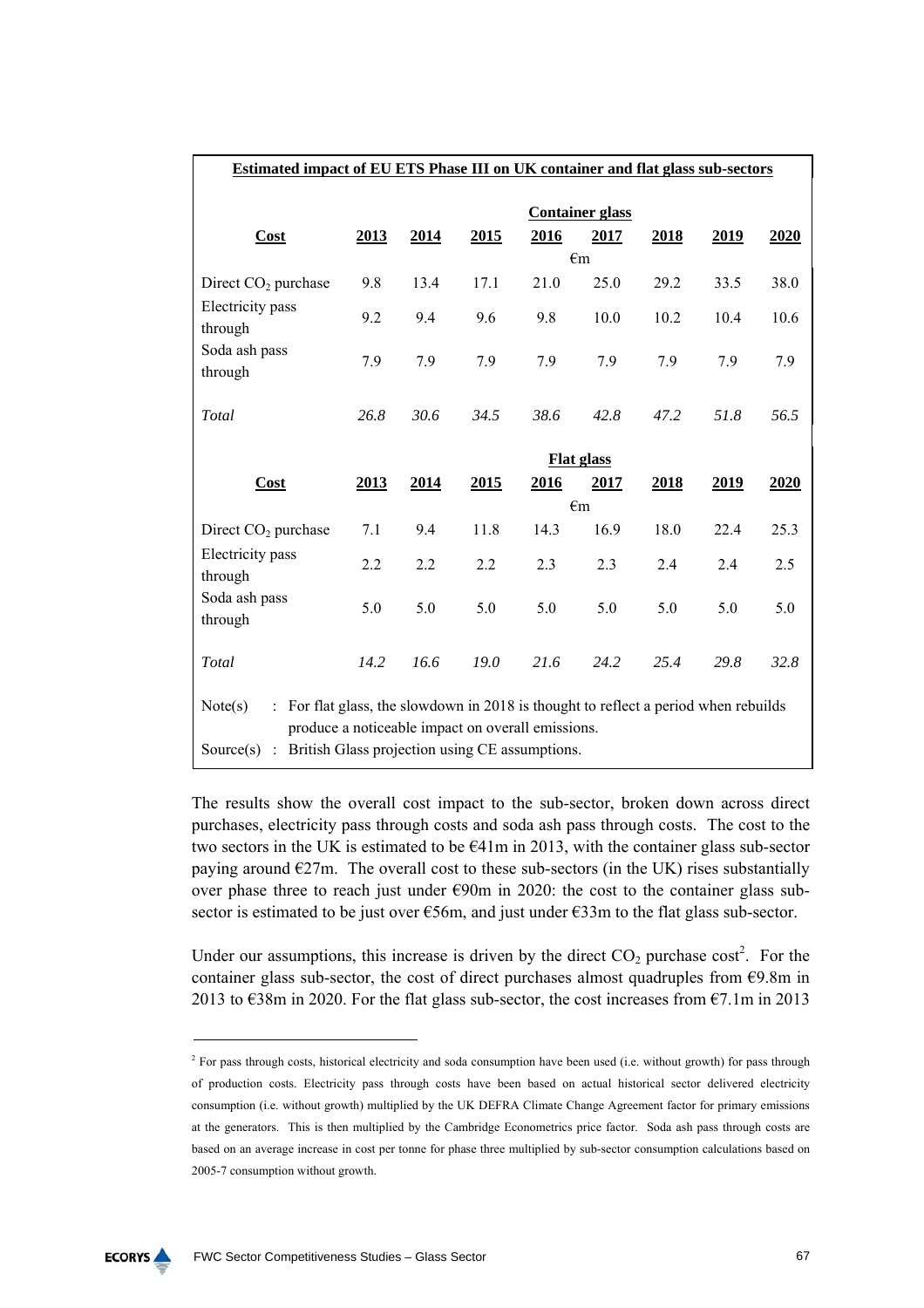to  $\epsilon$ 25.3 in 2020. In the long-term context of increasing competition from overseas producers this increasing cost could curb producers pricing flexibility and support the erosion of EU market share, especially where non-UK or non-EU producers are subject to less stringent rules.

There some caveats to this projection. The cost model for allowances in phase three is considered to underestimate the demand on allowances from obligated sectors against that available. Sector production is uncertain; an increased demand for existing flat and fibre glass products and more energy intensive flat glass products may occur as society responds to climate change initiatives including the use of energy efficient glazing systems and energy generating products involving glass i.e. photovoltaics and solar panels. Meanwhile, glass container production will be subject to demand and possibly changes resulting from life-cycle assessment analyses

# 3.2 Structure

### 3.2.1 Identification of key players in the world market and their strategies

In order to review competitive strategies, the main players in the world market need to be considered.

| <b>Non-EU-based owner</b> | <b>Country</b> | <b>Sub-Sector</b>                   |
|---------------------------|----------------|-------------------------------------|
| Owens-Illinois            | <b>USA</b>     | <b>Container Glass</b>              |
| Vetropack                 | Switzerland    |                                     |
| Pilkington-NSG            | Japan          | <b>Flat Glass</b>                   |
| Glaverbel-Asahi           | Japan          |                                     |
| Guardian                  | <b>USA</b>     |                                     |
| Euroglas                  | Switzerland    |                                     |
| Libbey                    | <b>USA</b>     | <b>Domestic Glass</b>               |
| Pasabahce (Sisecam)       | Turkey         |                                     |
| Corning                   | <b>USA</b>     | <b>Special Glass</b>                |
| Asahi                     | Japan          |                                     |
| <b>NEG</b>                | Japan          |                                     |
| <b>HOYA</b>               | Japan          |                                     |
| Owens Corning             | <b>USA</b>     | <b>Glass Fibres (Reinforcement)</b> |
| Owens Corning             | <b>USA</b>     | <b>Glass Fibres (Insulation)</b>    |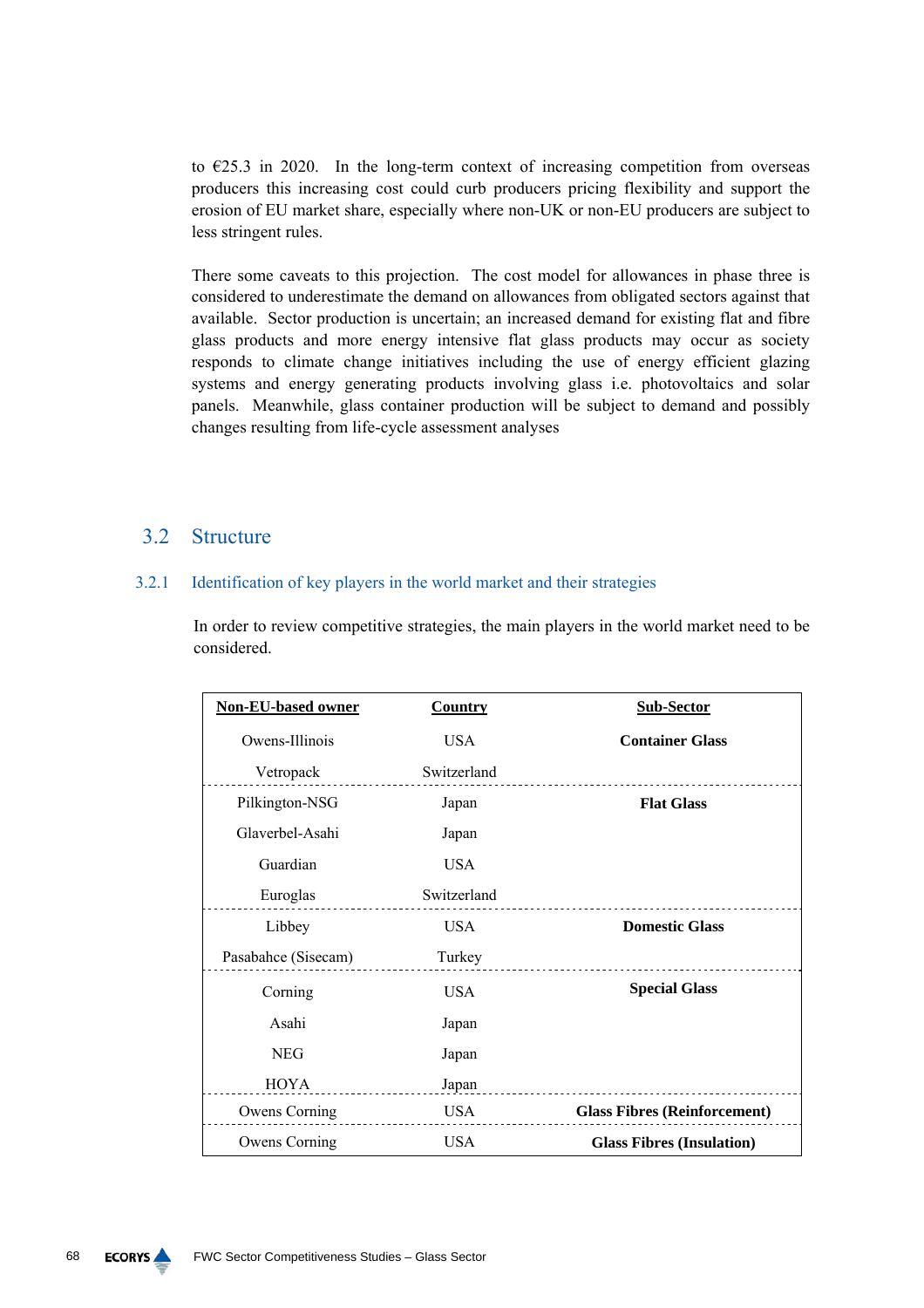| <b>EU-based owner</b> | <b>Country</b> | <b>Sub-Sector</b>                   |
|-----------------------|----------------|-------------------------------------|
| Ardagh                | Ireland        | <b>Container Glass</b>              |
| Saint Gobain          | France         |                                     |
| Vidrala               | Spain          |                                     |
| Saint Gobain          | France         | <b>Flat Glass</b>                   |
| Arc International     | France         | <b>Domestic Glass</b>               |
| Durobor               | Belgium        |                                     |
| Johns Manville        | UK.            | <b>Glass Fibres (Reinforcement)</b> |
| <b>PPG</b> Industries | Netherlands/UK |                                     |
| Rockwool              | Denmark        | <b>Glass Fibres (Insulation)</b>    |
| Saint-Gobain          | France         |                                     |
| Osram                 | Germany        | <b>Special Glass</b>                |
| Philips               | Netherlands    |                                     |
| Schott                | Germany        |                                     |

It can be seen that some glass producers that were established in the EU are now owned (or partly owned) by firms in non-EU countries. This is the case with Pilkington and Glaverbel. The majority of foreign competition amongst large firms is based in Japan and the USA, especially in flat glass and special glass production. The USA dominates the global production of glass fibres for reinforcement, producing a wide product range, and much of its success is attributed to first mover advantages and innovation: Russell Games Slayter of Owens-Corning invented the 'fibreglass' in 1938 – a brand that is now almost synonymous with glass fibre products.

# *Business Models of EU Producers*

The business models and strategies of EU glass producers will clearly vary from firm to firm but there are a number of key trends in strategy that can be explained using economic theory on competitiveness. In the Resource Based View of the firm put forward by Barney (1991), firms base their competitive strategy on their available unique resources and competencies. According to Barney (1991), firms will achieve a competitive advantage if their resources are valuable, rare, imperfectly imitable and nonsubstitutable. The Resource Based View is used to help to understand the strategies of EU glass producers.

Generally speaking, large foreign direct investments have been made in several EU12 countries. These started after the privatisation process of the early nineties. These investments allowed for several directions of improvement of production, depending on each country's own characteristics: modernisation of production and production processes, new technologies, rationalisation in the use of raw materials and labour force, use of international distribution channels existing in the network of the foreign investor.

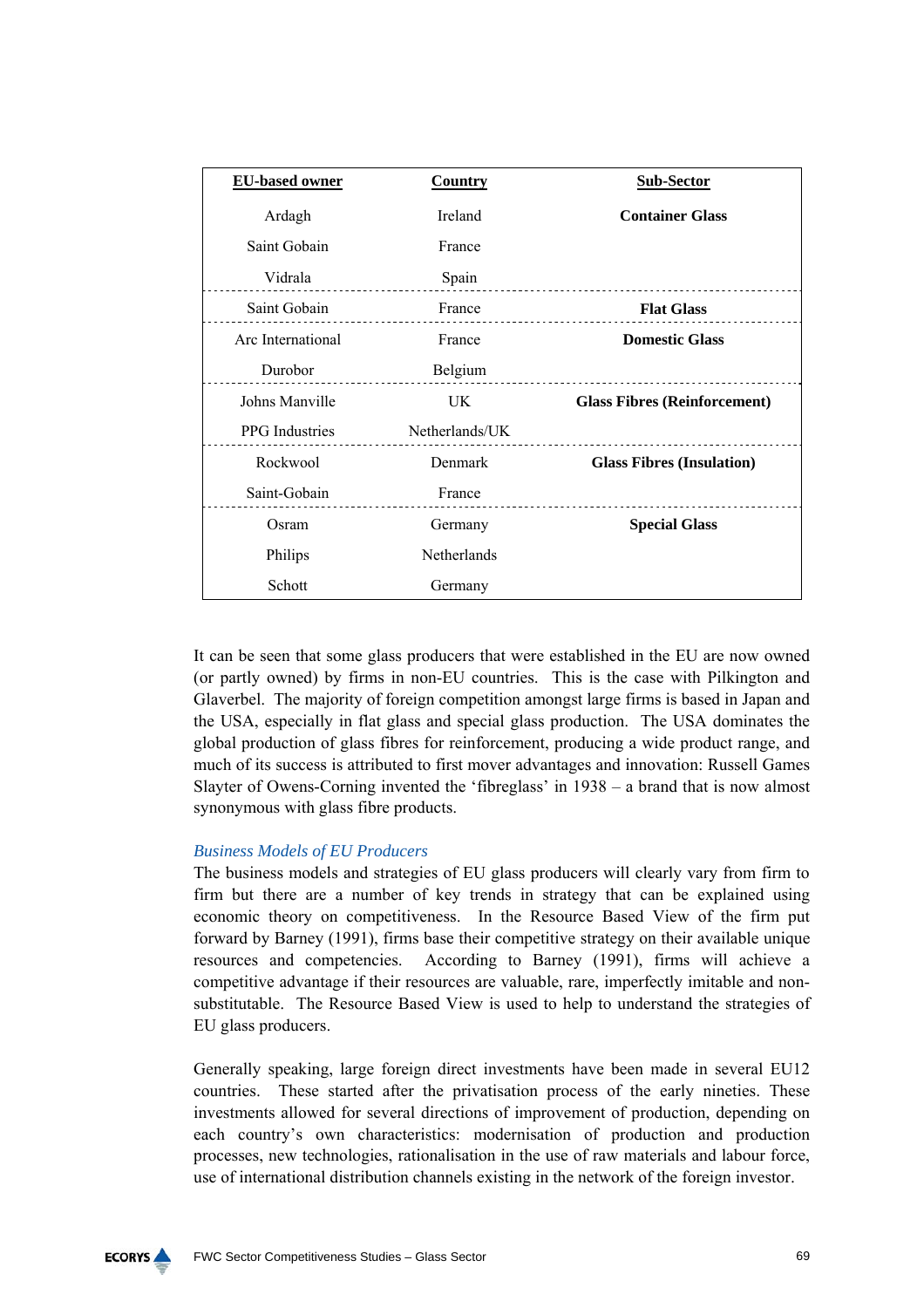The attractiveness of certain EU12 countries to foreign investors depends on a number of aspects, but one very important one is the availability of raw materials like sand mines. Also, the relatively cheap labour costs and the sometimes longstanding experience of the countries in this sector are crucial for investors. Finally, their geographic location allows foreign investors to efficiently export to other eastern European markets.

### • *Major Players*

It is difficult to assess the strategies of larger firms as they are involved in such a wide range of sub-sectors and markets, but those large firms that compete primarily on the basis of price have been forced to incorporate increased cost-saving activities into their strategies. This has been especially true for the EU firms that have faced low-cost competition from emerging economies with fundamentally lower cost structures. It has forced EU competitors in these markets to reduce costs primarily by increasing labour productivity and the automation of production. The large EU firms that compete with foreign low-cost competition on the basis of price that have not incorporated cost saving measures into their businesses models have generally suffered. It should be noted that not all large firms have had to cut costs so intensively, especially those that supply products that are *not comparable* with low-cost foreign imports, i.e. that are targeting a distinctively different market. The ability of large EU firms to control the production and distribution of unique, innovative products that cannot be copied is one reason why they continue to be profitable. Foss and Knudsen (2003, page 7) state that, "firms that control valuable and rare resources possess a competitive advantage and will be able to implement superior strategies", and this appears to be the case amongst innovative large firms and emphasises the reward of (and need for) comprehensive Research and Development. Porter (1996) identifies that strategy involves a 'trade-off' and this means that the strategies of large firms cannot cover *all* markets. For example, product diversity (specification and variations) significantly reduces overall output levels when production is continuous and on a large scale, and can amount to as much as seven days' lost production in flat-glass manufacturing (Pilkington, 2006). This implies that if large-scale continuous producers wish to supply a range of very different products it may damage the operational efficiency of core glass producing activities, i.e. there is an opportunity cost involved. This problem leaves 'gaps' in the market for other better-suited firms.

#### • *Intellectual property rights (IPR) and counterfeiting*

The competitiveness of many EU glass producers (large and small) producing differentiated products such as decorative glass items has suffered due to the counterfeiting of EU-origin designs by non-EU firms. Tableware and ornamental-ware producers have been particularly affected by the import of comparable and substitutable glass products, (that are effectively 'copies' of EU products) which have entered the EU and are sold at much lower prices than those of domestic producers. There is evidence to suggest that foreign counterfeiters are involved in sophisticated production of everyday glassware with high volumes of consumption. Hence this counterfeiting has had a significant impact on the prosperity of domestic glass producers. This intellectual property issue is something that the relevant authorities have tried to clamp down on, but sophisticated counterfeiting has to be a serious concern to any glass producers that sell products and designs that can be easily duplicated.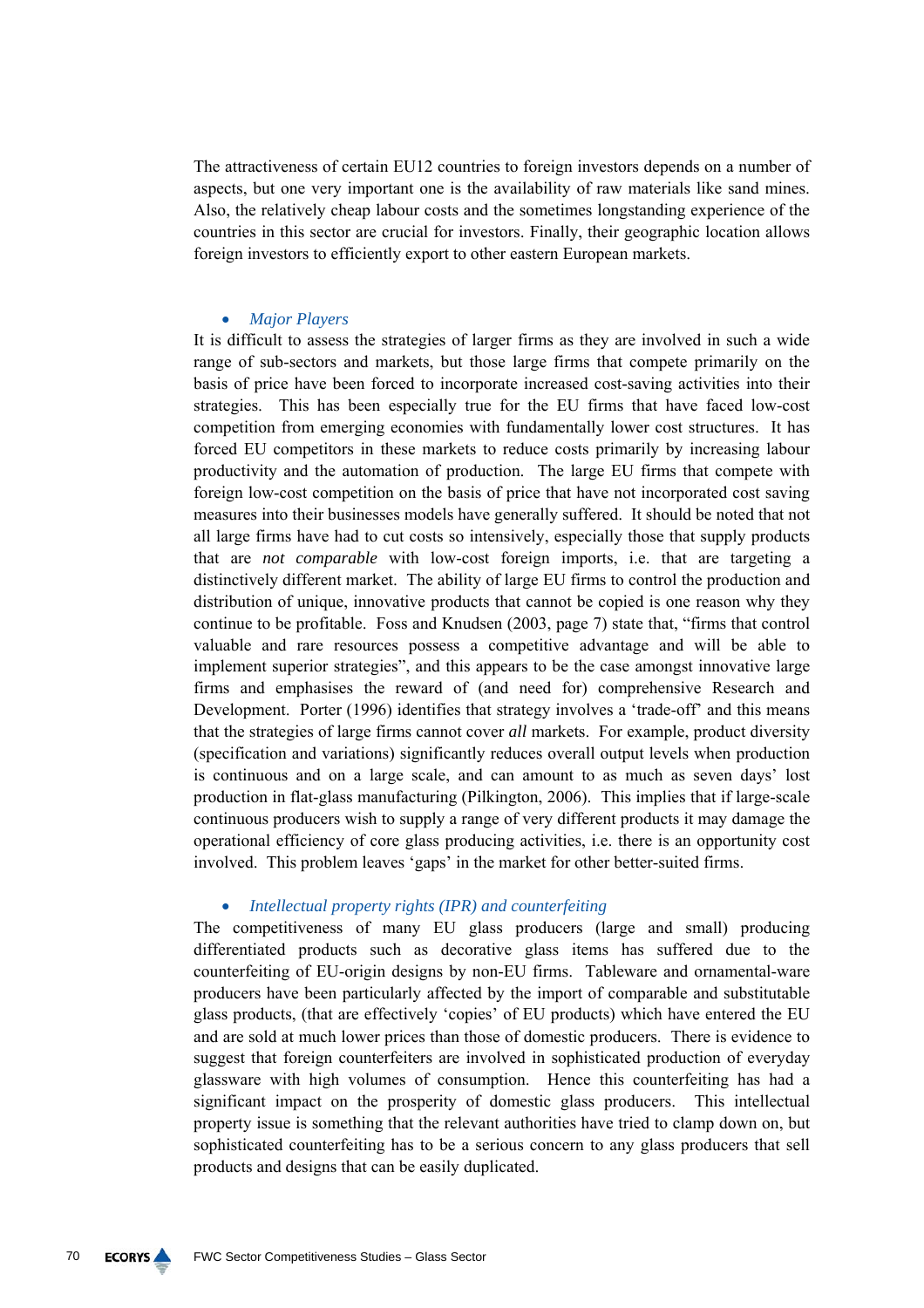# • *Product Substitutability*

Another challenge comes from alternative materials which can be used in place of glass. In some product markets glass faces strong competition from alternative materials such as plastic, metal and cardboard. In some cases glass producers are disadvantaged by having to comply with environmental regulations that non-glass producers do not have to comply with, or the regulations have an unintended consequence of favouring alternatives, e.g. weight-based regulations which favour lighter materials. Regulations which look at the environmental impact of materials across the whole product lifecycle, rather than just production, or consider other, non-weight-based measures would help to even the playing field.

# 3.2.2 Identification of potential barriers to entry and exit

# *International Trade Restrictions*

The first potential barrier to an EU glass producer wishing to sell its output outside of the EU is the existence of tariffs, i.e. taxes placed on imports arriving into a country so that its price becomes less competitive with domestically produced goods (Cook and Farquharson, 1998). Many export markets impose tariffs on EU produced goods. Arguably the most formidable example is the high rate of duty imposed on EU products (especially giftware) that are sold in the USA.

The second potential barrier to an EU glass producer wishing to sell his output outside of the EU is the existence on non-tariff barriers which in essence are any barrier to trade which is *not* in the form of a tariff. Quotas are one example of such a barrier where a home nation will limit the quantity of certain products that can be imported. The glass sector can also be affected indirectly by such barriers, where, for example, barriers to an end product containing glass exist; an example of this might be the restrictions placed on whisky imports into India. Political relations can also act as a barrier to trade and there is evidence that EU glass producers have had difficulty exporting to some countries (to Saudi Arabia for example) due the destination country favouring imports from political allies. There is also evidence of a ban of imports of certain EU products into countries such as Syria.

There are reports of compulsory testing, and certification schemes in export destinations such as Turkey. In a recent conference regarding the principal challenges facing the European glass and ceramics industries, it was implied that such certification and testing is a virtual barrier to trade:

"The principal reason given for the introduction of such systems by most trading partners is the concern for public safety, which is presumably the reason why ceramic wall and floor tiles are the products most usually covered by them (but also some glass products). It seems, however, that the real reason is protection of domestic manufacture" (EC, 2007, page 6).

Cook and Farquharson, (1998) identify local health and safety regulations as an increasingly significant non-tariff barrier to trade, and the implications of this, and other trade restrictions on competitiveness are discussed in chapter four.

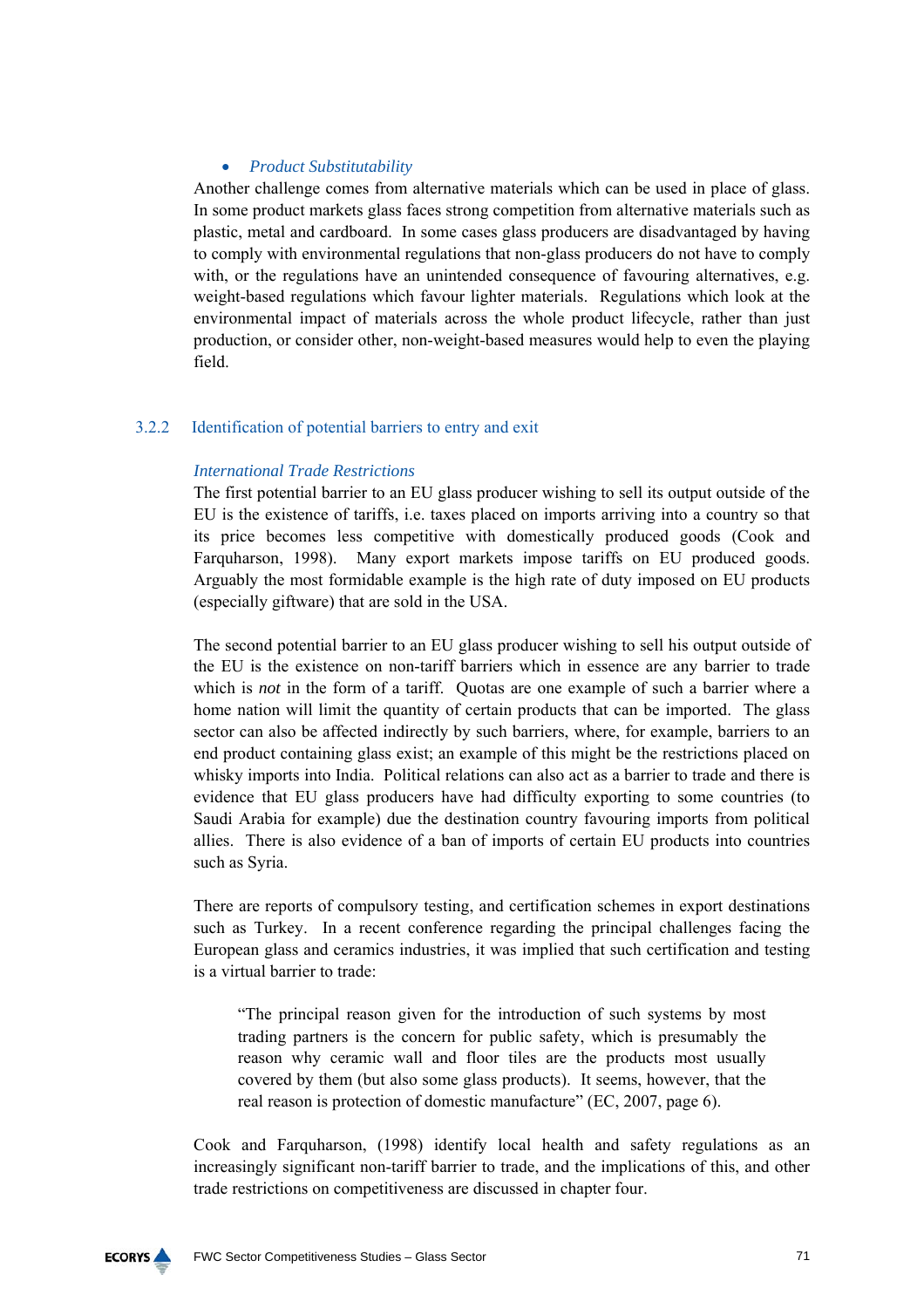### *Economies of Scale*

Economies of Scale occur when the long run average costs of the firm decline as output expands. In order to achieve significant economies of scale in production output needs to be on a mass scale and high labour and capital productivity is usually required. Many large EU glass producers are able to operate with low costs because they can earn significant economies of scale through high plant utilisation (a furnace can run continuously for over eight years) and large plant sizes. Thus economies of scale place potential entrants at an immediate cost-disadvantage and act as a significant barrier to entry as new firms cannot earn the necessary economies of scale in the short term at least to be competitive. A challenge for incumbent firms and newcomers in recent years has been the increasing heterogeneity of consumer demand. Consumers are asking for a greater number of products and models to match their changing lifestyles and individual needs. It is a challenge to keep up with these trends. While improvements in technology and supply chains make this more possible, it makes it harder to produce glass products on a mass scale and reduces the potential for economies of scale to be achieved. This makes it harder to turn a profit.

### *Setup Costs and Required Length of Investment*

As a consequence of the economies of scale entry barrier above, high initial setup costs in areas such as container glass production can shield existing firms from new competition. According to British Glass (2003) the cost of a furnace is approximately  $\epsilon$ 10-20m, but this could be substantially higher depending on what upgrades or innovations are included. There is also an element of risk involved with the purchase of a furnace. Once installed it will usually operate day and night for 10-12 years, and will not easily be modifiable or replaceable (ifo Institute and Carl Bro Group, 2006). This high capital intensity and associated financial and economic costs and risks together act as a significant barrier to entry.

### *Access to Markets and Tied Distribution Channels*

Even if the new entrant can somehow overcome the two high entry barriers above, it must still be confident that there is room in the market for its new capacity. Given the longevity of many of the existing glass producers, it is likely that many of them have long-standing production agreements and enjoy loyalty from purchasers of their output. In theory, when distribution channels are 'tied' (Bain, 1956) as described above and there is no route for the product to market; it significantly heightens entry barriers. In Poland, it is generally the case that large packaging producers benefit from long-term contracts for delivery of packaging concluded with major buyers. This leads to gradual consolidation of the packaging market and is the key reason for the decrease in the number of producers on the market. This also affects the glass packaging industry.

### *Differentiation and Branding*

Differentiation and branding further protect incumbent glass producers from new entry, making access to large markets even more of a challenge for new entrants. This is a challenge for regions as well firms or sectors. In the marketing area some regions face a considerable barrier in building regional brand awareness in the marketplace. A regional brand identity based on quality and value is important because it helps firms to command a premium for their products. While large-scale buyers may know that firms form a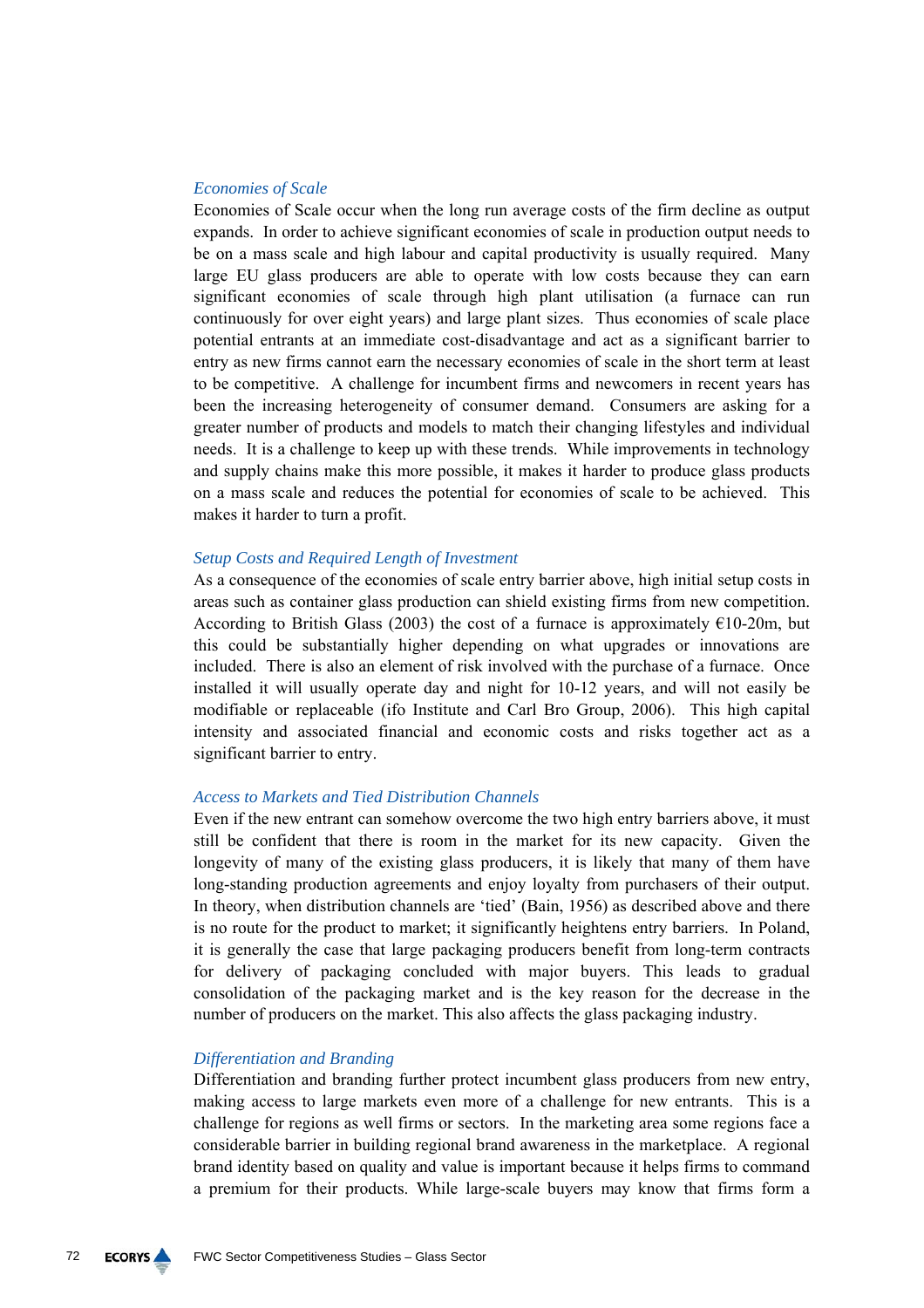specific region produce high value products, the end customer does not. Identifying and exploiting niche markets will be important in achieving this and supporting the growth of SMEs in these sectors. But market demand is extremely varied and the distribution channels to reach customers are also fragmented, so identifying which markets are most receptive to your products is a challenge.

# *Legal Barriers*

Health and Safety legislation, environmental regulations, fiscal laws, building planning and regulations, and competition policy are examples of factors that can create artificial barriers to entry. These are considered in section 4.

# *Research and Development*

In some very specialised sub-sectors, high levels of continuous Research and Development (and knowledge) are required in the production and design of products, in a continuously evolving industry. This can act as a barrier to entry if new entrants are unable to conduct sufficient Research and Development and/or employ the advanced production or design techniques of incumbents.

## *Geographical*

The geographical location of production can affect which markets are accessible to a producer. Some products are only normally transported over small distances to be economically viable and this can act as a barrier to entry and restrict market access. Conversely high value glass products can be transported over longer distances (such as the trend of European giftware producers exporting their products to the USA) and in this case geographical barriers are lower. There is evidence in the industry that despite globalisation bringing markets closer together, in some circumstances purchasers of glass products prefer to be nearer to the source of production. This is very much the case in the production of flat-screen television parts, where EU firms are finding it difficult to overcome this barrier and enter into the lucrative market because most flat-screen television production is in Asia.

#### *Macroeconomic Uncertainty*

The final barrier to entry which applies to almost any industry is macroeconomic uncertainty. Uncertainty over inflation, interest rates, currency values, energy prices, political relations, stock market performance, house prices, credit availability and employment rates all potentially increase the barriers to entry into the EU glass market.

# 3.2.3 Market structure of suppliers and customers

# *Distribution Channels and Integration*

#### *Domestic glass*

Different parts of the market are affected by a wide range of factors. Customer tastes and social trends are very important. For example, the trend towards more casual dining has resulted in a higher demand for cheaper medium quality items, and the demand for coloured glass varies with time and region. It is important for the manufacturer to keep ahead of these changes and to respond accordingly; therefore flexibility is an important part of the manufacturing operation.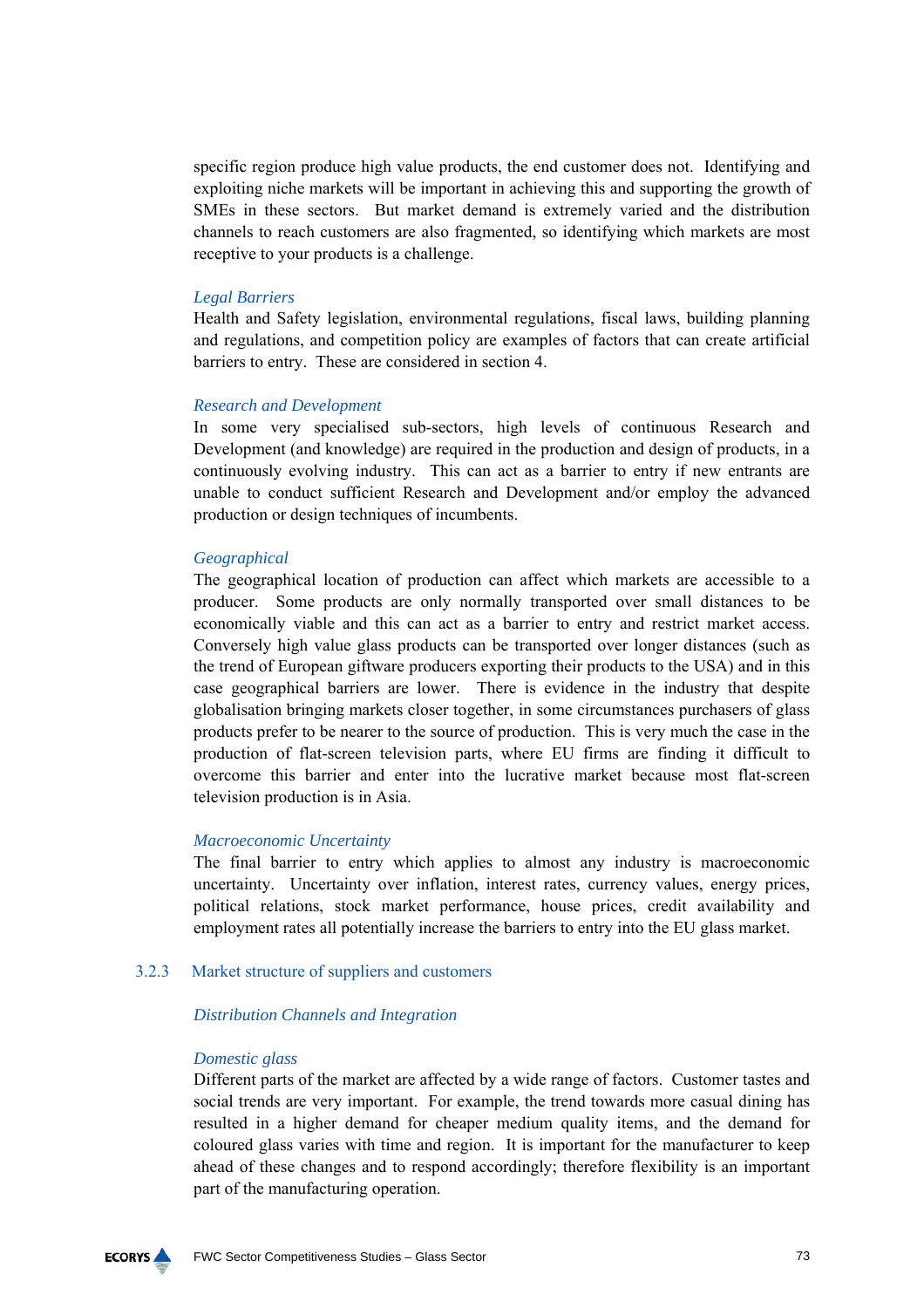There can be several routes to market for domestic glass producers. The chart below, for example, shows the principal selling outlets for UK domestic glass production. However, it also indicates the importance of supermarkets and department stores. Domestic glass producers have two traditional distribution channels via, (1) large department stores and supermarkets, and (2) via specialised retailers that are usually small and have varied bargaining power. However, they are also increasingly selling direct to the consumer. This is summarised in the diagram below.

When domestic glass producers sell to specialist retailers, such as small hardware stores, they incur the distribution costs involved with visiting and investigating suitable retailers. Conversely, the relatively large size of the glass producer compared to the size of the specialist retailers gives the glass producer greater selling power (ifo Institute and Carl Bro Group, 2006), and hence it is able to widen its margins. When domestic glass producers sell to large supermarkets and department stores the roles are reversed. The supermarket is usually larger than the domestic glass producer and hence is able to exert significant bargaining power over glass producers, narrowing their margins, but reducing distribution costs. Another complication for domestic glass producers is the increased diversity of supermarkets in the past decade and the increased emphasis on non-food products. In the UK at least, supermarkets have taken market share from a number of traditional smaller non-food retail outlets as they are able to sell their products at lower

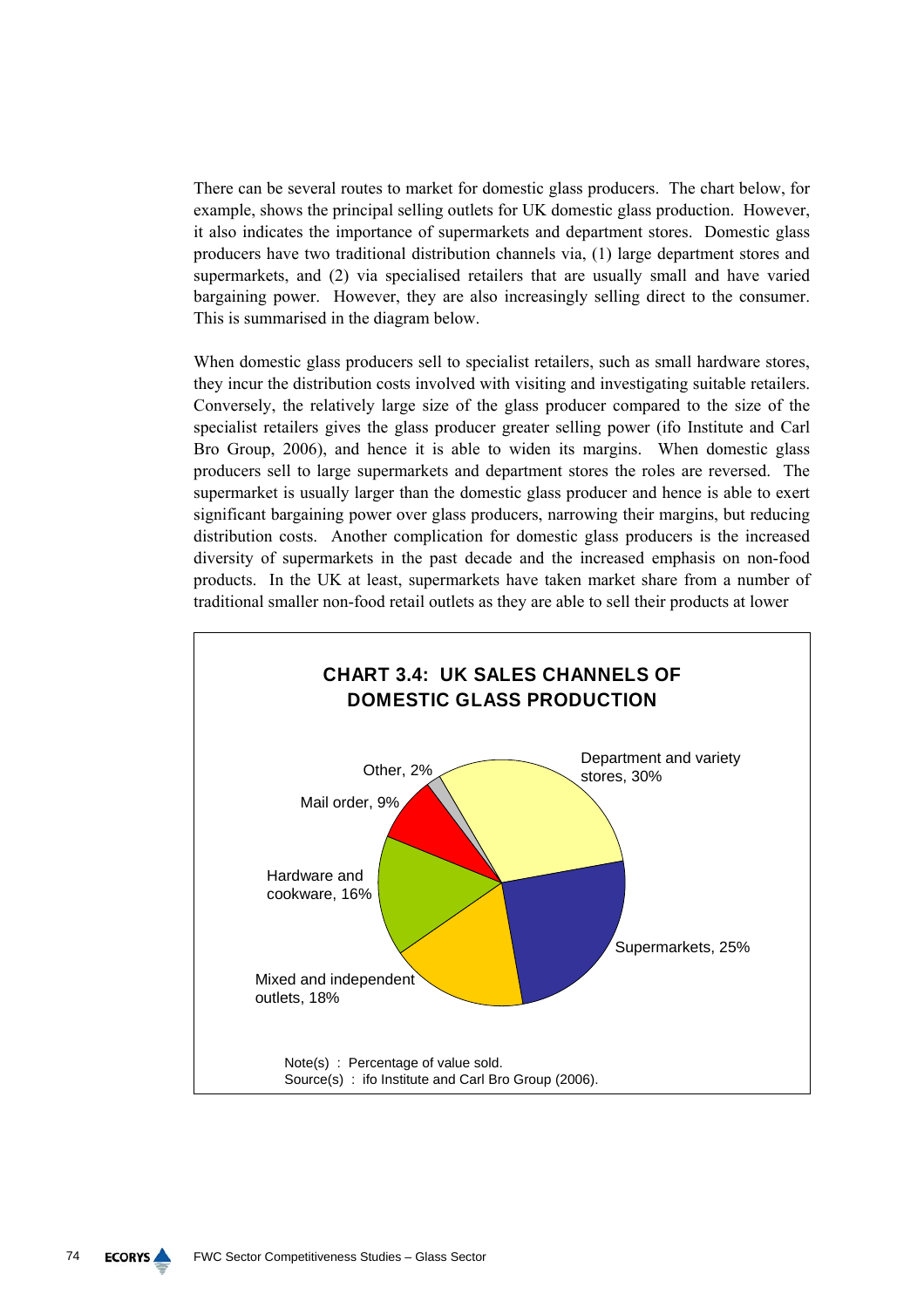

prices and 'under one roof'. This reduces the distribution options for domestic glass producers and serves to fuel the bargaining power of supermarkets further over domestic glass producers.

When the domestic glass producer selects its distribution channels there are different opportunity and distribution costs involved. Some domestic glass suppliers have tried to minimise such costs by forward integration; Swarovski have set up their own retail outlets to sell directly to the public. This allows them to bypass the profit intermediaries that would usually be specialist retail outlets and supermarkets. The domestic glass producer also benefits from being able to engage closely with product marketing and positioning (ifo Institute and Carl Bro Group, 2006). It must be noted however, that such integration can incur costs, for instance, those involved with managing a larger organisation for example (Carlton and Perloff, 1999). These costs have to be weighed up against the benefits that downstream integration brings, however it is especially suited to many high quality domestic glass-producing SMEs that want to position themselves in distinct areas of a market.

A number of domestic glass producers are using new distribution channels to access the market for their products and this is largely in response to changes in the nature of market demand. One avenue is the internet. At the end of 2005, "visits to jewellery and luxury goods websites grew faster than any other internet category and visits are being translated into sales" (Reiter, 2006, page 1). This form of direct selling allows domestic glass producers to expose their products internationally in a very cost effective and professional manner. However, while the internet has allowed some producers to market and sell directly, ICF estimates that overall only around 3% of revenues for the domestic glass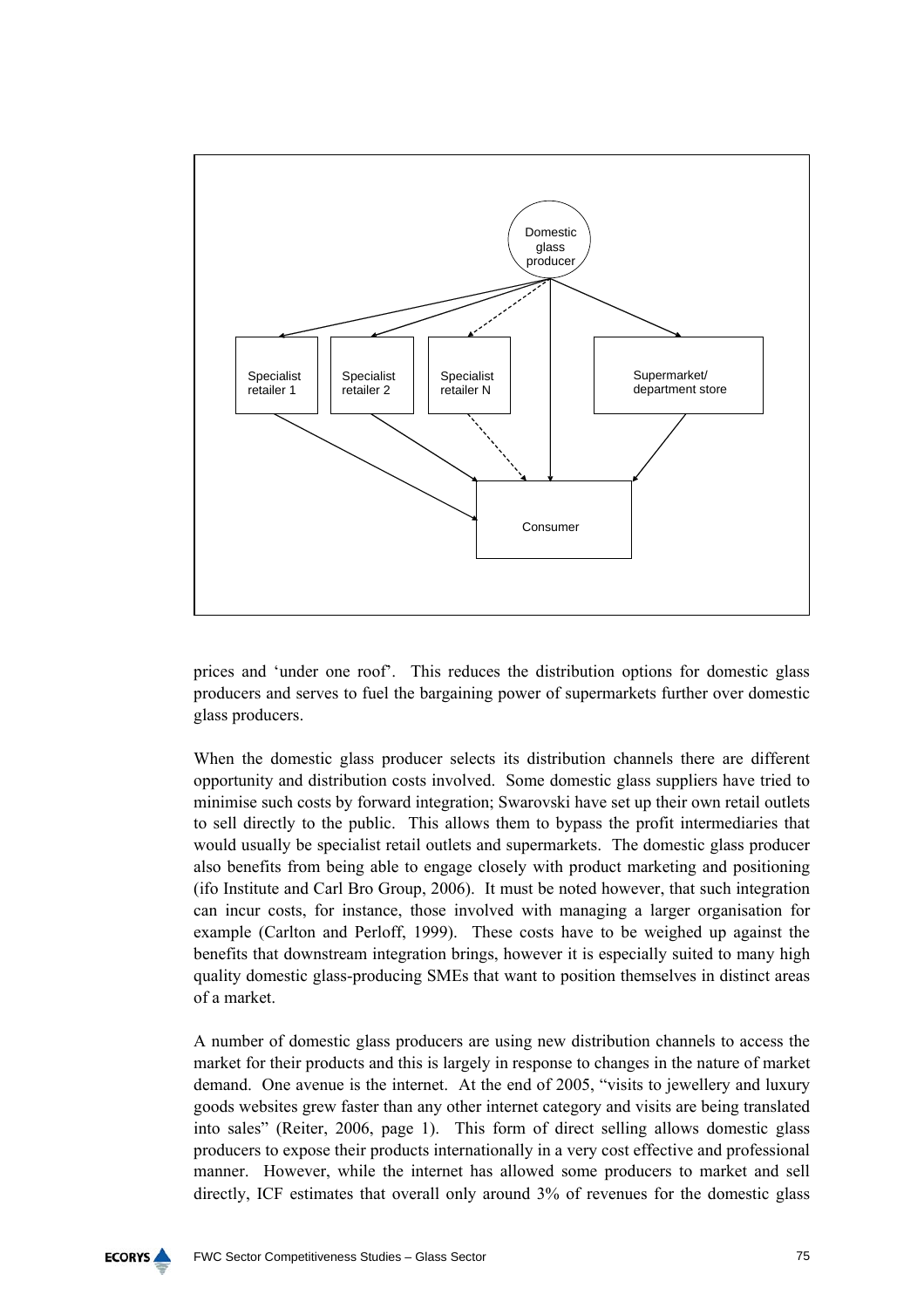sub-sector come from internet sales. Despite the logic of the proposition offered by the internet, the vast majority of the sub-sector struggles to afford internet sales on a large scale due to the logistical costs associated with processing transactions, returns, breakages etc. The considerable success of Swarovski (which benefits from a long-established and reputable brand) in this field is an exception rather than the rule. Generally it is very difficult to sell expensive high-end glassware due to the risk of breakage (which can be high) and the fact that many customers still prefer to see and handle the items in a shop.

Nevertheless, the internet does offer opportunities and some advantages. The flexibility that internet selling brings allows domestic glass producers to change prices and product details instantly, hence reducing marketing costs which traditionally account for a major share of the total cost of domestic glass sales (ifo Institute and Carl Bro Group, 2006). It can also be used to access the more price sensitive areas of their product markets, i.e. allow them to engage in price discrimination, and bypass some of the entry barriers surrounding new markets or competing products. Another key advantage is that having a direct channel to customers allows accurate and rapid customer feedback to be made and it reduces the bargaining power of other distribution channels (Porter, 2001) as discussed above. Perhaps Swarovski's success suggests that the dominance of the traditional transaction can be broken, with the internet becoming more important as a sales channel.

#### *Container glass*

There are three broad customer industry sectors. The beverage sector accounts for approximately 75% of the total tonnage of glass packaging containers. This includes still and sparkling wines, fortified wines, spirits, beers and ciders, flavoured alcoholic beverages, soft drinks, fruit juices and mineral waters. The food sector accounts for about 20% of the tonnage (mostly jars). This covers a wide range of products, such as: wet and dry preserves, milk and milk products, jams and spreads, sauces and dressings, oil, vinegar, etc. Perfumery, pharmaceuticals and technical product containers (flaconnage), which are generally small bottles, account for the remaining 5% or so of container glass tonnage. The majority of production is sold to customer industries within the EU, which then sell their packaged products into markets in the EU and the rest of the world. The relative importance of the various customer industries varies considerably between Member States. This is reflected in the great diversity of national markets for glass containers and the products they require, particularly in terms of colour, shape, size and design.

#### *Flat glass*

The two main types of flat glass produced in the EU are rolled glass and float glass. The majority of rolled glass is patterned or wired glass and accounts for around 5% of the total sector output. Patterned glass is used for horticultural greenhouses, for decorative purposes and in applications where light is dispersed, for example for glass partitions, bathroom windows and for photovoltaic panels. Float glass makes up the bulk of the other 95% of output. The most important markets for float glass are the building and automotive industries. The largest of these markets is the building industry which accounts for 75-85% of demand, and the majority of the remaining 15-25% is processed into glazings for the automotive industry. Some glass is simply cut to size and used directly, but the majority of flat glass production is processed into other products. Thus, customers are to a large degree processing companies. For the automotive industry these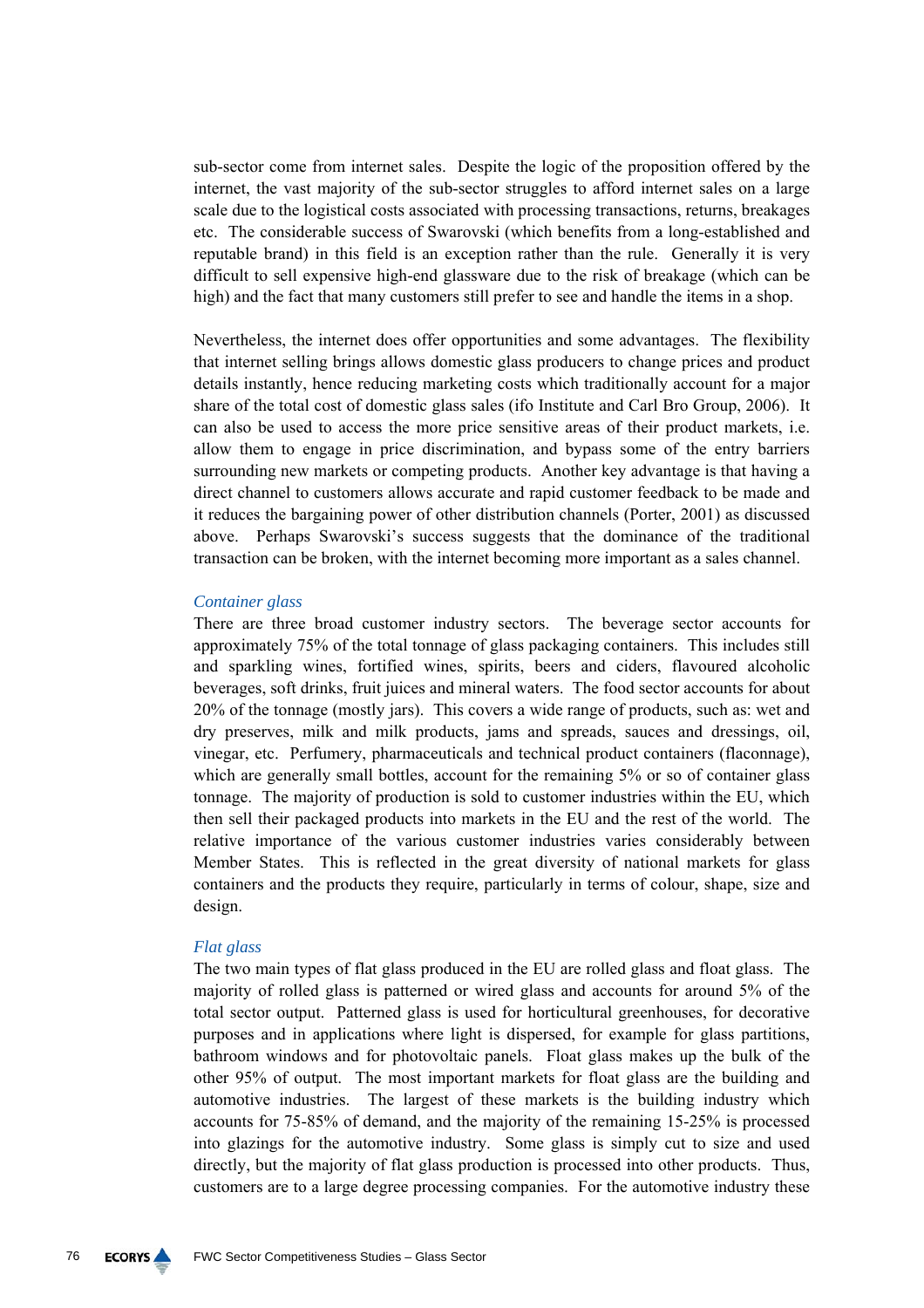are laminated windscreens, side and rear glazings, and sunroofs. The main processed product for the building industry is insulated glazing in the form of double or triple glazed units, often with one layer of coated glass. These glazed units account for 40-50% of the building market with the remainder being made up of silvered, coated, toughened, and laminated products which each make up 10 to 15 %. Distribution costs are a significant cost of production and typically represent around 10-15% of total costs (Pilkington, 2006).

#### *Reinforcement fibres*

The sector has a wide and increasingly diverse customer base with substantial international trade. This means it is not as vulnerable as some other sectors of the glass industry, to economic problems in specific markets or geographical regions. The main markets for composite materials are the building industry, the automotive and transport sectors (around 50% of sector output), and the electrical and electronics industry. Other uses are in pipes and tanks, agricultural equipment, industrial machinery, and in the sports, leisure and marine sectors. The second most important end use is the manufacture of textiles that are used in similar markets to composites though clearly for different applications. The main market for glass textiles is the electronics industry where they are used in the production of printed circuit boards.

#### *Insulation fibres (mineral wool)*

The main products are low density insulation rolls, medium and high density slabs, loose wool for blowing, and pipe insulation. The main markets for these products are: building thermal insulation (walls, roofs, floors etc.); heating and ventilation applications; industrial (technical) installations (process pipework, vessels, chemical plant, offshore and marine); fire protection; acoustics (sound absorption and insulation); inert growing media and soil conditioning. As such, the most important market for mineral wool is the building industry, which takes up to 70% of output and is very dependent on the prevailing economic climate. Glass wool and stone wool are interchangeable in many applications, but some applications demand one product in preference to another. Stone wool is usually favoured for high temperature or fire protection applications, and glass wool is frequently used where lightweight is critical.

#### *Frits*

Enamel frits are used in the manufacture of enamel glazes, the principal application of which is the coating of metal surfaces to provide a chemically and physically resistant covering. Frits may be sold in the pure form to the ceramic ware manufacturers who create their own glazes, or the frit manufacturers may produce and supply the glazes themselves. Across the sector typically over half the frit manufactured is used internally in the production of glazes. The principal market for enamels is in the manufacture of cooking equipment, and as a coating for hobs, ovens, grills etc. Other applications for enamels include storage tanks, silos, baths, electronic components and signs.

# *Special glass*

Demand for glass tubes is driven mainly by pharmaceutical and medical applications. The major market for glass ceramics is cook-top and fireplace windows. Borosilicate glass has for many years been used in consumer products (eg. coffee pots, cookware, microwave trays), laboratory vessels, and components for chemical plants. Part of the

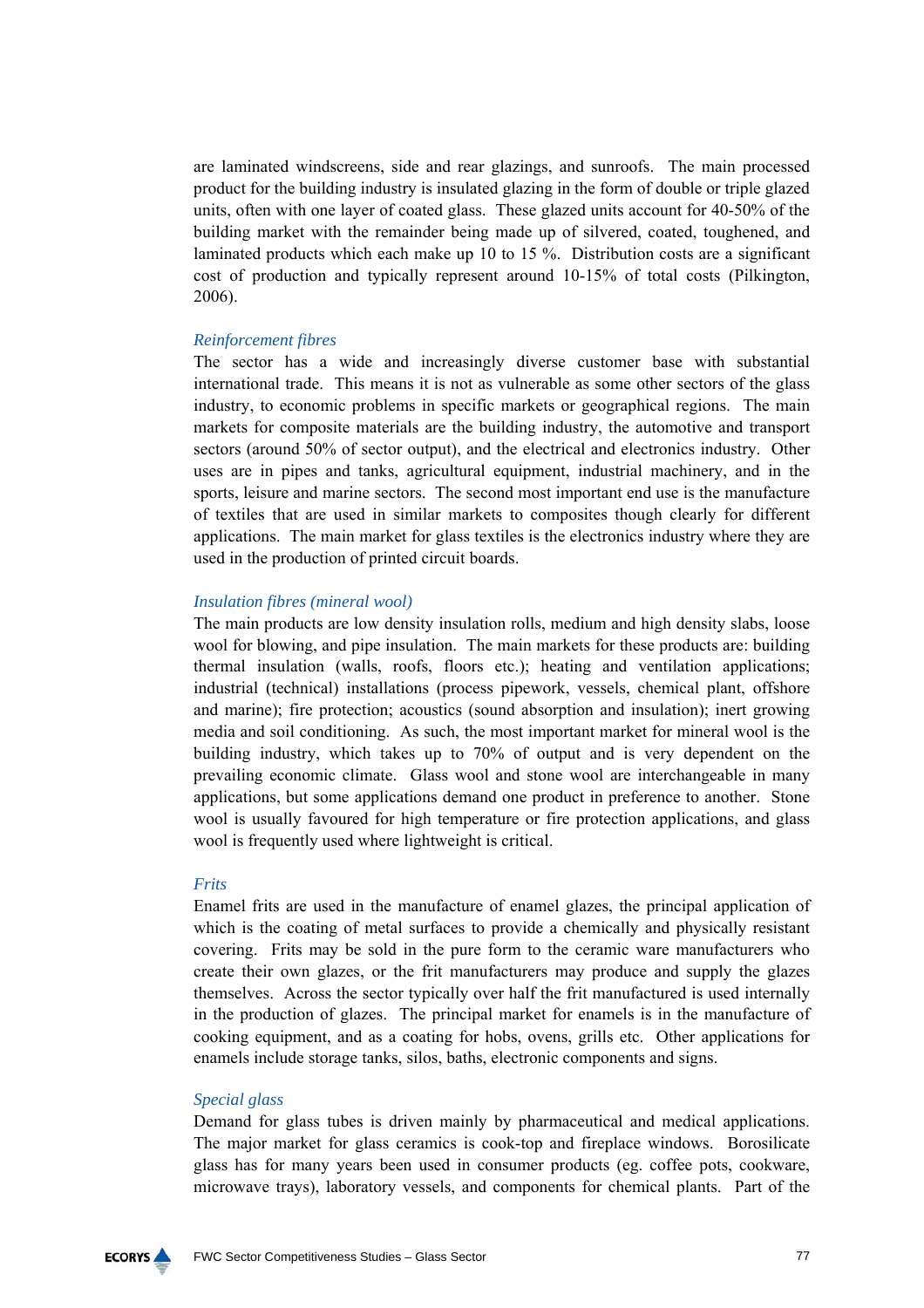market is increasingly jeopardised by polymers and disposable alternatives. Borosilicate tubing now finds a growing market in hosting solar energy receivers, either directly or after concentrating the solar energy by reflecting panels in solar power plants.

# *Survey evidence on bargaining power*

Our questionnaire survey asked sub-sectors to describe the market place with respect to bargaining power vis-à-vis suppliers and customers. The responses indicated that, generally speaking, glass sub-sectors are stuck between more powerful agents on both sides (suppliers and customers). None of the responses reported any clear or significant bargaining power lying with glass firms/ sub-sectors.

The major input costs are energy, raw materials and packaging. Survey responses reported limited or diminishing power at best when it came to negotiating supply contracts. The international nature of the markets for those inputs means prices are determined globally. In most cases glass firms are faced with a few powerful multinational suppliers, against whom glass firms struggle to match up to (with respect to bargaining power). In the case of materials some glass firms/ sub-sectors are hampered by the fact that their demand is a small share of suppliers' output (ie. suppliers are not too dependent on glass firms and this undermines glass firms' bargaining power) and because in some cases they are limited in their ability to shop around due to limitations in quality, which means they can be very dependent on a few suppliers.

With regard to customers glass firms are, on the whole, in a weak position. The general (or common) feature is that that glass firms are faced with larger, more powerful firms. In some sub-sectors this has been reinforced by consolidation among customers, which weakens glass firms' positions further. The power of these firms means they dictate prices, making it hard or impossible for glass firms to pass cost increases on to customers. In some cases glass firms are faced with major multinationals with global networks (supply, production, distribution). This is increasing the tendency among these suppliers to find (source) local producers, which strengthens their bargaining power in relation to EU glass producers. This position is strengthened in some cases by the heavy dependence of some glass firms/ sub-sectors on a few sectors (which account for a high share of output). This reliance weakens the position of glass firms. A final feature that appears to disadvantage some glass sub-sectors is the level of competition. The suggestion is that strong competition between glass firms (in a sub-sector) gives customers a chance to shop around and bargain harder.

Looking ahead, the view among the respondents seemed to be that conditions would become more difficult for the glass sector as these features remain and intensify and so squeeze profit margins further. This is expected to be exacerbated by increasing competition, characterised in part by globalised firms willing to buy anywhere in the world and so apply more downward pressure on prices.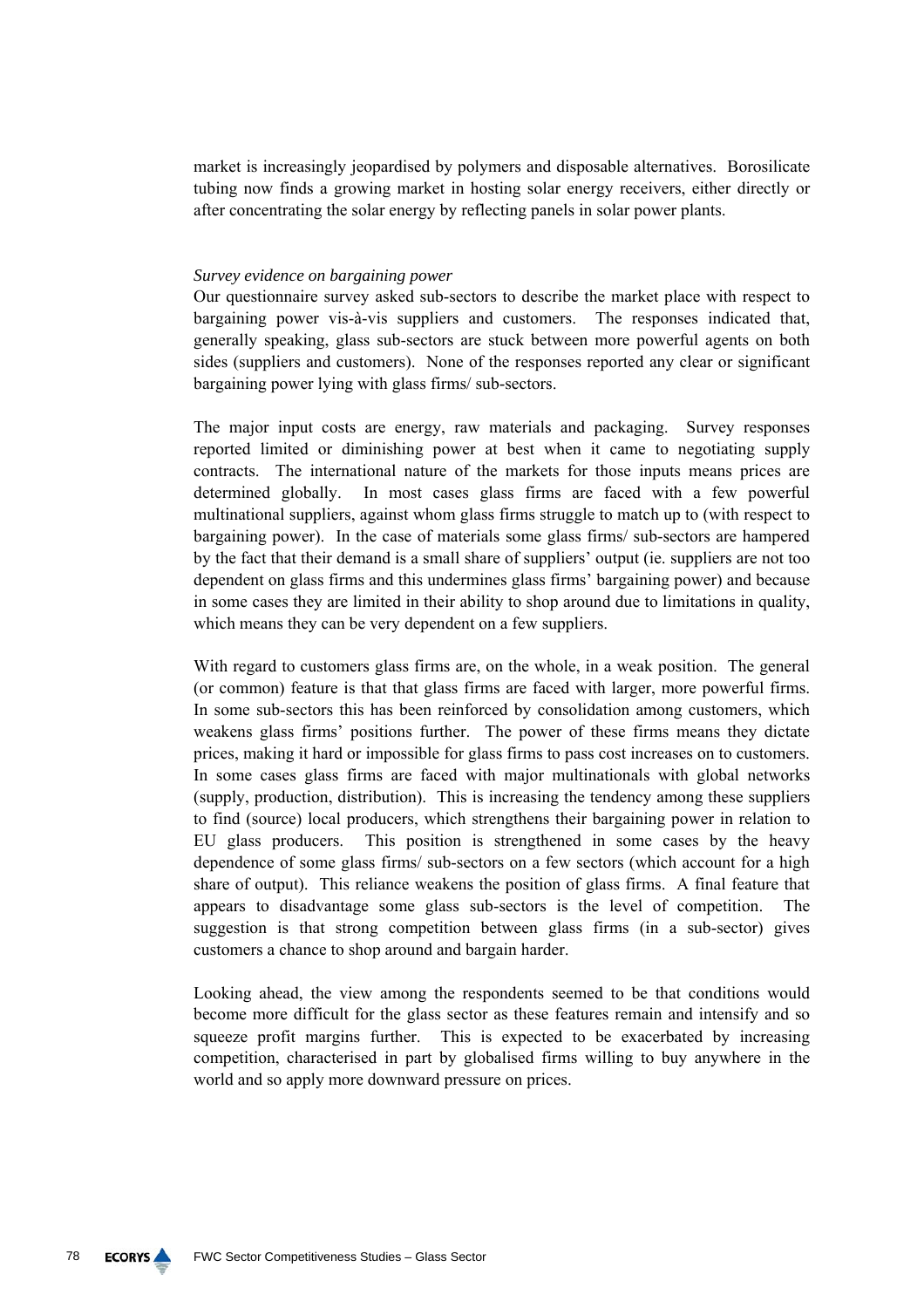# 3.3 Inputs

# 3.3.1 Energy

# *Trends in energy prices*

Section 2.5.2 discussed industrial energy prices in 2006. It indicated that while median electricity and gas prices in the EU were 8.1 cents and 2.2 cents respectively, there was great variation in prices across Member States. Median EU prices compared unfavourably against US prices but favourably compared to prices in Japan. The charts below present recent trends in industrial gas and electricity prices in the major EU producers along with the US and Japan.

In broad terms, the charts show the sharp rise in energy costs experienced by the glass sector in recent years. The median electricity price increased by 64% between 2004 and 2007 while for gas it increased by 50%, although the median gas prices eased very slightly in 2007.

Looking at electricity prices first, it is important to note that the figures in the chart for the US are excluding tax (all other series include tax), due to difficulties with collection. However, the tax rate in the US is typically 2-6% and at 6% US industrial electricity prices are in the range of 4-5.5 (euro) cents per kWh. One of the interesting features of the chart is the relative stability of US and French prices. In the case of the US the variation in price since 1998 has been less than 1.5 cents, in France it is less than 0.5 cents. In Japan the price has fallen substantially, falling from around 15 cents per kWh in 2000 to just over 9 cents per kWh in 2006 (2007 figures not available). In contrast to the stability of prices in the US and fall in prices in Japan, the median EU price for electricity has shot up, from just over 5 cents per kWh to just under 10 cents per kWh, putting EU producers at a relative disadvantage. While price in France is both low and stable, this cannot be said for every Member State. Italy, for example, not only has one of the highest prices in the EU but industrial electricity prices there have risen by almost 80% since 2000. The UK enjoyed relatively cheap electricity until 2004. Italy and the UK, however, have seen strong rises in electricity prices over 2004-07, with prices in the UK almost doubling and prices in Italy increasing by around a third. Thus, there is great variation in the level of prices in the EU and their stability. While the EU compares favourably against Japan, it does less well against the US.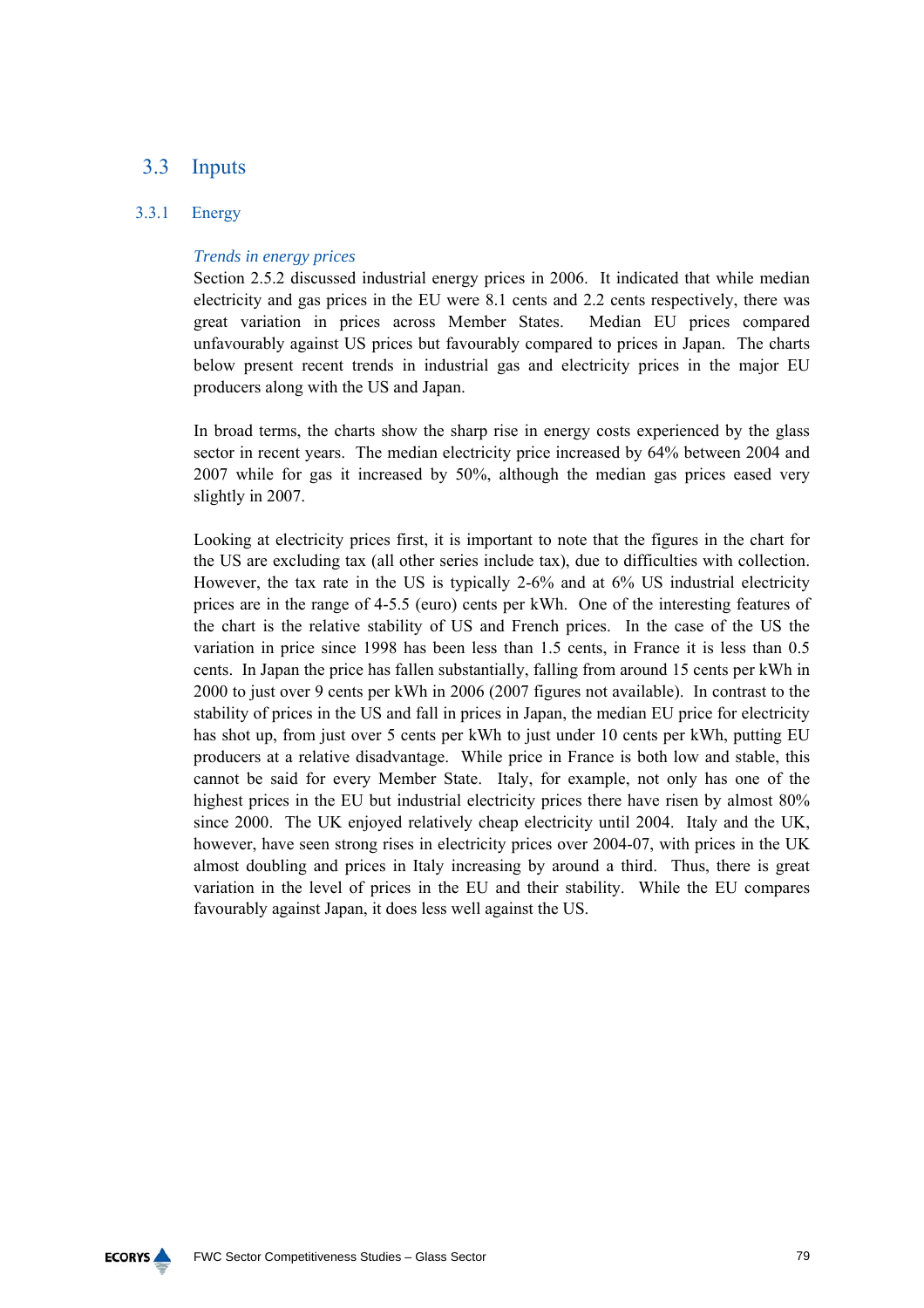

With the exception of Japan (4.2 cents per kWh), gas prices in all the countries presented were 1.5-2 cents per kWh in 2000. Since then, prices have fallen in Japan and risen in the other countries. Prices in Japan did pick up slightly in 2005 and 2006, but they remain considerably lower than in 2000. Gas prices in the US have moved much more in line with EU prices than in the case of electricity, rising from 1.6 cents per kWh in 2000 to 2.3 cents in 2005 before falling back to 1.8 cents in 2007. EU prices were broadly flat or rose slightly between 2000 and 20004, but after 2004 prices rose more steeply. In France, for example, the prices rose from 1.8 cents per kWh in 2004 to 2.6 cents; in Spain it increased from 1.5 cents per kWh to 2.4 cents; and so the median price for gas in the EU has risen from 1.7 cents per kWh in 2004 to 2.6 cents per kWh in 2007. There is much less variation in gas prices across these countries, and they all seemed to experience the same surge in prices over 2004-07 (although much less in the case of Japan). The EU compares favourably against both the US and Japan, although one concern is that US prices have eased back since peaking in 2005 while the EU median has not and was 40% higher in 2007.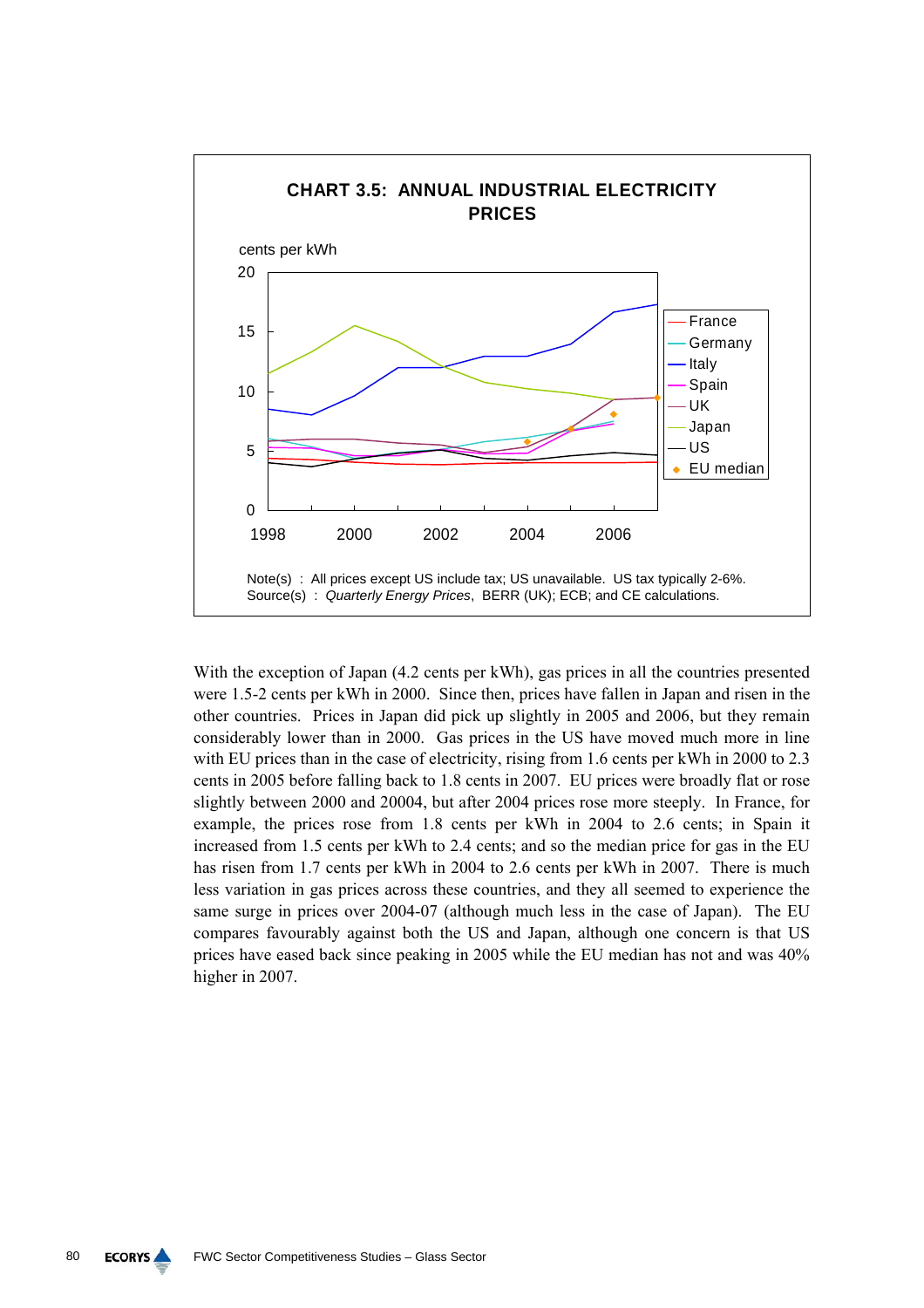![](_page_80_Figure_0.jpeg)

The recent changes seen in gas and electricity prices mirror to a large extent the trend in the price of crude oil (see chart below).

![](_page_80_Figure_2.jpeg)

![](_page_80_Figure_3.jpeg)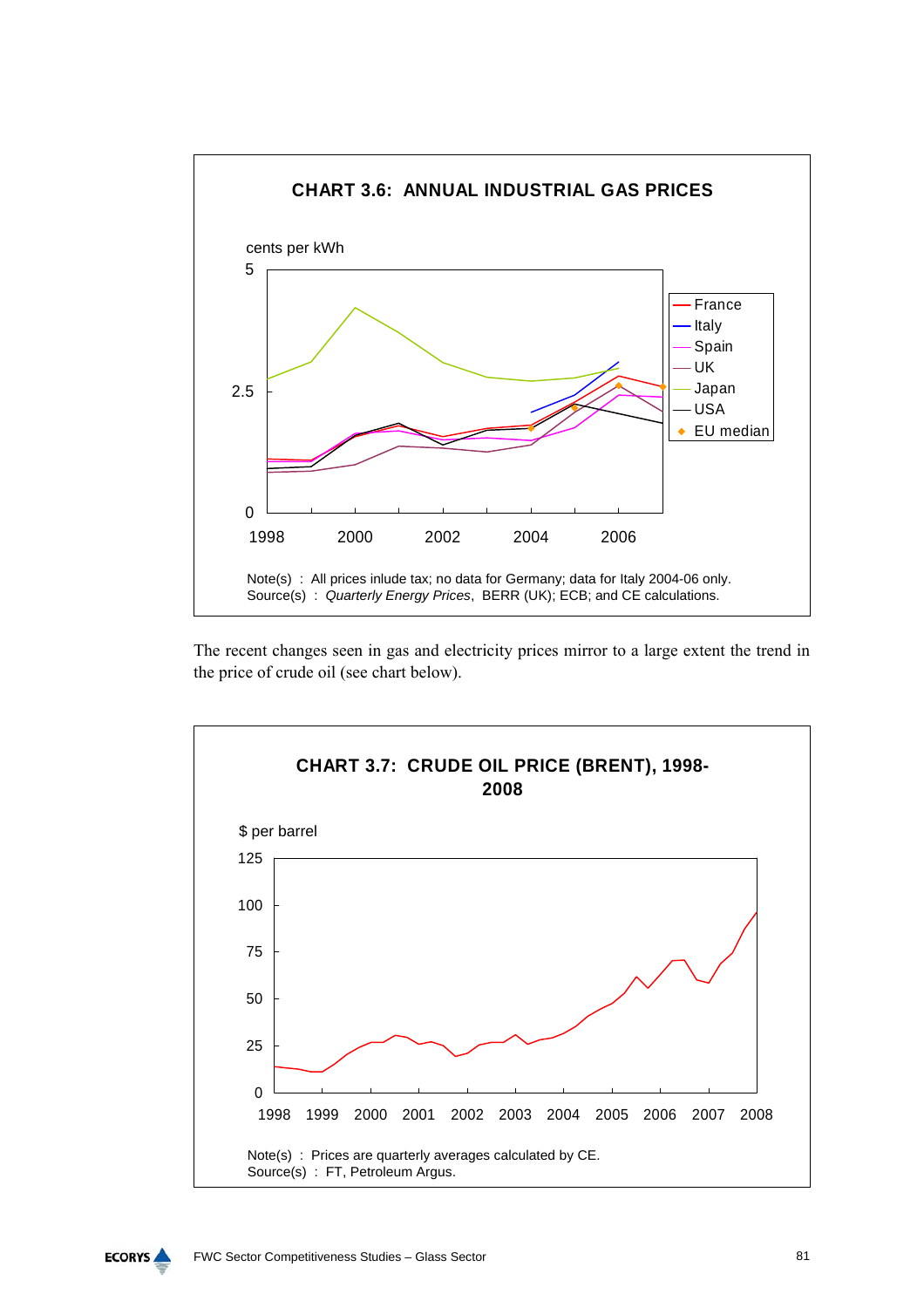The price rose steadily between 2000 and 2004, from around \$28 pb to about \$38 pb and then surged over 2004-07 to reach an average of \$72 pb in 2007. The trend has continued, with the price of oil breaching \$100 pb in the first half of 2008 and reaching almost \$150 at one point. A consequence of this is that energy costs are likely to account for a far larger share of operating costs than the roughly 20% estimated a few years ago. In the UK, there are cases of firms' total energy spend expected to quadruple between 2004 and 2009, while some firms have faced a doubling in the cost of renewing gas contracts in 2008.

## 3.3.2 Knowledge and technology

### *Production Technology*

The importance of technology on labour productivity has been highlighted but technology plays another important part in the production process. Technology increases the efficiency of energy usage in production, and given the relatively high energy intensity of glass producers it has lead to considerable savings. The technology has also served to cut carbon dioxide emissions to encourage efficiency and comply with EC Directive 96/61/EC – IPPC (Integrated Pollution Prevention And Control), identified and discussed in Section 4. As seen earlier, in container glass production the furnace accounts for around 80% of total energy use. As the Carbon Trust (2005, page 1) remarks, "the glass container industry has made excellent progress in reducing energy use". British Glass estimates that between 1980 and 2003 the amount of energy required to melt a tonne of glass in the container sector fell by 54% to 1.47 MWh. This would have been accompanied by a larger reduction in  $CO<sub>2</sub>$  emissions. Meanwhile, in the flat glass sector, Pilkington estimates that its specific  $CO<sub>2</sub>$  emissions (excludes  $CO<sub>2</sub>$  emitted during electricity generation) fell by  $3\%$  in 2007 and that the adjustment of its total  $CO<sub>2</sub>$ emissions (includes emissions associated with the generation of electricity used in production) for the surrender of certified carbon dioxide allowances resulted in a net reduction of 3.7% in 2007 (Pilkington (2007)).

Between 1996 and 2003 UK container glass energy use has fallen by around 4% to 4,640 GWh/year and at the same time the quantity of saleable product has risen by over 7% and the number of containers produced has increased by over 13% (Carbon Trust, 2005). Although this has benefited the environment and cut production costs over time the rate of high efficiency progress has meant that, "much of Western Europe's glass manufacture is now close to the physical limits of efficiency according to the laws of thermodynamics and the limitations of the modern materials available for furnace construction" (British Glass, 2007). This limits the ability of EU glass producers to reduce carbon dioxide emissions through efficiency (as the EU propose), in the short term at least.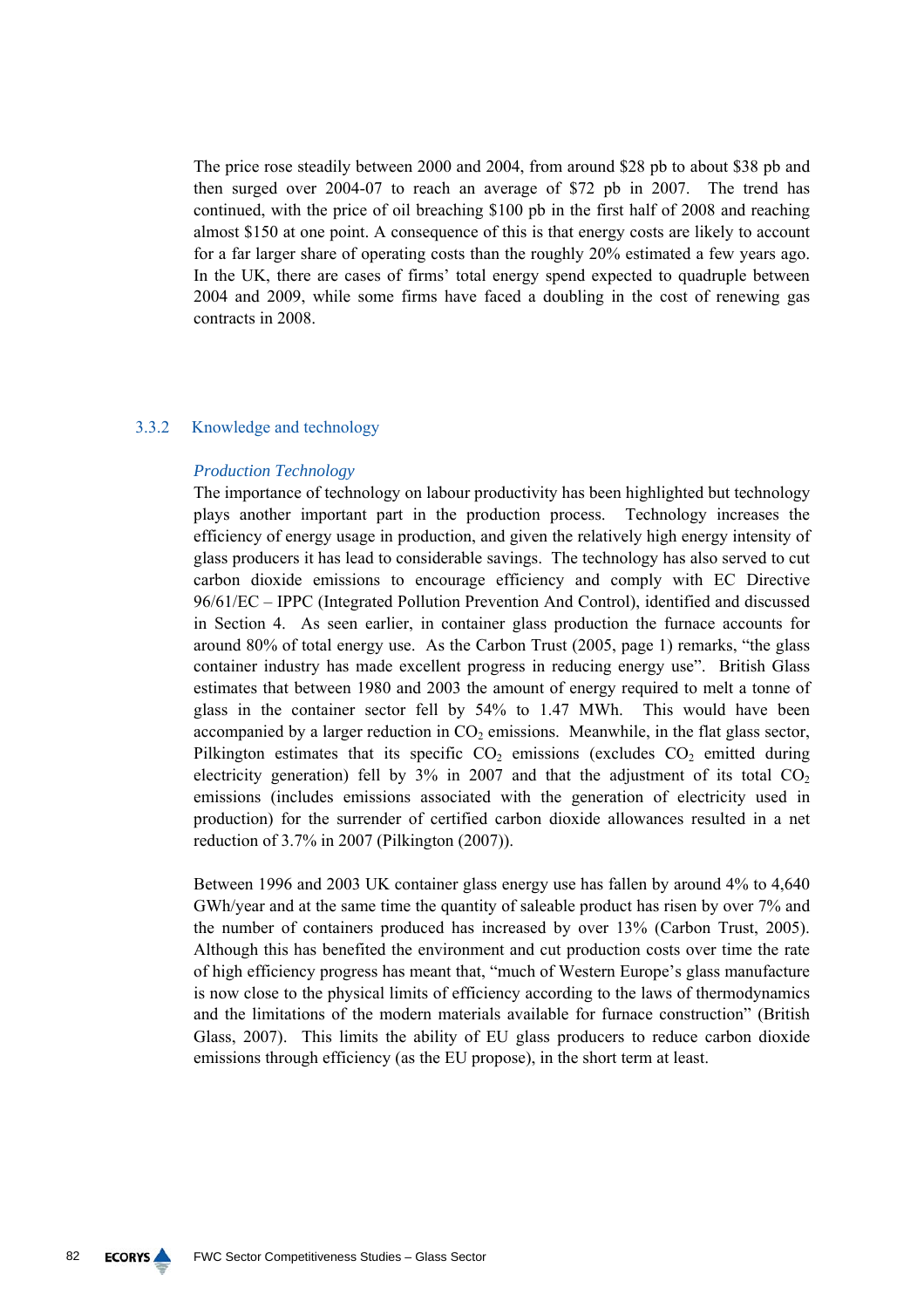![](_page_82_Figure_0.jpeg)

The theoretical minimum for glass melting is 0.76MWh/tonne (*ibid*) and significant rapid advances in technology would be needed to achieve such a figure, especially given the time length of past improvements. Nevertheless, "the scope for further improvement should not yet be ruled out" (Carbon Trust, 2005, page 7) but short-term marginal reductions in melting efficiency are likely to be relatively small. Significant gains are only likely to occur in the long run, once carbon-capture technology has evolved and as non-fossil fuels become economically viable.

In flat glass, new and evolving Building Regulations that specify the use of lowemissivity glazing and associated performance requirements for new houses and refurbishments have forced flat glass producers to revise their operational processes and pursue continuous innovation in production techniques. Flat glass producers are driven by the fact that, "higher energy efficiency requirements in building regulation substantially increase the demand" (DTI and British Glass, page 34) for glass products such as glazing.

# *Important technologies for the future*

The questionnaire asked participants on the importance and impact of technologies on production, competition and energy use. In many cases the impact of a piece of technology cuts across these topics. However, for production, continued automation of production was seen as important, to bring more flexibility to production and lower labour costs. The other key technologies were considered to be those that improve energy efficiency and reduce energy costs/ dependency. With regard to competition, technological innovation in production process and product design was seen as key. This

![](_page_82_Figure_5.jpeg)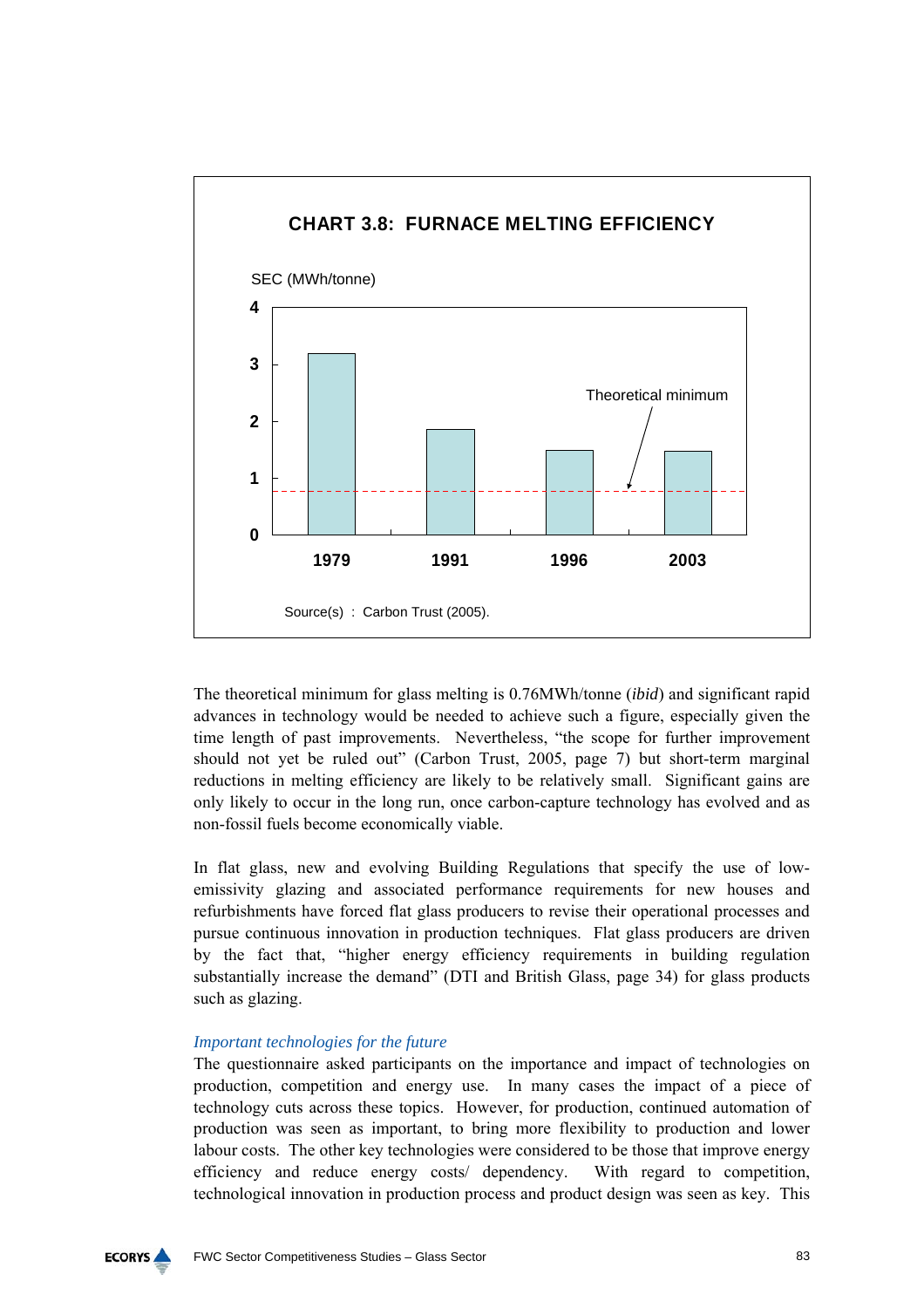might include new melting processes or improved processes to finish the glass product and enhance the finish itself. New melting process and improved furnace designs were seen as the key technologies to reduce energy use, but the use of renewable energies was also mentioned.

#### *R & D*

Responses to the questionnaire survey paint a mixed picture on R&D spending in the EU glass sector. In 2000, spending on R&D across the sub-sectors varied considerably, from 0.1% of revenues to 7% (two responses gave monetary values). Since 2000, however, spending on R&D in the EU has risen in most cases: two respondents reported no change in R&D spending between 2000 and 2007 while all others said that R&D spending had risen. Where spending had increased, it was in the order of 30-50% higher in 2007 than in 2000. The future of R&D spending in the EU is less certain however: only two respondents expect further increases in R&D spending over the next 5-10 years; the remainder expected no change or were unsure. At the same time, while only one respondent reported an increase in the share of R&D spending taking place outside the EU since 2000, four of the respondents expect this share to increase over the next 5-10 years.

3.3.3 Developments in international technology efficiency, with special emphasis on reducing greenhouse gas emissions

## *Potential to increase energy savings and reduce CO2 emissions*

#### • *Increasing the use of cullet (recycling)*

The biggest potential to increase energy and  $CO<sub>2</sub>$  savings is by increasing the recycling rate for glass. In the case of container glass, remelting waste glass (cullet) uses 25% less energy than making glass from raw materials. Each tonne of cullet used saves 1.2 tonnes of raw materials from being extracted. Glass produced from recycled glass reduces related air pollution by 20%. After accounting for transport and processing needs, 0.32 tonne of  $CO<sub>2</sub>$  is saved per tonne of glass remelted. It is also important to remember that container glass (and flat glass to a lesser extent) can be recycled several times over so that the environmental benefits can be sustained. Higher recycling rates seem feasible, as in some regions there is an excess availability of waste glass or recovery rates are low.

However, it must be borne in mind that even with increased recycling rates there are limits to the use of recycled glass because of purity standards, the impact on product life and other demands imposed by the market, such as the colour of the glass. Meanwhile, in some sub-sectors, such as container glass, early action on recycling has resulted in relatively high rates now and so further gains through this route are likely to be limited. Another challenge is weight-based targets for recycling and waste management that disadvantage glass. The result of such legislation is that although the level of recycling is rising, the amount and quality of furnace ready cullet being returned is falling. As a result, the benefits of closed loop recycling (with respect to reducing  $CO<sub>2</sub>$  emissions) are being missed. The declining availability and use of cullet in some areas implications for how far the glass sector can go with respect to reducing energy intensity and  $CO<sub>2</sub>$ emissions further.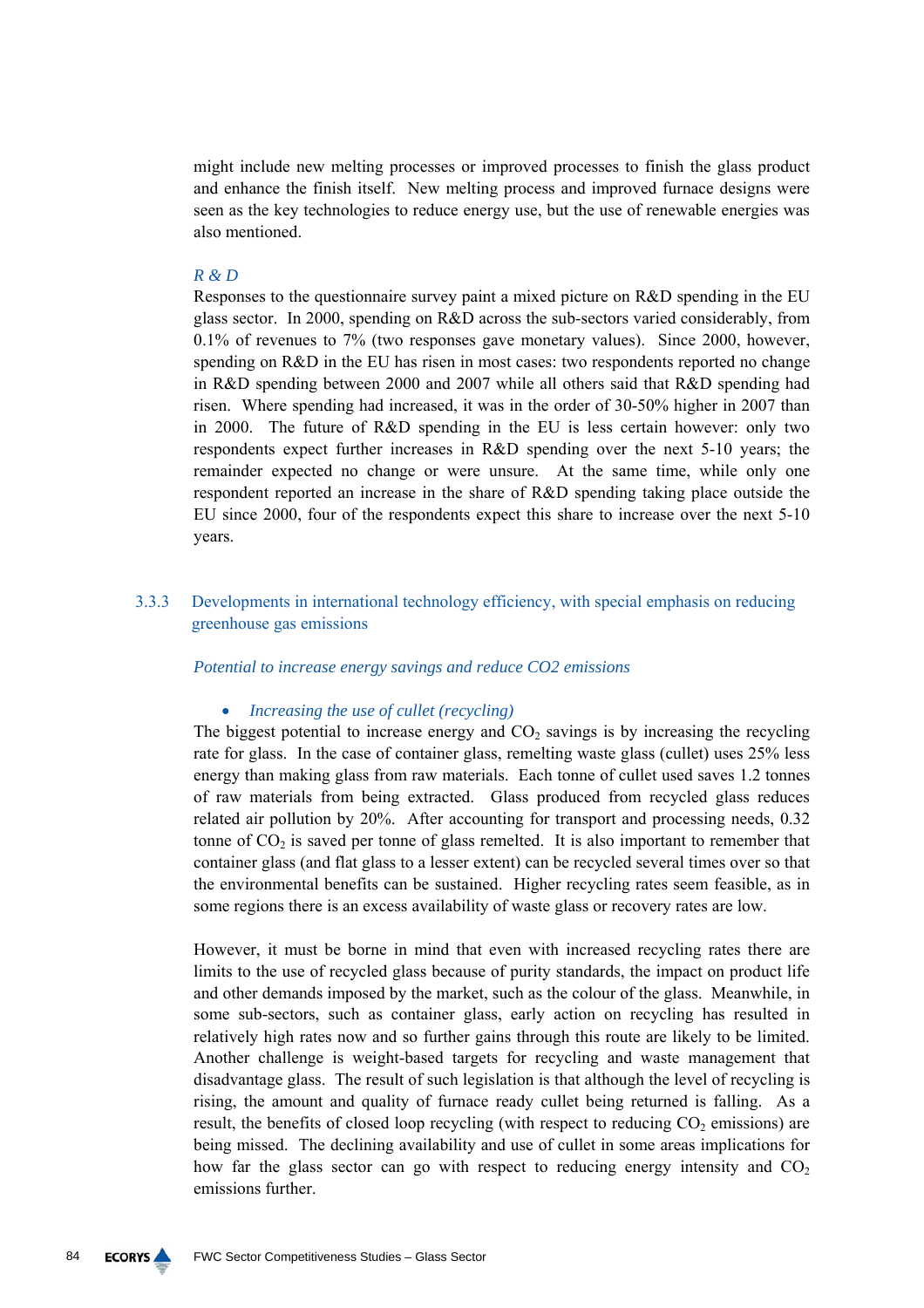# **Barriers**

The main reasons for the underperformance in some of the countries are due to the following:

- The low density of bottle banks and other recycling facilities.
- The absence of statutory targets.
- Lack of education and awareness.
- Extra burden on households and businesses, some of which struggle to accommodate recycling containers.
- Legislation at national or regional level with unintended consequences, eg. recycling targets based on mass, which result in the mixing of waste, making it harder to separate and recycle.
- Diversion of cullet to non-remelt activities, such as aggregates.
- Collection methodologies which provide cullet of the inadequate quality to the remelt industry.

Several, mainly governmental initiatives in response to EU Directives, are now in place designed to increase the volume of glass collected and recycled. The measures are designed to promote a more sustainable use of resources and comprise a mixture of legal obligations and economic instruments. Some of the main measures include:

- The Packaging Waste Regulations;
- The Aggregates Tax;
- The Integrated Pollution and Prevention Control [IPPC];
- Waste Strategy 2000 incorporating Best Value Performance Indicators;
- Waste Minimisation Act.

Some of the other main energy efficiency opportunities include: improved process control, increased furnace size, use of regenerative heating, oxy-fuel technology, batch and cullet pre-heating and reduction of reject rates. The energy efficiency improvement potential is estimated to be 10-20%.  $CO<sub>2</sub>$  emissions can be reduced by the use of natural gas instead of fuel oil and  $CO<sub>2</sub>$  capture for large oxy-fuel furnaces.

*Near market and commercially proven technologies for energy saving and*  $CO<sub>2</sub>$  *reduction* 

# • *Improved melting techniques and furnace design*

The choice of melting technique can have a great effect on energy efficiency. The choice is largely determined by a range of economic considerations. The main factor is the desired production rate and the associated capital and operating cost over the life of the furnace. Regenerative furnaces are more efficient than recuperative furnaces due to the higher preheat temperature and are generally also used for larger size furnaces. Other types of furnaces, like electrical melting and in some cases oxy-combustion technology, can also provide an improvement in energy efficiency. However, power generation efficiency and distribution losses or energy required for oxygen production must be taken into consideration, resulting in a less clear  $CO<sub>2</sub>$  and energy balance.

**ECORYS**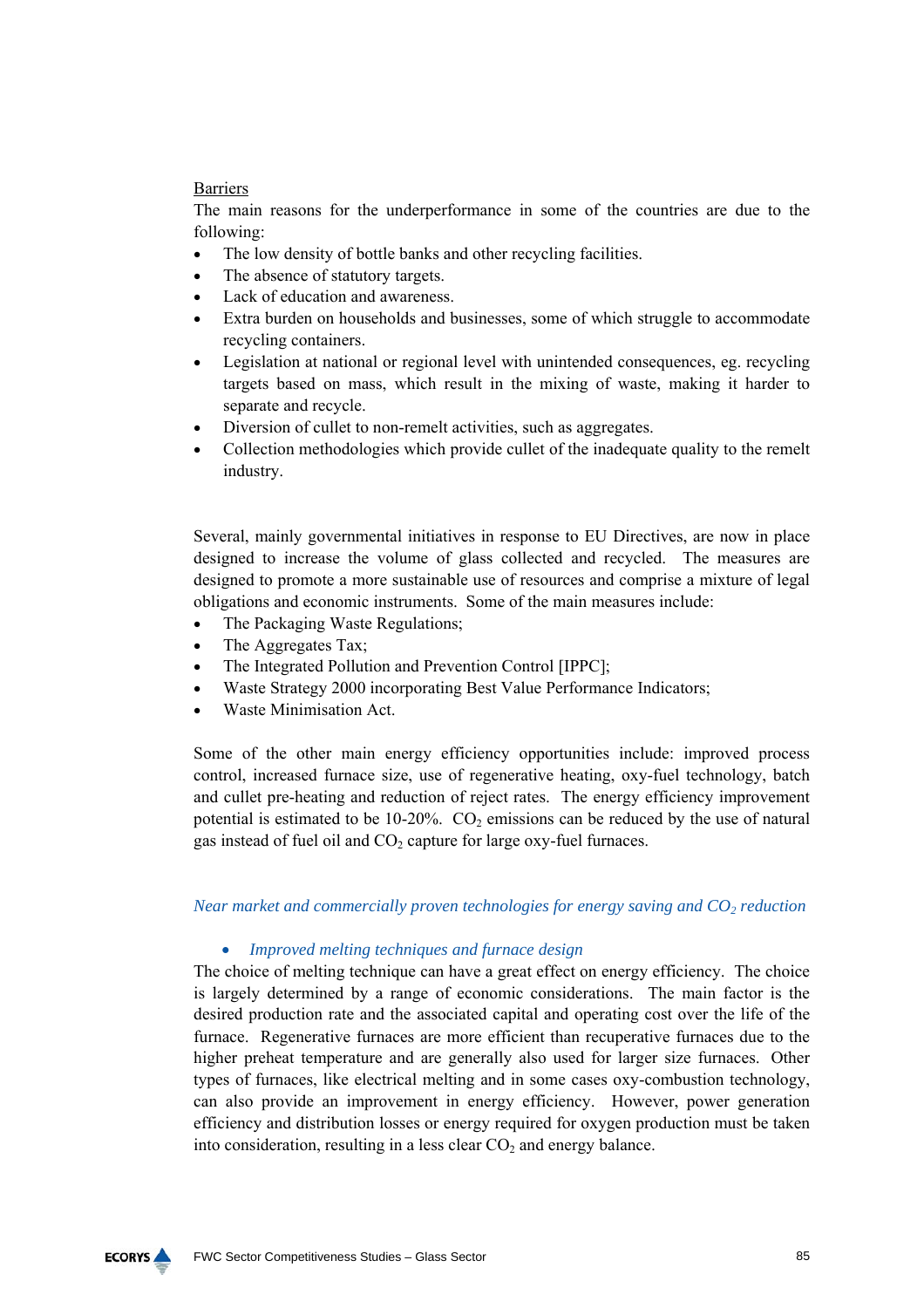**Electric melting** - An electric furnace consists of a refractory lined box supported by a steel frame, with electrodes inserted either from the side, the top or more usually the bottom of the furnace. The energy for melting is provided by resistive heating as the current passes through the molten glass. It is, however, necessary to use fossil fuels when the furnace is started up at the beginning of each campaign. The furnace is operated continuously and has a lifetime of between 2 and 7 years.

Environmental Performance: The complete replacement of fossil fuels in the furnace eliminates the formation of combustion products; namely oxides of sulphur, thermal NOx, and  $CO<sub>2</sub>$ .

Financial considerations: The economic viability of electric melting depends mainly on the price differential between electricity and fossil fuels. At the time of writing, average electricity costs per unit energy are 4 to 5 times the cost of fuel oil. Electricity costs can vary by up to 100% between Member States but fossil fuel prices tend to show less difference. Electric furnaces have much lower capital costs than conventional furnaces which when annualised partially compensate for the higher operating costs.

However, the furnaces have shorter campaign lives before they require rebuild or repair, i.e. 2 to 6 years compared to 10 to 12 years for conventional furnaces. Based on current practice, the following is proposed as a very general indicative guide to the size of electrical furnaces which may be viable, i.e. those which can potentially be a practicable alternative. There are inevitably exceptions due to local circumstances.

- Furnaces below 75 tonnes per day are generally viable.
- Furnaces in the range 75-150 may be viable in some circumstances.
- Furnaces greater than 150 tonnes per day are generally unlikely to be viable.

**Oxy-fuel melting** – Oxy-fuel melting involves the replacement of the combustion air with oxygen (>90% purity). The technique can be used with either natural gas or oil as the fuel, although the use of gas is more common. The elimination of the majority of the nitrogen from the combustion atmosphere reduces the volume of the waste gases (composed mainly of  $CO<sub>2</sub>$  and water vapour) by 70-85% depending on oxygen purity. However, one must also take into consideration the resources involved in, and the environmental impact of, producing the oxygen.

Financial consideration – An important factor in the capital cost is that oxy-fuel furnaces do not have a conventional combustion gas preheat system and so the capital cost is generally lower than for a regenerative or recuperative furnace of comparable pull-rate. This is most evident for new plants where the total cost of the pre-heating system is saved. The most advanced oxy-fuel burners are generally more expensive than advanced low NOx burners and the costs of the oxygen control system are quite substantial  $(60.3-$ 0.45m): the operating costs for generating oxygen must be borne in mind. However, for most furnaces the extra costs of the oxy-fuel burners and control system are significantly lower than the savings for the pre-heater. Note, that batch pre-heating was not successful in the flat glass sector, due primarily to the very high engineering costs in order to prevent "bottlenecking".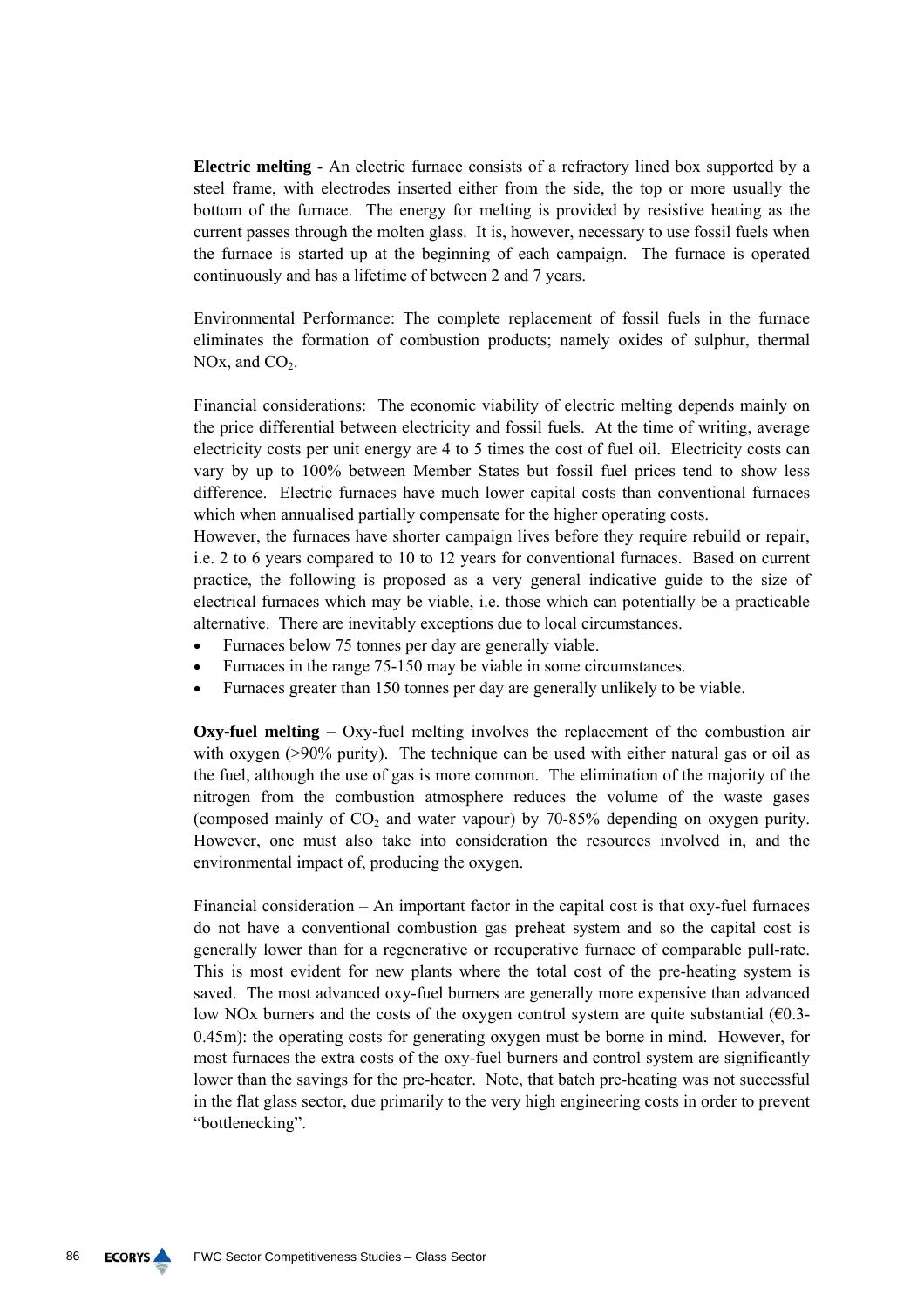# • *Batch and cullet preheating*

Batch and cullet is normally introduced cold into the furnace, but by using the residual heat of the waste gases to preheat the batch and cullet, significant energy savings can be possible. This only applies to fossil fuel fired glass furnaces.

Environmental Performance – These techniques have a number of environmental effects, which can vary from case to case. In general, the following benefits have been experienced:

- Energy savings of 10-20%;
- Reduction in NO<sub>x</sub> emission (due to lower fuel requirements and lower furnace temperatures).

Financial Considerations – The economics of batch/cullet preheaters are strongly dependent on the capacity of the furnace and the preheater. As an indicative example for costs, an indirect preheater for a 370 tonnes/day container furnace had a total capital cost (including EP) of  $E2.5m$ . Of this  $E0.8m$  was for the preheater. If significant energy savings can be achieved, a pay back of 3-10 years may be gained.

# 3.4 Conclusions

The competitiveness of EU glass producers varies by segment but in many specific areas the EU is a world leader, in the production of crystal class for example, but in others its dominance is falling rapidly due to globalisation such as in the production of every day low-value tableware. The overall competitiveness of EU glass products on world markets is difficult to judge as it is very difficult to obtain relevant data. The influence of EU competition law means there is only so much data firms can provide. In terms of volume, the EU continues to see an upward trend in export growth, which is a sign that some of the EU's glass products remain competitive on world markets. However, import volumes are also showing an upward trend, particularly low value domestic glass products from Turkey and China, and flat glass from China. The volume of European flat glass products on world markets lags behind only that produced by China, but it exceeds that of developed economies such as the USA and Japan. However, in terms of value, European flat glass products have the most significant market share, accounting for almost a third of world output and this suggests that Europe is a world leader in producing this valueadded glass product.

The role of SMEs varies across sub-sectors and even where they do or once played a major role, eg, domestic glass, this is declining rapidly in the face of stiff import competition and increasing compliance costs. Those that do remain, can often play an important role by serving the markets that the larger firms choose to avoid on efficiency and marketing grounds. SMEs use their unique resources and competencies such as high skills, bespoke products and high levels of customer service to make differentiated, typically high quality glass products that are in increasing demand. Without SMEs it is conceivable that foreign competitors could supply these products to EU markets and damage EU competitiveness globally.

![](_page_86_Figure_9.jpeg)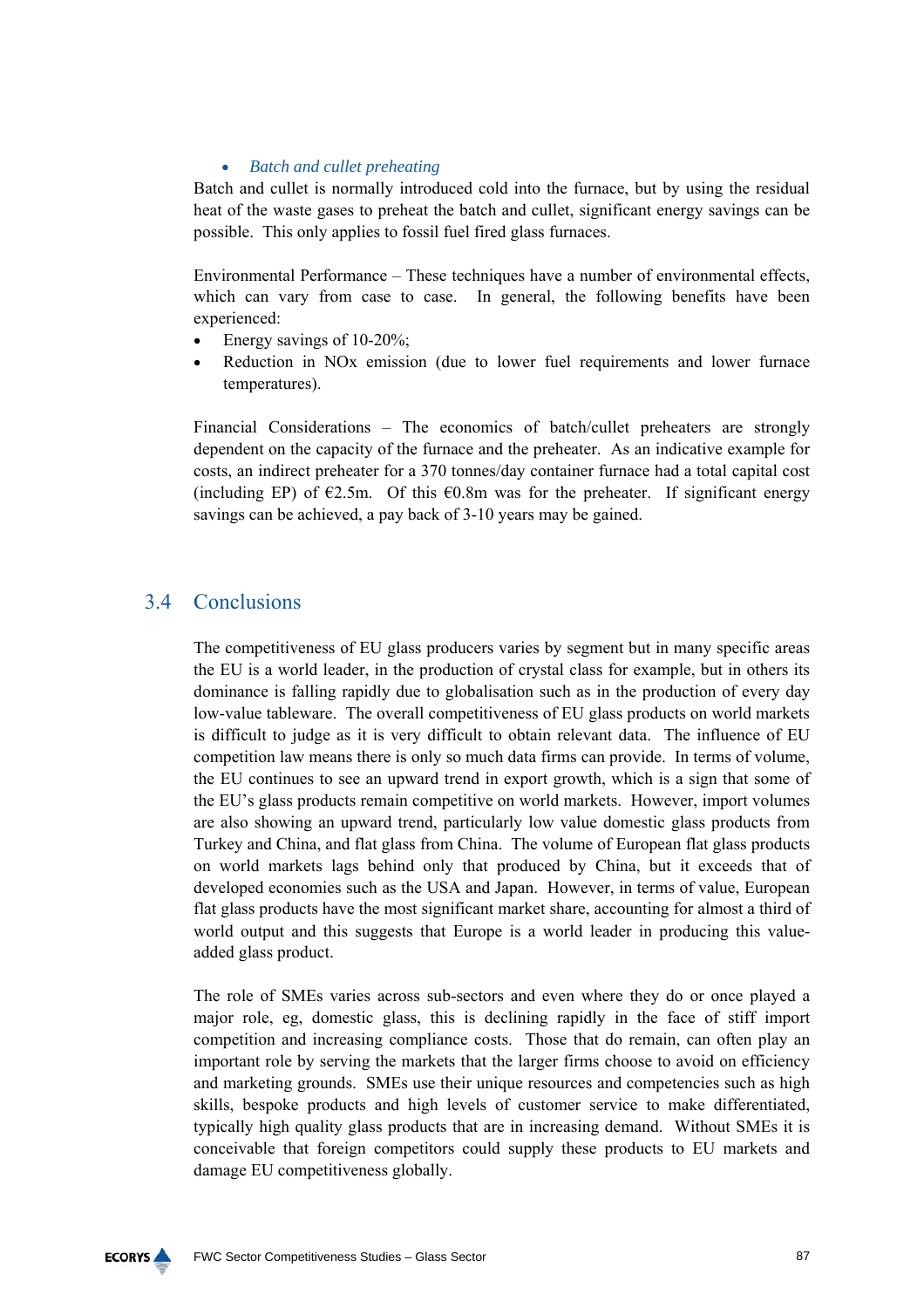Typical cost structures for the glass industry are not easily available in the public domain. The more broadly defined non-metallic mineral products sector is a relatively energyintensive, with the proportion of energy costs in total costs around three times that for manufacturing as a whole in 2003. In the flat glass sector energy accounted for around 20% of total cost in the float process before the recent rises in oil prices.

The price of energy in the EU has risen substantially since 2004 mirroring to a large extent the rise in the price of crude oil, which has risen steadily from around \$38 pb in 2004 to reach almost \$150 pb in the first half of 2008. A consequence of this is that energy costs are likely to account for a far larger share of operating costs than the roughly 20% estimated before oil prices surged. As a result, with regard to energy prices, the EU compares favourably against Japan, but less so against the US. There is great variation in the level and stability of electricity prices in the EU, which will have a major influence on firms' decisions on whether to invest and where. There is much less variation in gas. The industry would benefit form a better functioning, more competitive energy market to bring about more harmonised pricing and free firms from the decision of where to locate.

In the EU12, the outlook for energy prices is not good as self-sufficiency declines and imports increase, and subsidies are phased out. This has the potential to undermine the competitiveness of the EU12 against non-EU producers, and diminish the competitiveness of the EU as a whole. In some new Member States, if industrial energy costs are raised to European market levels, the shock to glass companies is likely to be debilitating in the short term, especially for small companies.

While glass industry faces a tough challenge to make further reductions in energy intensity and GHG emissions. It has made significant improvements since the 1950s but as a result the scope for further improvements is diminishing, as the thermodynamic limits of the process are reached. While recycling offers an opportunity of further reduction in GHG emissions, there are limits and obstacles to what can be achieved. However, many of the barriers seem to be within the control of policy makers and authorities rather than the industry. If policy makers could be more aggressive in setting targets and standards, and authorities make more effort to recycle glass properly, much more could be achieved with, for example, much less glass leaving the system. Policy makers need to be aware of how far the glass industry has come, particularly compared to other producers, such as plastics, and appreciate that further significant gains are unlikely without major investment, which itself is threatened by relatively high and variable energy costs across the EU, the feeling of the industry that it is seen as a soft target for paying environmental costs and that there is an uneven playing field between EU and non-EU producers.

Distribution costs can be significant. The recent rises in the price of crude and fuel oil will raise transport costs higher and erode the competitiveness of EU exports further. This will restrict their ability to compete in the export markets at a time when they most need to as the EU economy slows down over 2007-09 and demand conditions weaken.

Innovation in new production technologies and products is a significant driver of EU glass products and this translates into yearly output productivity growth and is the source of much of the 'value' embedded in EU glass products. In order for the EU to hold on to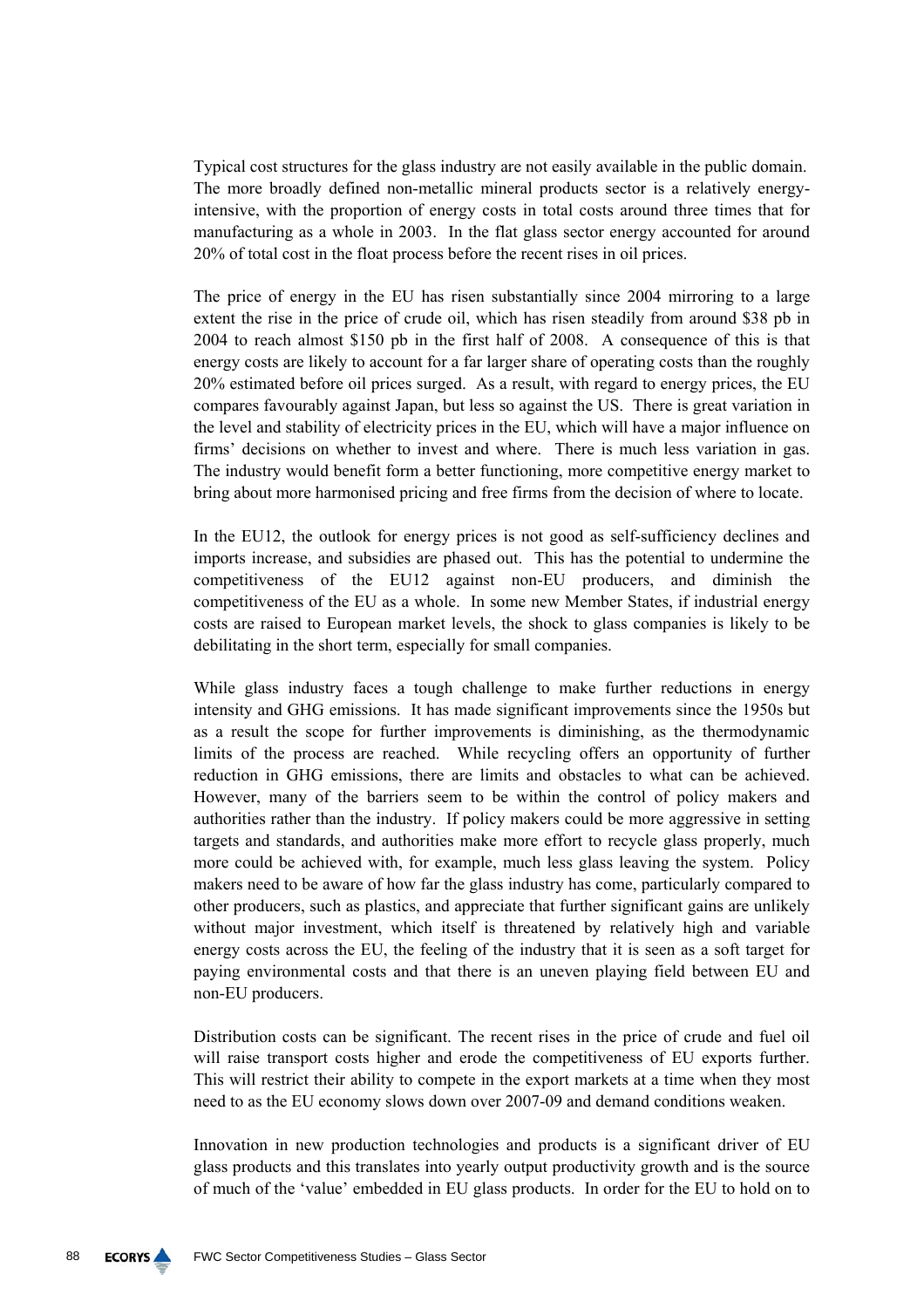its innovative bases it is claimed that core glass production activities must remain with the EU (British Glass, 2007).

Many of the competitiveness issues highlighted have arisen due to globalisation. The increasing availability of cheaper imports, the outsourcing of production, job losses, and high energy prices are examples of how globalisation has negatively affected the EU glass industry. However, globalisation is, "a major driver for increased economic efficiency" (EC,  $2007^b$ , page 10) and this has been witnessed to a large degree in the EU glass industry. Globalisation has brought a number of benefits such as greater export potential, access to new foreign innovations and best practices, new markets, new distribution channels, and it has encouraged greater productive efficiency and product specialisation in value added products.

Nevertheless, the EU glass industry faces a challenging period over 2007-09 as economic activity slows in the wake of the credit crunch and demand slows. GDP growth in the EU is expected to slow from 2.8% in 2007 to 1.9% in 2008 and 1.7% in 2009. The construction sector looks to be especially vulnerable as household confidence and spending weakens, and investment demand is curbed. Interventions by governments to shore up national housing markets could go some way to restoring consumer confidence but it represents a major challenge and seems unlikely. As such the outlook for several glass sub-sectors is not good. The flat glass sub-sector looks to be the most exposed, as the housing sector enters a downturn while weaker household spending forces automotive producers to curb production plans further. A slowdown in the housing sector and household spending would also hit the domestic glass sub-sector where it results in fewer purchases of new household glassware. Domestic glass makers operating at the top end are especially vulnerable as consumers react to the economic uncertainty and delay expensive/ luxury purchases. The frits sub-sector is similarly exposed through its connection to the ceramics sector. Both fibres sub-sectors are also likely to suffer from a slowdown in construction activity, as lower building activity hits demand for insulation and structural material. Container glass firms producing health-related glassware are less exposed but those producing containers for food and drink can expect to see demand weaken as households rein in their spending across all expenditure groups. The outturn for the construction sector appears to be central to the outlook for the glass sector, with most of the sub-sectors reliant on it (and consumer confidence) in some direct or indirect manner. While initiatives to support the housing market and the construction market would feed through to the glass sector, it is difficult to implement them without distorting the market.

These challenging conditions will be exacerbated by the expansion of capacity in countries neighbouring the EU. Over 2004-09 an estimated 7.3 mt of production capacity will be added across several countries, including Russia, Ukraine, Belarus, Qatar, UAE and Egypt. Most of this increase will come in flat glass and container glass. Flat glass seems especially exposed given capacity in the EU and the increase in capacity in these countries. With such expansion trade can be expected to grow and this reinforces the need for policy makers to ensure that EU glass producers are operating on the same terms.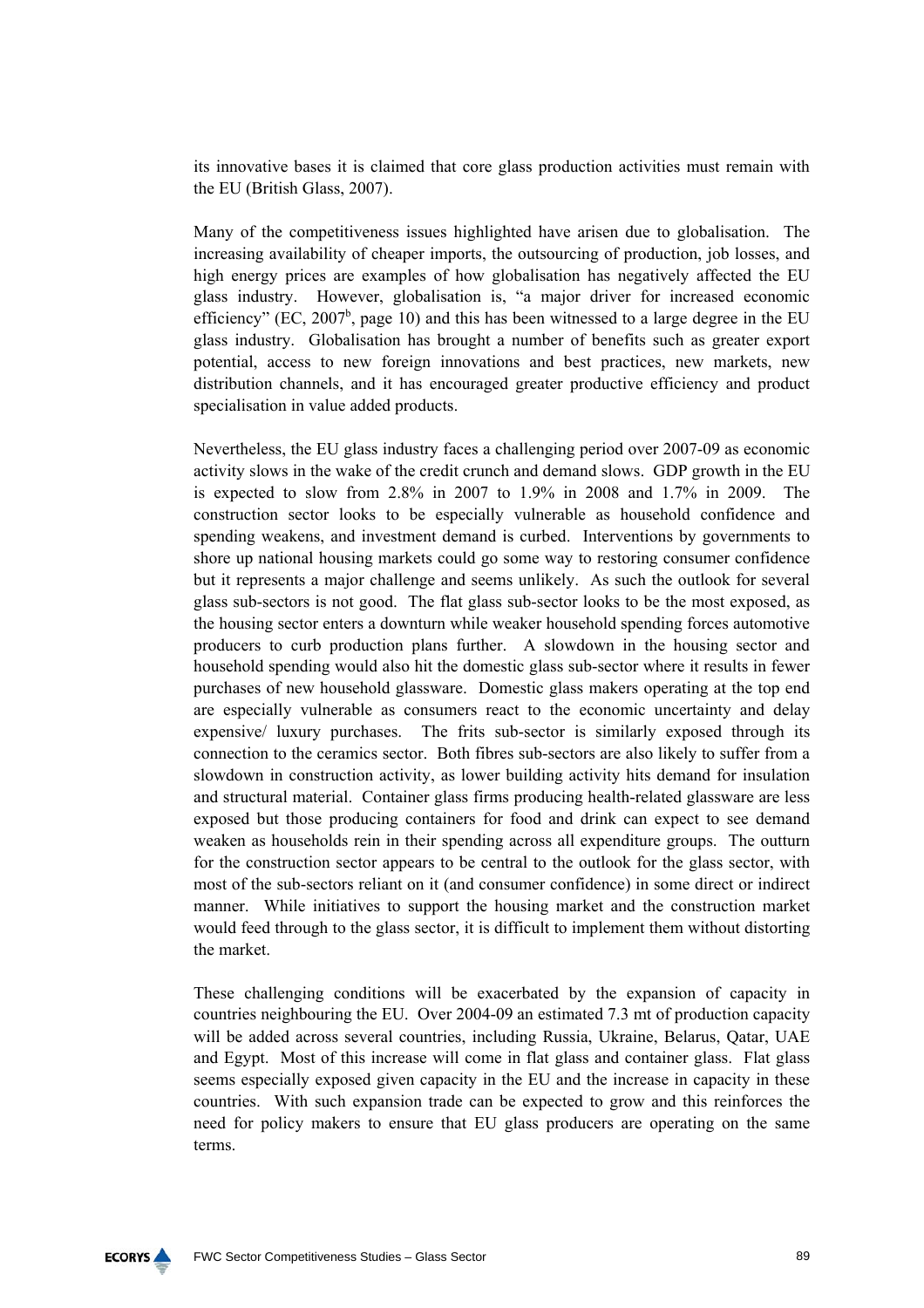Weaker demand in the EU and increasing competition from imports from neighbouring countries in the medium term will make it harder for EU glass producers to rely on conventional products and revenue streams. This will place increasing pressure on firms to develop new, higher value-added products. With policy makers embracing the climate change challenge more fully, the glass industry has an opportunity to introduce more new products and educate policy makers on the benefits that glass products can deliver. To help foster the markets for these products and both help tackle climate change and support the glass sector, it is important for policy makers to consider the environmental and energy benefits that can be delivered by glass when setting policy and taxes on energy/carbon.

![](_page_89_Picture_2.jpeg)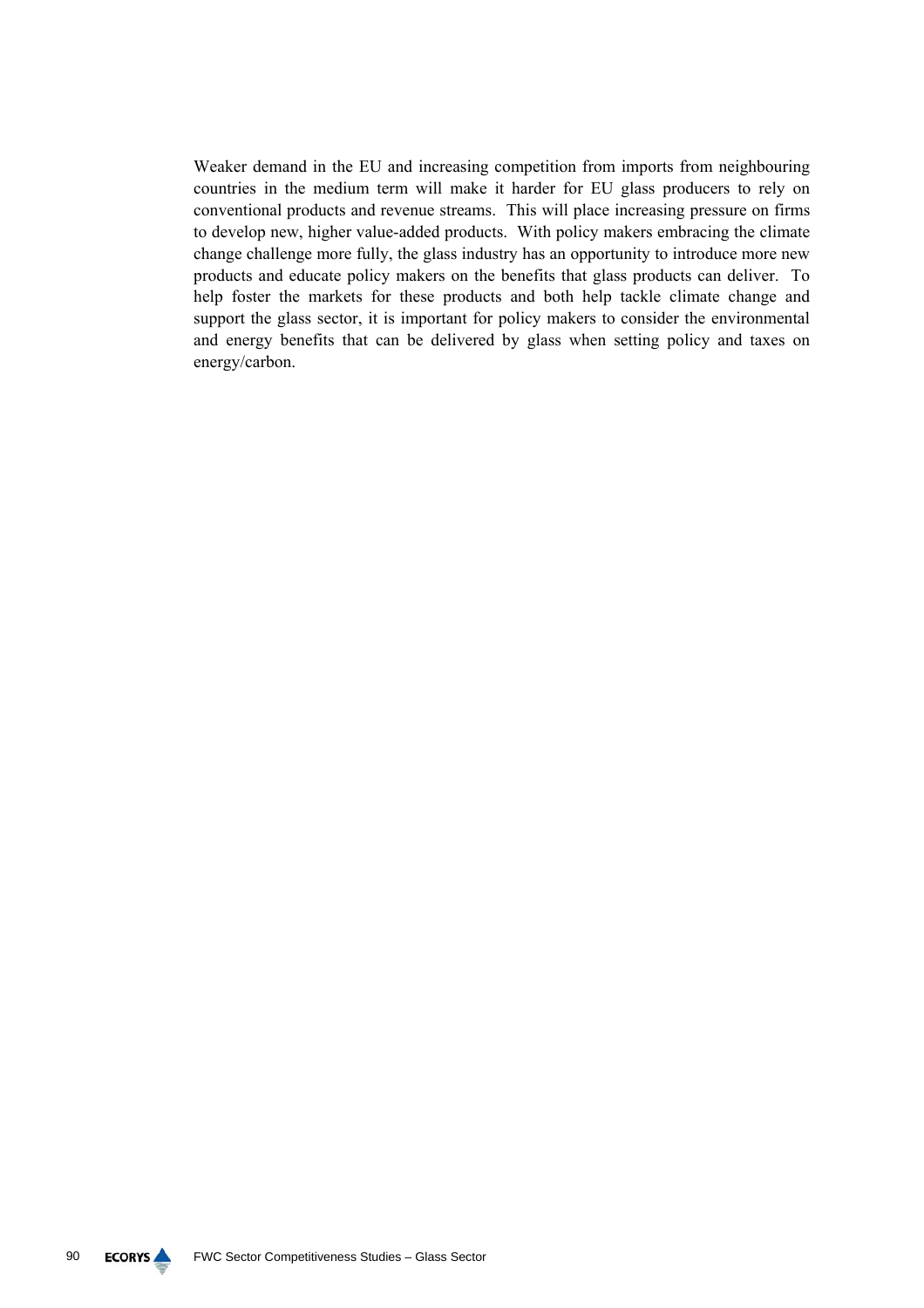# 4 Horizontal aspects affecting competitiveness

# 4.1 Introduction

Task 4 of the glass sectoral competitiveness study focuses on the regulatory and framework conditions. The goals are twofold:

- 1. To identify the key sectoral issues of the regulatory environment and the framework conditions which influence sectoral performance and the competitive position of the glass sector;
- 2. To provide a comprehensive and structural assessment of the relevant regulatory conditions and framework conditions that determines the growth and competitive position of the glass sector.

The framework conditions covered include, geographical structure and cohesion, labour force and knowledge skills, access to third country markets, competition from third country imports on EU markets and cost and availability of supply of energy.

# 4.2 The framework grid

The overall aim of the framework grid is to provide a general synthesis of regulations, conditions and effects from literature and from previous sector analyses in order to generate a clear and accurate view on the framework within which the glass industry operates. This synthesis should subsequently allow us to identify the most relevant indicators for the completion of the competitiveness grid in relation to task 3. Furthermore, it will lead to the formulation of a number of both general and sub-sectorspecific conclusions.

The framework grid is divided into three parts:

- 1. Regulatory conditions;
- 2. Framework conditions; and
- 3. Exogenous conditions.

For each type of conditions, a list of items and sub-items is listed, according to the regulations and topics that are applicable to the EU glass industry.

It is at this level of sub-items that the grid is filled in, namely that importance, trend, geographical concentration and specific sub-sectors affected are identified. Another column is added during the process to map the potential effects of each of the conditions on the competitiveness of the EU glass sector.

![](_page_90_Figure_14.jpeg)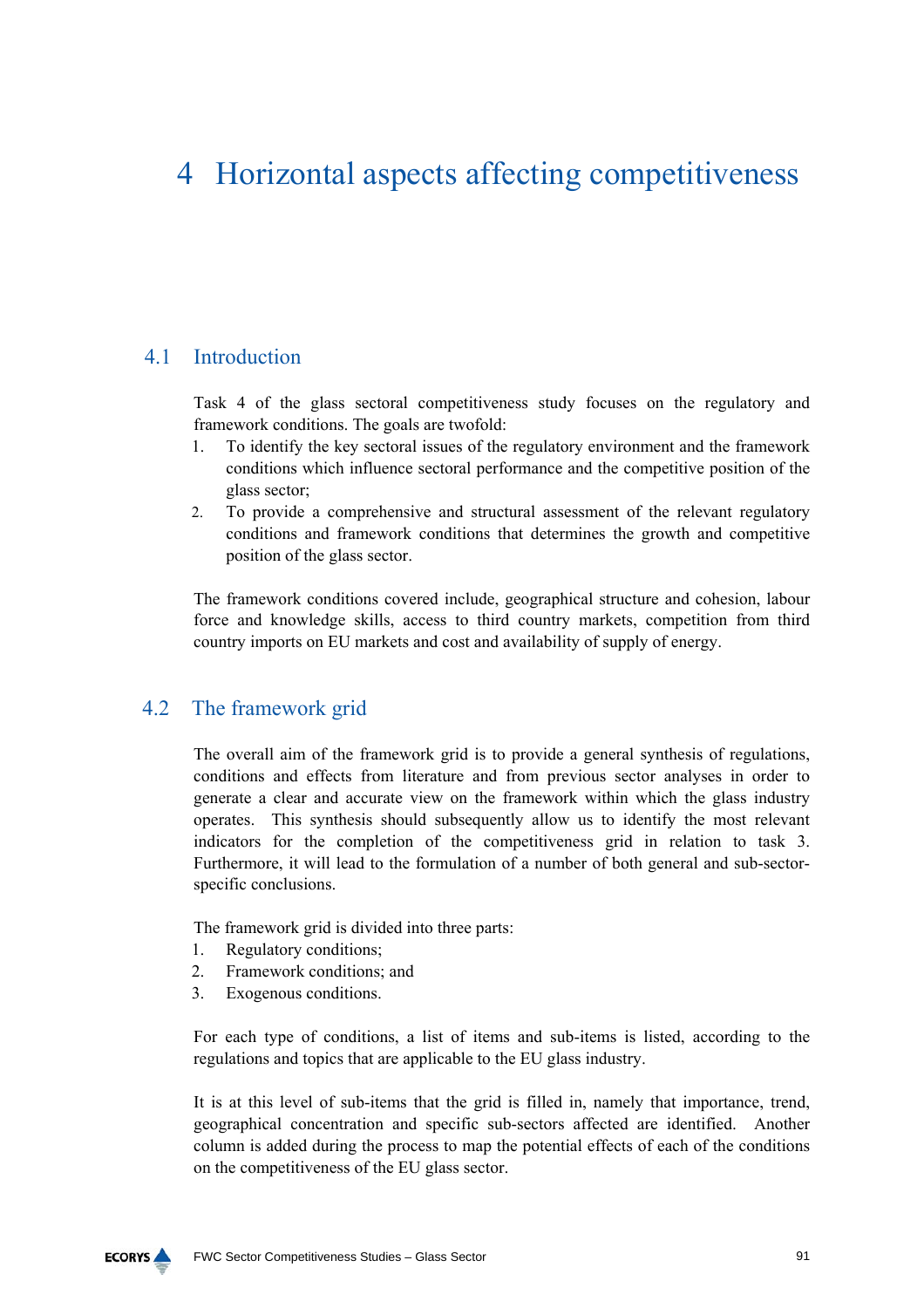To comprehend the conditions and their effects described in the framework grid, it is important to point out the specific interpretation of each of the columns and the way they have been filled in.

#### *Importance*

The column "Importance" aims to indicate the importance of the condition for the glass sector and its sub-sectors by means of a score between 1 and 10, 10 being most important. To grade the importance of the condition, a number of characteristics and issues were taken into account:

- − Does the condition apply to the glass industry more than to other industries due to its characteristics (cost structure, labour skills, energy intensity of the production process, use of raw materials, industry structure, etc.)?
- Does the condition apply to the glass industry in a way that influences its competitive position relative to non-EU countries?
- Does the condition apply to the glass industry in a way that influences its competitive position relative to substitute products?

#### *Trend*

The column "Trend" refers to the expectations stated in literature regarding the evolution of the condition's impact. Will the impact of this regulation or issue increase/decrease/stay the same in the future? The underlying reasons for this trend can be, e.g. an increasing importance of the characteristic to which the condition refers, or a strengthening of the regulation or condition.

# *Geographical concentration*

As opposed to describe the region to which the condition applies, the column "Geographical concentration" aims to show the EU Member States that are likely to be most affected by the condition. A criterion for this is that the sub-sectors affected are concentrated in these Member States. The list is not exhaustive, in the sense that it does not include all Member States with plants in a particular sub-sector. Only the Member States in which a substantial share of the activities is concentrated, are listed.

## *Specific sub-sectors*

The column "Specific sub-sectors" lists all sub-sectors of the glass industry that might be affected by or that are the aim of the regulation or condition in question. As mentioned before, this list is at the basis of the identification of the geographical concentration.

## *Potential effects*

In the column "Potential effects", a review of the most important potential effects of the conditions for the specified sub-sectors is presented. This review includes the effects that are found in empirical literature, indicated by [1], the effects that are described as 'potential' in literature [2] and the effects that on the base of our own assessments have a potential impact [3].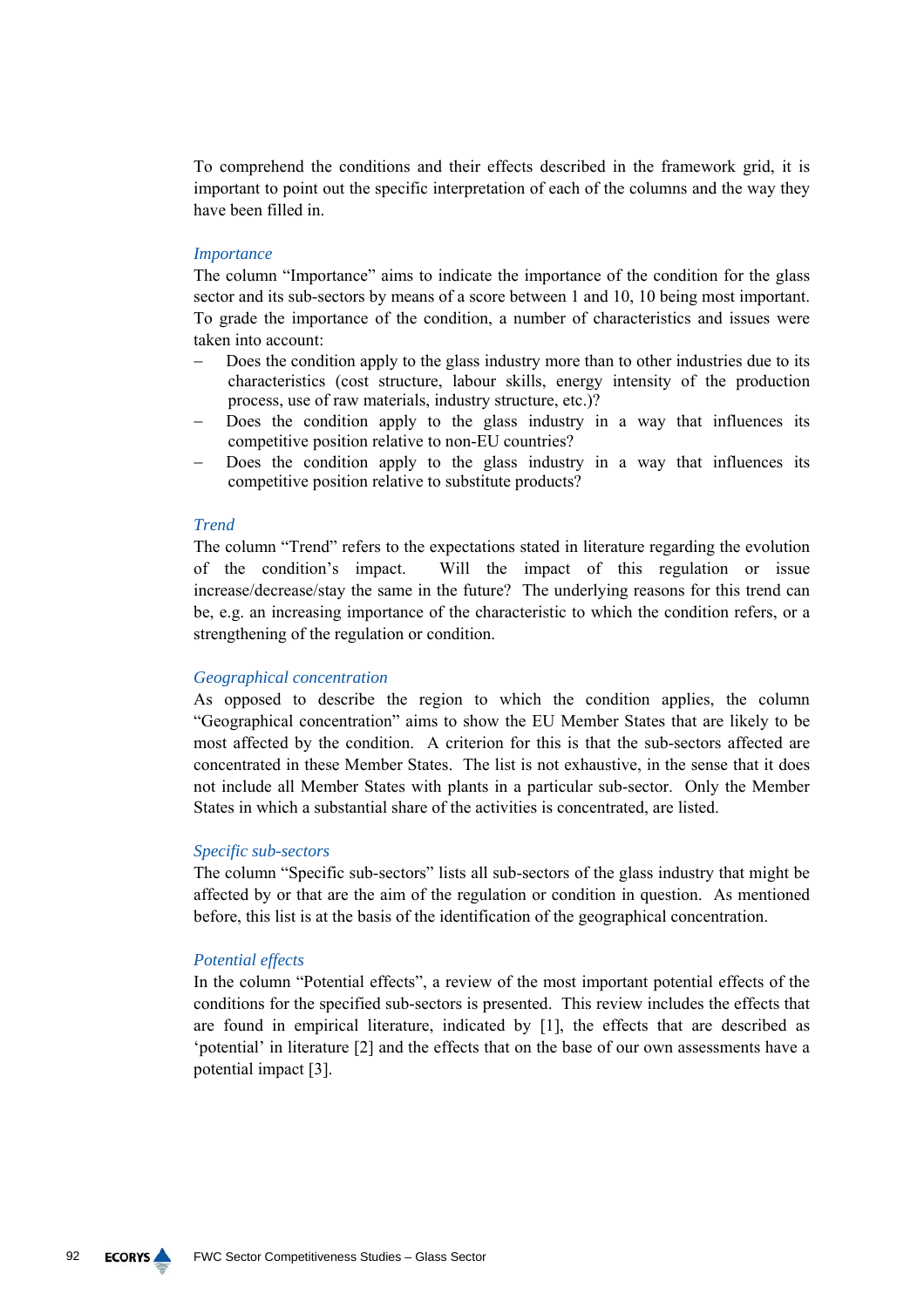| <b>GLASS INDUSTRY</b>                                                                                                                     | <b>Importance</b><br>$1-10$ | <b>Trend</b><br>$\lt$ / $\lt$ / $>$ | Geographical<br>concentration                                                                                    | <b>Specific sub-sectors</b><br>affected                                                                                                                           | <b>Potential effects</b><br>[1]=empirical literature; [2]=theoretical<br>literature; [3]=own appreciation based on<br>economic theory                                                                                                                                                                                                                                                                                                                                                                                                                                                                                                                                                                                                                       |
|-------------------------------------------------------------------------------------------------------------------------------------------|-----------------------------|-------------------------------------|------------------------------------------------------------------------------------------------------------------|-------------------------------------------------------------------------------------------------------------------------------------------------------------------|-------------------------------------------------------------------------------------------------------------------------------------------------------------------------------------------------------------------------------------------------------------------------------------------------------------------------------------------------------------------------------------------------------------------------------------------------------------------------------------------------------------------------------------------------------------------------------------------------------------------------------------------------------------------------------------------------------------------------------------------------------------|
| <b>I Regulatory conditions</b>                                                                                                            |                             |                                     |                                                                                                                  |                                                                                                                                                                   |                                                                                                                                                                                                                                                                                                                                                                                                                                                                                                                                                                                                                                                                                                                                                             |
| • Labour market regulations<br>Exposure to physical agents $\frac{1}{1}$<br>Good handling and use of sand<br>and products containing it " | 7<br>$\tau$                 | $=$<br>$=$                          | All<br>France, Italy, UK,<br>Germany<br>Czech Republic<br>All<br>France, Italy, UK,<br>Germany<br>Czech Republic | All<br>$\bullet$<br>Domestic glass,<br>$\bullet$<br>which is most<br>labour intensive<br>All<br>$\bullet$<br>Domestic glass,<br>which is most<br>labour intensive | Production costs increase due to<br>$\bullet$<br>additional safety regulations [3]<br>Competitive position weakens because<br>this legislation does not apply outside EU<br>(e.g. EU cannot compete with low social<br>costs in China) [2]<br>Distortion of competition between<br>countries that have different production<br>practices (e.g. hand-made vs. automated)<br>$[2]$<br>Production costs increase due to<br>$\bullet$<br>additional safety regulations [3]<br>Competitive position weakens because<br>this legislation does not apply outside EU<br>(e.g. EU cannot compete with low social<br>costs in China) [2]<br>Distortion of competition between<br>countries that have different production<br>practices (e.g. hand-made vs. automated) |
|                                                                                                                                           |                             |                                     |                                                                                                                  |                                                                                                                                                                   | $[2]$                                                                                                                                                                                                                                                                                                                                                                                                                                                                                                                                                                                                                                                                                                                                                       |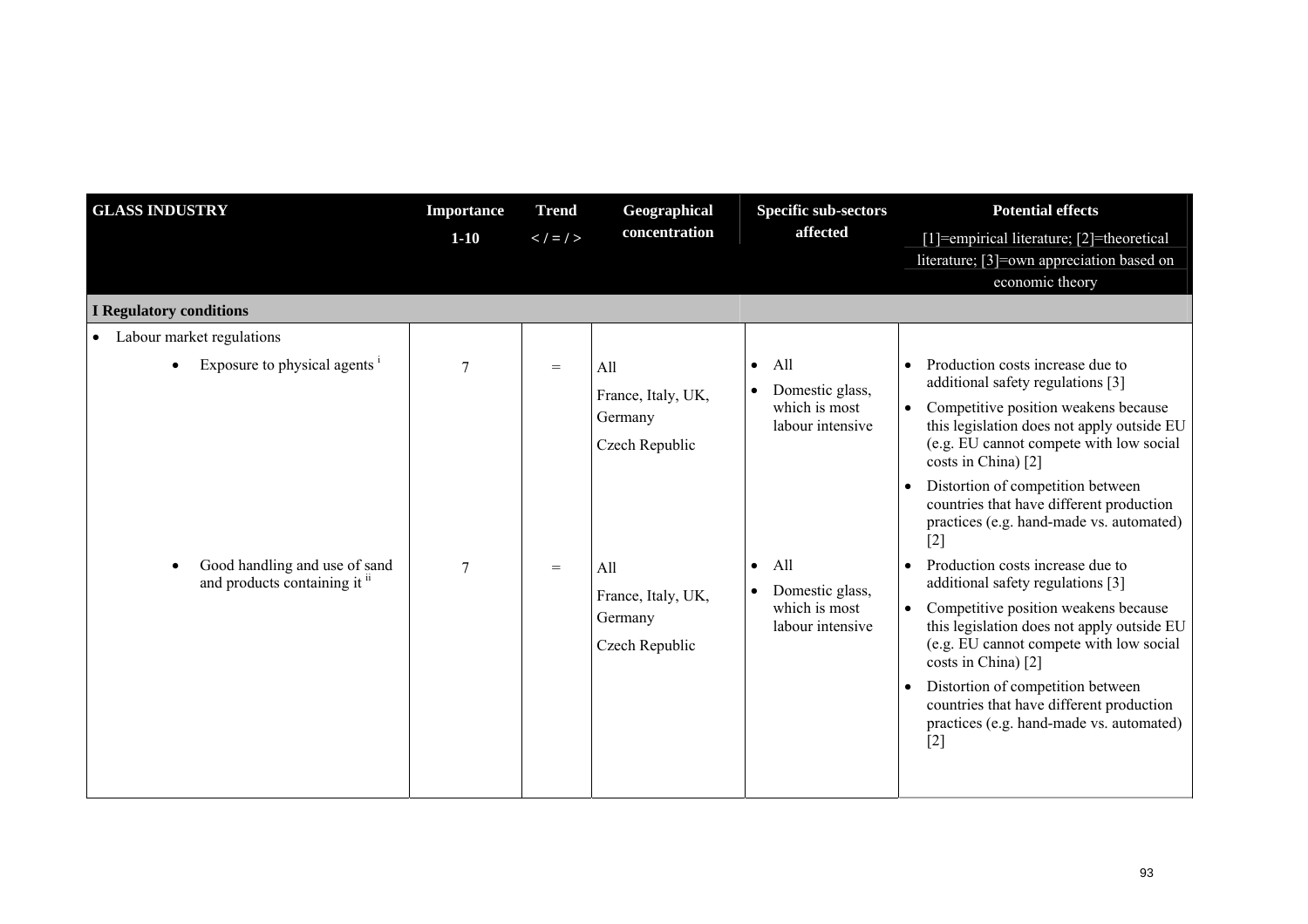| <b>GLASS INDUSTRY</b>                                   | <b>Importance</b> | <b>Trend</b>  | Geographical  | <b>Specific sub-sectors</b> | <b>Potential effects</b>                                                                                                                  |
|---------------------------------------------------------|-------------------|---------------|---------------|-----------------------------|-------------------------------------------------------------------------------------------------------------------------------------------|
|                                                         | $1-10$            | $\lt$ / = / > | concentration | affected                    | [1]=empirical literature; [2]=theoretical                                                                                                 |
|                                                         |                   |               |               |                             | literature; [3]=own appreciation based on                                                                                                 |
|                                                         |                   |               |               |                             | economic theory                                                                                                                           |
| Intellectual property right issues                      |                   |               |               |                             |                                                                                                                                           |
| Design protection iii                                   | 8                 | $=$           | All           | All<br>$\bullet$            | Decrease of counterfeited imports,<br>especially important because of the<br>increasing counterfeiting activities from<br>competitors [2] |
|                                                         |                   |               |               |                             | Increase of competitiveness [3]<br>$\bullet$                                                                                              |
| Enforcement of IPR iv                                   | 8                 | $=$           | All           | All<br>$\bullet$            | Decrease of counterfeited imports,<br>especially important because of the<br>increasing counterfeiting activities from<br>competitors [2] |
|                                                         |                   |               |               |                             | Increase of competitiveness [3]<br>$\bullet$                                                                                              |
| Customs action '                                        | 8                 | $=$           | All           | All<br>$\bullet$            | Decrease of counterfeited imports,<br>especially important because of the<br>increasing counterfeiting activities from<br>competitors [2] |
|                                                         |                   |               |               |                             | Increase of competitiveness [3]                                                                                                           |
| Protocols on restructuring in accession<br>treaties NMS |                   |               |               | $\bullet$                   |                                                                                                                                           |
| <b>Competition Policy</b><br>$\bullet$                  | 8                 | $=$           |               | All<br>$\bullet$            | Merger $\&$ acquisition dynamics in the<br>glass industry [1]                                                                             |
|                                                         |                   |               |               |                             | A case of price fixing [1]<br>$\bullet$                                                                                                   |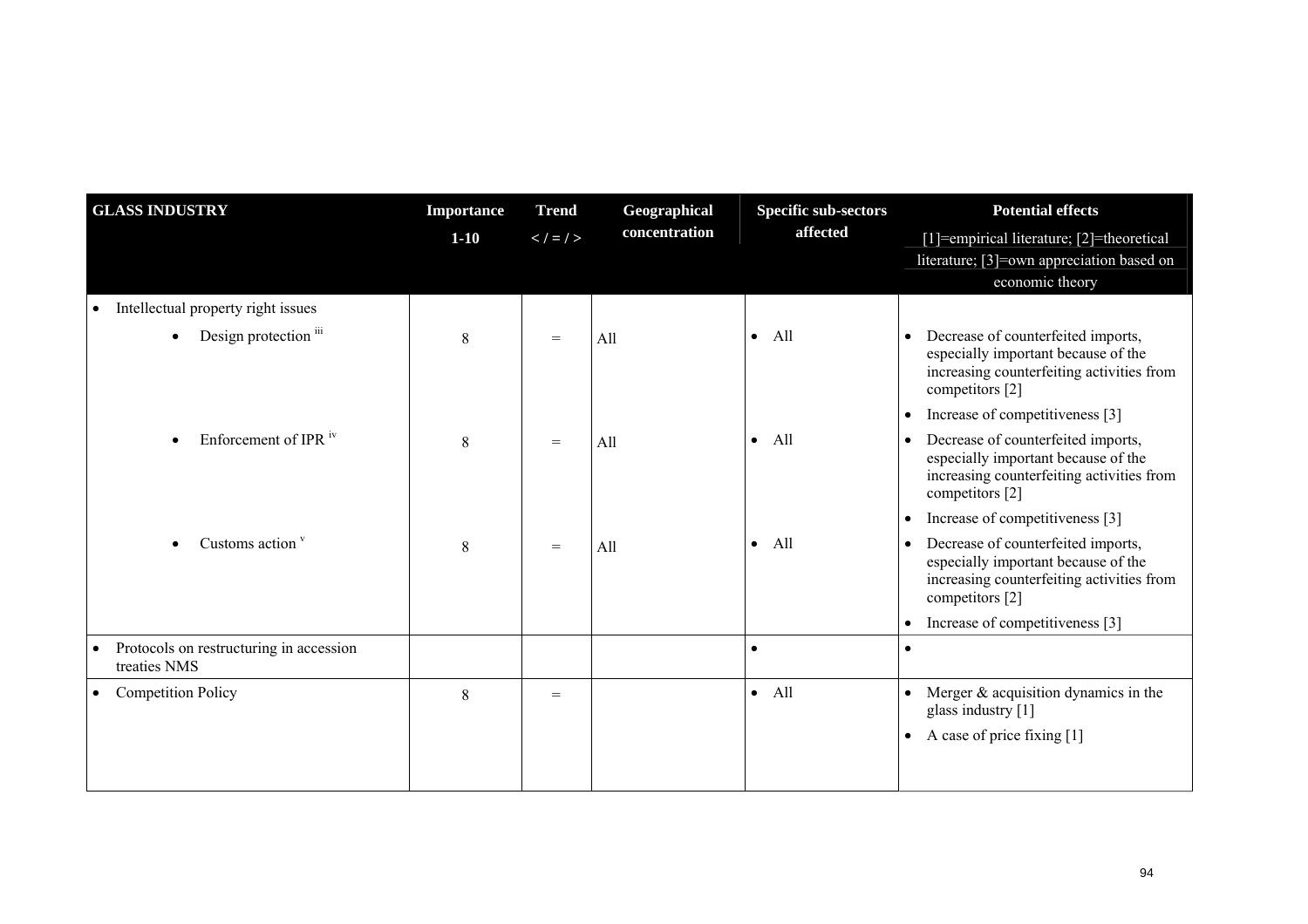| <b>GLASS INDUSTRY</b>                                                                                                                                                       | <b>Importance</b><br>$1 - 10$ | <b>Trend</b><br>$\lt$ / $\lt$ / $>$ | Geographical<br>concentration                    | <b>Specific sub-sectors</b><br>affected                                                                                              | <b>Potential effects</b><br>[1]=empirical literature; [2]=theoretical                                                                                                                                                                                                                                       |
|-----------------------------------------------------------------------------------------------------------------------------------------------------------------------------|-------------------------------|-------------------------------------|--------------------------------------------------|--------------------------------------------------------------------------------------------------------------------------------------|-------------------------------------------------------------------------------------------------------------------------------------------------------------------------------------------------------------------------------------------------------------------------------------------------------------|
|                                                                                                                                                                             |                               |                                     |                                                  |                                                                                                                                      | literature; [3]=own appreciation based on<br>economic theory                                                                                                                                                                                                                                                |
| Industry-specific regulations and standards<br>$\bullet$<br>Regulation concerning lead<br>content in crystal glass vi<br>Regulations concerning<br>construction products vi | 3<br>6                        | $=$<br>$=$                          | Germany, France,<br>Italy, Belgium, UK,<br>Spain | All sub-sectors<br>that produce<br>crystal glass<br>All glass used as<br>construction<br>products<br><b>Especially flat</b><br>glass | Improves branding, information for the<br>consumer, and may act against<br>counterfeiting [3]<br>Increase of regulation increases<br>production costs [3]<br>Importance of innovation increases [2]<br>$\bullet$<br>Production of specialised products<br>$\bullet$<br>increases, in which EU is relatively |
| Consumer standards (health and safety)<br>$\bullet$<br>Regulations for materials<br>intended for contact with food<br>viii                                                  | 8                             | $=$                                 | France, Italy, UK,<br>Germany, France,<br>Spain  | Domestic glass<br>$\bullet$<br>Container glass<br>$\bullet$<br>Reinforcement<br>glass fibre                                          | competitive [2]<br>Competitive position weakens if this<br>legislation does not apply outside EU [3]                                                                                                                                                                                                        |
| Building regulations (safety)                                                                                                                                               | 9                             | >                                   |                                                  | Insulation fibre<br>glass                                                                                                            | Importance of innovation increases [2]<br>$\bullet$<br>Production of specialised products<br>$\bullet$<br>increases, in which EU is relatively<br>competitive [2]                                                                                                                                           |
| Environmental regulations and issues (IPPC,<br>$\bullet$<br>NAP, relation with permitting authorities)                                                                      |                               |                                     |                                                  |                                                                                                                                      |                                                                                                                                                                                                                                                                                                             |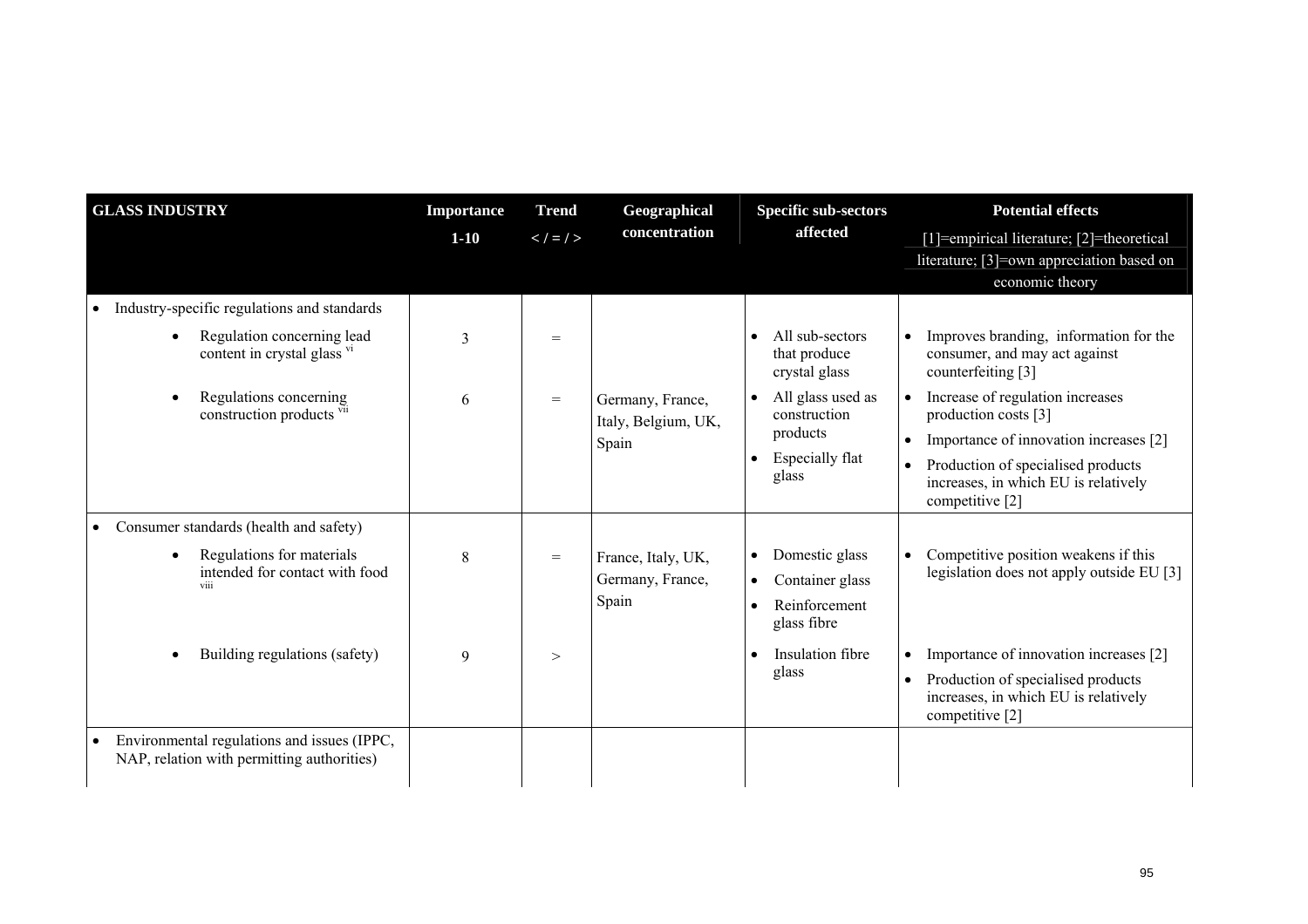| <b>GLASS INDUSTRY</b>                                   | <b>Importance</b> | <b>Trend</b><br>Geographical |                                                               | <b>Specific sub-sectors</b>                                           | <b>Potential effects</b>                                                                                                                                                                                                                                                                                    |
|---------------------------------------------------------|-------------------|------------------------------|---------------------------------------------------------------|-----------------------------------------------------------------------|-------------------------------------------------------------------------------------------------------------------------------------------------------------------------------------------------------------------------------------------------------------------------------------------------------------|
|                                                         | $1 - 10$          | $\lt$ / $=$ / $>$            | concentration                                                 | affected                                                              | [1]=empirical literature; [2]=theoretical                                                                                                                                                                                                                                                                   |
|                                                         |                   |                              |                                                               |                                                                       | literature; [3]=own appreciation based on<br>economic theory                                                                                                                                                                                                                                                |
| Packaging regulations ix                                | 10                | $=$                          | Germany, France,                                              | Container glass                                                       | Production costs increase [3]<br>$\bullet$                                                                                                                                                                                                                                                                  |
|                                                         |                   |                              | Italy, UK, Spain                                              |                                                                       | Distortion of competition between<br>countries because the regulation does not<br>take into account country specific<br>differences related to recycling<br>infrastructure and population<br>concentration and it is estimated that the<br>main burden will fall on only a few MS<br>(Spain, Italy, UK) [2] |
|                                                         |                   |                              |                                                               |                                                                       | Distortion of competition between<br>$\bullet$<br>materials because plastics, as an<br>alternative for glass packaging, face less<br>requirements than glass [2]                                                                                                                                            |
| Higher energy efficiency                                | 10                | $\geq$                       | Germany, France,                                              | Flat glass                                                            | Importance of innovation increases [2]<br>$\bullet$                                                                                                                                                                                                                                                         |
| requirements in building<br>products                    |                   |                              | Italy, Belgium, UK,<br>Spain                                  | Insulation glass<br>fibres                                            | Production of specialised products<br>$\bullet$<br>increases, in which EU is relatively<br>competitive [2]                                                                                                                                                                                                  |
| Energy end-use efficiency and<br>energy services x      | 8                 | $\,>$                        | Germany, France,<br>Italy, Belgium, UK,<br>Spain, Netherlands | Flat glass<br>Special glass<br>$\bullet$<br>Glass fibres<br>$\bullet$ | Systematic stimulation in Member States<br>of efficient energy use and energy<br>services might increase demand for<br>specific types of glass (lighting,<br>windows, glass fibres, insulation,<br>information technology,) [3]                                                                             |
| Restriction of hazardous<br>substance in electrical and | 8                 | $=$                          | All<br>Germany, France,                                       | All<br>$\bullet$<br>Especially special                                | Increase of production costs due to the<br>use of alternative inputs and/or higher                                                                                                                                                                                                                          |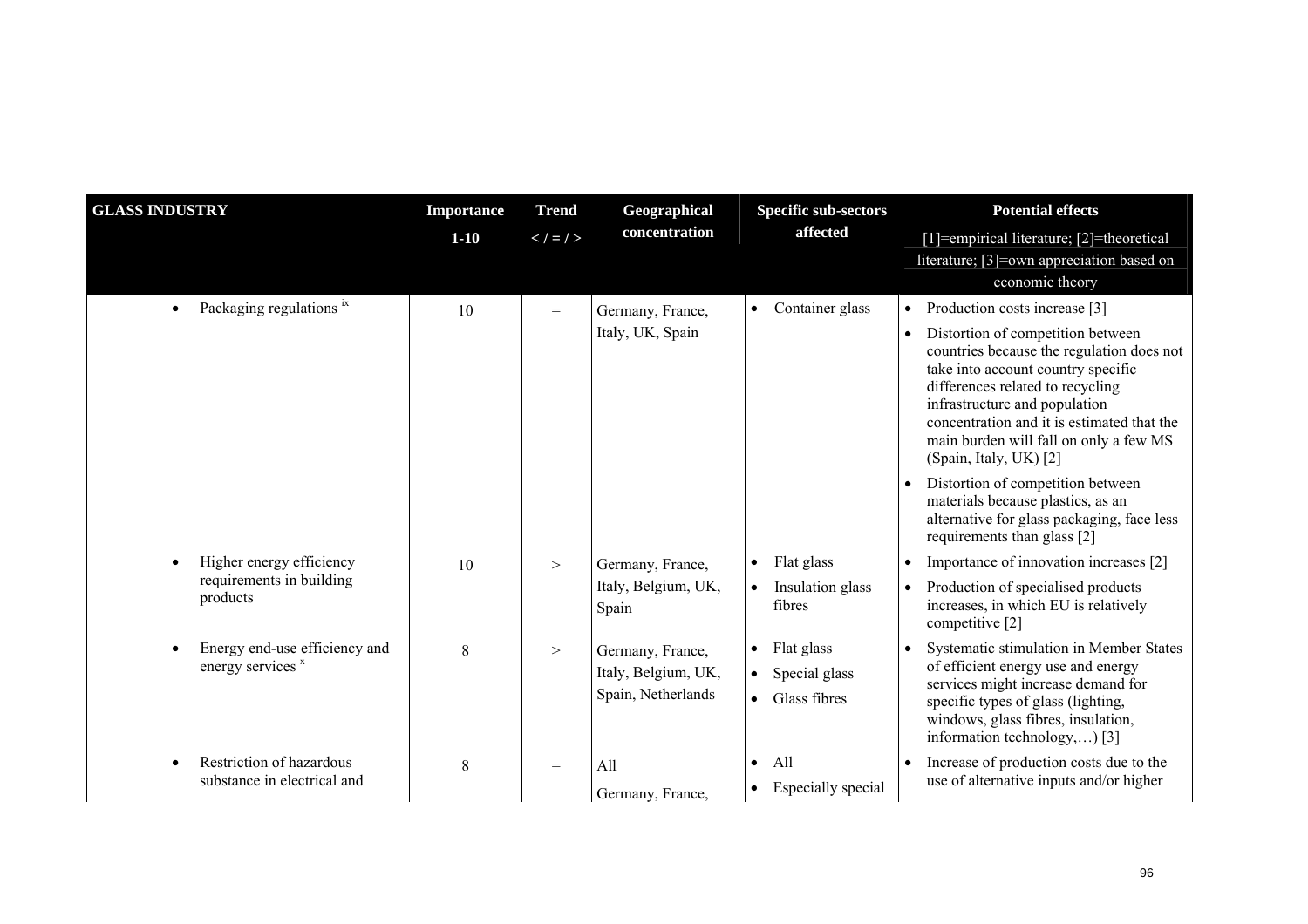| <b>GLASS INDUSTRY</b>                                           | <b>Importance</b> | <b>Trend</b>  | Geographical                          | <b>Specific sub-sectors</b>                            | <b>Potential effects</b>                                                                                                                                                     |
|-----------------------------------------------------------------|-------------------|---------------|---------------------------------------|--------------------------------------------------------|------------------------------------------------------------------------------------------------------------------------------------------------------------------------------|
|                                                                 | $1 - 10$          | $\lt$ / = / > | concentration                         | affected                                               | [1]=empirical literature; [2]=theoretical                                                                                                                                    |
|                                                                 |                   |               |                                       |                                                        | literature; [3]=own appreciation based on                                                                                                                                    |
|                                                                 |                   |               |                                       |                                                        | economic theory                                                                                                                                                              |
| electronic equipment <sup>xi</sup>                              |                   |               | Italy, UK,                            | glass and glass                                        | levels of control [3]                                                                                                                                                        |
|                                                                 |                   |               | Netherlands, Belgium                  | fibres                                                 | Competitive position weakens due to the<br>fact that this legislation does not apply<br>outside EU [3]                                                                       |
| Technical requirements for                                      | 8                 | $=$           | Germany, France, UK,                  | Flat glass<br>$\bullet$                                | Development of knowledge and                                                                                                                                                 |
| treatment of end-of-life vehicles<br>xii                        |                   |               | Netherlands, Belgium,<br>Italy, Spain | Special glass<br>$\bullet$<br>Glass fibre<br>$\bullet$ | technology because glass removal is not<br>easy, taking into account also the high<br>quality needed for recycled glass [2]                                                  |
|                                                                 |                   |               |                                       |                                                        | Distortion of competition due to the lack<br>$\bullet$<br>of standardised systems for the treatment<br>of ELV's $[2]$                                                        |
|                                                                 |                   |               |                                       |                                                        | $\gamma$<br>$\bullet$                                                                                                                                                        |
| Eco-design requirements for                                     | 9                 | $\rm{~>}$     | Germany, France, UK,                  | Special glass<br>$\bullet$                             | Increase of production costs [3]<br>$\bullet$                                                                                                                                |
| energy-using products xiii                                      |                   |               | Netherlands, Belgium                  |                                                        | Distortion of competition between<br>$\bullet$<br>products and changes in specialisation<br>due to the fact that not all products need<br>to comply with this regulation [2] |
|                                                                 |                   |               |                                       |                                                        | Development of a specific niche market<br>for energy-efficient products [3]                                                                                                  |
|                                                                 |                   |               |                                       |                                                        | Development of know-how and<br>innovation $[3]$                                                                                                                              |
| Greenhouse gas emission xiv and<br>proposal for EU ETS revision | 10                | $\rm{>}$      | All                                   | All<br>$\bullet$                                       | Competitive position weakens due to the<br>fact that this legislation does not apply<br>outside EU in this form [3]                                                          |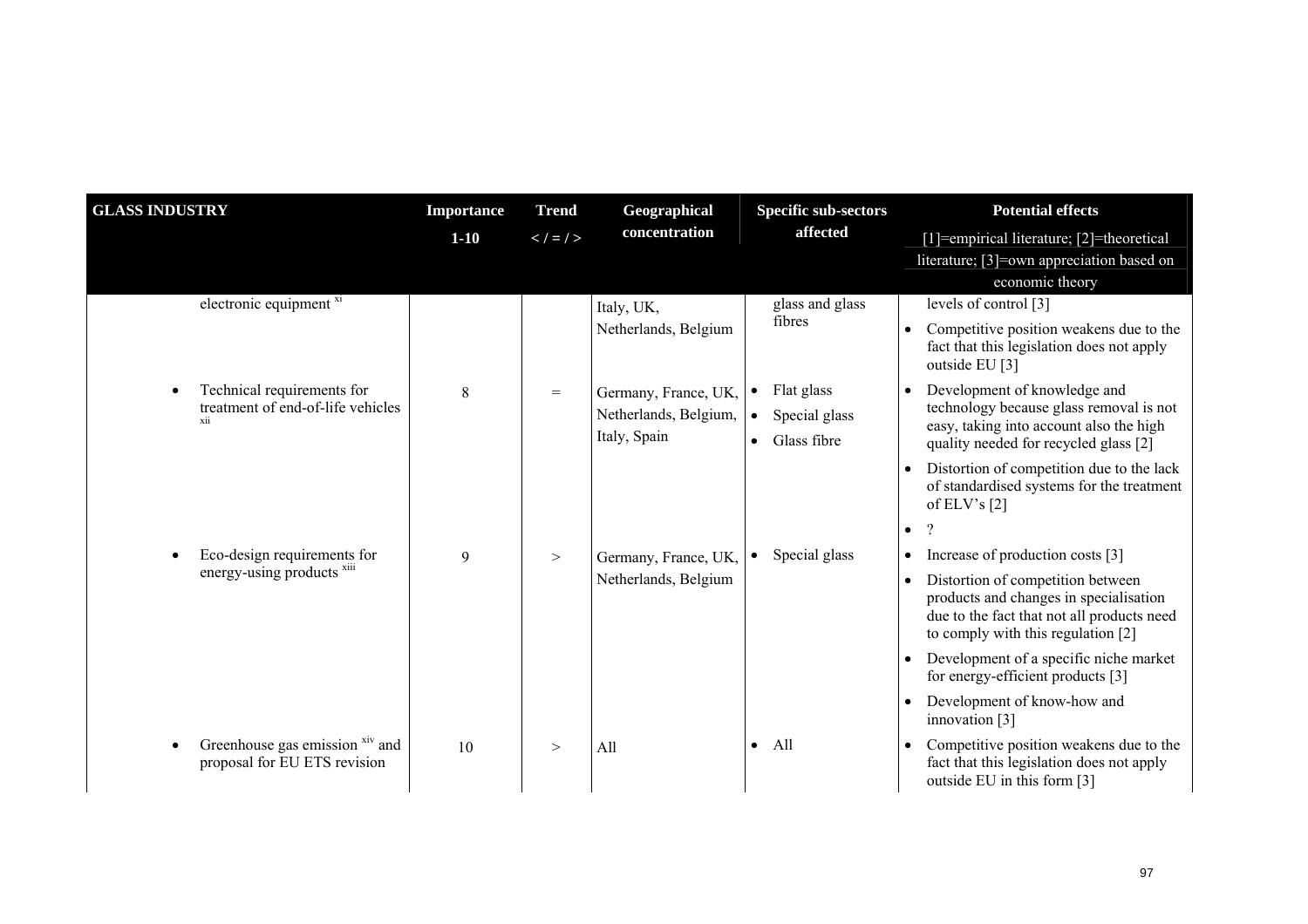| <b>GLASS INDUSTRY</b>                | <b>Importance</b> | <b>Trend</b>  | Geographical                                           | <b>Specific sub-sectors</b>                              | <b>Potential effects</b>                                                                                                                                                                                                                                                       |
|--------------------------------------|-------------------|---------------|--------------------------------------------------------|----------------------------------------------------------|--------------------------------------------------------------------------------------------------------------------------------------------------------------------------------------------------------------------------------------------------------------------------------|
|                                      | $1-10$            | $\lt$ / = / > | concentration                                          | affected                                                 | [1]=empirical literature; [2]=theoretical                                                                                                                                                                                                                                      |
|                                      |                   |               |                                                        |                                                          | literature; [3]=own appreciation based on<br>economic theory                                                                                                                                                                                                                   |
|                                      |                   |               |                                                        |                                                          | Profitability decreases due to the<br>$\bullet$<br>administrative burden and the<br>investments in environmental issues and<br>due to the fact that the industry is a big<br>consumer of energy [3]                                                                            |
|                                      |                   |               |                                                        |                                                          | Production processes change to lower the<br>energy consumption [2]                                                                                                                                                                                                             |
|                                      |                   |               |                                                        |                                                          | Specialisations might change towards<br>less energy-consuming types of glass [2]                                                                                                                                                                                               |
|                                      |                   |               |                                                        |                                                          | The EU ETS revision will be stricter than<br>$\bullet$<br>before, so that the glass industry that<br>already has invested in cleaner<br>technologies, will now have to turn to<br>secondary measures that are relatively<br>more expensive for the same emission<br>reduction. |
|                                      |                   |               |                                                        |                                                          | The EU ETS revision increases the share<br>$\bullet$<br>of allowances that will be traded, thereby<br>increasing uncertainty for firms and<br>creating reluctance to plan ahead and<br>invest for the long term.                                                               |
| Water policy xv                      | 8                 | $=$           | Germany, France, UK,<br>Netherlands, Belgium,<br>Italy | Special glass<br>$\bullet$<br>Crystal glass<br>$\bullet$ | $\gamma$<br>$\bullet$                                                                                                                                                                                                                                                          |
| <b>IPPC</b> directive <sup>xvi</sup> | 10                | $=$           |                                                        | All                                                      | Recycling of glass increases, which<br>$\bullet$                                                                                                                                                                                                                               |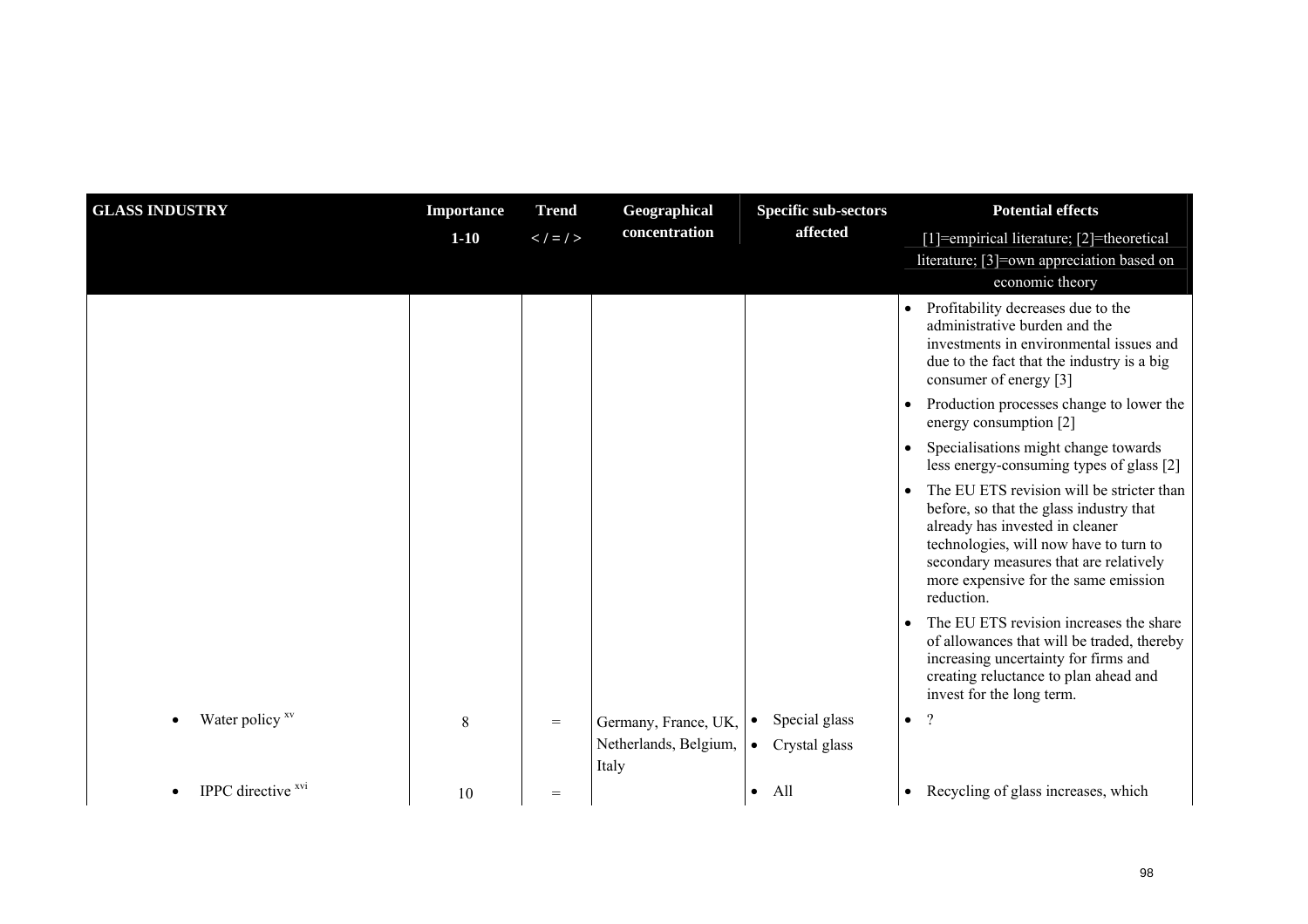| <b>GLASS INDUSTRY</b>              | <b>Importance</b> | <b>Trend</b>  | Geographical    | <b>Specific sub-sectors</b>                                             | <b>Potential effects</b>                                                                                                                                                                  |
|------------------------------------|-------------------|---------------|-----------------|-------------------------------------------------------------------------|-------------------------------------------------------------------------------------------------------------------------------------------------------------------------------------------|
|                                    | $1 - 10$          | $\lt$ / = / > | concentration   | affected                                                                | [1]=empirical literature; [2]=theoretical                                                                                                                                                 |
|                                    |                   |               |                 |                                                                         | literature; [3]=own appreciation based on<br>economic theory                                                                                                                              |
|                                    |                   |               |                 | Companies that<br>$\bullet$<br>produce more than<br>20 tonnes of output | decreases the production costs (thanks to<br>cheaper input materials and energy<br>savings in the production process) [2]                                                                 |
|                                    |                   |               |                 | per day                                                                 | Competitive position weakens due to the<br>fact that this legislation does not apply<br>outside EU [3]                                                                                    |
| REACH <sup>xvii</sup>              | 10                | $=$           |                 | All<br>$\bullet$                                                        | Competitive position weakens due to the<br>fact that this legislation does not apply<br>outside EU, although imported products<br>into the EU do have to comply with<br>REACH as well [3] |
|                                    |                   |               |                 |                                                                         | Profitability decreases due to the<br>$\bullet$<br>administrative burden and the<br>investments in environmental issues [3]                                                               |
|                                    |                   |               |                 |                                                                         | Specialisation might change due to the<br>possible phasing-out of speciality<br>chemicals [2]                                                                                             |
|                                    |                   |               |                 |                                                                         | The scope of potential innovations in the<br>sector might be limited due to the<br>restriction on use of chemicals                                                                        |
| <b>II Framework conditions</b>     |                   |               |                 |                                                                         |                                                                                                                                                                                           |
| Geographical location and cohesion |                   |               |                 | $\bullet$                                                               | $\bullet$                                                                                                                                                                                 |
| Labour force & knowledge skills    | 8                 | >             | All             | All<br>$\bullet$                                                        | The automated production lines require<br>$\bullet$<br>low skilled labour, which makes it easier                                                                                          |
|                                    |                   |               | Germany, France |                                                                         | to move the production to cheaper                                                                                                                                                         |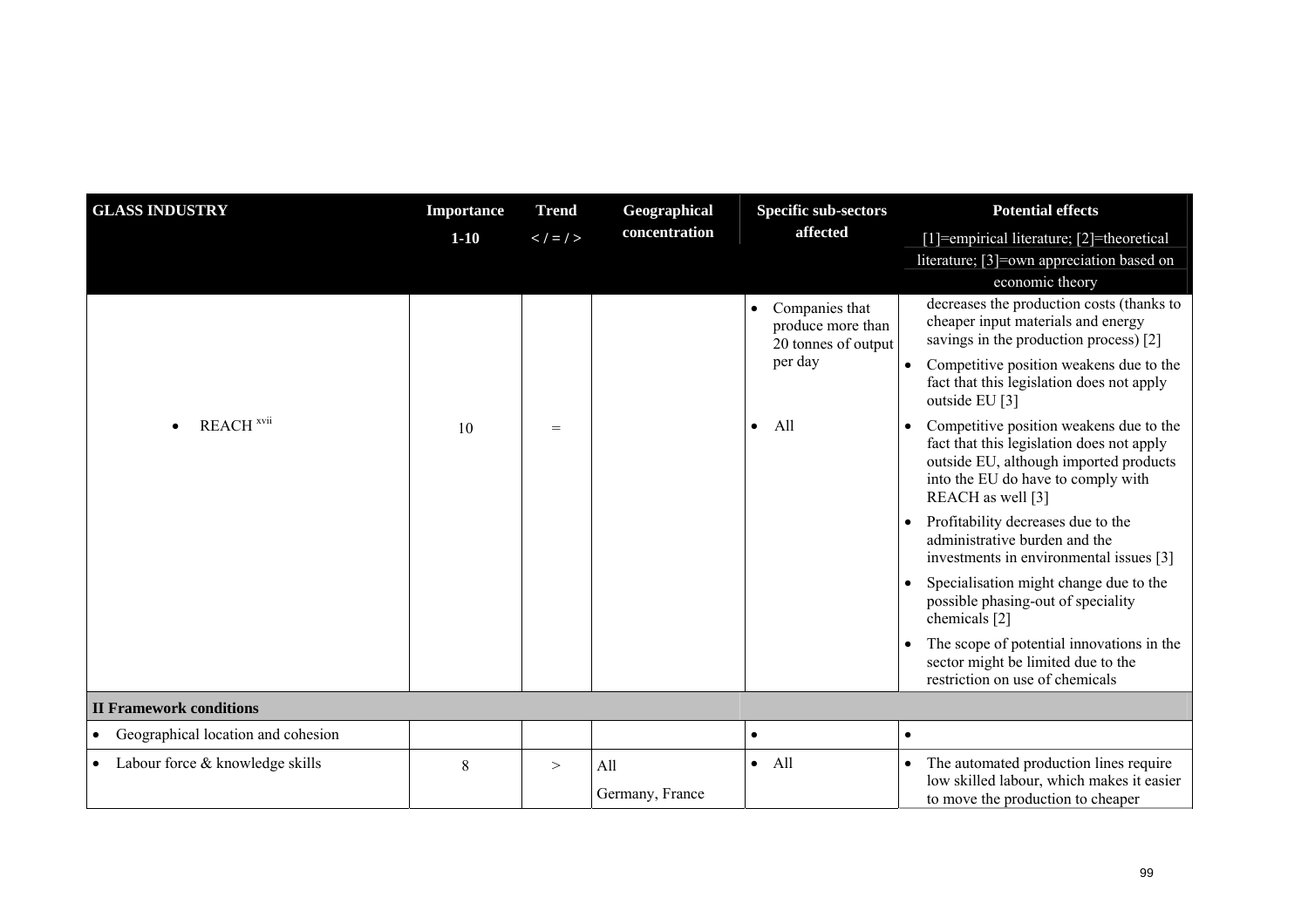| <b>GLASS INDUSTRY</b>                                                  | <b>Importance</b> | <b>Trend</b>        | Geographical   | <b>Specific sub-sectors</b>                  | <b>Potential effects</b>                                                                                                                           |
|------------------------------------------------------------------------|-------------------|---------------------|----------------|----------------------------------------------|----------------------------------------------------------------------------------------------------------------------------------------------------|
|                                                                        | $1-10$            | $\lt$ / $\lt$ / $>$ | concentration  | affected                                     | [1]=empirical literature; [2]=theoretical                                                                                                          |
|                                                                        |                   |                     |                |                                              | literature; [3]=own appreciation based on                                                                                                          |
|                                                                        |                   |                     |                |                                              | economic theory                                                                                                                                    |
|                                                                        |                   |                     | Czech Republic |                                              | locations outside EU [2]                                                                                                                           |
| Access to third countries / EU market access<br>(trade and investment) |                   |                     |                |                                              |                                                                                                                                                    |
| Tariffs <sup>xviii</sup>                                               | 8                 | $=$                 |                | All<br>$\bullet$                             | Negative effect on export to e.g. USA<br>$[2]$                                                                                                     |
|                                                                        |                   |                     |                |                                              | Negative effect on the exploration of<br>potential, interesting markets e.g. India,<br>Mexico, Argentina, South East Asia [2]                      |
| Non-tariff barriers <sup>xix</sup>                                     | 8                 | $=$                 |                | - All<br>$\bullet$                           | Negative effect on export to e.g. Turkey,<br>Saudi Arabia, Syria [2]                                                                               |
| Transport                                                              | 8                 | $=$                 |                | All<br>$\bullet$                             | Some products are more transportable<br>than others, so that trade differs strongly<br>between sub-sectors, depending on their<br>product(s) $[2]$ |
|                                                                        |                   |                     |                |                                              | E.g. container glass is not frequently<br>traded empty over long-distances<br>whereas domestic glass is often traded<br>over long distances [2]    |
| Knowledge base development<br>$\bullet$                                |                   |                     |                |                                              |                                                                                                                                                    |
| High levels of R&D                                                     | 5                 | >                   |                | Very specialised<br>$\bullet$<br>sub-sectors | Differentiation from low-cost producers<br>outside EU decreases competition [2]                                                                    |
| Physical aspects and infrastructure<br>$\bullet$                       |                   |                     |                |                                              |                                                                                                                                                    |
| Economies of scale and high                                            | 8                 | $=$                 |                | $\bullet$ All                                | • Global players go where they can get the                                                                                                         |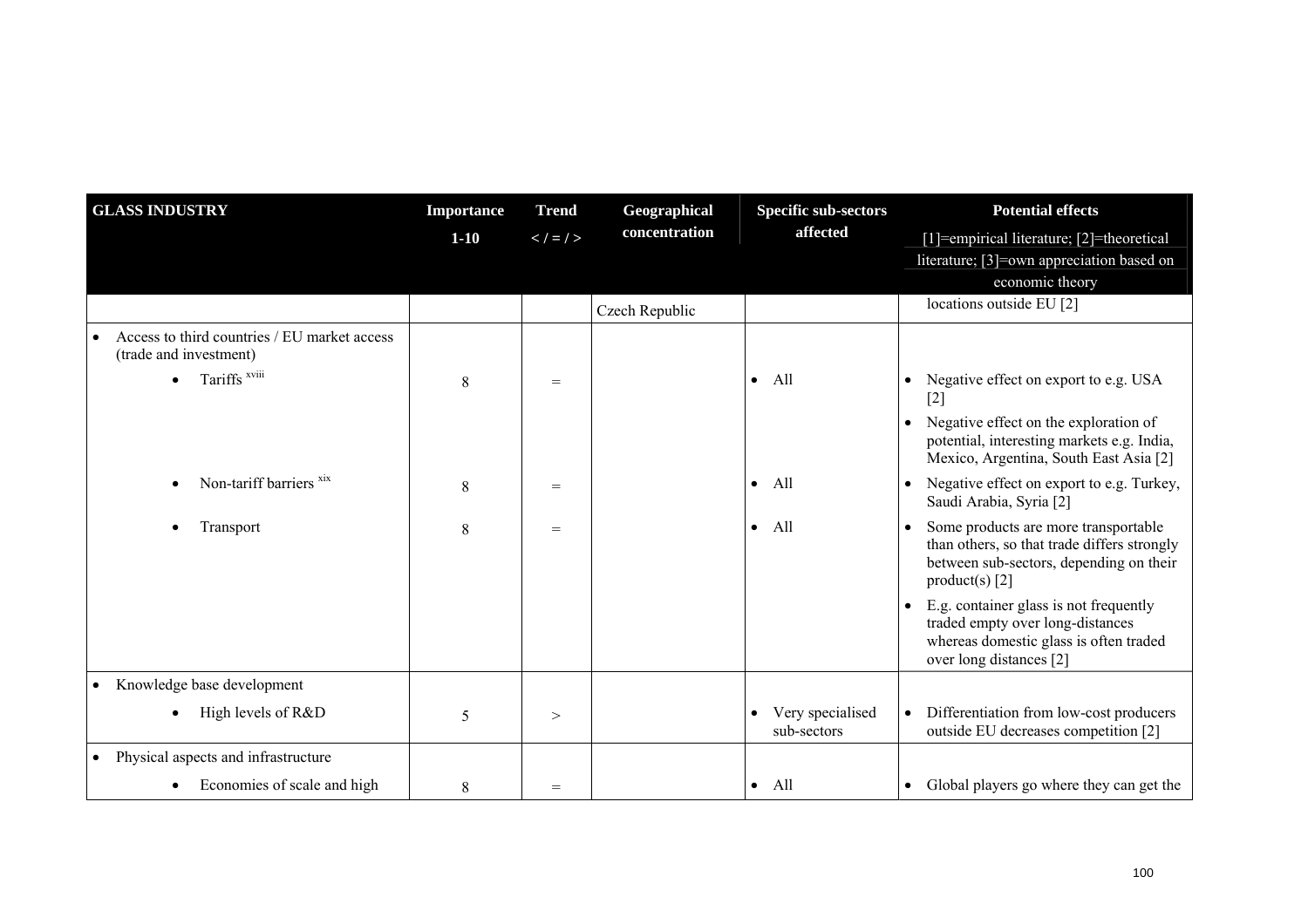| <b>GLASS INDUSTRY</b>                                | <b>Importance</b> | <b>Trend</b>        | Geographical                                     | <b>Specific sub-sectors</b>                            | <b>Potential effects</b>                                                                                                                                                                                                                    |
|------------------------------------------------------|-------------------|---------------------|--------------------------------------------------|--------------------------------------------------------|---------------------------------------------------------------------------------------------------------------------------------------------------------------------------------------------------------------------------------------------|
|                                                      | $1 - 10$          | $\lt$ / $\lt$ / $>$ | concentration                                    | affected                                               | [1]=empirical literature; [2]=theoretical                                                                                                                                                                                                   |
|                                                      |                   |                     |                                                  |                                                        | literature; [3]=own appreciation based on                                                                                                                                                                                                   |
|                                                      |                   |                     |                                                  |                                                        | economic theory                                                                                                                                                                                                                             |
| setup costs (capital intensive<br>due to furnace)    |                   |                     |                                                  |                                                        | best return on investment, which<br>provides potential threats to the EU glass<br>industry [2]                                                                                                                                              |
| Cost and availability of energy                      | 10                | $\geq$              | All<br>Energy price increase<br>especially in UK | All<br>$\bullet$                                       | The energy intensive production process<br>of glass results in a large effect of the<br>energy price increases on total production<br>costs [2]                                                                                             |
|                                                      |                   |                     |                                                  |                                                        | Disparity between countries on energy<br>costs due to different contractual<br>conditions, might lead to shifts in<br>geographical concentration [3]                                                                                        |
| <b>III Exogenous conditions</b>                      |                   |                     |                                                  |                                                        |                                                                                                                                                                                                                                             |
| Credit crunch                                        | 8                 | $\geq$              | All                                              | All, especially flat<br>٠<br>glass and glass<br>fibres | The credit crunch has an overall impact<br>on economy, but more particularly also<br>puts pressure on the building sector, a<br>direct purchaser from the glass industry,<br>so that also the glass industry faces<br>growing pressure. [3] |
| Cost and availability of energy and raw<br>materials | 8                 | $=$                 |                                                  | All<br>$\bullet$                                       | Price variations have a substantial impact<br>$\bullet$<br>on production costs [2]                                                                                                                                                          |
| Soda ash                                             | 8                 | $=$                 |                                                  |                                                        | Upward pressure on soda ash prices (due<br>to high concentration of suppliers and<br>high import duties from outside the EU)<br>decreases profitability [2]                                                                                 |
| Sand                                                 | 8                 | $=$                 | Germany, France,                                 | All<br>$\bullet$                                       | Upward pressure on sand prices (due to<br>$\bullet$                                                                                                                                                                                         |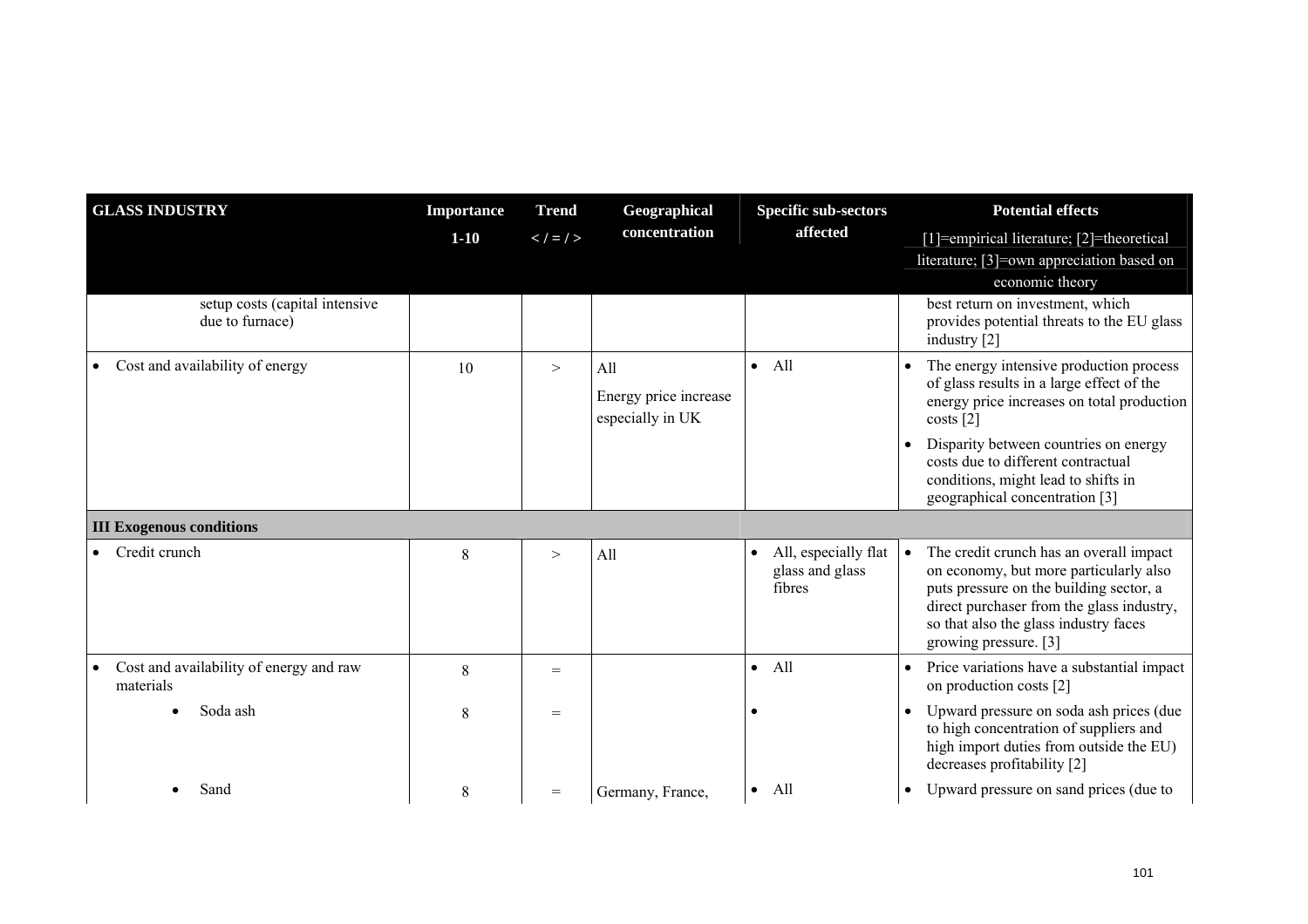| <b>GLASS INDUSTRY</b>                      | <b>Importance</b> | <b>Trend</b>  | Geographical                                 | <b>Specific sub-sectors</b>  | <b>Potential effects</b>                                                                                                                                                            |
|--------------------------------------------|-------------------|---------------|----------------------------------------------|------------------------------|-------------------------------------------------------------------------------------------------------------------------------------------------------------------------------------|
|                                            | $1-10$            | $\lt$ / = / > | concentration                                | affected                     | [1]=empirical literature; [2]=theoretical                                                                                                                                           |
|                                            |                   |               |                                              |                              | literature; [3]=own appreciation based on                                                                                                                                           |
|                                            |                   |               |                                              |                              | economic theory                                                                                                                                                                     |
|                                            |                   |               | Italy, UK, Spain,<br>Belgium                 |                              | high concentration of suppliers)<br>decreases profitability [32]                                                                                                                    |
|                                            |                   |               |                                              |                              | Switching costs due to quality problems<br>increases bargaining power of suppliers<br>and decreases profitability of producers<br>$[2]$                                             |
| Cullet                                     | 8                 | $=$           |                                              |                              | Decreases production costs (due to<br>cheaper raw material and due to lower<br>energy costs for the production) [2]                                                                 |
|                                            |                   |               |                                              |                              | In many countries, the right type of cullet<br>$\bullet$<br>is not available to the extent it could be<br>used, which limits the possibilities of<br>using cullet as an input $[2]$ |
| Technological change<br>$\bullet$          |                   |               |                                              |                              |                                                                                                                                                                                     |
| Automation of the production               | 8                 | $=$           | France, Italy, UK,                           | All, especially<br>$\bullet$ | Employment decreases [3]<br>$\bullet$                                                                                                                                               |
| process                                    |                   |               | Germany                                      | domestic glass               | Production costs decrease [3]<br>$\bullet$                                                                                                                                          |
| Production process is at a<br>mature stage | 8                 | $=$           |                                              | All<br>$\bullet$             | This reduces the magnitude of the effects<br>of all technological changes somewhat<br>$[2]$                                                                                         |
| Energy-saving technologies                 | 10                | $=$ (ST)      |                                              | All<br>$\bullet$             | Production costs decrease [3]<br>$\bullet$                                                                                                                                          |
|                                            |                   | >(LT)         |                                              |                              |                                                                                                                                                                                     |
| Flat screens replacing monitors            | 10                | $=$           | Germany, France, UK,<br>Netherlands, Belgium | Special glass<br>$\bullet$   | Demand decreases [2]<br>$\bullet$                                                                                                                                                   |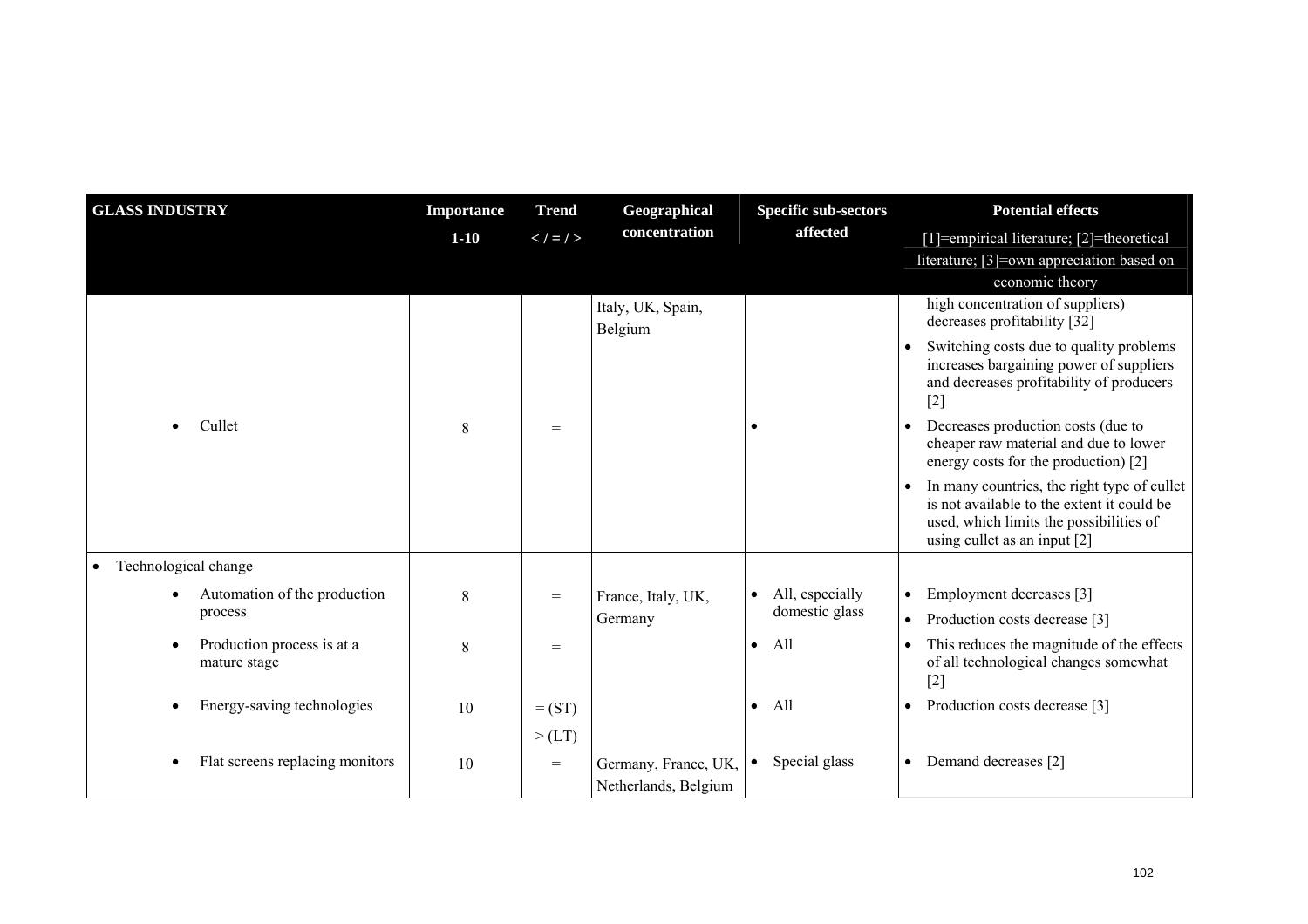| <b>GLASS INDUSTRY</b>                                           | <b>Importance</b> | <b>Trend</b>   | Geographical                                                  | <b>Specific sub-sectors</b>                                                                                                                      | <b>Potential effects</b>                                                                                                                                                                                                                                                                                                                                                                                                                                                                          |
|-----------------------------------------------------------------|-------------------|----------------|---------------------------------------------------------------|--------------------------------------------------------------------------------------------------------------------------------------------------|---------------------------------------------------------------------------------------------------------------------------------------------------------------------------------------------------------------------------------------------------------------------------------------------------------------------------------------------------------------------------------------------------------------------------------------------------------------------------------------------------|
|                                                                 | $1 - 10$          | $\lt$ / = / >  | concentration                                                 | affected                                                                                                                                         | [1]=empirical literature; [2]=theoretical                                                                                                                                                                                                                                                                                                                                                                                                                                                         |
|                                                                 |                   |                |                                                               |                                                                                                                                                  | literature; [3]=own appreciation based on<br>economic theory                                                                                                                                                                                                                                                                                                                                                                                                                                      |
| Socio-political developments<br>$\bullet$                       | $\overline{7}$    | $=$            |                                                               | $\bullet$ All                                                                                                                                    | Negative effect on demand [2]<br>$\bullet$                                                                                                                                                                                                                                                                                                                                                                                                                                                        |
| Downstream bargaining power                                     | 8                 | $\overline{?}$ | Germany, France, UK,<br>Netherlands, Belgium,<br>Italy, Spain | All, especially<br>$\bullet$<br>domestic glass and<br>suppliers to the<br>automotive<br>industry (flat glass,<br>special glass, glass<br>fibres) | For domestic glass: negative effect on<br>profitability from increasing bargaining<br>power of distribution channels (which are<br>increasingly supermarkets) [2]<br>This pressure leads producers to use new<br>distribution channels, such as own outlets<br>and internet sales, which increase<br>profitability again and decreases the<br>bargaining power of the traditional<br>distribution channels [2]<br>For suppliers to automotive industry:<br>large bargaining power reduces margins |
|                                                                 |                   |                |                                                               |                                                                                                                                                  | in the glass sub-sectors [3]                                                                                                                                                                                                                                                                                                                                                                                                                                                                      |
| Global competition<br>$\bullet$                                 |                   |                |                                                               |                                                                                                                                                  |                                                                                                                                                                                                                                                                                                                                                                                                                                                                                                   |
| Increasing counterfeiting<br>activities                         | $\overline{7}$    | $\geq$         | France, Italy, UK,<br>Germany                                 | All, especially<br>$\bullet$<br>domestic glass                                                                                                   | Demand for EU products decreases<br>because of high import volumes of cheap<br>production by counterfeiters [2]                                                                                                                                                                                                                                                                                                                                                                                   |
| Mergers and acquisitions                                        | 3                 | $=$            |                                                               | All<br>$\bullet$                                                                                                                                 | Mergers and acquisitions are frequent,<br>but there is relatively small effect from<br>competition policy since global<br>competition is strong enough [2]                                                                                                                                                                                                                                                                                                                                        |
| New and expanding competition                                   | 10                | $\geq$         | France, Italy, UK,                                            | All, especially                                                                                                                                  | Cost pressure increases in glass sector [2]                                                                                                                                                                                                                                                                                                                                                                                                                                                       |
| from low-cost producers (also<br>because of the excess capacity |                   |                | Germany, Belgium,                                             | (low value)<br>domestic glass and                                                                                                                | Cost pressure increases in other customer                                                                                                                                                                                                                                                                                                                                                                                                                                                         |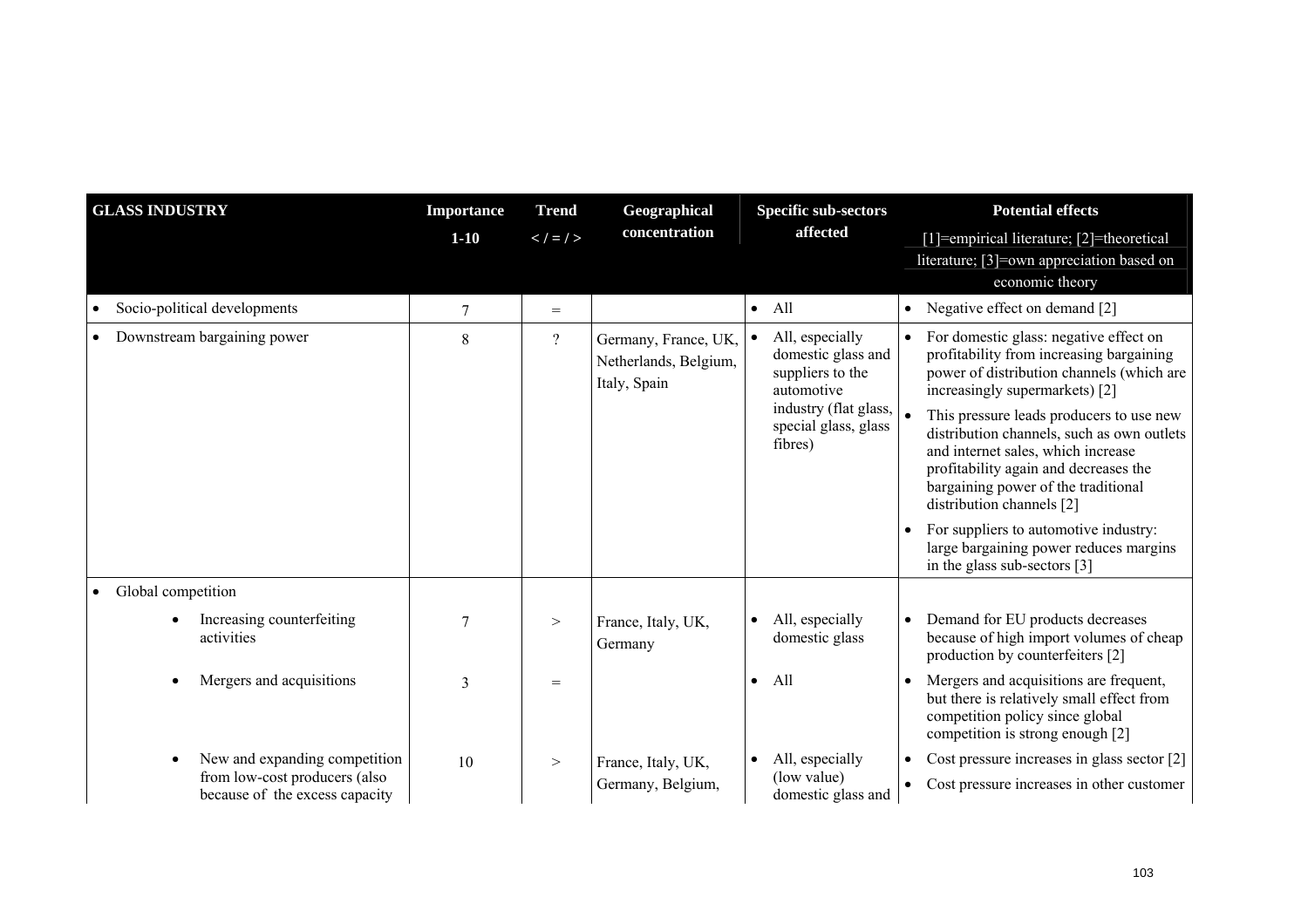| <b>GLASS INDUSTRY</b>                                                   | <b>Importance</b> | <b>Trend</b>        | Geographical                          | <b>Specific sub-sectors</b>                                                  | <b>Potential effects</b>                                                                                                              |
|-------------------------------------------------------------------------|-------------------|---------------------|---------------------------------------|------------------------------------------------------------------------------|---------------------------------------------------------------------------------------------------------------------------------------|
|                                                                         | $1 - 10$          | $\lt$ / $\lt$ / $>$ | concentration                         | affected                                                                     | [1]=empirical literature; [2]=theoretical                                                                                             |
|                                                                         |                   |                     |                                       |                                                                              | literature; [3]=own appreciation based on                                                                                             |
|                                                                         |                   |                     |                                       |                                                                              | economic theory                                                                                                                       |
| that arises due to investment<br>levels in Middle Eastern<br>countries) |                   |                     | Spain                                 | (low value) flat<br>glass                                                    | industries such as car production,<br>consumer electronics, airline, retail, [2]                                                      |
|                                                                         |                   |                     |                                       |                                                                              | $\Rightarrow$ Need for greater automation and<br>associated productivity gains [2]                                                    |
|                                                                         |                   |                     |                                       |                                                                              | $\Rightarrow$ Consolidation [2]<br>$\bullet$                                                                                          |
|                                                                         |                   |                     |                                       |                                                                              | $\Rightarrow$ Outsourcing of production away from<br>EU to achieve lower costs [2]                                                    |
|                                                                         |                   |                     |                                       |                                                                              | $\Rightarrow$ Differentiation to more value-added<br>production [2]                                                                   |
|                                                                         |                   |                     |                                       |                                                                              | Import increases more than export for<br>domestic glass $\Rightarrow$ deterioration of<br>competitive position in this sub-sector [2] |
| Competition from substitutes<br>(plastic, steel, aluminium,<br>carton)  | 10                | $=$                 | Germany, France,<br>Italy, UK, Spain, | Especially<br>container glass but<br>also domestic glass<br>and glass fibres | Reduces the competitive position of the<br>$\bullet$<br>glass sector with respect to other sectors<br>(in all countries) [2]          |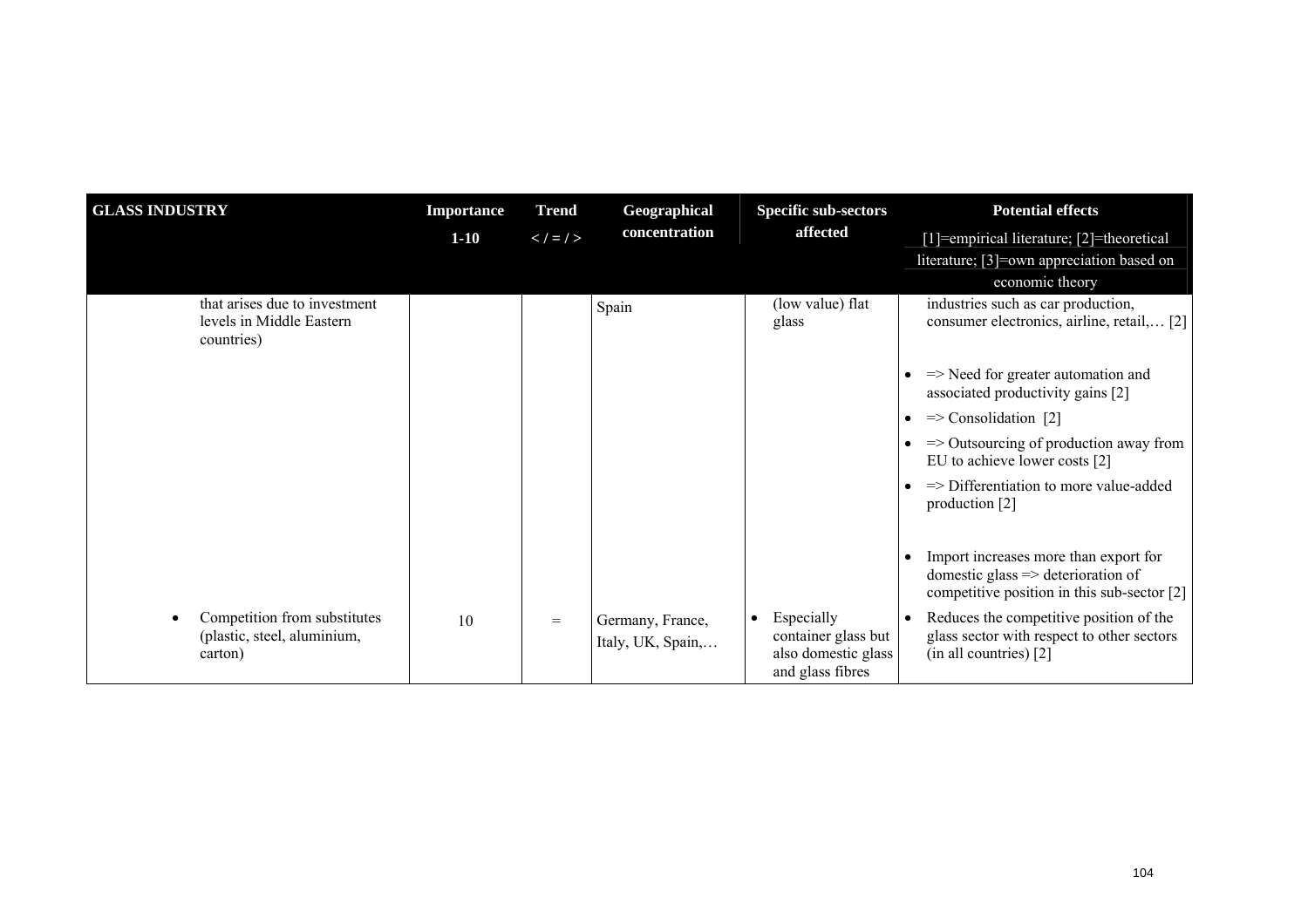# *4.2.1 Conclusions from the framework grid*

The systematic analysis of the framework profile of the glass sector indicates that the key sectoral issues are:

- Environmental regulations
- Regulations on working conditions
- Intellectual property right issues and counterfeiting
- Globalisation
- Competition from substitutes

These correspond to a large extent with the findings of the EU Mid-term Review of Industrial Policy<sup>3</sup>. The Mid-term Review indicated that horizontal policy initiatives with the highest priority were:

- Knowledge: initiatives related to IPR and counterfeiting
- Environment and energy: initiatives related to climate change, waste, air and intensive energy use
- Trade: access to markets.

The next step of the project, described in paragraph 4.6, is to connect the findings from the framework grid to the competitiveness grid in order to qualify the significance of the various regulations and conditions. In the following paragraphs an explanation of the external key drivers of the European glass industry is presented, followed by a more in depth analysis of the most relevant framework conditions for the glass industry in the EU.

# *Regulatory conditions*

Within the field of the regulatory conditions, the **environmental regulations and issues** are of primary importance for the glass sector. This is because the issues affect the sector in several ways and respond to some typical characteristics of the sector.

- First, there are several restricting regulations affecting the **production process**. Glass production is a very energy-intensive process in all subsectors of the industry. Pollution and greenhouse gas emission regulations create substantial costs and administrative burdens. This effect is all the more important, given the fact that production process in the glass industry is already at a fairly mature stage.
- Second, a number of regulations affect the **input materials** and the way they are stored, handled and used in production. The restrictions of hazardous substances lead to conversions in the production and to stricter control of input materials, which bring along additional costs for the plant.
- − Third, regulation may promote the introduction of **new products**. Examples are energy-efficient building materials, packaging glass that is recyclable and the recycling of glass from end-of-life vehicles. The regulations relating to these products stimulate the industry to engage in innovation and know-how creation, leading to the potential development of new markets.

In the short run, these environmental issues may bring about substantial conversion and investment costs. The competitive position of the EU plants is due to be affected, as these regulations are not always applicable outside EU. Yet, in the long run, these issues might

<sup>&</sup>lt;sup>3</sup> EuropeanCommission (2007) Mid-term review of industrial policy. A contribution to the EU's Growth and Jobs Strategy, {SEC(2007)917, COM(2007)374, Brussels 04-07-2007.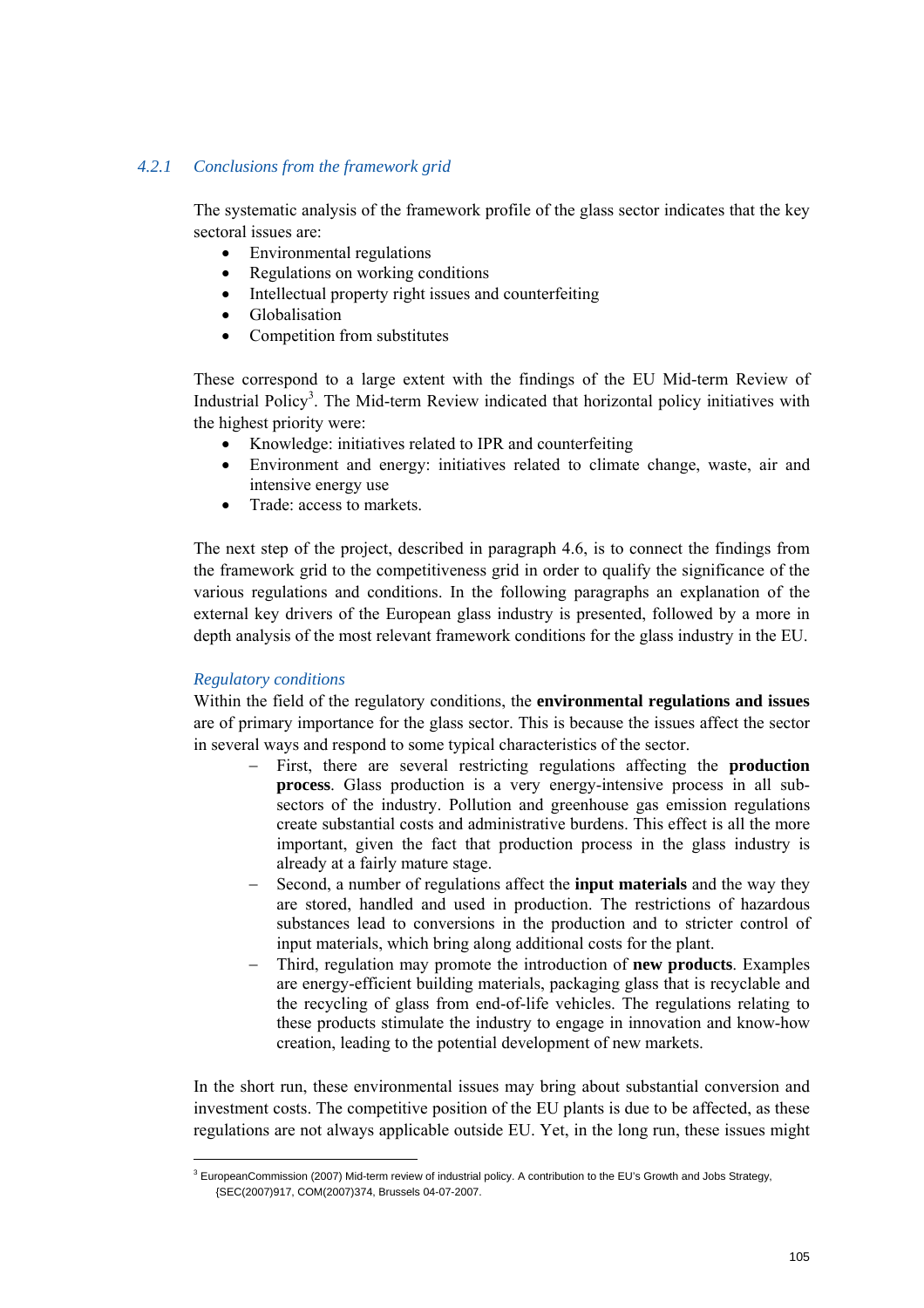also stimulate the industry towards the development of niche markets with specialized products, know-how and innovation. Ultimately this may lead to a competitive advantage for the EU plants that strengthens the competitive position again, even though the shortterm adjustment and compliance costs are hard-felt and substantial.

The working conditions and the intellectual property rights are also important issues. The **working condition regulations** refer mostly to the handling of input materials. They are particularly relevant because the industry, especially the domestic glass sub-sector, is labour intensive, meaning that a stricter regulation of handling materials by workers requires greater changes. The **intellectual property rights issues** are relevant in the light of the counterfeiting activities by low-cost countries in a number of sub-sectors of the glass industry, especially in domestic glass. A stronger enforcement of intellectual property rights could rebuild the competitive position of EU products in these sectors.

# *Framework conditions*

Just like the regulatory conditions, the framework conditions reflect the high energy intensity of the production process, in the sense that the cost of energy affects the production costs strongly. Recent oil price increases therefore have an important impact on the industry.

Yet the framework conditions, together with the exogenous conditions, also emphasize the effect of **globalisation** on the competitive position of EU products. Some reasons are summed up why global players might shift production away from EU:

- Production is to a great extent automated, so that low skilled labour is required. This low skilled labour is often cheaper outside EU.
- − Building a plant is very capital intensive, due to the furnace and its set up costs. Global players will therefore tend to go where the returns on investment are relatively high.
- A number of tariffs and non-tariff-barriers on the one side and transport issues on the other side, might make it less attractive to invest in an EU plant.
- − Counterfeiting activities by low-cost countries are increasing, especially in the sub-sector of domestic glass. This deteriorates the competitive position of the more expensive EU products.
- − Some low-cost countries face excess capacity due to high level investments. Both the lower costs and the excess capacity have a downward pressure on the price for glass products. In all sub-sectors, but especially in domestic glass and low value flat glass, this creates a strong competition for the EU based companies.

Regulations that apply to the glass industry do not necessarily apply to the industries where these substitutes are produced. Capturing the market share that is prone to be taken over by substitutes creates in the short run switching costs, which in turn increase the production costs and which may eventually make it more difficult to compete with the substitute materials.

# *Framework conditions at the sub-sector level*

In the paragraph, an overview of the framework conditions with the largest impact on the different glass sub-sectors is given.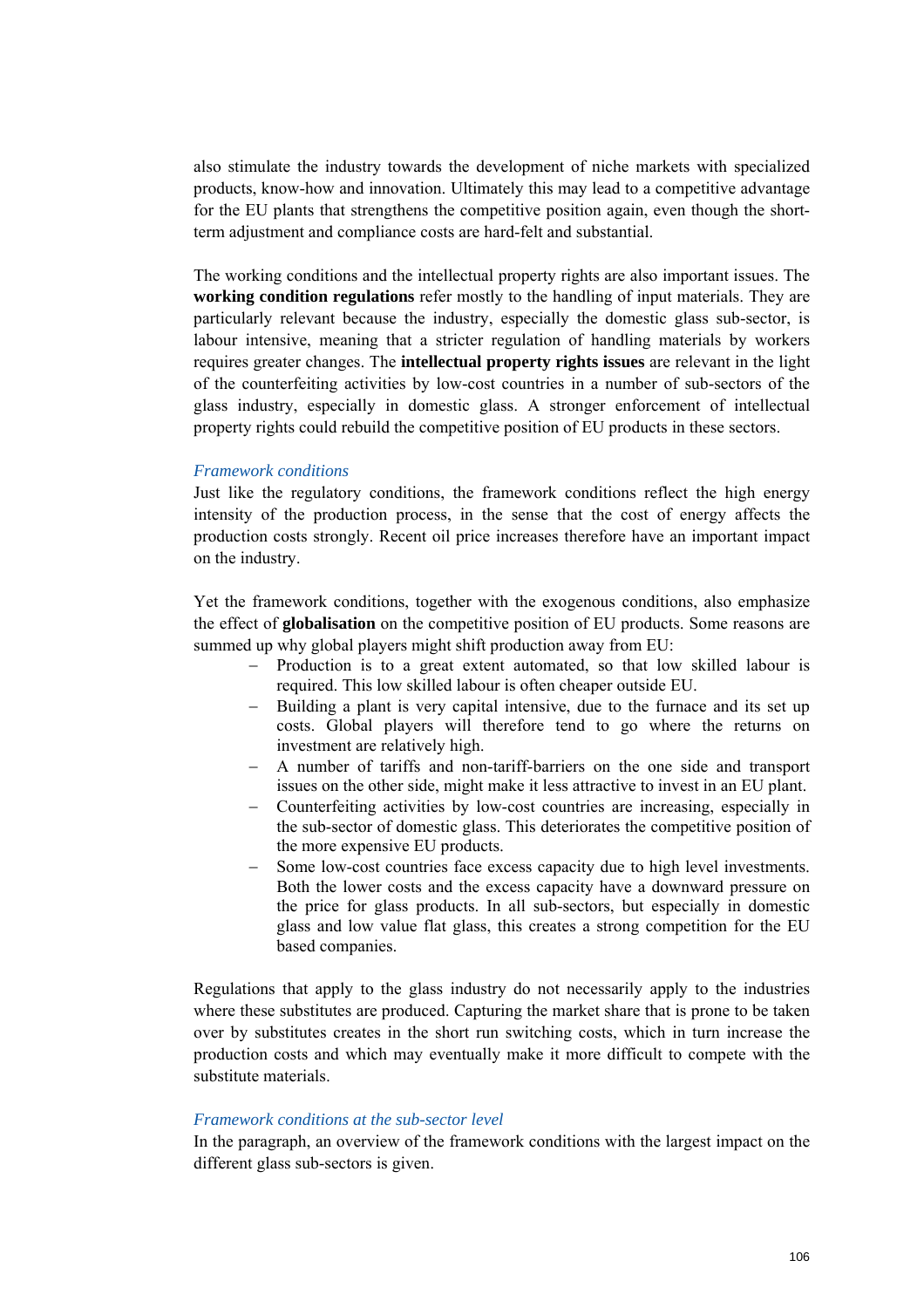- *Specific issues in domestic glass:* 
	- Working condition regulations
	- − Regulation concerning lead content in crystal glass
	- − Regulation for materials intended for contact with food
	- − Technological change for automation of the production process
	- − Relatively weak downstream bargaining power
	- − Increasing counterfeiting activities
	- − Competition from low-cost countries
	- − Water policy
- *Specific issues in container glass:* 
	- − Regulation for materials intended for contact with food
	- − Packaging regulations
	- − Upward pressure on crystalline silica (sand) prices
	- − Competition from substitutes
- *Specific issues in insulation glass fibres:* 
	- − Regulation concerning construction products
	- − Regulation concerning retrofitting housing to tackle climate change
	- − Building regulations on safety
	- − Substitution by alternative insulation materials
- *Specific issues in reinforcement glass fibres:* 
	- − Regulation concerning construction products
	- − Building regulations on safety
	- − Restriction of hazardous substances in electrical and electronic equipment
	- − Regulation of the technical requirements for the treatment of end-of-life vehicles
- *Specific issues in special glass:* 
	- − Restriction of hazardous substances in electrical and electronic equipment
	- − Regulation of the technical requirements for the treatment of end-of-life vehicles
	- − Eco-design requirements for energy-using products
	- − Water policy
	- − Flat screens replacing monitors, so that the demand for tubes for monitors decreases
- *Specific issues in flat glass:* 
	- − Regulation concerning construction products
	- − Regulation on higher energy efficiency of building products
	- − Regulation of the technical requirements for the treatment of end-of-life vehicles
	- − Strong downstream bargaining power
	- − Upward pressure on crystalline silica (sand) prices
	- − Competition from low-cost countries

In the following section we describe in more detail how the most relevant regulatory and framework conditions affect the glass sector, together with the more general issues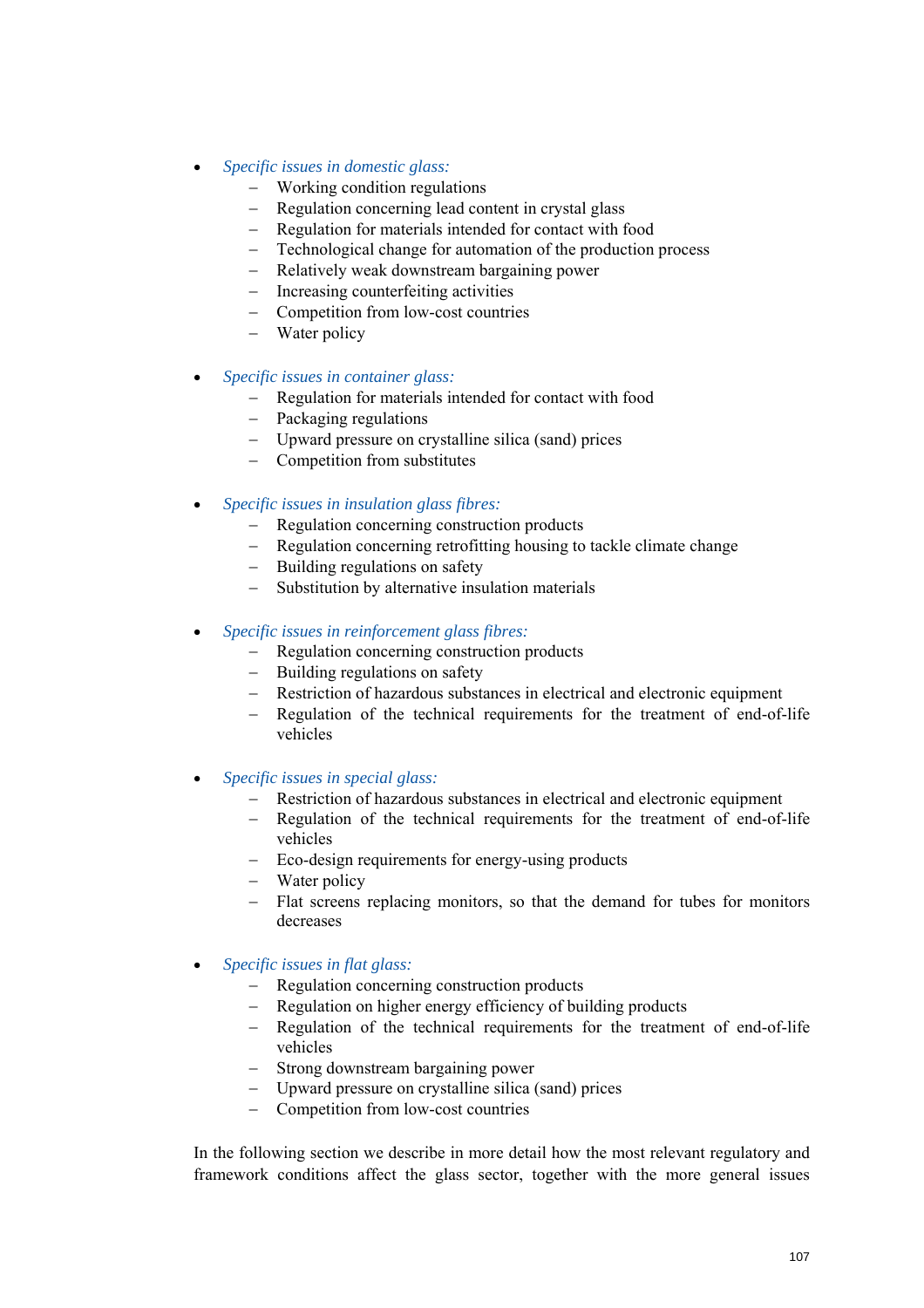described above. We focus on the consequences of and reactions to these conditions in several aspects of the glass industry.

# 4.3 Regulatory conditions

# 4.3.1 Environmental issues

This section outlines the key competitiveness challenges that the EU glass industry faces in the light of climate change and increased environmental regulation. A review is made of the extent to which environmental regulation is challenging the competitiveness of the EU glass industry.

There are a number of pieces of environmental legislation that especially affect the EU glass industry, and Directive 96/61/EC is particularly influential over EU glass producer activities. This is discussed in the following paragraph, focusing on the increasing role that glass recycling plays in glass production. Another issue we want to highlight here is the proposal for revision of the EU Emission Trading System. Emphasis is on the changes of this regulatory condition and on their effects on the glass industry.

#### *Complying With IPPC Directive*

Directive 96/61/EC – IPPC (Integrated Pollution Prevention and Control)

"The aim [of IPPC] is to prevent or reduce pollution of the atmosphere, water and soil, as well as the quantities of waste arising from industrial and agricultural installations to ensure a high level of environmental protection" (www.europa.eu).

The Directive sets 'mandatory environmental conditions' that must be met in order for a permit to be issued. The most applicable condition to the EU glass industry is the requirement to adopt the Best Available Technique, i.e. procedures and methods must be in place that, "produce the least waste, use less hazardous substances, enable the recovery and recycling of substances generated" (*ibid*). Producers must also, "use energy efficiently" (*ibid*).

One way in which the EU glass industry embraces the IPPC directive is by actively encouraging glass recycling, and where possible using recycled glass (cullet) in production. The percentage of glass recycled varies considerably by Member State. In 2005 the average glass recycling rate in the EU was roughly 55% (DTI and British Glass, 2005) and at the same time it was 34% in the UK and over 80% in five of the EU15 states. Recycling appears very much to be a cultural issue. In countries such as Finland and Sweden recycling is very much the norm whereas in the UK widespread 'kerbside' recycling is something relatively new, but in the relatively short time it has been in use it has proven to very successful at increasing recycling rates (British Glass, 2003).

The recycling of glass is central to complying with the IPPC Directive, and other forms of regulation. The diagram below identifies the importance of recycling, its main flows, and the benefits it can bring to glass producers and society in general.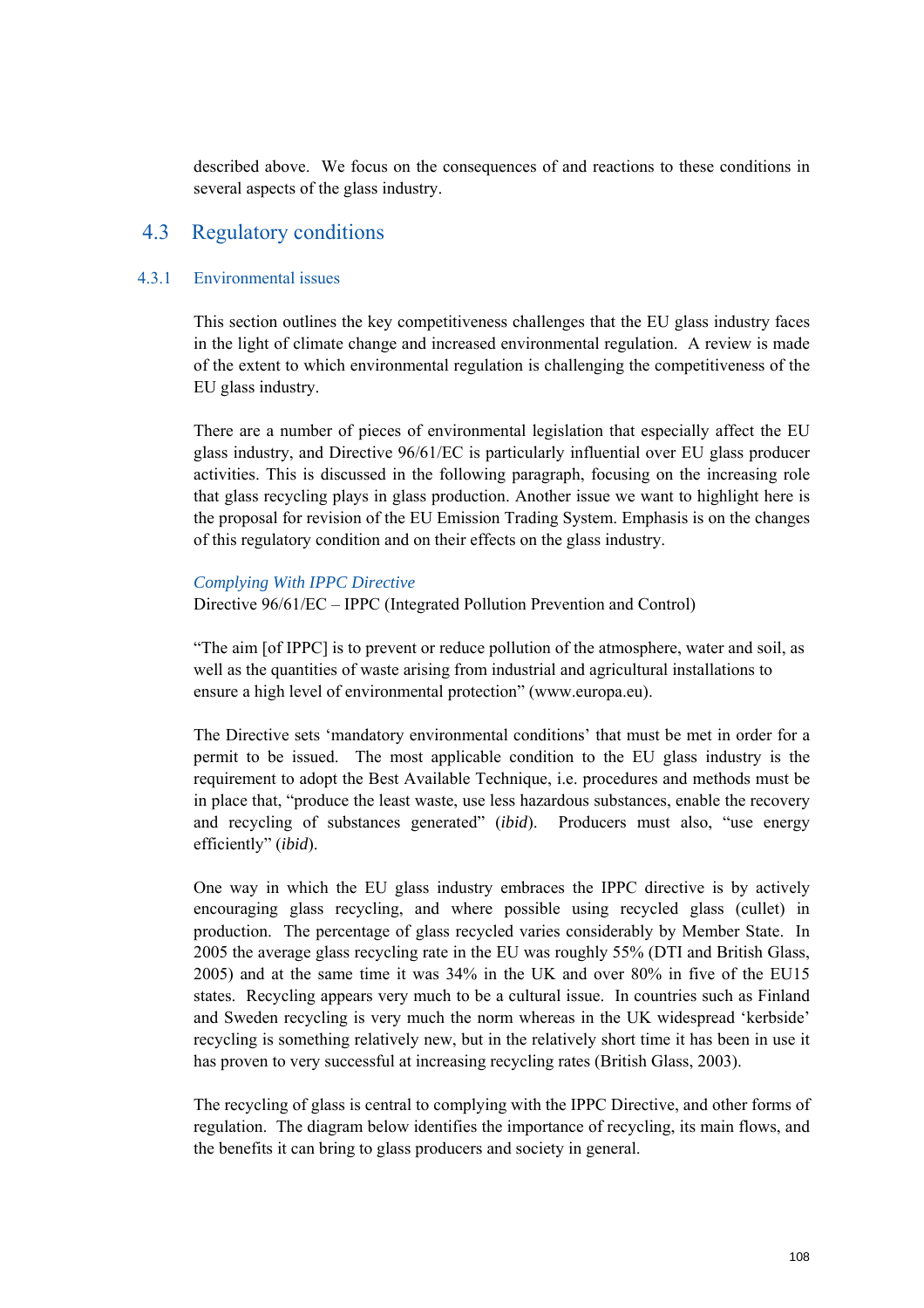

Not only does the use of cullet reduce the quantity of scarce virgin raw material required, but it also results in significant energy savings in production as it does not have to be heated to as higher temperatures to process it as virgin raw materials do. According to a survey by the Carbon Trust (2005) container manufacturers achieve an energy saving of 337kWh for each tonne of cullet recycled, which equates to a 2.5% energy saving per 10% cullet addition. Similarly, the DTI and British Glass (2005) estimate that for every tonne of cullet used in the production process 0.45 tonnes of carbon dioxide emissions are saved.

Although glass is infinitely recyclable, one limitation of the recycling process is the colour of the output glass that can be reproduced since it depends of the colour the cullet used in production. Cullet needs to be separated by colour prior to or within the recycling process in most cases, otherwise later separation can be costly. In the UK, the structure of international trade in container glass items is such that there is a shortage of clear glass for recycling. In the UK 66% of container glass production is clear, but a large proportion of this is exported in the form of spirit bottles hence only 41% of recycled glass is clear (DTI and British Glass, 2005), i.e. clear glass is leaving the system. Also, given the UK's imports of wine from Europe, Australia and the USA, mostly in green bottles, almost half of recycled glass is green, whereas only 18% of EU container glass production is green tinted, i.e. green glass is entering into the system. These trends ultimately limit the usefulness and flexibility of cullet within glass manufacture.

Whilst there are a number of benefits that the IPPC Directive brings for the EU glass industry and society, the IPPC Directive, along with other forms of environmental regulation such as REACH (Regulation Concerning the Registration, Evaluation and Authorisation of Chemicals) Directives regarding pollution allowances and packaging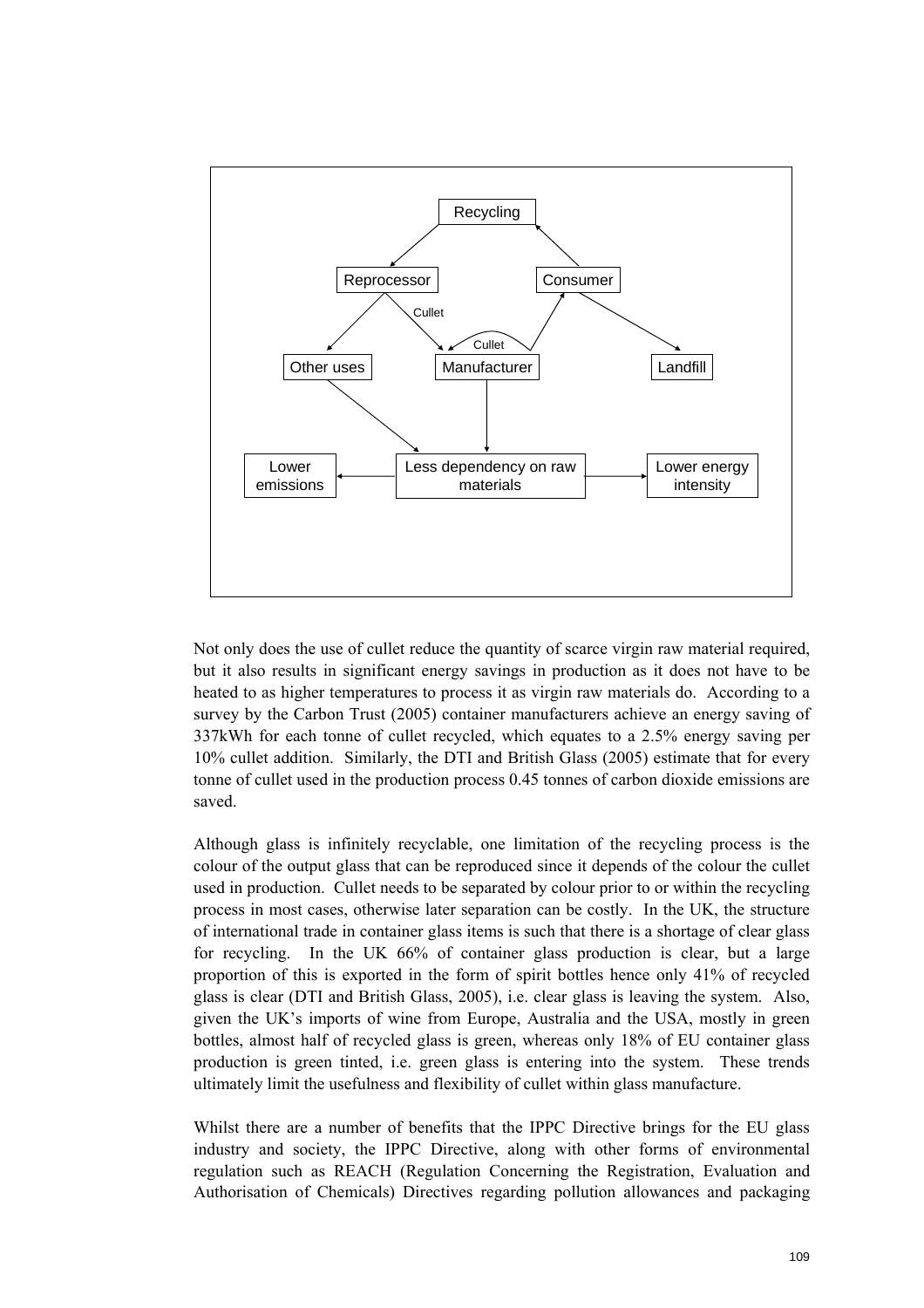waste have created a number of competitiveness challenges for EU glass producers. The main problem is that the increased regulation has meant that in world markets, where producers have significantly less strict environmental legislation (especially in developing countries), the EU is not operating on a level playing field due to the costs and inconveniences it accrues from EU legislation. In addition, under the IPPC the abatement costs (associated with permitting) incurred by the EU glass sector have run into hundreds of millions euros. Any further tightening of limits and/ or the introduction of NOx and SOx emissions trading brought about by the review of the IPPC, with the implications for further abatement-related investment, would damage the relative profitability and viability of the sector in the EU further. These issues are summarised by DTI and British Glass (2005, page 25):

"It is suggested that as a direct consequence of the rising business costs associated with the implementation of EU regulations…production will be and is being switched to areas outside of the EU where both the regulatory costs human resource costs are lower."

The impact of the Renewables Obligation could hit the EU glass sector further. The pass through costs associated with reaching these targets could have severe knock-on effects for energy prices, especially where Member States set very high targets, eg. the UK. It is also argued that the pollution legislation unfairly targets the glass industry that plays an active role in producing products that are specifically designed to benefit the environment, yet it is their own production pollution that is closely regulated. Examples of such products include double-glazing, solar control glass, insulating fibres and selfclean glass, all of which are designed to be environmentally beneficial in one way or another. In addition, some glass products are also used to manufacture environmental technologies, such as reinforcement glass fibres in wind turbines and other environmentally-friendly composite products. This may act as a disincentive for EU firms to engage in environmentally friendly product innovation, something where the EU has a competitive advantage. Nevertheless, the increase in demand for environmentally friendly glass products will create new opportunities and markets for EU glass producers – *the challenge is keeping innovation and production within the EU*.

#### *European Commission's proposal to revise the EU Emissions Trading System*

A revision of the EU Emission Trading System is proposed by the EC for the period 2013-2020. We refer here only to the main features of this proposal that will affect the glass industry to a large extent.

First, the revision tends to become stricter overall, thereby also pressuring the glass industry to a larger extent. In the proposal, the aim is to achieve one EU wide cap on the number of emission allowances, instead of individual national caps. This cap will follow a decreasing linear trend, thus becoming more limiting every year. Even more importantly is that a larger share of the allowances will have to be traded, and will thus no longer be free. The allocation of the decreasing number of free allowances will be governed by harmonized EU rules.

The effect of this kind of revision on the glass industry is double negative. First, the glass industry has already invested in alternative production features and cleaner technologies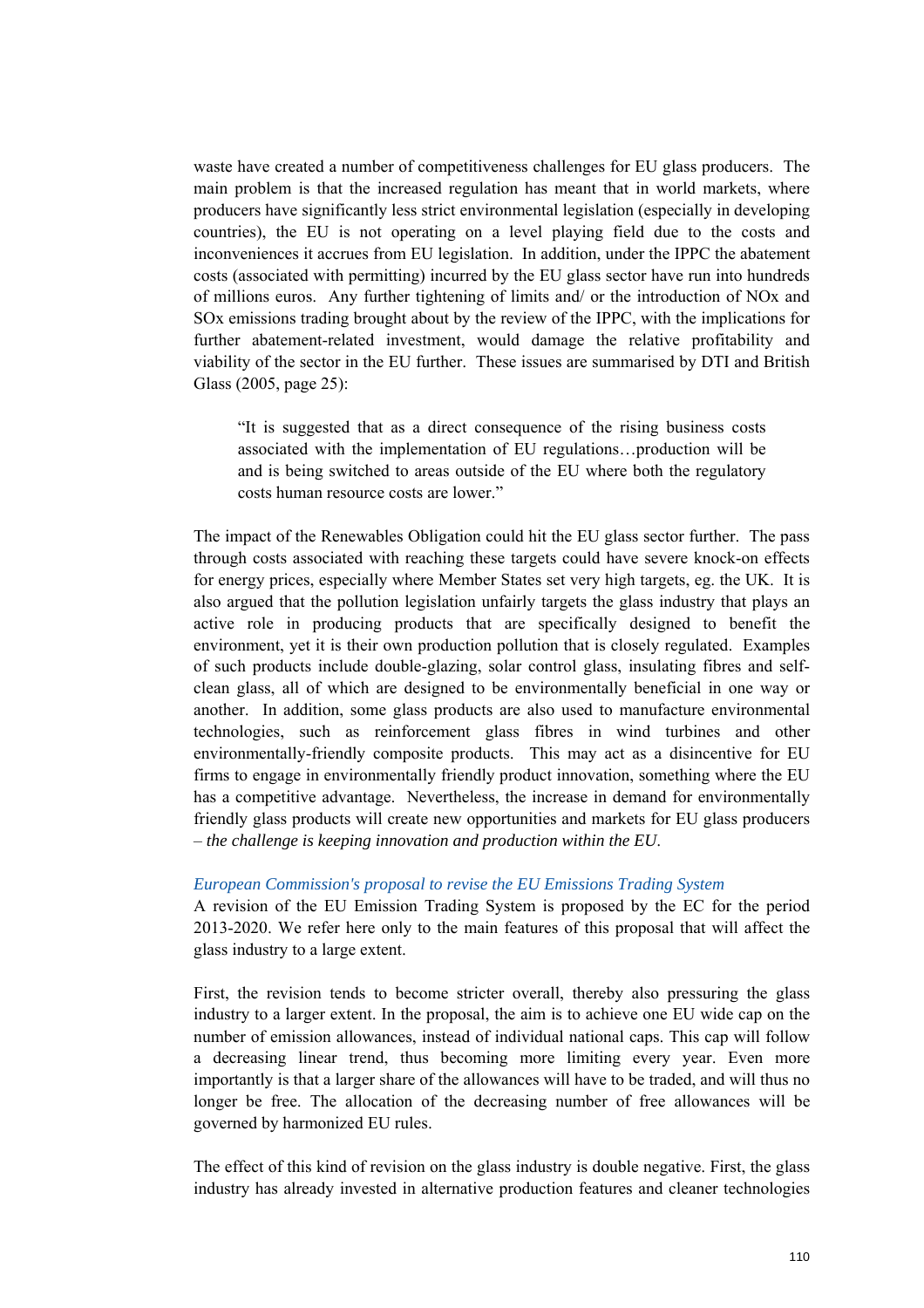in order to reduce emissions. The effects of these technologies were still relatively large, so that investments paid off. To further decrease emissions in the next phase, will require much larger efforts. The fear is that further decreasing the energy needed for production will not be enough to reach the even stricter objectives. Secondary measures will have to be turned to, even though these are less effective and thus often relatively more expensive.

Another issue with regard to the proposed revision, is the increased importance of auctioning. If this becomes reality, a great part of the allowances will no longer be free and even worse, are uncertain in price at this time. This increased production cost uncertainty automatically leads firms to hesitate about taking long term decisions. Reluctance to plan ahead and to invest in the future is thus created within the industry.

#### *Study on the sectoral costs of environmental policy in the EU*

As a general remark regarding the effects of environmental policy on the costs of manufacturing firms in the EU, we refer to a study by VITO under the authority of DG Environment of the European Commission<sup>4</sup>. This study concludes that in general:

- the annualised environmental costs in the sectors in question are typically less than 2% of production value, even though the perception is much higher.
- there seem to be comparable levels of costs for firms in the Australia and the US.
- innovation and integrated investments partly stabilise the unit costs of environmental protection.
- the cumulative effect of the different environmental policies is less than the costs would be of individual policies, thus there are synergies for the implementing firms.

The effect of environmental policy on the competitive position of EU manufacturing firms therefore seems to be limited. However, it would be wrong to conclude that no impact is felt by industry, as passing on costs to consumers is not automatically possible. The extent to which costs can be passed on, depends on the price elasticity of demand for glass products and will thus also differ across sub-sectors.

# 4.4 Other framework conditions

#### 4.4.1 Cost and availability of supply of energy

As discussed earlier, energy intensity varies by glass sub-sector or product, but it can account for over 20% of production costs in the mass produced container glass sector, hence any fluctuations in energy prices can have a significant impact on overall cost levels. The vast majority of energy used in the production of glass is used to heat furnaces. As the chart below shows, the chief source of energy supply is natural gas and the reasons for this choice boil down to cost, ease of control, lack of required storage space, high purity and low sulphur dioxide emissions (IPPC, 2001).

<sup>4</sup> P. Vercaemst, S. Vanassche, P. Campling, L. Vranken, P. Agnolucci, R. Salmons, B. Shaw, J. Jantzen, H. van der Woerd, M. Grünig and A. Best, *"Sectoral Costs of Environmental Policy"*, VITO for EC DG Environment, 2007.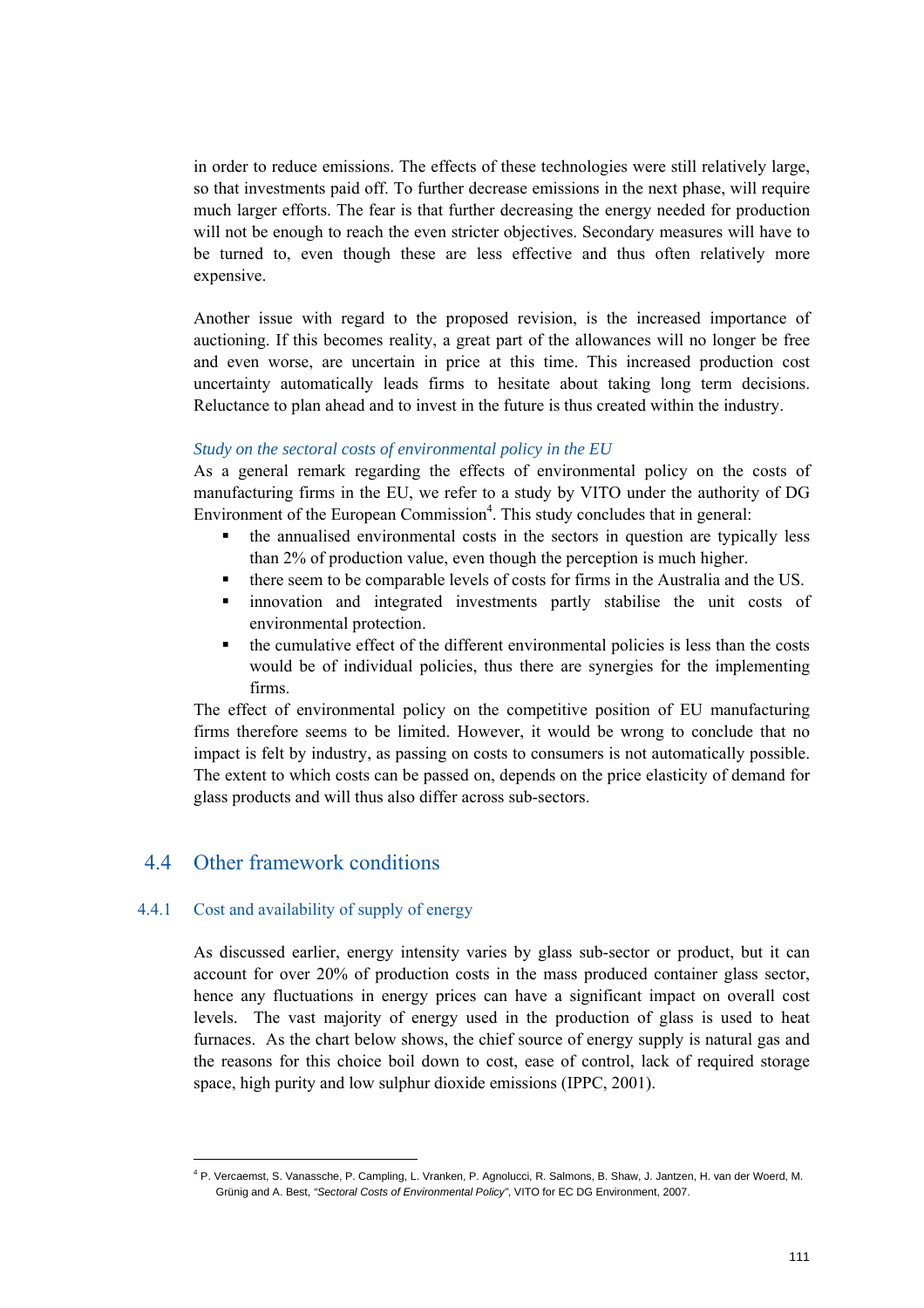In the UK, roughly two thirds of the gas consumed by glass producers is *interruptible* (Carbon Trust, 2005). Interruptible tariffs are a pricing option offered to industrial producers that involves temporarily interrupting their activity during peak demand, in return for a discount on the standard tariff assisting the load management of the producer (United Nations, Economic and Social Council, 2002). For this reason a number of glass production plants are designed to run on both gas and heavy fuel oil.

The cost of energy has soared in recent years, and this has created serious problems for the EU glass industry (as discussed in chapter three) and many other energy intensive industries.

The dramatic increase in energy prices, coupled with environmental legislation discussed above, has emphasised the need for glass producers to improve efficiency and reduce the energy required to produce glass, and the carbon dioxide produced in the process. As discussed earlier, furnace technology is at its mature stage and in the short term reducing energy intensity and cost very much relies on the increased use of cullet. "As a general rule each 10% of extra cullet results in a 2.5-3.0% reduction in furnace energy consumption" (IPPC, 2001, page 215).

#### *The Structure Of Energy Markets*

There have been a number of calls from the glass industry and other energy intensive industries to liberalise competition in energy markets, and encourage new entry in an industry that is dominated by established incumbents with significant market power. Neelie Kroes, member of the European Commission in charge of competition policy (EC Press Release 06/159, 2006), identifies five 'obstacles to competition' in energy markets as, market concentration, vertical foreclosure (long term contracts restrict new entry), market integration, lack of transparency and price formulation (the prospect of anticompetitive behaviour). These factors contribute to the soaring energy prices that are added straight to the bottom lines of EU glass producers' cost bases. There are also concerns about the future supply of gas to the EU, given that most of it is imported from non-EU countries such as Russia as North Sea gas production declines.

# 4.5 Framework conditions in the new Member States

#### *4.5.1 General framework conditions in the new Member States*

In many aspects, the new Member States still differ substantially from the Western European countries. An essential causing factor for these differences is the evolution from centralised planning economies towards market economies in the 1990s in several of the central eastern European countries (CEECs). This evolution has demanded great efforts and dynamism in these countries, but it has also started a change process in many aspects of the economy, enforced by accession to the EU.

Production plants were privatised and have since attracted many foreign investors. With these foreign investors, a process of modernisation and rationalisation was triggered, having an effect on productivity, employment, innovation... These countries have long traditions of glass production involving manual working skills, but automation is introduced by the foreign investors, not only altering the required labour skills, but also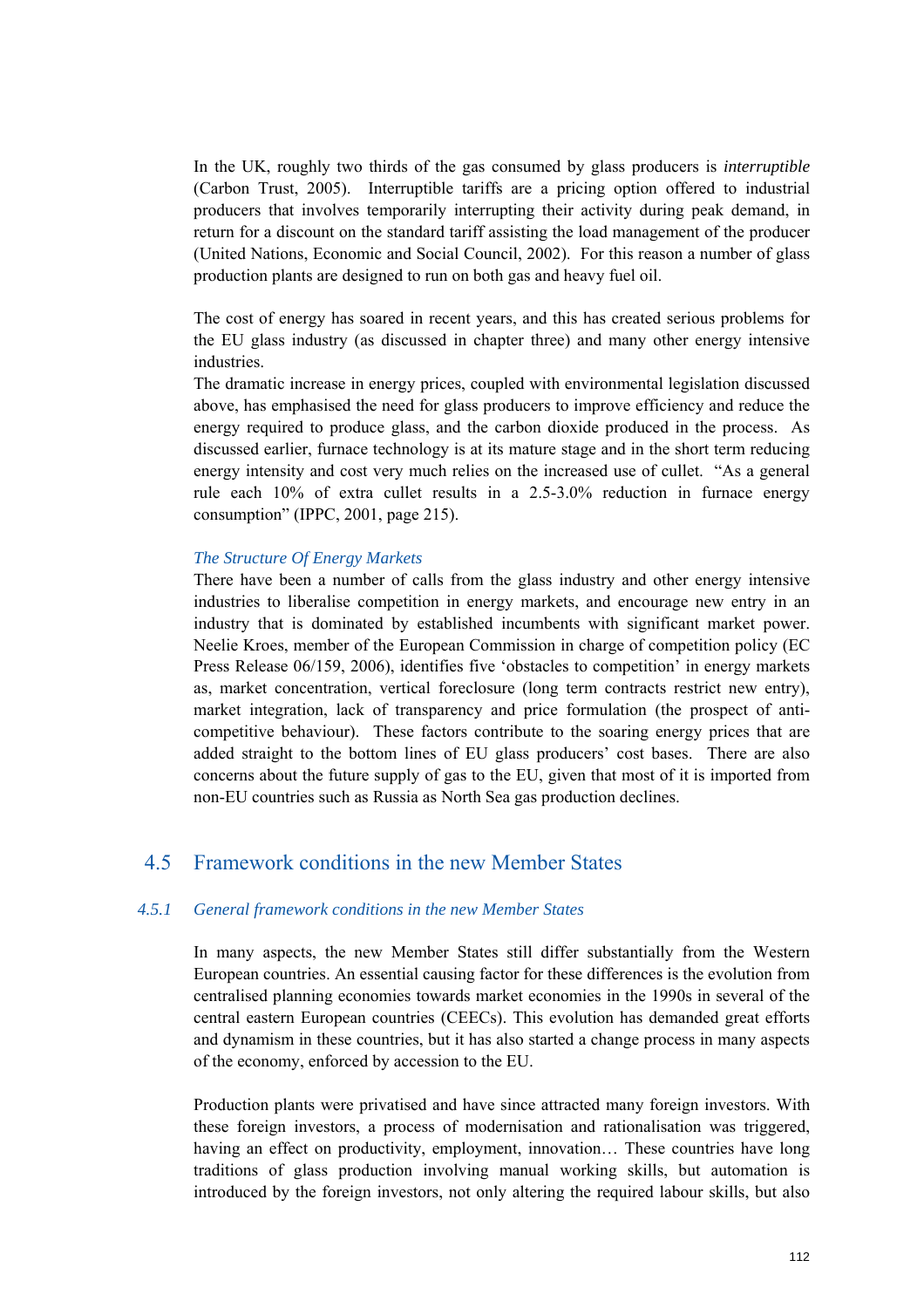the number of workers per unit output. The new technologies introduced are modern and take into account the European Union's ideas on environmental protection, waste handling, recycling etc. Therefore, these investments have started a catching up process as compared to EU-15 economies.

A number of framework conditions are at the base of the growing foreign direct investments in the CEECs. First, production costs are generally lower than in Western Europe, thanks to cheaper labour and the availability of raw materials of high quality for the glass industry. Second, the proximity of the large Eastern European market with still great growth potential makes these countries the ideal operating base to develop new markets.

Moreover, for the NMS producers the potential market increased also, and a more intense competition with the EU-15 was bound to arise. This was an enforcing factor for investments in technology and alterations in products and production processes. In the Czech Republic for example, the opening of the borders after joining the EU in 2004 (in combination with the discouragement of price regulation) has lead to a substantial growth of the packaging sector. An important factor in this is the increased competition with the EU-15 where variety of pack types is greater. To withstand this diversity of imports, domestic manufacturers have had to improve their technologies, thus incurring vast investments, as well as to implement new pack types into their production. *("Packaging Industry in the Czech Republic – Executive Summary", Euromonitor International, 2007.)*

Generally, there has been a concentration process in the European glass industry. Next to productivity considerations, this is also a survival strategy in response to the evolution of client industries. These have started to concentrate, thus achieving larger bargaining power and concentrating demand to larger volumes. Concentration is thus crucial for the glass industry in order to withstand the increased downstream bargaining power and to be able to supply larger volumes quickly. This evolution is also observed in the new Member States.

These effects of the privatisation, accession and the growth dynamics have also triggered an evolution in the consumption patterns of inhabitants. Yet, consumption is still much lower (in relative terms) than in EU-15. A relatively large share of production is therefore used for exports.

#### *4.5.2 Implementation of the EU regulatory conditions in the new Member States*

A consequence of accession to the EU for CEECs is convergence to the EU regulations. This process of convergence has started long before the actual accession and generally, the CEECs had to implement the acquis communautaire by the time of accession. The candidate countries had to define realistic national strategies that included priority areas of action, key objectives to be attained by the date of accession, and timetables for the subsequent achievement of compliance. For example with regard to competition, these countries had to lay down competition laws mirroring those found in the acquis and had to show that competent competition authorities had been set up with a credible enforcement power. *(http://europa.eu/scadplus/leg/en/lvb/l28057.htm and "Competition*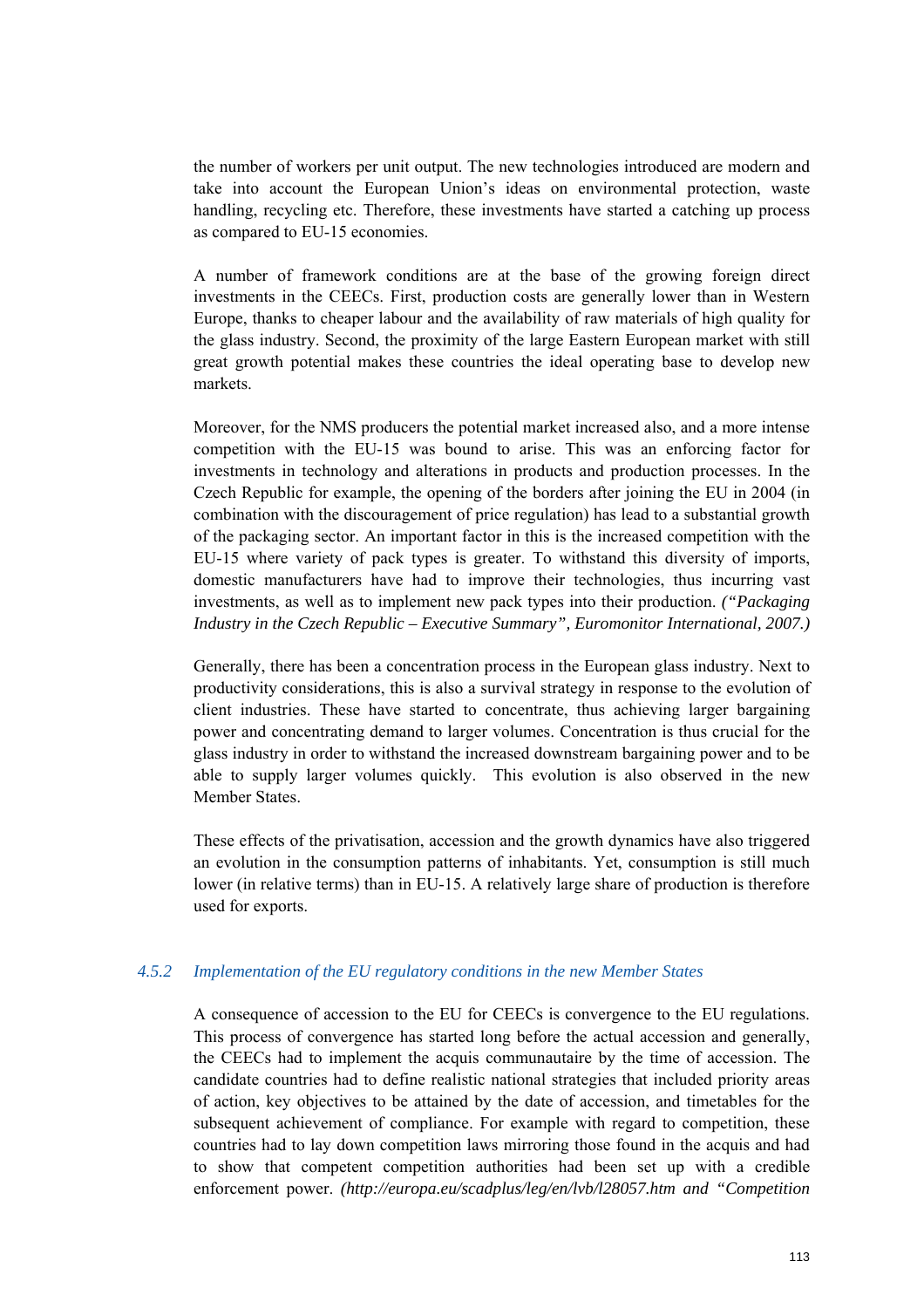Law in the New Member States: Where do we come from? Where do we go?", D. *Geradin & D. Henry, in: Modernisation and Enlargement: Two Major Challenges for EU Competition Law, 2005)* 

This convergence to EU law created two challenges for the NMS. The first was that the adoption of more strict regulations has altered the rules of the game for competition with neighbouring non-EU countries like Russia & Ukraine. The second challenge is the additional investments needed to implement the new rules. The main sector-specific challenges for the acceding countries in this respect were waste management, water pollution and industrial pollution control and risk management. The candidate countries thus had to fill in the gaps in their legislation and administrative rules to improve the environment while at the same time improving the economy and competitiveness.

One of the main influencing regulations for the glass sector is the IPPC Directive. This was already installed by the time of accession and demanded a number of developments from NMS, both on the authority side and on the industrial side. On the authority side, there was need of a solid institutional background, information on new aspects like energy efficiency and cost-effectiveness, software development for the data supply, guidance on best available techniques,… On the industrial side, the cost of complying with the best available techniques requirements was a primary aspect, next to investments for competitiveness on the international markets. *("IPPC implementation in Hungary, Points of special interest", Ildikó Babcsány, Head of Department, National Directorate for Environment, Nature and Water, Directorate for Environment, 2004.)*

After the implementation of the acquis communautaire, additional efforts were needed to implement the REACH regulation in the NMS. Yet, depending on the price elasticity of demand for glass products, some of the costs of REACH implementation at company level can be passed down the supply chain. DG Environment therefore estimates that the impact of the REACH regulation is mitigated to some extent *("New EU states coping with REACH legislation", EC, DG Environment, 2008*). Nevertheless, the implementation of REACH is in its early days and an assessment of the initial assumptions about its impact on costs and operations will provide clearer conclusions.

One of the aims and thus potential impacts of this increased environmental legislation in the NMS is to help individuals think in a more environment-friendly way when purchasing goods. Because of this, they are expected to opt for products and packaging with less harmful effects on the environment. In Hungary, demand seems indeed to be shifting towards packaging materials that are easier to collect and recycle. *("Hungarian glass industry continues its uphill journey", Katalin Zimanyi, 1998.)*

Just like for all EU countries, it is an important question whether the EU regulation decreases the competitive position of NMS compared to non-EU countries. In this respect, the NMS face competition in the glass industry from neighbouring countries like Russia and Ukraine, which do not need to comply with EU legislation. Also, like in the EU-15, Asia is an important competitor in the international field.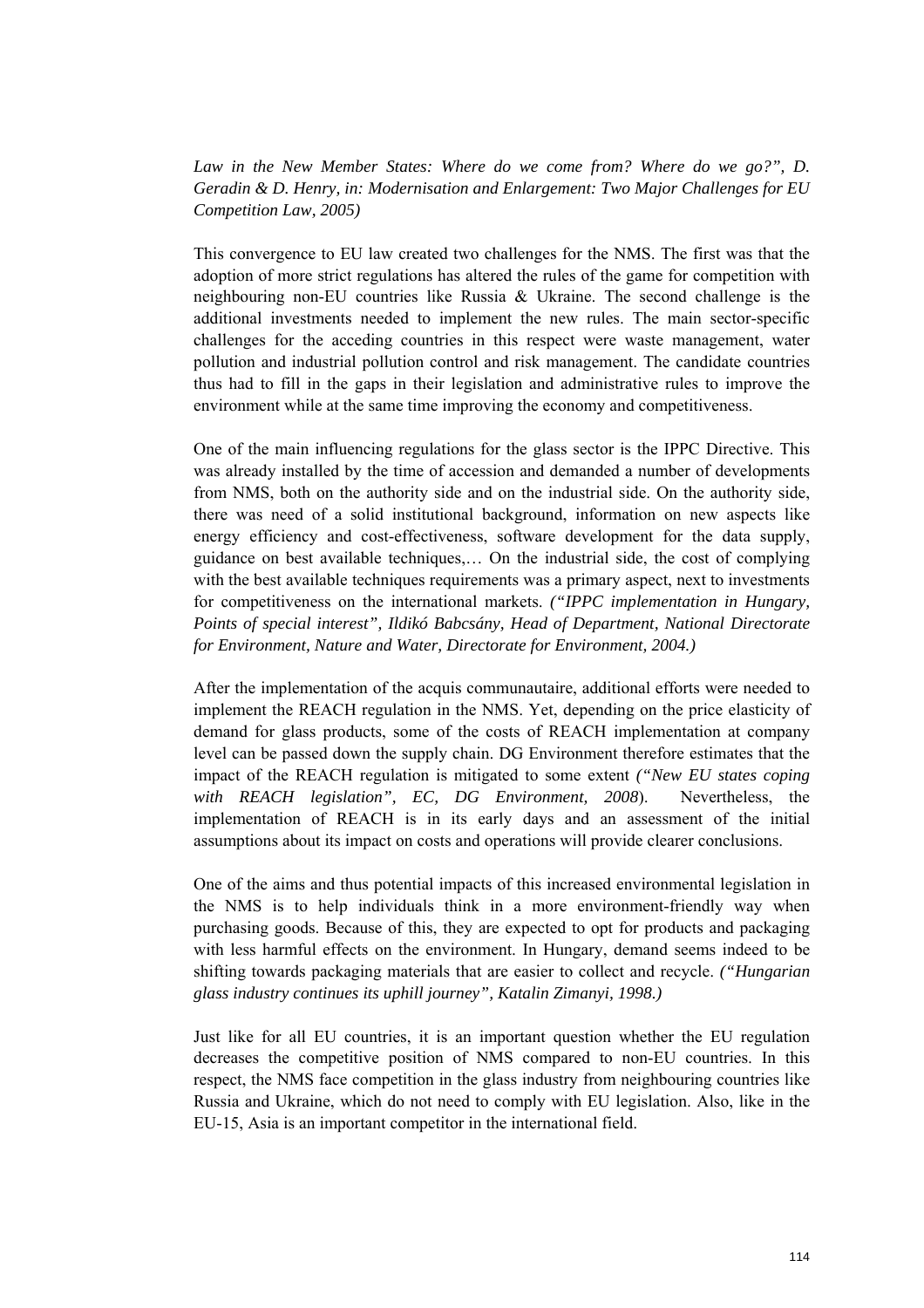#### *4.5.3 The effect of accession on the glass industry in the Western European Member States*

As we have mentioned, the main competitors of the EU-15 are eastern Europe and Asia. Even though the eastern European countries need to comply with EU regulation just like the EU15, there remain a number of factors that increase the fierceness of competition from these countries.

In the Eastern European countries, labour is generally cheaper and raw materials are well available. This decreases general production costs as compared to the Western European countries.

Some negative factors for the competitive position of Eastern European countries, like the more dispersed production in smaller units, labour intensive production processes or obsolete technologies are tending to disappear thanks to modernisation and concentration. However, for a large part the modernisation is due to foreign direct investments (as explained before).

Next to the threat of increased competition, accession of the NMS also created investment opportunities. Western European producers have taken over production plants in these areas that are cheaper and that can efficiently and effectively supply Eastern European clients. For Western Europe, the accession is thus a relatively safe opportunity to develop new markets.

# 4.6 Effect of the framework conditions on the competitive position

### *4.6.1 Competitiveness grid*

 $\overline{a}$ 

In what follows, a competitiveness grid is drawn up to present potential impacts of the framework conditions on indicators of the economic and competitive position of the glass sector in the EU. These impacts are indicated by means of light or dark grey crossing between the condition and the indicator in question (depending on the intensity of the effect). For each shadowed crossing, the direction of the effect  $(+)$  or  $-)$  and the source through which we have identified the effect<sup>5</sup> is given.

First, the regulatory conditions are shown, followed by the grid of the other framework conditions and finally of the exogenous conditions. After presenting the competitiveness

<sup>&</sup>lt;sup>5</sup> This indication is consistent with the one in the framework grid and is thus defined as [1]: effects that are found in empirical literature; [2]: the effects that are described as 'potential' in literature; and [3]: the effects that on the base of our own assessments have a potential impact.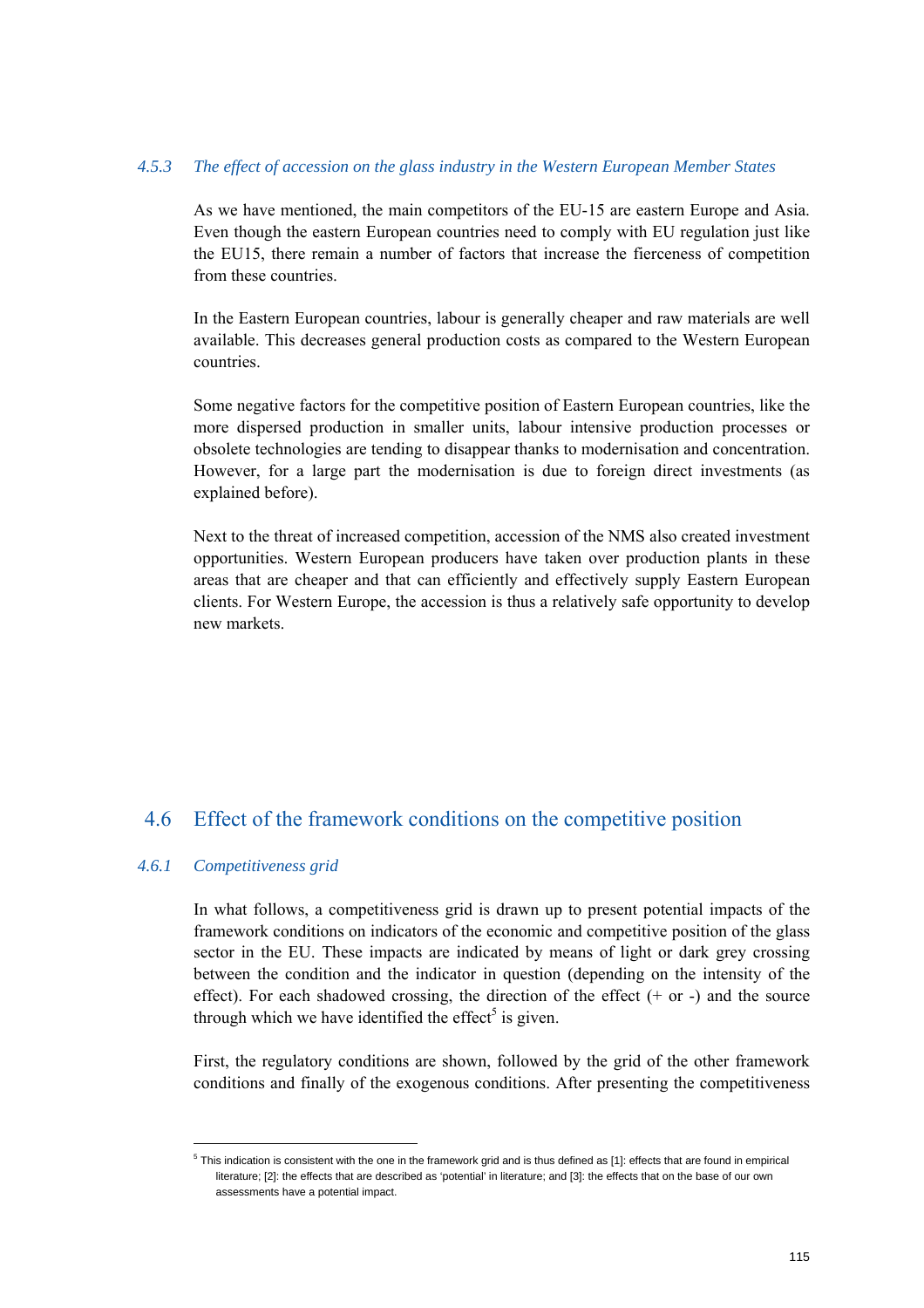grid as a whole we focus in more detail on the effects that each individual competitiveness indicator encounters through the framework conditions.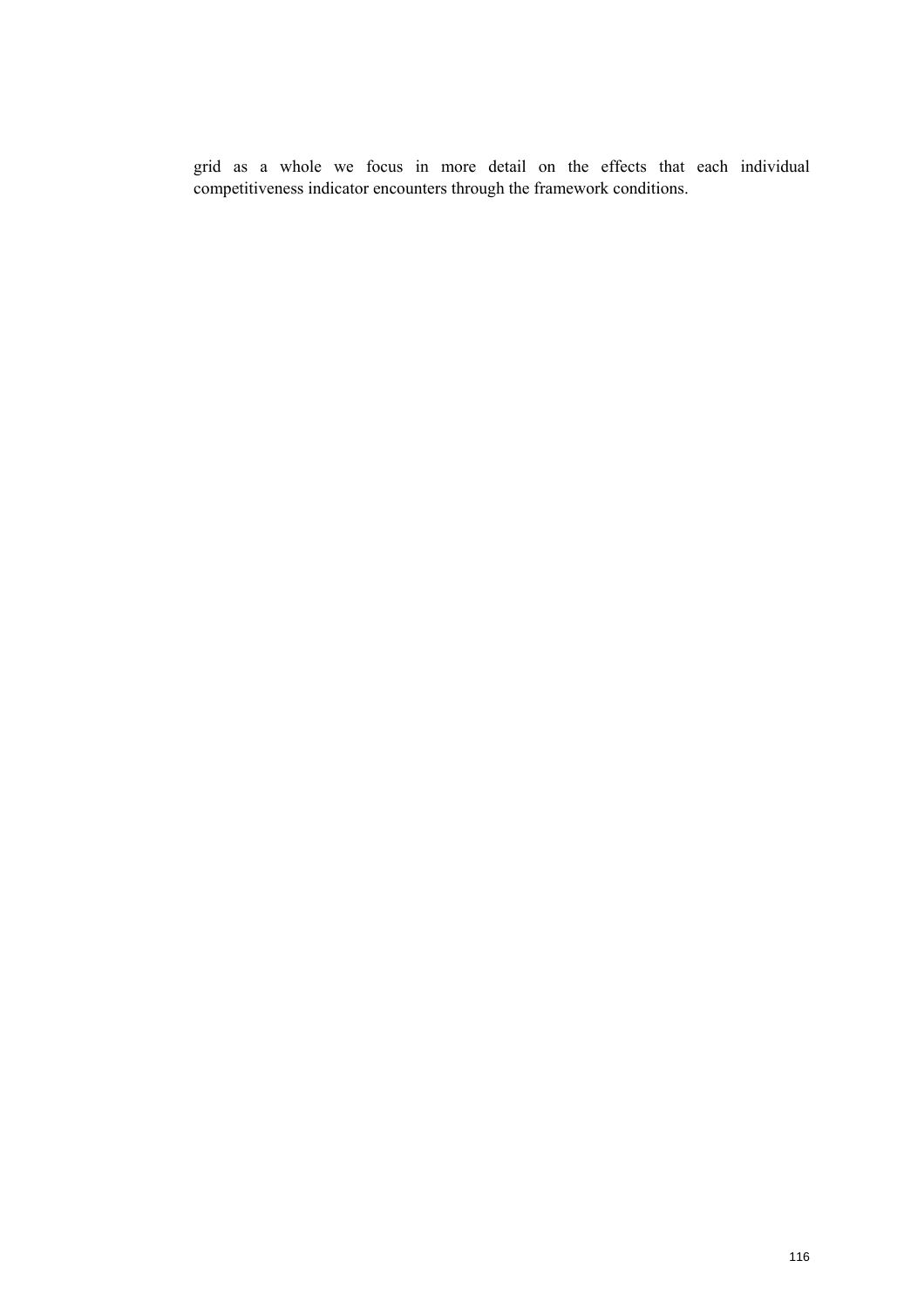# *Regulatory conditions:*

#### *Glass sector*

|           | <b>Indicators</b>             |                      |                              |                      |                    |                                               |                                                          |                                    |                                                                                                                                                                                                                                                                                                                                                                                                                                                                                                                                                                                                                                                                                                                                                                                                                                                                                                                                                                                                                                                          |                                                                                           |                                            |                                                    |                                                                 |                                       |                                     |                                              |                            |                                                |                                    |
|-----------|-------------------------------|----------------------|------------------------------|----------------------|--------------------|-----------------------------------------------|----------------------------------------------------------|------------------------------------|----------------------------------------------------------------------------------------------------------------------------------------------------------------------------------------------------------------------------------------------------------------------------------------------------------------------------------------------------------------------------------------------------------------------------------------------------------------------------------------------------------------------------------------------------------------------------------------------------------------------------------------------------------------------------------------------------------------------------------------------------------------------------------------------------------------------------------------------------------------------------------------------------------------------------------------------------------------------------------------------------------------------------------------------------------|-------------------------------------------------------------------------------------------|--------------------------------------------|----------------------------------------------------|-----------------------------------------------------------------|---------------------------------------|-------------------------------------|----------------------------------------------|----------------------------|------------------------------------------------|------------------------------------|
|           | Production and Value added    |                      |                              | $[+] [3]$            |                    |                                               | $[+] [3]$                                                |                                    | $[+] [3]$                                                                                                                                                                                                                                                                                                                                                                                                                                                                                                                                                                                                                                                                                                                                                                                                                                                                                                                                                                                                                                                |                                                                                           |                                            | $[+] [3]$                                          |                                                                 |                                       | $[+] [3]$                           | $[+] [3]$                                    |                            |                                                |                                    |
|           | Employment                    |                      |                              |                      |                    |                                               |                                                          |                                    |                                                                                                                                                                                                                                                                                                                                                                                                                                                                                                                                                                                                                                                                                                                                                                                                                                                                                                                                                                                                                                                          |                                                                                           |                                            |                                                    |                                                                 |                                       |                                     |                                              |                            |                                                |                                    |
| Outcomes  | Capital                       |                      |                              |                      |                    |                                               |                                                          |                                    |                                                                                                                                                                                                                                                                                                                                                                                                                                                                                                                                                                                                                                                                                                                                                                                                                                                                                                                                                                                                                                                          |                                                                                           |                                            |                                                    |                                                                 |                                       |                                     |                                              |                            |                                                |                                    |
|           | Productivity                  |                      |                              |                      |                    |                                               |                                                          |                                    |                                                                                                                                                                                                                                                                                                                                                                                                                                                                                                                                                                                                                                                                                                                                                                                                                                                                                                                                                                                                                                                          |                                                                                           |                                            |                                                    |                                                                 |                                       |                                     |                                              |                            |                                                |                                    |
|           | Profitability                 |                      | $[-] [3]$                    | $[+] [3]$            |                    | $[3]$                                         | $[-] [3]$                                                |                                    |                                                                                                                                                                                                                                                                                                                                                                                                                                                                                                                                                                                                                                                                                                                                                                                                                                                                                                                                                                                                                                                          | $[-] [3]$                                                                                 |                                            |                                                    | $[-] [3]$                                                       |                                       | $\left[ -\right] \left[ 3\right]$   | $[-] [3]$                                    |                            | $[+] [2]$                                      | $\left[\cdot\right]\left[3\right]$ |
|           | Exports and Trade             |                      | $\boxed{\cdot} \boxed{2}$    | $[+]$ [2]            |                    | $[3]$                                         | $[+]$ [2]                                                | $\left[\cdot\right]\left[3\right]$ | $[+] [2] % \begin{center} \includegraphics[width=0.3\textwidth]{images/TrDiM1-Architecture.png} \end{center} % \vspace*{-1em} \caption{The image shows the number of parameters of the parameter $\Sigma$ and the number of parameters of the parameter $\Sigma$. The first two different values of the parameter $\Sigma$. The first two different values of the parameter $\Sigma$. The first two different values of the parameter $\Sigma$. The first two different values of the parameter $\Sigma$. The first two different values of the parameter $\Sigma$. The first two different values of the parameter $\Sigma$. The first two different values of the parameter $\Sigma$. The first two different values of the parameter $\Sigma$. The first two different values of the parameter $\Sigma$. The first two different values of the parameter $\Sigma$. The first two different values of the parameter $\Sigma$. The first two different values of the parameter $\Sigma$. The first two different values of the parameter $\Sigma$. The$ | $\left[\cdot\right]\left[2\right]$                                                        | $[+] [2]$                                  |                                                    | $\left[\cdot\right]\left[3\right]$                              | $\left[\cdot\right]\left[2\right]$    | $\left[ +\right] \left[ 2\right]$   | $[-] [3]$                                    |                            | $\left[\cdot\right]\left[3\right]$             | $\boxed{\cdot} \boxed{3}$          |
|           |                               |                      |                              |                      |                    |                                               |                                                          |                                    |                                                                                                                                                                                                                                                                                                                                                                                                                                                                                                                                                                                                                                                                                                                                                                                                                                                                                                                                                                                                                                                          |                                                                                           |                                            |                                                    |                                                                 |                                       |                                     |                                              |                            |                                                |                                    |
|           | Intra-industry relations      |                      |                              |                      |                    | $[3]$                                         |                                                          |                                    |                                                                                                                                                                                                                                                                                                                                                                                                                                                                                                                                                                                                                                                                                                                                                                                                                                                                                                                                                                                                                                                          | $\left[\begin{array}{c} - \end{array}\right] \left[\begin{array}{c} 2 \end{array}\right]$ |                                            |                                                    |                                                                 |                                       |                                     |                                              |                            |                                                |                                    |
| Processes | Production processes          |                      | $[2]$                        |                      |                    |                                               |                                                          |                                    |                                                                                                                                                                                                                                                                                                                                                                                                                                                                                                                                                                                                                                                                                                                                                                                                                                                                                                                                                                                                                                                          |                                                                                           |                                            |                                                    | $[3]$                                                           |                                       |                                     | $[+] [2]$                                    |                            |                                                |                                    |
|           | Organisation                  |                      |                              |                      |                    |                                               |                                                          |                                    |                                                                                                                                                                                                                                                                                                                                                                                                                                                                                                                                                                                                                                                                                                                                                                                                                                                                                                                                                                                                                                                          |                                                                                           |                                            |                                                    |                                                                 |                                       |                                     | $[-] [3]$                                    |                            | $[-] [3]$                                      | $[-] [3]$                          |
|           |                               |                      |                              |                      |                    |                                               |                                                          |                                    |                                                                                                                                                                                                                                                                                                                                                                                                                                                                                                                                                                                                                                                                                                                                                                                                                                                                                                                                                                                                                                                          |                                                                                           |                                            |                                                    |                                                                 |                                       |                                     |                                              |                            |                                                |                                    |
|           | Industrial structure          |                      | $[2]$                        |                      | $[1]$              | $[3]$                                         |                                                          |                                    |                                                                                                                                                                                                                                                                                                                                                                                                                                                                                                                                                                                                                                                                                                                                                                                                                                                                                                                                                                                                                                                          | $[2]$                                                                                     |                                            |                                                    |                                                                 | $[2]$                                 | $[2]$                               |                                              |                            |                                                |                                    |
| Structure | Size of enterprises           |                      |                              |                      | $[1]$              |                                               |                                                          |                                    |                                                                                                                                                                                                                                                                                                                                                                                                                                                                                                                                                                                                                                                                                                                                                                                                                                                                                                                                                                                                                                                          |                                                                                           |                                            |                                                    |                                                                 |                                       |                                     |                                              |                            |                                                |                                    |
|           | Level of specialisation       |                      |                              | $[+] [3]$            |                    |                                               | $[+] [2]$                                                |                                    | $[+] [2]$                                                                                                                                                                                                                                                                                                                                                                                                                                                                                                                                                                                                                                                                                                                                                                                                                                                                                                                                                                                                                                                |                                                                                           | $[+]$ [2]                                  | $[+] [3]$                                          |                                                                 |                                       |                                     | $[+] [2]$                                    |                            |                                                | $[2]$                              |
|           | Segmentation                  |                      |                              |                      |                    |                                               |                                                          |                                    |                                                                                                                                                                                                                                                                                                                                                                                                                                                                                                                                                                                                                                                                                                                                                                                                                                                                                                                                                                                                                                                          |                                                                                           |                                            |                                                    |                                                                 |                                       | $[+] [3]$                           | $[+] [2]$                                    |                            |                                                |                                    |
|           |                               |                      |                              |                      |                    |                                               |                                                          |                                    |                                                                                                                                                                                                                                                                                                                                                                                                                                                                                                                                                                                                                                                                                                                                                                                                                                                                                                                                                                                                                                                          |                                                                                           |                                            |                                                    |                                                                 |                                       |                                     |                                              |                            |                                                |                                    |
|           | Labour                        |                      | $[3]$                        |                      |                    |                                               |                                                          |                                    |                                                                                                                                                                                                                                                                                                                                                                                                                                                                                                                                                                                                                                                                                                                                                                                                                                                                                                                                                                                                                                                          |                                                                                           |                                            |                                                    |                                                                 |                                       |                                     |                                              |                            |                                                |                                    |
| Inputs    | Capital                       |                      |                              |                      |                    |                                               |                                                          |                                    |                                                                                                                                                                                                                                                                                                                                                                                                                                                                                                                                                                                                                                                                                                                                                                                                                                                                                                                                                                                                                                                          |                                                                                           |                                            |                                                    |                                                                 |                                       |                                     | $[+] [3]$                                    |                            | $[+] [2]$                                      | $[+] [3]$                          |
|           | Intermediate goods & services |                      |                              |                      |                    |                                               |                                                          |                                    |                                                                                                                                                                                                                                                                                                                                                                                                                                                                                                                                                                                                                                                                                                                                                                                                                                                                                                                                                                                                                                                          |                                                                                           |                                            |                                                    | $[3]$                                                           |                                       |                                     | $\boxed{\cdot} \boxed{2}$                    |                            | $\left[\cdot\right]\left[2\right]$             |                                    |
|           | Knowledge & technology        |                      |                              | $[+] [2]$            |                    |                                               | $[+] [2]$                                                |                                    | $[+] [2]$                                                                                                                                                                                                                                                                                                                                                                                                                                                                                                                                                                                                                                                                                                                                                                                                                                                                                                                                                                                                                                                |                                                                                           | $[+] [2]$                                  | $[+] [3]$                                          |                                                                 | $[+] [2]$                             | $[+] [3]$                           | $[+] [2]$                                    |                            | $[+] [2]$                                      |                                    |
|           |                               |                      |                              |                      |                    |                                               |                                                          |                                    |                                                                                                                                                                                                                                                                                                                                                                                                                                                                                                                                                                                                                                                                                                                                                                                                                                                                                                                                                                                                                                                          |                                                                                           |                                            |                                                    |                                                                 |                                       |                                     |                                              |                            |                                                |                                    |
|           |                               |                      |                              |                      |                    |                                               |                                                          |                                    |                                                                                                                                                                                                                                                                                                                                                                                                                                                                                                                                                                                                                                                                                                                                                                                                                                                                                                                                                                                                                                                          |                                                                                           |                                            |                                                    |                                                                 |                                       |                                     |                                              |                            |                                                |                                    |
|           |                               |                      |                              |                      |                    |                                               |                                                          |                                    |                                                                                                                                                                                                                                                                                                                                                                                                                                                                                                                                                                                                                                                                                                                                                                                                                                                                                                                                                                                                                                                          |                                                                                           |                                            |                                                    |                                                                 |                                       |                                     |                                              |                            |                                                |                                    |
|           |                               |                      |                              |                      |                    |                                               |                                                          |                                    |                                                                                                                                                                                                                                                                                                                                                                                                                                                                                                                                                                                                                                                                                                                                                                                                                                                                                                                                                                                                                                                          |                                                                                           |                                            |                                                    |                                                                 |                                       |                                     |                                              |                            |                                                |                                    |
|           |                               |                      |                              |                      |                    |                                               |                                                          | standards:                         |                                                                                                                                                                                                                                                                                                                                                                                                                                                                                                                                                                                                                                                                                                                                                                                                                                                                                                                                                                                                                                                          |                                                                                           |                                            |                                                    |                                                                 |                                       |                                     |                                              | Environment:               |                                                |                                    |
|           |                               |                      |                              |                      |                    |                                               |                                                          |                                    |                                                                                                                                                                                                                                                                                                                                                                                                                                                                                                                                                                                                                                                                                                                                                                                                                                                                                                                                                                                                                                                          |                                                                                           |                                            |                                                    |                                                                 |                                       |                                     |                                              |                            |                                                |                                    |
|           |                               |                      |                              |                      |                    |                                               |                                                          |                                    |                                                                                                                                                                                                                                                                                                                                                                                                                                                                                                                                                                                                                                                                                                                                                                                                                                                                                                                                                                                                                                                          |                                                                                           |                                            |                                                    |                                                                 |                                       |                                     |                                              |                            |                                                |                                    |
|           |                               |                      |                              |                      |                    |                                               |                                                          |                                    |                                                                                                                                                                                                                                                                                                                                                                                                                                                                                                                                                                                                                                                                                                                                                                                                                                                                                                                                                                                                                                                          |                                                                                           |                                            |                                                    |                                                                 |                                       |                                     |                                              |                            |                                                |                                    |
|           |                               | Framework conditions | Labour market<br>regulations | Knowledge (e.g. IPR) | Competition policy | Industry specific<br>regulation: lead content | standards: construction<br>Industry specific<br>products | materials food<br>Consumer         | Consumer standards:<br>building regulations                                                                                                                                                                                                                                                                                                                                                                                                                                                                                                                                                                                                                                                                                                                                                                                                                                                                                                                                                                                                              | Energy & Environment:<br>packaging                                                        | Energy & Environment:<br>building products | energy end-use efficiency<br>Energy & Environment: | electrical and electronic<br>Energy & Environment:<br>equipment | Energy & Environment:<br>EOL vehicles | Energy & Environment:<br>eco-design | Energy & Environment:<br>EU ETS and revision | water policy<br>Energy & I | Energy & Environment:<br><b>IPPC</b> directive | Energy & Environment:<br>REACH     |
|           |                               |                      |                              |                      |                    |                                               |                                                          |                                    |                                                                                                                                                                                                                                                                                                                                                                                                                                                                                                                                                                                                                                                                                                                                                                                                                                                                                                                                                                                                                                                          |                                                                                           |                                            |                                                    |                                                                 |                                       |                                     |                                              |                            |                                                |                                    |

| או וכ |
|-------|
|       |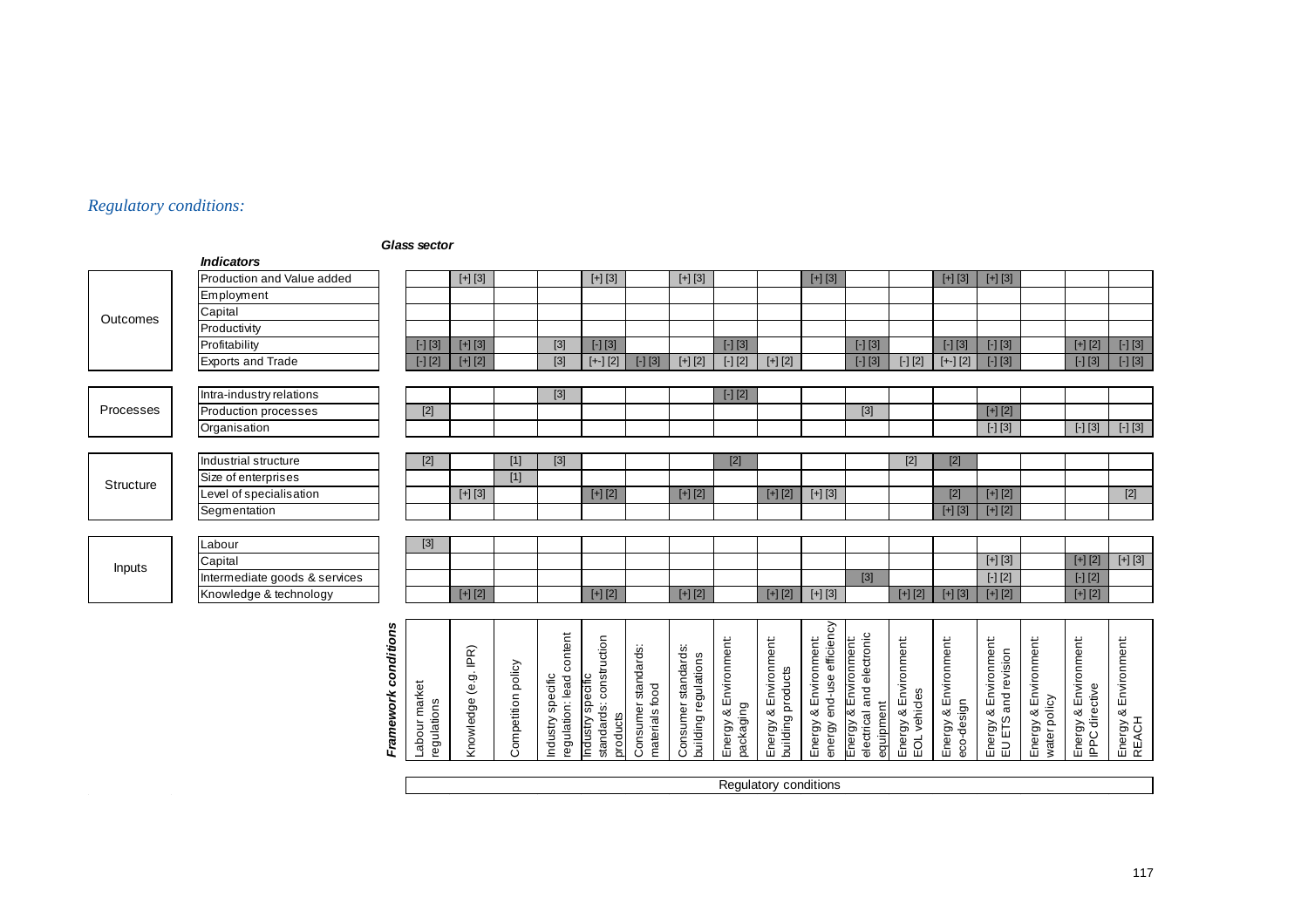# *Other framework conditions:*

|           | <i><b>Indicators</b></i>      |           |           |           |           |           |  |
|-----------|-------------------------------|-----------|-----------|-----------|-----------|-----------|--|
|           | Production and Value added    |           |           | $[+] [3]$ |           |           |  |
|           | Employment                    |           |           |           |           |           |  |
| Outcomes  | Capital                       |           |           |           |           |           |  |
|           | Productivity                  | $[+] [2]$ |           |           |           |           |  |
|           | Profitability                 |           |           | $[+] [2]$ | $[-] [3]$ | $[-] [2]$ |  |
|           | Exports and Trade             | $[-] [2]$ | $[-] [2]$ | $[+] [2]$ | $[-] [2]$ |           |  |
|           |                               |           |           |           |           |           |  |
| Processes | Intra-industry relations      |           |           |           |           |           |  |
|           | Production processes          |           |           |           |           |           |  |
|           | Organisation                  |           |           |           |           |           |  |
|           |                               |           |           |           |           |           |  |
|           | Industrial structure          | $[2]$     | $[2]$     |           |           |           |  |
| Structure | Size of enterprises           |           |           |           |           |           |  |
|           | Level of specialisation       |           |           | $[+] [2]$ |           |           |  |
|           | Segmentation                  |           |           | $[+] [3]$ |           |           |  |
|           |                               |           |           |           |           |           |  |
|           | Labour                        | $[2]$     |           | $[3]$     |           |           |  |
| Inputs    | Capital                       |           |           |           | $[+] [2]$ |           |  |
|           | Intermediate goods & services |           |           |           | $[+] [2]$ | $[3]$     |  |
|           | Knowledge & technology        |           |           | $[+] [2]$ |           |           |  |
|           |                               |           |           |           |           |           |  |

#### *Glass sector*

| Labour force & skills | EU Market access (Trade<br>&FDI | Knowledge base<br>development | ఱ<br>Physical aspects<br>Infrastructure | Energy & Environment | Access to finance | Geographic cohesion |  |  |  |
|-----------------------|---------------------------------|-------------------------------|-----------------------------------------|----------------------|-------------------|---------------------|--|--|--|
|                       |                                 |                               |                                         |                      |                   |                     |  |  |  |
|                       | Other framework conditions      |                               |                                         |                      |                   |                     |  |  |  |

# Framework conditions *Framework conditions*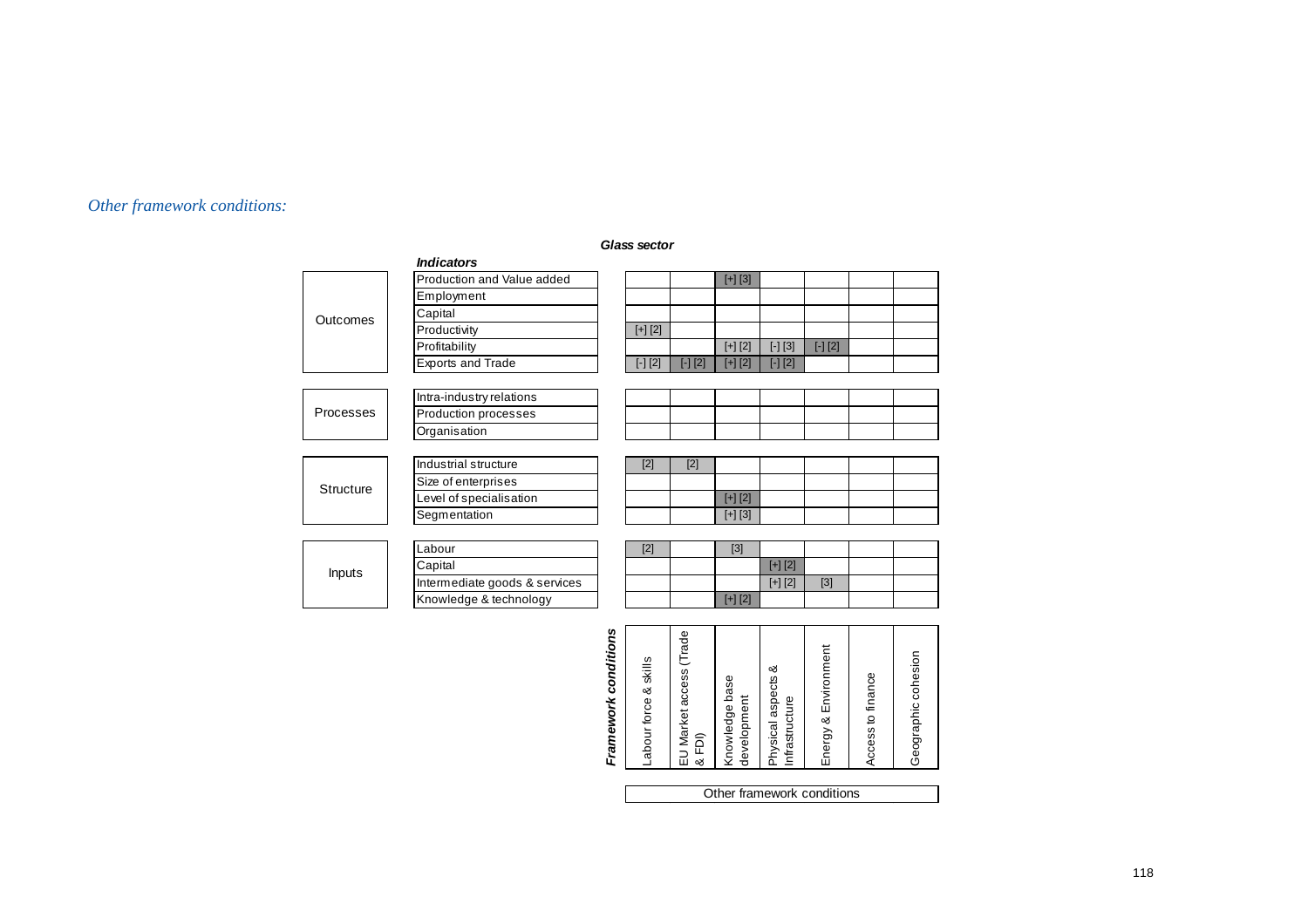#### *Exogenous conditions:*

#### *Glass sector*

|               | <b>Indicators</b>             |                      |                                       |                                                                                 |                                                     |                                                                                                                                                                                                               |                                                        |                                       |                                                 |                                   |                                                  |                                    |                                                             |                                                                     |
|---------------|-------------------------------|----------------------|---------------------------------------|---------------------------------------------------------------------------------|-----------------------------------------------------|---------------------------------------------------------------------------------------------------------------------------------------------------------------------------------------------------------------|--------------------------------------------------------|---------------------------------------|-------------------------------------------------|-----------------------------------|--------------------------------------------------|------------------------------------|-------------------------------------------------------------|---------------------------------------------------------------------|
|               | Production and Value added    |                      | $\left[ -\right] \left[ 3\right]$     |                                                                                 |                                                     |                                                                                                                                                                                                               |                                                        | $[-] [2]$                             | $[-] [2]$                                       |                                   | $[-] [2]$                                        |                                    | $[+] [2]$                                                   |                                                                     |
|               | Employment                    |                      | $\left[\text{-}\right]\left[3\right]$ |                                                                                 |                                                     | $\boxed{[-] [3]}$                                                                                                                                                                                             |                                                        | $[-] [2]$                             | $\boxed{\left[ \cdot \right] \left[ 2 \right]}$ |                                   |                                                  |                                    |                                                             |                                                                     |
| Outcomes      | Capital                       |                      |                                       |                                                                                 |                                                     |                                                                                                                                                                                                               |                                                        |                                       |                                                 |                                   |                                                  |                                    |                                                             |                                                                     |
|               | Productivity                  |                      |                                       |                                                                                 |                                                     | $[+] [3]$                                                                                                                                                                                                     |                                                        |                                       |                                                 |                                   |                                                  |                                    |                                                             |                                                                     |
|               | Profitability                 |                      | $[-] [3]$                             | $\left[ -\right] \left[ 2\right]$                                               | $[+] [2]$                                           | $[+] [3]$                                                                                                                                                                                                     | $[+] [3]$                                              |                                       |                                                 | $\left[ -\right] \left[ 2\right]$ | $[-] [2]$                                        | $[+] [3]$                          | $[-] [2]$                                                   | $\boxed{\cdot}$ [2]                                                 |
|               | <b>Exports and Trade</b>      |                      | $\boxed{\phantom{0}1}\,\boxed{3}$     |                                                                                 |                                                     | $[+] [3]$                                                                                                                                                                                                     |                                                        |                                       | $\boxed{\cdot} \boxed{2}$                       |                                   | $\boxed{\left[\cdot\right]\left[2\right]}$       |                                    | $\boxed{[\cdot][2]}$                                        |                                                                     |
|               |                               |                      |                                       |                                                                                 |                                                     |                                                                                                                                                                                                               |                                                        |                                       |                                                 |                                   |                                                  |                                    |                                                             |                                                                     |
|               | Intra-industry relations      |                      |                                       | $[-] [2]$                                                                       |                                                     |                                                                                                                                                                                                               |                                                        |                                       |                                                 | $[2]$                             |                                                  |                                    |                                                             | $[-] [2]$                                                           |
| Processes     | Production processes          |                      |                                       |                                                                                 |                                                     | $[3] % \begin{center} \includegraphics[width=\linewidth]{imagesSupplemental/Imh} \end{center} % \vspace{-1em} \caption{The image shows the number of parameters in the left and right.} \label{fig:limsub} %$ |                                                        |                                       |                                                 |                                   |                                                  |                                    |                                                             |                                                                     |
|               | Organisation                  |                      |                                       |                                                                                 |                                                     |                                                                                                                                                                                                               |                                                        |                                       |                                                 | $[+] [2]$                         |                                                  |                                    |                                                             |                                                                     |
|               |                               |                      |                                       |                                                                                 |                                                     |                                                                                                                                                                                                               |                                                        |                                       |                                                 |                                   |                                                  |                                    |                                                             |                                                                     |
|               | Industrial structure          |                      |                                       |                                                                                 |                                                     |                                                                                                                                                                                                               |                                                        | $[-] [3]$                             |                                                 | $[+] [2]$                         |                                                  |                                    |                                                             |                                                                     |
| Structure     | Size of enterprises           |                      |                                       |                                                                                 |                                                     |                                                                                                                                                                                                               |                                                        |                                       |                                                 |                                   |                                                  | $[+] [2]$                          |                                                             |                                                                     |
|               | evel of specialisation        |                      |                                       |                                                                                 |                                                     |                                                                                                                                                                                                               |                                                        |                                       |                                                 |                                   |                                                  |                                    | $[+] [2]$                                                   |                                                                     |
|               | Segmentation                  |                      |                                       |                                                                                 |                                                     |                                                                                                                                                                                                               |                                                        |                                       |                                                 |                                   |                                                  |                                    |                                                             |                                                                     |
|               |                               |                      |                                       |                                                                                 |                                                     |                                                                                                                                                                                                               |                                                        |                                       |                                                 |                                   |                                                  |                                    |                                                             |                                                                     |
|               | Labour                        |                      |                                       |                                                                                 |                                                     | $[3]$                                                                                                                                                                                                         |                                                        |                                       |                                                 |                                   |                                                  |                                    |                                                             |                                                                     |
|               | Capital                       |                      |                                       |                                                                                 |                                                     | $[+] [3]$                                                                                                                                                                                                     |                                                        |                                       |                                                 |                                   |                                                  |                                    |                                                             |                                                                     |
| <b>Inputs</b> | Intermediate goods & services |                      |                                       | $\left[ -\right] \left[ 2\right]$                                               | $[2]$                                               |                                                                                                                                                                                                               |                                                        |                                       |                                                 |                                   |                                                  |                                    |                                                             |                                                                     |
|               | Knowledge & technology        |                      |                                       |                                                                                 | $[+] [2]$                                           | $[+] [3]$                                                                                                                                                                                                     | $[+] [3]$                                              |                                       |                                                 |                                   |                                                  |                                    | $[+] [2]$                                                   |                                                                     |
|               |                               |                      |                                       |                                                                                 |                                                     |                                                                                                                                                                                                               |                                                        |                                       |                                                 |                                   |                                                  |                                    |                                                             |                                                                     |
|               |                               |                      |                                       |                                                                                 |                                                     |                                                                                                                                                                                                               |                                                        |                                       |                                                 |                                   |                                                  |                                    |                                                             |                                                                     |
|               |                               |                      |                                       |                                                                                 |                                                     |                                                                                                                                                                                                               |                                                        |                                       |                                                 |                                   |                                                  |                                    |                                                             |                                                                     |
|               |                               |                      |                                       |                                                                                 |                                                     |                                                                                                                                                                                                               |                                                        |                                       |                                                 |                                   |                                                  |                                    |                                                             |                                                                     |
|               |                               |                      |                                       |                                                                                 |                                                     |                                                                                                                                                                                                               |                                                        |                                       |                                                 |                                   |                                                  |                                    |                                                             |                                                                     |
|               |                               |                      |                                       |                                                                                 |                                                     |                                                                                                                                                                                                               |                                                        |                                       |                                                 |                                   |                                                  |                                    |                                                             |                                                                     |
|               |                               |                      |                                       |                                                                                 |                                                     |                                                                                                                                                                                                               |                                                        |                                       |                                                 |                                   |                                                  |                                    |                                                             |                                                                     |
|               |                               |                      |                                       |                                                                                 |                                                     |                                                                                                                                                                                                               |                                                        |                                       |                                                 |                                   |                                                  |                                    |                                                             |                                                                     |
|               |                               | Framework conditions | Credit crunch                         | Availability of energy and<br>raw materials: soda ash<br>and crystalline silica | Availability of energy and<br>raw materials: cullet | Technological change:<br>automation                                                                                                                                                                           | Technological change:<br>engery-saving<br>technologies | Technological change:<br>flat screens | developments<br>Socio-political                 | Downstream bargaining<br>power    | counterfeiting activities<br>Global competition: | Global competition:<br>mergers and | competition low-cost<br>acquisitions<br>Global competition: | producers<br>Global competition:<br>competition from<br>substitutes |
|               |                               |                      |                                       |                                                                                 |                                                     |                                                                                                                                                                                                               |                                                        |                                       |                                                 |                                   |                                                  |                                    |                                                             |                                                                     |

Exogenous conditions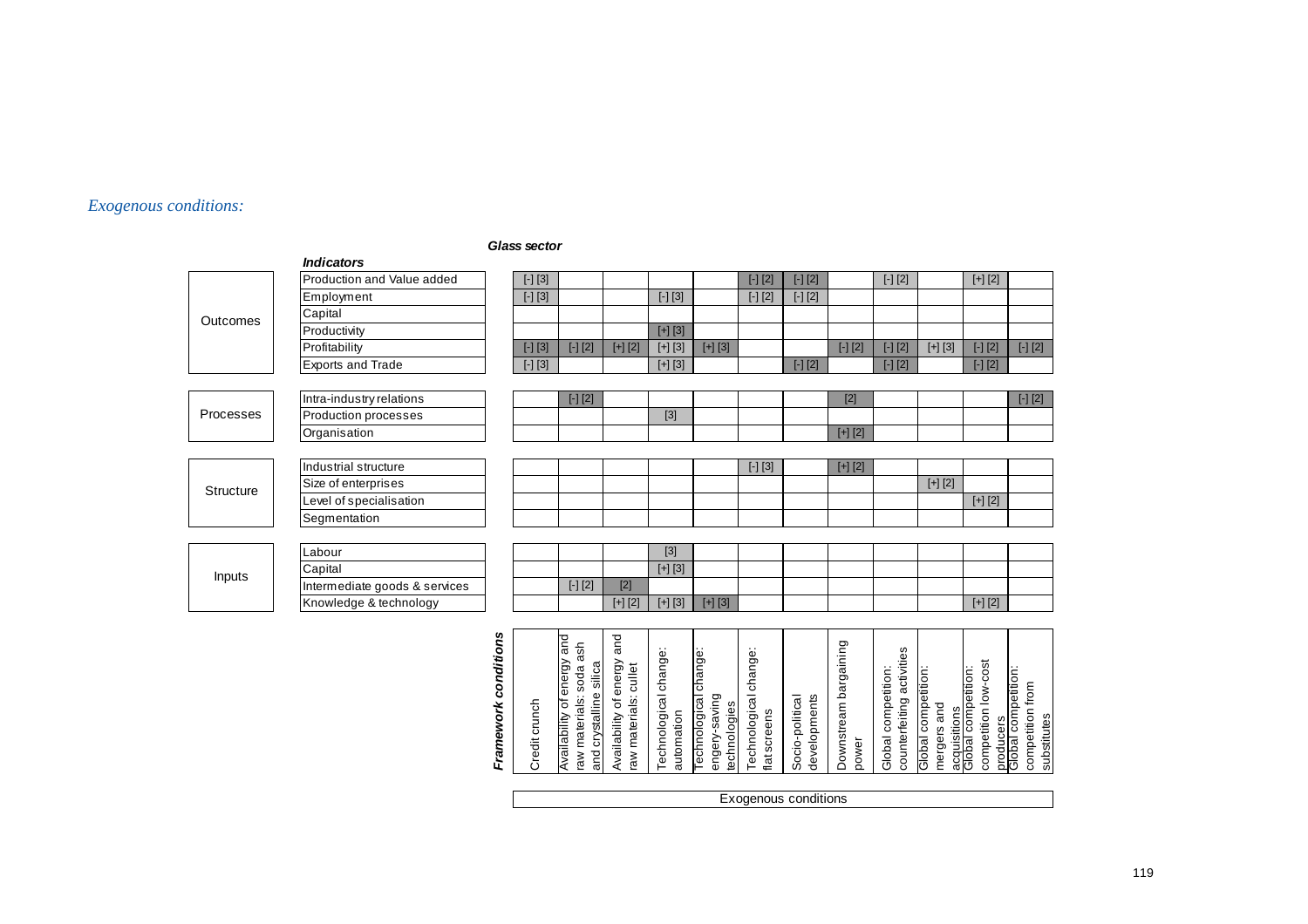#### *4.6.2 Conclusions from the competitiveness grid*

#### *Production and value added*

Value added is influenced mainly by innovation and its related conditions.

First, there is the **IPR legislation** and its enforcement. Thanks to the fact that innovations can be protected from counterfeiting, they pay off for the producers and allow them to effectively differentiate from competitors in terms of production process or product types.

Second, **consumer and producer standards from EU regulations**, mainly concerning energy and environmental policies, give a boost to research and development of new, high value products. Also more **general environmental issues**, like the emission regulation, the eco-design regulation and potentially the energy end-use efficiency directive, push EU producers in the direction of innovation and value added.

EU producers have therefore become increasingly specialised in value added products. Their knowledge base is strong, which gives them a competitive advantage in this respect. Product choices are tuned to this advantage.

Production in quantitative terms is negatively affected by **global competition** from counterfeiters and by socio-political developments where foreign countries set up explicit or implicit barriers to import from the EU. Yet the sub-sector of special glass products, especially in technology-driven sectors, is performing well. Also in domestic glass, high value products from the EU are competitive. Therefore, also global competition tends to have a positive effect on the value added of production in the EU.

#### *Employment*

Employment is mainly affected in a direct manner by the exogenous conditions. Naturally, many of the other indicators relate to employment effects in an indirect manner.

The **automation** of the production process in reaction to cost pressure from global competition has decreased the employment needed to produce the same output. This does increase the productivity of employment.

Factors influencing **demand**, such as overall competition, the credit crunch, the decrease of demand for cathode ray tube monitors or socio-political developments restricting output, also decrease demand for labour in the glass sector.

#### *Productivity*

As mentioned under the employment indicator, productivity has increased thanks to automation of the production process. **Globalisation** as a driving force behind this automation process is therefore the underlying driver for the increased economic efficiency in the EU glass sector.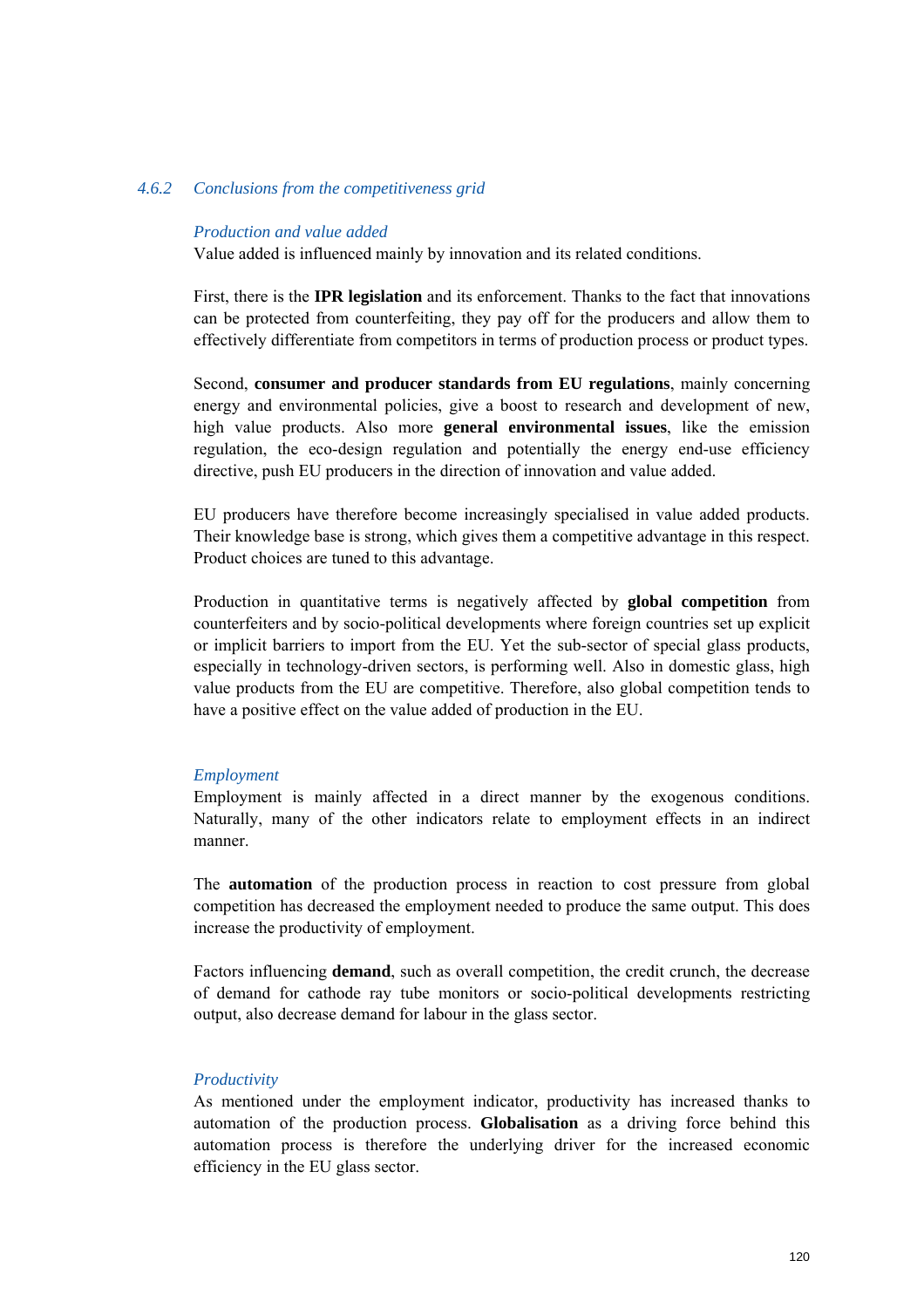#### *Profitability*

Profitability is affected in many different ways and by many different framework conditions. This is almost always connected to the effect of these conditions on production costs, but sometimes also to a direct effect on the competitive position.

On the one hand, regulations can increase costs for producers directly, for example because **additional investments** are necessary. This is the case with the labour market regulations and various environmental regulations. On the other hand, also **administrative costs of reporting** in compliance with the regulations (e.g. IPPC) can influence the profitability of EU producers. Since these regulations affect only EU producers, their non-EU competitors have a comparative advantage in terms of costs.

Yet regulations can also have a positive impact on profitability. The IPPC Directive, for example, increases the **recycling of glass** and the use of cullet. The increased use of cullet reduces production costs. Another example is the regulation concerning the **lead content** in crystal glass. This leads to the possibility for industry to label its products and thus to differentiate and possibly to act against cheaper imported or even counterfeited products. This additional information for consumers thus has a positive influence on profitability of EU producers.

**Knowledge creation and the protection thereof** are important for profitability, for they decrease counterfeited imports and increase the competitiveness of EU producers. Also, R&D on the technological production process can decrease costs, even though this effect is estimated to be relatively small in the future since production processes in the glass industry are already at a mature stage.

However, the fact that the production process of glass remains **energy intensive**, together with the fact that energy prices are rising substantially, has a negative impact on the profitability of glass relative to that of substitute products, like plastics in the packaging industry. Another exogenous condition affecting profitability negatively is the recent **credit crunch**. This has an important impact on economy as a whole, but especially on the building industry. Since the building industry is an important purchaser for the glass industry, the latter is affected substantially as well.

The physical aspects and infrastructure of the glass industry are characterised by **large set up costs**. This leads global players to be very sensitive to costs in their location choice. They go where they can get the best return on investment, often where other production costs are lower. This then decreases the entry barrier of the high set-up costs and increases the confidence to be able to produce in a cost-effective and profitable manner. Because of the fact that competing countries outside of the EU often face lower labour and/or raw material costs, this framework condition forms a threat for the profitability and competitiveness of the EU glass industry.

#### *Exports and Trade*

Exports and trade depend on the relative competitive position of the EU producers as compared to competing producers. Naturally, this is affected by all measures and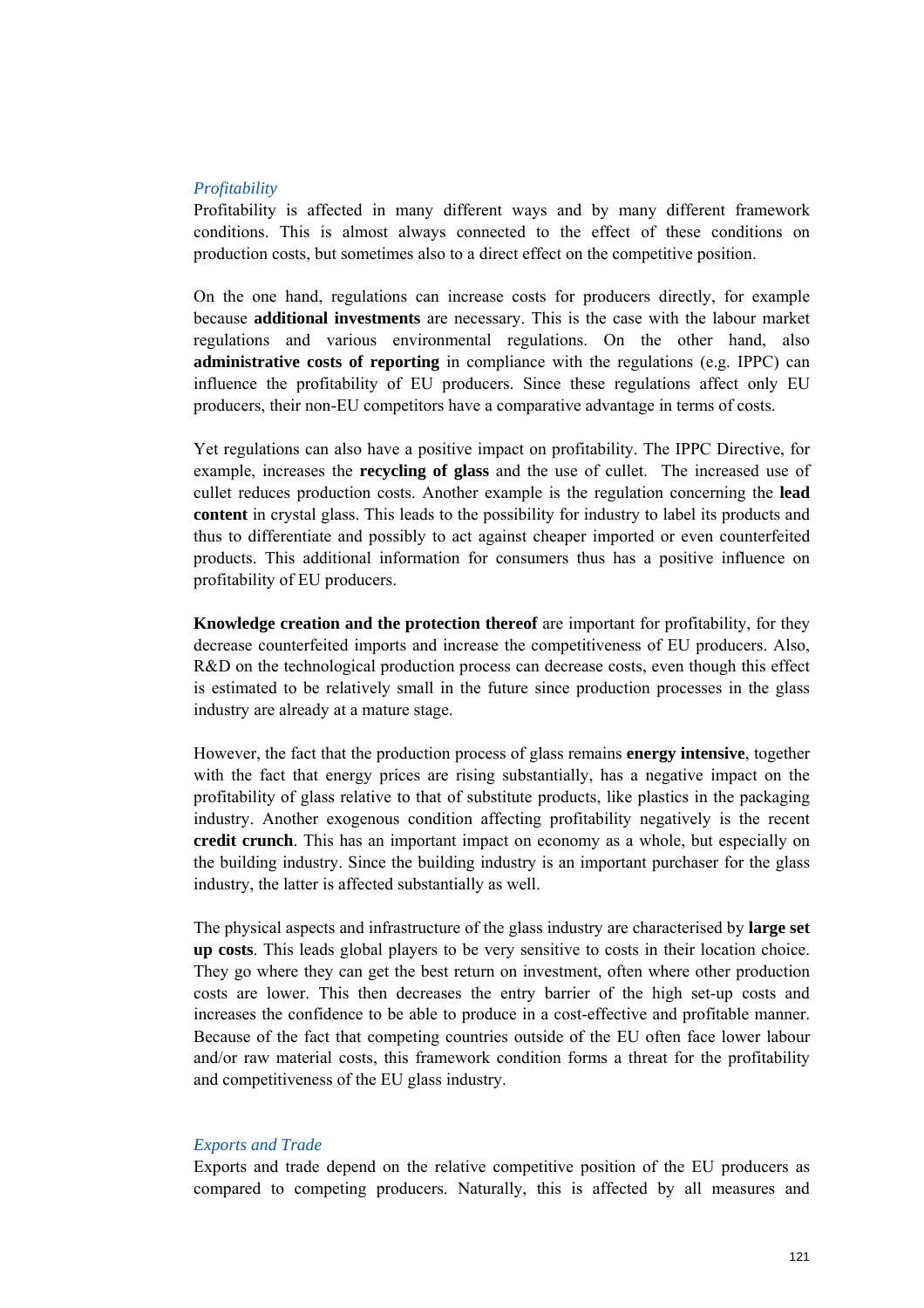conditions that affect relative profitability and costs. Therefore, many of the effect described under the indicator "Profitability" have a derived effect on exports and trade.

In particular, legislation applying only within the EU can negatively affect the competitive position with regard to non-EU countries. For example, the regulation concerning **end-of-life vehicles** is distorting competition, because there is no standardised system for the treatment of ELV's. Some have to comply with more strict rules than others.

To the contrary, the fact that building products are required to become more energyefficient, benefits EU producers that have a comparative advantage in specialised products. In general, measures and conditions affecting the **value added** of EU production in a positive way will also influence the competitive position of EU producers and thus their exports in a positive way. This is the case for the regulations concerning building standards. One condition for this effect to be substantial is that IPR can be protected in an effective way.

When both the cost argument and the value added argument apply, it depends on their relative importance how exports will be affected. Examples are the regulations on construction products standards and eco-design.

Due to the **changing needs of labour skills**, which will be lower in a more automated environment, it is more profitable for producers to move to countries with cheaper low skilled labour. However, this does not only apply to the glass industry and it is observed that the glass industry's client industries are also shifting outside the EU. This is a threat to EU glass production as a whole, because producers and purchasers prefer to be in each others neighbourhood and these client industries might thus go looking for glass suppliers in their vicinity there. This, together with **natural and forced trade barriers** for European producers, also deteriorates the trade position of EU countries.

#### *Intra-industry relations*

The intra-industry relations refer to substitute industries, and upstream and downstream industries. With regard to substitute industries, any regulation affecting only glass will trigger a change in its competitive position with respect to these substitutes. This, just like any change in bargaining power towards the upstream or downstream industries, will affect profitability and competitiveness of the industry.

**Competition from substitutes** has become fiercer, especially in the packaging industry. On the one hand, the glass industry faces competition from a variety of industries in this sub-sector: plastic, steel, aluminium, and carton. Plastic in particular is a serious upcoming competitor and it often depends on consumer preferences whether glass or plastic is chosen as a packaging material. However, plastic is transported more than glass and also depends on oil as a raw material. In this respect, the plastic packaging industries competitive position has worsened due to the increasing **oil prices**. The glass industry on the other hand, is very energy-intensive and thus depends to a large extent on the **energy costs**. Since these have been increasing in recent years, its relative competitiveness has for its part deteriorated. Finally, there is also an effect of the specific **packaging**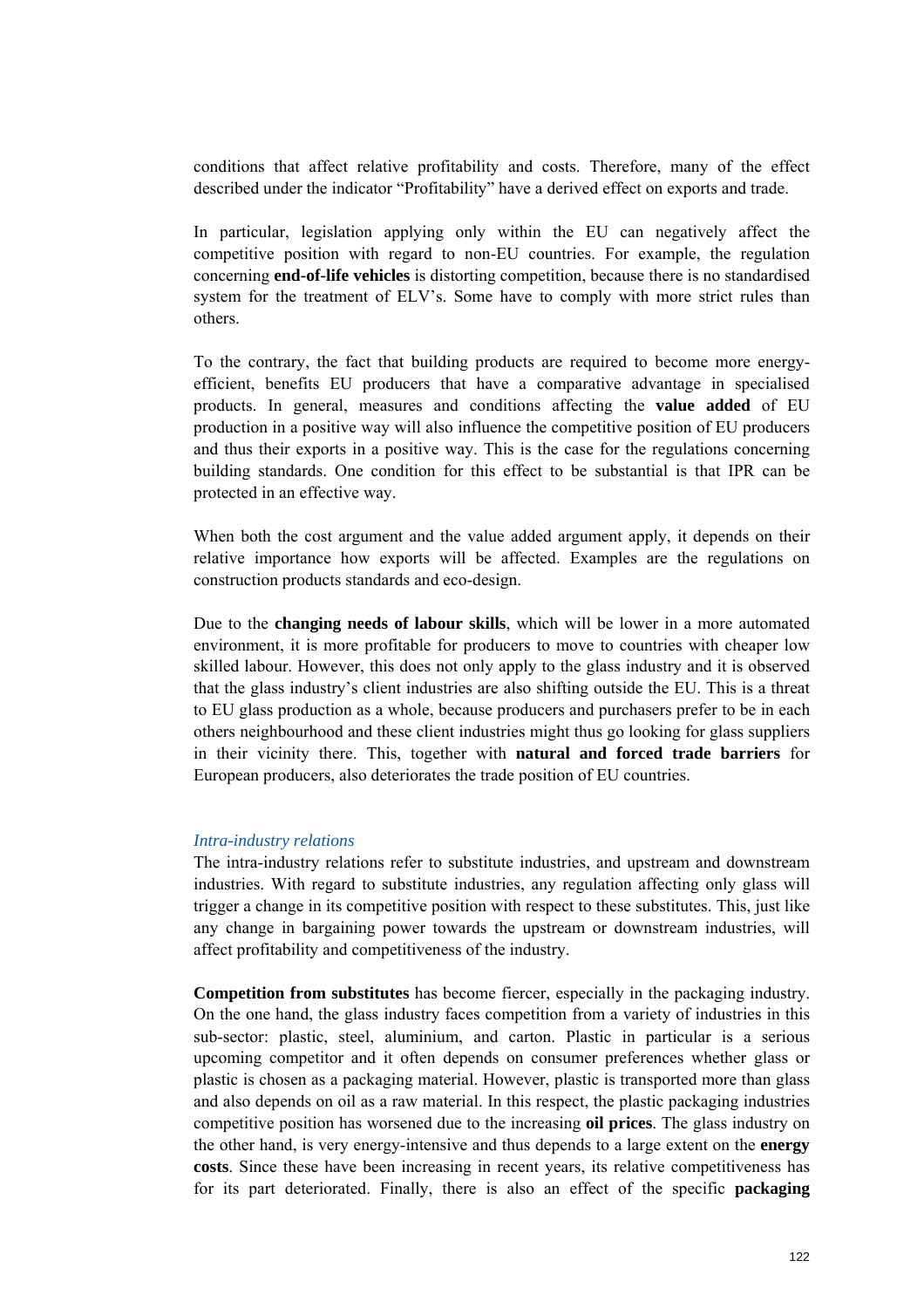**regulation**. This regulation concerns recycling of materials and distorts competition between materials because glass faces more requirements than plastic.

Another regulatory issue is the regulation concerning **lead content in glass**. The possibility to label products increases the importance of high-quality crystal glass with regard to lower quality or substitutes and has the advantage of creating better information for consumers, increasing consumer confidence.

Next to substitutes, also raw materials affect the intra-industry relations of the glass industry. The energy intensity of the production process and the use of raw materials like soda ash and crystalline silica (sand), make the glass industry relatively dependent on its input channels. **Upstream bargaining power** is thus limited.

The **downstream bargaining power** is limited in most glass sub-sectors as well. Examples of customer industries with large bargaining power are the distribution and automotive industry. This limited bargaining power of glass producers leads to lower margins, leaving little breathing space for the glass industry when costs increase. Yet the domestic glass sub-sector has found its way to alternative channels and forward integration, increasing its bargaining power again relative to the distribution sector.

#### *Production processes*

Many changes in the production processes of the glass industry have come about due to automation, but also regulation has increasingly stimulated changes.

Due to the **automation process**, the technological complexity of production has increased. This automation is a consequence of the urge for cost-efficiency and the related need to reduce production costs in order to remain competitive in the global playing field.

Related to cost-efficiency, there was also a trend towards **larger energy-efficiency**. Part of this is inspired by cost-related motives, part by regulation. In general, **environmentand energy-related regulations** have thus also paved the way to technological changes in the production process. A special case is the restriction of hazardous substances in electrical and electronic equipment. This legislation has lead to the use of alternative inputs and has thus required the adaptation of the production process to these new inputs.

Also compliance with **labour regulations** like the protection of workers from exposure to physical agents and the good handling and use of crystalline silica have demanded changes in the production process and in the safety regulations.

#### *Organisation*

The main impact of regulatory conditions on the organisation is the increased **administrative burden** due to additional control mechanisms or reporting requirements. This is the case with the greenhouse gas emission legislation, the IPPC directive and the REACH directive.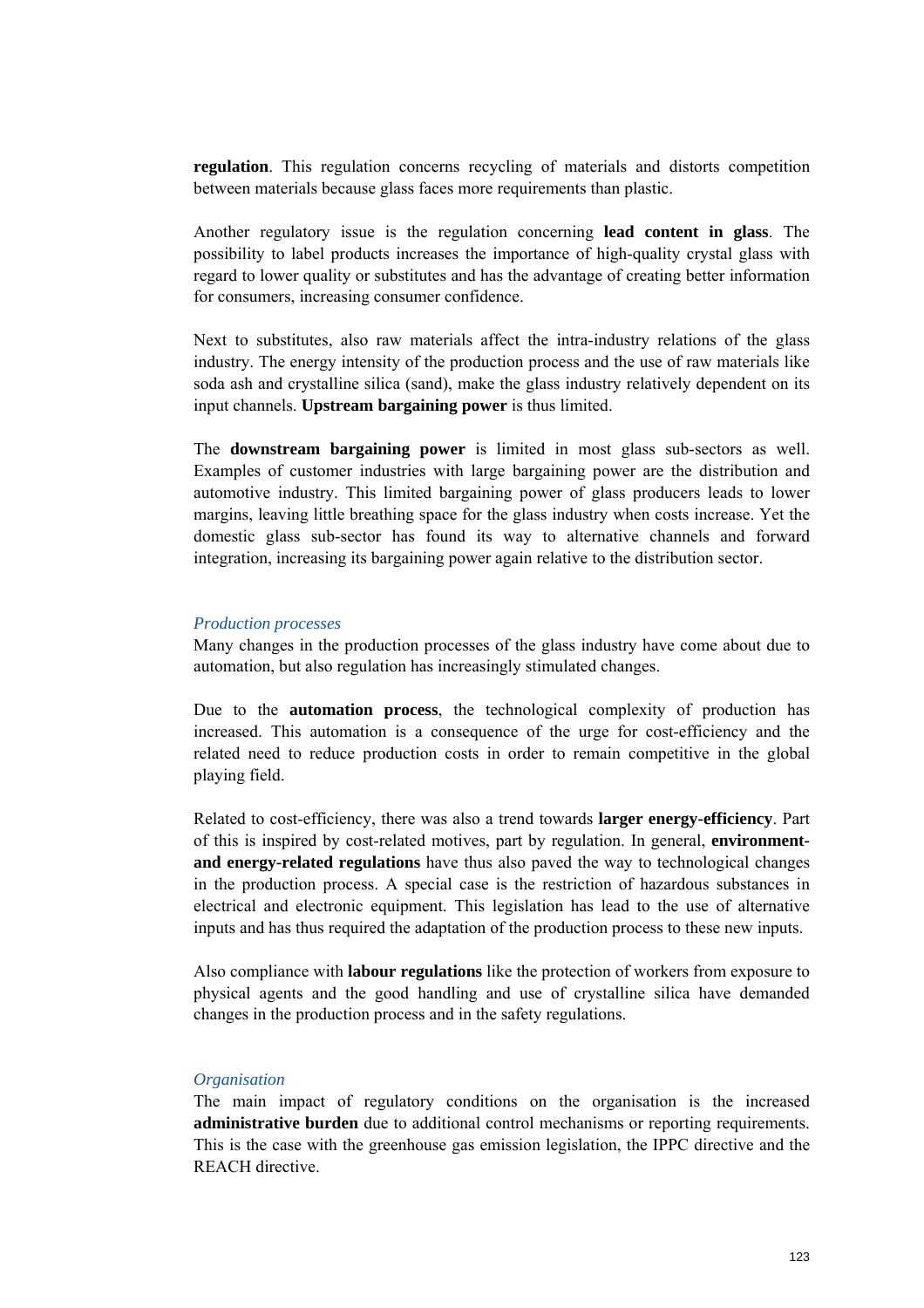Yet an effect of different order is the reaction to the increased bargaining power of downstream channels. This reaction has consisted of **forward integration** in a number of glass sub-sectors, affecting the organisation in these sub-sectors' firms substantially. The advantage of forward integration is that bargaining power of distribution channels is slightly decreased, while the supplier has the possibility to price discriminate and thus to optimise its profits.

#### *Industrial structure*

A large number of framework conditions affect the industrial structure of the glass sector. This is in particular due to the fact that the glass industry consists of many different subsectors. Where a regulation does not regard all sub-sectors or where other conditions do not affect all sub-sectors in the same way, the structure between glass sub-sectors is influenced. Moreover, when specific sub-sectors are affected, this is also reflected in a geographically concentrated impact, since most sub-sectors are concentrated in only a few Member States.

A clear example is the directive on **lead content labels**, which applies generally to tableware but in reality only affects the crystal glass industry. Also the **labour market regulations** are an example. The effect of this regulation, increasing safety measures to the benefit of the workers, depends on the production process characteristics e.g. handmade versus automated. Domestic glass is the most labour intensive sub-sector, still delivering an important share of hand-made production. Therefore, this sub-sector and the countries in which it is concentrated (France, Italy, Germany and the Czech Republic) are affected to a larger extent than the others.

The **packaging directive**, however, does not only focus on one specific sub-sector, but additionally, it does not account for country-specific differences related to recycling infrastructure and population concentration. Therefore, it leads to a concentration of the burden of this legislation in a few Member States (Spain, Italy and the UK). Similarly, the **end-of-life vehicles directive** does not only affect one specific sub-sector while leaving the others out of sight, but it also influences competition within this sub-sector due to the lack of standardised systems. Finally, the **eco-design requirements** for energy-using products do not include all products and thus leaves space for distortion of competition between these products.

**Competition policies** refer to the regulations on mergers and acquisitions. Given the evolution towards concentration in the glass-sector, this policy has an important effect on its industrial structure.

Next to regulation, the **other framework conditions** also affect the industrial structure of the glass industry. For example, the different levels of labour skill requirements influence the extent to which production each of the sub-sectors is shifted to countries where lowskilled labour is cheaper. Also the specific product characteristics of the sub-sectors determine the possibilities for transport and thus for trade. Therefore, fierceness of competition is partly determined by the transportability of the products.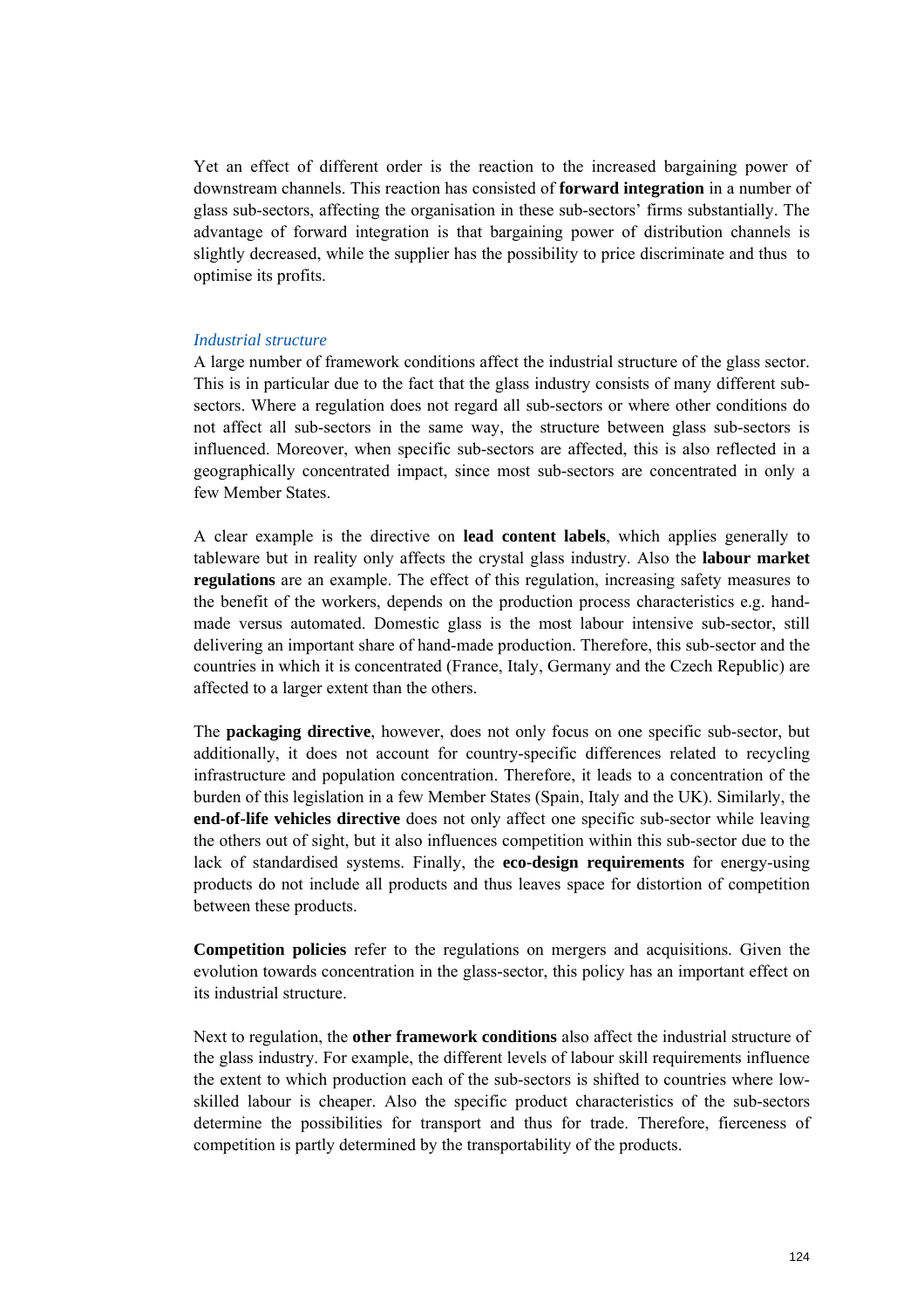Two specific **exogenous evolutions**, leading to a shift in industrial structure are the introduction of flat screens, replacing cathode ray tube monitors, and the forward integration in some sub-sectors as a response to decreased downstream bargaining power.

#### *Size of enterprises*

The average size of a glass producing enterprise depends strongly on the sub-sector in which it operates. It is however a general trend to **concentrate** and thus evolve towards larger production units. The driving force behind this is the existence of economies of scale in the glass production, urging it towards more efficient and unit cost-reducing scales. Another factor can be the parallel concentration in client industries, leading to larger orders and larger bargaining power from these clients, which are difficult to face for a small company. **Competition policy** is the main regulatory condition mitigating this concentration trend and thus also affecting the size of enterprises.

The exceptions to this concentration trend are industries where smaller, independent companies and groups can compete effectively thanks to the existence of regional and niche markets (for example part of the container glass sub-sector; high value, high quality and technically demanding products in special glass).

#### *Level of specialisation*

Many framework conditions have a positive effect on the level of specialisation in the EU glass production. As mentioned before, specialisation is often a reaction to fierce competition from low-cost countries. Also EU regulation in several areas has increased the need for knowledge development and research, automatically leading to higher specialisation levels.

Examples of **regulations** that have required or that will require R&D are the building standards, building products regulations, eco-design requirements, energy end-use efficiency directive and greenhouse gas emission regulation. These regulations have often led to specialisation in more environment-friendly and less energy-consuming types of glass and products.

The **REACH regulation** leads to the phasing out of speciality chemicals, which also affects the products in the glass industry. Specialisation might therefore change, yet it is not necessarily so that the level of specialisation will increase (or decrease).

Specialisation is also a solution to withstand **competition from low-cost producers**. Differentiation can allow EU producers in this respect to remain profitable. Yet, an important prerequisite for profitability of high levels of specialisation is the enforcement of **IPR protection** regulations. The evolutions in this area thus also influence specialisation in a positive way.

#### *Segmentation*

Segmentation in the glass industry is related closely to the increasing level of specialisation. The same regulations concerning **eco-design** and **greenhouse gas emissions** are responsible for the development of niche markets for energy-efficient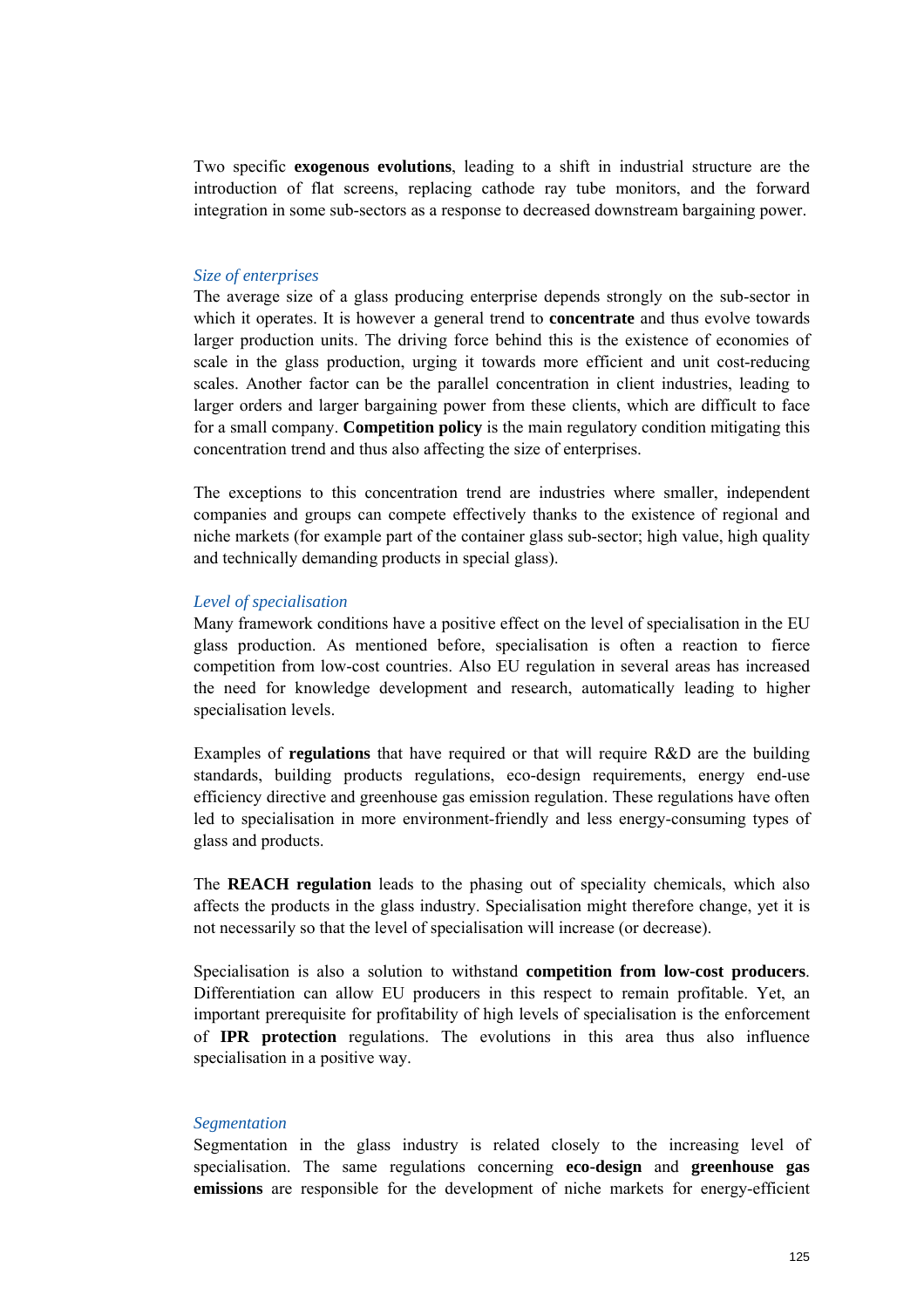products. In these markets, the EU has a comparative advantage thanks to its strong **knowledge base**.

#### *Labour*

Labour as an input for the glass production, is liable to a great deal of the evolutions in the production process and in competition.

On the one hand, the technical evolution of **automation** of the production process has lead to a decrease in the quantity of labour required. On the other, it has altered the labour skills needed to produce glass. Next to engineers thinking through the technical process, low-skilled workers are needed to operate the machines. Related to this, also the increased specialisation and the development of the **knowledge base** are factors influencing the type of labour required.

Finally, the **labour market regulations** increasing safety measures for glass workers might also have an impact on labour cost and consequently on the quantitative labour demand.

#### *Capital*

The production of glass is generally a very **capital intensive process**. Set up costs are high due to the capital needed for the purchase of the installations. The **automation process** has increased investments in new technologies and thus the capital required. Also a number of framework conditions increase this capital needed, due to the additional investments required for compliance with the regulations. This is especially true for the **greenhouse gas emission**, the **IPPC** and the **REACH** regulations. It is expected by the sector representatives that the revision of EU ETS will increase capital costs further, since the proposal is stricter than before and therefore pushes the glass industry towards more expensive but relatively less efficient emission reducing techniques.

#### *Intermediate goods & services*

Under this indicator, we have regarded the input of raw materials and energy into the glass production process.

Glass production is a very intensive user of energy. This makes the industry relatively dependent on energy prices. Since energy prices have soared in recent years, this was felt in all glass sub-sectors. Moreover, new equipment that is installed to implement regulations like the IPPC directive and the greenhouse gas emission regulation also requires energy to run, additional to the energy input in classic production. Yet, on the positive side, these regulations together with the technological evolution of the production process have equally lead to the development of more **energy-efficient products**.

Concerning the input of raw materials, a number of regulations have a clear impact on which materials and how much of them are used in the production process. The **restriction of hazardous substance in electrical and electronic equipment** has limited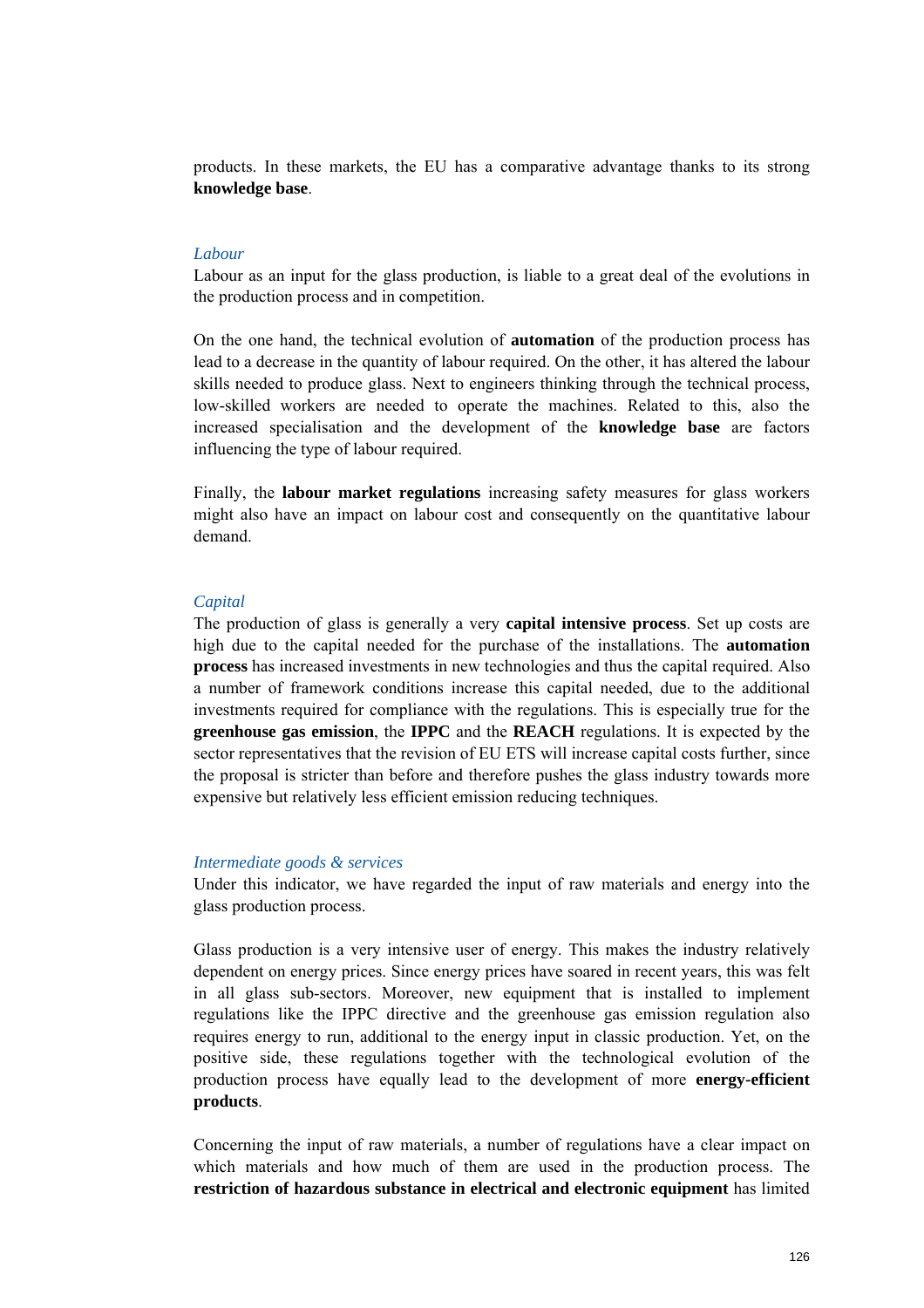the use of certain input materials and the shift towards others. Furthermore, thanks to the **IPPC directive**, a shift towards the use of recycled glass as a raw material is observed. Clearly this increases the demand for appropriate cullet and decreases the demand for the 'original' inputs like soda ash and crystalline silica (sand).

#### *Knowledge & technology*

Knowledge and technology have grown for a large part thanks to regulations.

First, the EU **environmental regulations** have lead to research on how to increase the energy-efficiency of the production process and on how to optimize the products in terms of environment-friendliness. New techniques were also developed to process cullet and to treat end-of-life vehicles. Moreover, industry and consumer standards on construction products, building regulations and building products have had this same effect. Yet, restrictions on use of input materials, like in REACH, can also have a limiting effect on the scope of potential innovations. Even though innovation in general is stimulated, not all possible lines of reasoning can be investigated to the full due to these restrictions.

The **fierce global competition of low-cost producers** has driven the industry towards many technological evolutions for a more cost-friendly production and consequently for automation. This reinforced the energy-saving measures as well.

Finally, the **IPR enforcement** that protects knowledge was necessary to allow for the previous evolutions to have a substantial effect.

#### *4.6.3 Concluding summary from the competitiveness grid*

The two most fundamental conditions in the European glass sector are globalisation and the increased environmental regulation.

Globalisation has lead to fiercer price competition and therefore indirectly to a large part of the cost-reducing measures and trends in the glass industry. Increasing environmental awareness and regulation also affected the glass industry in a wide range of aspects: energy-saving production processes, energy-saving products, recycling, questioning of the use of (potentially) harming raw materials like lead and hazardous substances.

#### *Globalisation*

EU producers have reacted to the increasing imports from low-cost countries in different ways. Some producers have specialised in high value and niche products that leave more space for profit margins, while others have tried to decrease costs by means of further automation of the production process, and concentration to realise economies of scale. The most appropriate reaction depended on the specific sub-sector in which the producer was active and on the characteristics of the producer itself.

The production of high value products leaves better margins for the producers, and the EU is performing relatively well in this market, thanks to its solid knowledge base and continuous further research. The enforcement of IPR legislation is however crucial to the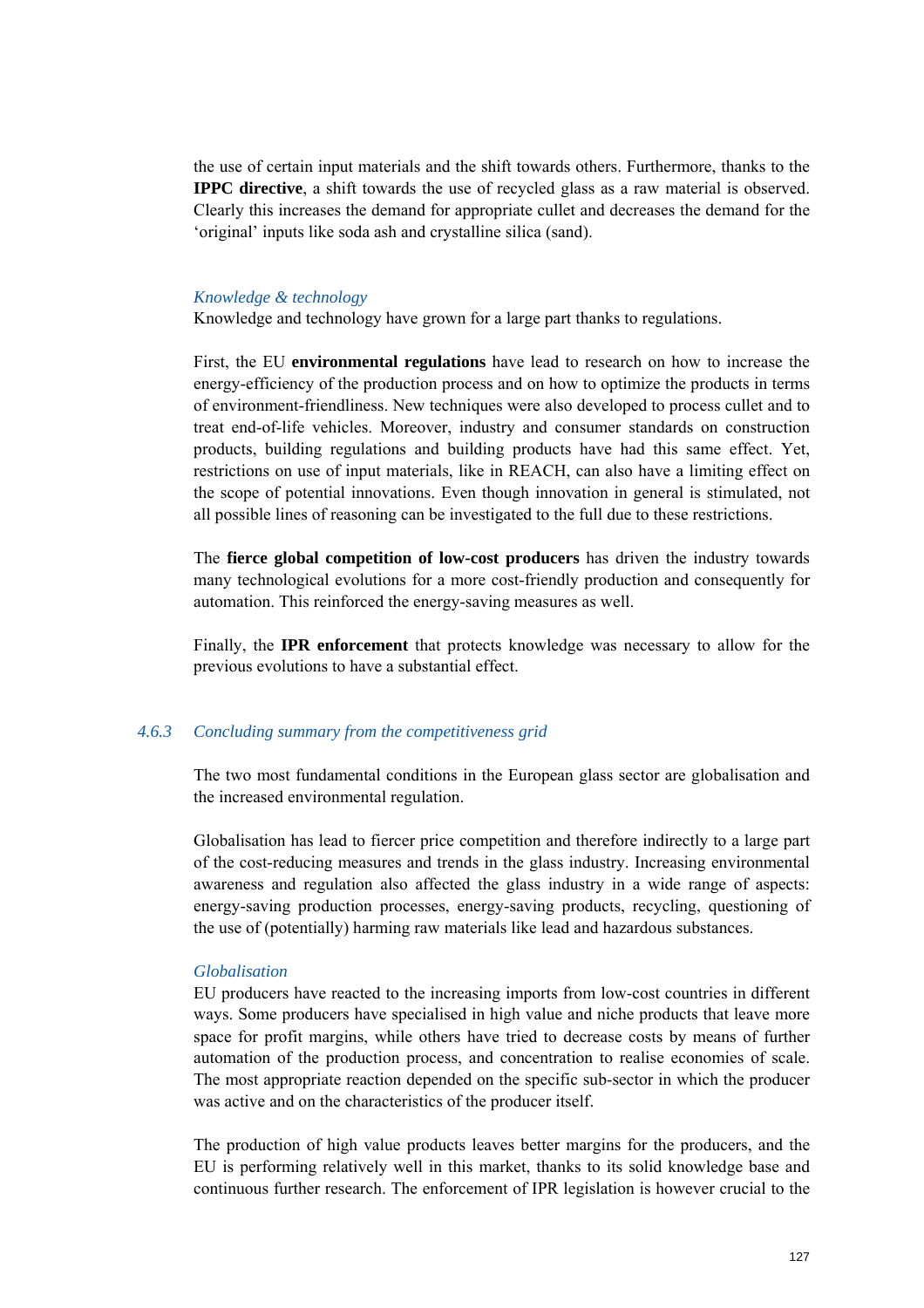specialisation in high value and niche products. For example, counterfeit is a major problem for the domestic glass sector. To become less dependent on price competition from low-cost countries, the domestic glass sector is evolving towards higher value products, but it can only achieve profit margins on these when counterfeit is limited.

Automation requires advanced technological innovations and increases productivity. It is thus also thanks to globalisation that the production process has become more and more efficient and energy-saving. However, automation also leads to job losses and a shift in the required labour skills to high engineering skills and low manual skills.

Another cost-reducing reaction was the triggering of a concentration process, leading to a few large producers that take up the majority in the market shares.

#### *Environmental regulations*

Next to the globalisation process, the glass industry also faced the challenge of increased environmental regulations at the EU level.

Many of these regulations have lead to additional investments and to an increase in the administrative burden for firms. Moreover, regulations that only apply to EU producers can worsen the competitive position of these firms as compared to their non EU competitors, although the VITO study<sup>6</sup> mentioned in paragraph  $4.3.1$  moderates this reasoning.

Environmental regulations increase the entry barrier further when they increase the set up costs further. A producer has to be efficient enough to produce output in a profit-gaining way, under the limitation of regulations becoming more and more strict. The fact that R&D can become necessary to survive is a similar increase to the entry barrier of high set up costs.

Yet, the industry also in part benefits from these restrictions and requirements. Regulation has lead to increased research on energy-saving production processes and energy-saving products, on recycling and on alternative raw materials. Thanks to these evolutions, EU production has not only become more environment-friendly, but also more cost-effective due to the use of cullet as a raw material and due to the decrease of input of energy. And while the EU has performed well in these high value products in comparison to the non EU competitors, the competitive advantage tends to be eroded quickly as competitors with a lower cost base learn to imitate the products produced in the EU.

<sup>&</sup>lt;sup>6</sup> P. Vercaemst, S. Vanassche, P. Campling, L. Vranken, P. Agnolucci, R. Salmons, B. Shaw, J. Jantzen, H. van der Woerd, M. Grünig and A. Best, *"Sectoral Costs of Environmental Policy"*, VITO for EC DG Environment, 2007.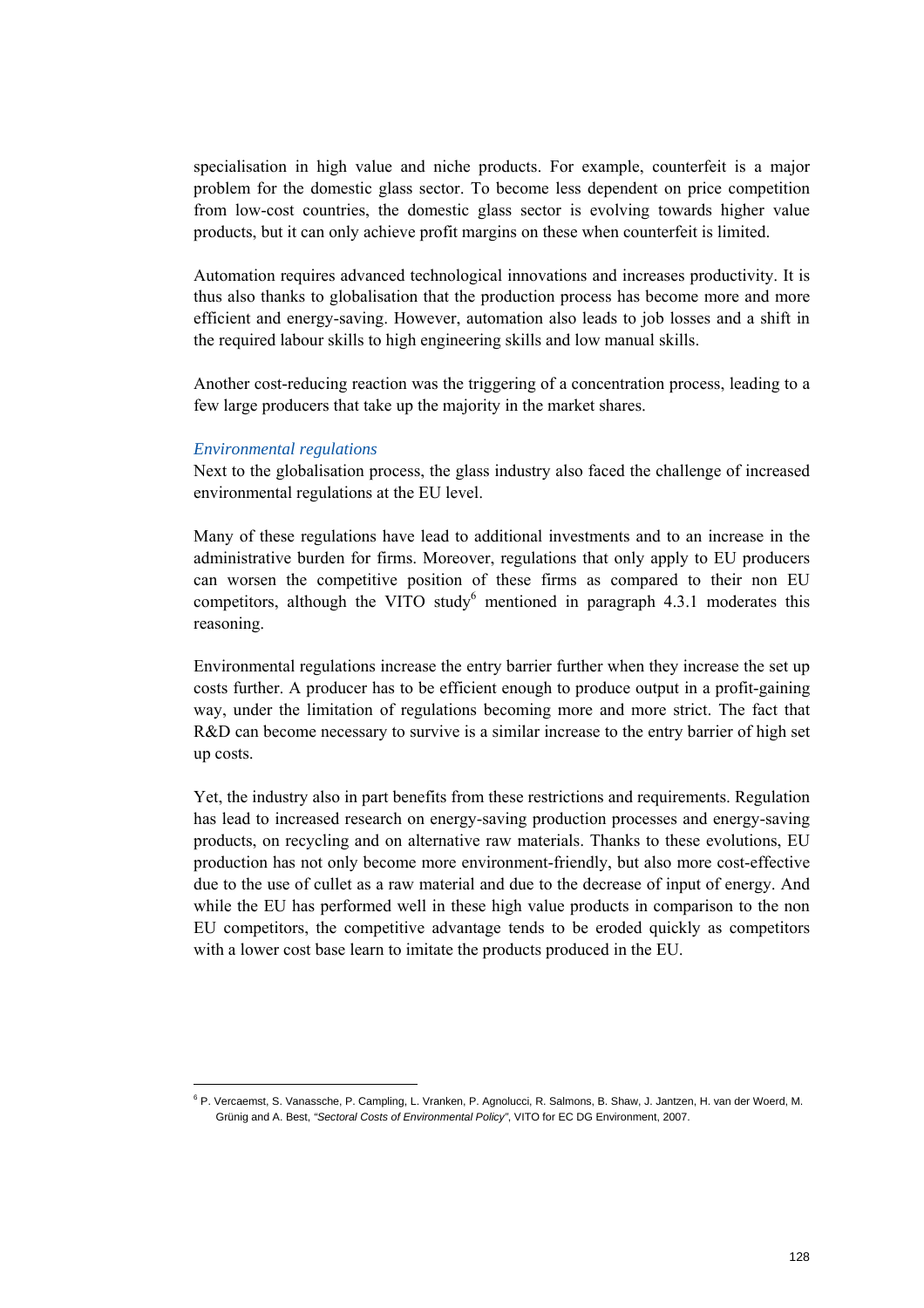# 5 Strategic outlook

This chapter presents a strategic outlook for the EU glass industry in the medium to long term based on an in-depth assessment of underlying trends, future competitiveness drivers, and challenges for the sector and its sub-sectors. The chapter identifies the main implications for development of investment strategies and industrial policies to strengthen the competitiveness of the EU glass industry. The strategic outlook is based on the challenges and trends identified in chapters 2-4 in the report.

The chapter is divided in three sections. First, we give a brief overview of the global position of the EU glass sector and its sub-sectors. Second, we carry out an analysis of strengths, weaknesses, opportunities, and threats (a SWOT analysis) in order to arrive at an overview of the competitive position of the EU glass industry. Thirdly, we use information of the SWOT analysis to point to possible strategic responses for the industry and policy makers in the Member States and at EU level.

# 5.1 The global position of EU glass sector

The EU is a major player in the world glass market. In 2007, the European glass industry produced around 37.5 mt of final product glass in various forms. The main part of the production is traded within the EU but some of the production is exported to non-EU countries. The main export markets are the USA, Russia and Turkey, along with other countries on the periphery of the EU. After years of trading at a surplus (by volume), the EU glass industry recorded a deficit for the first time in 2007 due to very strong growth in imports, particularly from China; although some sub-sectors still trade at a surplus. By value the EU glass industry continues to trade at a surplus thanks to its exports having a higher per tonne value than imports.

The European glass industry produces glass for many different markets, cf. chapter 2. The container glass industry is the largest sub-sector and accounts for around 58% of the sector's total output (by volume), and its products are mainly sold to the beverage and food sectors. The flat glass sub-sector accounts for around 27%. Its main products being windows sold to the construction industry, and car-glass sold to for the automotive industries. The domestic glass sub-sector, insulation and reinforcement fibreglass subsectors, and special glass sub-sector account for the remaining 15%. The domestic glass sub-sector produces and sells drinking glasses, giftware, lead crystal glasses, etc., to customers. The fibreglass sub-sectors produces reinforcement fibres for the composite industry, and insulation fibres for the construction industry. The special glass sector produces a range of different products sold for many different purposes. Cf. table 1.1 for a brief overview of the five sub-sectors.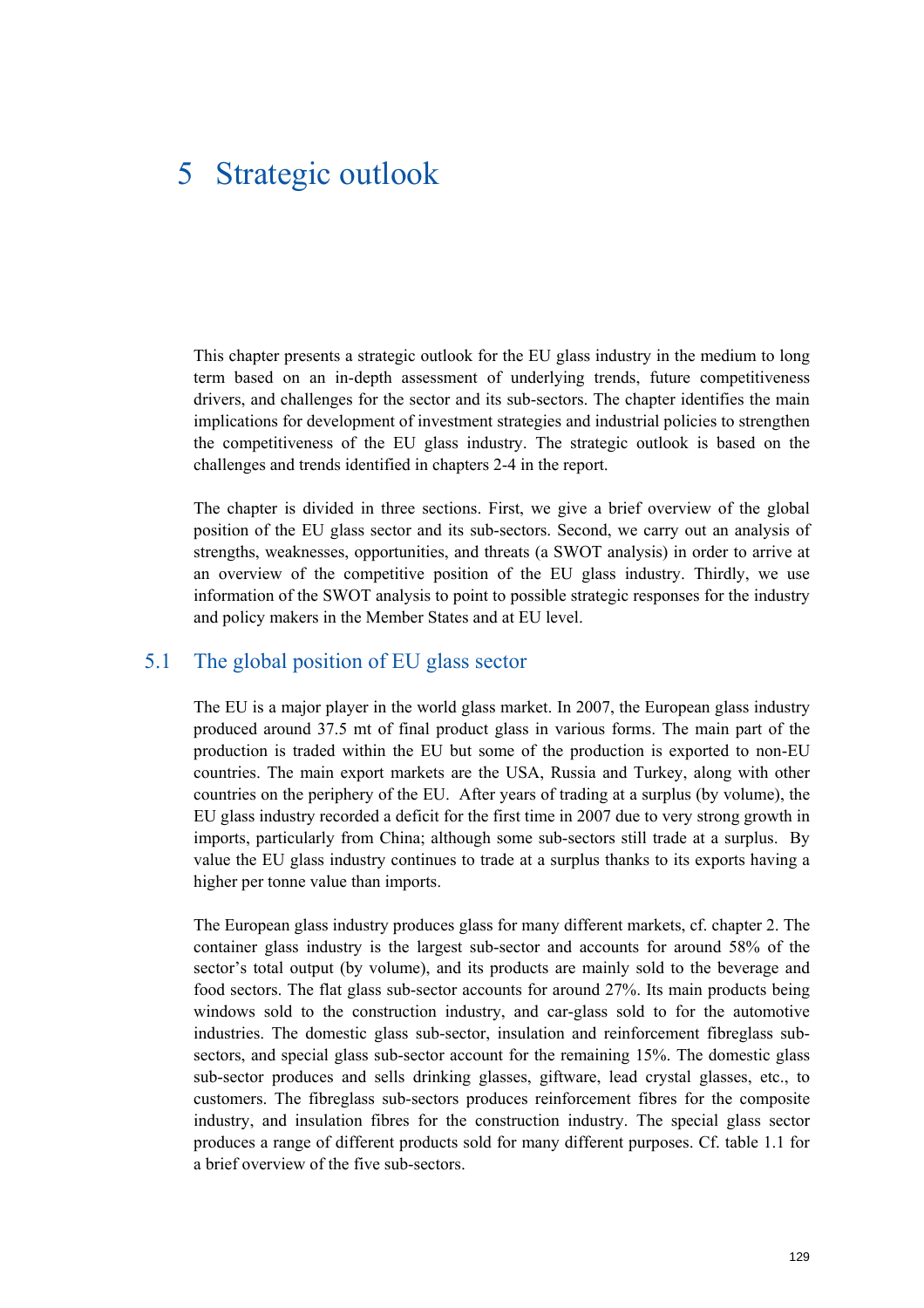|                          | <b>Percent of total</b><br>output | <b>Customers</b>                           | <b>Net export</b>                    | Origin of import                                   |
|--------------------------|-----------------------------------|--------------------------------------------|--------------------------------------|----------------------------------------------------|
| Container<br>glass       | 58%                               | Beverage and<br>food sector                | <b>Positive</b><br>(export 4-5%)     | Countries at the<br>EU-border                      |
| Flat glass               | 27%                               | Construction and<br>automotive<br>industry | Slightly positive<br>(export 10-15%) | China, Eastern<br>Europe, USA                      |
| <b>Domestic</b><br>glass | 4%                                | Retailers, end-<br>consumer                | Negative                             | China, Middle<br><b>East and Eastern</b><br>Europe |
| Fibre glass              | Insulating 6%<br>Reinforcement 2% | Composite and<br>construction<br>industry  |                                      | USA, Asia/<br>China                                |
| Special<br>glass         | 3%                                | A wide range of<br>sectors                 | Negative                             | Japan, USA and<br>Eastern Europe                   |

### **Table 1.1.: The glass industry and its sub-sectors**

Source: This report, chapter 2.

The sub-sectors are quite diverse regarding markets, industry structure, technology and business models. Hence, beneath the total picture of the European glass industry that we will be painting in the subsequent sections, lies a richness of details and sometimes, what is relevant when considering the whole sector would be less relevant for one sub-sector. Differences between sub-sector will however be highlighted where such differences are considered to be of strategic importance and if data exists to support conclusions.

# 5.2 SWOT analysis

As a platform for discussion strategic option to meet the identified challenges, this section presents a preliminary SWOT analysis on the competitive position of the European glass industry.

SWOT is the abbreviation for Strengths, Weaknesses, Opportunities, and Threats. The SWOT analysis seeks to identify the main internal (Strengths and Weaknesses) and external (Opportunities and Threats) factors that a company, industry, or sector face and which it should take into account when developing its strategy. The four dimensions provide a framework for conducting a structured analysis of the European glass industry's competitive situation.

The SWOT analysis in table 1.2. gives a quick overview of the results of the analysis of each of the four factors. Each bullet point in the boxes is explained in more detail with reference to sources of the observations and conclusions. There might be differences between sub-sectors, which we will address whenever data allows it.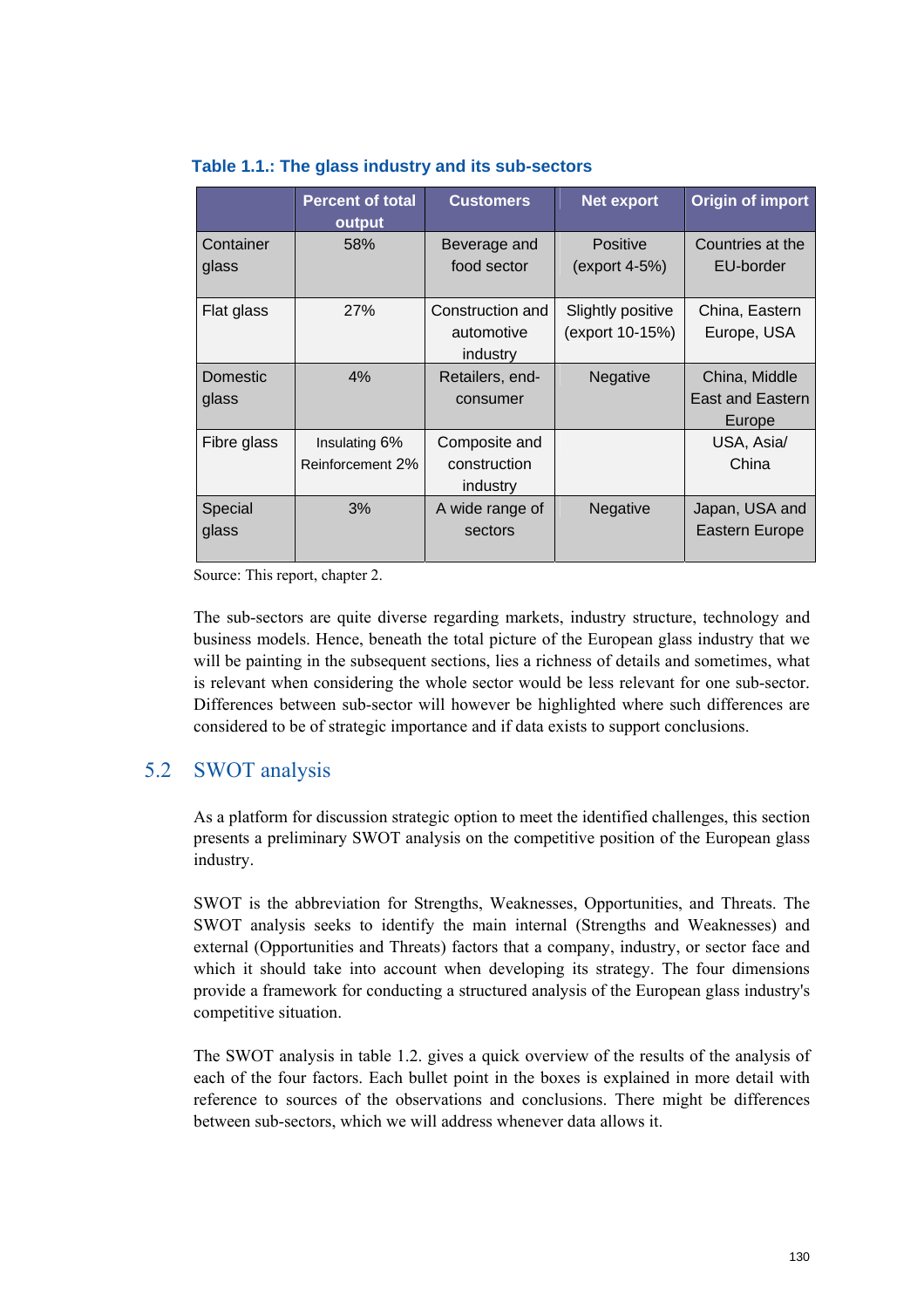#### **Table 5.2: SWOT of the EU glass industry**

- **Several large EU-based companies.** The companies are competitive on the world market
- **Economies of scale.** In most sub-sectors, economies of scale ensure efficient production.
- **High quality products.** The quality of the products of the European glass industry is an important parameter of competition. Glass is virtually inert, especially important for packaging.
- **High technological innovation capacity.**  The European glass industries have continually been able to raise productivity through use of automation technology.
- **A skilled labour force.** A well-trained and skilled labour force helps the industry to produce efficiently.

#### STRENGTHS **OPPORTUNITIES**

- **New market opportunities**. Opening of new markets increase export potential.
- **Increasing demand for innovative and specialised products.**
- **Increased research and development** may foster process and product development.
- **Liberalisation of the EU energy markets.**
- **Switching to renewable energy.**
- **Integration of the value chain** offer new opportunities to glass producers.
- **Mergers and acquisitions** may improve labour productivity.
- **Stronger enforcement of intellectual property rights (IPR).**
- **Substitution of wood/metals with glass fibre.**
- **Glass as an energy friendly product.**

#### WEAKNESSES THREATS

- **Mature production process**. The glass production process is at a mature stage and close to its limits and the industry's ability to improve efficiency and reduce  $CO<sub>2</sub>$  emission further is limited in the short term.
- **High entry barriers** for new companies due to high start-up costs, economies of scale, and tied distribution channels that may hinder innovation
- **High sunk costs** due to capital-intensive production facilities. May impede restructuring to meet the market shift in production from lowprice to high-price products.
- **Long investment cycle in glass production.**
- **Diverse line of products in some sub-sectors**. In some sub-sectors, the line of products is very diverse, making it difficult to obtain high sufficient volume in production to secure profit margins.
- **Global competition and consolidation.** The global market for glass products is increasingly becoming dominated by a small number of large global companies
- **Low cost competition.** The EU increasingly faces competition from low-cost countries.
- **Downstream cost-cutting demands.** Globalisation may have a knock-on effect on the European glass industry.
- **Excess production capacity in the market,** a threat several glass sub-sectors faces.
- **Upward pressure on energy (and inputs) prices.** Globally, the demand for energy increases and this places an upward pressure on energy prices.
- **Environmental regulations** Environmental regulations exclusively in the EU.
- **Substitution of glass products by non-glass products.** Competition from non-glass products, e.g. plastic steel, aluminium, carton in container and domestic glass sub-sector.
- **Trade restrictions.** Trade restrictions may hinder exports to non-EU markets, e.g., the USA, Turkey, Saudi Arabia, and Syria.
- **Counterfeiting** of EU-origin designs by non-EU firms
- **Downstream bargaining power.**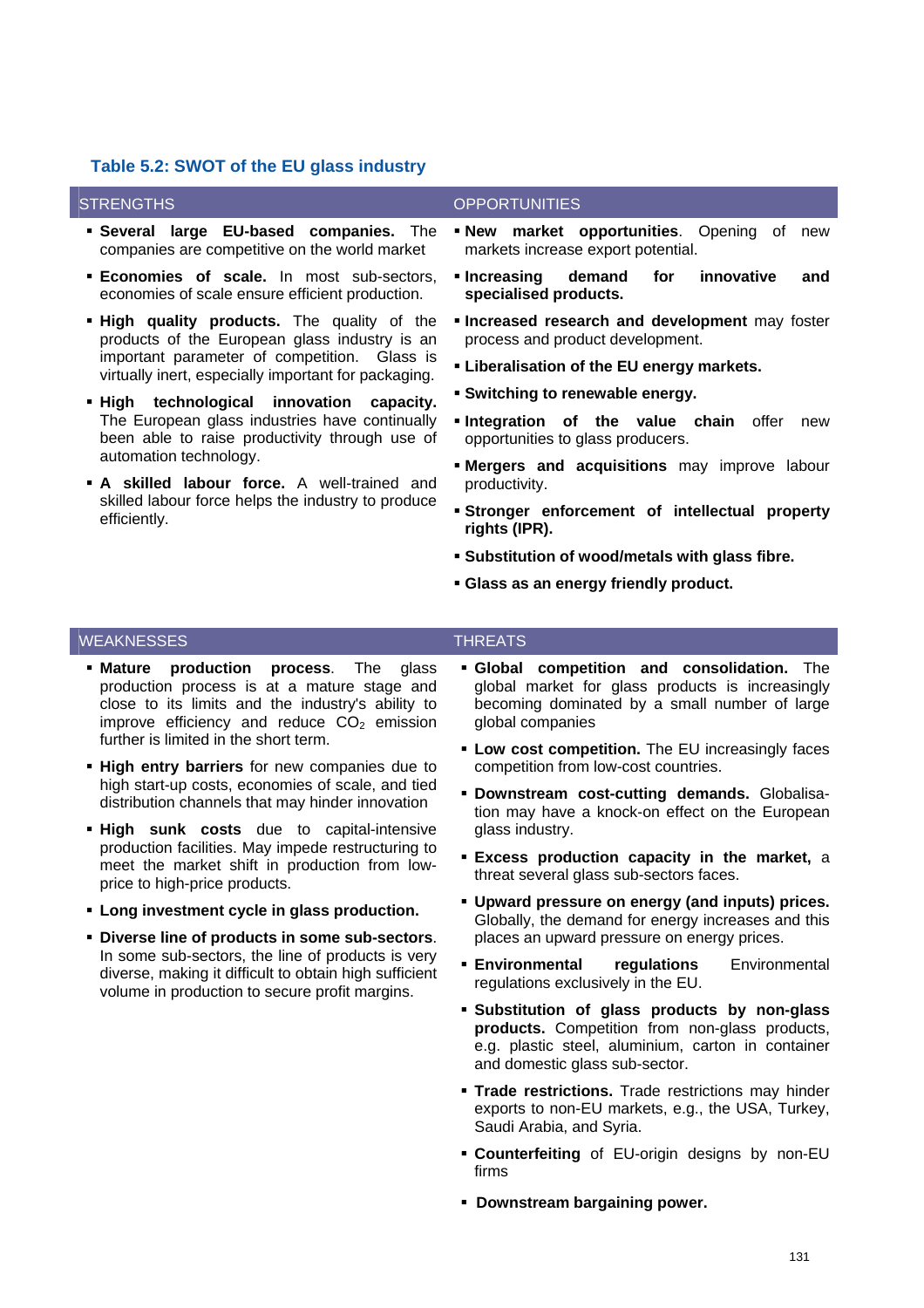#### 5.2.1 Strengths for the EU glass sector and its sub-sectors

| <b>Strengths</b>                          | glass<br>Container | Flat glass | glass<br><b>Domestic</b> | Fibre glass | Special glass |
|-------------------------------------------|--------------------|------------|--------------------------|-------------|---------------|
| Several large EU-based companies          |                    |            |                          |             |               |
| Economies of scale                        |                    |            |                          |             |               |
| High-quality products                     |                    |            |                          |             |               |
| High technological innovation capacity    |                    |            |                          |             |               |
| A skilled labour force                    |                    |            |                          |             |               |
| Glass is inert in nearly all applications |                    |            |                          |             |               |

**Several large companies.** In the market for mass produced glass products size matters due to the capital-intensive technology involved. Consequently, a relatively small number of large companies, mainly companies based in EU, USA and Japan, increasingly dominate the global market for glass products. For example, the container glass subsector is dominated by a few large companies out of which more companies are based in Europe, and also the flat glass sub-sector is dominated by a small number of large companies of which more are based in Europe, cf. chapter 2. The presence of several large European based companies in all sub-sectors is a strength since large companies have the ability to control production and distribution and may also have a broad product portfolio, R&D resources, etc.

**Economies of scale.** Many large EU glass producers are able to operate with low costs because they can reap significant economies of scale through high plant utilisation. This is for example the case in the flat glass industry, where plant utilisation is very high (500 tonnes per day in float glass). However, in some sub-sectors, it is difficult to obtain economies of scale. In the lead crystal glass sub-sector (domestic glass), the production is only around 30 tonnes per day. Furthermore, the volume per product is low due to a diverse product portfolio.

**High quality products.** As the figures in previous sections have demonstrated, the EU glass industry is a major innovator in the global glass industry, and that the EU glass industry is a main supplier of high-quality and high-value products so that EU producers are able to command a higher price for their products in the market. In terms of value, one indication is that in the fibreglass sub-sector the value per ton of glass exports is higher than the value per ton of glass imports.

**High technological innovation capacity.** So far, the EU glass industry has improved succeeded in continually improving labour productivity by investing heavily in automation technology. This indicates a high capacity in the sector for taking up and utilising new technology.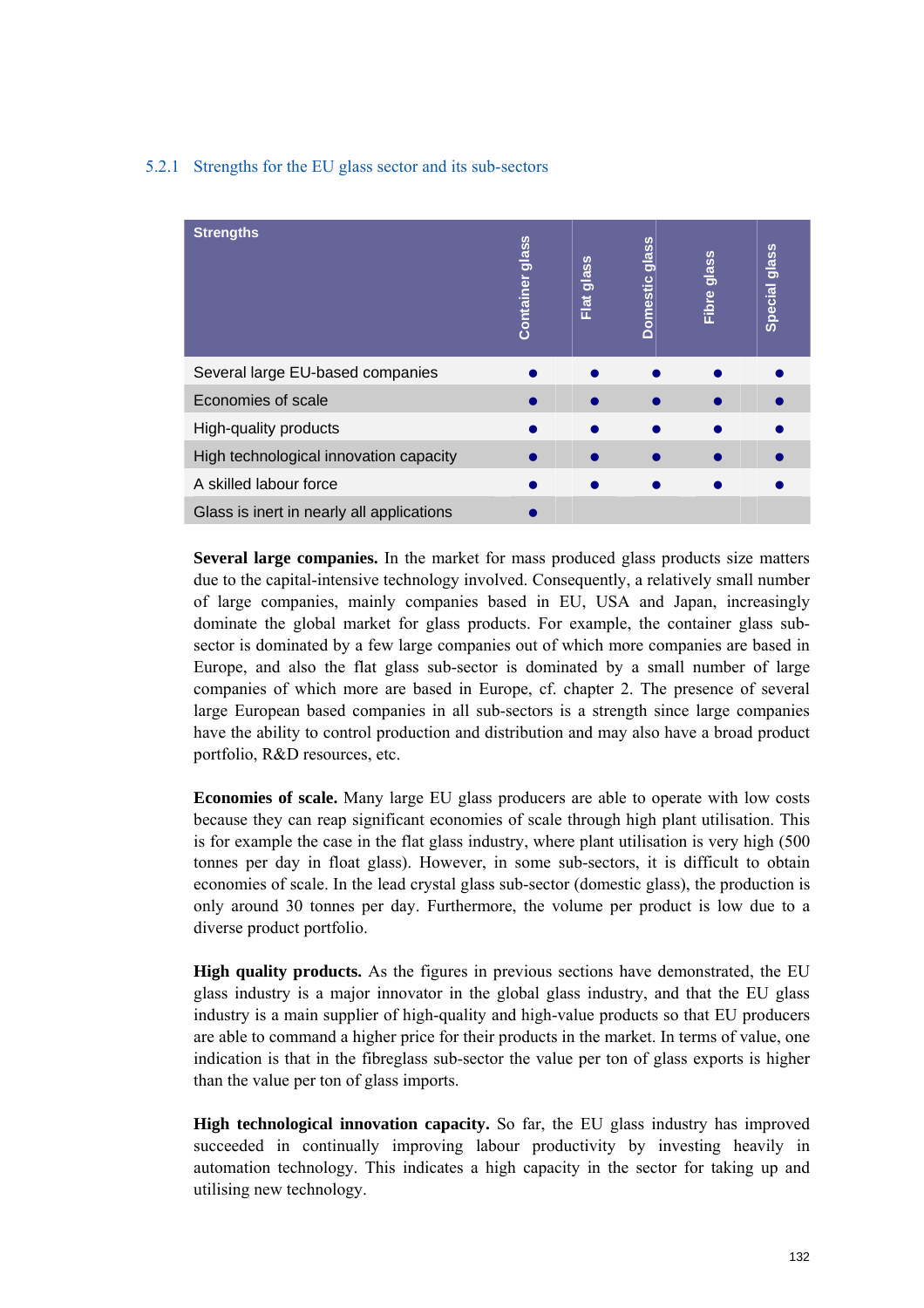**A skilled workforce.** The size of the workforce in the sector has been steadily decreasing like in many other manufacturing industries. However, the skill level in the industry has increased, as the remaining workforce has been trained and skilled for several years. The relatively high skill levels of the labour force is most probably a major reason that the European glass industry remains competitive in spite of higher wages in Europe than elsewhere.

**Glass is inert in nearly all applications.** For many packaging alternatives the leaching effect, and the issue of consumer health, is an important issue. This is not the case in the container glass industry, as glass is inert in nearly all applications.

| <b>Weaknesses</b>                         | glass<br>Container | Flat glass | glass<br>Domestic | <b>glass</b><br>Fibre | Special glass |
|-------------------------------------------|--------------------|------------|-------------------|-----------------------|---------------|
| Mature production process                 |                    |            |                   |                       |               |
| High entry barriers                       |                    |            |                   |                       |               |
| High sunk costs                           |                    |            |                   |                       |               |
| Long investment cycles                    |                    |            |                   |                       |               |
| Diverse line of production in sub-sectors |                    |            |                   |                       |               |

#### 5.2.2 Weaknesses of the EU glass sector and its sub-sectors

**Mature production process.** Over time, technological innovation has increased the efficiency of energy usage in production, and given the relatively high energy intensity of glass producers it has lead to considerable savings and served to cut carbon dioxide emissions. In most glass sub-sectors, the manufacturers seem, however, close to the physical limits of efficiency due to the laws of thermodynamics and the limitations of the modern materials available for furnace construction. This limits the ability of EU glass producers to reduce their use of energy and carbon dioxide emissions through efficiency in the short term. One exception may be the fibreglass sub-sector where the production process is less mature.

**High entry barriers.** The glass industry is characterised by high entry barriers due to the importance of economies of scale, high set-up costs, and the required length of investment. The high capital intensity and associated financial and economic costs and risks act as a significant barrier to entry. This may prevent new firms from starting up and hinder the innovative input from such new firms.

**High sunk costs.** To achieve significant economies of scale in production, the output needs to be on a mass scale, and high labour and capital productivity is usually required. Whilst this supports effectiveness and low price, it may impede restructuring in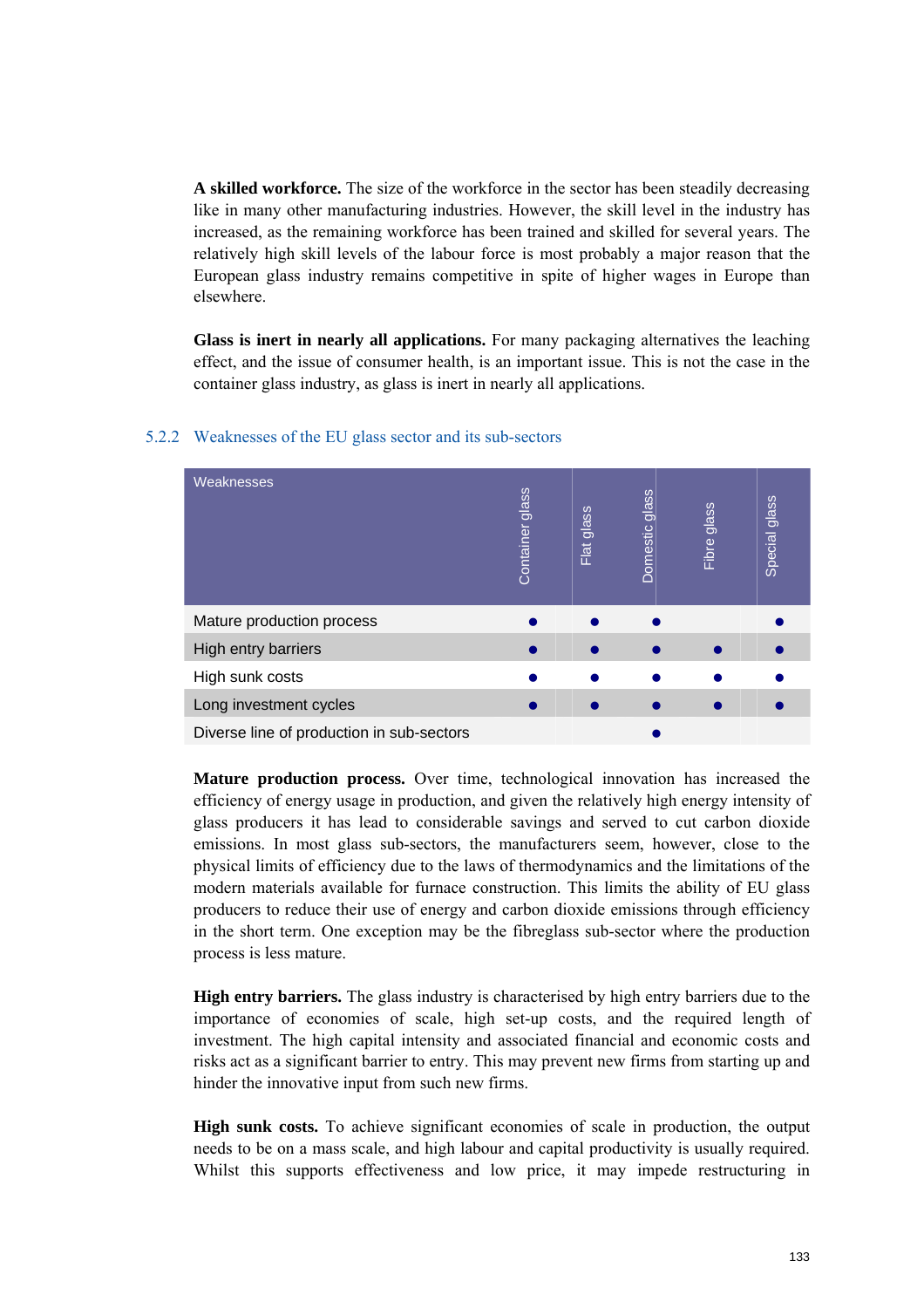production from low-price to high-price products due to the high sunk costs connected with abandoning existing production equipment.

**Long investment cycle in glass production.** In most glass sub-sectors high investments are needed and long investment cycles are to be expected. It takes time to gain revenue from an investment.

**Diverse line of products in some sub-sectors.** In some sub-sectors, e.g. domestic glass and lead crystals, the range of products is extremely diverse, making production runs shorter and rendering it difficult, using traditional technologies and processes, to obtain sufficient volume in production to secure profit margins.

#### 5.2.3 Opportunities to the EU glass sector and its sub-sectors

| <b>Opportunities</b>                                                   | <b>Container glass</b> | Flat glass | Domestic glass | Fibre glass | Special glass |
|------------------------------------------------------------------------|------------------------|------------|----------------|-------------|---------------|
| New market opportunities                                               |                        |            |                |             |               |
| Increasing demand<br>for<br>innovative<br>and<br>specialised products. |                        |            |                |             |               |
| New distribution channels                                              |                        |            |                |             |               |
| Increased research and development                                     |                        |            |                |             |               |
| Liberalisation of the EU energy market                                 |                        |            |                |             |               |
| Switch from fossil to non-fossil energy                                |                        |            |                |             |               |
| Integration of the value chain                                         |                        |            |                |             |               |
| Mergers and acquisitions                                               |                        |            |                |             |               |
| Stronger enforcement of IPR                                            |                        |            |                |             |               |
| Substitutions of wood/metals with glass fibre                          |                        |            |                |             |               |
| Glass as an energy friendly product                                    |                        |            |                |             |               |

**New market opportunities**. The increasing globalisation means improved access to new markets, e.g. in The Middle East and Asia. This offers new opportunities for export of the products of the EU glass industry.

**Increasing demand for innovative and specialised products.** Widening the market and creating new specialised products may give the EU glass industry new opportunities. In the glass industry segments where products are less of a commodity and technical aspects are more important, price competition is weaker and margins are better. It is expected that the demand for high-quality products will increase in the future, such as in the flat glass sub-sector in respect of laminated, tempered, mirrored glass, solar control glass, doubleglazed insulating glass units, etc. At the same time, new products may open new markets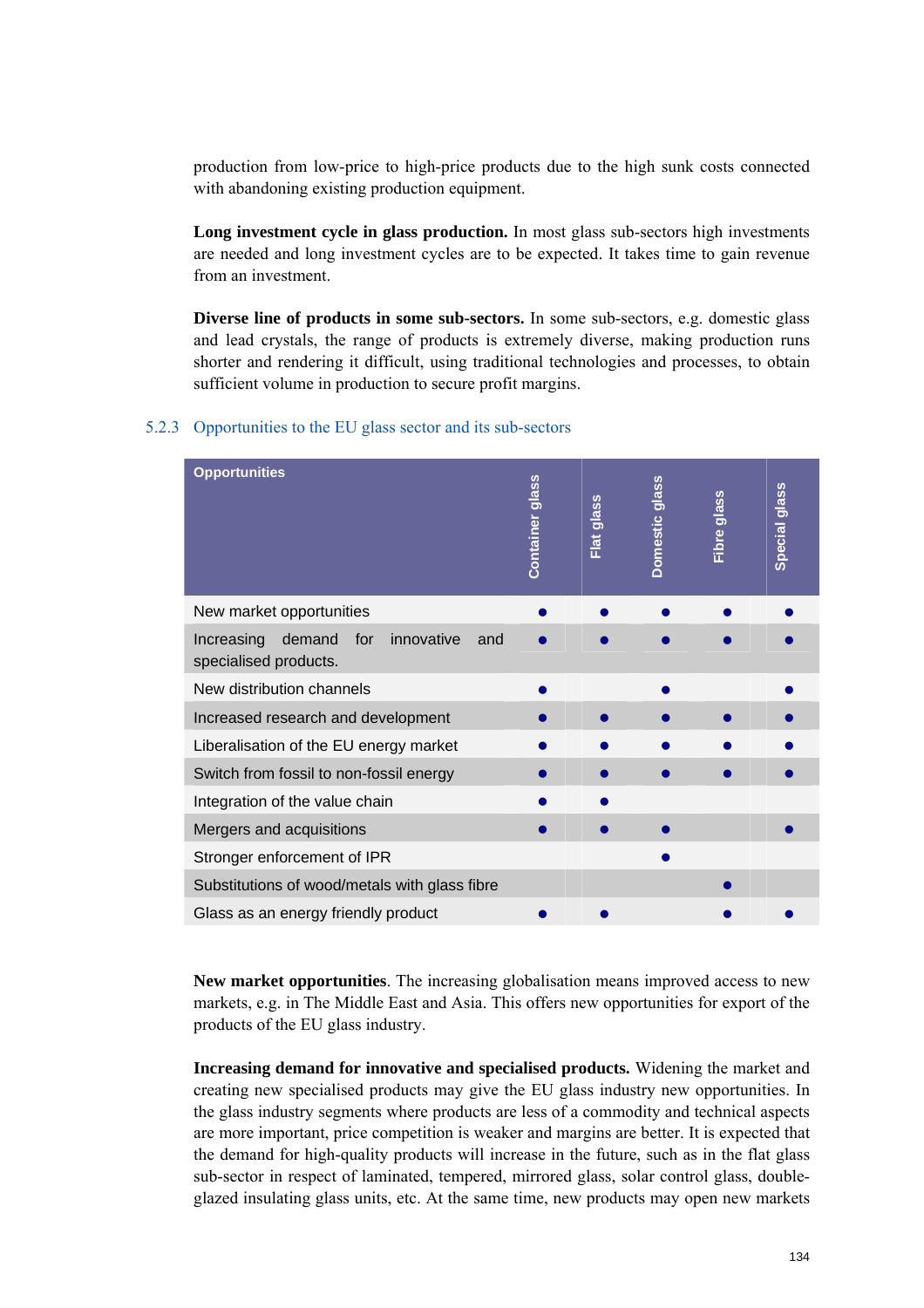and export opportunities, e.g., heat resistant glass, photosensitive glass, and fibre optics. In this respect, it is interesting that the EU has a relatively large SME sector in the glass industry as SMEs often gear their production away from the core activities and markets of the major players and base their strategy on their unique resources and competencies.

**New distribution channels.** Some European glass sub-sectors, e.g. the container glass and domestic glass sub-sectors, serves dynamic markets where demand can change quickly according to consumer tastes. A number of domestic glass producers are using new distribution channels to access the market for their products, e.g., using the Internet as an additional distribution channel, which allows the producers to expose their products internationally in a cost effective manner. It also allows accurate and rapid customer feedback to the producer. However, it should be noted that the use of these distribution channels today are of limited importance.

**Increased research and development.** R&D may give new opportunities to the European glass industry. In respect to product development, R&D may open up new opportunities, e.g., from cross-disciplinary research, exploitation of new converging technologies, new materials, new functionalities of materials, etc. In respect to new production technologies, introduction of still more sophisticated manufacturing systems and energy efficient techniques may alter the cost structure of the production process.

**Liberalisation of competition in EU energy markets.** There have been a number of calls from the glass industry and other energy intensive industries to liberalise competition. More competition may help to lower energy prices, which is relevant to all glass sub-sectors.

**The glass industry is generally able to use renewable energy.** The ability to switch from fossil to non-fossil energy sources would enable the glass industry towards being carbon neutral

**Switch from fossil to non-fossil energy.** The ability to switch from fossil to non-fossil energy sources would enable the glass industry towards being carbon neutral

**Integration of the value chain.** The European glass industry is strongly dependent on upstream ties to customers and downstream ties to suppliers. The container glass subsector sells the main part of the total tonnage of glass packaging containers to the beverage sector and the food industry. The flat glass sub-sector sells more than threeforth of output of float glass to the building industry whilst the remaining output is processed into glazing for the automotive industry. A higher integration of the value chain might give the glass producers new opportunities, e.g., stronger bargaining power, joint product development, etc. The opportunity of integration of the value chain seems less important in the domestic glass sub-sector due to customers with a very strong bargaining power and in the fibreglass sub-sector where the value chain is highly integrated already.

**Mergers and acquisitions**. There is a large gap in productivity between the European countries that are most productive in terms of output per employee and the remaining countries. The gap in productivity is partly due to large-scale and scope of output and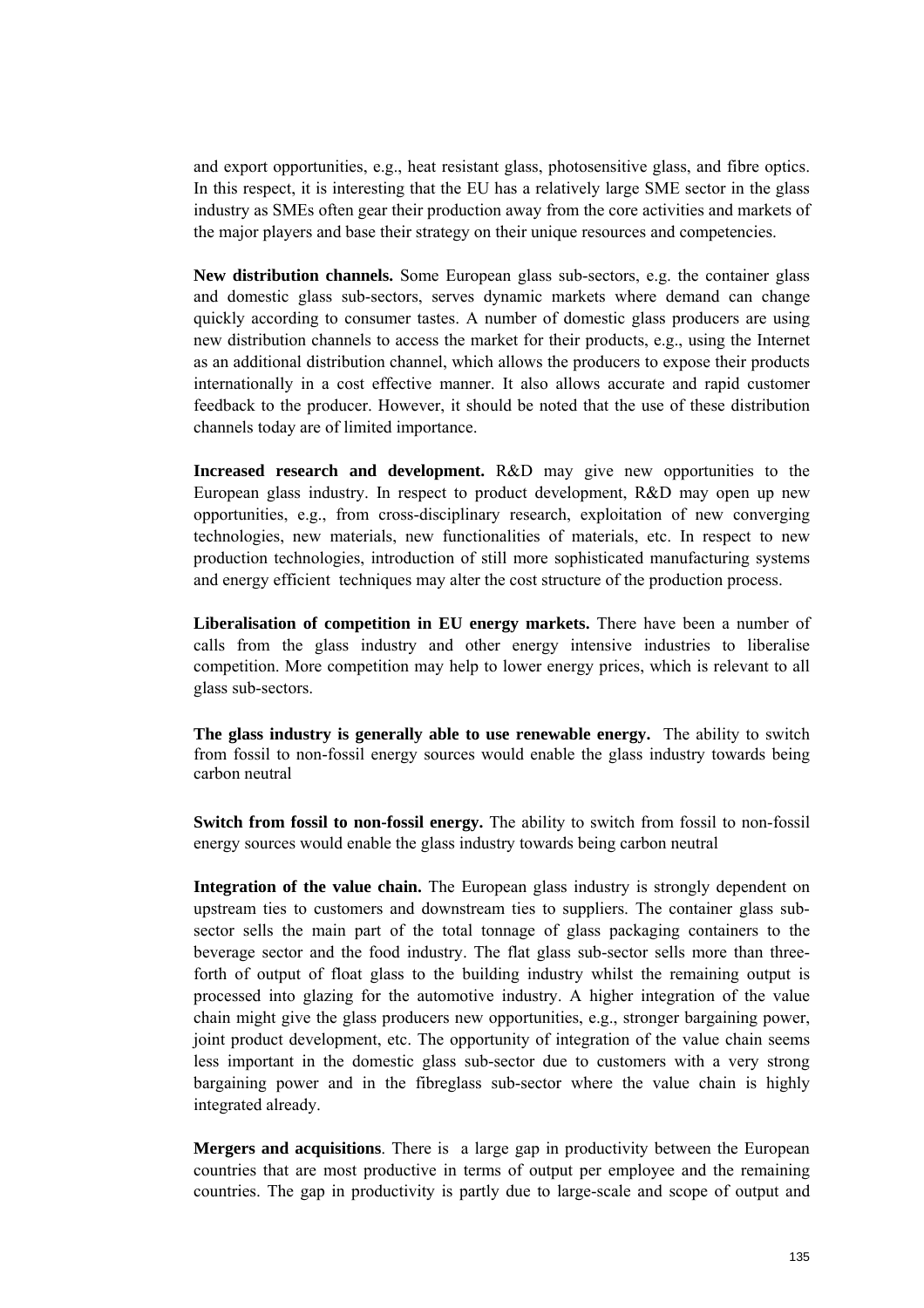high automation but also experience effects and labour skills play a role. Mergers and acquisitions may help to close the productivity gap between EU-countries. In some sectors, however, the scope for further consolidation is to some extent limited, e.g. in the glass fibre sub-sector.

**Stronger enforcement of IPR**. The intellectual property rights issues are relevant in the light of the counterfeiting activities taking place in some of the low-cost countries in a number of sub-sectors, especially in domestic glass. A heavier enforcement of intellectual property rights could rebuild the competitive position of EU products in these sectors.

**Substitution of wood/metals by glass fibre.** Environmental regulations and increasing energy prices might increase the attractiveness of glass fibres as opposed to steel and aluminium as it enhances energy reduction through the light weight of the product.

**Glass as an energy friendly product.** The glass industry produces are range of advanced products that deliver energy savings and environmental benefits. Examples include low-e and solar glazing, solar panels, insulation products, fibre for light weighting (notably wind turbine blades), low-energy long-life light bulbs and recyclable packaging materials. Photovoltaic development is another area with the potential to deliver significant benefits in electricity generation. The challenge for the glass sector is to better communicate these developments and their merits, and in so doing let policymakers and consumers see that glass can be a relatively low-cost solution to climate change.

| Threats                                     | glass<br>Container | Flat glass | Domestic glass | Fibre glass | Special glass |
|---------------------------------------------|--------------------|------------|----------------|-------------|---------------|
| Global competition and consolidation        |                    |            |                |             |               |
| Low cost competition                        |                    |            |                |             |               |
| Downstream cost-cutting demands             |                    |            |                |             |               |
| Excess production capacity in the sector    |                    |            |                |             |               |
| Upward pressure on energy prices            |                    |            |                |             |               |
| Environmental regulations                   |                    |            |                |             |               |
| Working condition regulations               |                    |            |                |             |               |
| Substitution of glass by non-glass products |                    |            |                |             |               |
| Trade restrictions                          |                    |            |                |             |               |
| Counterfeiting                              |                    |            |                |             |               |
| Downstream bargaining power                 |                    |            |                |             |               |

#### 5.2.4 Threats for the EU glass sector and its sub-sectors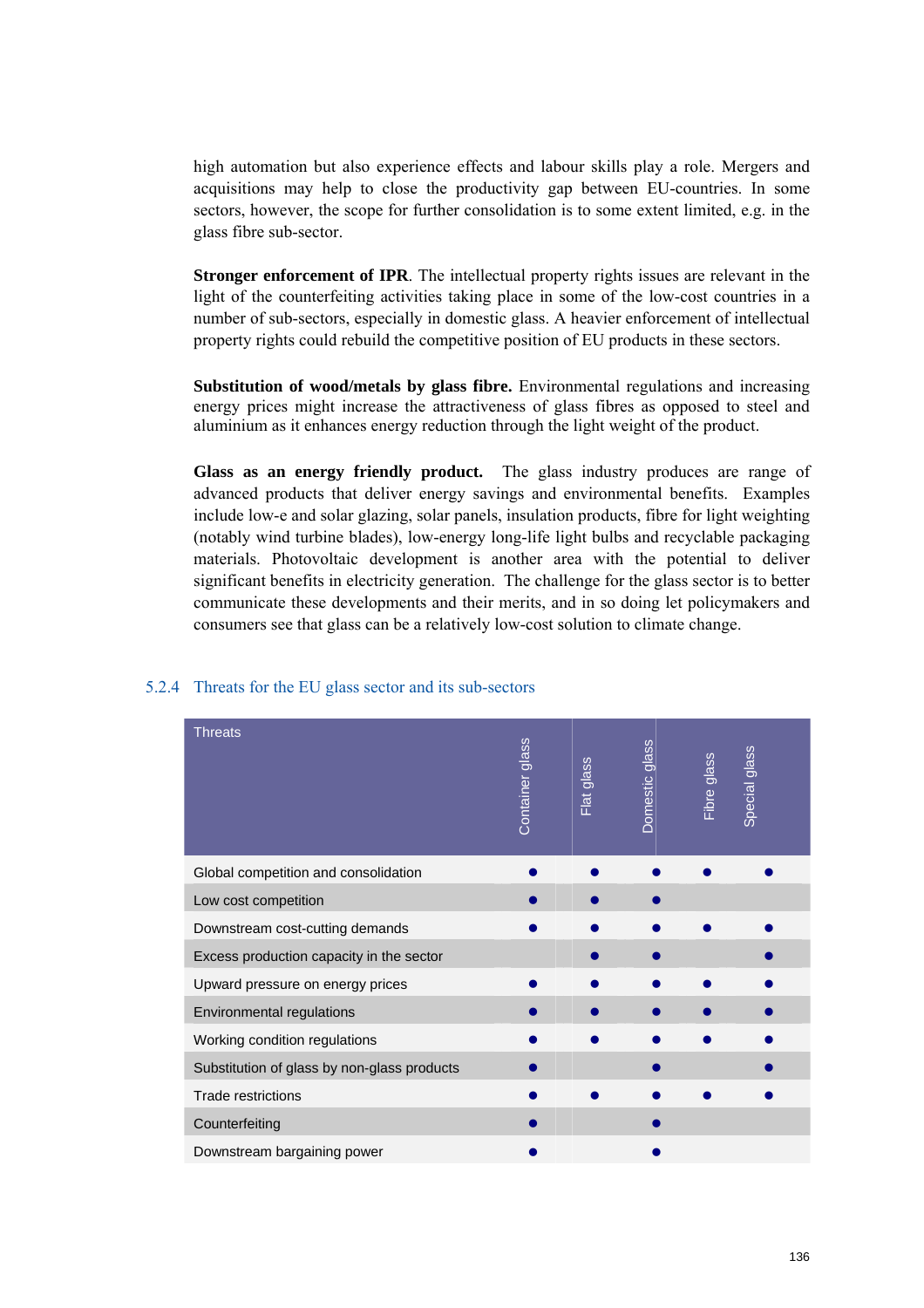**Global competition and consolidation.** The global market for glass products is increasingly dominated by a small number of large global companies, cf. chapter 3. Many of these companies own glass production facilities in Europe, in some cases due to the takeover of European companies. The foreign competition is largely based in Japan and the US, especially in the flat glass and special glass production. Foreign companies dominate a few sub-sectors, e.g., the US based company Owens-Corning dominates the global production of glass fibres for reinforcement. Whilst the main competition to the EU glass industry comes from foreign owned companies producing inside the EU, the EU also faces some competition from imports of high value glass products, especially from the US and Switzerland.

**Low cost competition.** Globalisation puts cost pressure on several European industrial sectors, one of them being the glass sector. In terms of productive performance China seems to b more efficient than the EU at producing low-value items and this is especially true for the low-value section of the domestic glass sub-sector. Apart from the competition from China, the EU also faces low-cost competition from countries near the EU-border, e.g., in the container glass and flat glass sub-sectors, where production costs as well as transport costs into the EU are low. It is expected that the competition from production facilities in the Middle East will increase. The competition will most probably continue to post a severe threat for all sub-sectors, but especially to domestic glass and low-value flat glass.

**Downstream cost-cutting demands.** The cost pressure resulting from intensified global competition in European industries, such as car production, consumer electronics, airline and retail, may affect the glass industry negatively. These industries are all direct or indirect customers of EU glass producers in one form or another, and hence globalisation has a knock-on effect on the demand profile of the EU glass industry, and this, for example, may affect the producers of flat glass for use in the automotive industry.

**Excess production capacity in the sector.** In general, there is excess production capacity in the glass market. This may affect the European glass industry negatively as it cuts profit margins. The European glass industry has excess capacity in several glass subsectors, e.g., flat glass, insulation fibres, cathode ray tube, tubes, and bulbs, and operates below the level required to ensure long-term profitability. In the container-glass subsector, however, excess capacity tends to the localised and short-term. In the insulation fibre sub-sector capacity utilisation in 2005 was almost 100 %.

**Upward pressure on energy prices (and inputs) prices.** Globally, the demand for energy increases and affects long-term supply and costs in the EU glass industry. This is a very severe threat to the glass industry since the glass industry is one of the most energy intensive industries and as energy costs make up a high share of total production costs. The energy intensity varies by glass sub-sector but in some instances, it may account for more than one fifths of production costs in the mass produced container glass industry, and it figure may be even higher in the future. Furthermore the security of supply of energy may be a challenge in the future.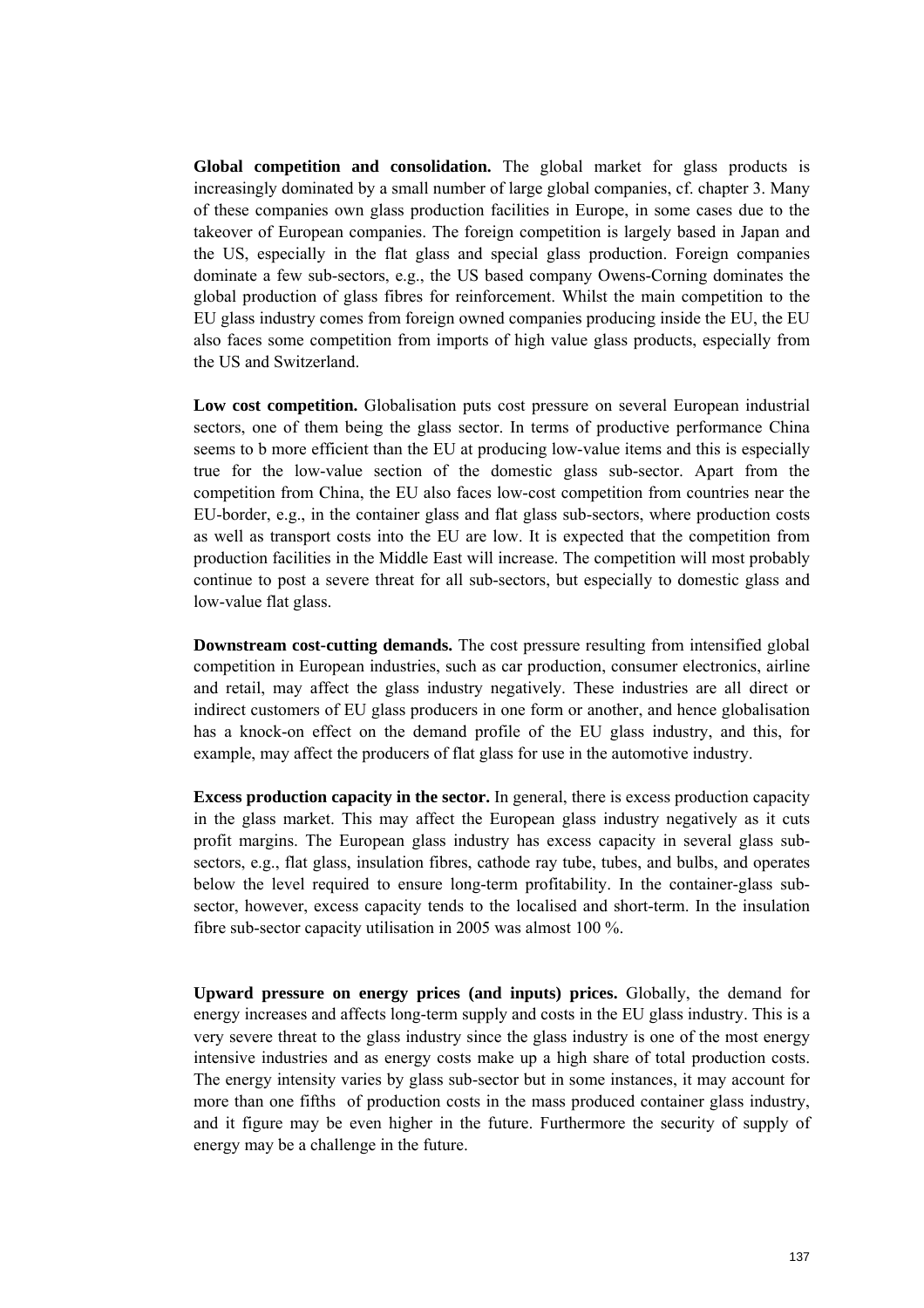**Working condition regulations.** A number of regulations with respect to working conditions affect input materials and the way they are stored, handled and used in production. Legislation regulating lead concentration and hazardous substances require conversions in the production and stricter control of input materials. These regulations are significant, as the industry, especially the domestic glass industry, is labour intensive. Many countries outside EU have less strict regulation and consequently lower production costs.

**Environmental regulations.** The glass sector faces environmental regulation concerning its energy use,  $CO<sub>2</sub>$  emission, pollution prevention and waste as well as other environmental regulations  $(CO<sub>2</sub>$ -emission limits) that are exclusive to the EU. The environmental regulation is a major cost component in most sub-sectors. Whilst there are a number of benefits of the IPPC directive to the glass industry and society, the IPPC directive along with other forms of environmental regulations have created a number of competitive challenges for EU glass producers. The main challenge is that non-EU producers, especially from developing countries, have significantly less strict environmental legislation and thereby fewer production constraints and lower production costs, cf. chapter 4. This is especially a threat to the producers of mass produced low cost products, e.g. container glass and domestic glass products, and to producers with high emissions per ton glass, e.g. lead crystal glass.

**Substitution of glass by non-glass products.** Most glass products are consumed by other industries in the business-to-business market. This is important as consumers and consuming industries may choose to substitute glass products by non-glass products, e.g., polymers, plastic, steel, aluminium or carton products. Substitution is potentially a severe challenge to the sector, as plastic products are often lighter than glass products and thus the transportation costs are lower. These threats affect the container glass, domestic glass and special glass sub-sectors in particular.

**Trade restrictions.** Trade restrictions may hinder export to non-EU markets. Many export markets impose tariffs on goods from the EU. The most formidable example is arguably the high rate of duty imposed on EU products sold in the US. Political relations can also act as a barrier to trade and there is evidence that EU glass producers have had difficulty exporting to some countries (i.e., Saudi Arabia) because the destination country favours imports from political allies. There is also evidence of a ban on imports of certain EU products into countries such as Syria. Furthermore, there are reports of compulsory testing and certification schemes favouring indigenous products in some markets, for example Turkey.

**Counterfeiting.** The competitiveness of many EU glass manufacturers has suffered due to the counterfeiting of EU-origin designs by non-EU firms. Producers of container glass and domestic glass have been particularly affected by the import of comparable and sustainable glass products that have entered the EU and are sold at much lower prices than those of the European products. This is a severe problem for many producers, and is also expected to be in the future.

**Downstream bargaining power.** In many industries, the companies size-up to be able to compete in an increasingly fierce global market. One consequence may be that companies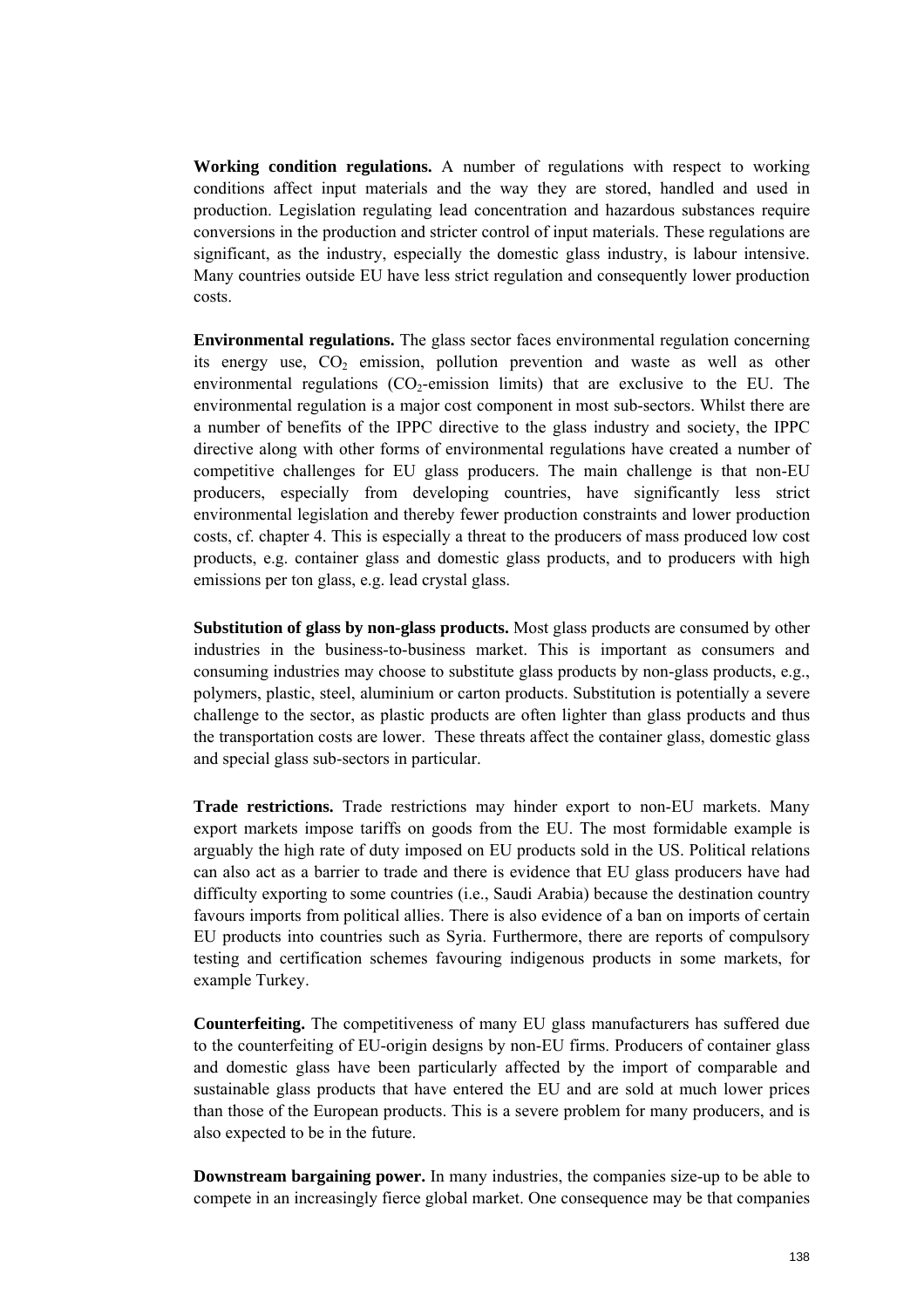gain a stronger downstream bargaining power towards suppliers. For example, domestic glass producers have two traditional distribution channels via either large department stores and supermarkets or specialised retailers. These customers are usually larger than the domestic glass producers are and they are therefore able to exert significant bargaining power over glass producers. Similarly, the food and beverage companies are amalgamating rapidly and increasing their buying power. Many EU-based glass manufacturers may find it difficult to comply with the demands of the large volume customers.

# 5.3 Possible strategic responses

The European glass industry faces a number of challenges, many of which are driven by globalisation and environmental issues, cf. the SWOT analysis above. These challenges affect all sub-sectors in the industry. These challenges affect all sub-sectors in the industry, albeit in different ways.

The statistical and economic mapping of the sector and the SWOT analysis demonstrated that the European glass industry is still a major player in the world market for glass products and has good prospects for continuing to be so. However, the gradual increase in the number of comparatively cheap glass products being imported from emerging economies is a sign that in some sub-sectors, especially in the low-value end of the domestic glass market, the EU's competitive advantage is put under pressure.

European glass producers competing in the low-value end of the glass market have been forced to incorporate a strong focus on cost-reduction in their strategies, cf. chapter 3. This has especially been true for EU companies that have faced low-cost competition from emerging economies. They have been forced to consolidate via mergers and acquisitions and to reduce costs primarily by increasing labour productivity and automating production.

The European glass industry further faces a number of threats related to its competitiveness related to environmental issues causing increased environmental regulation. The relatively high energy intensity of glass production makes it difficult to reduce carbon emissions. Furthermore, the technologies used in glass production to minimise energy use by furnaces are already mature and therefore short-term future increases in efficiency are unlikely. At the same time, glass producers are disadvantaged by increasing prices on energy and other inputs for glass production. In some sub-sectors, e.g., domestic glass, this is a severe threat that may force the manufactures to move production away from Europe.

Turning to the European glass industry's strengths and opportunities, the most obvious opportunities seem to be most relevant to the parts of the industry producing high-value products, regardless of sub-sector. Firms producing glass products with high knowledge content have potentially a good chance to maintain and extend their position as a world leader in the market for high-value glass products. Currently, the European glass industry is a world leader in some areas of all glass-sub-sectors, especially in flat glass production.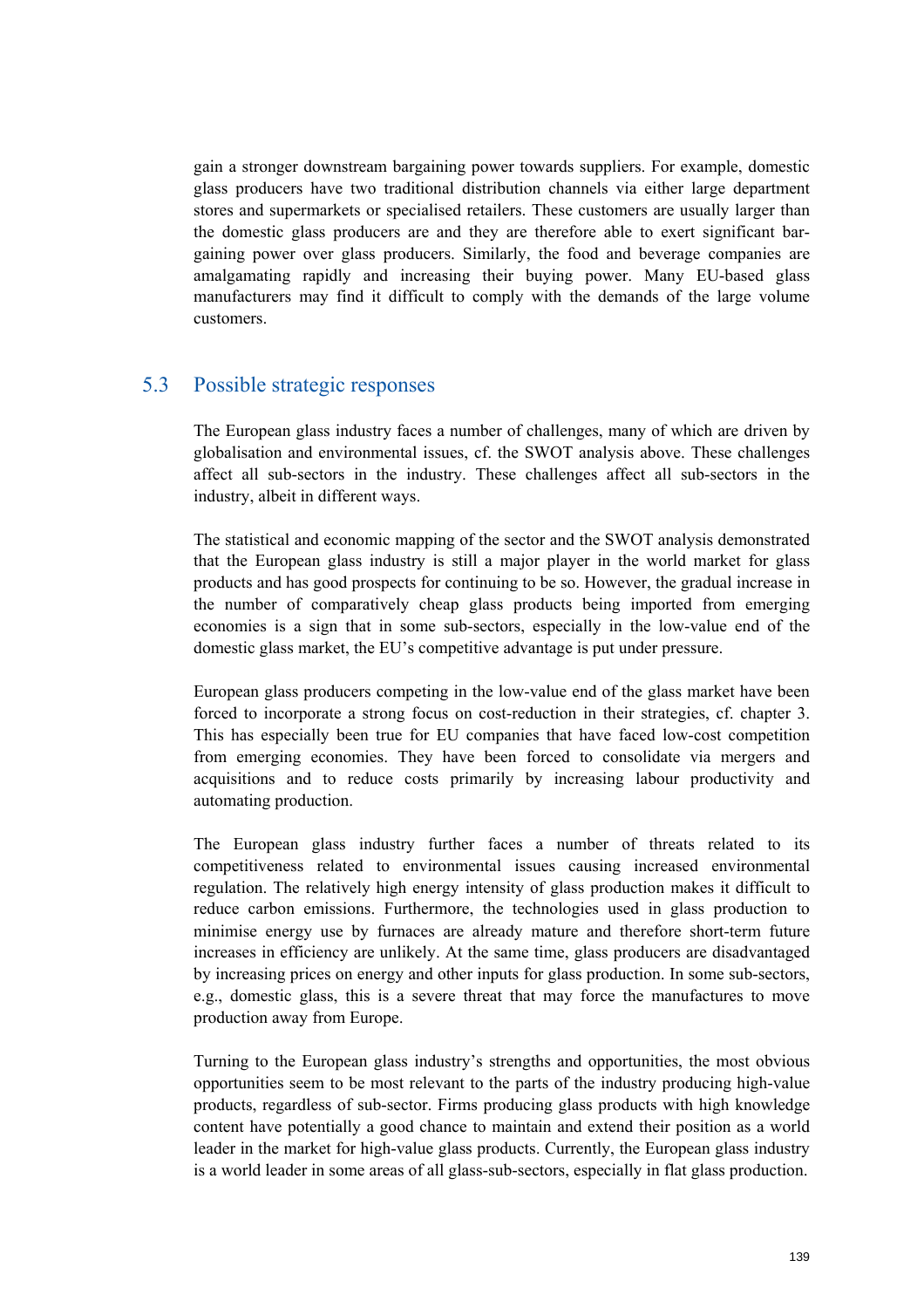The European glass industry may build on its strengths as a world leader in the market for high-value glass products, giving higher priority to customers, branding, product development, cooperation, and R&D. The European glass industry may also respond to the growing demand for energy-saving products and processes, and engage more proactively in the climate change challenge and adapt a strategy to become a greener industry. The constant investment in production efficiency and maintaining a skilled, trained, and motivated workforce must be continued and encouraged.

In total, based on the SWOT analysis of the entire European glass sector and its subsectors, we indicate some of the key fields for strategic responses for EU policy makers and industry:

- 1. Seek product leadership
- 2. Take advantage of the climate change challenge
- 3. Increase efficiency and flexibility in production
- 4. Improve the skill base
- 5. Support a level playing field.

Below, we have developed more concrete suggestions for possible strategic responses to the challenges facing the industry. The possible responses should be considered as points of discussion. Moreover, some options are relevant both at sector level and at political level.

#### 5.3.1 Seek product leadership

The European glass industry still has a competitive advantage in more value-added products, whilst China and other low-cost countries have a competitive advantage in the low end of the market. It is, however, expected that the competition in high-value products will become fiercer as China and other countries are steadily improving their technical know-how day by day. Already today, the quality of many product segments is close to European standards.

The answer for the European glass sector and its sub-sectors must be to build on their competitive advantages to gain product leadership in value-added glass products. This means the European glass producers should deliver products with superior brands, marketing, design, quality, service, etc. They should be able to continuously introduce new products on the markets and their ability to develop new products in cooperation with customers and suppliers in the supply chain should be strengthened. These objectives can be underpinned by increasing R&D efforts concerning new materials to foster new functionalities, characteristics, etc.

Possible strategic actions are listed in the table below and will be described in more detail in the following section.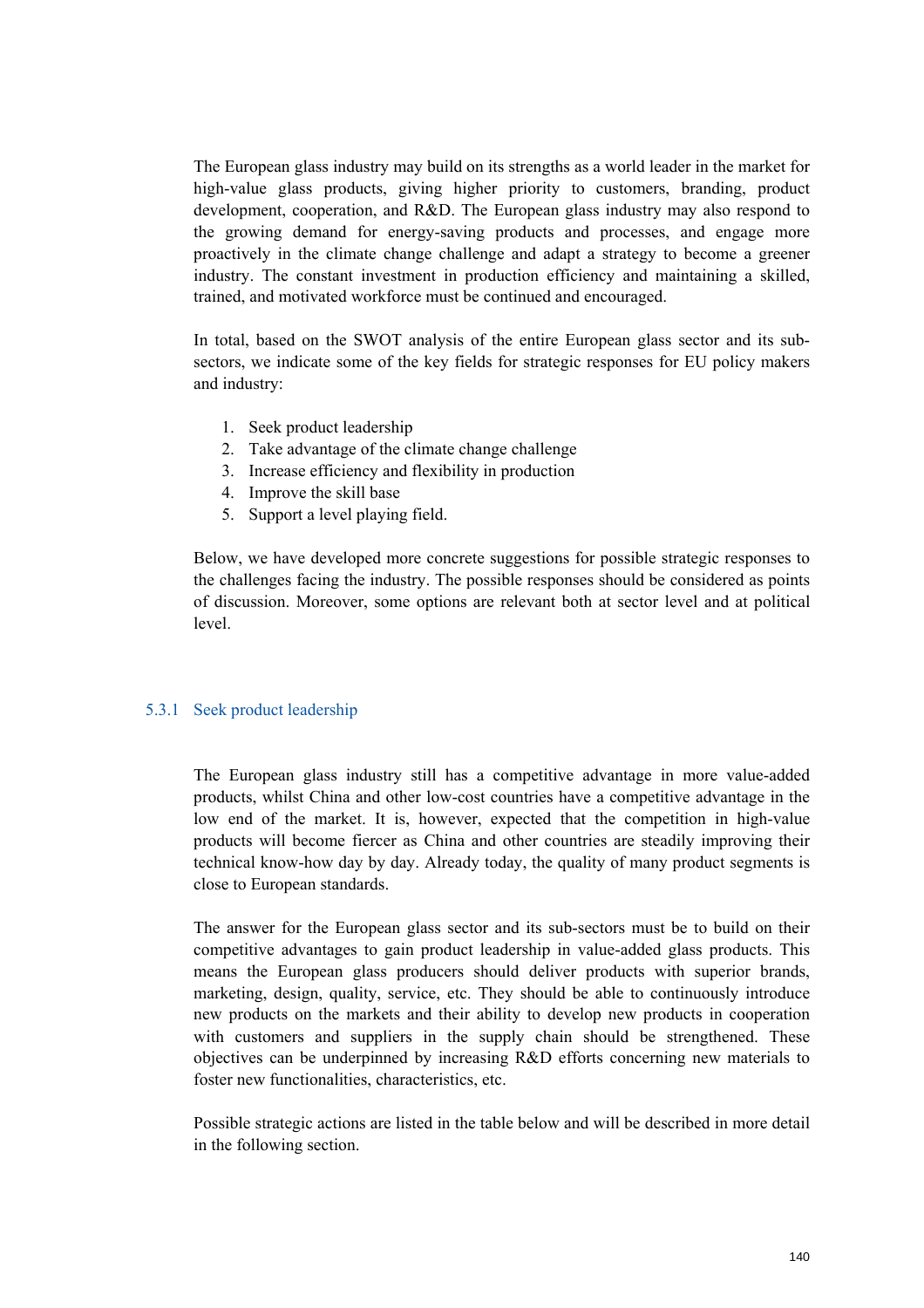|                                       |                 | <b>Level of response</b>      |    |  |  |  |  |  |
|---------------------------------------|-----------------|-------------------------------|----|--|--|--|--|--|
|                                       | <b>Industry</b> | <b>Member</b><br><b>State</b> | EU |  |  |  |  |  |
| <b>Product leadership</b>             |                 |                               |    |  |  |  |  |  |
| Explore customer's needs              |                 |                               |    |  |  |  |  |  |
| Develop brands, designs and service   |                 |                               |    |  |  |  |  |  |
| Improve product innovation            |                 |                               |    |  |  |  |  |  |
| Strengthen of ties in the value chain |                 |                               |    |  |  |  |  |  |
| Increased R&D in new materials        |                 |                               |    |  |  |  |  |  |

#### *Explore customer's needs*

To companies in the glass sector it may be of great importance to be aware of future market demands, e.g., changes in consumer trends, to enable them to meet their customers' requirements and to gear product development. This may be of special interest to companies with a high focus on the end-user, e.g., the container glass and domestic glass sub-sectors, which are directly influenced by footloose and diverse consumer trends related to consumption of food and other household products. But also companies selling to the business-to-business market, e.g., the flat glass sub-sector, where a share of products end up in private homes, are well advised to be aware of consumer preferences, just like trends in the market for glazing in public and corporate buildings may be of great relevance to the industry.

#### *Develop brands, designs and service*

In the glass sector and its sub-sectors, companies may gain competitive advantages by focusing on developing stronger brands, designs, and services. It was indicated earlier in this report that being an EU brand may be a competitive advantage for EU glass producers. And the fact that non-EU companies find it attractive to copy EU-brands and EU-designs illegally and sell them also is testimony of the strong position of EU glass brands. The companies may also focus on proposing to customers more integrated service concepts, including, for example, collaboration on product development, quality assurance systems, access to product information, logistics and delivery, product support, etc. These efforts might make it easier for EU glass manufacturers to compete with non-EU manufacturers, to sell products at a higher price on the market and to improve the industry's profit margins.

#### *Product innovation*

The EU is a market leader in some segments of all glass sub-sectors. It is important to expand this strong position by continuous focus on widening the marketplace and creating new products, as the demand for high-quality products can be expected to rise in the future. Such products include solar control glass, heat resistant glass, fibre optics, etc. SMEs in the glass sector can play a role in creating new products, as many SMEs gear their products away from markets characterised by cost-competition and into nichemarkets where price competition is less important and profit margins typically higher. EU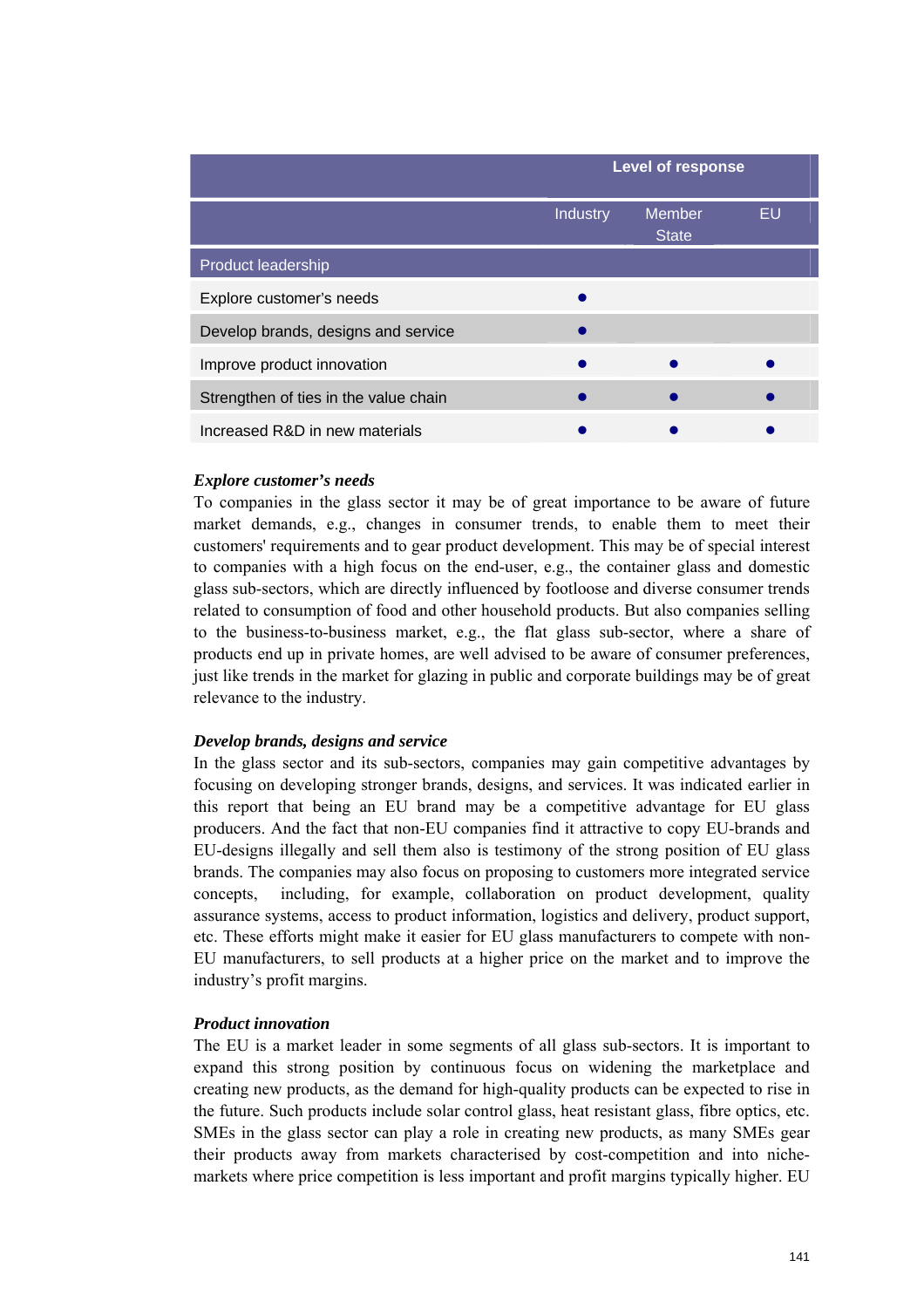and the Member States may consider strengthening *innovation* programmes (e.g. the CIP programme supporting innovation in SMEs) within the field of glass.

#### *Strengthen of ties in the value chain*

The European glass industry strongly depends on upstream ties to customers and downstream ties to suppliers. A higher integration of the value chain may give glass producers new opportunities, e.g. joint product development. This will probably yield most benefits in the flat glass sector and the part of the fibreglass sector that delivers to the construction industry, as well as in those parts of the flat glass sector selling to the automotive industry. In the domestic glass sub-sector the customers (for instance retail chains) are deemed to have too strong barging power, and in the reinforcement fibreglass sectors ties are assessed as strong already. EU and the Member States may consider strengthening *innovation* programmes (e.g. the CIP programme supporting innovation in SMEs) to support collaboration through the value chain. .

#### *Increased R&D in new materials*

Research and development in new materials, new material functionality, etc., are required to maintain and expand the competitive advantages in producing high-quality products. It is important to uphold high levels of investment both at the EU level, Member State level and industry level. Intensified research and development programmes will also make it more attractive for high-tech firms and employees to stay and work in Europe. The EU and the Member States could consider strengthening *research and development* programmes (e.g., the Framework Programmes) in materials used in the glass industry.

#### 5.3.2 Take advantage of the climate change challenge

The climate change challenge is one of the most important issues on the political agenda, globally, and in the EU and in the Member States. This is also reflected in the increased amount of environmental EU legislation. Furthermore, energy prices are expected to increase due to the increased demand for energy.

The compliance costs due to environmental legislation and the increasing energy prices represent a severe challenge for the European glass industry. The industry is highly energy-intensive as much energy is needed in the furnaces for melting. Furthermore, large efforts have for some decades already been made to improve energy efficiency and the marginal benefits of improving efficiency further are rapidly decreasing in most glass sub-sectors. On the other hand, the growing demand for energy-saving products, may give new opportunities to the glass industry, as many glass products have sustainable characteristics.

The industry may seek to use the intensified environmental regulation as a driver for innovation and at the same time still improve the energy efficiency in production. In spite of the energy input many glass products have other advantages seen from a sustainability viewpoint, as they are durable, fairly inert (do not let toxic substances slip out into the environment or the human body), and recyclable. From society's point of view, it seems important to improve the functioning of EU energy market to lower prices and ensure stability, increase research and development in renewable energy, energy efficiency, etc., and improve recycling of glass to decrease the total energy consumption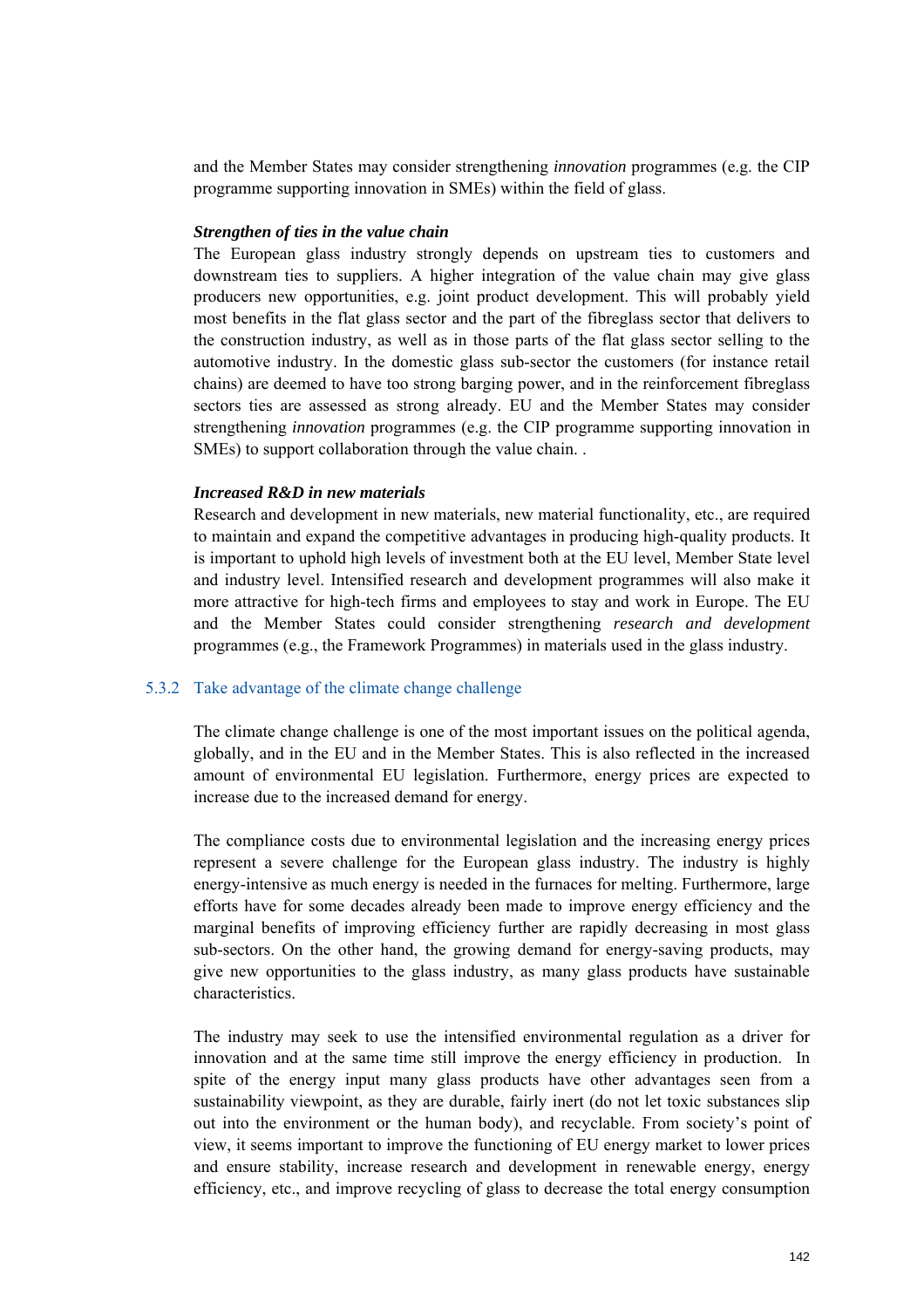of our society. Possible strategic actions are listed in the table below and will be described in more detail in the following.

|                                                         | <b>Level of response</b> |                               |    |  |  |
|---------------------------------------------------------|--------------------------|-------------------------------|----|--|--|
|                                                         | Industry                 | <b>Member</b><br><b>State</b> | EU |  |  |
| advantage of the climate<br>Take<br>change<br>challenge |                          |                               |    |  |  |
| Environmental-driven innovation                         |                          |                               |    |  |  |
| Branding glass as a energy-friendly product             |                          |                               |    |  |  |
| Cleaner technology                                      |                          |                               |    |  |  |
| Increased R&D in energy                                 |                          |                               |    |  |  |
| Improve the functioning of EU energy market             |                          |                               |    |  |  |
| Improve recycling.                                      |                          |                               |    |  |  |

**Environmental-driven innovation.** The demand for low-energy products is expected to grow, partly due to new legislation introduced in the EU and the Member States. This puts pressure on European glass producers to develop more innovative solutions. For example, building regulations specify the use of low-emissivity glazing and associated performance requirements for new houses and refurbishments. This has forced flat glass producers to revise their operational processes and pursue continuous innovation in production techniques. Flat glass producers are driven by the fact that higher energy efficiency requirements in building regulations substantially increase the demand. It may be easier for European glass producers than, e.g., Chinese glass producers to meet these challenges and thereby gain a competitive advantage. However, the competitive advantage tends to last only in the early stages of the product's life-cycle as non-EU producers soon become able to manufacture the product.

#### **Branding glass as a energy-friendly product**

The glass industry may contribute to improving the image of glass by focusing on and promoting the availability of the many glass products with energy-saving or energygenerating impact, such as e-windows, solar control glass, self-cleaning glass, etc., (flat glass industry) as well as insulation, lightweight composites etc. (fibreglass industry), together with an increase in the viability of recycling programmes and promotion of glass as a recyclable product.

#### **Cleaner technology**

The increased regulations and the increasing prices of energy may force glass manufacturers to continue to develop cleaner technology. This involves changing the product or the production process so that the total environmental impact from the circulation of materials through society is reduced as much as possible. Environmental management systems, energy management systems and a lifecycle perspective on products are important tools readily available to companies in the glass sector. In the light of the challenges to the energy consuming industries from environmental regulation and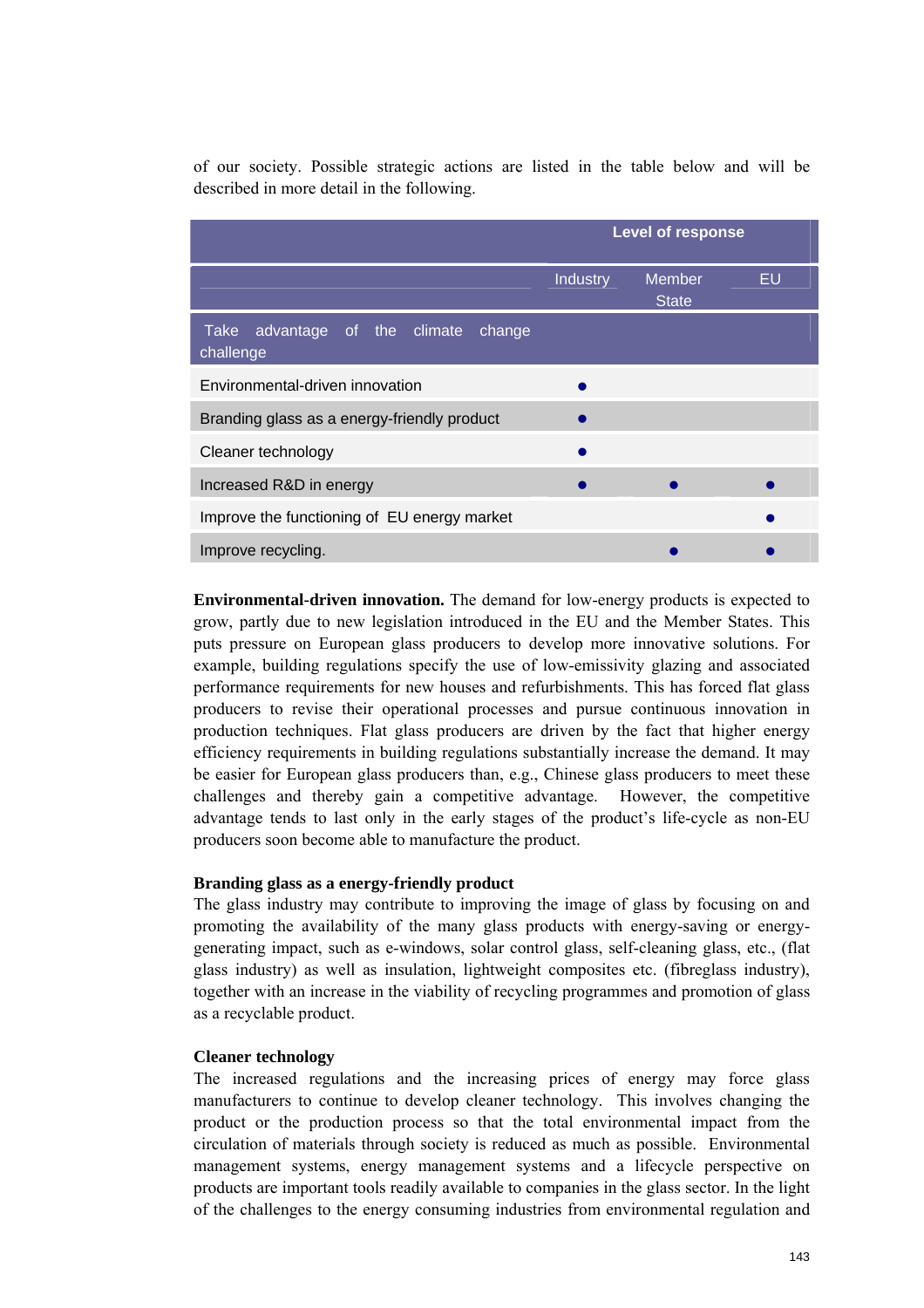emission control, part of the answer for the glass industries could be to apply cleaner technology processes and management. The industries could exploit existing environmental management systems and call for help in the Member States or the EU to identify the best available technologies or to provide a more diverse eco-label scheme..

#### **Increased R&D in energy**

The increase in environmental regulation and increasing energy prices may also force the industry to continue R&D investments in improving energy efficiency in the production process. Some of the main energy opportunities may include improved process control, increased furnace size, use of regenerative heating, batch and cullet pre-heating, and reduction of reject rates. However, the scope of improving energy efficiency in production radically is limited and it is therefore important to invest in development of new energy sources, renewable energy, more energy-efficient production, etc. The EU and the Member States could consider strengthening research and development programmes (e.g. the Framework Programmes) within energy efficiency toward the glass industry. The aim of the research should be to obtain radical new solutions for energy savings in the production.

#### **Improve the functioning of the EU energy market.**

Environmental regulations, in particular the EU's Emission Trading Scheme, are of considerable significance for the competitiveness of the EU glass sector due to the energy intensity of glass production. Environmental regulations, such as the scheme for greenhouse gas emissions (ETC), IPPC regulations and REACH, have a significant impact on the competitiveness of the EU glass sector due to the energy intensity of the production. The industry's reaction should be to increase energy efficiency and reduce the environmental impact by investing energy saving systems, techniques, etc. At the same time, it will be important to ensure international coordination of the regulation of  $CO<sub>2</sub>$ beyond the EU. Unilateral environmental regulations are putting the sector under pressure. The EU and the Member States could increase their efforts to establish a global  $CO<sub>2</sub>$  emission trading scheme and perhaps find other ways to offset the competitive disadvantage for the industry. One possible instrument could be to explore a trade policy where it is possible to act within the framework of the WTO agreement.

#### **Improve recycling.**

One way in which the EU glass industry may embrace the IPPC directive and lower its energy consumption is by actively encouraging glass recycling and, where possible, using recycled glass in production. The percentage of glass recycled varies considerably from Member State to Member State. In 2007, the average EU container glass-recycling rate was roughly 61 % in EU27. However, it differs a lot from country to country.. Recycling appears very much to be a cultural issue. For example, in countries like Sweden recycling is very much the norm. This indicates an unused potential for improving recycling in the EU and Member States and thereby save energy. Improved recycling of glass products helps the European glass industry to build a stronger brand as a more green industry. Recycling may also have a direct effect on the companies' profitability, as recycling decreases energy intensity in production, decreases emissions and decreases dependency on input of raw materials from suppliers.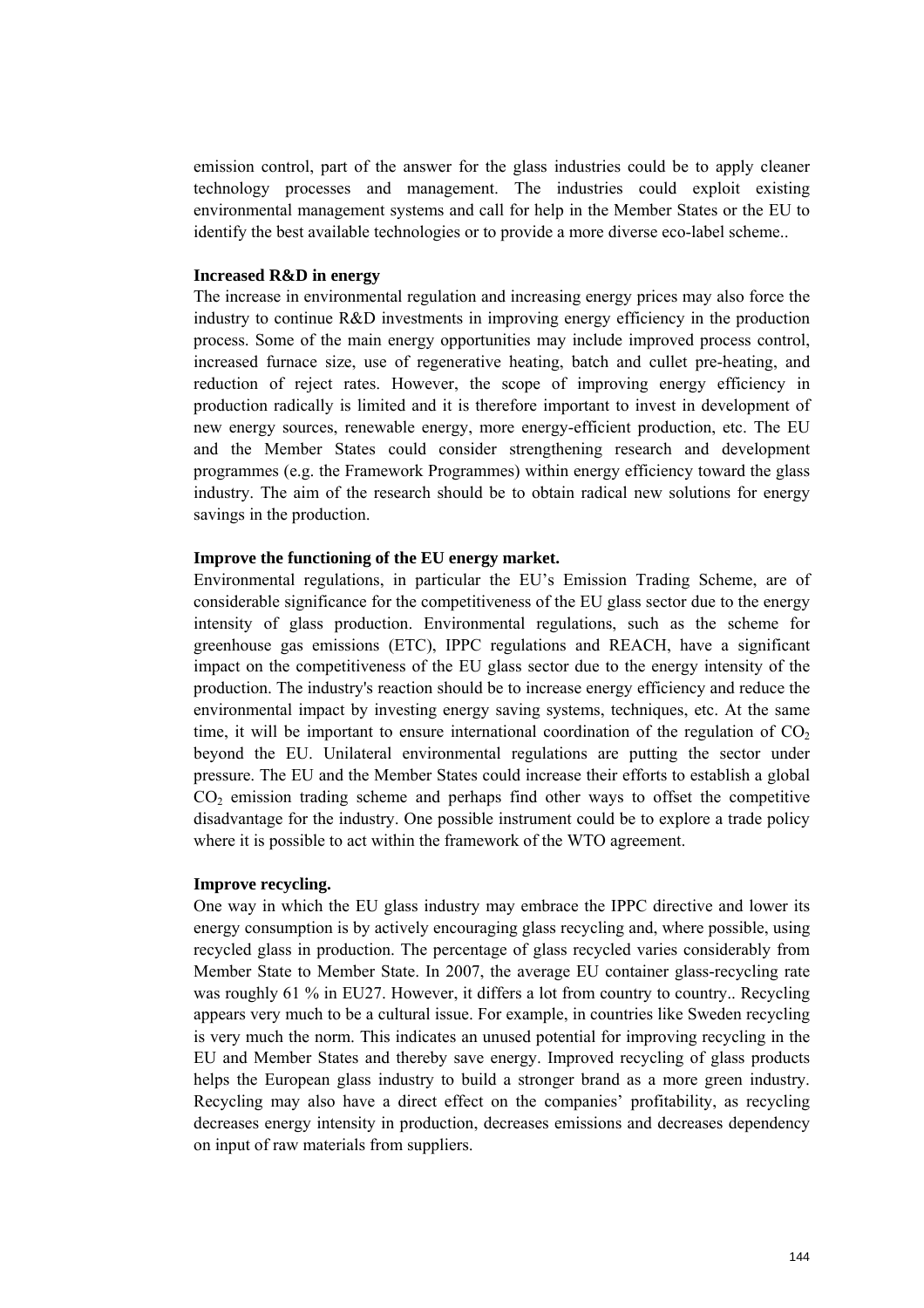### 5.3.3 An efficient and flexible production process

The European glass industry has retained its competitive advantage in most glass subsectors due to an increase in productivity obtained partly by the introduction of new automation technology in the production process. The industry's capability for developing and implementing new technology is among its strengths and should be developed further in the future. The ability to produce in a flexible way is a strength in some sub-sectors, e.g., the domestic glass sub-sectors where a wide product portfolio is needed and consumers demand new products constantly.

|                                                   | <b>Level of response</b> |                               |    |  |
|---------------------------------------------------|--------------------------|-------------------------------|----|--|
|                                                   | <b>Industry</b>          | <b>Member</b><br><b>State</b> | EU |  |
| Increase efficiency and flexibility in production |                          |                               |    |  |
| Increased R&D in automation technology            |                          |                               |    |  |

**Increase R&D in automation technology:** Further investments in efficient and flexible production facilities appear to be needed due to the external cost pressures facing the European industry. Efficiency will be needed to drive down costs, energy use, transportation costs, and environmental impact in order to deliver fast and cheap products. It is also expected that flexibility, customisation, or even personalisation, will be in demand, at least in some sub-sectors. Firms with flexible production and distribution systems that can deliver high-quality products to many different customers in different places on time may have a competitive advantage in these sub-sectors. An increase in R&D-investments in product technology must primarily be the industry's responsibility.

#### 5.3.4 Increase skill base

The European core competencies in the glass sector might still give the EU a competitive advantage over other regions. It therefore appears to be important to build on this strength, e.g., through improvement of lifelong learning for the employees in the glass industry.

|                            |          | Level of response      |    |  |  |
|----------------------------|----------|------------------------|----|--|--|
|                            | Industry | Member<br><b>State</b> | EU |  |  |
| Increase skill base        |          |                        |    |  |  |
| Improve life-long learning |          |                        |    |  |  |

### **Improve life-long learning**

The number of employees in the European glass industry has dropped, partly due to investments in automation technology. The demand for low-skilled labour has decreased as well. However, it may be expected that the glass industry will still need skilled labour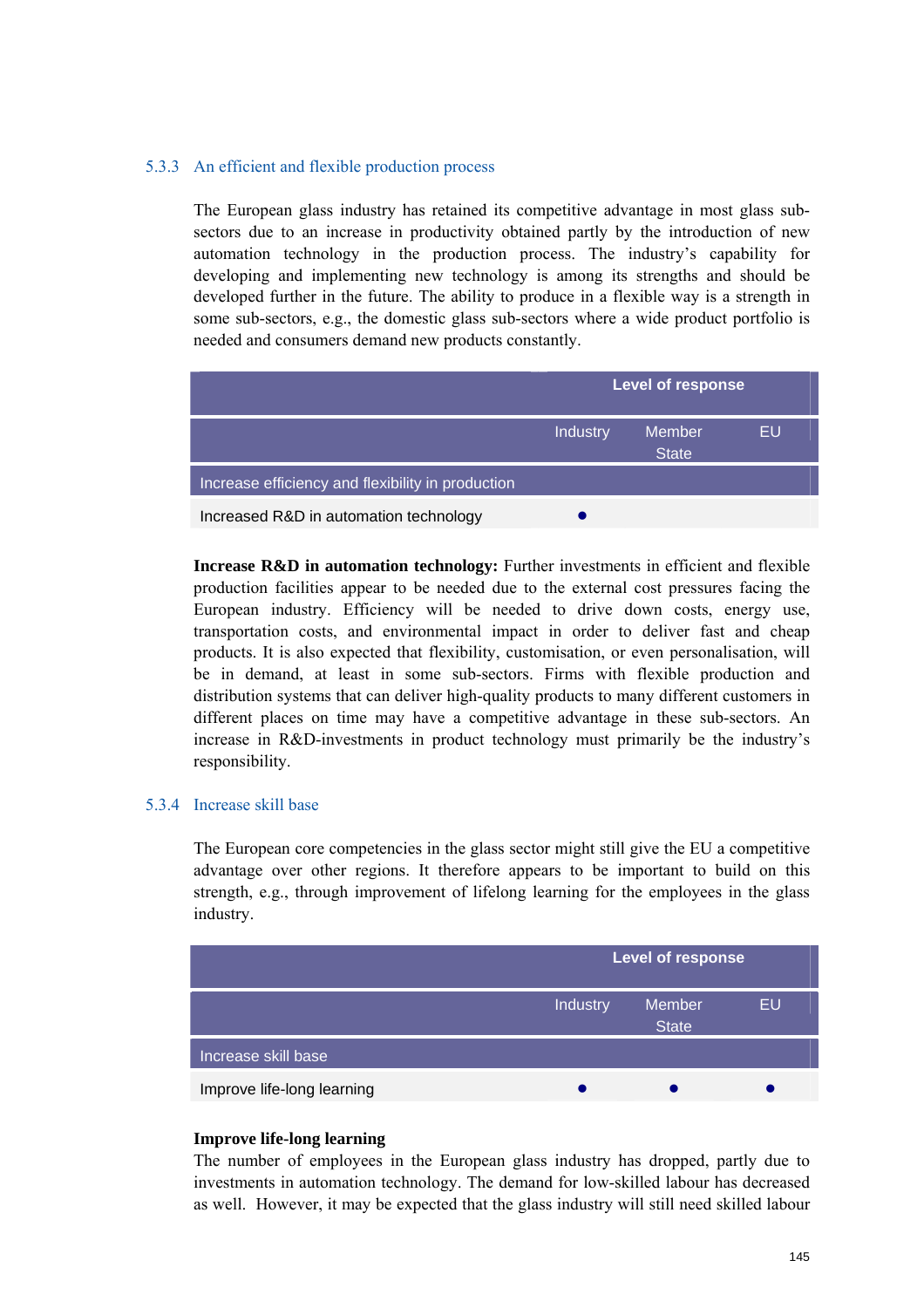to carry out jobs associated with a flexible and specialised production. Access to skilled labour is a challenge for the EU glass industry and is likely to become even more important in the future, with a shrinking European workforce and competition for the most skilled persons. Both the EU, the Member States and the industry could increase their efforts to maintain and develop a base of highly skilled employees, for instance via targeted training programmes for low skilled workers, investment in new education and training programmes, investment in the mobility of workers, easy access to recognition of qualifications and efforts to improve the image of the industry among young skilled people.

### 5.3.5 Support a level playing field

It is necessary to improve the competitive environment of the European glass industry so that EU companies and non-EU companies have equal opportunity to compete. If all the sub-sectors were to secure a level playing field, it would increase the industry's competitiveness. For some glass sub-sectors, e.g. the domestic glass sub-sector, securing a level playing field seems necessary if the sub-sector is to remain able to produce in Europe in the future.

Currently, the playing field is not level to non-EU producers often produce their products with occupational health and safety standards and environmental regulations well below EU standards. Some countries also subsidise their industries through either direct subsidies or low taxes. This makes it ever harder for European companies to enter into price competition. European companies may also have problems accessing certain markets due to tariff and non-tariff barriers, and finally some glass sub-sectors face problems with counterfeiting.

Possible strategic actions are listed in the table below and subsequently described in more details.

|                                                   | <b>Level of response</b> |                               |    |  |
|---------------------------------------------------|--------------------------|-------------------------------|----|--|
|                                                   | <b>Industry</b>          | <b>Member</b><br><b>State</b> | EU |  |
| Support a level playing field                     |                          |                               |    |  |
| Reduce tariff and non-tariff barriers             |                          |                               |    |  |
| Foster market pull for sustainable products       |                          |                               |    |  |
| Evaluation of potential effects of new regulation |                          |                               |    |  |
| Fighting counterfeiting                           |                          |                               |    |  |

**Reduce tariff and non-tariff barriers.** Market access to export markets must be improved to create equal opportunities for competitors in the market, and the EU Commission could increase its efforts to achieve reciprocity with the main trading partners. The EU Commission and the Member States should work for a reduction in tariffs and actions on non-tariff barriers in the ongoing WTO Doha Round. Such actions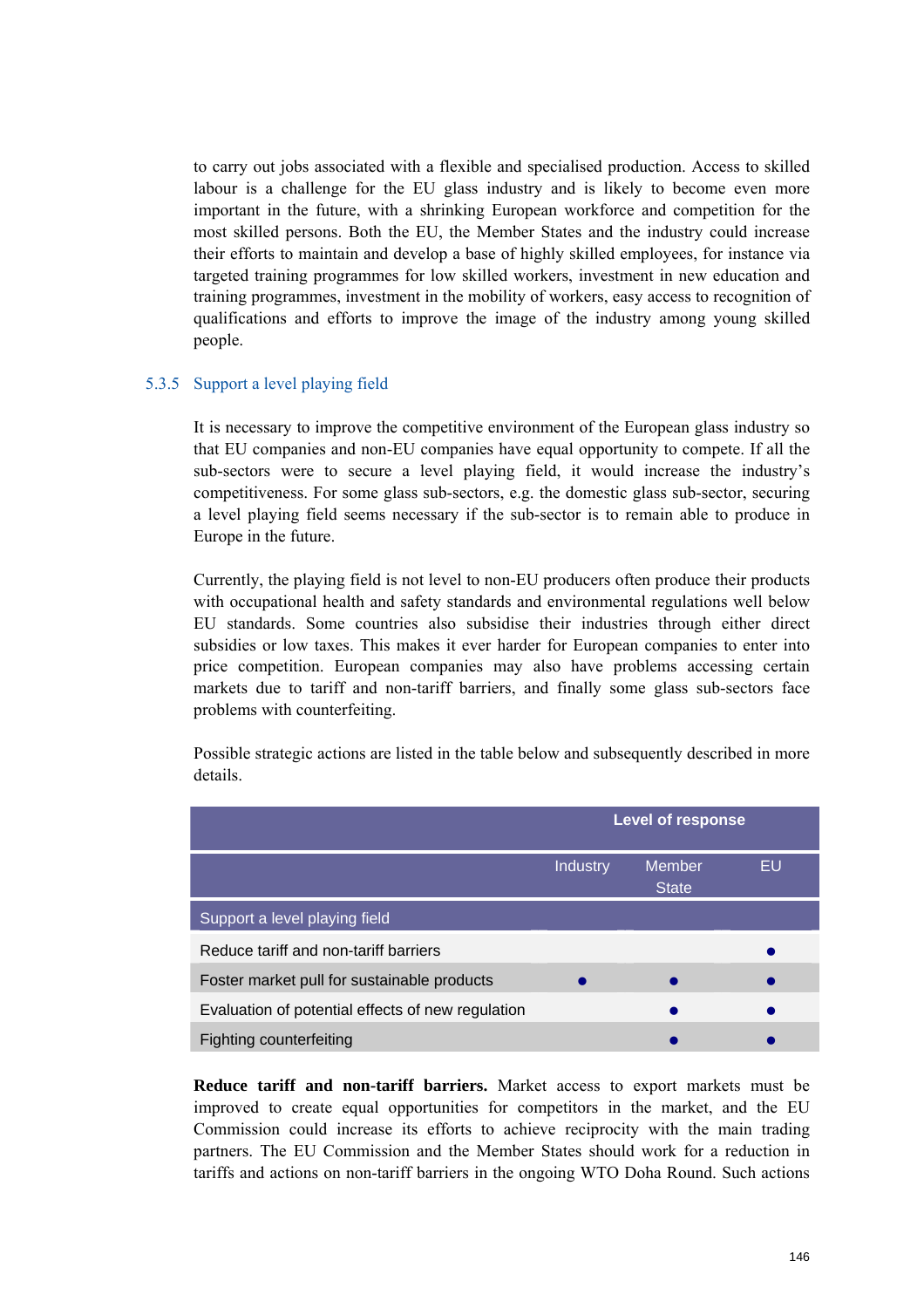would be important for all European glass sub-sectors. This may help to create a level playing field.

**Foster market pull for sustainable products.** The political debate around the climate change challenge may lead to a greater awareness among consumers on social an environmental issues and a demand for sustainable products, also for products originating from China. The industry itself should be aware of these new market opportunities. The EU and the Member States may enhance consumers' awareness by, for example, campaigns, information or labelling of green glass products. The EU could also consider requesting that the application of the social and environmental clauses are included in future WTO and ILO agreements. This may help to create a level playing field.

**Evaluation of potential effects of new regulation.** Implementation of new (e.g. environmental) regulation can potentially have negative impacts on the European glass industry's competitiveness. In seems important to assess this impact on industry before implementing new legislation to be able to balance industrial and other aims.

**Fighting counterfeiting***.* In some glass sub-sectors, especially the container and domestic glass sub-sectors, it is difficult to combat counterfeiting and low-cost "copies" of products originally developed in the EU. The crime is that the traders and manufacturers of copies are "stealing" the original manufacturer's investment in innovation. Original manufacturers are not in a position to control imports at the border, and it is very difficult to survey overseas markets for illegal copies. One measure against counterfeiting would be to provide glass products with a mark of origin. Marks of origin give clear information to consumers, improve the brand of the European glass industry, and support the manufacturers in building a brand for their products. Member states and the EU could also increase their efforts to take action on illegal traders and producers and to increase their efforts to make agreement of enforcement with countries of origin.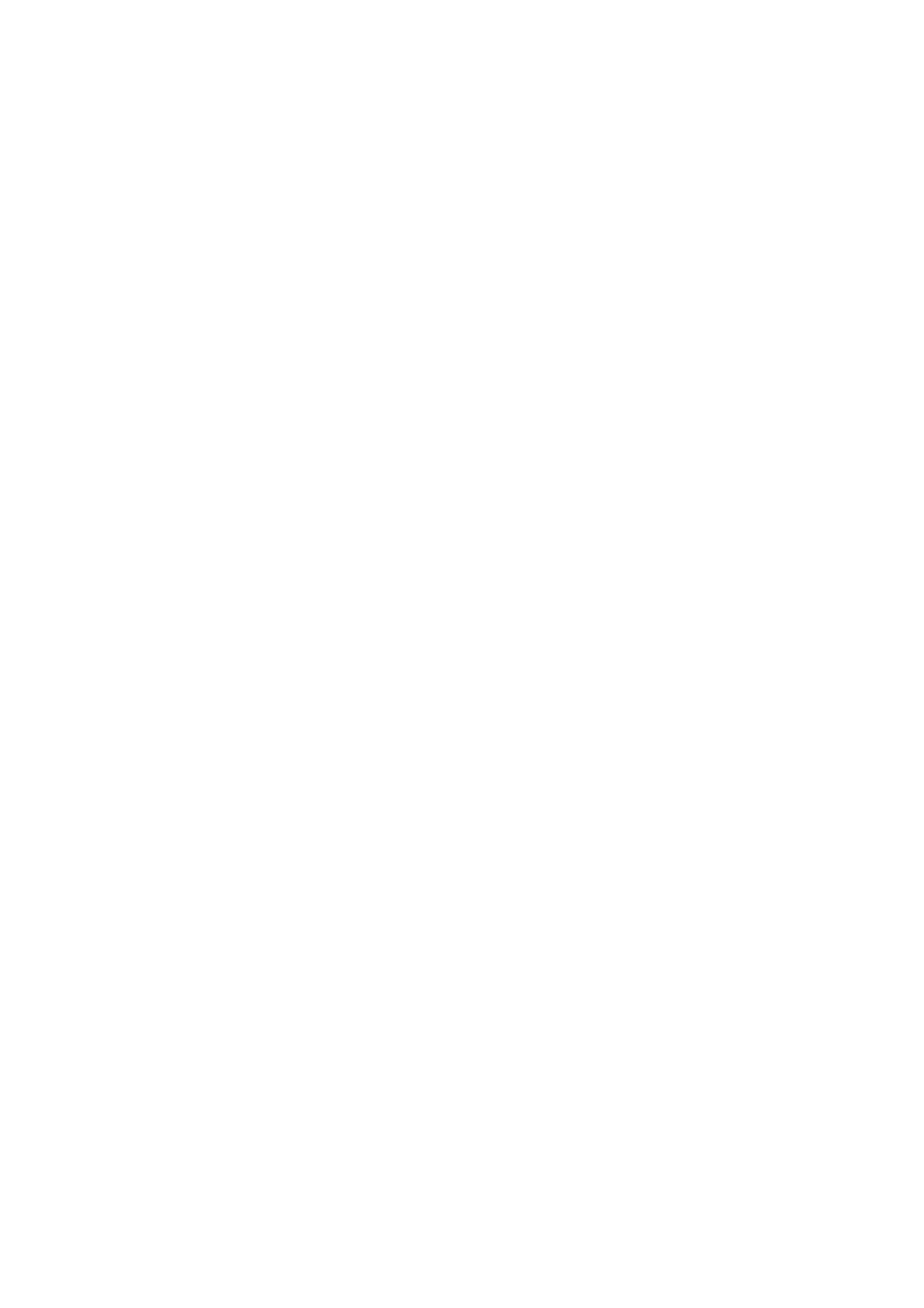# 6 Conclusions

In the last five to ten years the EU glass industry has come under increasing pressure from the forces of globalisation (although it has also benefited), environmental-based legislation (and to a lesser extent, employment and Health & Safety legislation) and, more recently, sharp rises in energy and raw material costs. The adverse impact of these forces on the EU glass industry have been exacerbated by an uneven playing field between the EU glass producers and both non-EU glass producers and producers of competing substitute materials.

Although globalisation opened up new markets from which EU firms are benefiting, it has also resulted in increased capacity in non-EU countries, which are typically lowercost developing countries. The consequence of this has been an increase in the flow of imports into the EU. These compete favourably on price and although the quality is not always as good as EU-produced goods, the gap is closing quickly. The growth of exports has failed to keep up (in volume terms) and in 2007 the EU glass industry recorded a trade deficit for the first time. In the short to medium term, this trend looks set to continue. There are several factors that have disadvantaged the EU and driven this trend.

First of all, the quality of imports into the EU from developing countries is improving quickly but in some cases this is achieved by copying EU designs and infringing intellectual property (IP) rights. Firms can respond by developing more sophisticated designs that make copying harder (and more expensive) and introduce new designs on a regular basis, but there is a risk that firms start to spend too much time and money on such 'defensive' innovation, and damage the competitiveness of the industry in the longterm. The challenge for affected firms will be to avoid this and focus on more positive forms of innovation. A stronger framework for enforcing IP rights would support this.

A second driving factor is the asymmetry of market access conditions that seem to exist for EU-based producers in developing countries. They are faced with regulatory and tariff barriers that hinder access to foreign markets or undermine the competitiveness of products in these markets. The persistence of these obstacles will act as a disincentive to EU producers to increase production for export. Instead, it could encourage the relocation of production to these countries and diminish the industry in the EU. While it is understandable that developing countries seek to protect their own industries until they have reached a desired stage of development, in a globalised economy it is not efficient or desirable as a permanent feature. Efforts should be made to encourage greater access to markets for EU firms.

The third driving factor is price. Most imports into the EU are cheaper than EU-produced goods, while EU exports must also compete with these lower prices. There are several factors at play. Firstly, the sustained and gradual increase in the strength of the euro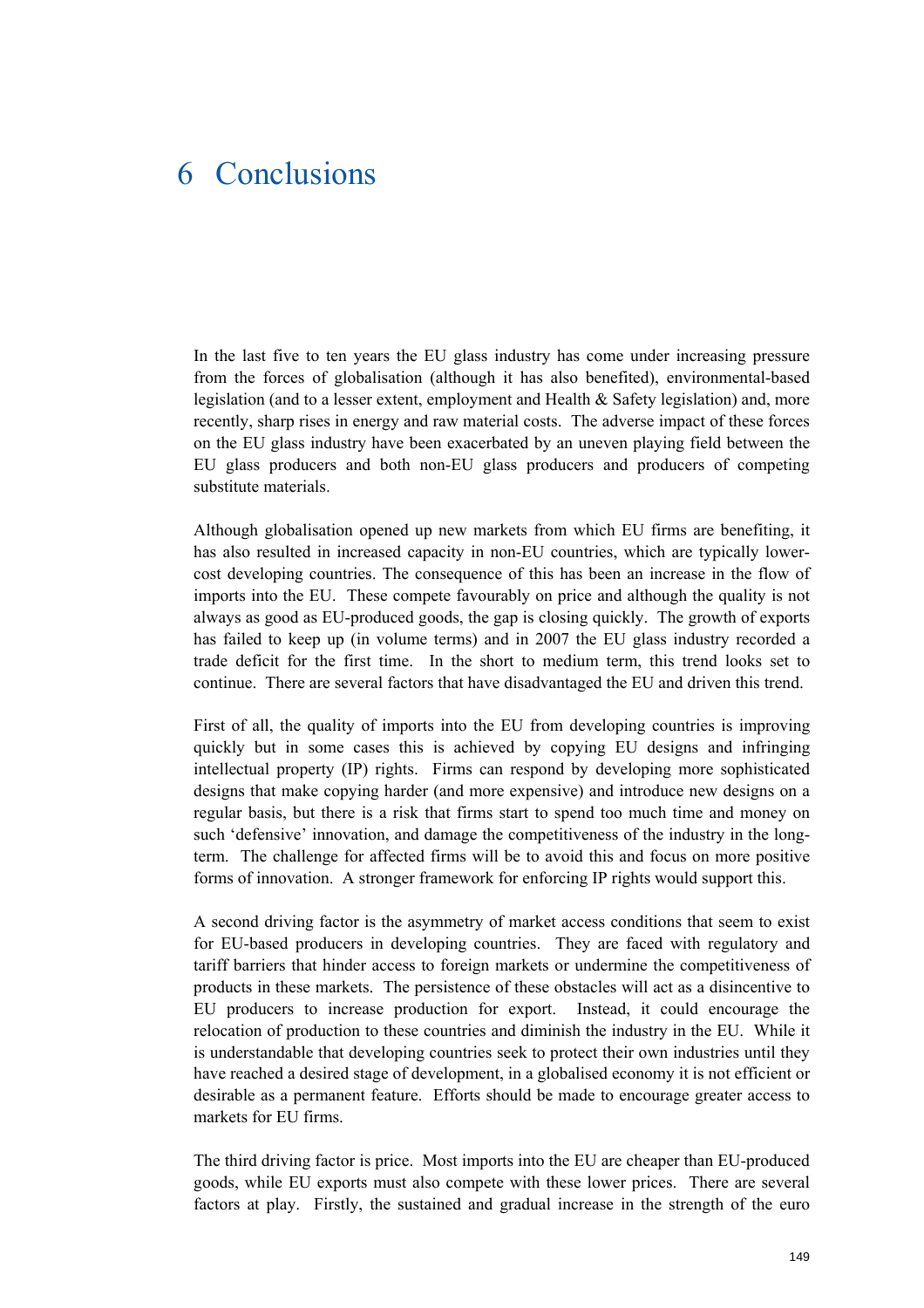against several currencies since 2001, along with the weakening of the US dollar against all EU currencies, has made EU-produced goods relatively more expensive and this has served to undermine the competitiveness of EU-produced glass products. In this freefloating era, most exchange rates are market driven, based on the macroeconomic conditions and outlooks for countries. Without intervening in the financial markets to manipulate euro-based exchange rates, which would not be desirable and against current policy, there is little firms or policymakers can do about it.

The other factors driving price differences are input related. Minimum wage legislation and social security contributions make EU wage costs high by international standards, and make it very difficult, if not impossible, for EU glass producers to compete on labour costs. It is likely to be some time before this disadvantage disappears. Even if lower wages were an option for EU producers to boost competitiveness, it would make the industry less attractive to jobseekers. Despite increasing levels of automation, the industry still cannot get enough skilled staff. The very difficult challenge for the glass industry, therefore, is to raise the wage levels relative to EU averages to attract and retain workers, and remain internationally competitive. One avenue that might offer hope is the recycling of environmental tax revenues to reduce employers' social security contributions for employees. Otherwise, without help from policymakers future wage growth in the EU glass industry will most likely have to be driven by productivity gains. However, there is concern that while environmental taxes will be sector specific, any rebate mechanism will not be, making the glass industry (and other intensive users of energy) a net loser and less competitive.

The recent increases in the price of raw materials has to some extent been driven by market conditions. To that extent, all producers are affected in the same way; although the strengthening of the euro against the US dollar provides a mitigating force for EU producers buying dollar-priced inputs. However, EU producers have been disadvantaged by sourcing EU-derived inputs that are subject to legislation and levies that do not necessarily apply in other countries. Health and safety legislation to protect workers and consumers ultimately increases compliance and operating costs, while levies on the extractive industries to reduce the damage they do to the environment has the effect of raising the price paid by the glass industry for its inputs. This increases the cost of its inputs relative to other producers in countries with less stringent regulation, or producers of substitute materials.

An additional burden on glass producers is imposed by the EU ETS and other environmental regulation aimed at increasing energy efficiency and reducing greenhouse gas (GHG) emissions. These burdens also disadvantage glass against substitute materials, whose environmental impact over full product lifecycles can be underestimated. This is a challenge. The Gothenburg summit in 2004 gave the environmental and social policy pillars equal weighting with the economic pillar. In trying to live up to this, EU leaders are keen to exploit it as a base for innovation and new technologies that might allow the EU to become a world leader in new industries and environmental technologies. The glass industry has made significant progress over the last 40-50 years (accelerated by the oil shocks of the 1970s) to improve efficiency and reduce GHG emissions. Even though the scope for further significant improvements appears limited, any reduction in these environmental-based costs for the glass industry seems unlikely. Meanwhile, legislation to protect peoples' health is a good thing and no one would argue against it. There may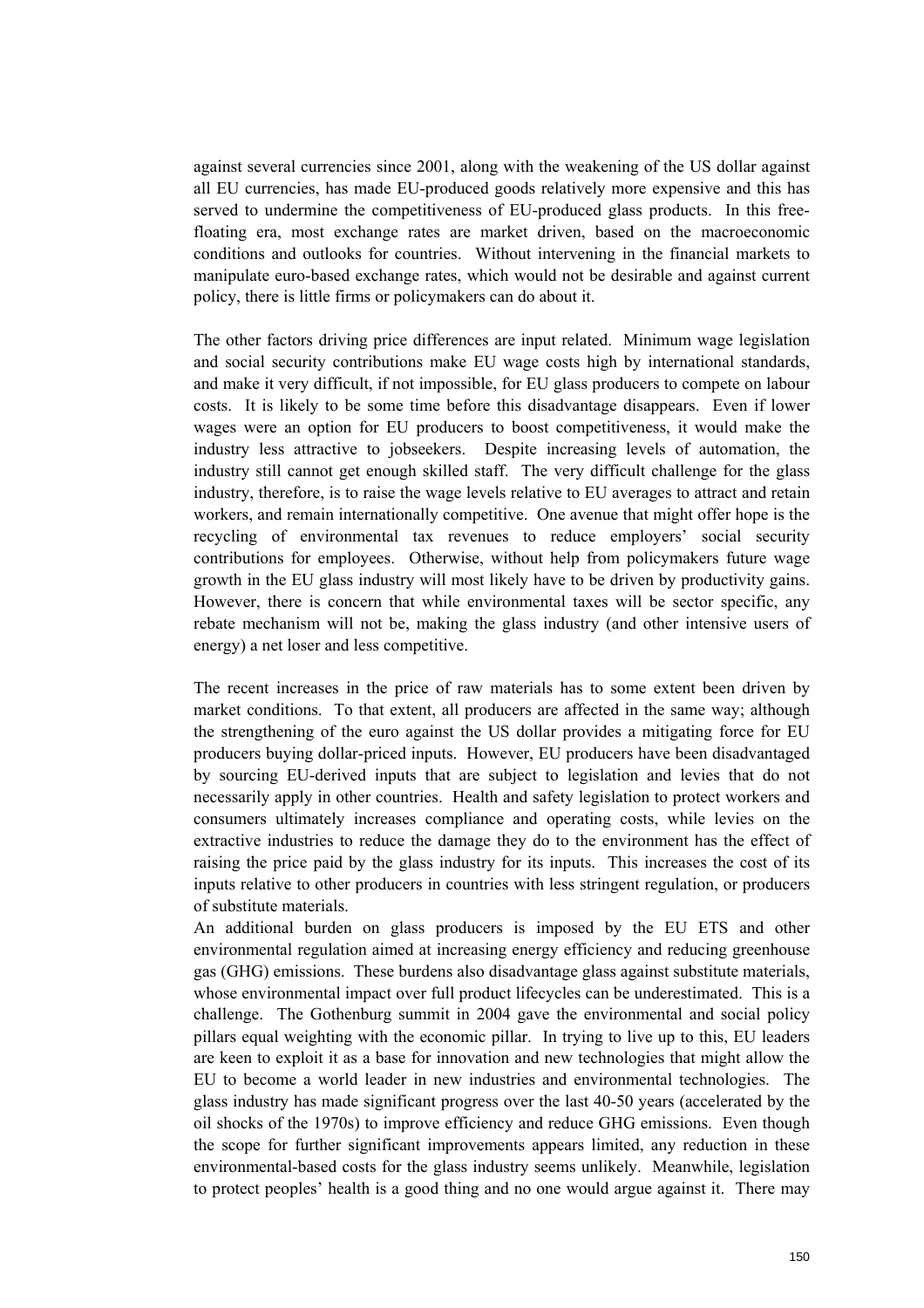be challenges in implementing it, but it can be used in marketing products to people to win their trust and loyalty; and in making the working environment safer could help glass producers to attract and retain staff.

The final factor affecting the price competitiveness of glass products has been the strong increases in energy prices since 2004. To the extent that this is driven by market forces and increases power generation costs, all producers should be equally affected. However, the lack of competition in EU energy markets appears to have contributed to the increases and disadvantaged EU glass producers, compared non-EU producers and other EU producers in different countries. This is compounded by the fact that in some countries (EU and non-EU) the environmental taxes imposed on power consumption are lower. It is unlikely the glass industry will be able to receive any special exemption from energy taxes to lower its power costs. A more fruitful strategy will be to push on with promoting competition in energy markets and the fuller development of a pan-EU electricity grid.

Looking at the European glass industry's strengths and opportunities, the most obvious opportunities seem to be most relevant to the parts of the industry producing high-value products, regardless of sub-sector. The European glass industry may also respond to the growing demand for energy-saving products and processes. The constant investment in production efficiency and maintaining a skilled, trained, and motivated workforce must be continued and encouraged. A SWOT analysis of the entire European glass sector and its sub-sectors indicated the following as key fields for strategic responses for EU policy makers and industry:

- 1. Seek product leadership
- 2. Taking advantage of the climate change challenge
- 3. Increase efficiency and flexibility in production
- 4. Improve the skill base
- 5. Support a level playing field.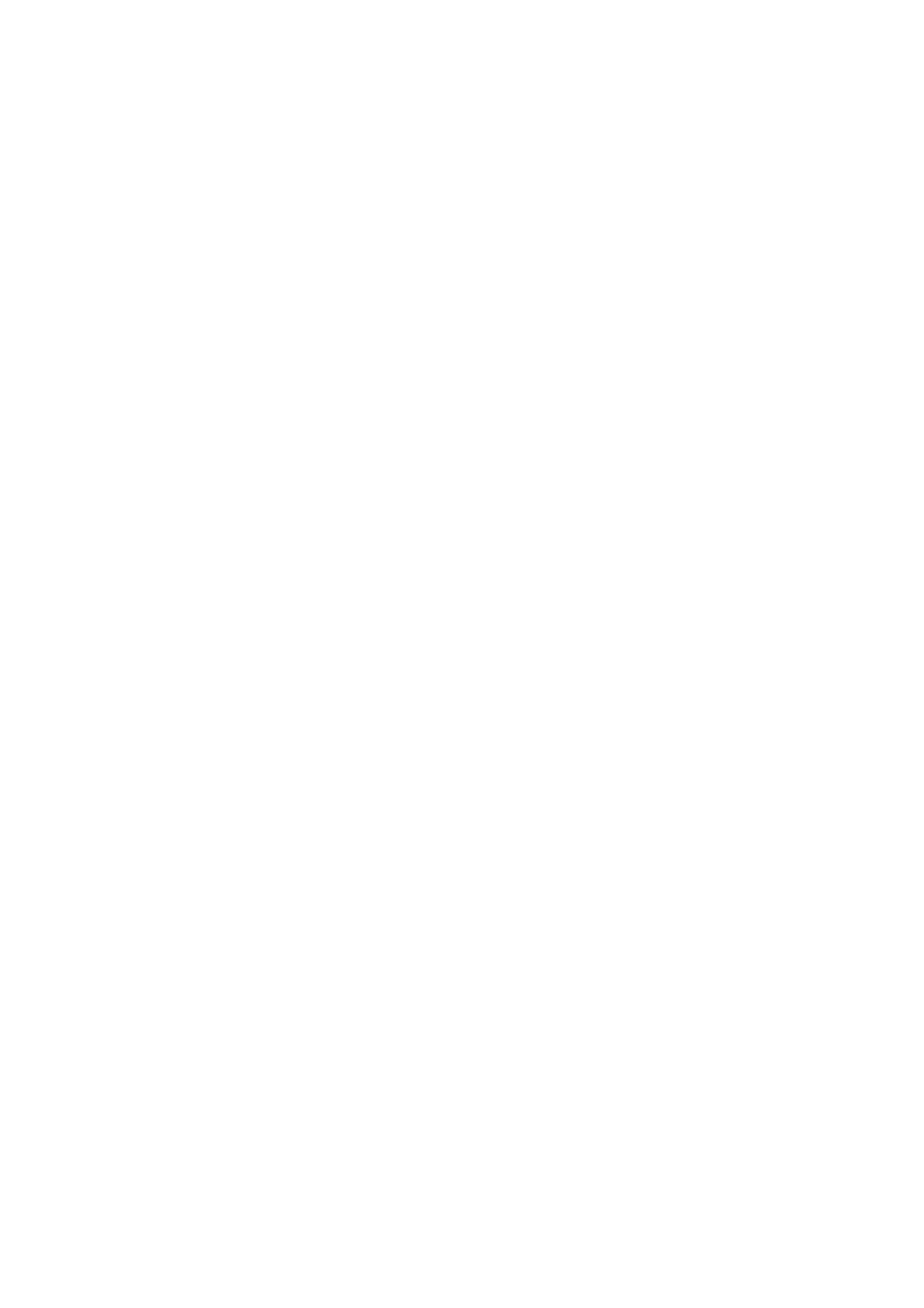## 7 References

## 7.1 Reports and articles

Bain, J. S., (1956), Barriers To New Competition, Cambridge, Harvard University Press, USA.

Barney, J. B., (1991), "Firm Resources and Sustained Competitive Advantage", Journal of Management, Volume 17, Pages 99-120.

British Glass (2003), UK Glass Manufacture; A Mass Balance Study, Sheffield.

British Glass (2007), Glass Bilateral Meeting With Government (19 November 2007), 'Notes to Government'.

British Glass, Glass Society And The Environment (Date Not Stated)

Bulletin EU 6-2004, "The Commission Has Authorised The Takeover Of Meyer International Plc By Compagnie De Saint-Gobain", March 2000.

Bulletin EU 6-2004a, "Owens-Illinois/BSN Glasspack", Merger Control, June 2004.

Carbon Trust (2005), Energy Use In The Glass Container Industry, ECG027.

Carlton, D., and Perloff, J. M., (1999), Modern Industrial Organisation, Harlow: Addison-Wesley.

Cook, M., and Faquharson, C., (1998), Business Economics: Strategy And Applications, Pitman Publishing, UK.

CPIV (2008), Statistical Annual Report 2007 - 2008

DTI And British Glass (2005), Changing Patterns – Glass Sector Pilot: Pioneering Sustainable Consumption And Production Chains.

EC (2006), Draft Analysis Of The Competitive Situation In The European Glass Industry, Directorate-General For Enterprise And Industry, *INTERNAL DOCUMENT*, September 2006.

EC (2007), Conference: "From 2007 On: The Principal Challenges Facing The European Glass And Ceramics Industries", Directorate-General for Enterprise and Industry, May 2007.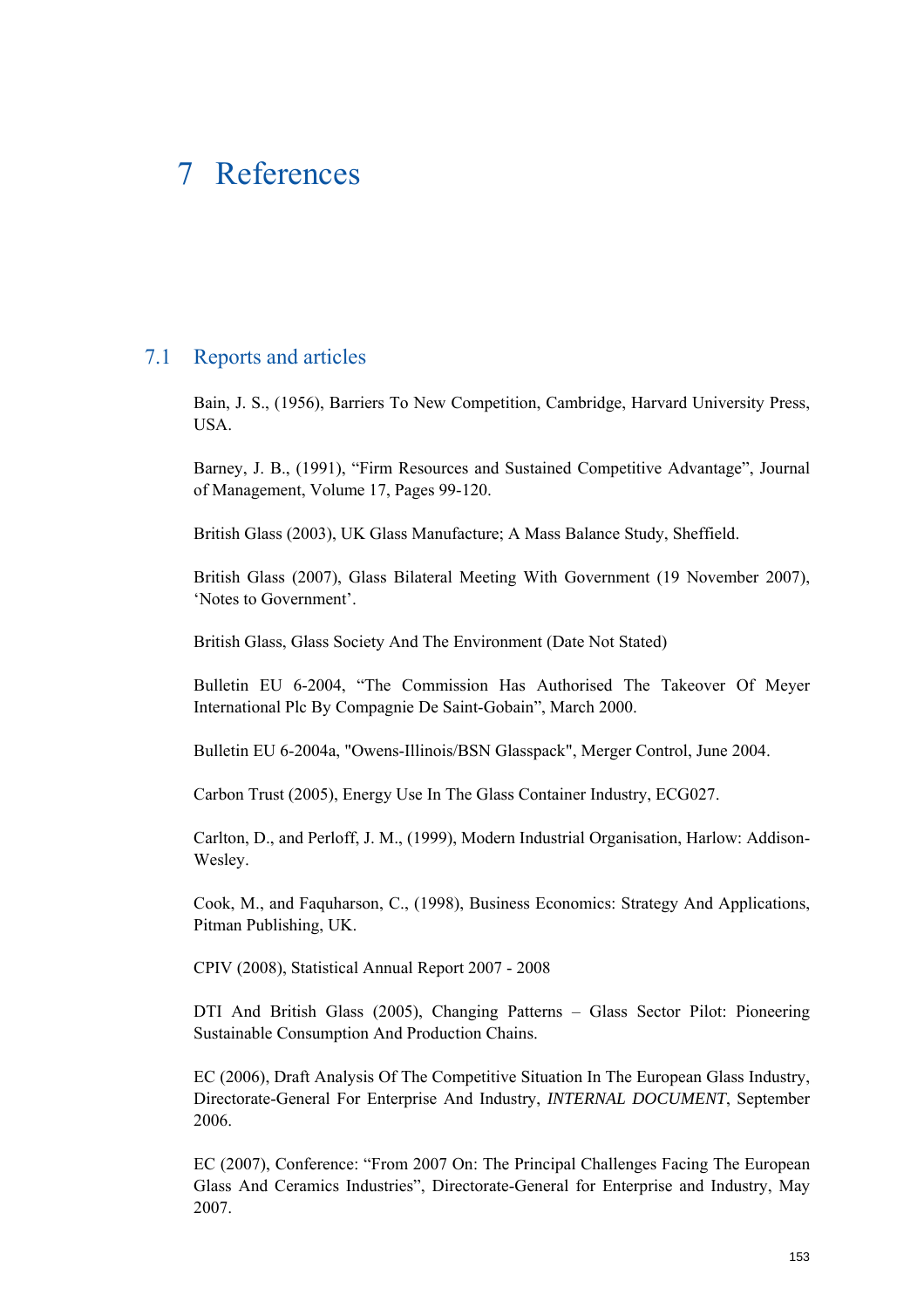EC (2007a), Communication From The Commission To The Council, The European Parliament, The European Economic And Social Committee And The Committee Of The Regions: Mid-Term Review Of Industrial Policy: A Contribution To The EU's Growth And Jobs Strategy (Sec {2007} 917), July 2007.

EC (2007b), Raising Productivity Growth: Key Messages From The European Competitiveness Report, Commission Of The European Communities (SEC (2007) 1444), October 2007.

EC (2007c), Raising Productivity Growth: Key Messages From The European Competitiveness Report Commission, Staff Working Document, Commission Of The European Communities, COM (2007) 666 Final, October 2007.

EC (2008), Integrated Pollution Prevention and Control, Draft Reference Document on Best Available Techniques in the Glass Manufacturing Industry, Draft February 2008

EC Press Release 06/159 (2006), Neelie Kroes, Member Of The European Commission In Charge Of Competition Policy, Competition In The Energy Sector: Preliminary Results Of The Commission's Inquiry And Next Steps In Anti-Trust Enforcement, Speech At The First Annual Seminar And Conference On Energy Law And Policy, March 2006.

EC Technical Update (2006) European Industry: A Sectoral Overview Technical Update, Enterprise and Industry Directorate-General, European Commission, August 2006.

EIUG (July 2008), EIUG supplementary evidence to BERR Committee Energy Prices Inquiry

Foss, N. J., and Knudsen, T., (2003), 'The Resource-Based Tangle: Towards A Sustainable Explanation Of Competitive Advantage', Managerial And Decision Economics, Volume 24, Pages 29-307.

Glass for Europe (2008), *Glass for Europe Capacity Statement for 2007*, Presentation slides for EC-CPIV meeting on 13.06.08

Hedley, G., (2003), The Economic Importance of Flat The Economic Importance of Flat Glass Production in China and Glass Production in China and other Emerging Markets, International Finance Corporation International

ifo Institute And Carl Bro Group (2006), Assessment Of Different Approaches To Implementation Of The IPPC Directive And Their Impacts On Competitiveness, Final Report To The European Commission, DG Environment

IP/06/750, www.europe.eu, Mergers: Commission approves acquisition of Pilkington by Nippon Sheet Glass, June 2006.

IP/07/1781, www.europa.en, Antitrust: Commission fines flat glass producers  $\epsilon$  486.9 million for price fixing cartel, November 2007.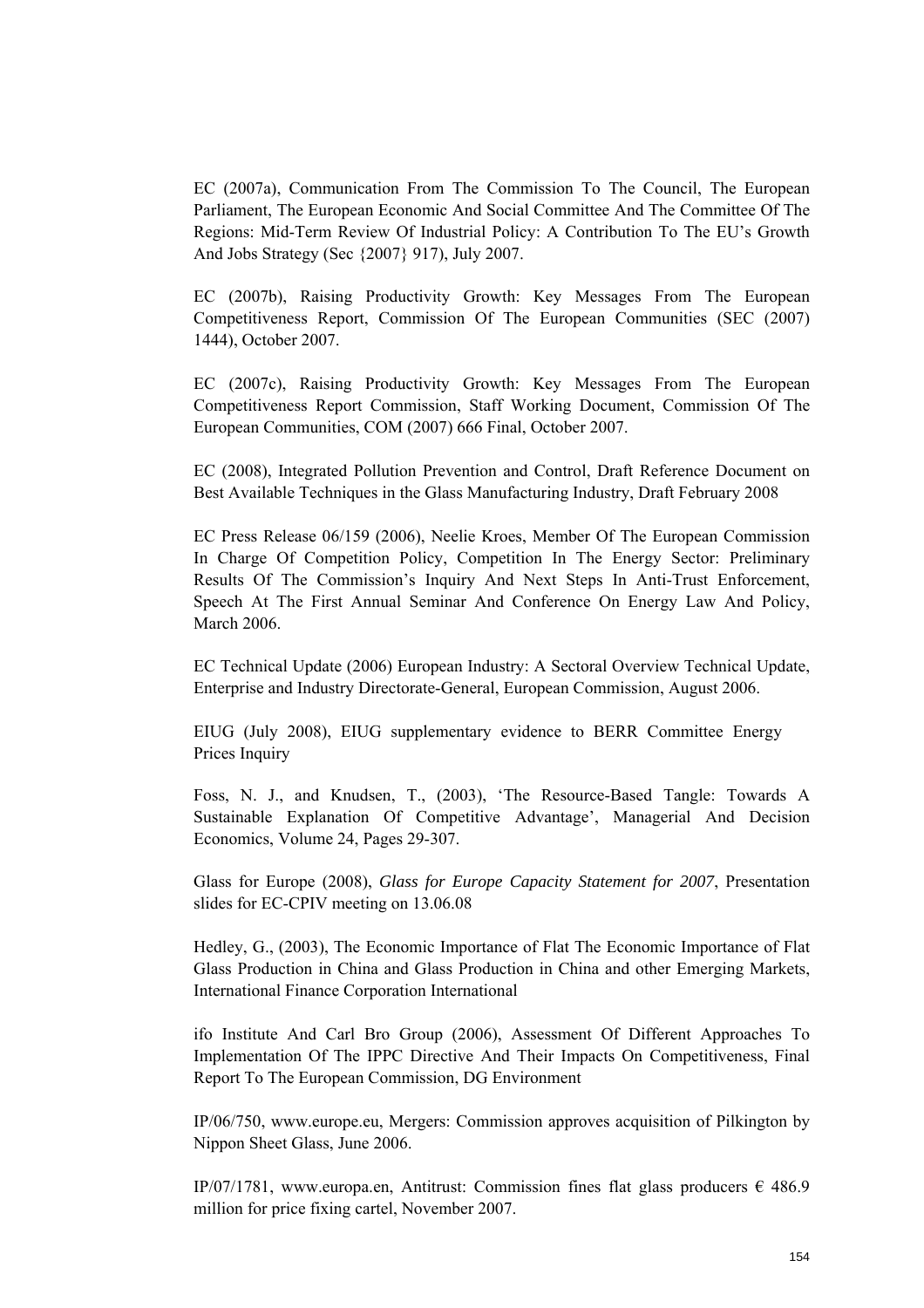IP/99/460, www.europe.eu, "Commission Clears CVC's Acquisition Of The Food And Beverage Glass Packaging Activities Of Danone And Gerresheimer", July 1999.

IPPC (2001), Integrated Pollution Prevention and Control (IPPC) Reference Document on Best Available Techniques in the Glass Manufacturing Industry, European Commission, December 2001.

Office For National Statistics (2007), Quarterly Energy Prices December 2007, A National Statistics Publication.

Pilkington (2006), Pilkington And The Flat Glass Industry, [Downloadable from http://www.pilkington.com/resources/pfgi2006.pdf].

Pilkington (2007), Pilkington And The Flat Glass Industry, [Downloadable from http://www.pilkington.com/resources/pfgi2007final.pdf].

Porter, M. E., (1996), 'What is Strategy?', Harvard Business Review, Nov-Dec 1996, pages 61-78.

Porter, M. E., (2001), 'Strategy and the Internet', Harvard Business Review, March 2001, Volume 79, Issue 3, Page 62-78.

Reiter, L., (2006), Online Sales: A Personal Touch In Cyberspace, Financial Times, Published: March 30 2006.

Saint-Gobain (2000), *Saint-Gobain buys the number one German building materials distributor* (press release), available at: http://www.saint-gobain.com/en/html/presse/communiques\_2000/09.asp

United Nations, Economic And Social Council (2002), Reforming Energy Pricing And Subsidies, Economic Commission For Europe, February 2003.

Van Houte, F., (2002), The European Glass Industry In 2001, Glass, Volume 79 Part 7, Pages 214.

## 7.2 Company reports and accounts

NSG, Annual Reports And Accounts 2003 – 2006

Owens-Illinois, Annual Reports And Accounts 2003 – 2006

Pilkington, Annual Reports And Accounts 2003 – 2006

Rexam, Annual Reports And Accounts 2003 – 2006

Saint-Gobain, Annual Reports And Accounts 2003 – 2006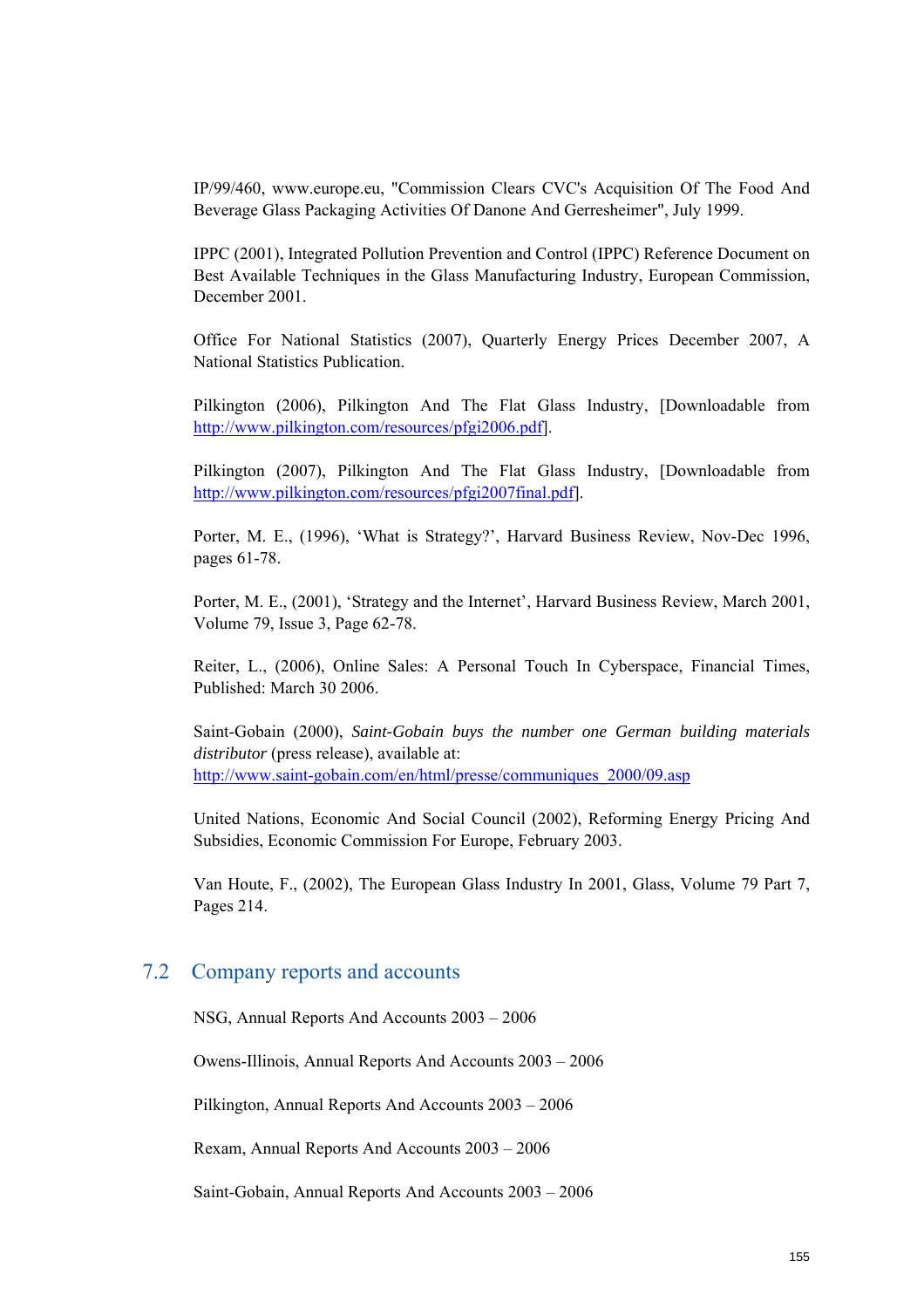Vetropack, Annual Reports And Accounts 2003 – 2006

## 7.3 Websites

 $\overline{a}$ 

| www.cpivglass.be |               |                                                       |  |  | Comité Permanent des Industries du Verre Europeennes |
|------------------|---------------|-------------------------------------------------------|--|--|------------------------------------------------------|
|                  |               | (Standing Committee of the European Glass Industries) |  |  |                                                      |
| www.europa.eu    | The EU Online |                                                       |  |  |                                                      |

### 7.4 Notes for framework grid

- ii Negotiating Platform for Silica: multi-sectoral platform for the negotiation of a social dialogue agreement on workers' health protection through the good handling and use of crystalline silica an products containing it, which applies to all glass industries and other industries as well.
- iii Directive 98/71/EC of the European Parliament and of the Council of 13 October 1998: design protection. This applies to all glass industries and other sectors as well.
- <sup>iv</sup> Directive 2004/48/EC of the European Parliament and of the Council of 29 April 2004: enforcement of intellectual property rights, which applies to all glass industries and other.
- v Council Regulation (EC) No 1383/2003 of 22 July 2003: customs action against goods that (are suspected to) infringe intellectual property rights. This applies to all glass industries and other.
- v<sup>i</sup> Directive 69/493/EEC of December 1969: the approximation of laws relating to crystal glass, setting out categories of crystal according to their lead content and labelling and testing methods. This applies to all glass industries producing crystal glass.
- vii Directive 89/106/EEC: the approximation of law, regulations, administrative provisions relating to construction products, e.g. first harmonised standards for 9 glass products for applications in buildings. This applies to all glass industries and other industries.
- viii Framework Directive 89/109/EC and Regulation No 1935/2004/EC on materials and articles intended to come into contact with foodstuffs. It applies especially to container glass and domestic glass sub-sectors, yet to other sectors as well.
- <sup>ix</sup> Directive 94/62/EC of 20 December 1994 on packaging and packaging waste recycling, reusing, recovering; amended by Directive 2006/340/EC of 19 February 2006 on heavy metals concentration in packaging. It applies to all glass industries and other, although it has mainly an effect on the container glass sub-sector.

<sup>&</sup>lt;sup>i</sup> Directive 2003/10/EC: minimum health and safety requirements regarding the exposure of workers to the risks arising from physical agents (noise, optical radiation, electromagnetic fields and vibrations), which applies to all glass industries and other industries as well.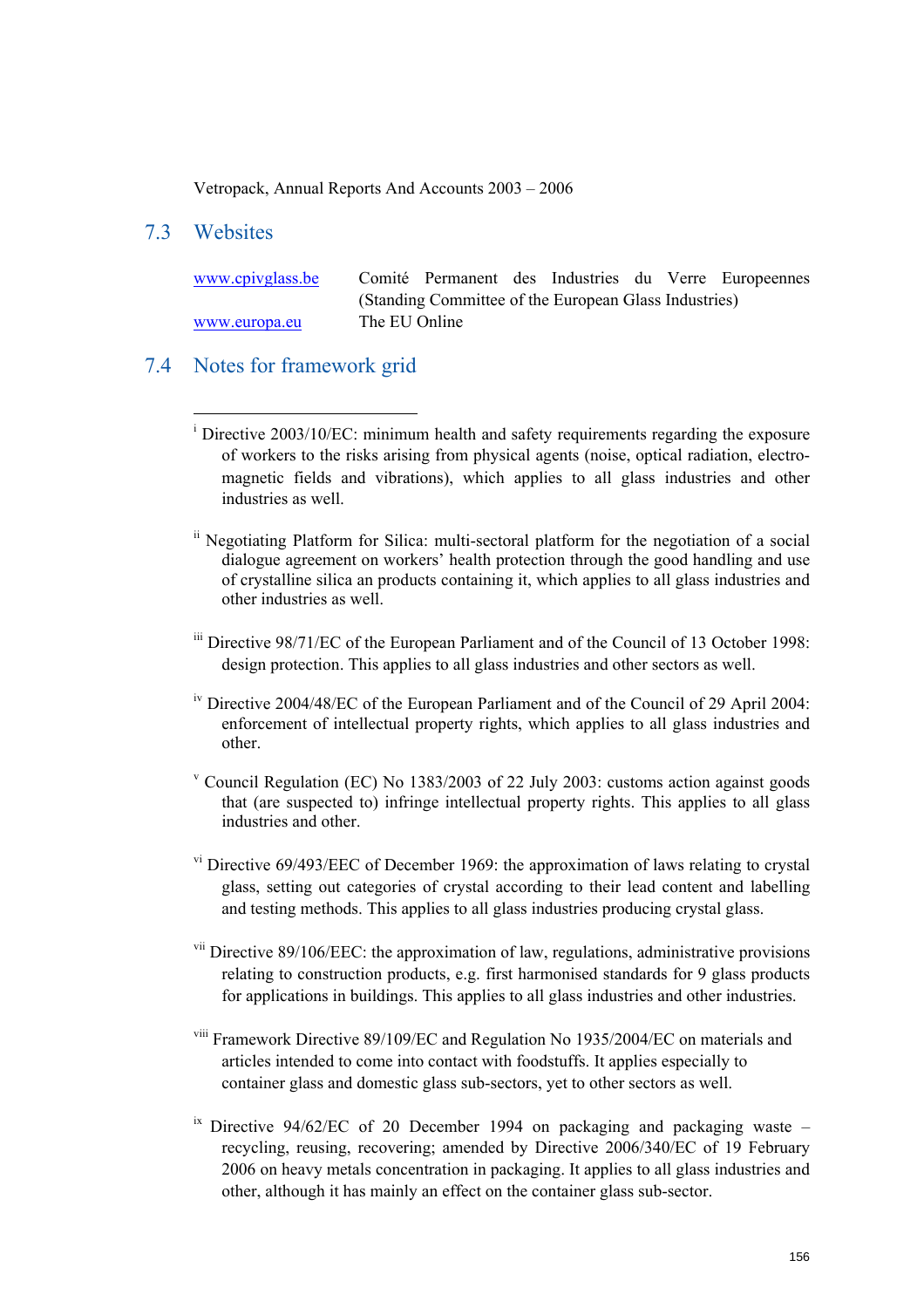<sup>x</sup> Directive 2006/32/EC of 5 April 2006 on energy end-use efficiency and energy services. It applies to all glass industries and other, although it has mainly an effect on the flat glass, special glass and glass fibres industries.

 $\overline{a}$ 

- xi Directive 2002/95/EC of the European Parliament and of the Council of 27 January 2003 on the restriction of certain hazardous substances in electrical and electronic equipment and Directive 2002/96/EC of the European Parliament and of the Council of 27 January 2003 on the reduction of the amount of waste electrical and electronic equipment. They apply to all glass industries, as well as others. It mainly affects the sub-sectors special glass and glass fibres. An exemption has been requested for the domestic glass sub-sector, because lead is needed to obtain the required properties of brilliance and sonority to crystal.
- xii Directive 2000/53/EC of the European Parliament and of the Council of 18 September 2000: end-of-life vehicles, minimum technical requirements for treatment, e.g. removal of glass from ELV's, applies to flat glass, container glass, special glass, glass fibres and other sectors.
- xiii Directive 2005/32/EC of the European Parliament and of the Council of 6 July 2005: eco-design requirements for energy-using products; aims to increase energy efficiency and the level of environmental protection while increasing the security of energy supply. It applies to special glass sub-sector and all sectors producing products which use energy, yet only for those products that meet certain criteria such as environmental impact and the volume of trade in the internal market and where a clear potential for improvement is perceived.
- xiv Directive 2003/87/EC: greenhouse gas emission allowance trading scheme within the EC, which applies to all glass industries and other industries.
- xv Directive 2000/60/EC of the European Parliament and of the Council of 23 October 2000, establishing a framework for Community action in the field of water policy. With regard to the application of this directive, the sectors possibly affected are crystal and special glass.
- $xvi$  Directive 96/61/EC: integrated pollution prevention and control, which applies to all glass industries and other industries.
- xvii REACH: registration, evaluation, authorisation, and restriction of chemicals and the establishment of a European chemicals agency; aims at improving the protection of human health and the environment, while maintaining the competitiveness and enhancing the innovative capacity of the EU chemicals industry. It applies to all glass industries and other industries.
- xviii There are high tariffs on glass in countries with trading potential for EU glass industry such as India, Mexico, Argentina and most countries in South East Asia. High import tariffs exist on tableware in USA, despite being the EU's number one destination for